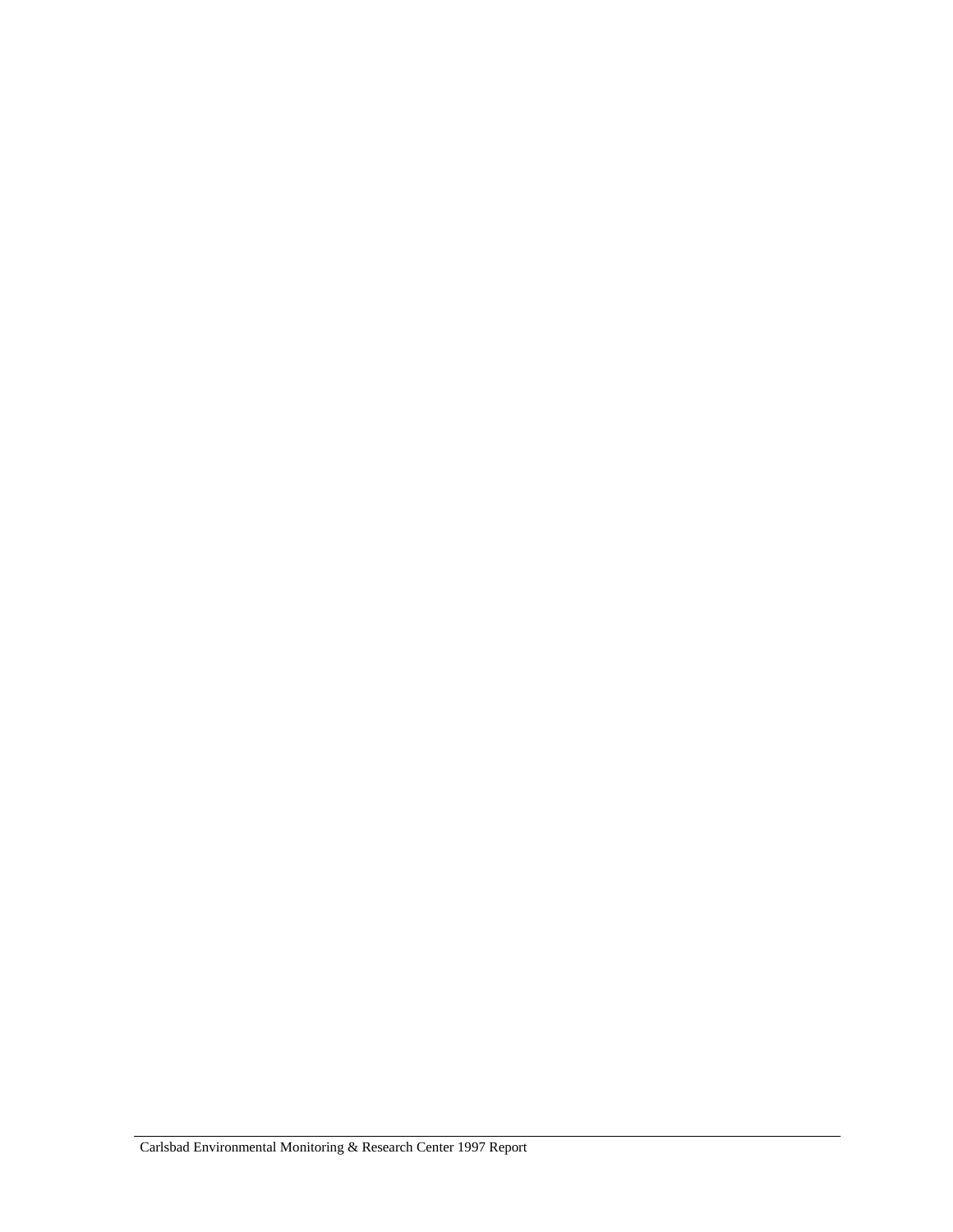## **Table of Contents**

| <b>FORWARD</b>                                                                      |
|-------------------------------------------------------------------------------------|
| <b>OVERVIEW</b>                                                                     |
|                                                                                     |
|                                                                                     |
|                                                                                     |
|                                                                                     |
|                                                                                     |
|                                                                                     |
|                                                                                     |
|                                                                                     |
|                                                                                     |
|                                                                                     |
|                                                                                     |
|                                                                                     |
| In Vivo Measurement Sensitivity and Occurrence of Radionuclides in Residents of the |
|                                                                                     |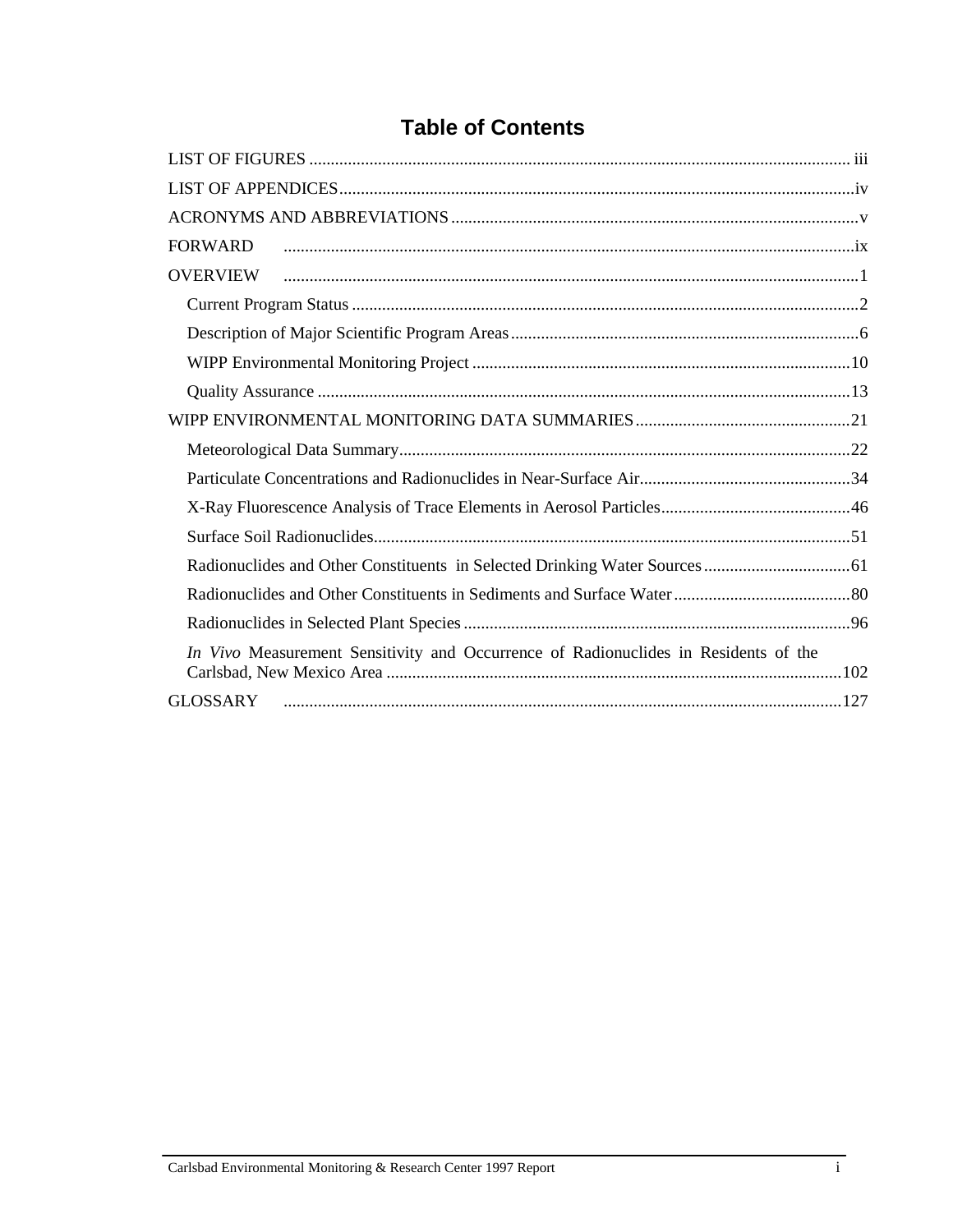## **List of Tables**

| Table 1.  |                                                                                                                                                                                      |  |  |  |
|-----------|--------------------------------------------------------------------------------------------------------------------------------------------------------------------------------------|--|--|--|
| Table 2.  |                                                                                                                                                                                      |  |  |  |
| Table 3.  |                                                                                                                                                                                      |  |  |  |
| Table 4.  | Summary of Participation in DOE Quality Assessment Program  17                                                                                                                       |  |  |  |
| Table 5.  | Summary of Participation in NIST Radiochemistry Intercomparison Program18                                                                                                            |  |  |  |
| Table 6.  |                                                                                                                                                                                      |  |  |  |
| Table 7.  | Summary Statistics for Selected Meteorological Parameters Recorded at<br>Cactus Flats and Near Field stations during January - November, 199728                                      |  |  |  |
| Table 8.  | Monthly Summary Statistics for Selected Meteorological Parameters                                                                                                                    |  |  |  |
| Table 9.  | Monthly Summary Statistics for Selected Meteorological Parameters                                                                                                                    |  |  |  |
| Table 10. | Summary of Precipitation Data Collected at Cactus Flats and Near Field                                                                                                               |  |  |  |
| Table 11. | Aerosol Particle Mass Concentrations in Aerosol Samples Collected at Near                                                                                                            |  |  |  |
| Table 12. | <sup>239,240</sup> Pu Activity Concentrations in Aerosol Samples Collected at Near Field                                                                                             |  |  |  |
| Table 13. | <sup>239,240</sup> Pu Activity Concentrations and Activity Densities in Aerosol Samples                                                                                              |  |  |  |
| Table 14. | <sup>239,240</sup> Pu Activity Densities in Aerosol Samples Collected at Near Field during                                                                                           |  |  |  |
| Table 15. | Summary Statistics for Mass Concentrations, <sup>239,240</sup> Pu Activity Concentrations<br>and <sup>239,240</sup> Pu Activity Densities in Aerosol Samples Collected at Near Field |  |  |  |
| Table 16. | Results of Analyses of Variance for Mass and <sup>239,240</sup> Pu Concentrations and<br><sup>239,240</sup> Pu Activity Densities in Air Samples Collected at Near Field during      |  |  |  |
| Table 17. | Summary Statistics for Elemental Concentrations in Aerosol Samples                                                                                                                   |  |  |  |
| Table 18. | Results of Regression Models Applied to Investigate the Relationship                                                                                                                 |  |  |  |
| Table 19. | Mean Ratios Between Elements and Aluminum, for Elements Not Correlated                                                                                                               |  |  |  |
| Table 20. | Activity Concentrations for Radionuclides Measured in Soils by Alpha                                                                                                                 |  |  |  |
| Table 21. | Activity Concentrations for Radionuclides Measured in Soils via Gamma                                                                                                                |  |  |  |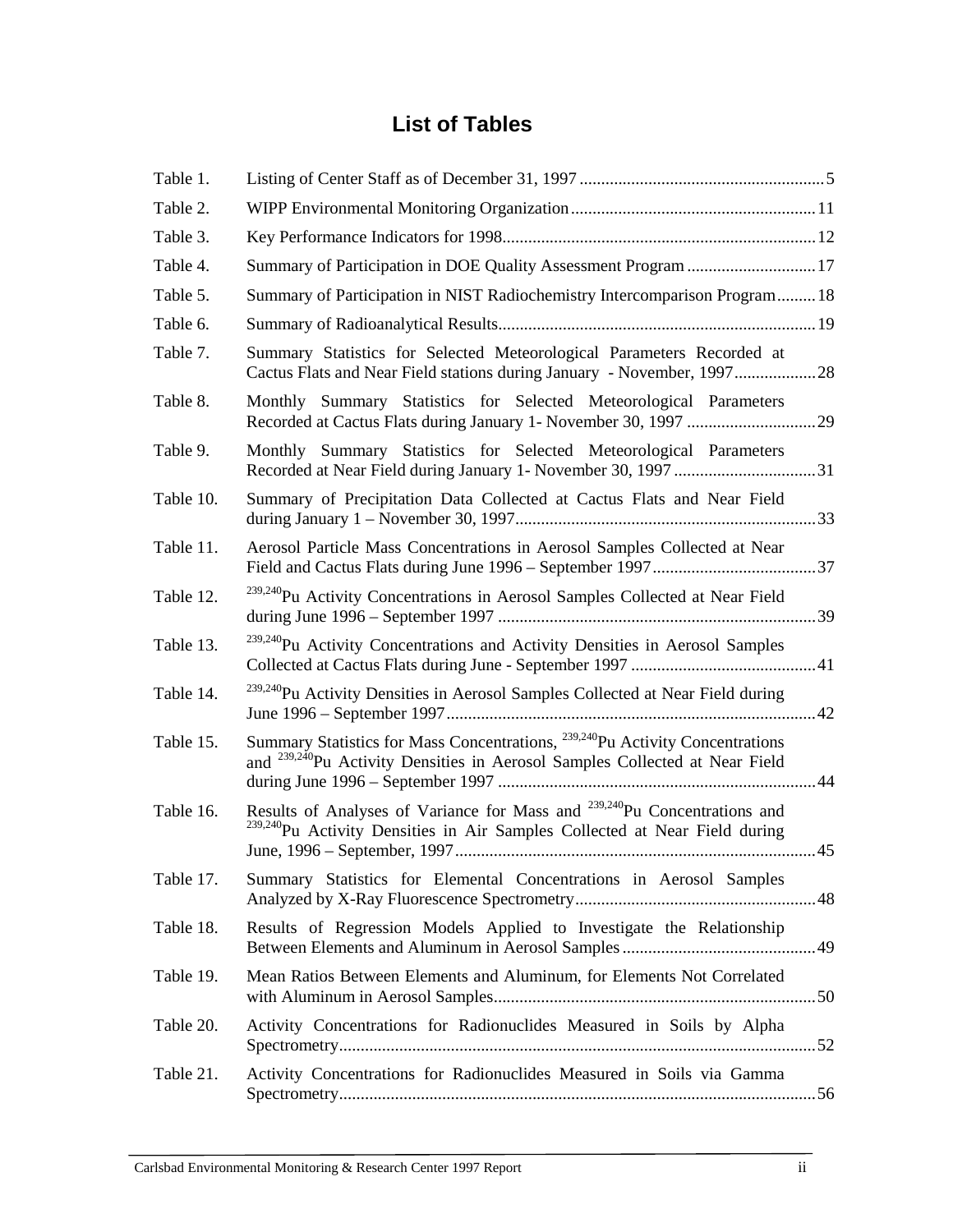| Table 22.  | Summary Statistics for Radionuclide Activity Concentrations in Surface Soil59 |  |
|------------|-------------------------------------------------------------------------------|--|
| Table 23.  | Results of Analyses of Variance for Activity Concentrations of Radionuclides  |  |
| Table 24.  |                                                                               |  |
| Table 25.  |                                                                               |  |
| Table 26a. |                                                                               |  |
| Table 26b. |                                                                               |  |
| Table 27a. | Additional Non-radiological Constituents in Samples from Drinking Water       |  |
| Table 27b. | Additional Non-radiological Constituents in Samples from Drinking Water       |  |
| Table 28.  | Radionuclide Activity Concentrations in Brantley Lake Sediment Samples83      |  |
| Table 29.  | Summary Statistics for Radionuclide Activity Concentrations from Brantley     |  |
| Table 30.  | Summary Statistics for Radionuclide Activity Concentrations as a Function of  |  |
| Table 31.  | Radionuclide Activity Concentrations in Water Samples from Brantley Lake 89   |  |
| Table 32.  |                                                                               |  |
| Table 33.  | Radionuclide Activity Concentrations in Spring Vegetation Samples 98          |  |
| Table 34.  | Summary Statistics for Radionuclide Activity Concentrations in Spring         |  |
| Table 35.  | Results of Analyses of Variance for Activity Concentrations of Radionuclides  |  |
| Table 36.  |                                                                               |  |
| Table 37.  | MDAs for In Vivo Monitoring Facility for a Routine Lung and Whole Body        |  |
| Table 38.  |                                                                               |  |

## **List of Figures**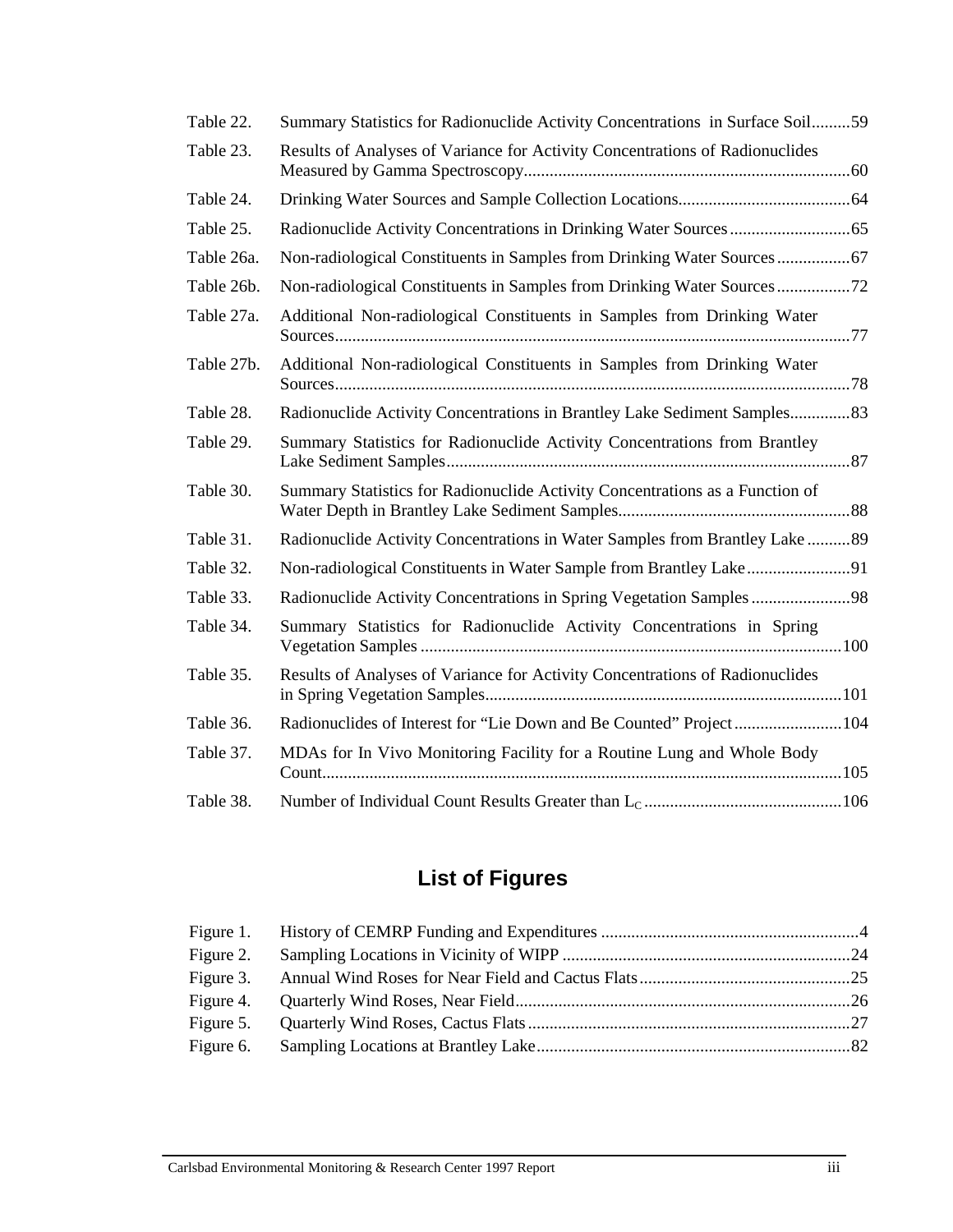## **List of Appendices**

| Appendix A. | Brief History of Carlsbad Environmental Monitoring and Research Program  109 |  |  |
|-------------|------------------------------------------------------------------------------|--|--|
| Appendix B. |                                                                              |  |  |
| Appendix C. | Members of Scientific Advisory Board (SAB) and Program Review Board          |  |  |
| Appendix D. |                                                                              |  |  |
| Appendix E. |                                                                              |  |  |
| Appendix F. | Leadership Participation by Center Staff in Professional Functions 116       |  |  |
| Appendix G. |                                                                              |  |  |
| Appendix H. |                                                                              |  |  |
| Appendix I. |                                                                              |  |  |
| Appendix J. |                                                                              |  |  |
| Appendix K. |                                                                              |  |  |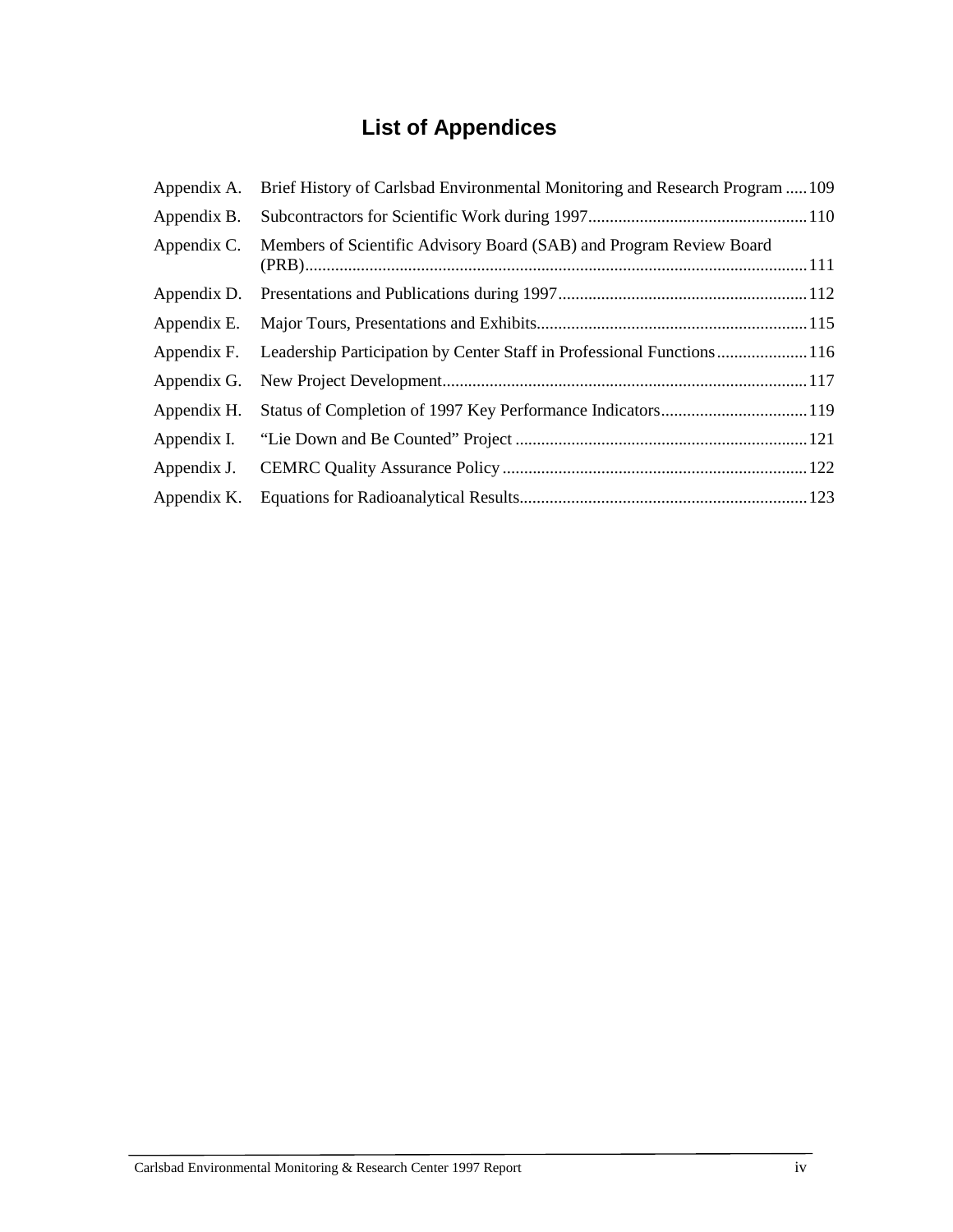## **Acronyms and Abbreviations**

| $\mu$ Bq               | microbecquerel                                               |  |  |
|------------------------|--------------------------------------------------------------|--|--|
| $\mu$ m                | micrometer                                                   |  |  |
| A                      | angstrom                                                     |  |  |
| Ac                     | actinium                                                     |  |  |
| Ag                     | silver                                                       |  |  |
| $\mathbf{A}$ l         | aluminum                                                     |  |  |
| Am                     | americium                                                    |  |  |
| <b>AOV</b>             | analysis of variance                                         |  |  |
| As                     | arsenic                                                      |  |  |
| <b>ASCII</b>           | American Standard Code for Information Interchange           |  |  |
| Au                     | gold                                                         |  |  |
| Ba                     | barium                                                       |  |  |
| <b>BOMAB</b>           | bottle mannequin absorption phantom                          |  |  |
| Bq                     | becquerel                                                    |  |  |
| Br                     | bromine                                                      |  |  |
| Ca                     | calcium                                                      |  |  |
| Cd                     | cadmium                                                      |  |  |
| Ce                     | cerium                                                       |  |  |
| <b>CEMRP</b>           | Carlsbad<br>Environmental Monitoring and Research<br>Program |  |  |
| Center                 | Carlsbad Environmental Monitoring & Research Center          |  |  |
| <b>CFR</b>             | Code of Federal Regulations                                  |  |  |
| Cl                     | chlorine                                                     |  |  |
| cm                     | centimeter                                                   |  |  |
| Cm                     | curium                                                       |  |  |
| Co                     | cobalt                                                       |  |  |
| Cr                     | chromium                                                     |  |  |
| $\mathbf{C}\mathbf{s}$ | cesium                                                       |  |  |
| Cu                     | copper                                                       |  |  |
| <b>CV</b>              | coefficient of variation                                     |  |  |
| DL                     | detection limit                                              |  |  |
| <b>DOE</b>             | U.S. Department of Energy                                    |  |  |
| dpm                    | disintegrations per minute                                   |  |  |
| EM                     | <b>Environmental Monitoring</b>                              |  |  |
| <b>EPA</b>             | U.S. Environmental Protection Agency                         |  |  |
| Eu                     | europium                                                     |  |  |
| $\rm eV$               | electron volts                                               |  |  |
| Fe                     | iron                                                         |  |  |
| g                      | gram                                                         |  |  |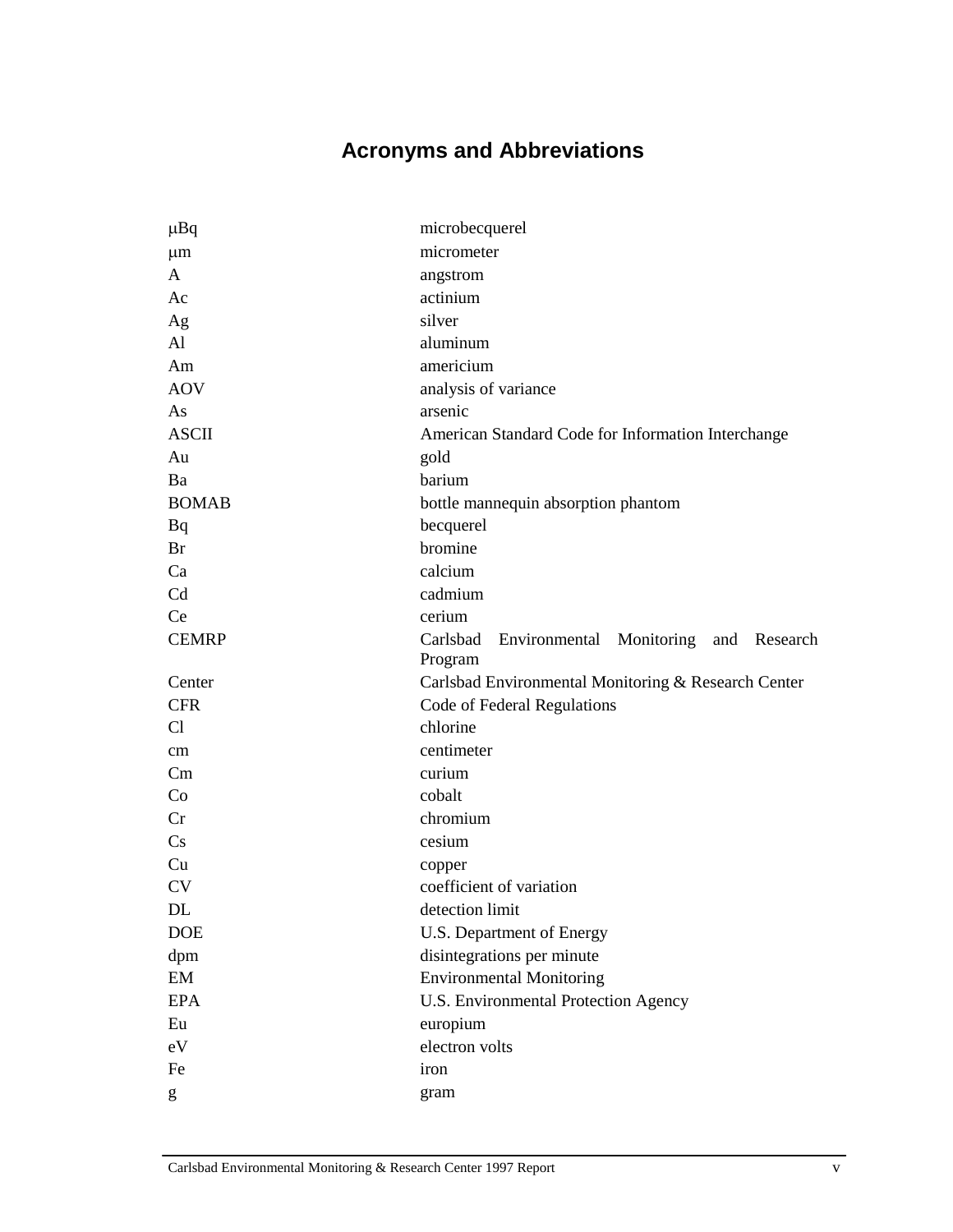| Ga                 | gallium                                                |  |  |
|--------------------|--------------------------------------------------------|--|--|
| Ge                 | germanium                                              |  |  |
| $H_2O$             | water                                                  |  |  |
| HC <sub>1</sub>    | hydrochloric acid                                      |  |  |
| HF                 | hydrofluoric acid                                      |  |  |
| Hg                 | mercury                                                |  |  |
| HNO <sub>3</sub>   | nitric acid                                            |  |  |
| In                 | indium                                                 |  |  |
| hr                 | hour                                                   |  |  |
| K                  | potassium                                              |  |  |
| KC1                | potassium chloride                                     |  |  |
| keV                | kiloelectron volts                                     |  |  |
| km                 | kilometer                                              |  |  |
| L                  | liter                                                  |  |  |
| La                 | lanthanum                                              |  |  |
| <b>LIMS</b>        | laboratory information management system               |  |  |
| m                  | meter                                                  |  |  |
| $m\Omega$          | milli-ohm                                              |  |  |
| <b>MBL</b>         | Mobile Bioassay Laboratory                             |  |  |
| mBq                | millibecquerel                                         |  |  |
| <b>MDA</b>         | minimum detectable amount                              |  |  |
| <b>MDC</b>         | minimum detectable concentration                       |  |  |
| min                | minute                                                 |  |  |
| mL                 | milliliter                                             |  |  |
| mm                 | millimeter                                             |  |  |
| Mn                 | manganese                                              |  |  |
| Mo                 | molybdenum                                             |  |  |
| mR                 | milliroentgen                                          |  |  |
| NaI                | sodium iodide                                          |  |  |
| ng                 | nanogram                                               |  |  |
| NH <sub>4</sub> Cl | ammonium chloride                                      |  |  |
| Ni                 | nickel                                                 |  |  |
| NH <sub>4</sub> OH | ammonium hydroxide                                     |  |  |
| <b>NIST</b>        | National Institute of Standards and Technology         |  |  |
| <b>NMED</b>        | New Mexico Environment Department                      |  |  |
| <b>NMSU</b>        | New Mexico State University                            |  |  |
| Np                 | neptunium                                              |  |  |
| P                  | phosphorus                                             |  |  |
| Pa                 | protactinium                                           |  |  |
| Pb                 | lead                                                   |  |  |
| Pd                 | palladium                                              |  |  |
| pH                 | measure of the acidity of an aqueous solution          |  |  |
| $PM_{10}$          | suspended particulate matter aerosols with aerodynamic |  |  |
|                    | diameter $\leq$ 10 µm                                  |  |  |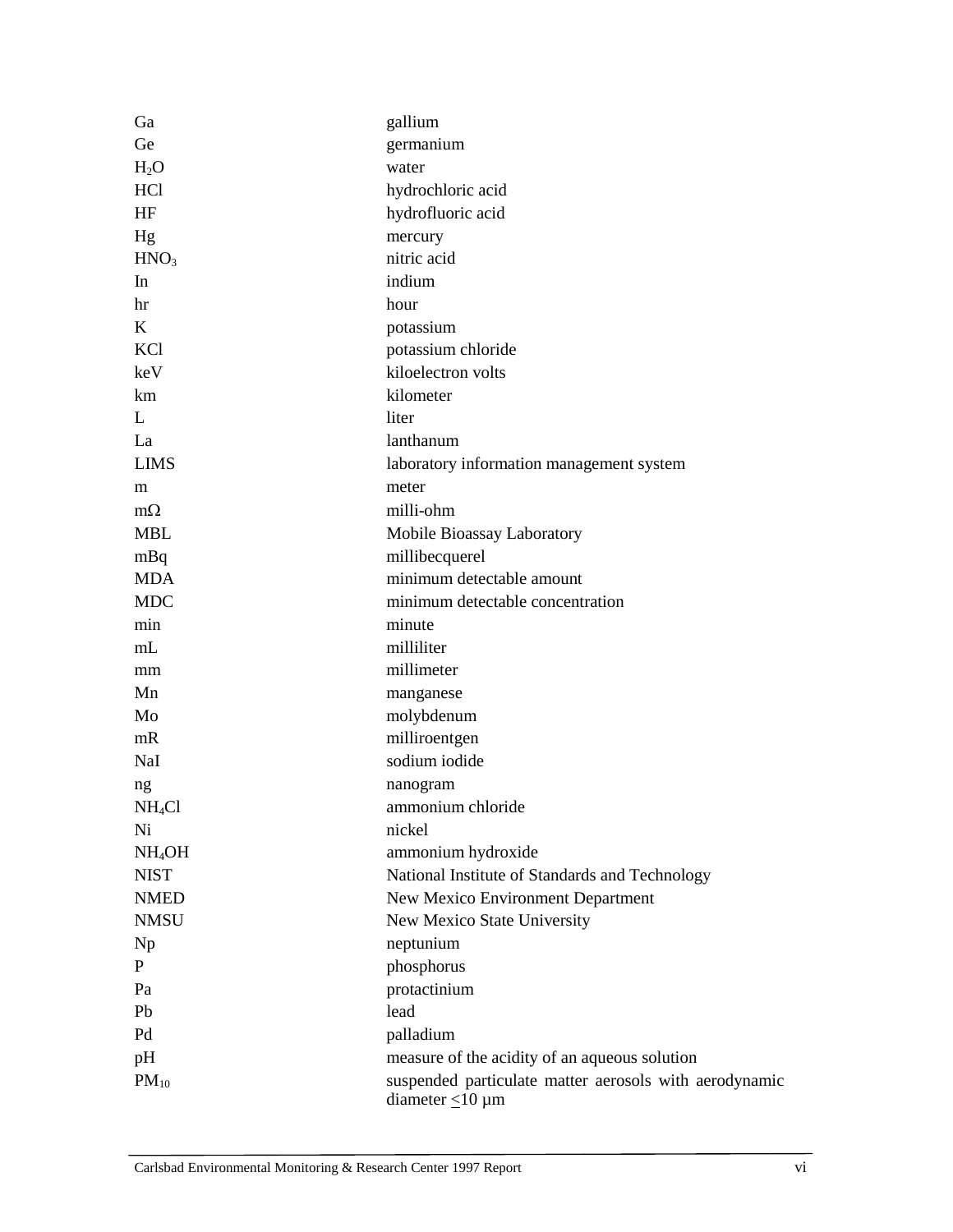| $PM_{2.5}$   | suspended particulate matter aerosols with aerodynamic<br>diameter $\leq$ 2.5 µm         |  |  |  |
|--------------|------------------------------------------------------------------------------------------|--|--|--|
| ppb          | parts per billion                                                                        |  |  |  |
| <b>PRB</b>   | Program Review Board                                                                     |  |  |  |
| Pu           | plutonium                                                                                |  |  |  |
| QA           | quality assurance                                                                        |  |  |  |
| QC           | quality control                                                                          |  |  |  |
| Rb           | rubidium                                                                                 |  |  |  |
| <b>RDBMS</b> | relational database management systems                                                   |  |  |  |
| RL           | reference level                                                                          |  |  |  |
| <b>RIP</b>   | Radiochemistry Intercomparison Program                                                   |  |  |  |
| Ru           | ruthenium                                                                                |  |  |  |
| Rn           | radon                                                                                    |  |  |  |
| S            | sulfur                                                                                   |  |  |  |
| <b>SAB</b>   | Science Advisory Board                                                                   |  |  |  |
| Sb           | antimony                                                                                 |  |  |  |
| <b>SD</b>    | standard deviation                                                                       |  |  |  |
| <b>SDWA</b>  | Safe Drinking Water Act                                                                  |  |  |  |
| <b>SE</b>    | standard error                                                                           |  |  |  |
| Se           | selenium                                                                                 |  |  |  |
| sec          | second                                                                                   |  |  |  |
| shield       | cast iron enclosure                                                                      |  |  |  |
| Si           | silicon                                                                                  |  |  |  |
| Sn           | tin                                                                                      |  |  |  |
| <b>Sr</b>    | strontium                                                                                |  |  |  |
| <b>SWAT</b>  | Soil Water and Air Testing Laboratory                                                    |  |  |  |
| Th           | thorium                                                                                  |  |  |  |
| Ti           | titanium                                                                                 |  |  |  |
| T1           | thallium                                                                                 |  |  |  |
| <b>TSP</b>   | suspended particulate matter<br>total<br>aerosols<br>with<br>aerodynamic diameter <75 µm |  |  |  |
| U            | uranium                                                                                  |  |  |  |
| V            | vanadium                                                                                 |  |  |  |
| <b>WERC</b>  | Waste-management Education & Research Consortium                                         |  |  |  |
| <b>WIPP</b>  | <b>Waste Isolation Pilot Plant</b>                                                       |  |  |  |
| <b>XRF</b>   | X-ray fluorescence                                                                       |  |  |  |
| Y            | yttrium                                                                                  |  |  |  |
| Zn           | zinc                                                                                     |  |  |  |
| Zr           | zirconium                                                                                |  |  |  |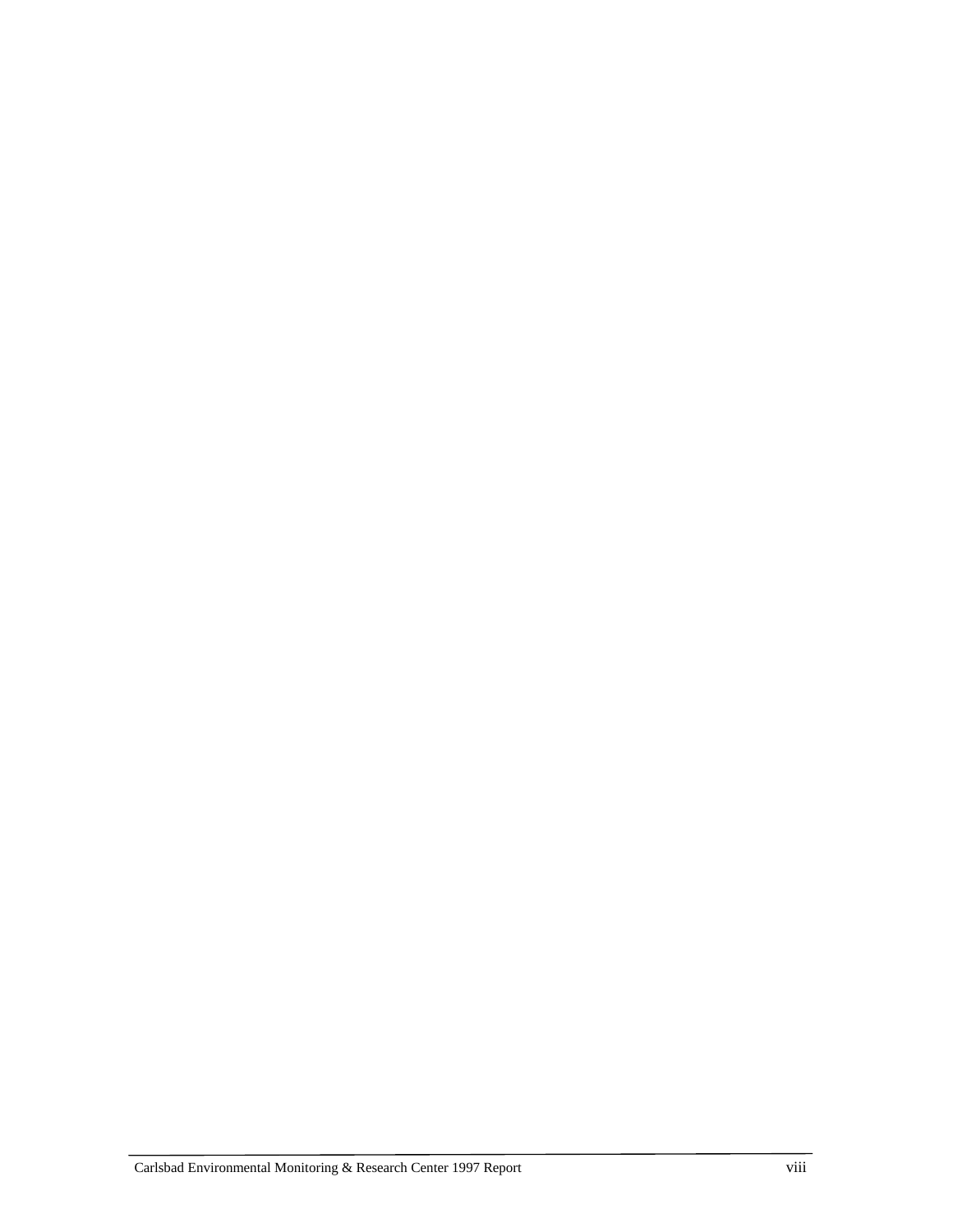#### **FORWARD**

This report was written, edited and produced collaboratively by the staff of the Carlsbad Environmental Monitoring & Research Center, who are hereby acknowledged for their contributions to the report and the project activities described herein. The first section is an overview of the current program, scientific programmatic structure, resources, and project activities. The second section consists of data summaries containing methods and descriptions of results of studies in the WIPP Environmental Monitoring project.

The issuance of this report and other publications fulfills a major Center mission in making the results of Center research available for public access. Production of this report is supported as part of the Carlsbad Environmental Monitoring & Research Program, a grant from the U.S. Department of Energy to New Mexico State University (DE-FG04- 91AL74167). The contents of this report will be available for electronic access by March 1998, at http://www.cemrc.nmsu.edu.

The photographs on the report cover show various activities and facilities associated with the Center Program.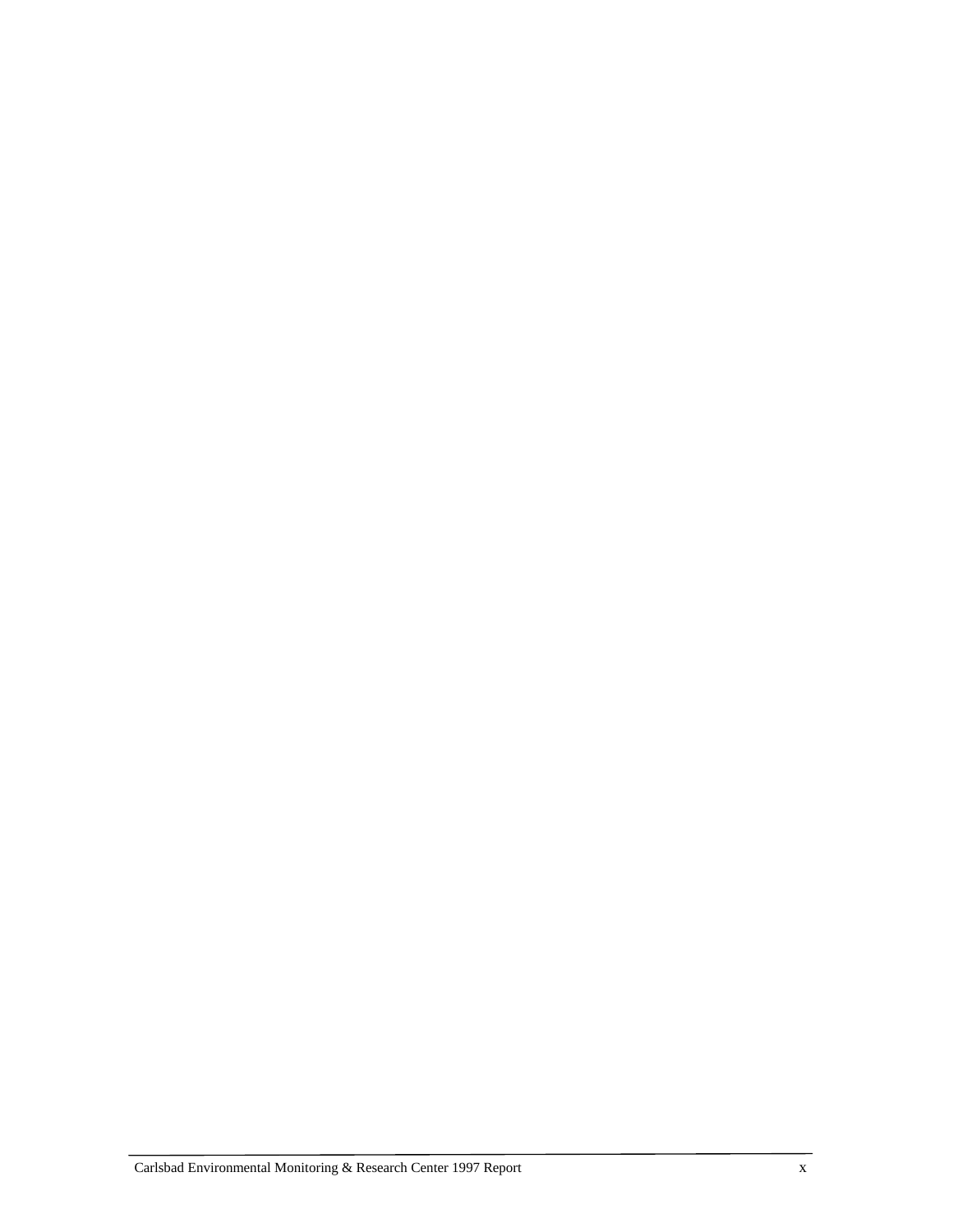### **OVERVIEW**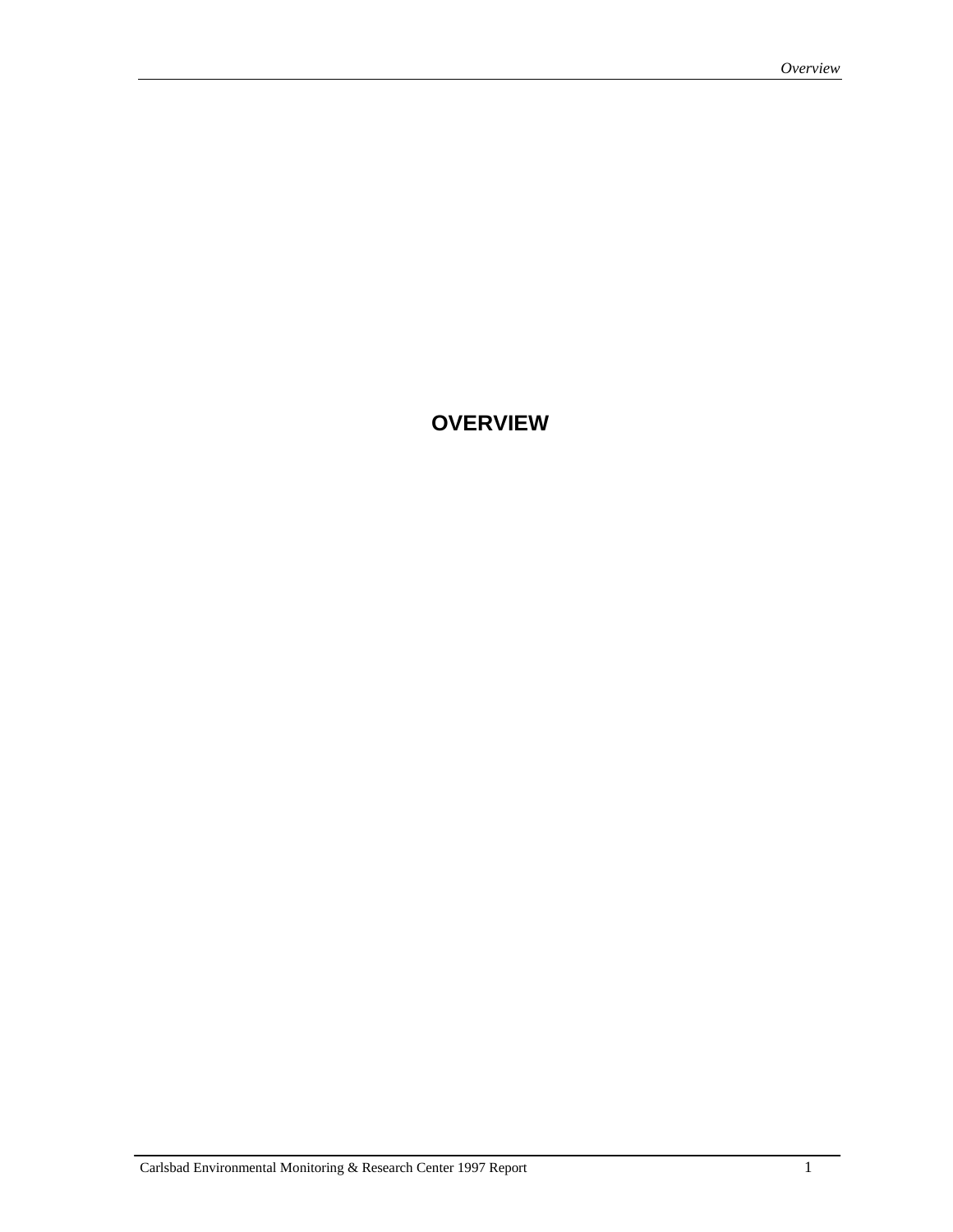## **Current Program Status**

The Carlsbad Environmental Monitoring and Research Program (CEMRP) was established in 1991 with an initial grant of \$27 million over a seven year period (1991-1998). Subsequently, the grant was increased to almost \$33 million to support operations until 2008. The primary goals of the CEMRP are to:

- Establish a permanent center of excellence to anticipate and respond to emerging health and environmental needs;
- Develop and implement an independent health and environmental monitoring program in the vicinity of the U.S. Department of Energy (DOE) Waste Isolation Pilot Plant (WIPP), and make the results easily accessible to all interested parties.

The Carlsbad Environmental Monitoring & Research Center (Center) is a division of the Waste-management Education & Research Consortium (WERC), in the College of Engineering at New Mexico State University (NMSU). A brief history of the Center is presented in Appendix A.

The Center is to function as a nucleus of research excellence supported through grant funding and service contracts. As a part of NMSU, the Center's research programs are conducted under the philosophy of academic freedom and independence from direct external control of research activities and outcomes. The Center's primary objectives are to:

- Provide for objective, independent health and environmental monitoring;
- Provide advanced training and educational opportunities;
- Develop improved measurement methods, procedures, and sensors;
- Establish a health and environmental database accessible to all sectors.

The following are key enabling activities identified as necessary to achieving these objectives:

#### *Assemble a team of highly qualified research and support staff capable of carrying out current and future projects.*

At the end of 1996, staffing reached 18 professional and classified employees. Currently, the Center staff consists of 26 people, including 21 scientific and technical support staff (Table 1) and five student employees. Staffing is projected to continue to grow as new funded projects are added to the Center's activities.

#### *Create state-of-the-art laboratory facilities capable of supporting advanced studies in areas of scientific specialization.*

In January 1997, the Center was relocated to Light Hall, a new 26,000  $\text{ft}^2$  laboratory and office facility constructed adjacent to the NMSU-Carlsbad campus. The programmatic areas and major instrumentation housed in this facility are described herein (pp. 6-9 ).

#### *Establish effective liaisons with leading research groups and laboratories to facilitate shared services and collaborative research.*

With the relocation of the Center to Light Hall in 1997, program needs for external laboratory services declined from previous years. However, a few subcontractual agreements were maintained or initiated to provide specific advanced methodologies for selected analyses (Appendix B). In addition to services provided by external organizations, several NMSU departments and divisions also provided support to the Center for specific projects, including the Physical Science Laboratory (PSL), the Soil Water and Air Testing Laboratory (SWAT), and the Department of Fishery and Wildlife Sciences.

#### *Establish an independent advisory body of scientists to provide expert guidance and consultation to Center staff in the focus areas of Center research.*

A Science Advisory Board (SAB) for the Center was originally established in 1992. During 1997, a new, five-member SAB was selected (Appendix C). The members are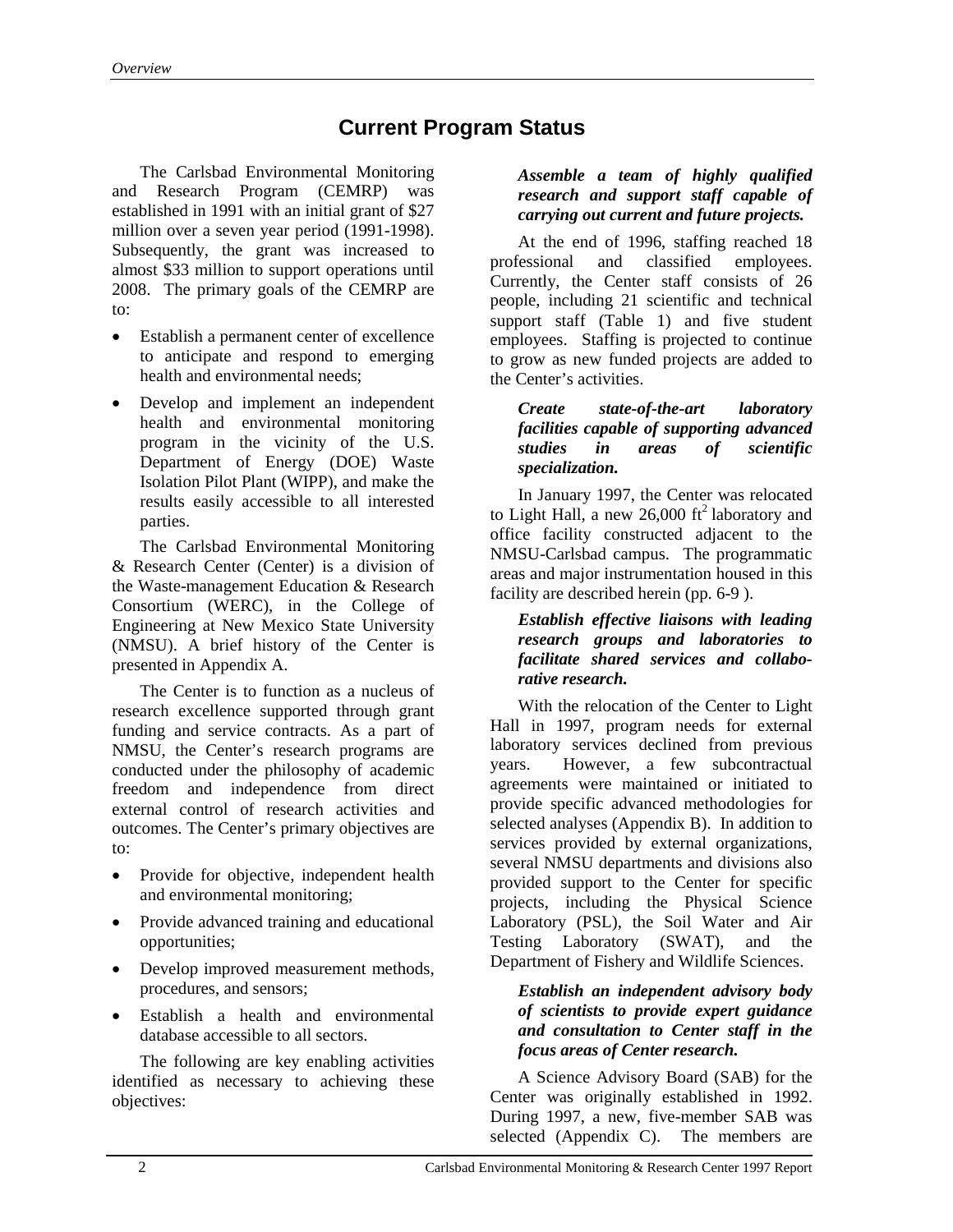scientific experts with national and international reputations in the Center's five scientific areas of specialization. Members of the SAB will visit the Center individually during 1998, to review the individual program areas and provide expert guidance and consultation to the program leaders. SAB members will also provide a public scientific colloquium during their visit to the Center.

A Program Review Board (PRB) was also created in 1997, consisting of two members selected by the NMSU College of Engineering administration (Appendix C). The PRB will visit the Center once during 1998, to review the overall operation of the Center and provide a joint review summary to the administration. Members of the PRB are directors of leading environmental research centers with histories of long-term success in sponsored research.

#### *Establish a program of administration to ensure effective operation of the Center.*

Dr. Donald J. Fingleton was Director of the Center during 1991-1996. Dr. Marsha Conley is currently Director of Operations, with responsibility for management of the Center's scientific program, fiscal affairs, and human resources. Expenditures for the CEMRP during fiscal years 1991-1997 totaled approximately \$14.4 million (Figure 1). New funding of approximately \$3.1 million has been proposed for the 1998 Federal fiscal year. Combined with carryover funds, the projected 1998 budget is approximately \$4.4 million.

Formal tracking of project schedules and deadlines is conducted for current studies, as noted in later sections. Regularly scheduled work sessions for systematic scientific program planning and problem solving are used to define accountabilities and track progress. Administrative and individual program area staff also have regularly scheduled review and planning sessions. Significant accomplishments and events are reported in monthly summaries provided to the DOE, NMSU, SAB and PRB.

#### *Publish research results and create a database management system to provide access to information generated by the Center.*

During 1997, Center staff made 16 presentations at national and regional scientific meetings, and 16 papers were published, are in press, or have been submitted for publication in peer-reviewed scientific journals (Appendix D). Periodic briefings on program activities are provided for representatives of NMSU, DOE, and various local and regional groups. Several database management systems have been developed or acquired and implemented (p. 8). As noted previously, this report and others will be made available *via* the Center web site during 1998.

#### *Establish regional, national and international outreach and collaboration.*

The Center was involved in a variety of outreach activities ranging from presentations for special NMSU student programs, to hosting groups of visiting foreign scientists (Appendix E). In addition, Center scientists provided leadership in a variety of scientific organizations and meetings (Appendix F).

#### *Procure additional research grants and service contracts from external sources.*

Center scientists generated 14 proposals and pre-proposals during 1997 (Appendix G). Five new projects totaling over \$570,000 were funded. Two were not awarded, and the remainder are in various stages of review. These projects represent a wide array of activities, and they have resulted in significant expansion and diversification of the scientific program.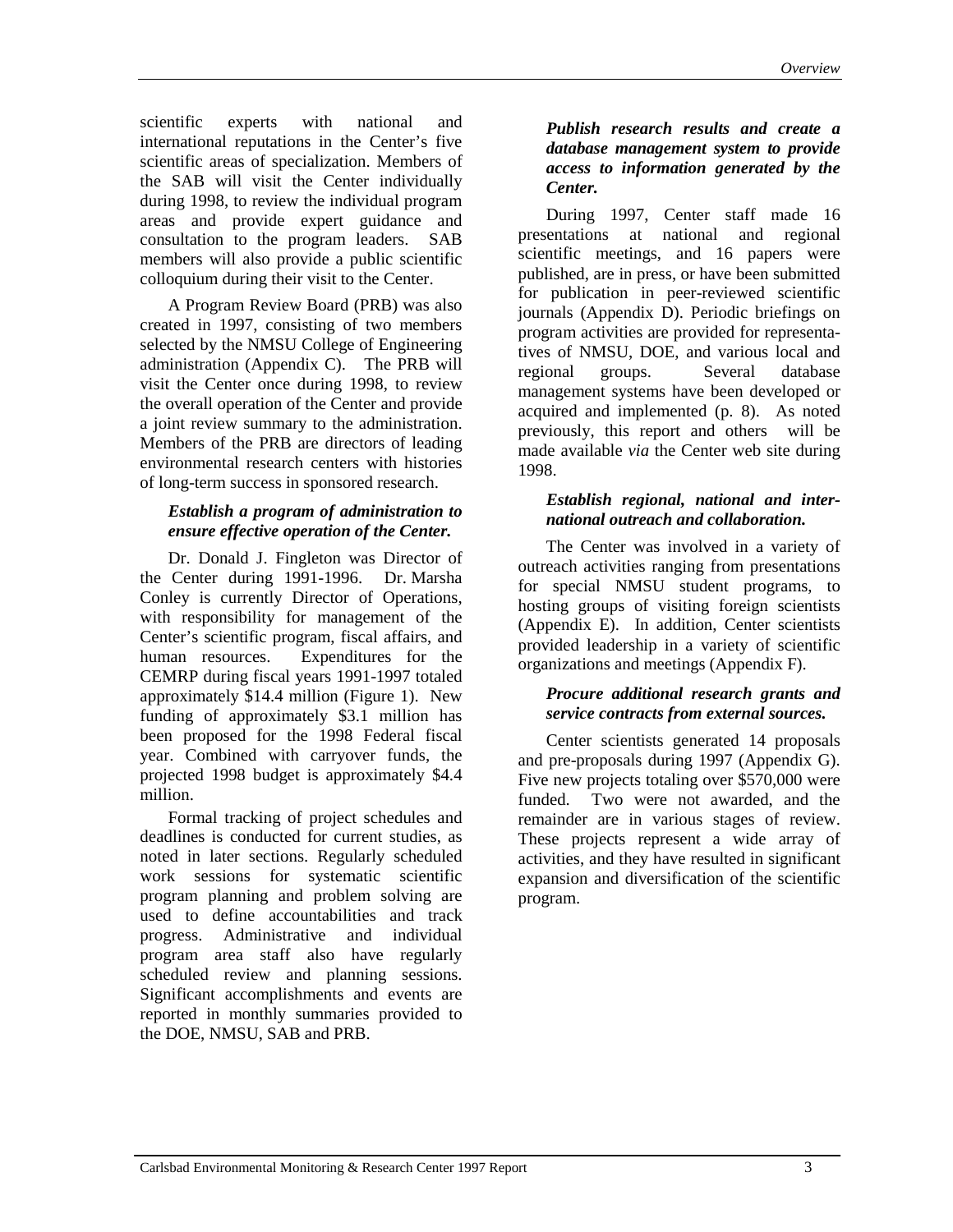*Implement programs to offer technical training in specialized research techniques and methodologies and to involve Center resources and personnel in providing educational opportunities for students nationwide.* 

 The Center staffing now includes five positions for undergraduate students. These students are involved in both laboratory and administrative support activities, including participation in data collection, analyses, and report production. One Center scientist has applied for Graduate Faculty status at NMSU, which will facilitate future involvement of graduate students in Center projects.



**Figure 1. History of CEMRP Funding and Expenditures**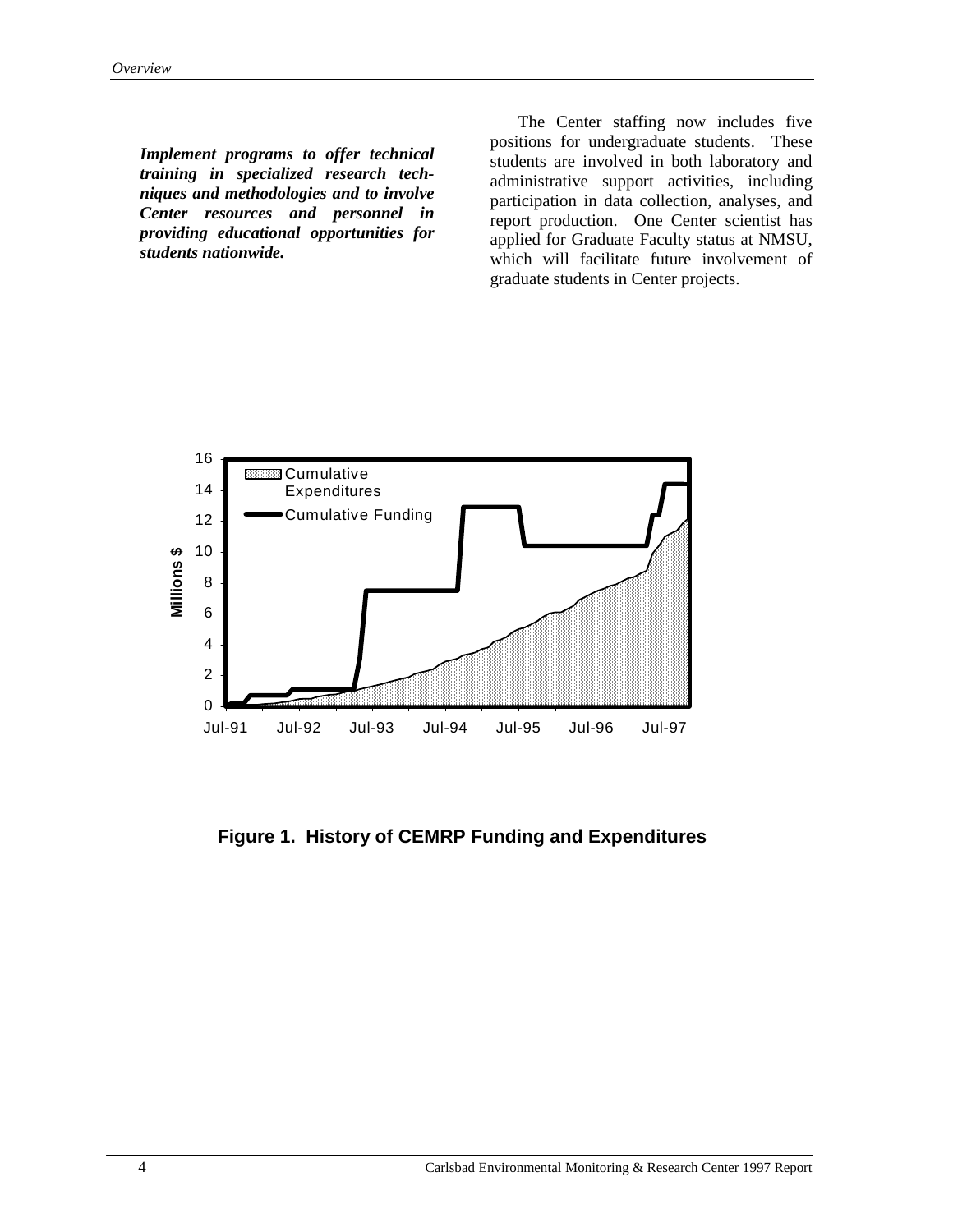| <b>Name</b>         | <b>Position</b>                                    |  |  |
|---------------------|----------------------------------------------------|--|--|
| Arimoto, Richard    | Senior Scientist-Environmental Chemistry           |  |  |
| Brown, Brandye      | Laboratory Aide<br>(Student)                       |  |  |
| Brown, Becky        | Fiscal Specialist II                               |  |  |
| Cano, Tony          | Laboratory Aide<br>(Student)                       |  |  |
| Carrillo, Candie    | Office Aide<br>(Student)                           |  |  |
| Chacon, Raquel      | Laboratory Aide<br>(Student)                       |  |  |
| Chatfield, Randy    | <b>Technician IV</b>                               |  |  |
| Conley, Marsha      | Director of Operations                             |  |  |
| Gooden, Deborah     | Office Aide<br>(Student)                           |  |  |
| Kirchner, Thomas    | Senior Scientist-Informatics & Modeling            |  |  |
| Lee, Shan           | Senior Scientist-Radiochemistry                    |  |  |
| Lynch, Sherry       | <b>Technician IV</b>                               |  |  |
| Madison, Tom        | Project Manager                                    |  |  |
| Maung, Okka         | <b>Assistant Scientist-Radiochemistry</b>          |  |  |
| McNutt, Damon       | Technician V                                       |  |  |
| Nesbit, Curtis      | Technician II                                      |  |  |
| Nottingham, Amy     | Assistant Scientist-Environmental Chemistry        |  |  |
| Sage, Sondra        | <b>Assistant Scientist-Field Operations</b>        |  |  |
| Schloesslin, Carl   | <b>Assistant Scientist-Radiochemistry</b>          |  |  |
| Schloesslin, Cheryl | <b>Assistant Scientist-Environmental Chemistry</b> |  |  |
| Schoep, David       | Science Specialist-Field Operations                |  |  |
| Soules, Mary        | Administrative Secretary I                         |  |  |
| Walker, Cheryl      | Science Specialist-Internal Dosimetry              |  |  |
| Webb, Joel          | Physical Scientist IV-Internal Dosimetry           |  |  |
| Yahr, Jim           | <b>Assistant Scientist-Field Operations</b>        |  |  |
| Young, Karen        | Administrative Secretary II                        |  |  |

## *Table 1. Listing of Center Staff as of December 31, 1997*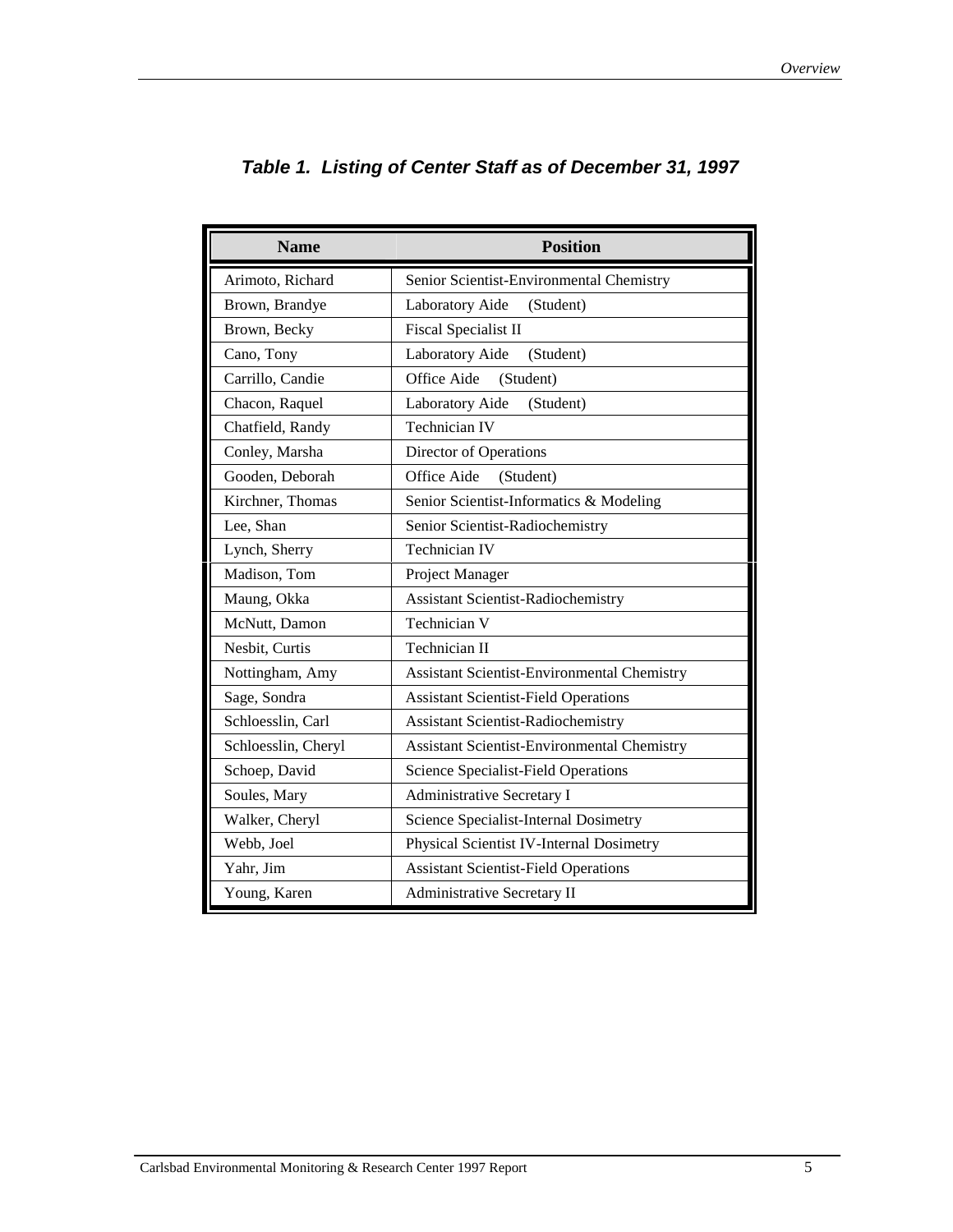## **Description of Major Scientific Program Areas**

Currently, the Center's scientific activities are organized into five major areas of specialization with corresponding assignment of staff roles and responsibilities. Although some of the Center's projects involve only one or two of the program areas, all of the program areas collaborate in carrying out the WIPP Environmental Monitoring (EM) project, and this type of integrative research will characterize many of the Center's future projects.

#### *Internal Dosimetry*

The internal dosimetry program conducts analyses and consultation for the study and management of internal radiation exposure. The analyses include collection of information on work and residence history, past and current radiation exposure, bioassays to measure the presence of radionuclides within body tissues (*in vivo*) or body fluids and excretions (*in vitro*), and calculation of dose associated with observed uptakes. Consultation includes interpretation of bioassay results and can extend to collaboration with health care professionals and workplace supervisors. The internal dosimetry program includes a documented quality assurance program for *in vivo*  bioassays and a comprehensive technical basis for the assessment of internal exposure. The program meets the requirements and recommendations of the DOE Implementation Guide for Internal Dosimetry Programs (10 CFR 835) and the American National Standards Institute Performance Criteria for Radiobioassay (N13.30). The Center is also involved in the DOE Laboratory Accreditation Program for internal dosimetry and radiobioassay.

The internal dosimetry program is provided as an outreach service to the public to support education about the Center's environmental studies and naturally occurring radiation, and to provide assessment of potential exposure to radioactive contaminants of concern. The program also provides support to the WIPP by conducting bioassays for radiation workers on a routine basis. Fullspectrum dosimetry services are available to evaluate internal radiation exposure to radiation workers and members of the public in the case of an accident at the WIPP. In addition, internal dosimetry services can be provided to other entities that employ the use of radioactive materials.

The Center's fixed *in vivo* bioassay facility occupies approximately 966  $\text{ft}^2$ , and provides the primary analytical infrastructure for the internal dosimetry program. The facility includes a large shielded counting chamber, dedicated instrument control workstation, two change rooms with showers and toilets, and a reception area. The counting chamber measuring 2.4 m x 2.4 m x 2.4 m is constructed of 25.40 cm thick cast iron, with a full graded-Z liner consisting of lead, tin and stainless steel. The cast iron composing the chamber was produced for industrial use prior to 1945, and re-cast for the chamber using a specially selected foundry, resulting in very low background radiation from anthropogenic and naturally occurring constituents. The instrument control workstation includes a video display terminal and intercom used to monitor subjects during the examination. Signal processing electronics are located outside the counting shield next to the instrument control workstation. The *in vivo* bioassay facility was commissioned in July 1997.

The counting chamber is equipped with a lung and whole body counting system using technologically advanced, hyperpure germanium detectors. Lung and whole body counts are simultaneously performed with the counting subject lying horizontally on a specially designed counting bed. Two, fourdetector germanium arrays designed for lung and whole body counting are positioned over the chest and under the bed, respectively. Under routine operation, photon interactions in the lung counting detectors are integrated using two independent signal processing chains: one chain for low photon energies (5 to 250 keV) and one chain for high photon energies (200 to 2000 keV). The high-energy chain is analyzed independently and then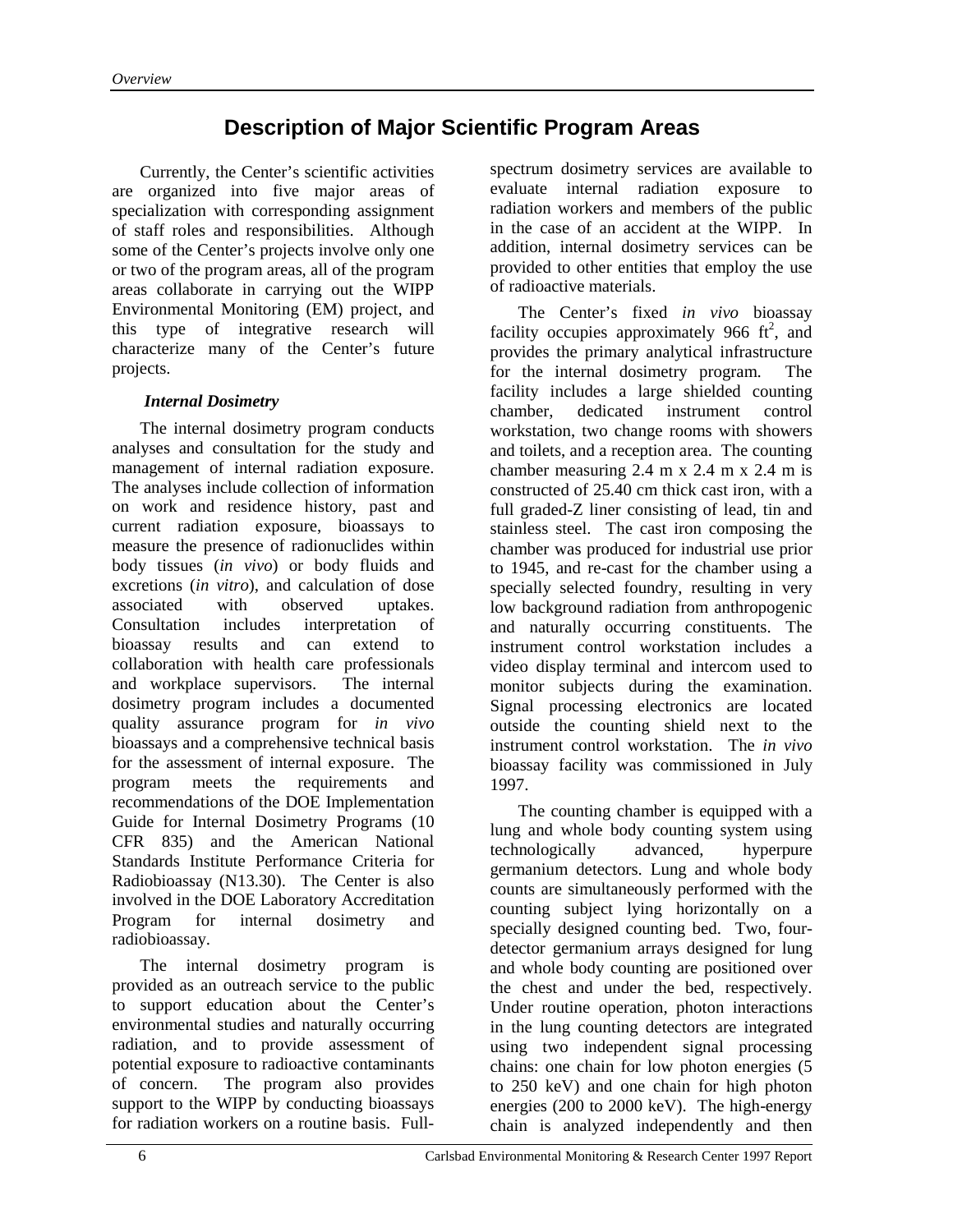added to the output of the whole body counting detectors to increase sensitivity. This combination of technology allows for sensitive monitoring for internally deposited transuranics, naturally occurring radioactive materials, and mixed fission/activation products. A dedicated computer is used for the acquisition, storage and analysis of gammaray spectra collected by the instrument. Resolution of the system is 450, 750, and 2100 eV at photon energies of 5.9, 122, and 1332 keV, respectively. Routine sensitivities for<br> $^{238}$ Pu.  $^{239}$ Pu and  $^{241}$ Am in lungs are  $239$ Pu and  $241$ Am in lungs are approximately 930, 2400 and 4 Bq, respectively. Routine sensitivities for  $^{137}Cs$ ,  ${}^{60}Co$  and  ${}^{152}Eu$  in the whole body are approximately 10, 10, and 60 Bq, respectively. Ultrasound techniques may be used to measure the subject's chest wall thickness and composition to account for photon attenuation for positive lung burdens. Chest wall thickness can also be estimated from physiological parameters. Center staff schedule subjects participating in *in vivo* bioassays, with a total of 60 minutes allocated for each appointment. Prior to undergoing the lung and whole body count, subjects view a videotape explaining the procedure, and further explanation is provided by internal dosimetry staff.

In addition to providing services in bioassay, staff of the internal dosimetry program carry out basic research in radiation detection technology and novel applications of *in vivo* bioassay techniques to environmental studies. The staff of the internal dosimetry program are also responsible for the Center's radiation protection program to ensure compliance with the Center's Radioactive Material License, granted under the authority of the New Mexico Environment Department.

#### *Radiochemistry*

The primary focus of the radiochemistry program is measurement of radionuclide activities at environmental background levels. Analysis capabilities for environmental media include aerosol samples, soil, surface water and sediment, groundwater, and biota. In addition to environmental media, the laboratory will be developing bioassay analysis capabilities for urine, feces, and tissue. Standard reference materials are used for instrument calibration, and analytical quality control and quality assurance programs are being implemented for the laboratories. The radiochemistry laboratory currently participates in the DOE Environmental Measurements Laboratory, Ouality Assessment Program. The Center is also a participant in the National Institute of Standards and Technology (NIST) Radiochemistry Intercomparison Program (RIP) for evaluation of low-level radionuclide measurements.

The radiochemistry laboratory employs procedures for low-level measurement of actinides, fission products, activated corrosion products, and naturally-occurring radionuclides. These analyses employ advanced instrumentation including alpha spectrometry, low background alpha-beta counting, gamma spectrometry, gas proportional counting, and liquid scintillation. Detection levels achievable with the laboratory's current alpha spectrometry instrumentation and techniques are on the order of 370 µBq for actinides.

Approximately 1700  $\text{ft}^2$  of space is allocated to the radiochemistry program, including a primary radiochemistry laboratory, and separate tracer and counting laboratories. The primary laboratory room is equipped with one 6-foot chemical hood, five 8-foot chemical hoods, a separate de-ionized water system, refrigerator, centrifuge and approximately 400 ft<sup>2</sup> of bench surface.

#### *Environmental Chemistry*

The environmental chemistry program has capabilities similar to radiochemistry in determining low levels of a variety of inorganic substances in environmental media. Approximately 1400  $\text{ft}^2$  of laboratory space is allocated to environmental chemistry, including a primary laboratory for sample preparation, and an instrumental analysis laboratory. The primary laboratory room is equipped with three 8-foot chemical hoods, a separate ultra-pure water system, dishwasher, refrigerator, electronic balance, and approximately 170 ft<sup>2</sup> of bench surface.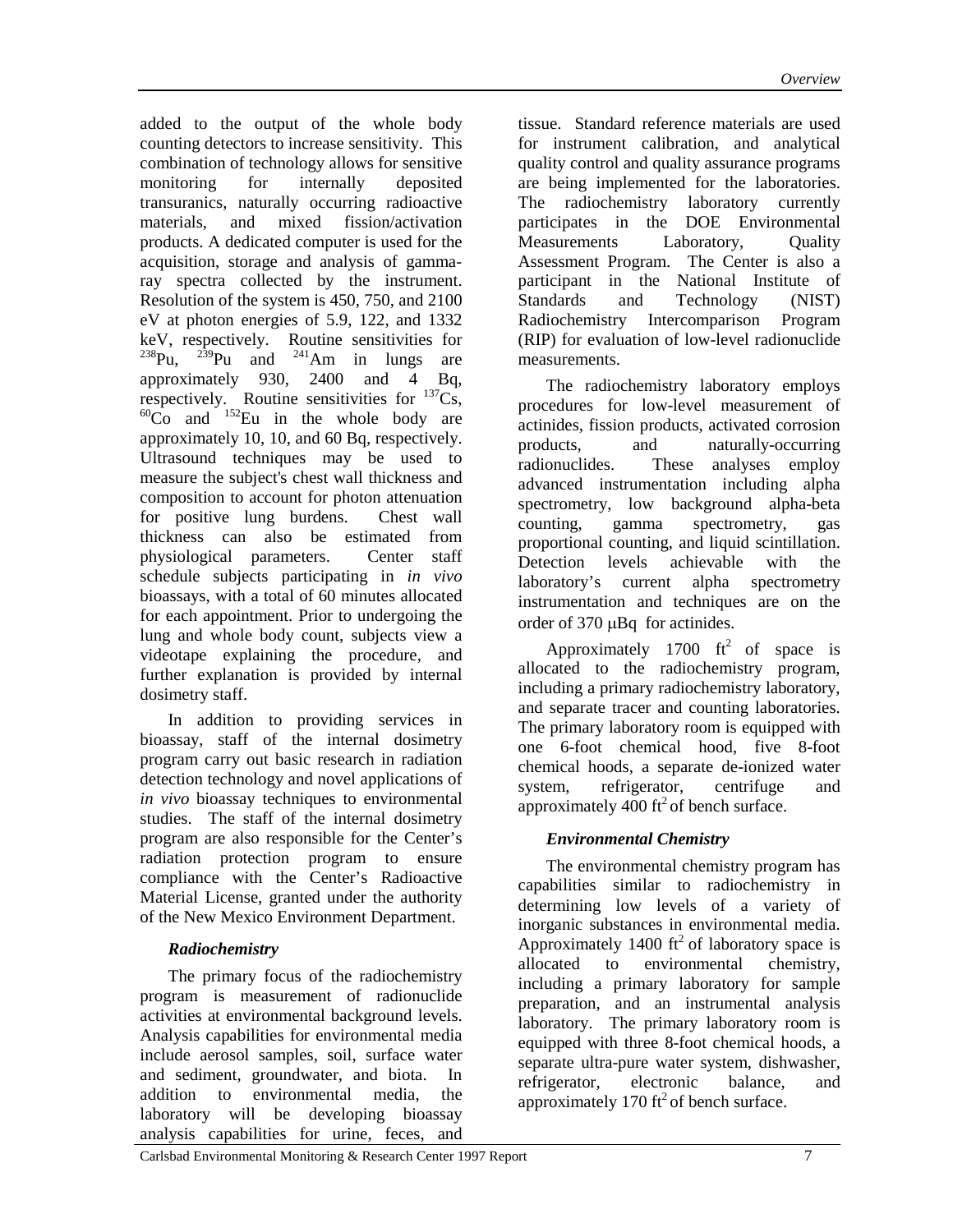The instrumentation laboratory is equipped for analyses of trace elements, including heavy metals. An atomic absorption spectrometer with flame and graphite furnace was installed in July 1997, and a dual view inductively-coupled plasma optical (atomic) emission spectrometer was installed in November 1997. An ion chromatograph is used for routine analyses of anions (chloride, fluoride, nitrate and sulfate) in water and air samples. The ion chromatograph can also be configured as a high performance liquid chromatograph, for use in the determination of polycyclic aromatic hydrocarbons.

#### *Field Sampling*

The Center's field sampling program is focused on design and implementation of protocols for collection and initial processing of samples of environmental media. The field sampling program uses and maintains a wide variety of sampling equipment, including two fully instrumented meteorological stations; low-volume, high-volume, size-selective, dichotomous, and multiple orifice inlet aerosol samplers; soil and sediment collection devices; ground water and surface water collection equipment: *in situ* water quality instrumentation; an *in situ* NaI gamma radiation detection system; a global positioning system; four-wheel drive vehicles; and a small boat with outboard motor.

Approximately 1300  $\text{ft}^2$  of working area is dedicated to staging field sampling activities, and for processing and storing collected samples. This area includes approximately 500  $\text{ft}^2$  of shelving and storage space and  $200$  ft<sup>2</sup> of bench top workspace. Sample preparation and storage equipment include a muffle furnace, drying ovens, refrigerator, freezers, dishwasher, ultrasonic cleaners, soil sieves, high-volume jar mill soil grinder, mixer soil mills, cross-flow high-volume water filtrator, and electronic balances.

In conjunction with the Center's other programs, staff in the field sampling area carry out experimentation and development related to sampling design, techniques, and instrumentation. As part of the field sampling program development in 1997, a special soil handling program was developed, and a license was obtained from the U.S. Department of Agriculture to allow receipt of soil samples from other states and from foreign countries. In addition to activities related to the WIPP EM, the field sampling program currently conducts weekly analyses of water quality at Brantley Dam Reservoir under a cooperative agreement with the U.S. Department of Interior, Bureau of Reclamation.

#### *Informatics and Modeling*

One of the Center's primary objectives is to establish a health and environmental database accessible to all sectors. It is the role of the informatics program to carry out this function for the Center by developing and implementing information management systems. The informatics program includes formal systems for data archival and documentation facilitating analyses and accurate interpretations. Commercial relational data base management systems (RDBMS) are one component of the program. For example, the lung and whole body counting system uses an integrated RDBMS for data collection and storage. An Access<sup>®</sup> data base (Microsoft, Inc.) is used to archive aerosol and meteorological data collected by the field sampling program. A commercial laboratory information management system (LIMS) is currently under procurement and will be implemented during 1998. The LIMS will provide systematic identification and tracking of samples and reporting of analytical results.

During 1997, the Center added two Sun workstations and a Sun server running Unix. The Sun server provides network services, such as file sharing, electronic mail, and automatic daily backup to all of the Windows and UNIX computers in the Center. The Sun server also supports an Oracle RDBMS that will eventually be the primary data base system for the Center. The Sun workstations currently provide support for general computing, but will eventually function as platforms for numerically intensive applications, such as simulation modeling and statistical analyses. The Center also added a DEC Alpha workstation running OpenVMS, which mirrors the computational support for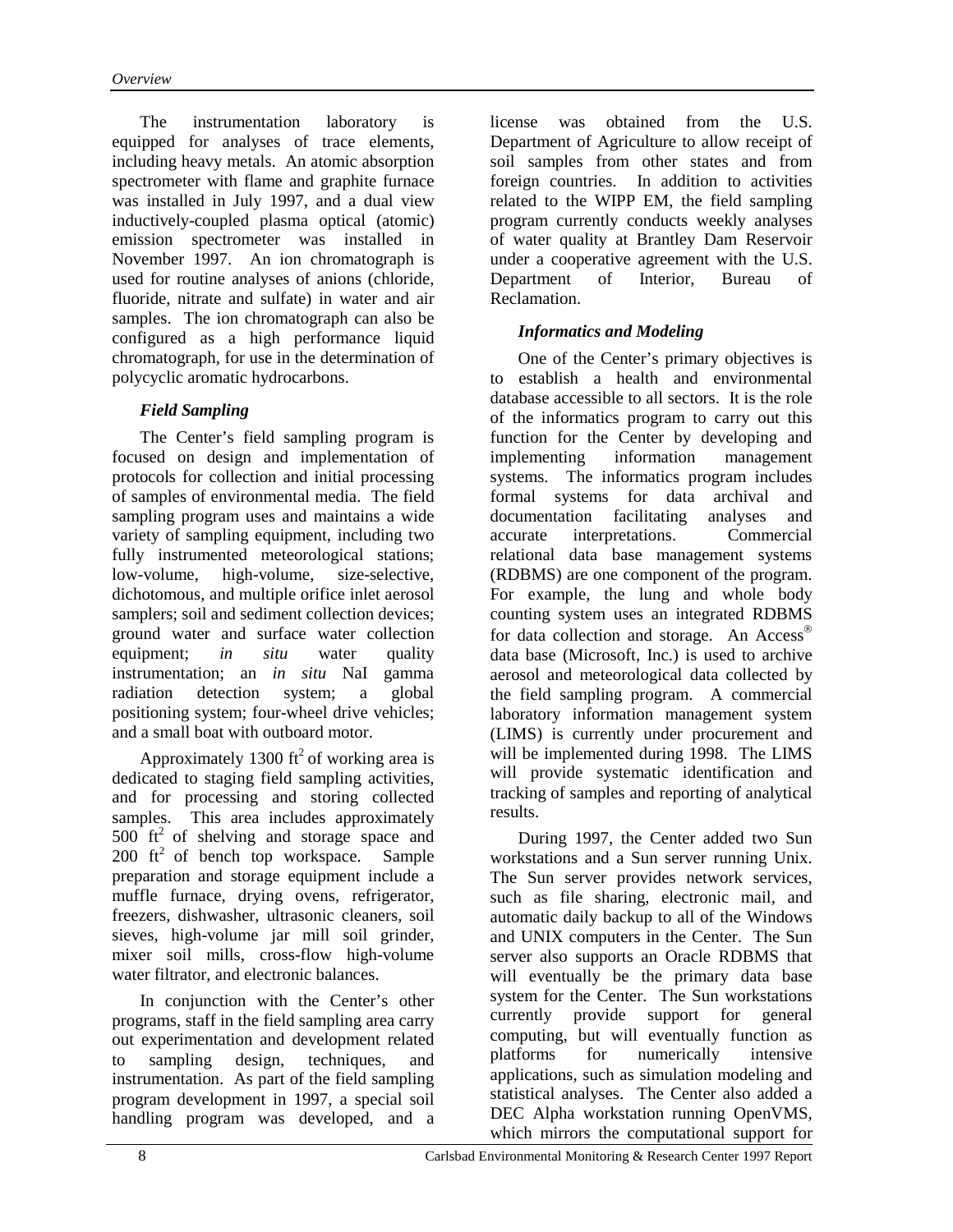the lung and whole body counting system. This allows testing of maintenance and upgrades on the secondary system, prior to introduction to the functioning counter, thereby protecting the integrity of the primary counting support system.

The research activities of the informatics program include developing methods for linking data to simulation models. For example, estimates of contaminant doses and risks can be made using models to project potential exposure *via* environmental pathways. The model projections are based on estimates of contaminant movement through the atmosphere, deposition in water and soil, direct uptake by humans or other organisms, and secondary transfer between components of the environment and living organisms.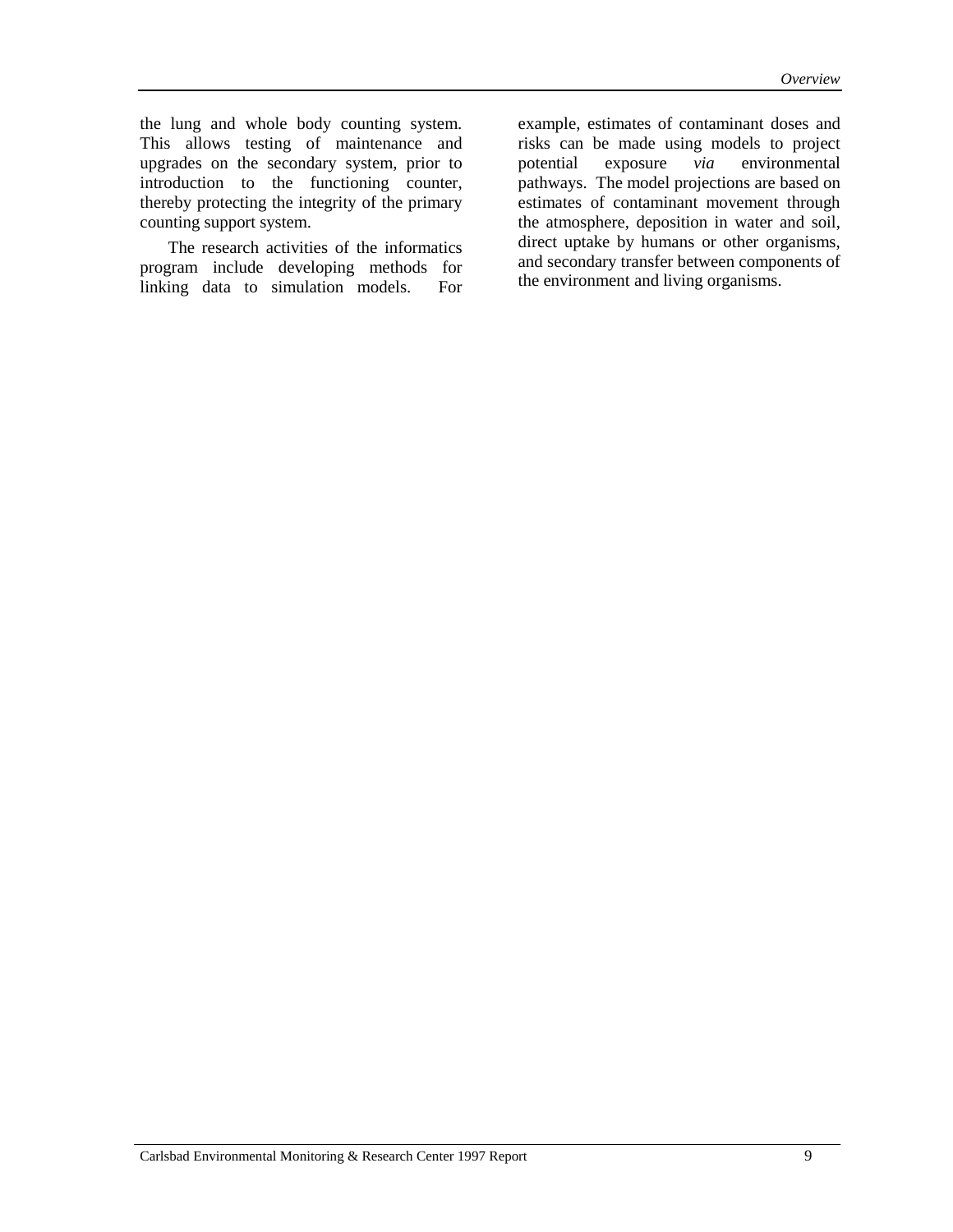## **WIPP Environmental Monitoring Project**

The first major project managed by the Center is the WIPP Environmental Monitoring (EM) project. The purpose of the WIPP EM project is to establish and maintain independent environmental research and monitoring in the vicinity of the WIPP and to make the results easily accessible to all interested parties. This project is being implemented during the WIPP pre-disposal phase, and will continue into the operational (disposal) phase. The WIPP EM project is organized and carried out as a scientific research undertaking and has no oversight or regulatory accountabilities. As noted earlier in the overall Center program, the WIPP EM project is conducted under the philosophy of academic freedom and is independent of direct external control of research activities and outcomes.

The activities of the project are based on scientific principles of design, data collection, analysis, and peer review. The principles include reliance on the most advanced knowledge and theory for generation of hypotheses, selection of technologies, design of sample and data collection, and application of inferential statistics, exploratory statistics, and modeling, to interpret results. Studies include not only collection of data, but also research and development to improve technologies specific to the research area for transfer to the DOE and to the scientific community. Pilot studies are routinely used to evaluate existing equipment and techniques and to develop and test new approaches.

The project employs professional information-management principles in organizing, documenting, and archiving data and in providing for public access to information generated by the program. Information generated by the project appears later in this report (pp. 21-104), and will also be presented in scientific publications in peer-reviewed journals, and at industry and scientific conferences

(Appendix D). As appropriate, standard quality assurance (QA) and quality control (QC) policies and techniques are applied to the project and are currently being documented. The objectives of the WIPP EM are to:

- Establish baseline data and monitor chemical and radiological constituents in the environment;
- Determine the nature and activity of internally deposited radionuclides in the public;
- Characterize and monitor community health;
- Establish and maintain a health and environmental information database.

In each major research component, the first project level is designed to describe and quantify the processes and patterns characterizing current conditions. This "baseline characterization" focuses on documenting the spatial and temporal patterns of physical processes, existing contaminant sources and levels, and population parameters of interest prior to the acceptance of waste at the WIPP. The second level of the research activities is to design and implement long-term monitoring that will accompany the operation of the WIPP. This "operational monitoring" relies on the results of the baseline characterization to identify key parameters to be monitored and the most effective and efficient technologies, spatial scales, and frequencies for data collection. The organization of the WIPP EM project is shown in Table 2.

For each level and component within the research areas, the following sequence of activities is followed:

1. Review published scientific literature, technical reports, and any available unpublished data and consult with scientific and technical experts and other interested groups. Prepare written documentation of sources of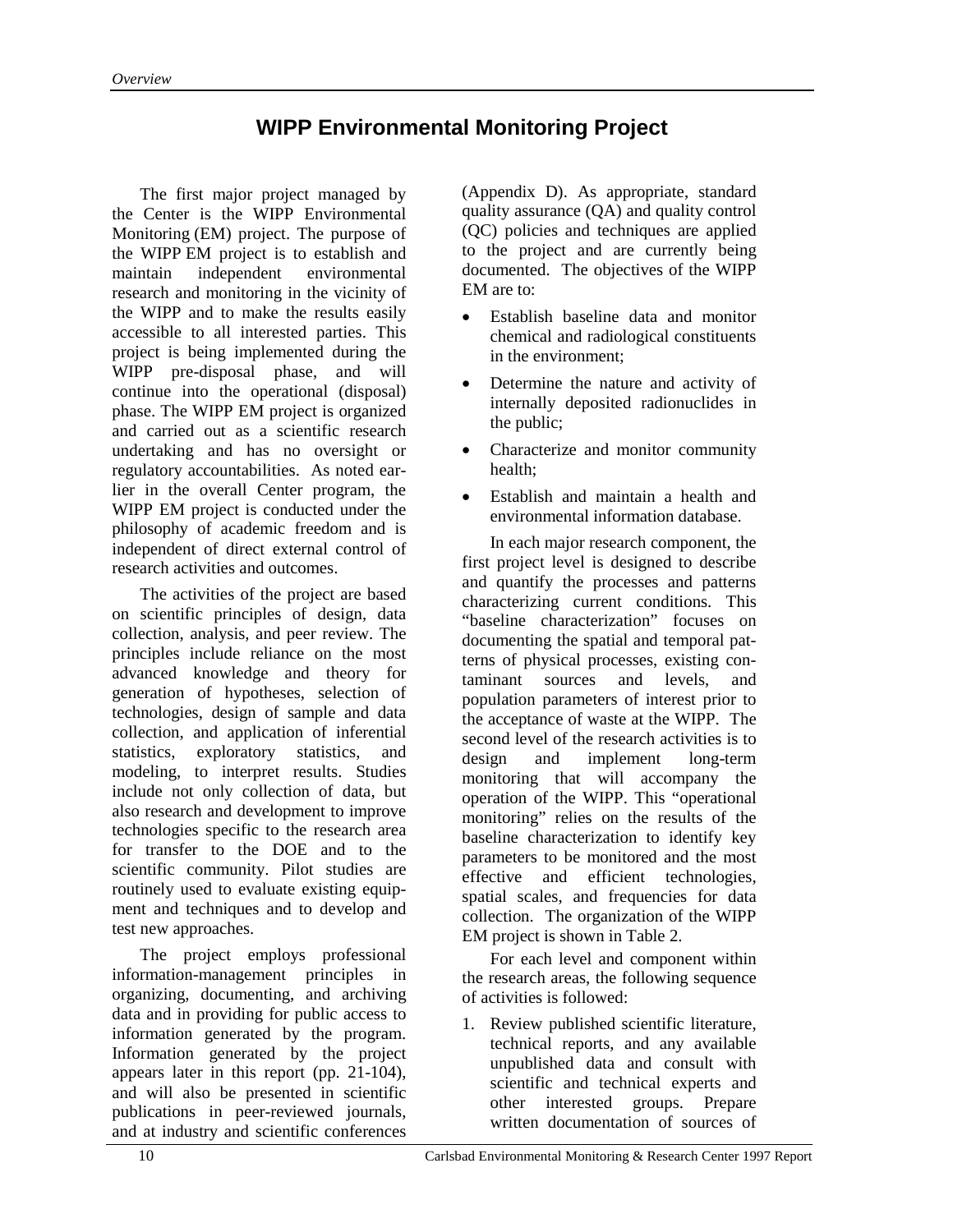information, status of knowledge, and any significant knowledge gaps.

- 2. Develop conceptual study design and objectives, and identify the processes and patterns of interest and information to be generated by the study.
- 3. Design and conduct pilot studies necessary to evaluate equipment and methods, and collect preliminary data on variability for use in development of sampling plans.
- 4. Develop and implement detailed plan of sampling and analysis.
- 5. Periodically analyze data generated by the study to evaluate effectiveness in terms of program objectives and modify study as appropriate.
- 6. Conduct comparative analyses of different study components to produce integrative interpretations and models of patterns and processes.
- 7. Prepare periodic written and graphical summaries, analyses, and interpretations of data for inclusion in reports, publications, and presentations.

8. Archive data and documentation in established databases to allow access by the public and scientific community.

The management plan for the WIPP EM incorporates these eight general phases for the major research areas, with specific milestones representing significant products and events in program progress. Key performance indicators for the baseline studies were identified as metrics of the success of this project management plan. Project activities of the WIPP EM baseline studies were originally designed and scheduled for completion by November 1997, under the assumption the WIPP would begin operations at that time. The WIPP did not begin operation during 1997, and some of the project tasks were rescheduled. The WIPP may begin operation by June 1998. For three indicators, successful completion ranged from 50%-80% of individual tasks, while for three other indicators, 100% of the individual tasks were completed (Appendix H). Key performance indicators for 1998 have been identified to serve as the basis for the 1998 WIPP EM project schedule (Table 3).

### *Table 2. WIPP Environmental Monitoring Organization*

| <b>Project Levels</b>            | <b>Research Areas</b>                          |                                                            |  |
|----------------------------------|------------------------------------------------|------------------------------------------------------------|--|
|                                  | <b>Environmental Components</b>                | <b>Human Population</b><br><b>Components</b>               |  |
| <b>Baseline Characterization</b> | Soil, Air, Water, Meteorology,<br><b>Biota</b> | Community Health, Public<br>Perception, Internal Dosimetry |  |
| <b>Operational Monitoring</b>    | Soil, Air, Water, Meteorology,<br><b>Biota</b> | Community Health, Public<br>Perception, Internal Dosimetry |  |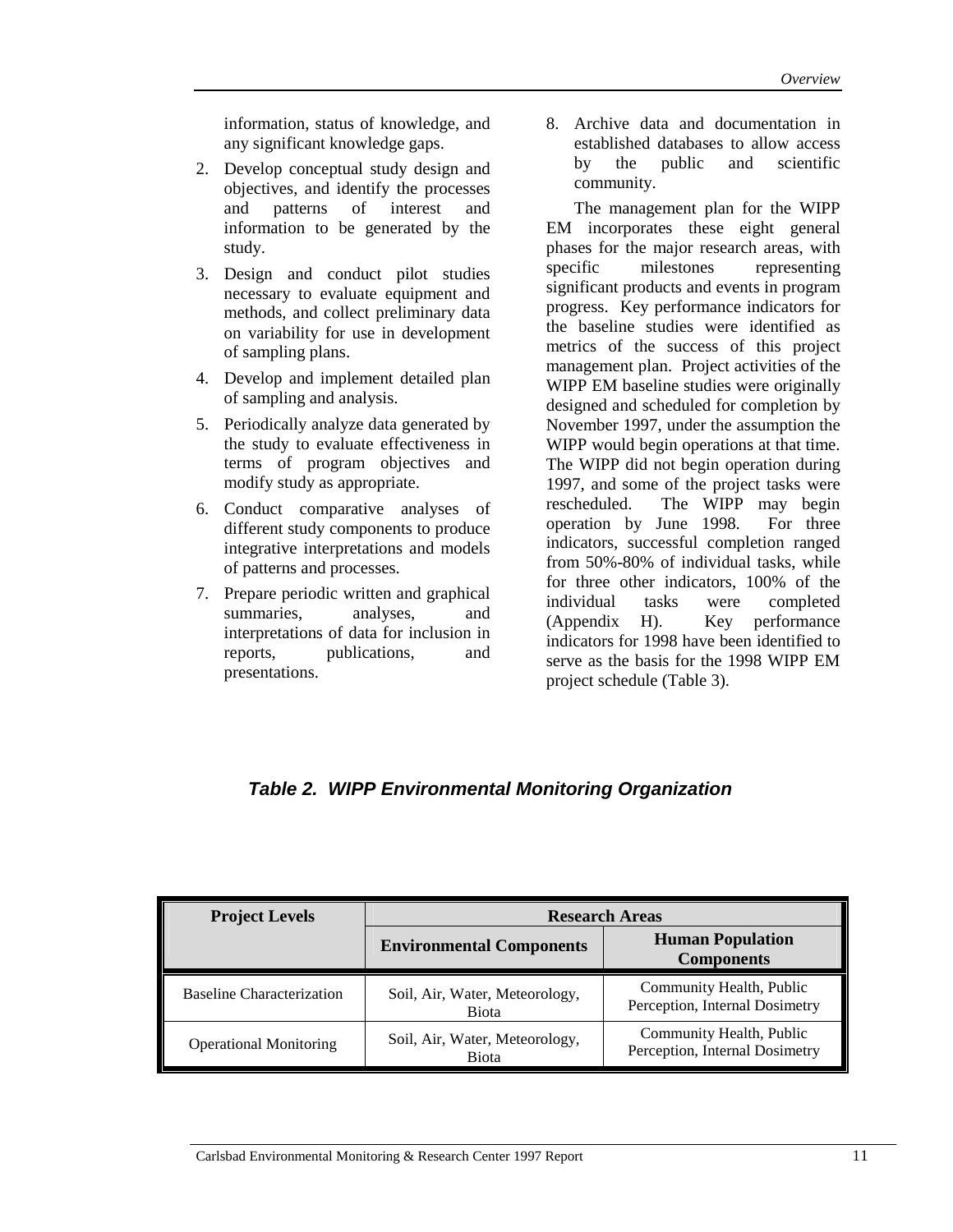| <b>Focus Area</b>                    | <b>Key Performance Indicator</b>                                                                                                                                                       |  |  |
|--------------------------------------|----------------------------------------------------------------------------------------------------------------------------------------------------------------------------------------|--|--|
| Aerosols                             | Continue concurrent high-volume and low-volume sampling at<br>current two locations through 1998                                                                                       |  |  |
|                                      | Initiate operation of high-volume sampler at third location at WIPP<br>site prior to May 1998                                                                                          |  |  |
|                                      | Assume responsibility for one FAS sampling port in WIPP exhaust<br>shaft prior to May 1998                                                                                             |  |  |
| Soils                                | Complete collection of triplicate samples at current 32 locations by<br>May 1998                                                                                                       |  |  |
| Meteorology                          | Continue concurrent operation of sampling stations at two current<br>sites through 1998                                                                                                |  |  |
| Drinking water                       | Collect samples at 6 sources in April 1998; repeat sample collection<br>in August 1998                                                                                                 |  |  |
| Sediment and surface<br>water        | Complete collection of samples at three additional locations in<br>February 1998; repeat sample collection at three locations in July<br>1998                                          |  |  |
| <b>Biota</b>                         | Collect animal and vegetation samples during spring and fall 1998                                                                                                                      |  |  |
| Human studies                        | Continue in vivo bioassays for public to include at least 200 people,<br>including repeated measures on individuals in 1997 studies                                                    |  |  |
| Radioanalyses                        | *Complete by September 1998: analysis of 1997 soil samples, fall<br>1997 vegetation samples, spring 1998 drinking water samples and<br>May 1997- May 1998 TSP aerosol samples          |  |  |
|                                      | Complete by September 1999: analyses of all remaining samples of<br>soils, drinking water, sediments, surface water, aerosols, vegetation,<br>and fauna collected during 1997 and 1998 |  |  |
| Inorganic trace element<br>analyses  | Complete analyses of representative subset of low-volume aerosol<br>samples and soil samples by July 1998                                                                              |  |  |
| Data management and<br>dissemination | Implement electronic Laboratory Information Management System<br>by June 1998                                                                                                          |  |  |
|                                      | Issue two reports of community studies by April 1998                                                                                                                                   |  |  |
|                                      | Make Center 1997 report accessible via Internet by March 1998                                                                                                                          |  |  |
|                                      | Present summary of data from analyses completed by September<br>1998 (* above), in 1998 Center report                                                                                  |  |  |
|                                      | Submit manuscripts for publication<br>August 1998<br>by<br>on<br>radioanalyses of aerosols and soils                                                                                   |  |  |

## *Table 3. Key Performance Indicators for 1998*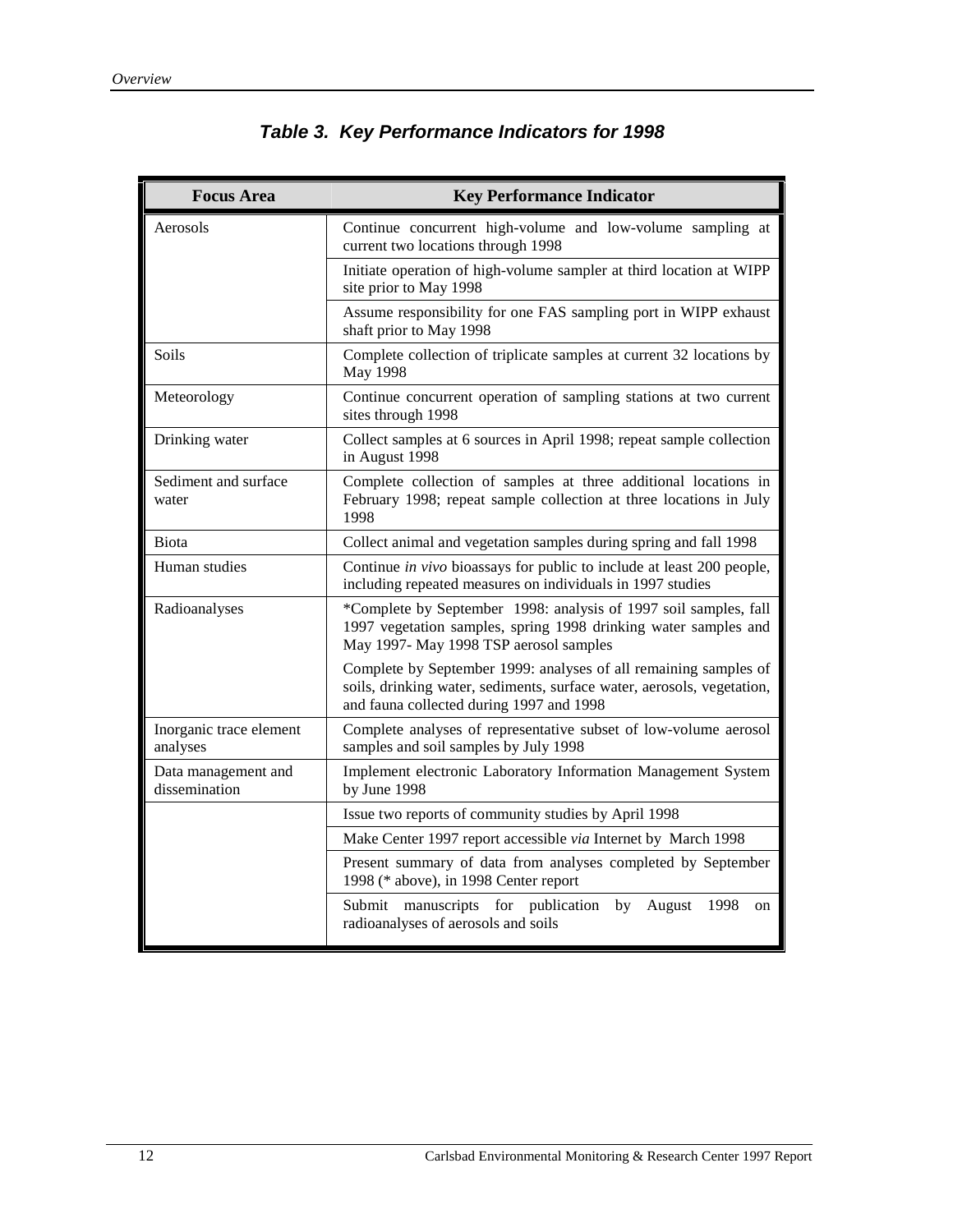### **Quality Assurance**

#### *General Description*

The Center is subject to the policies, procedures and guidelines adopted by NMSU, as well as state and federal laws and regulations governing the operation of the university. The Center has adopted a general quality assurance policy (Appendix J) that includes development and implementation of appropriate standards, performance assessment and quality improvement, provision of infrastructure, professional staff development, personal accountability, and commitment to compliance.

The Center's quality assurance policy and implementation recognize distinctions between standard analytical activities and experimental research settings. For experimental research settings, there are frequently few if any recognized analytical standards or procedures for the analyses of interest, and part of the work conducted is to develop such procedures, or to evaluate the application of standard procedures to novel media. Likewise, research sampling designs are typically unique to the underlying scientific hypotheses, and therefore may not follow any external format. Therefore, the quality control measures applied to research contrast with those applied in programs driven by regulatory requirements, where the sampling frequency and methodologies and the analytical procedures are spelled out by various compliance guidelines. In the WIPP Environmental Monitoring (EM) project, the Center's strategy is to develop a set of independent data that measure a variety of parameters of interest, frequently using sampling and analyses different from those dictated by regulatory requirements governing the WIPP's certification and operation. In many cases, these efforts target a larger suite of parameters or lower detection limits than are of concern from a regulatory perspective. Although this approach may include some sampling and analyses similar to those conducted by other groups associated with the WIPP, other activities are unique to the Center's projects.

#### *Standard Procedures*

For some environmental sampling, no standard procedures are considered appropriate for the objectives of the studies. In these cases, a customized preliminary plan is developed and documented. After the activity is completed, the plan is revised to reflect any departures from the original plan and documented to file. For most environmental media, the sampling plans combine selected standard procedures with specific adaptations to address scientific objectives of interest. For example, procedures for collection and preservation of samples for compliance with the Safe Drinking Water Act requirements were applied to a collection of drinking water and surface water samples, but the locations of sample collection were selected on the basis of other criteria. Likewise, high-volume air samplers were operated to meet an EPA standard of  $1.13 \text{ m}^3\text{min}^{-1}$ , but the frequency of filter replacement was based on maximum loading for optimum signal for radioanalysis. Sampling procedures for collection and preparation of environmental samples for the WIPP EM project are described in the individual data summaries.

In projects subject to regulatory or other externally-imposed requirements, formal quality assurance and technical standards documentation is maintained. During 1997, a quality assurance plan, quality assurance implementation plan, technical basis manual, and various standard procedures for *in vivo* radiobioassay were developed to meet requirements as specified in ANSI N13.30, and these are maintained as controlled documents under a formal document control program. In the case of radiochemical analysis of environmental media, a number of standard procedures have been developed, based on HASL-300 Procedures Manual (DOE EML 1992), but these are not currently maintained as controlled documents. Standard procedures for other analytical programs are in development.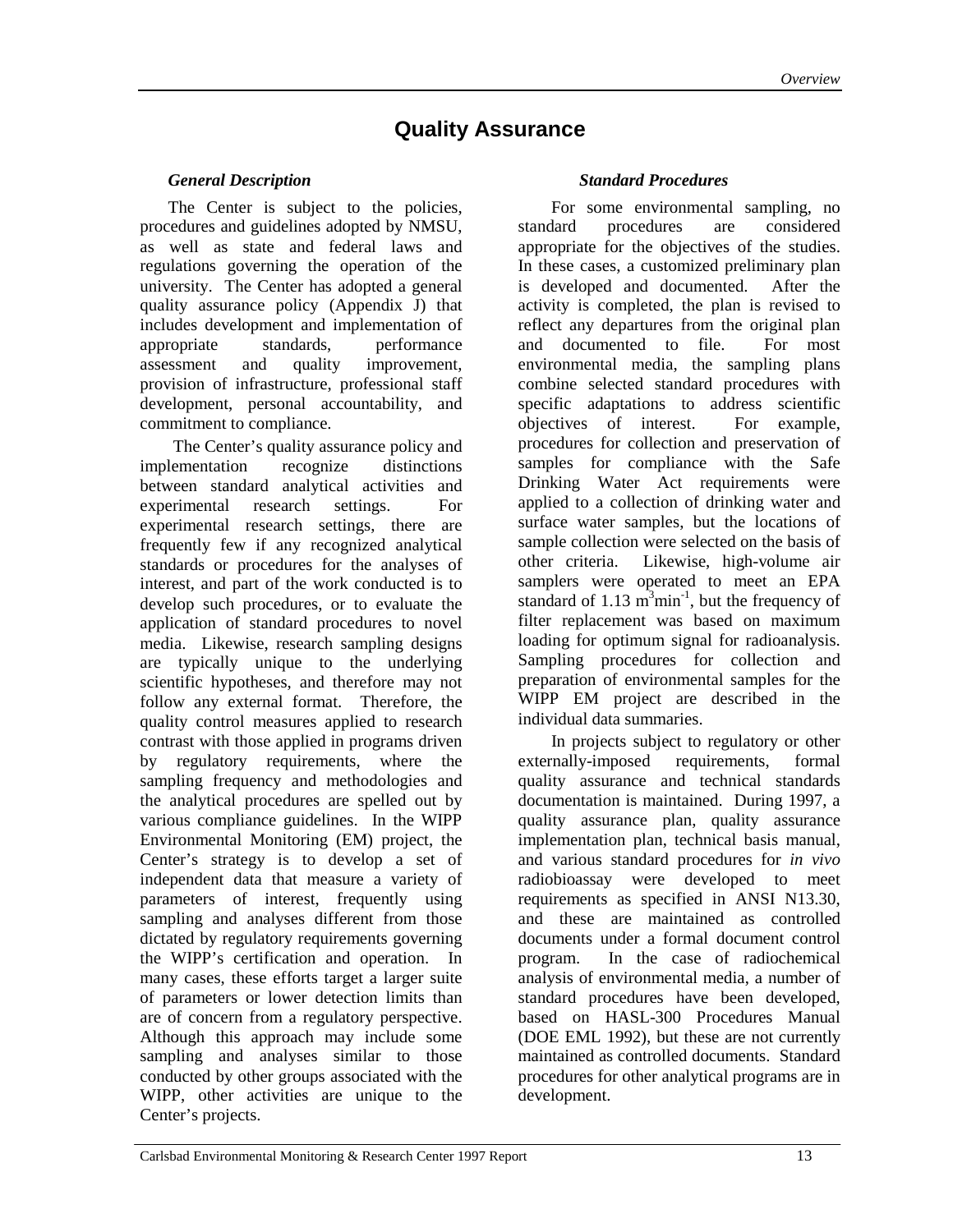Logbooks are maintained by technical staff in field operations to record locations, other specifics of sample collection, and data on instrument identification, performance, calibration and maintenance. Data generated from field sampling equipment instrumentation are error-checked by using routine cross checks, control charts, and graphical summaries. Original logbooks and field data forms are kept in sample files in each program manager's office. Most data collected in written form are also entered in electronic files, and electronic copies are cross-checked against the original data forms. All electronic files are backed up daily.

Logbooks are maintained by laboratory workers to record radiological tracer information, calibration of balances and counting equipment, and radioactivity measurements. Data generated from laboratory activities are error-checked manually by the laboratory manager, and original logbooks and data forms are stored in a secure area. A series of standard electronic databases are currently under development for long-term data archival of laboratory data.

Calibration and maintenance of equipment and analytical instruments are carried out on a predetermined schedule coinciding with manufacturer's specifications or modified to adapt to special project needs. Calibrations are either carried out by equipment vendors, or by Center personnel using certified calibration standards. Records of calibration and maintenance are maintained in instrument-specific files in each program manager's office.

#### *Personnel*

Program managers provide training to laboratory and field workers in methodologies, general laboratory protocol and maintenance routines, and good safety practices. Center laboratory and technical support staff receive specialized training for operation of specific equipment or systems, generally offered through equipment vendors. To support continued professional development, staff members are also provided opportunities for membership and participation in professional organizations, including attendance at conferences and workshops. Access to current

scientific literature is provided through a current publications bulletin and a variety of journal subscriptions.

#### *Regulatory Compliance*

To promote good health and safety practices in the laboratories, the Center maintains a Chemical Hygiene Plan and associated training of personnel, in compliance with the requirements of 29 CFR 1910.1450, "Occupational Exposure to Hazardous Chemicals in Laboratories". A Hazard Communication Plan and associated training are maintained for employees who do not meet the definition of laboratory workers, in compliance with requirements of 29 CFR 1910.200. A Chemical Hygiene Officer is responsible for management of the chemical and laboratory safety program, including maintenance of a chemical inventory, periodic laboratory safety audits, and management of any hazardous wastes generated by laboratory activities.

Currently, the Center does not generate any hazardous or toxic wastes as defined and regulated under the Resource Conservation and Recovery Act or the Toxic Substances Control Act. If regulated hazardous waste is generated in the future, it will be disposed of through a licensed treatment, storage and disposal facility. Based on current chemical inventories, the Center is exempt from the reporting requirements in Section 313 of the Emergency Planning and Community Rightto-Know Act. The Center has had no spills of hazardous substances exceeding the reportable quantity limits under the Comprehensive Environmental Response, Compensation and Liability Act. Based upon assessments of laboratory activities and processes conducted prior to construction of the facility, the Center currently has no air contaminant emissions subject to regulation under the Clean Air Act, and no wastewater discharges subject to regulation under the Clean Water Act beyond normal sanitary sewer discharges.

Use of radioactive materials is governed by the Center's Radioactive Materials License, issued by the New Mexico Environment Department. A Radiation Control Manual and Implementation Plan and associated training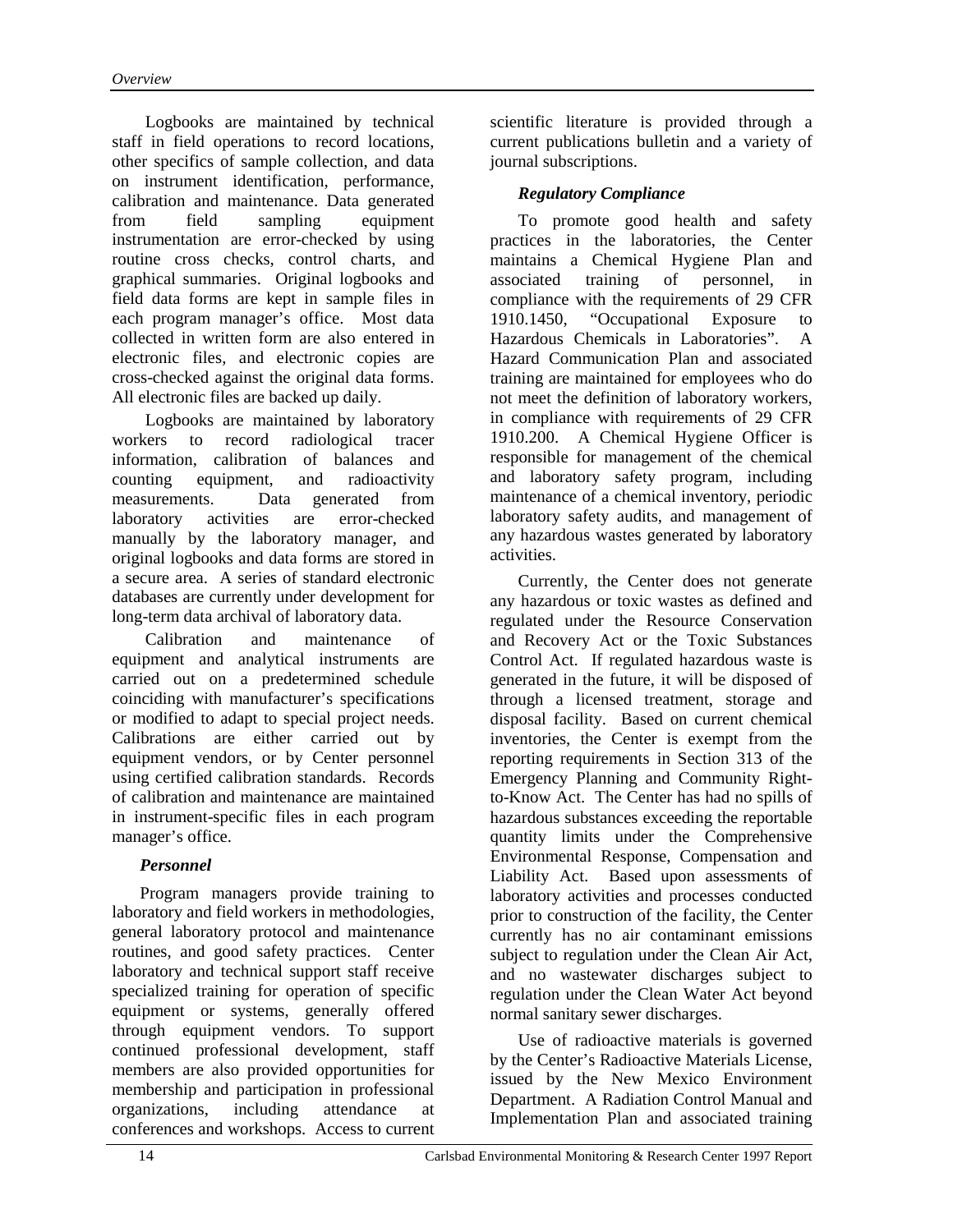are provided for staff who deal with radioactive materials. A Radiation Safety Officer is responsible for management of the radiation safety program, including maintenance of a radioactive materials inventory, periodic radiation contamination surveys, radiation safety audits, and management of any radioactive waste generated by laboratory activities. The Center generates a small amount  $\langle$  <50 kg) of solid, low-level radioactive waste annually, which is disposed of through a licensed commercial disposal facility.

#### *Performance Assessment*

During 1996-1997, the Center radiochemistry program participated in the DOE, Office of Environmental Management (EML) Quality Assessment Program (QAP) and the NIST Radiochemistry Intercomparison Program (RIP). The Center received acceptable evaluations on 100% of 20 analyses reported in QAP 45 (1997, DOE-EML-587). For QAP 46 (1997, DOE-EML-591), the Center received acceptable or acceptable with warning evaluations on 95% of 21 analyses reported (Table 4).

 In the three rounds of analyses for the NIST RIP, the Center reported 75% (12/15) of <sup>238</sup>Pu analyses and 93% (14/15) of <sup>239,240</sup>Pu analyses within 10% of NIST values. For  $^{241}$ Am, the Center reported 60% (6/10) of analyses within 10% of NIST values (Table 5).

#### *Analyses of Environmental Samples*

Standard quality control measures used in radioanalyses included tracer blanks numbering >5% of the total number of analyses. Recoveries of radionuclides are monitored by external tracers. Radioanalyses reported herein use standard formulae for calculation of radioactivity concentration, count standard deviation (counting error) and minimum detectable activity concentration (MDC) (Appendix K).

For radioanalytical results reported herein, radioactivity levels greater than MDC were identified for one nuclide in 100% of aerosol samples, for seven nuclides in 86% of vegetation samples, for eight nuclides in 50%

of surface water samples and 99% of sediment samples, and for nine nuclides in 96% of soil samples and 38% of drinking water samples (Table 6). Analyses for  $^{241}$ Am failed in all samples of surface water, sediments, vegetation, and air filters; reanalysis of these samples will be conducted in 1998.

#### *External Laboratories*

Some analyses presented herein were carried out by other laboratories through subcontract or fee service arrangements. These include analyses of non-radiological constituents in surface water and drinking water samples, analyses of inorganic constituents in aerosol samples by x-ray fluorescence spectrometry, and some analyses of radionuclides in high-volume aerosol samples and soil samples.

The Soil Water and Air Testing Laboratory (SWAT) at NMSU provided analyses of non-radiological constituents. SWAT is accredited by the American Association for Laboratory Accreditation for all analyte/test methods applied to water samples reported in Tables 26a, 26b, 27a, 27b and 32. The SWAT quality assurance/quality control program is documented in a Quality Assurance Program Plan (QA-QAPP-1).

Radioanalyses of alpha-emitting radionuclides in soils reported herein were conducted by Accu-Labs Research, Inc. (ALR) in Golden, Colorado. ALR maintains a Quality Assurance Program to meet standards under 10 CFR 50, Appendix B, and the American Society of Mechanical Engineers (ASME) NQA-1 Standards. The program is documented in the ALR Laboratory Quality Assurance/Quality Control Plan and a series of standard operating procedures.

A portion of the radioanalyses of  $^{239,240}$ Pu in high volume aerosol particulate samples were performed at Argonne National Laboratory (ANL) in Chicago, Illinois. ANL does not maintain a formal quality assurance program applicable to the analyses conducted for these studies.

X-ray fluorescence (XRF) analyses of trace elements in aerosol samples were conducted by the Desert Research Institute, a division of the University and Community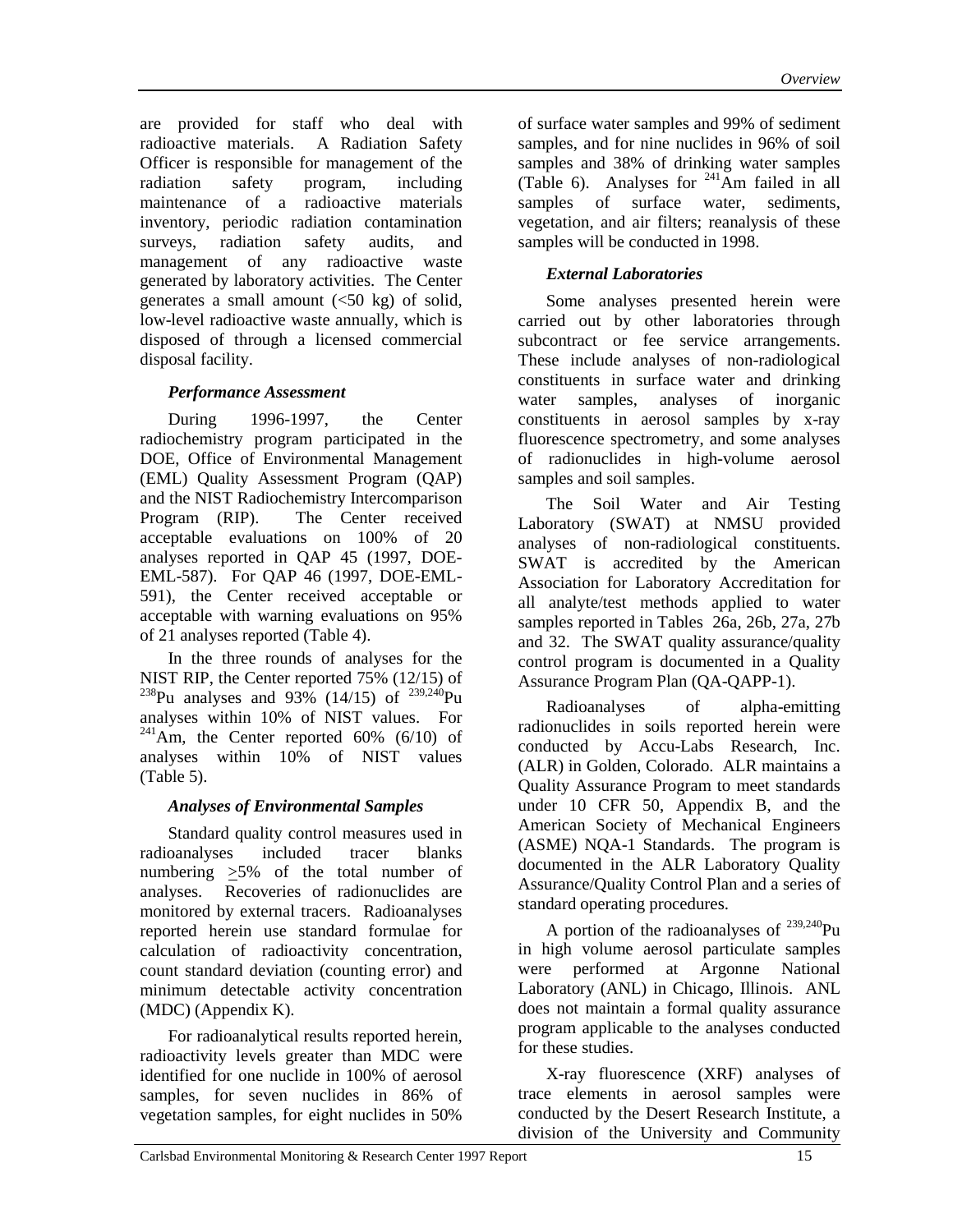College System of Nevada, in Reno, Nevada. XRF analyses were performed with energy dispersive x-ray fluorescence (EDXRF) analyzer, using a  $30 \text{ mm}^2$  silicon detector, with a system resolution ≥165 eV. During XRF analysis, filters were removed from their Petri slides and placed with their sides containing the deposits oriented downward into polycarbonate filter cassettes. A polycarbonate retainer ring kept the filter flat against the bottom of the cassette. These cassettes were loaded into a carousel in the xray chamber, which contains 16 openings. The filter identifications were recorded on a data sheet to correspond to numbered positions in the carousel. The sample chamber was evacuated to  $10^{-3}$  torr and a computer program controlled the positioning of the samples and the excitation conditions. Complete analysis of 16 samples under five excitation conditions required approximately 8 hours.

Several blank filters from the same manufacturing lot as the sample filters were provided and analyzed along with the exposed filters. An average blank spectrum was constructed and used for spectral background subtraction of the exposed filters. Net peak intensities were converted to concentrations after subtracting the spectral background and any peak overlap interference which was present. The precision of the concentration measurement was estimated from the counting statistics for each peak. The detection limits achieved depend on analysis time; longer analysis times yield lower detection limits.

Three types of XRF standards were used for calibration, performance testing, and auditing: 1) vacuum-deposited thin-film elements and compounds; 2) polymer films; and 3) NIST thin-glass films. The vacuum deposit standards covered the largest number of elements and were used as calibration standards. The polymer film and NIST standards were used as independent checks of calibration accuracy. NIST standards are the definitive standard reference material, but these are only available for certain elements as follows: Al, Ca, Co, Cu, Mn, and Si (SRM 1832) and Fe, Pb, K, Si, Ti, and Zn (SRM 1833). A separate thin-film standard was used to calibrate the system for each element.

A quality control standard and one or more replicates (to total 10% of all samples analyzed) from a previous run were analyzed with each set of aerosol samples analyzed by XRF spectrometry. When a quality control value differed from specifications by more than  $\pm 5\%$  or when a replicate concentration differed from the original value (when values exceeded 10 times the detection limits) by more than  $\pm 10\%$ , the samples were reanalyzed. If further tests of standards showed the system calibration had changed by more than  $\pm 3\%$ , the instrument was re-calibrated as described above.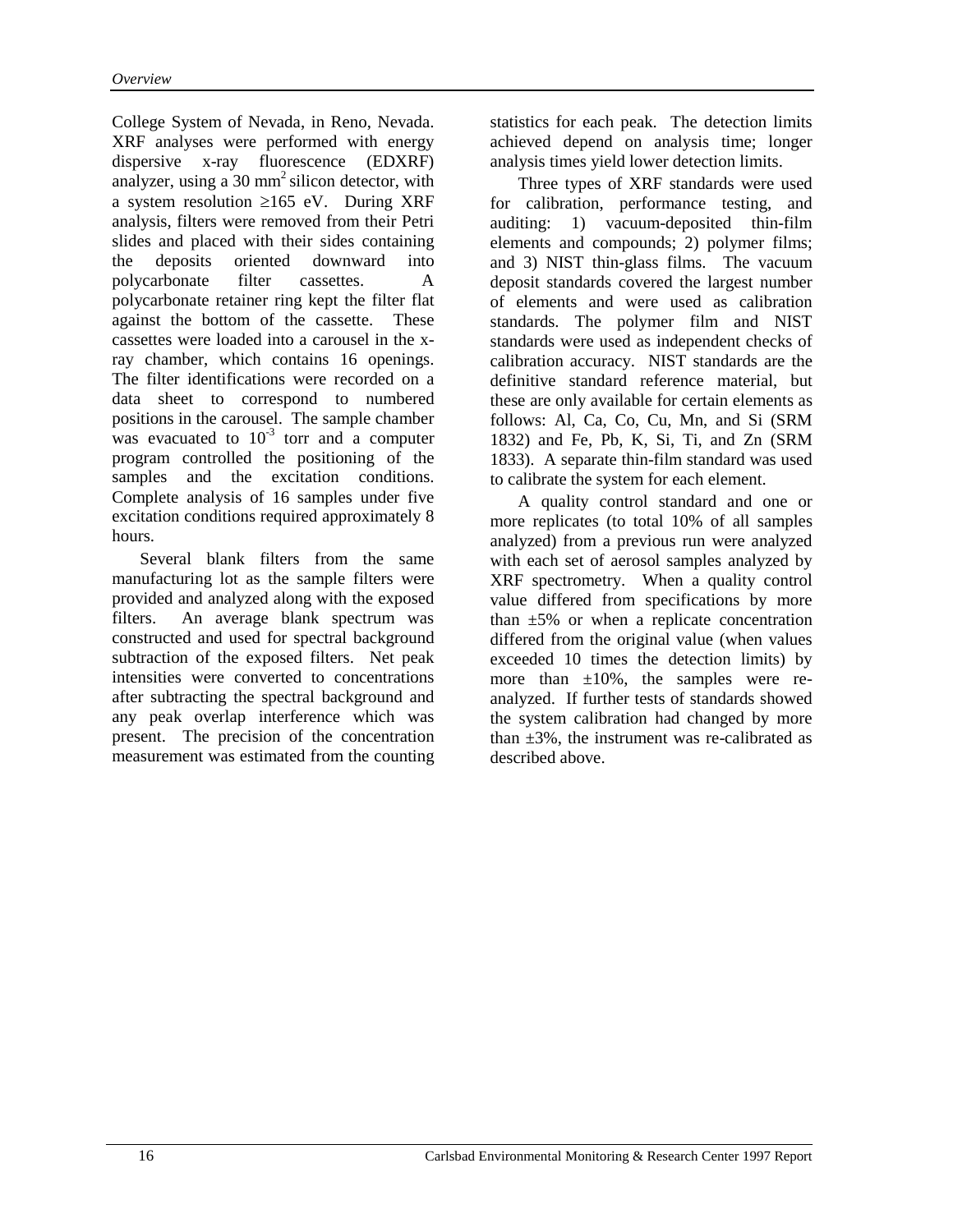| <b>Report</b><br><b>Reference</b>                 | <b>End Date of</b><br><b>Round</b> | <b>Sample Matrix</b> | <b>Radionuclides</b><br><b>Analyzed</b>                                                                                                                                | <b>Evaluation</b>                                                                                        |
|---------------------------------------------------|------------------------------------|----------------------|------------------------------------------------------------------------------------------------------------------------------------------------------------------------|----------------------------------------------------------------------------------------------------------|
| QAP <sub>46</sub><br>1997, DOE-<br><b>EML-591</b> | June 1997                          | Air filters          | $\substack{^{241}\mathrm{Am},^{238}\mathrm{Pu},\\^{239}\mathrm{Pu},^{234}\mathrm{U},^{238}\mathrm{U}}$                                                                 | Acceptable<br>for<br>$^{241}$ Am,<br>238<br>Pu,<br>$^{239}Pu$                                            |
|                                                   |                                    |                      |                                                                                                                                                                        | Acceptable with<br>Warning<br>for<br>$^{234}U, ^{238}U$                                                  |
|                                                   |                                    | Soil                 | $^{241}$ Am, $^{238}$ Pu,<br>$^{239}$ Pu, $^{234}$ U, $^{238}$ U                                                                                                       | Acceptable<br>for<br>$^{239}$ Pu,<br>$^{241}$ Am,<br>$^{234}$ U. $^{238}$ U                              |
|                                                   |                                    |                      |                                                                                                                                                                        | Not Acceptable<br>for <sup>238</sup> Pu                                                                  |
|                                                   |                                    | Vegetation           | $^{241}$ Am, $^{244}$ Cm,<br>$^{239}\rm{Pu}$                                                                                                                           | All Acceptable                                                                                           |
|                                                   |                                    | Water                | $\substack{{}^{241}{\rm Am}, \, {}^{60}{\rm Co}, \\^{137}{\rm Cs}, \, {}^{54}{\rm Mn}, \, {}^{238}{\rm Pu}, \\^{239}{\rm Pu}, \, {}^{234}{\rm U}, \, {}^{238}{\rm U}}$ | Acceptable<br>for<br>$^{241}$ Am,<br>${}^{60}Co,$<br>$^{137}Cs$ , $^{54}Mn$ , $^{234}U$ ,<br>$238$ $I$ J |
|                                                   |                                    |                      |                                                                                                                                                                        | Acceptable with<br>Warning<br>for<br>$^{238}Pu$ , $^{239}Pu$                                             |
| QAP <sub>45</sub><br>1997, DOE-                   | December 1996                      | Air filters          | $^{241}$ Am, $^{238}$ Pu,<br>$^{234}$ U, $^{238}$ U                                                                                                                    | All Acceptable                                                                                           |
| <b>EML-591</b>                                    |                                    | Soil                 | $^{241}$ Am, $^{238}$ Pu,<br><sup>239</sup> Pu, <sup>234</sup> U, <sup>238</sup> U                                                                                     | All Acceptable                                                                                           |
|                                                   |                                    | Vegetation           | $^{241}$ Am, $^{244}$ Cm,<br>$^{239}\rm{Pu}$                                                                                                                           | All Acceptable                                                                                           |
|                                                   |                                    | Water                | $\substack{\substack{241\\137}\text{Cs},\substack{54\\137}\text{Mn},\substack{238\\239}\text{Pu},\substack{234\\238}\text{U}}$                                         | All Acceptable                                                                                           |

*Table 4. Summary of Participation in DOE Quality Assessment Program*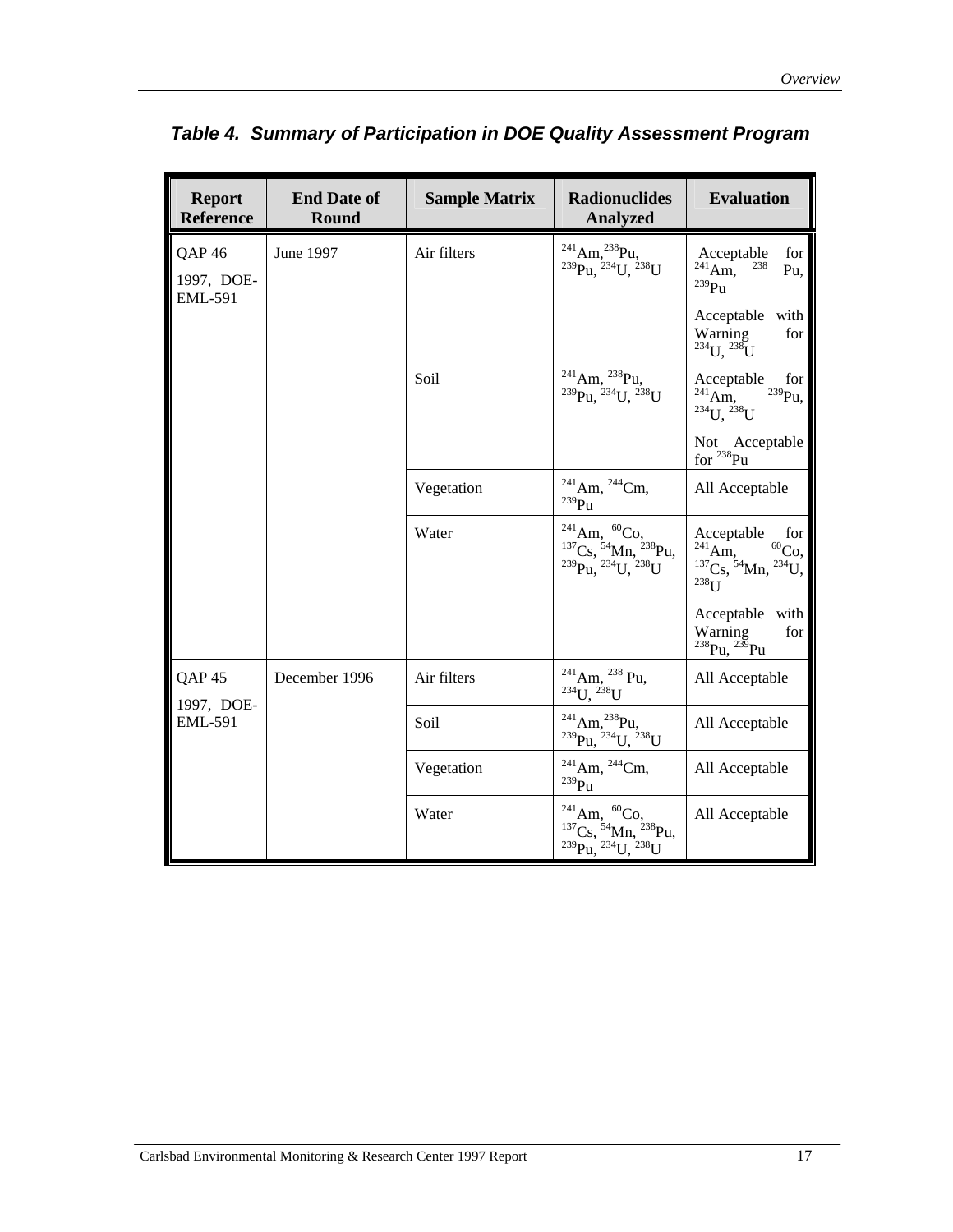|                                                              | <b>Radionuclides</b> |                  |                     |                       |                 |                     |                   |                 |                     |  |
|--------------------------------------------------------------|----------------------|------------------|---------------------|-----------------------|-----------------|---------------------|-------------------|-----------------|---------------------|--|
| <b>Sample</b><br><b>Matrix</b> (units)<br><b>Report Date</b> | $^{238}Pu$           |                  |                     | <sup>239.240</sup> Pu |                 |                     | $^{241}Am$        |                 |                     |  |
| Nitric acid<br>(mBq/g)                                       | Reported<br>Value    | % 1<br><b>SD</b> | <b>NIST</b><br>(% ) | Reported<br>Value     | %1<br>${}^a$ SD | <b>NIST</b><br>(% ) | Reported<br>Value | %1<br><b>SD</b> | <b>NIST</b><br>(% ) |  |
| 4/1997                                                       | 1.98                 | 6                | $-10.41$            | 1.88                  | 6               | $-3.59$             | $\mathrm{^bNR}$   |                 |                     |  |
|                                                              | 2.15                 | 6                | $-2.71$             | 1.95                  | 6               | 0.00                | <b>NR</b>         |                 |                     |  |
|                                                              | 2.30                 | 6                | 4.07                | 2.05                  | 6               | 5.13                | <b>NR</b>         |                 |                     |  |
|                                                              | 2.15                 | 6                | $-2.71$             | 2.02                  | 6               | 3.59                | <b>NR</b>         |                 |                     |  |
|                                                              | 2.12                 | 6                | $-4.07$             | 2.02                  | 6               | 3.59                | <b>NR</b>         |                 |                     |  |
| Glass fiber filter                                           | 0.0590               | 4.5              | $-4.20$             | 0.0540                | 4.5             | $-0.77$             | 0.0680            | 9               | $-28.99$            |  |
| (Bq/filter)                                                  | 0.0610               | 4.2              | 0.02                | 0.0550                | 4.2             | 2.06                | 0.0990            | 10              | 4.40                |  |
| 7/1997                                                       | 0.0590               | 5.2              | 7.90                | 0.0530                | 5.2             | 9.70                | 0.0760            | 10              | $-10.60$            |  |
|                                                              | 0.0540               | 5.0              | $-4.92$             | 0.0490                | 4.0             | $-2.36$             | 0.0680            | 15              | $-22.99$            |  |
|                                                              | 0.0370               | 3.5              | $-35.33$            | 0.0350                | 3.5             | $-30.77$            | 0.0100            | 8.5             | 12.41               |  |
| Synthetic urine                                              | 0.0400               | 3                | $-6.98$             | 0.0360                | $\overline{2}$  | $-5.26$             | 0.0630            | 5               | $-4.55$             |  |
| (Bq/sample)                                                  | 0.0400               | 3                | $-6.98$             | 0.0370                | 2               | $-2.63$             | 0.0720            | 3               | 7.46                |  |
| 9/1997                                                       | 0.0420               | 3                | $-2.33$             | 0.0370                | $\mathfrak{2}$  | $-2.63$             | 0.0700            | $\overline{4}$  | 4.48                |  |
|                                                              | 0.0380               | 3                | $-11.63$            | 0.0350                | $\overline{2}$  | $-7.89$             | 0.0730            | $\overline{4}$  | 8.96                |  |
|                                                              | 0.0410               | $\overline{2}$   | $-4.65$             | 0.0360                | $\overline{2}$  | $-5.26$             | 0.0650            | $\overline{4}$  | $-2.99$             |  |

#### *Table 5. Summary of Participation in NIST Radiochemistry Intercomparison Program*

 ${}^{a}SD =$  standard deviation

 $bNR = no$  results reported by CEMRC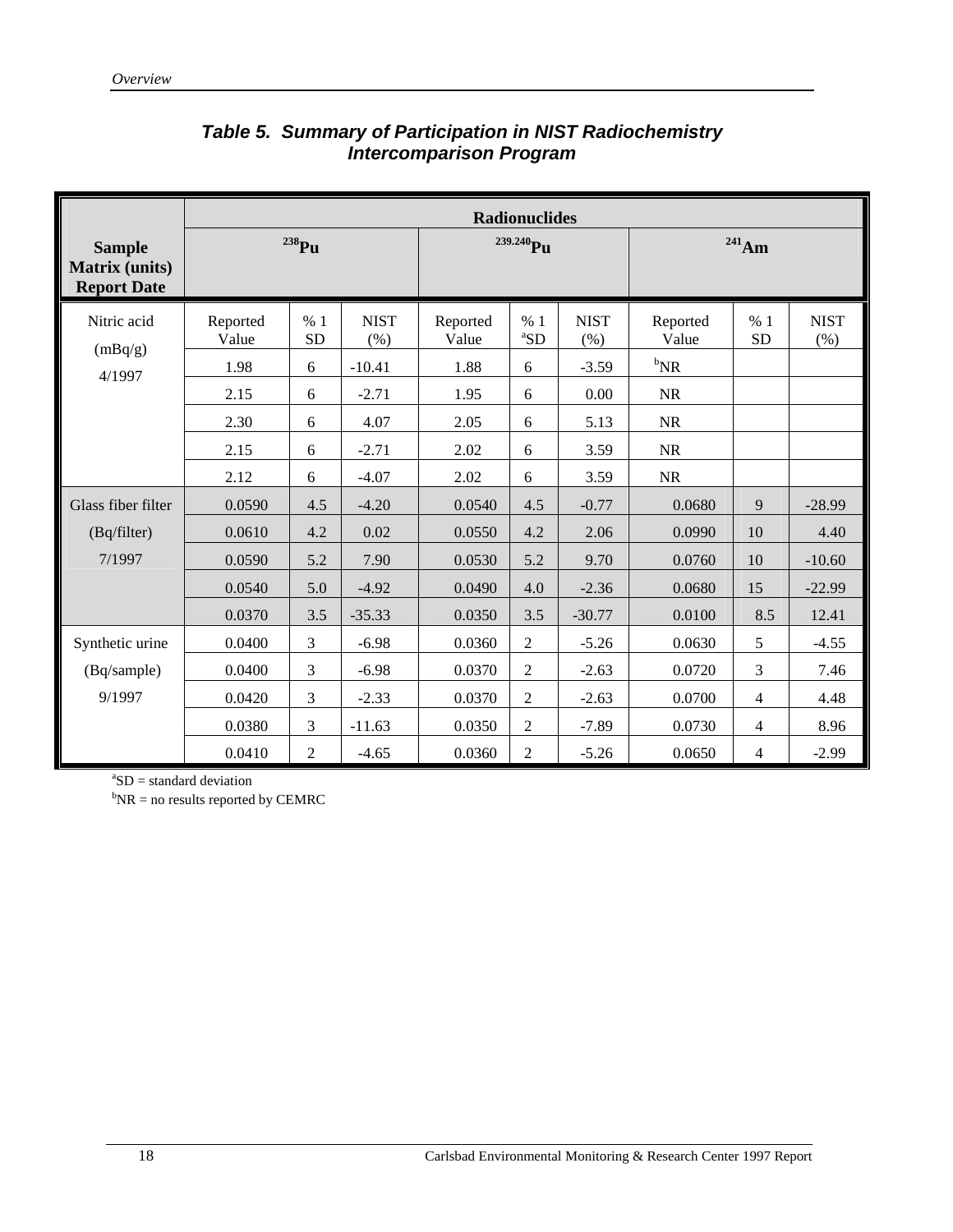| Number of Analyses >MDC / Number of Samples Analyzed |                          |                         |                   |                                      |           |                                   |  |  |  |
|------------------------------------------------------|--------------------------|-------------------------|-------------------|--------------------------------------|-----------|-----------------------------------|--|--|--|
| Radionuclide                                         | <b>Drinking</b><br>Water | <b>Surface</b><br>Water | <sup>a</sup> Soil | <b>Sediment</b><br><b>Vegetation</b> |           | $\mathbf{A}$ ir<br><b>Filters</b> |  |  |  |
| $1^{241}$ Am                                         | 0/5                      | $\mathrm{R}^{\circ}$    | 9/16              | <b>NR</b>                            | <b>NR</b> | <b>NR</b>                         |  |  |  |
| $^{239,240}$ Pu                                      | 0/5                      | 1/3                     | 16/16             | 13/15                                | 17/18     | 48/48                             |  |  |  |
| $^{228}\mathrm{Th}$                                  | 3/5                      | 2/3                     | 15/16             | 15/15                                | ${}^d$ NA | NA                                |  |  |  |
| $1230$ Th                                            | 2/5                      | 0/3                     | 16/16             | 15/15                                | 18/18     | NA                                |  |  |  |
| $1^{232}$ Th                                         | 2/5                      | 1/3                     | 15/16             | 15/15                                | 18/18     | NA                                |  |  |  |
| $^{234}U$                                            | $5/5$                    | 6/6                     | 16/16             | 15/15                                | 18/18     | <b>NA</b>                         |  |  |  |
| $^{238}$ U                                           | 5/5                      | 6/6                     | 16/16             | 15/15                                | 18/18     | NA                                |  |  |  |
| $^{137}\mathrm{Cs}$                                  | 0/5                      | 0/6                     | 48/48             | 15/15                                | 1/18      | <b>NA</b>                         |  |  |  |
| ${}^{40}\mathrm{K}$                                  | 0/5                      | 2/6                     | 48/48             | 15/15                                | 18/18     | NA                                |  |  |  |

#### *Table 6. Summary of Radioanalytical Results*

<sup>a</sup>Analyses of soil samples for <sup>241</sup>Am, <sup>239,240</sup>Pu, <sup>228</sup>Th, <sup>230</sup>Th, <sup>232</sup>Th, <sup>234</sup>U, and <sup>238</sup>U were performed by Accu-Labs Research, Inc.

<sup>b</sup>Of the total 48 air filters analyzed for <sup>239,240</sup>Pu, 46 were analyzed by Argonne National Laboratory and 2 were analyzed by CEMRC.

c NR=Not Reported due to analysis failure

<sup>d</sup>NA=Not Analyzed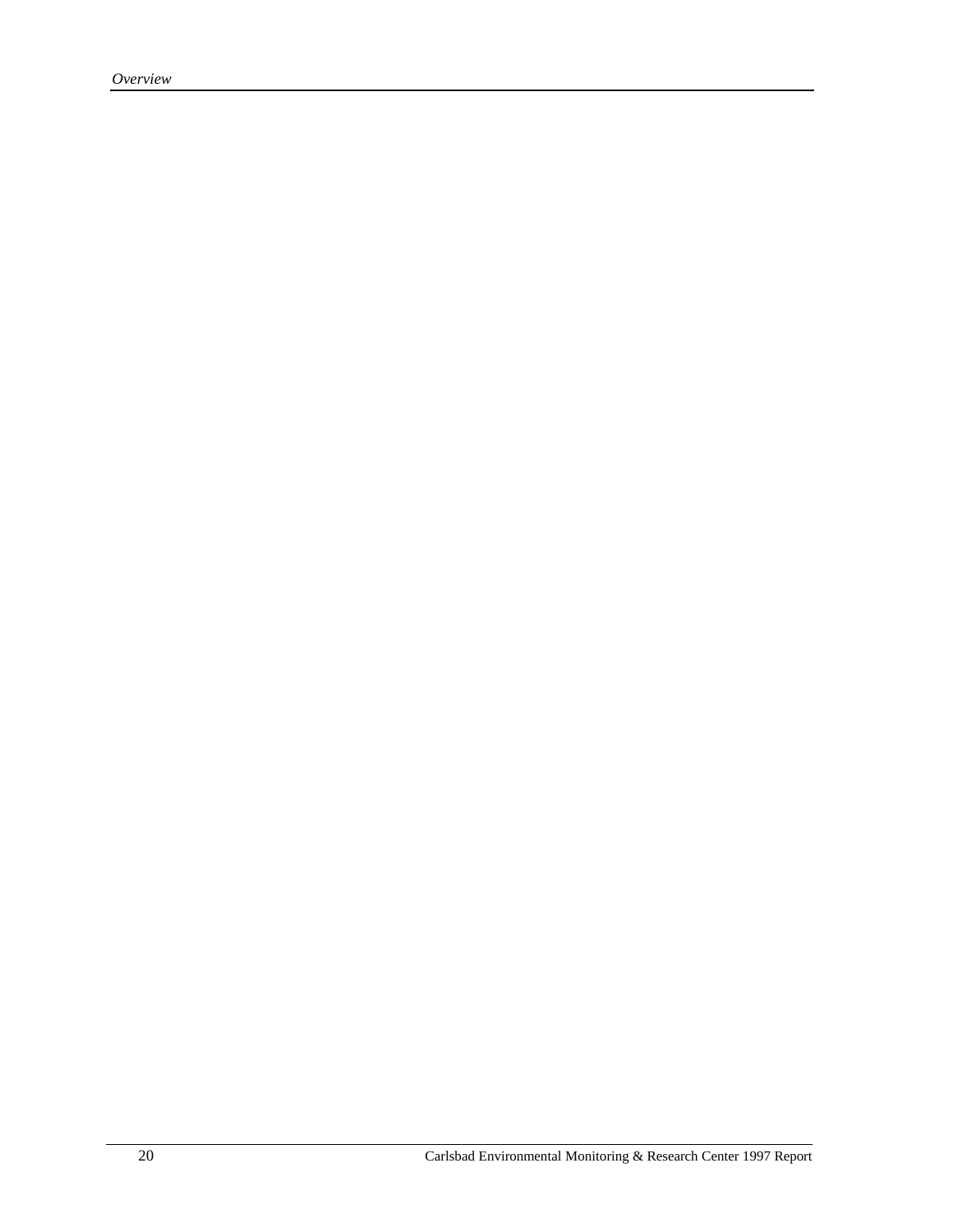## **WIPP ENVIRONMENTAL MONITORING DATA SUMMARIES**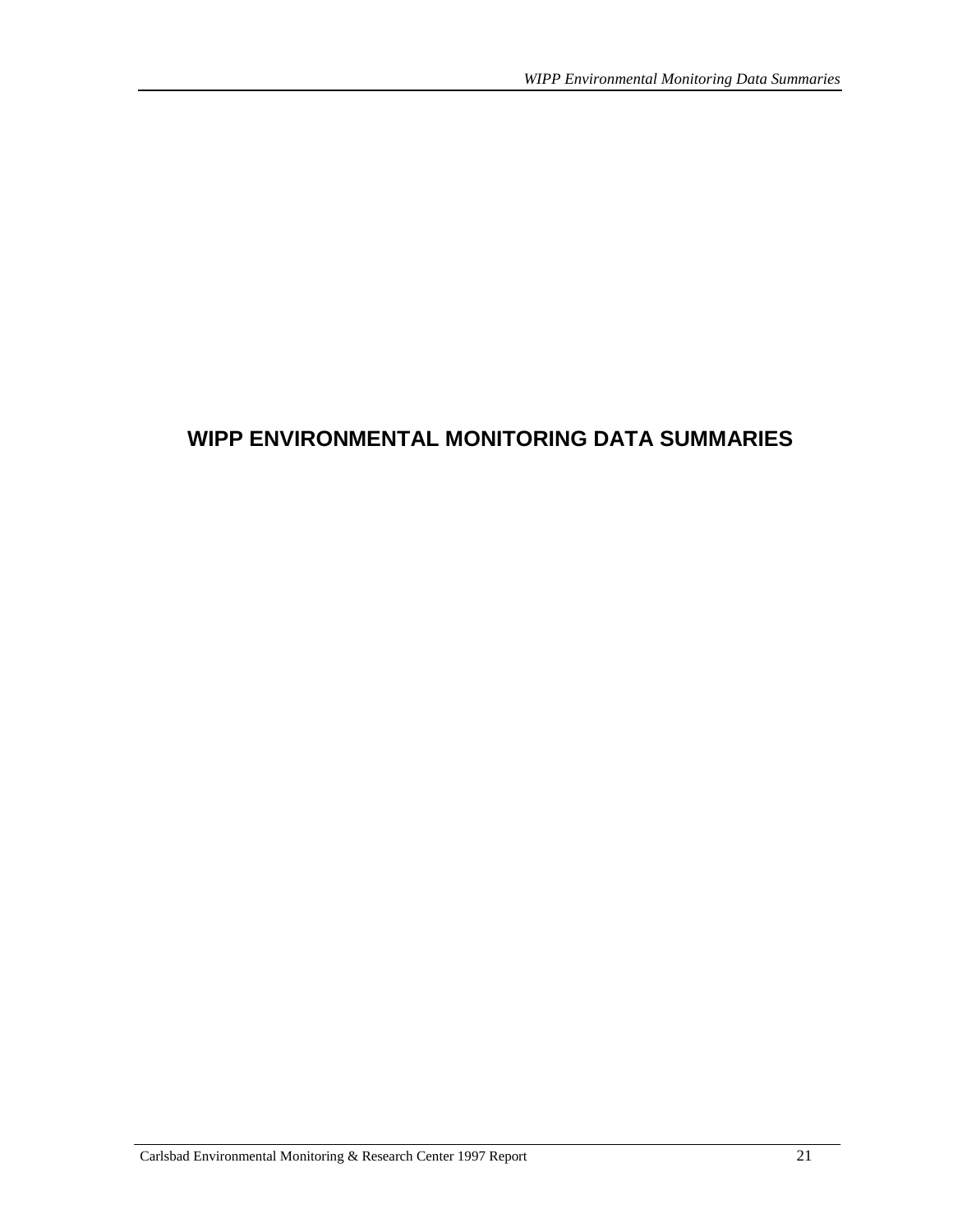## **Meteorological Data Summary**

#### *Methods*

The Center operates two identical meteorological towers in the vicinity of the WIPP site (Figure 2). The Near Field station is located approximately 1 km northwest of the WIPP site at an elevation of 1053 m (latitude 32°22'40.385"N; longitude 103°47'55.425"W). The Cactus Flats station is located approximately 19 km southeast of the WIPP site at an elevation of 1135 m (latitude 32°13'05.451"N; longitude 103°41'42.583"W). Each station consists of a 10-meter tower equipped with sensors for temperature, relative humidity, barometric pressure, solar radiation, wind speed and direction, vertical wind speed, and precipitation. Measurements are taken every second and averaged over a ten-minute period for temperature, pressure, relative humidity, wind speed, wind vector, vertical wind speed, and solar radiation. In addition, the maximum wind speed and total precipitation occurring over the 10-minute period are also recorded. The barometric pressure is adjusted for temperature, but is not referenced to mean sea level. The solar radiation sensors (pyranometer) measure the energy flux of both direct and diffuse sky radiation. Wind, temperature and relative humidity are measured at a height of 10 m. Solar radiation, barometric pressure and precipitation are measured at 2, 1 and 0.4 m, respectively.

Data are stored by electronic logging devices, downloaded twice weekly and screened for outliers or other anomalies. Performance checks of the meteorological sensors are conducted quarterly, and sensors are recalibrated annually to ensure data reliability.

#### *Results*

The following summarizes meteorological data collected at both sampling stations during January-November, 1997. Data recovery over the sampling period was greater than 95% for the majority of the sensors at both Cactus Flats and Near Field. The barometric pressure and solar radiation sensors at Cactus Flats were rendered nonfunctional during September 2-8,

due to a lightning strike. The precipitation gauge at Near Field was inoperable during January 1-February 19, due to a damaged cable. Other short-term data losses were due to sensor maintenance, instrument failure, or other problems.

Cactus Flats and Near Field exhibited very similar wind characteristics. In general, the prevailing winds were from a southeasterly direction throughout the year at both stations (Figure 3). Averaged over the entire sampling period, wind was from a southeasterly direction 45% of the time at Near Field and 42% of the time at Cactus Flats (SSE, SE and ESE sectors, inclusive). At both stations the winter (January-February) and summer (June-August) months exhibited the highest and lowest variability in wind direction, respectively (Figures 4 and 5). From June through August, wind blew from the southeast quadrant (south through east sectors, inclusive) over 70% of the time at both stations. Wind speeds (10 minute average) during January-November ranged from 1.3 to 5.4 m  $s^{-1}$  (3-18 mph) over 90% of the time at both Cactus Flats and Near Field. Calm periods or periods of very high winds  $(>10.7 \text{ m s}^{-1})$  combined, occurred less than 1% of the time. The highest single gusts recorded over the sampling period were 27.9 and 23.6 m  $s^{-1}$  (62 and 53 mph) occurring on June 14 at Near Field and Cactus Flats, respectively.

Average air temperatures over the sampling period were similar at Near Field at Cactus Flats (Table 7). Average monthly temperatures peaked at both stations in July and were lowest in January (Tables 8 and 9). The temperatures at Near Field ranged from  $-11.4$  to  $40.0 \degree$ C, and from  $-12.05$  to 39.6  $\degree$ C at Cactus Flats. At both stations, minimum and maximum readings were recorded on January 13 and June 2, respectively.

As was true for temperature, the annual mean percent relative humidity (%RH) at Cactus Flats (51.2%) and Near Field (48.6%) was very similar. The differences are within sensor accuracy  $(\pm 5\%)$ . At Cactus Flats the %RH ranged from 7.1 to 102.7%, while Near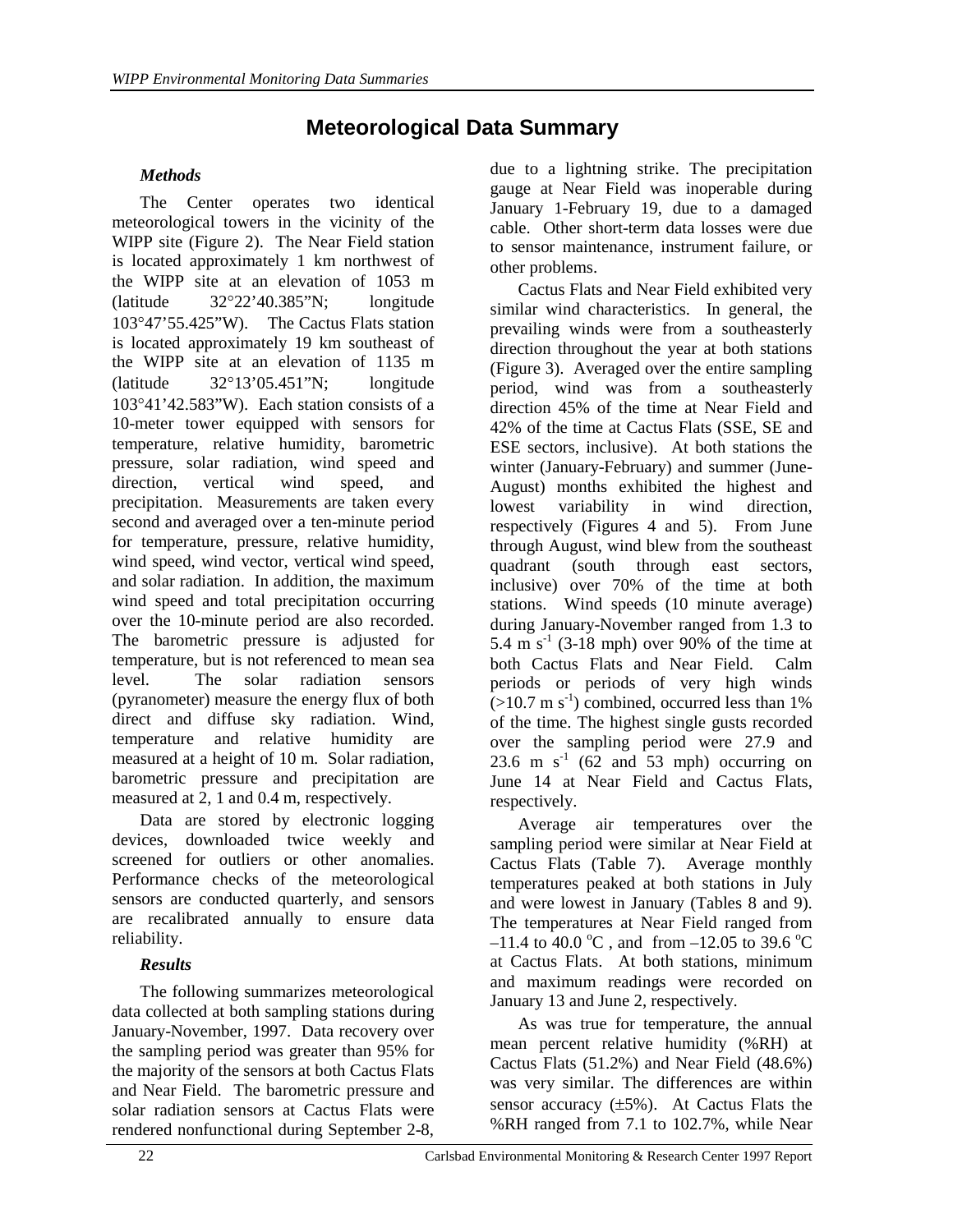Field ranged from 6.8 to 101.4% (Table 7). At both stations, the months with the highest and lowest mean %RH were February and March, respectively (Tables 8 and 9). The accuracy of the relative humidity sensors declines for %RH below 12% and above 94%, and readings outside these ranges should be interpreted with caution.

Barometric pressure ranges were 878.4 - 915.1 mb and 872.9 - 909.9 mb at Near Field and Cactus Flats, respectively (Table 7). The annual mean barometric pressure was 897.2 mb at Near Field and 892.1 mb at Cactus Flats, a difference that can be attributed to a combination of sensor accuracy (±0.6 mb) and differences in elevation between the stations.

The daily peak solar radiation is summarized in this report. Peak solar radiation was essentially the same at Cactus Flats and Near Field. Over all months, the mean (±SD) solar radiation peaks were  $1053 \pm 324$  Wm<sup>-2</sup> and  $1075 \pm 290$  W m<sup>-2</sup> for Cactus Flats and Near Field, respectively. At both stations, the highest monthly mean measurements were recorded in August and the lowest in January.

Over the sampling period, measurable precipitation was recorded on 62 days at Cactus Flats and 39 days at Near Field (Table 10). Overall, the months with highest rainfall were October (7.11 cm) and July (13.23 cm) for Cactus Flats and Near Field, respectively. The months with the greatest number of days with rainfall were February at Cactus Flats and July at Near Field. The largest recorded precipitation event at Near Field occurred on July 3, totaling 5.28 cm. At Cactus Flats, 3.81 cm of precipitation fell on October 7. Cumulative totals were 28.87 cm and 39.30 cm for Cactus Flats and Near Field, respectively.

The distribution of precipitation in desert areas is known to be uneven on a regional scale, with events often occurring as localized, occasionally intense, thunderstorms. However, several other factors may account for the observed differences in precipitation between stations. A damaged sensor cable rendered the precipitation gauge at the Near Field station inoperable from January 1 to February 19 (49 days). During this time, there were 7 days on which precipitation was recorded at Cactus Flats totaling 1.45 cm. In addition, the Cactus Flats station was not operational from September 2-8, and Near Field received precipitation totaling 2.62 cm over that period.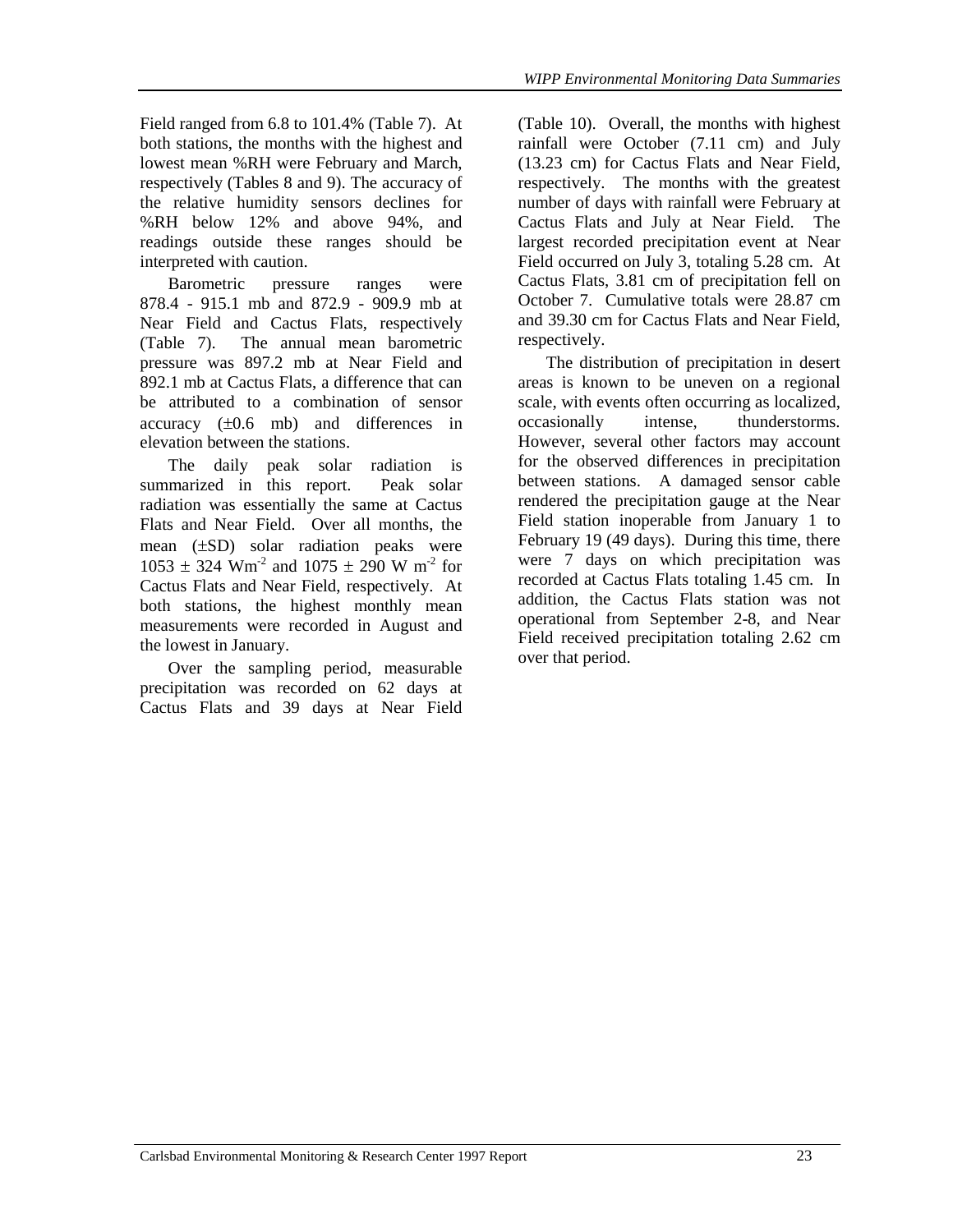#### **Figure 2. Sampling Locations in the Vicinity of the WIPP**

Aerosol Samples are collected at Near Field and Cactus Flats.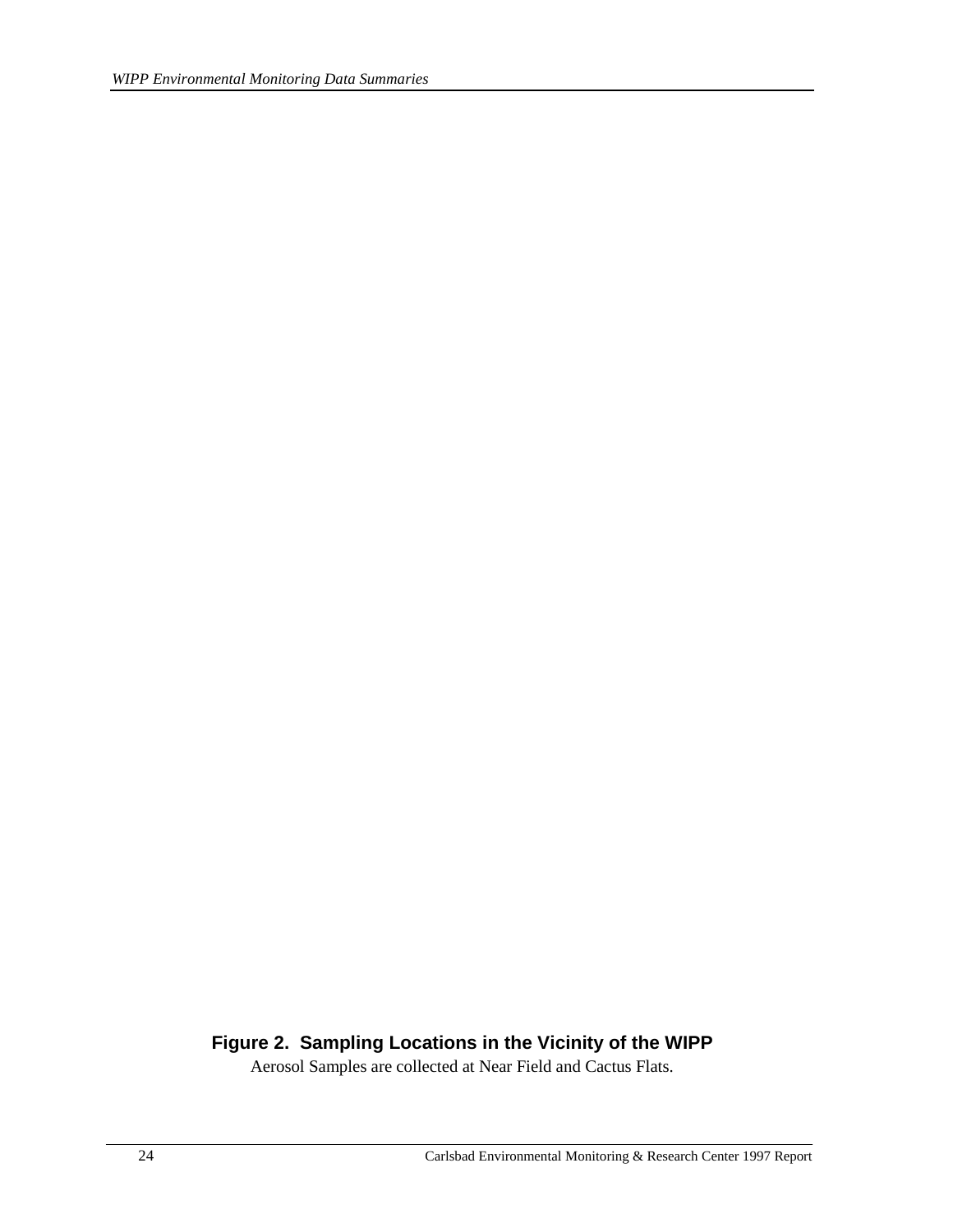#### **Figure 3. Eleven-Month Wind Roses for Near Field and Cactus Flats**

Value in center of a rose is % time with no recordable wind. Value at outer end of each tube is % time wind blew from the direction of the tube outer opening. Within each tube, segment lengths indicate relative frequency of wind speeds (M/sec) given on scale.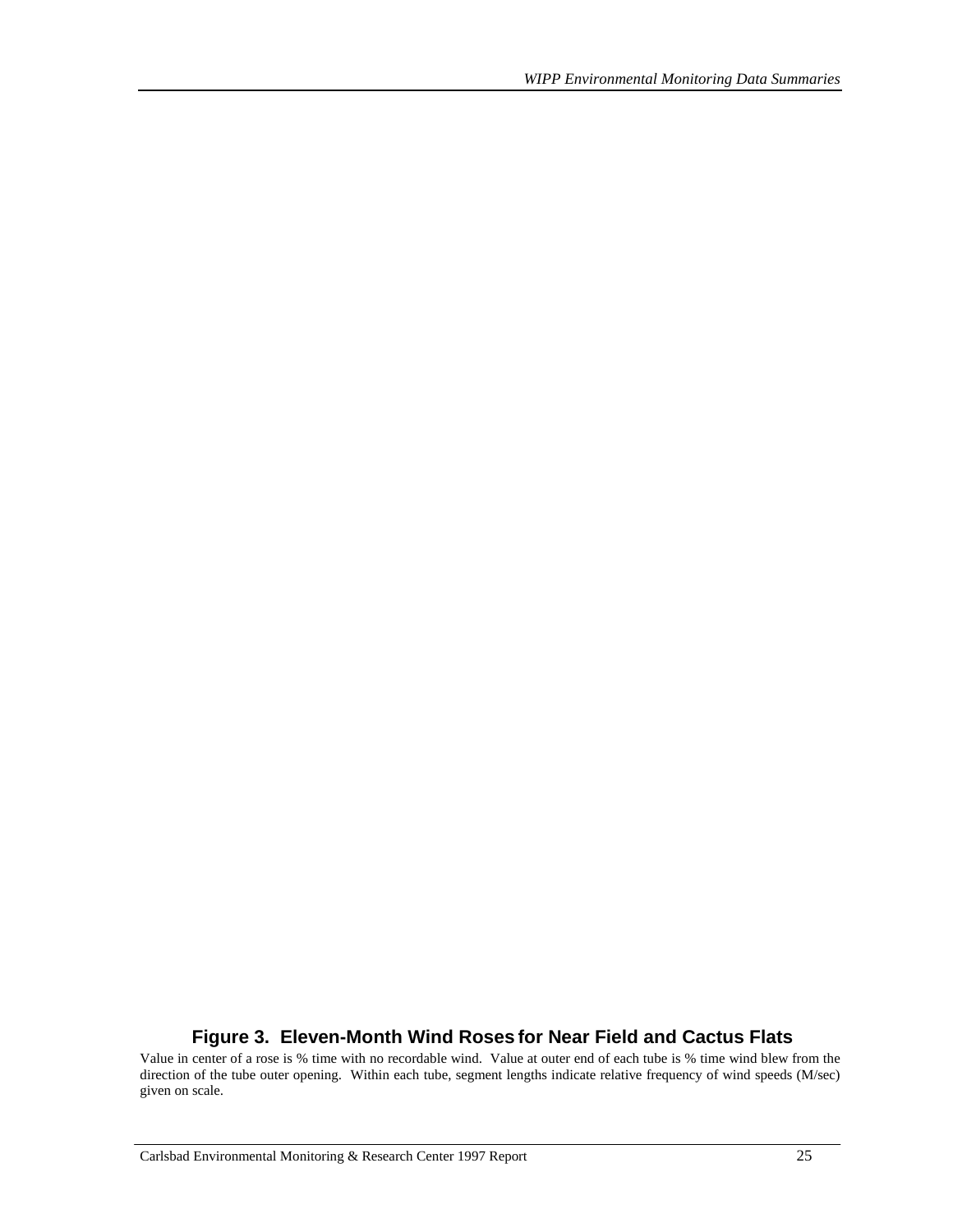# **Figure 4. Quarterly Wind Roses, Near Field**

<sup>a</sup>See page 25 for explanation.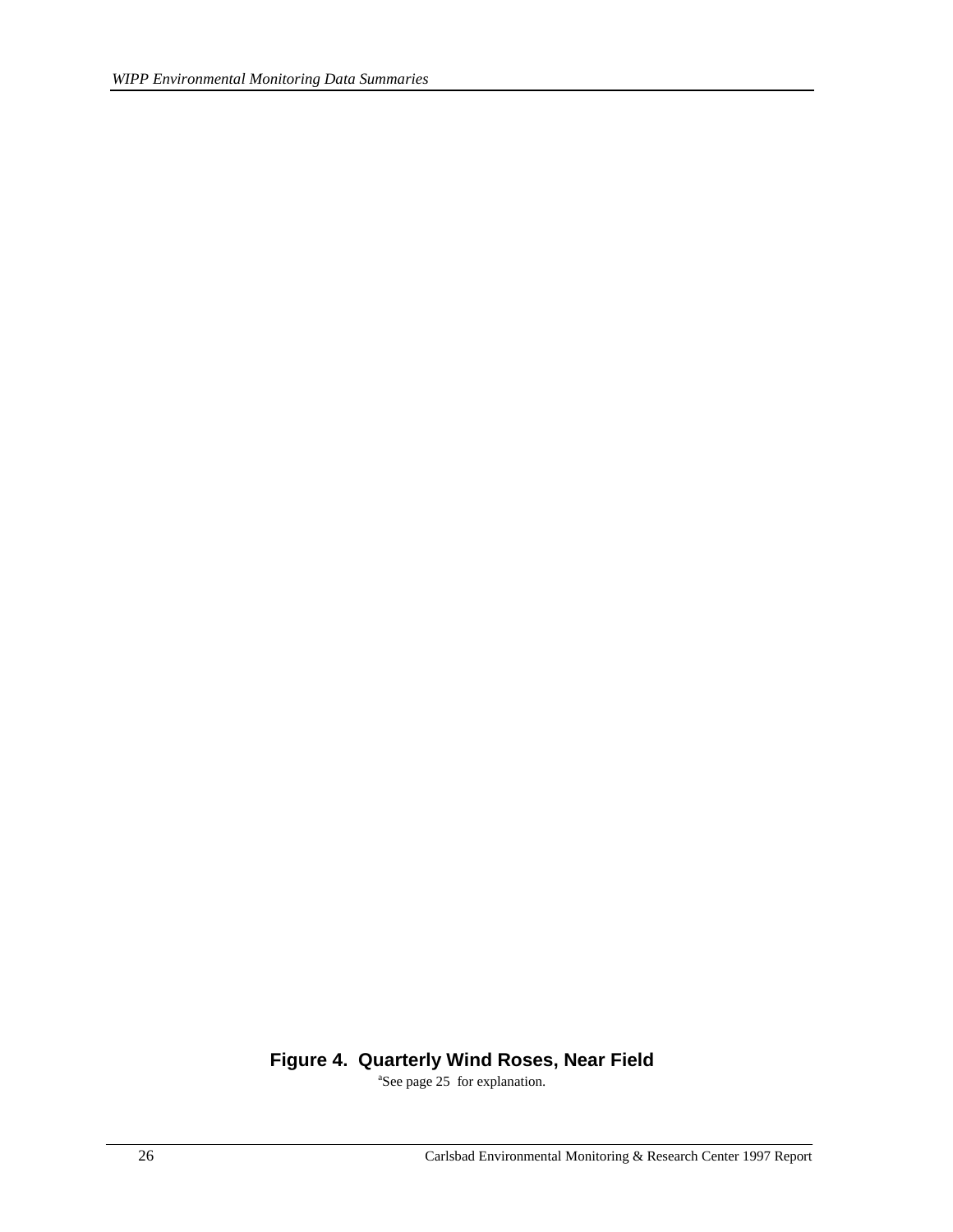# **Figure 5. Quarterly Wind Roses, Cactus Flats**

See page 25 for explanation.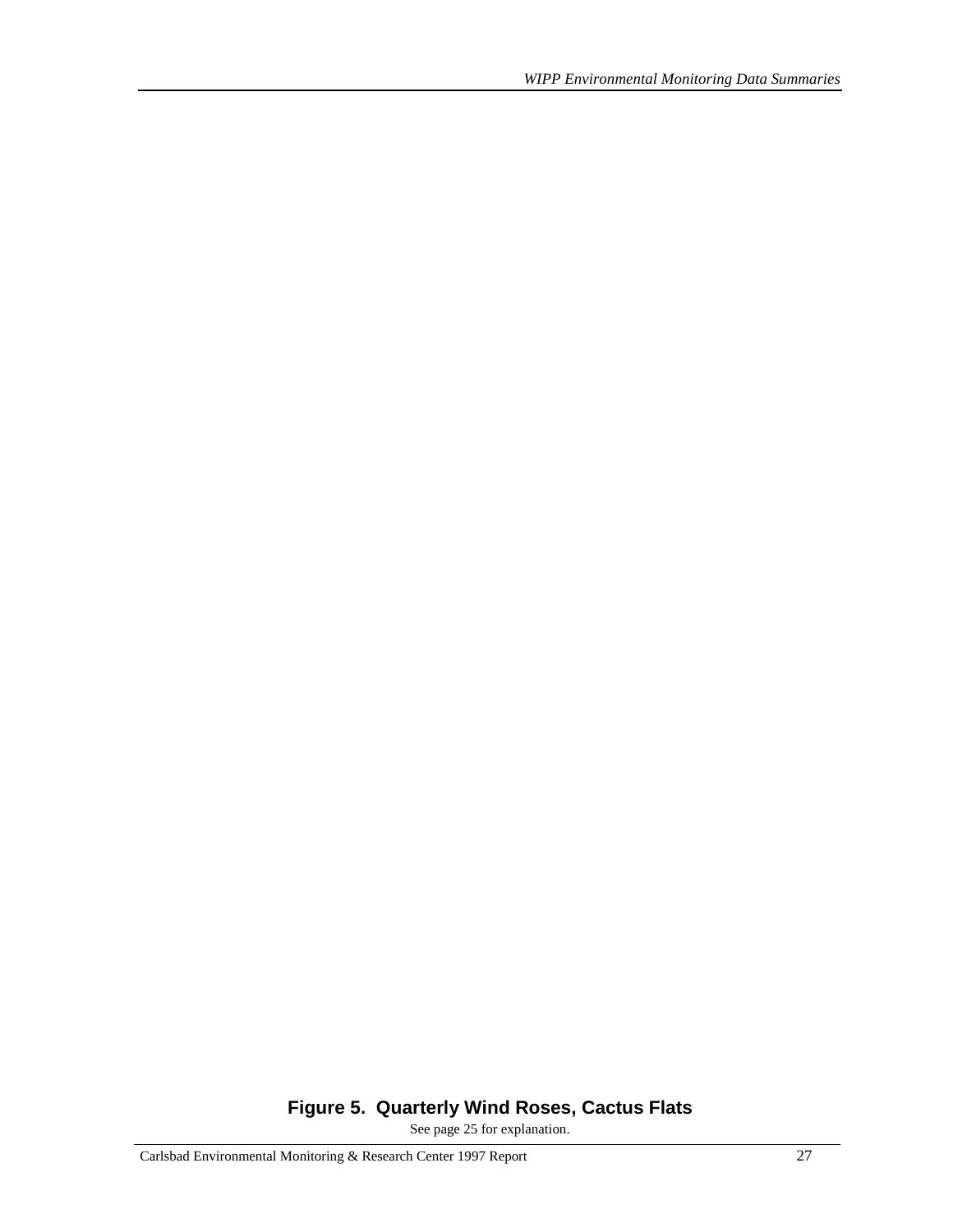### *Table 7. Summary Statistics for Selected Meteorological Parameters Recorded at Cactus Flats and Near Field stations during January - November, 1997*

| <sup>a</sup> Location | <b>Statistics</b> | <b>Barometric</b><br><b>Pressure</b><br>(mb) | Air<br><b>Temperature</b><br>$(^{\circ}C)$ | <b>Relative</b><br><b>Humidity</b><br>(9/0) | <sup>b</sup> Solar<br><b>Radiation</b><br>$(W m-2)$ |
|-----------------------|-------------------|----------------------------------------------|--------------------------------------------|---------------------------------------------|-----------------------------------------------------|
| <b>Cactus Flats</b>   | <sup>c</sup> Mean | 892.1                                        | 17.4                                       | 51.2                                        | 1053                                                |
|                       | ${}^dSD$          | 5.0                                          | 10.0                                       | 25.9                                        | 324                                                 |
|                       | Minimum           | 815.3                                        | $-12.1$                                    | 7.1                                         | 120                                                 |
|                       | Maximum           | 909.9                                        | 39.6                                       | 102.7                                       | 1941                                                |
|                       | % Data Recovery   | 90                                           | 98                                         | 98                                          | 95                                                  |
| <b>Near Field</b>     | Mean              | 897.2                                        | 18.0                                       | 48.6                                        | 1075                                                |
|                       | <b>SD</b>         | 4.88                                         | 9.87                                       | 25.4                                        | 290                                                 |
|                       | Minimum           | 878.4                                        | $-11.4$                                    | 6.8                                         | 136                                                 |
|                       | Maximum           | 915.1                                        | 40.0                                       | 101.4                                       | 1729                                                |
|                       | % Data Recovery   | 98                                           | 100                                        | 100                                         | 90                                                  |

a Location of stations as shown in Figure 2

<sup>b</sup>Statistics were calculated using daily peak solar radiation measurements

<sup>c</sup>Arithmetic mean

d SD = Standard Deviation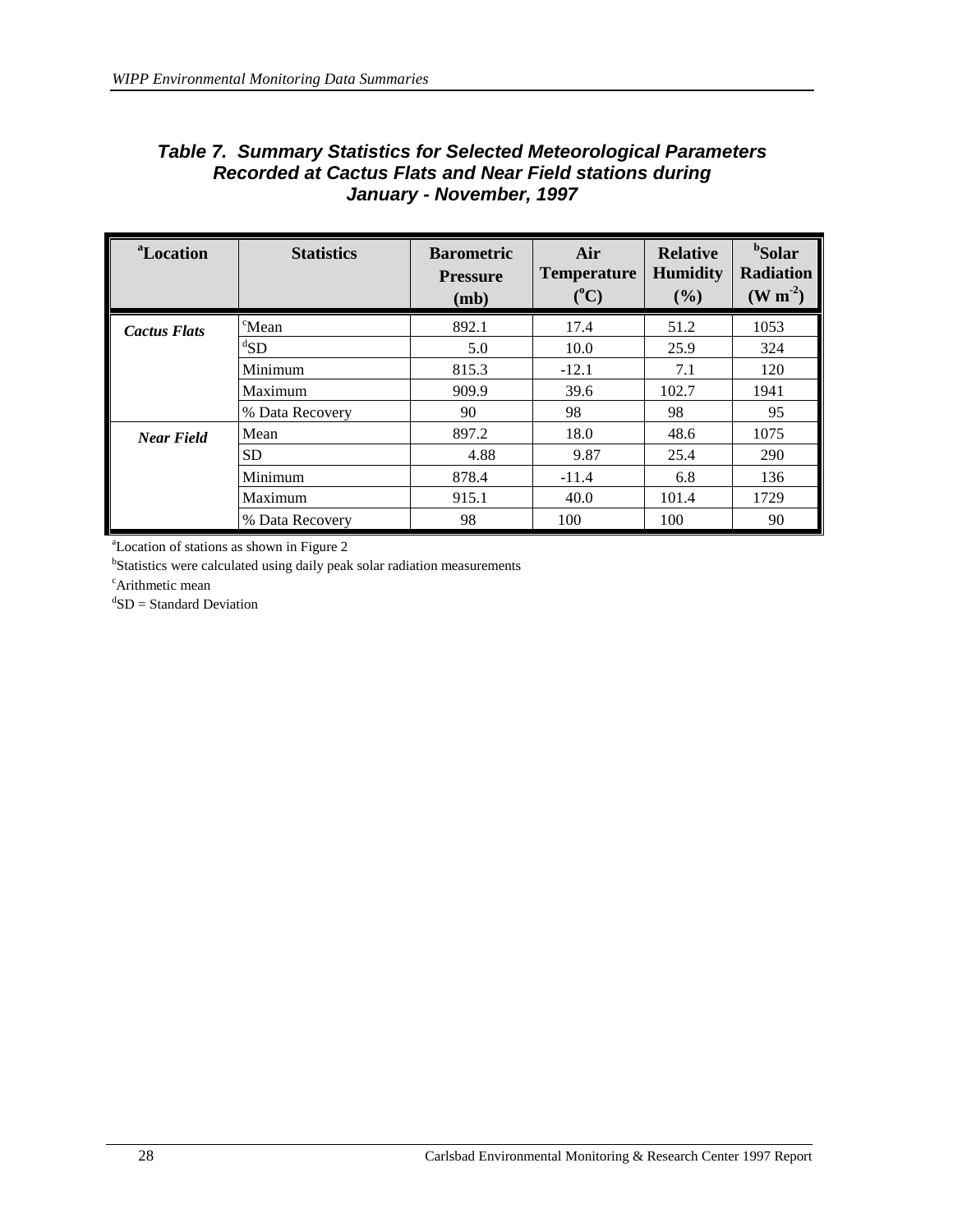| <b>Month</b>   | <b>Statistic</b>  | <b>Barometric</b><br><b>Pressure</b><br>(mb) | Air<br><b>Temperature</b><br>$(^{\circ}C)$ | <b>Relative</b><br><b>Humidity</b><br>(%) | <sup>a</sup> Solar<br><b>Radiation</b><br>$(W m-2)$ |
|----------------|-------------------|----------------------------------------------|--------------------------------------------|-------------------------------------------|-----------------------------------------------------|
| <b>January</b> | <sup>b</sup> Mean | 894.1                                        | 5.2                                        | 53.8                                      | 596                                                 |
|                | Minimum           | 881.8                                        | $-12.1$                                    | 13.0                                      | 120                                                 |
|                | Maximum           | 909.9                                        | 24.6                                       | 98.2                                      | 772                                                 |
|                | % Data Recovery   | 100                                          | 100                                        | 100                                       | 100                                                 |
| February       | Mean              | 893.0                                        | 6.4                                        | 67.4                                      | 717                                                 |
|                | Minimum           | 815.3                                        | $-5.0$                                     | 13.0                                      | 225                                                 |
|                | Maximum           | 904.6                                        | 24.2                                       | 102.7                                     | 881                                                 |
|                | % Data Recovery   | 100                                          | 100                                        | 100                                       | 93                                                  |
| <b>March</b>   | Mean              | 893.3                                        | 13.9                                       | 41.1                                      | 927                                                 |
|                | Minimum           | 883.5                                        | $-2.2$                                     | 9.8                                       | 439                                                 |
|                | Maximum           | 905.0                                        | 32.0                                       | 100.4                                     | 1065                                                |
|                | % Data Recovery   | 100                                          | 100                                        | 100                                       | 97                                                  |
| April          | Mean              | 889.2                                        | 14.3                                       | 54.5                                      | 943                                                 |
|                | Minimum           | 872.9                                        | $-3.4$                                     | 10.8                                      | 333                                                 |
|                | Maximum           | 899.7                                        | 30.6                                       | 99.5                                      | 1124                                                |
|                | % Data Recovery   | 100                                          | 100                                        | 100                                       | 97                                                  |
| May            | Mean              | 891.6                                        | 21.0                                       | 53.8                                      | 1025                                                |
|                | Minimum           | 878.3                                        | 8.6                                        | 10.5                                      | 644                                                 |
|                | Maximum           | 903.9                                        | 34.5                                       | 98.1                                      | 1194                                                |
|                | % Data Recovery   | 100                                          | 100                                        | 100                                       | 97                                                  |
| June           | Mean              | 889.3                                        | 25.0                                       | 53.6                                      | 1042                                                |
|                | Minimum           | 882.7                                        | 12.7                                       | 7.1                                       | 766                                                 |
|                | Maximum           | 897.2                                        | 39.6                                       | 95.7                                      | 1311                                                |
|                | % Data Recovery   | 100                                          | 100                                        | 100                                       | 100                                                 |

### *Table 8. Monthly Summary Statistics for Selected Meteorological Parameters Recorded at Cactus Flats during January - November, 1997*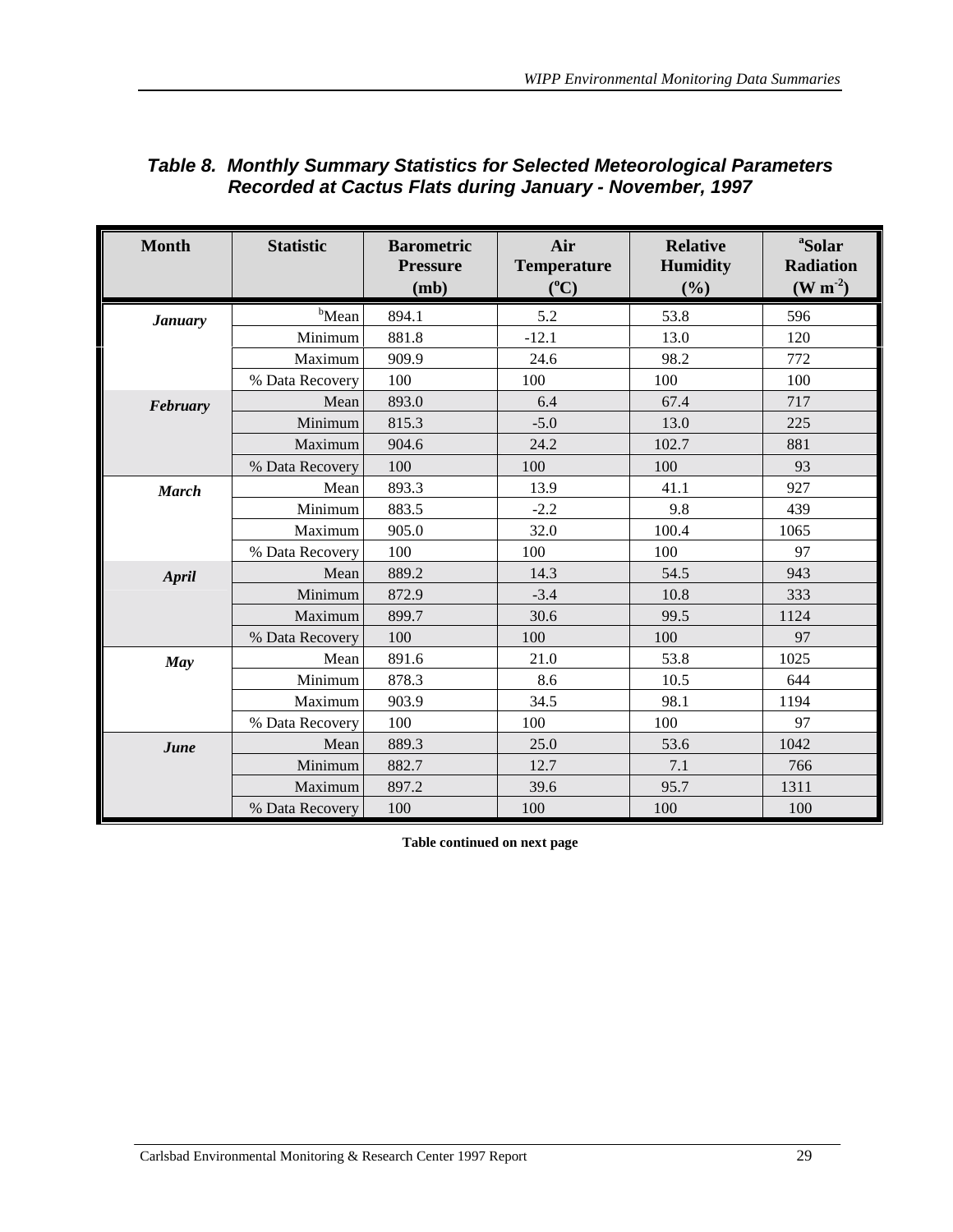### *Table 8. Monthly Summary Statistics for Selected Meteorological Parameters Recorded at Cactus Flats during January - November, 1997 (Continued)*

| <b>Month</b>    | <b>Statistic</b> | <b>Barometric</b><br><b>Pressure</b><br>(mb) | Air<br><b>Temperature</b><br>$({}^0C)$ | <b>Relative</b><br><b>Humidity</b><br>(%) | <sup>a</sup> Solar<br><b>Radiation</b><br>$(W m-2)$ |
|-----------------|------------------|----------------------------------------------|----------------------------------------|-------------------------------------------|-----------------------------------------------------|
| July            | Mean             | 893.0                                        | 27.5                                   | 46.0                                      | 1092                                                |
|                 | Minimum          | 886.3                                        | 16.8                                   | 9.2                                       | 974                                                 |
|                 | Maximum          | 900.0                                        | 38.5                                   | 92.6                                      | 1769                                                |
|                 | % Data Recovery  | 97                                           | 99                                     | 99                                        | 97                                                  |
| <b>August</b>   | Mean             | 893.4                                        | 26.6                                   | 50.0                                      | 1596                                                |
|                 | Minimum          | 885.3                                        | 14.4                                   | 11.5                                      | 617                                                 |
|                 | Maximum          | 900.0                                        | 38.0                                   | 93.5                                      | 1941                                                |
|                 | % Data Recovery  | 84                                           | 100                                    | 100                                       | 97                                                  |
| September       | Mean             | 893.9                                        | 24.2                                   | 50.4                                      | 1439                                                |
|                 | Minimum          | 890.1                                        | 13.00                                  | 12.5                                      | 1117                                                |
|                 | Maximum          | 900.2                                        | 38.0                                   | 92.2                                      | 1631                                                |
|                 | % Data Recovery  | 10                                           | 80                                     | 80                                        | 73                                                  |
| <b>October</b>  | Mean             | 891.8                                        | 17.5                                   | 47.0                                      | 1255                                                |
|                 | Minimum          | 877.8                                        | $-0.1$                                 | 10.3                                      | 381                                                 |
|                 | Maximum          | 905.8                                        | 34.3                                   | 91.8                                      | 1695                                                |
|                 | % Data Recovery  | 100                                          | 100                                    | 100                                       | 97                                                  |
| <b>November</b> | Mean             | 892.6                                        | 10.1                                   | 47.0                                      | 1020                                                |
|                 | Minimum          | 878.0                                        | $-4.5$                                 | 11.4                                      | 201                                                 |
|                 | Maximum          | 903.3                                        | 27.1                                   | 93.3                                      | 1301                                                |
|                 | % Data Recovery  | 100                                          | 100                                    | 100                                       | 100                                                 |

<sup>a</sup>Statistics were calculated using daily peak solar radiation measurements

<sup>b</sup>Arithmetic mean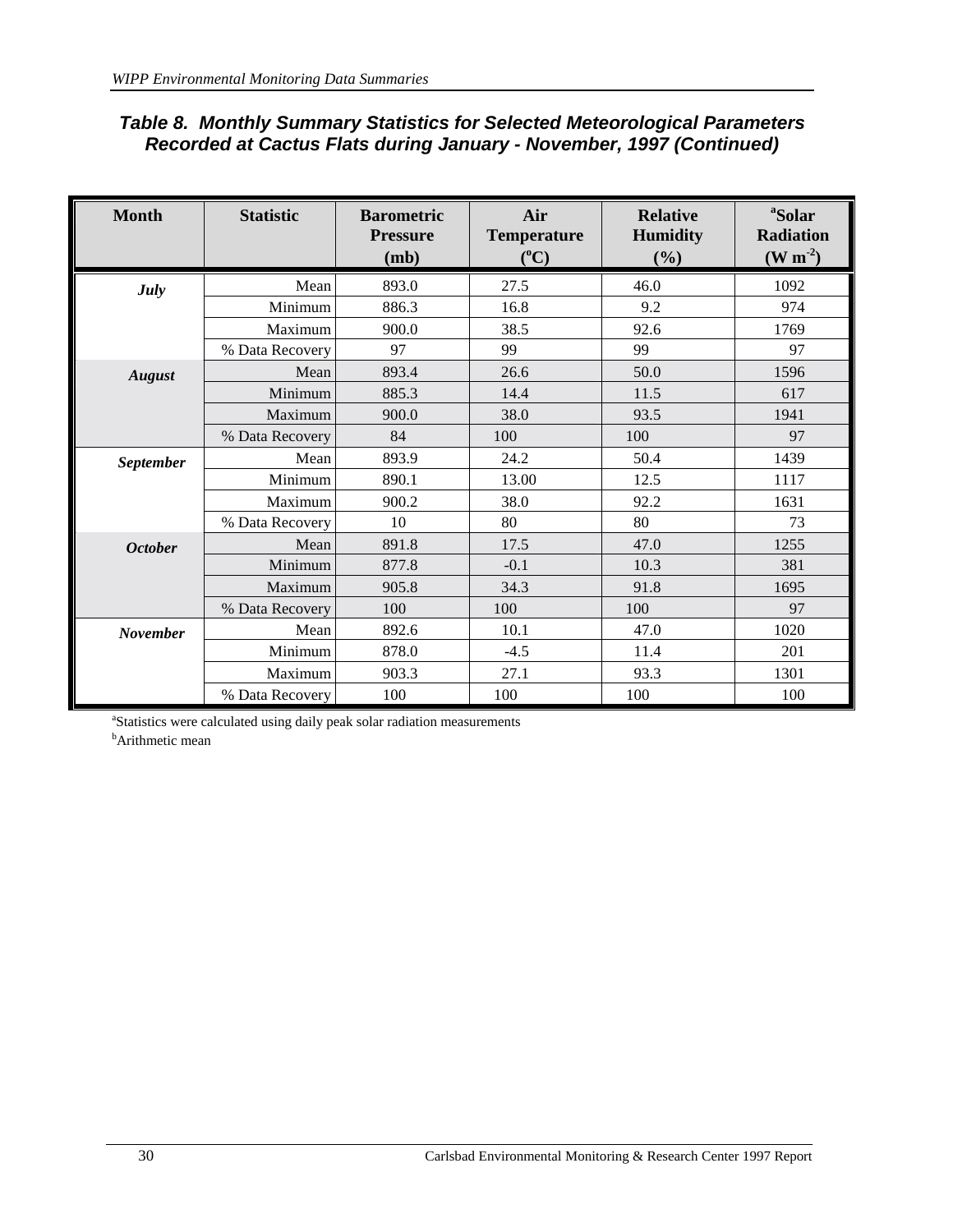| <b>Month</b>   | <b>Statistics</b> | <b>Barometric</b><br><b>Pressure</b><br>(mb) | Air<br><b>Temperature</b><br>$(^{\circ}C)$ | <b>Relative</b><br><b>Humidity</b><br>(%) | <sup>a</sup> Solar<br><b>Radiation</b><br>$(W m-2)$ |
|----------------|-------------------|----------------------------------------------|--------------------------------------------|-------------------------------------------|-----------------------------------------------------|
| <b>January</b> | $b$ Mean          | 899.2                                        | 5.9                                        | 51.9                                      | 621                                                 |
|                | Minimum           | 886.8                                        | $-11.4$                                    | 13.3                                      | 136                                                 |
|                | Maximum           | 915.1                                        | 25.0                                       | 98.8                                      | 807                                                 |
|                | % Data Recovery   | 100                                          | 100                                        | 100                                       | 97                                                  |
| February       | Mean              | 898.1                                        | 7.1                                        | 64.2                                      | 731                                                 |
|                | Minimum           | 883.0                                        | $-3.9$                                     | 12.4                                      | 188                                                 |
|                | Maximum           | 909.8                                        | 25.5                                       | 101.4                                     | 938                                                 |
|                | % Data Recovery   | 99                                           | 99                                         | 99                                        | 89                                                  |
| <b>March</b>   | Mean              | 898.4                                        | 14.5                                       | 38.4                                      | 923                                                 |
|                | Minimum           | 888.3                                        | $-1.2$                                     | 9.8                                       | 392                                                 |
|                | Maximum           | 910.5                                        | 31.8                                       | 96.2                                      | 1032                                                |
|                | % Data Recovery   | 100                                          | 100                                        | 100                                       | 100                                                 |
| <b>April</b>   | Mean              | 894.2                                        | 14.7                                       | 50.8                                      | 490982                                              |
|                | Minimum           | 878.4                                        | $-3.0$                                     | 10.3                                      | 899                                                 |
|                | Maximum           | 904.7                                        | 31.0                                       | 97.3                                      | 1064                                                |
|                | % Data Recovery   | 100                                          | 100                                        | 100                                       | 17                                                  |
| May            | Mean              | 896.7                                        | 21.4                                       | 49.7                                      | 1154                                                |
|                | Minimum           | 882.9                                        | 8.1                                        | 10.1                                      | 792                                                 |
|                | Maximum           | 909.1                                        | 34.9                                       | 94.8                                      | 1250                                                |
|                | % Data Recovery   | 100                                          | 100                                        | 100                                       | 100                                                 |
| June           | Mean              | 894.3                                        | 25.6                                       | 50.0                                      | 1178                                                |
|                | Minimum           | 887.6                                        | 13.3                                       | 6.8                                       | 980                                                 |
|                | Maximum           | 903.0                                        | 40.0                                       | 93.2                                      | 1405                                                |
|                | % Data Recovery   | 100                                          | 100                                        | 100                                       | 100                                                 |

### *Table 9. Monthly Summary Statistics for Selected Meteorological Parameters Recorded at Near Field during January - November, 1997*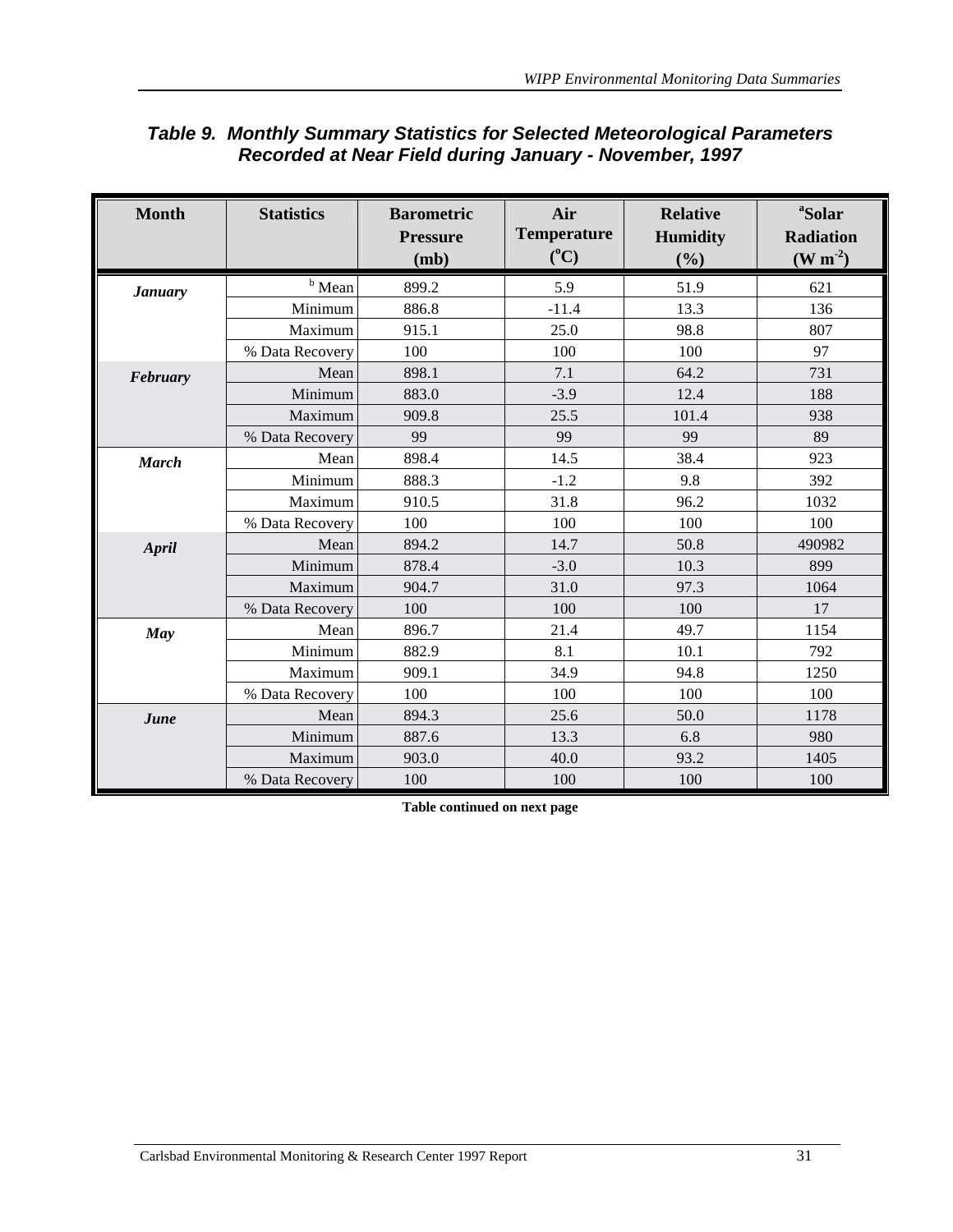|  | <b>Table 9. Monthly Summary Statistics for Selected Meteorological Parameters</b> |
|--|-----------------------------------------------------------------------------------|
|  | Recorded at Near Field during January - November, 1997 (Continued)                |

| <b>Month</b>    | <b>Statistics</b> | <b>Barometric</b><br><b>Pressure</b><br>(mb) | Air<br><b>Temperature</b><br>$(^{\circ}C)$ | <b>Relative</b><br><b>Humidity</b><br>(%) | <sup>a</sup> Solar<br><b>Radiation</b><br>$(W m-2)$ |
|-----------------|-------------------|----------------------------------------------|--------------------------------------------|-------------------------------------------|-----------------------------------------------------|
| <b>July</b>     | Mean              | 898.0                                        | 27.9                                       | 43.4                                      | 1174                                                |
|                 | Minimum           | 891.1                                        | 16.4                                       | 7.8                                       | 1013                                                |
|                 | Maximum           | 904.0                                        | 39.6                                       | 92.9                                      | 1665                                                |
|                 | % Data Recovery   | 94                                           | 100                                        | 100                                       | 94                                                  |
| <b>August</b>   | Mean              | 898.10                                       | 26.9                                       | 47.8                                      | 1473                                                |
|                 | Minimum           | 889.86                                       | 15.2                                       | 9.4                                       | 895                                                 |
|                 | Maximum           | 905.00                                       | 38.5                                       | 92.3                                      | 1662                                                |
|                 | % Data Recovery   | 84                                           | 100                                        | 100                                       | 100                                                 |
| September       | Mean              | 897.99                                       | 24.7                                       | 50.0                                      | 1327                                                |
|                 | Minimum           | 889.93                                       | 13.4                                       | 8.6                                       | 615                                                 |
|                 | Maximum           | 906.11                                       | 39.0                                       | 90.8                                      | 1729                                                |
|                 | % Data Recovery   | 100                                          | 100                                        | 100                                       | 100                                                 |
| <b>October</b>  | Mean              | 896.8                                        | 17.7                                       | 45.1                                      | 1160                                                |
|                 | Minimum           | 882.8                                        | $-0.1$                                     | 10.1                                      | 348                                                 |
|                 | Maximum           | 910.7                                        | 34.1                                       | 90.0                                      | 1594                                                |
|                 | % Data Recovery   | 100                                          | 100                                        | 100                                       | 97                                                  |
| <b>November</b> | Mean              | 897.5                                        | 10.6                                       | 44.5                                      | 954                                                 |
|                 | Minimum           | 882.9                                        | $-0.4$                                     | 11.1                                      | 160                                                 |
|                 | Maximum           | 908.3                                        | 27.8                                       | 90.8                                      | 1302                                                |
|                 | % Data Recovery   | 100                                          | 100                                        | 100                                       | 100                                                 |

<sup>a</sup>Statistics were calculated using daily peak solar radiation measurements

<sup>b</sup>Arithmetic mean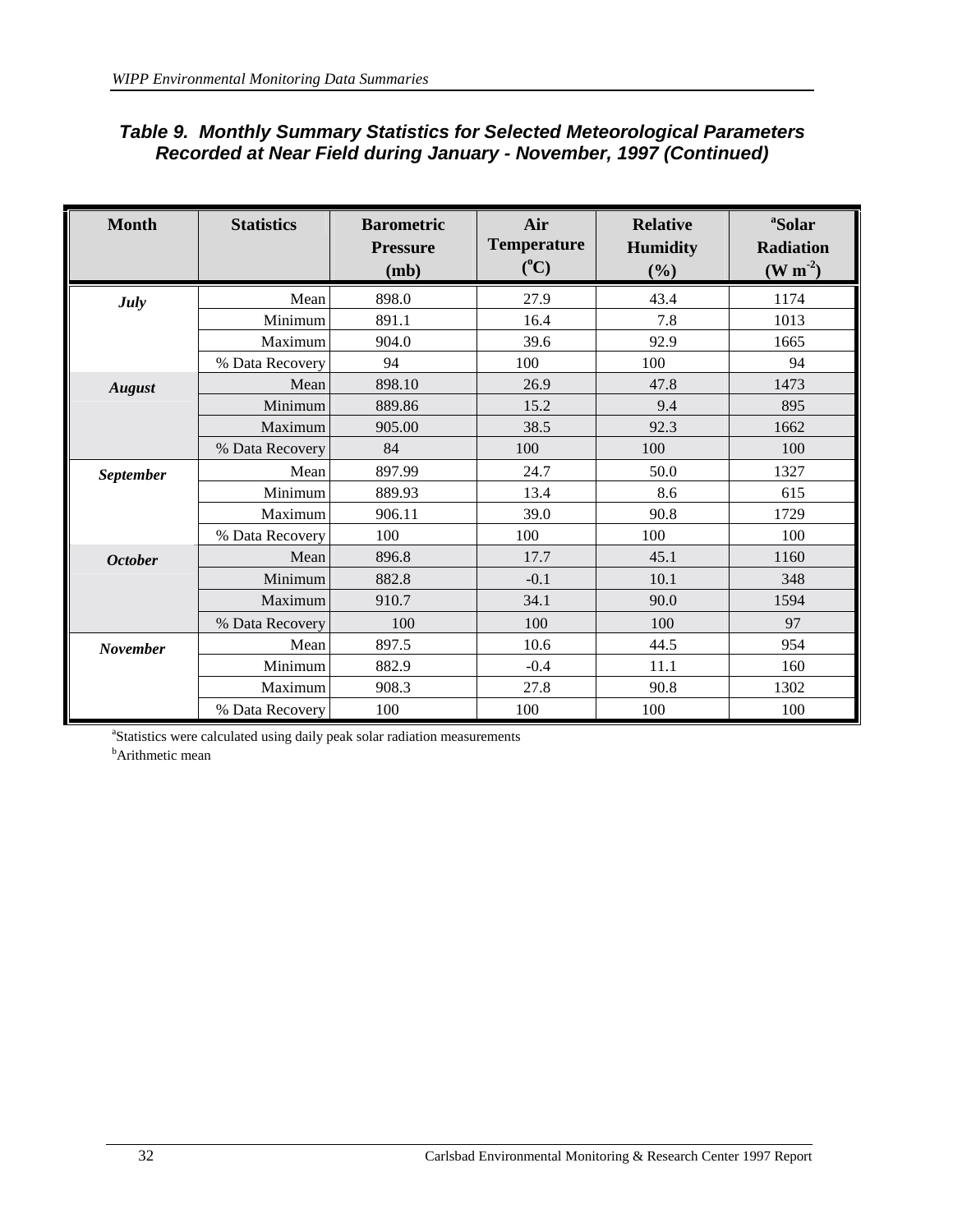| <b>Location</b>     | Month               | <b>Monthly</b><br><b>Total</b><br>(cm) | Days with<br><b>Measurable</b><br><b>Precipitation</b> | <b>Precipitation</b><br>(cm) | <sup>a</sup> Average Daily Maximum Daily<br>Precipitation<br>(cm) | <b>Date of Maximum</b><br>Precipitation |
|---------------------|---------------------|----------------------------------------|--------------------------------------------------------|------------------------------|-------------------------------------------------------------------|-----------------------------------------|
| <b>Cactus Flats</b> | Jan                 | 0.28                                   | 3                                                      | 0.01                         | 0.18                                                              | Jan 8                                   |
|                     | Feb                 | 1.75                                   | 10                                                     | 0.09                         | 0.94                                                              | Feb 12                                  |
|                     | Mar                 | 1.37                                   | $\overline{2}$                                         | 0.04                         | 1.35                                                              | March 3                                 |
|                     | Apr                 | 5.89                                   | 8                                                      | 0.20                         | 1.88                                                              | Apr 24                                  |
|                     | May                 | 2.41                                   | 6                                                      | 0.08                         | 1.55                                                              | May 7                                   |
|                     | Jun                 | 1.75                                   | 5                                                      | 0.58                         | 0.84                                                              | June 7                                  |
|                     | Jul                 | 3.58                                   | $\overline{7}$                                         | 0.12                         | 1.35                                                              | July 7                                  |
|                     | Aug                 | 1.93                                   | $\overline{7}$                                         | 0.06                         | 1.04                                                              | Aug 11                                  |
|                     | b <sub>Sep</sub>    | 1.91                                   | $\overline{4}$                                         | 0.08                         | 1.24                                                              | Sep 21                                  |
|                     | Oct                 | 7.11                                   | 5                                                      | 0.23                         | 3.81                                                              | Oct 7                                   |
|                     | Nov                 | 0.89                                   | 5                                                      | 0.03                         | 0.20                                                              | Nov 27                                  |
|                     | <sup>c</sup> Totals | 28.87                                  | 62                                                     | 0.09                         |                                                                   |                                         |
| <b>Near Field</b>   | $d$ Jan             |                                        |                                                        |                              |                                                                   |                                         |
|                     | ${}^d$ Feb          | 0.00                                   | $\boldsymbol{0}$                                       | 0.00                         | 0.00                                                              |                                         |
|                     | Mar                 | 0.00                                   | $\overline{0}$                                         | 0.00                         | 0.00                                                              |                                         |
|                     | Apr                 | 0.00                                   | $\boldsymbol{0}$                                       | 0.00                         | 0.00                                                              |                                         |
|                     | May                 | 3.84                                   | 5                                                      | 0.12                         | 1.35                                                              | May 7                                   |
|                     | Jun                 | 5.54                                   | 5                                                      | 0.19                         | 2.11                                                              | <b>Jun 26</b>                           |
|                     | Jul                 | 13.23                                  | $\,8\,$                                                | 0.43                         | 5.28                                                              | July 3                                  |
|                     | Aug                 | 4.22                                   | $\sqrt{4}$                                             | 0.14                         | 2.69                                                              | Aug 4                                   |
|                     | Sep                 | 7.37                                   | $\overline{7}$                                         | 0.25                         | 2.77                                                              | Sep 21                                  |
|                     | Oct                 | 4.34                                   | $\tau$                                                 | 0.01                         | 2.49                                                              | Oct 7                                   |
|                     | <b>Nov</b>          | 0.76                                   | 3                                                      | 0.03                         | 0.38                                                              | Nov 11                                  |
|                     | cTotals             | 39.30                                  | 39                                                     | 0.13                         |                                                                   |                                         |

# *Table 10. Summary of Precipitation Data Collected at Cactus Flats and Near Field during January – November, 1997*

<sup>a</sup>Averages based only on days when data were collected; some months had missing data as noted below

<sup>b</sup>No data collected from September 2 to September 8, 1997.

 $\mathrm{c}_{\mathrm{Totals}}$  based only on days when data collected.

<sup>b</sup>No data collected from January 1 to February 19, 1997.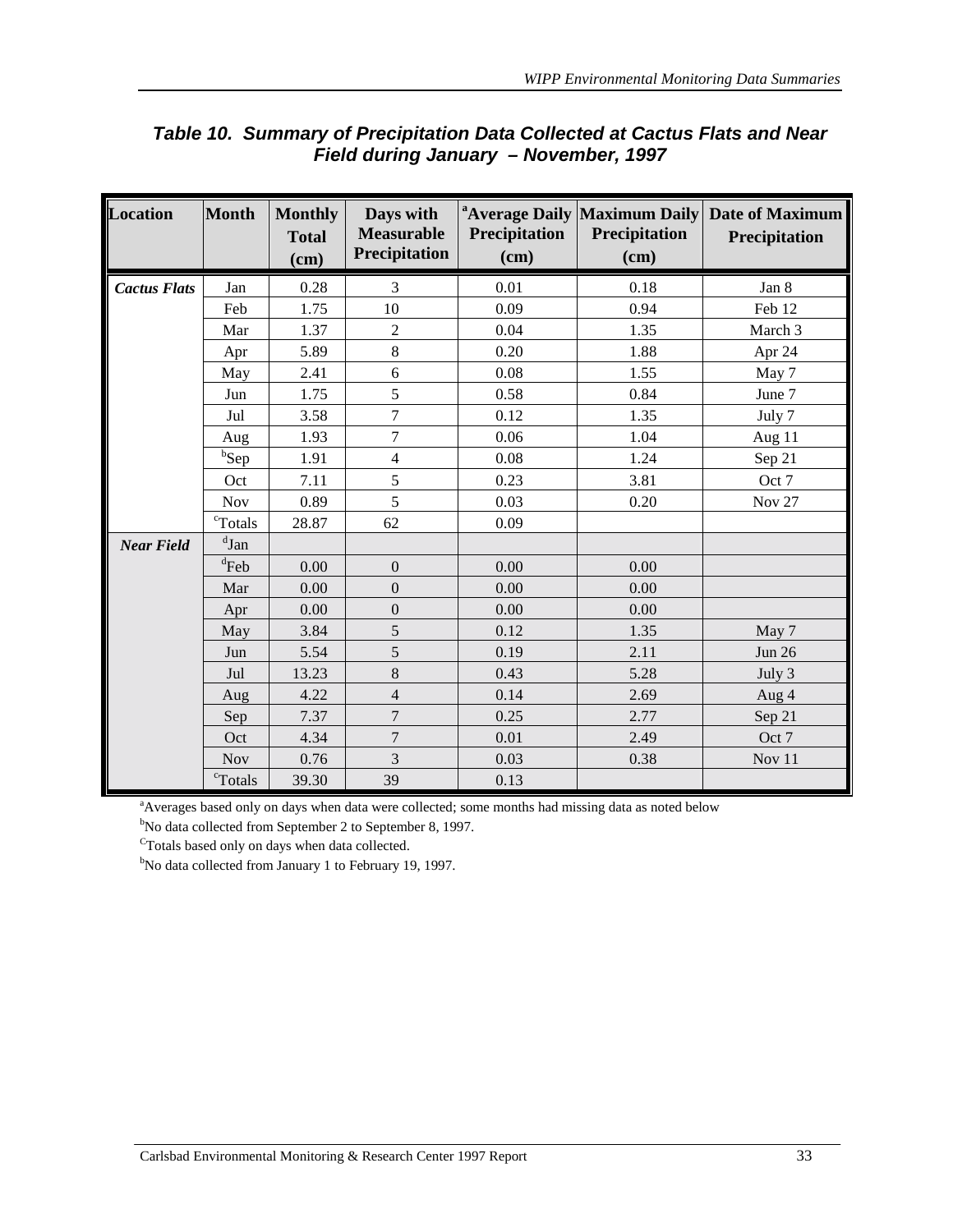# **Particulate Concentrations and Radionuclides in Near-Surface Air**

### *Methods*

Aerosol sampling was conducted during 1996-1997, at a site located approximately 1 km northwest of the WIPP (Near Field, Figure 2). For studies of radionuclides at this site, samples were collected for total suspended particulate matter (TSP), and particulate matter <10  $\mu$ m aerodynamic diameter (PM<sub>10</sub>). Samples of TSP and  $PM_{10}$  were collected approximately 4 m above ground surface. Samples of  $PM_{10}$  were also collected at 2 m above ground surface for a portion of the sample period at this site. Samples for both TSP and  $PM_{10}$  were collected concurrently over periods of 8-46 days, using 20 x 25 cm glass fiber filters. High-volume air flows of approximately  $1.13 + 0.11$  m<sup>3</sup> min<sup>-1</sup> were used for collection of samples, with periodic checks on flow rates determined and recorded from a calibrated Magnehelic<sup>®</sup> gauge or digital manometer. Beginning in June 1997, the same type of equipment and sampling design were used to collect TSP and  $PM_{10}$  samples approximately 5 m above ground surface, at a site located approximately 19 km southeast of the WIPP (Cactus Flats, Figure 2).

Prior to placement in the samplers, all filters were preconditioned in a dessicator, equilibrated and weighed. At the completion of each sampling period, filters were removed from the samplers and placed in glassine envelopes for transport and storage. Loaded filters were reconditioned in a dessicator, reequilibrated and re-weighed to determine total mass accumulation. The mass accumulation divided by the total air volume drawn through the sampler was used to calculate the aerosol particulate mass concentration. The total air volume for the sampling period was calculated based on an integrated total during each period of sampling time.

Following weighing, filters were ashed in a muffle furnace at 510°C for at least four hours and treated with  $HNO<sub>3</sub>$  and  $HF$  to dissolve the sample material. Actinide separation was conducted using anionexchange chromatography (Jiang, F.S., et. al., 1986, *J. Radioanal. Nucl. Chem.* 100(1), 65).

Analyses of alpha-emitting radionuclides were carried out with  $450 \text{ mm}^2$  silicon surface barrier detectors, or passivated implanted planar silicon detectors, coupled with a multichannel analyzer. The  $239,240$ Pu activity concentration and density were calculated from the total  $^{239,240}$ Pu activity divided by the total air volume and the total mass accumulation, respectively. The mean MDC for  $^{239,240}$ Pu was determined to be 1 nBq m-3, with 50% average yield. Individual sample-specific MDCs were also calculated. Five blank filters were included for quality control. A part of the air filters were analyzed by Argonne National Laboratory. The MDCs for those samples were calculated from the <sup>239,240</sup>Pu activities of the blank filters.

Analyses of variance (AOV) and Tukey's means tests were used to examine variability in particulate mass concentrations,  $^{239,240}$ Pu activity concentrations, and  $^{239,240}$ Pu activity densities in samples collected at the Near Field location.

#### *Results*

During June 1996 – September 1997, a total of 44 air filters from Near Field and four air filters from Cactus Flats were collected and analyzed for mass concentrations (Table 11). At Near Field, mean mass concentrations  $(+SE)$  of PM<sub>10</sub> at the 2-m height, PM<sub>10</sub> at the 4m height, and TSP at the 4-m height were 11.9 (+0.7), 12.2 (+0.6) and 23.0 (+1.9)  $\mu$ g m <sup>3</sup>, respectively (Table 15). For Cactus Flats, the observed  $PM_{10}$  mass concentrations at the 5-m height were  $11.2$ -14.8  $\mu$ g m<sup>-3</sup> and TSP mass concentrations at the 5-m height were 15.8-21.9  $\mu$ g m<sup>-3</sup> (Table 11).

For Near Field, the AOV results indicated that sampler type (TSP versus  $PM_{10}$ ) was a significant factor associated with variations in mass concentrations (Table 16). Means comparisons indicated no significant difference between  $PM_{10}$  mass concentrations collected at 2 m versus  $PM_{10}$  mass concentrations collected at 4 m. However, the mean mass concentration of  $PM_{10}$  collected at 4 m was significantly different  $(P < 0.05)$  from the mean TSP mass concentration at the same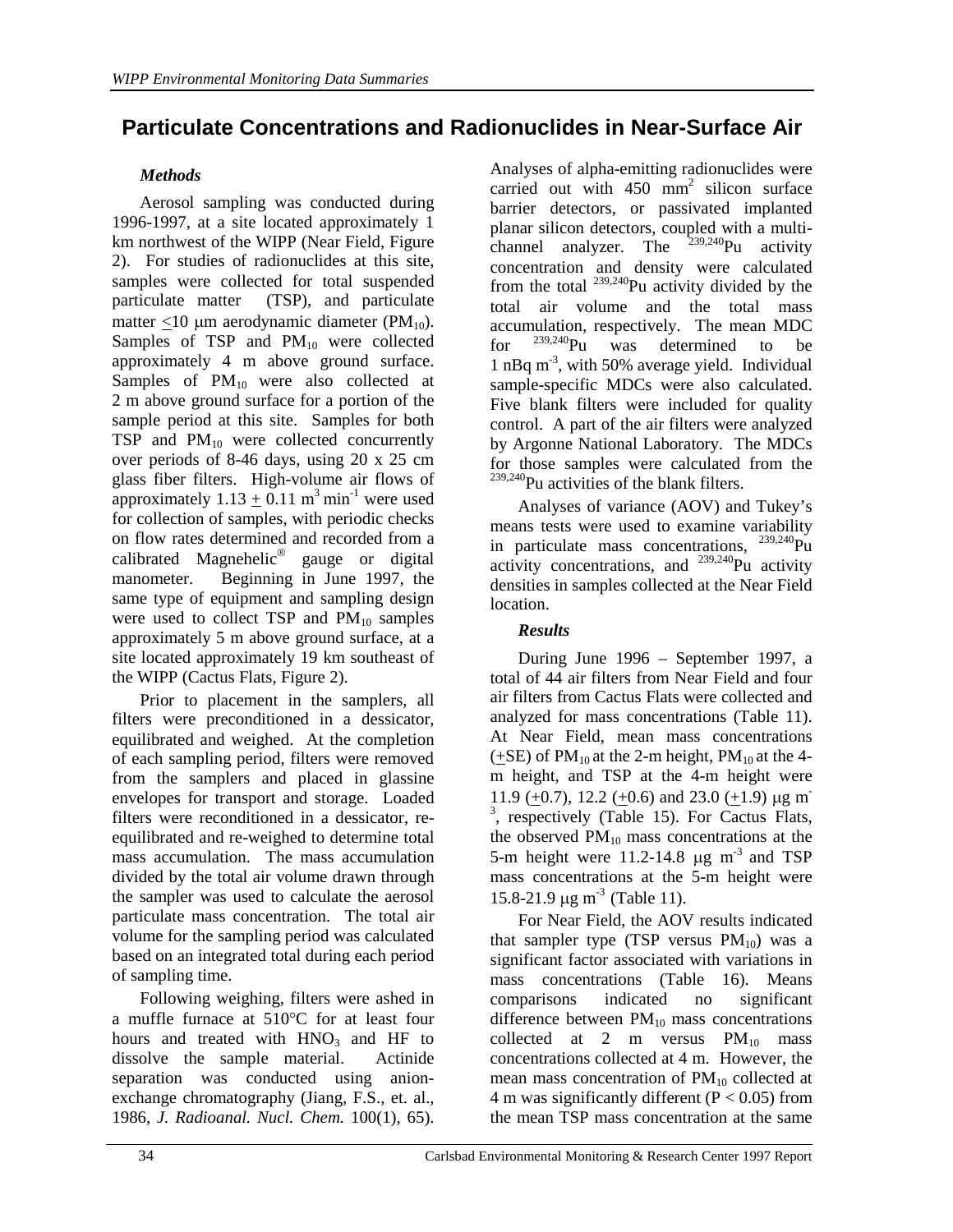height (12.1 versus 23.0  $\mu$ g m<sup>-3</sup>). Similar relationships were observed for mass concentrations in samples collected at the same location during February – May 1996 (Lee, S.C., et. al., J*. Radioanal. Nucl. Chem.*, in press).

A total of 42 air filters collected at Near Field during June 1996 – September 1997<br>were analyzed for  $\frac{239,240}{P}$ were analyzed for (Table 12), and four air filters collected from Cactus Flats were also analyzed for 239,240Pu (Table 13). For Near Field, mean activity concentrations  $(+SE)$  of <sup>239,240</sup>Pu were 10.2  $(\pm 1.4)$  nBq m<sup>-3</sup> for TSP collected at the 4-m height, 6.2 (+1.2) nBq m<sup>-3</sup> for  $PM_{10}$  collected at the 5-m height, and 5.4  $(+0.8)$  nBq m<sup>-3</sup> for  $PM_{10}$  collected at the 2-m height (Table 15). For Cactus Flats, observed activity  $concentrations$  in  $PM_{10}$  were  $4.8-21$  nBq  $m<sup>3</sup>$ , and in TSP were 6.8–14 nBq m<sup>-3</sup> (Table 13).

 The AOV for samples from Near Field indicated that sampler type (TSP versus  $PM_{10}$ ) was a significant factor associated with variations in  $^{239,240}$ Pu activity concentrations (Table 16). Means comparisons indicated no significant difference between activity concentrations in  $PM_{10}$  collected at 2 m and activity concentrations in  $PM_{10}$  collected at 4 m. However, the mean activity concentration of  $^{239,240}$ Pu in PM<sub>10</sub> collected at 4 m was significantly different  $(P < 0.05)$  from the mean activity concentration of <sup>239,240</sup>Pu in TSP collected at the same height  $(6.2 \text{ versus } 10.2 \text{ nBq m}^{-3}).$ 

Rodgers and Kenny (1997, *Health Phys.* 72, 300) reported  $^{239,240}$ Pu baseline activity concentrations of -21  $\pm$  180 nBq m<sup>-3</sup> (mean  $\pm$ SD) for air samples in the region of the WIPP. All data reported herein are well below the 97.7<sup>th</sup> quantile (230 nBq m<sup>-3</sup>) of the baseline distribution reported by these authors. All of the observed values are within the range of activity concentrations observed in TSP samples (4-40 nBq  $m^{-3}$ ) previously reported by Argonne National Laboratory (Golchert, N.W. and T.L. Duffy, 1994, ANL-94/10). The observed values also are similar to those reported by EPA for TSP samples (7-30 nBq  $\text{m}^{-3}$ ) for three cities within 160-500 miles of the WIPP site, including Santa Fe, New Mexico; Austin, Texas; and El Paso, Texas (U.S. EPA, Office of Radiation and Indoor Air, Report Nos. 76, 78, 80 and 82, 1993-1995).

Activity densities of  $^{239,240}$ Pu were calculated for the four samples from Cactus Flats (Table 13) and the 42 samples from Near Field (Table 14). Mean  $^{239,240}$ Pu activity densities  $(+SE)$  in samples from Near Field were  $0.44$  (+0.05), 0.54 (+0.08), and 0.45  $(+0.03)$  mBq g<sup>-1</sup> for PM<sub>10</sub> collected at the 2-m height,  $PM_{10}$  collected at the 4-m height, and TSP collected at the 4-m height, respectively (Table 15). Activity densities for 239,240Pu in the Cactus Flats samples were 0.40-2.0 mBq g-<sup>1</sup> for PM<sub>10</sub> samples, and 0.42-0.66 mBq  $g^{-1}$  for TSP samples (Table 13). For Near Field, the AOV indicated no significant differences in activity density associated with sampler type (TSP,  $PM_{10}$  at 4-m height, and  $PM_{10}$  at 2-m height) (Table 16).

The overall mean  $^{239,240}$ Pu activity concentration (+SE) observed for February-May 1997 was 8.7  $(\pm 2.0)$  nBq m<sup>-3</sup>, which was approximately 59% lower than that recorded during the same period in 1996, and the overall mean activity density  $(+SE)$ observed for February-May 1997 was 0.44  $(\pm 0.03)$  mBq g<sup>-1</sup>, which is approximately 32% lower than reported for the same period in 1996

 $(0.65 \pm 0.03 \text{ mBq g}^{-1})$  (Lee, S.C., et. al., *J.*) *Radioanal. Nucl. Chem*., in press). These differences may result from natural interannual variability in the concentrations and/or resuspension of  $^{239,240}$ Pu, as well as from differences in size-selective sampling efficiency between the two sampling periods.

The activity concentration of  $239,240$ Pu in early 1980 was at  $\sim$ 1 µBq m<sup>-3</sup> (Golchert, N.W. and T.L. Duffy, 1987, ANL-87-9) and the stratospheric fallout mean residence time has been estimated to be 1.2 years (Lee, S.C., et al., 1986, *Geochemical J.* 19, 283). Holloway and Hayes (1982, *Env. Sci. Tech*., 16, 127), estimated a mean tropospheric residence time of 71 days for  $239,240$ Pu aerosol fallout. Assuming a <sup>239,240</sup>Pu fallout level of 1  $\mu$ Bq m<sup>-3</sup> in 1980, and using a residence time of 1.2 years (based on first-order kinetics), it can be calculated that  $0.01$  nBq m<sup>-3</sup> of  $^{239,240}$ Pu should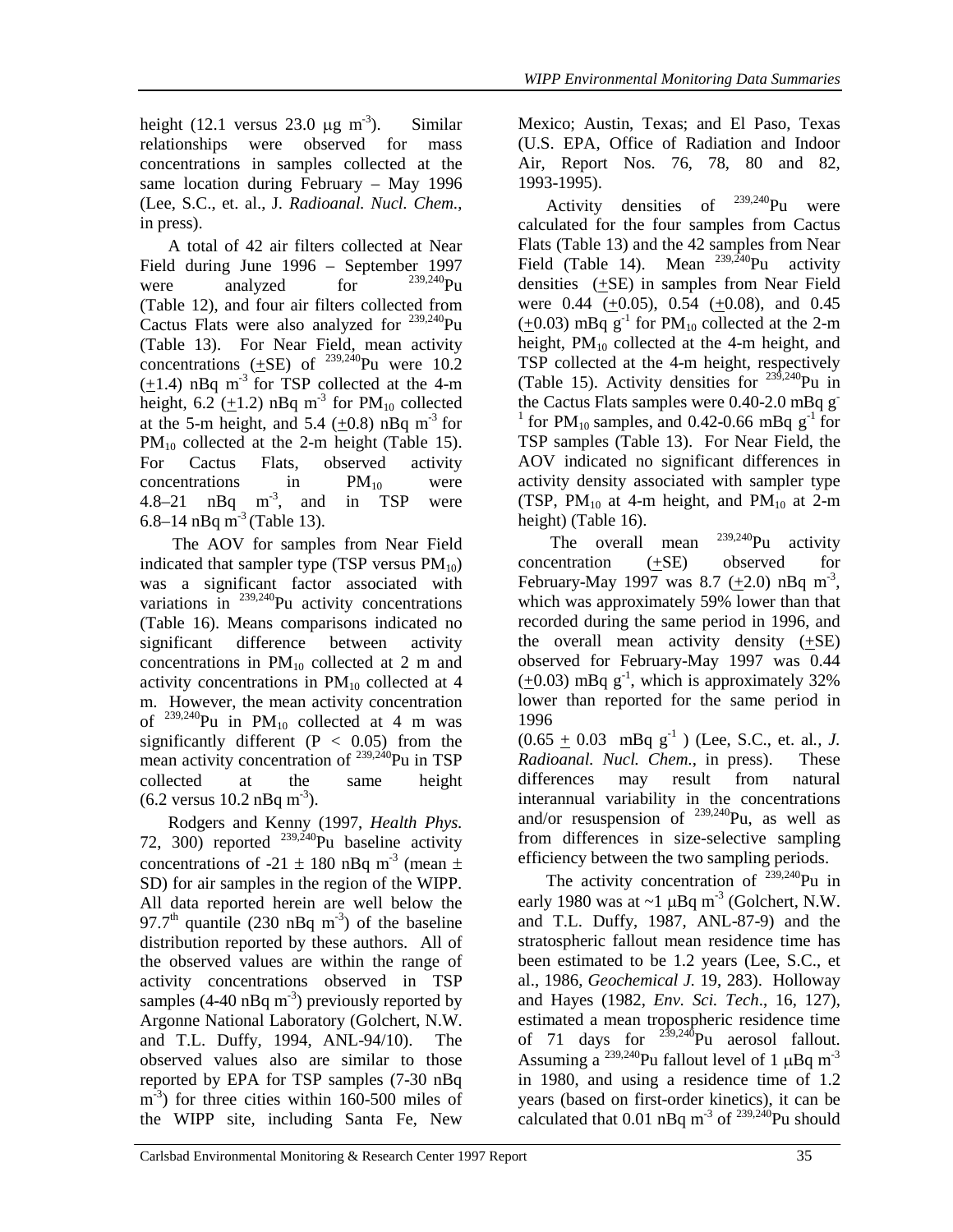be the maximum level of  $^{239,240}$ Pu contamination attributable to current atmospheric fallout. Thus, the observed  $239,240$ Pu activity concentrations in aerosols are likely to be the result of soil resuspension processes operating near the earth's surface in the region of the WIPP site. However,  $239,240$ Pu activity densities recorded in this study for particulate matter collected on air filters are much higher than activity densities

observed in soil samples during the same period  $(0.04-0.11 \text{ mBq} \text{ g}^{-1})$ (p. 51). This may reflect a higher density of Pu in particulates of smaller particles (<75 µm) that are selectively captured in air sampling, as compared to Pu densities in bulk soil, which includes a greater proportion of large particulates.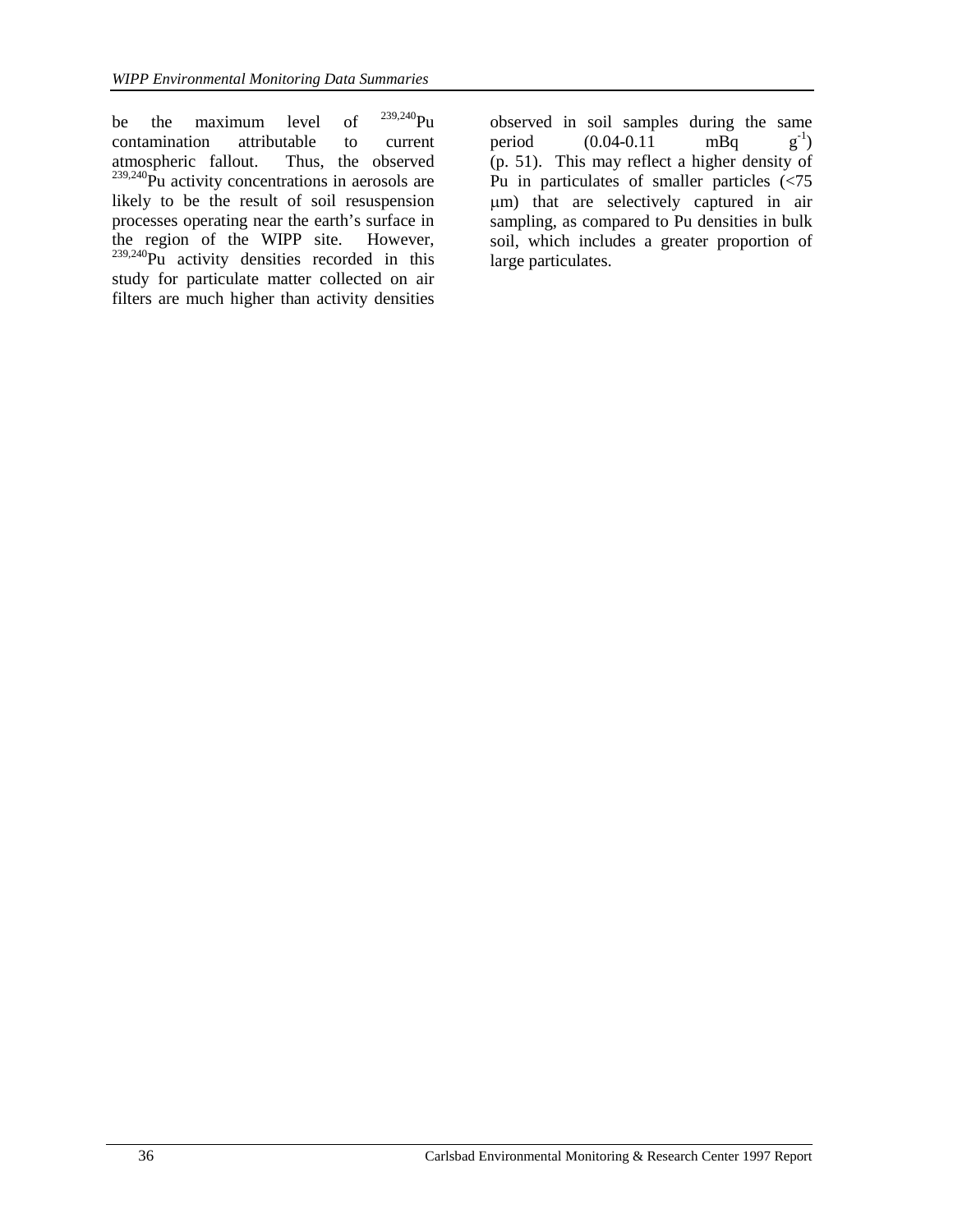|                       |                        |                                       |                                     | <sup>a</sup> Aerosol Particle Mass Concentration ( $\mu$ g m <sup>-3</sup> ) |
|-----------------------|------------------------|---------------------------------------|-------------------------------------|------------------------------------------------------------------------------|
| <sup>b</sup> Location | <b>Sampling Period</b> | ${}^{\mathrm{c}}\mathrm{PM}_{10}$ -2m | <sup>d</sup> PM <sub>10</sub> -4/5m | $\mathrm{^{e}TSP-}4/5m$                                                      |
| <b>Near Field</b>     | 6/25/96-7/8/96         |                                       | 18                                  | 23                                                                           |
|                       | 7/5/96-7/26/96         | 13                                    |                                     |                                                                              |
|                       | 7/8/96-7/22/96         |                                       |                                     | 19                                                                           |
|                       | 7/8/96-7/26/96         |                                       | 13                                  |                                                                              |
|                       | 7/22/96-8/9/96         |                                       |                                     | 29                                                                           |
|                       | 7/26/96-8/16/96        | 14                                    | 14                                  |                                                                              |
|                       | 8/9/96-9/6/96          |                                       |                                     | 15                                                                           |
|                       | 8/16/96-10/1/96        | 8.6                                   | 8.4                                 |                                                                              |
|                       | 9/6/96-10/1/96         |                                       |                                     | 17                                                                           |
|                       | 10/2/96-10/22/96       |                                       |                                     | 28                                                                           |
|                       | 10/2/96-10/25/96       | 13                                    |                                     |                                                                              |
|                       | 10/8/96-10/25/96       |                                       | 13                                  |                                                                              |
|                       | 10/22/96-11/18/96      |                                       |                                     | 25                                                                           |
|                       | 10/25/96-11/27/96      | 12                                    | 12                                  |                                                                              |
|                       | 11/18/96-12/5/96       |                                       |                                     | 18                                                                           |
|                       | 11/27/96-1/2/97        | 9.2                                   | 9.0                                 |                                                                              |
|                       | 12/5/96-1/2/97         |                                       |                                     | 21                                                                           |
|                       | 1/2/97-1/24/97         | 9.8                                   | 9.7                                 | 18                                                                           |
|                       | 1/24/97-2/19/97        | 9.9                                   | 9.5                                 | 18                                                                           |
|                       | 2/19/97-3/26/97        | 17                                    | 15                                  |                                                                              |
|                       | 3/11/97-3/26/97        |                                       |                                     | 48                                                                           |
|                       | 3/26/97-4/22/97        | 14                                    | 14                                  | 28                                                                           |
|                       | 4/22/97-5/26/97        | 11                                    | 10                                  | 21                                                                           |
|                       | 5/26/97-6/24/97        | 11                                    | 12                                  | 21                                                                           |
|                       | 6/6/97-7/8/97          |                                       | 12                                  |                                                                              |
|                       | 6/24/97-8/6/97         |                                       | 14                                  |                                                                              |
|                       | 8/6/97-9/8/97          |                                       | 12                                  | 18                                                                           |

## *Table 11. Aerosol Particle Mass Concentrations in Aerosol Samples Collected at Near Field and Cactus Flats during June 1996 – September 1997*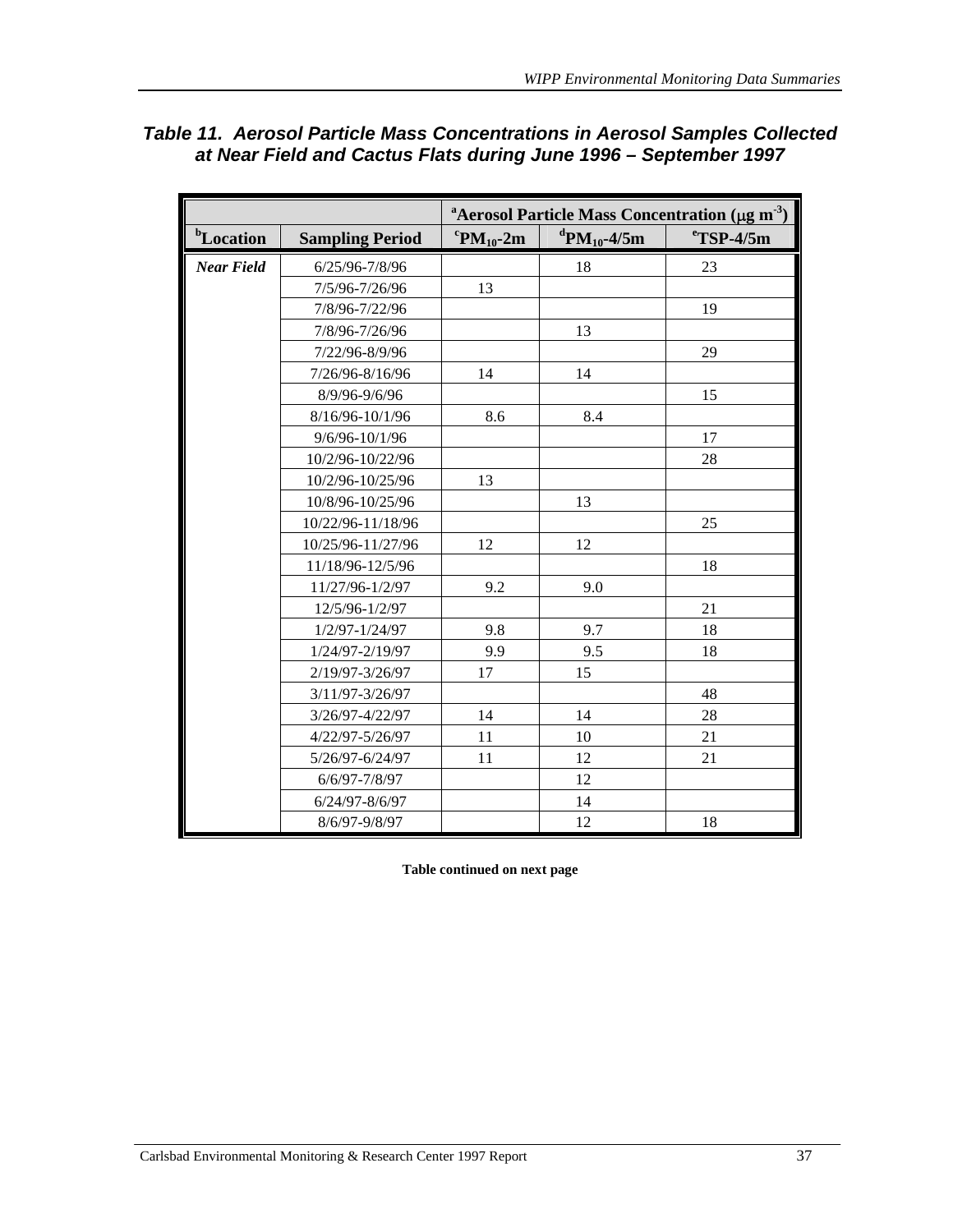### *Table 11. Aerosol Particle Mass Concentrations in Aerosol Samples Collected at Near Field and Cactus Flats during June 1996 – September 1997 (Continued)*

|                                     |                        | <sup>a</sup> Aerosol Particle Mass Concentration ( $\mu$ g m <sup>-3</sup> ) |                                     |                         |  |  |  |
|-------------------------------------|------------------------|------------------------------------------------------------------------------|-------------------------------------|-------------------------|--|--|--|
| $b_{\mathbf{T}}$<br><b>Location</b> | <b>Sampling Period</b> | ${}^{\rm c}$ PM <sub>10</sub> -2m                                            | <sup>d</sup> PM <sub>10</sub> -4/5m | $\mathrm{^{e}TSP-}4/5m$ |  |  |  |
| Cactus                              | 7/8/97-8/6/97          |                                                                              |                                     |                         |  |  |  |
| <b>Flats</b>                        | 8/6/97-9/8/97          |                                                                              |                                     |                         |  |  |  |
|                                     | 8/7/97-9/8/97          |                                                                              |                                     |                         |  |  |  |

a Aerosol particle mass concentrations values do not reflect error associated with total air flow measurements and particulate mass measurements; all measurements are rounded to two significant figures.

<sup>b</sup>Locations as shown in Figure 2

 ${}^{\text{b}}PM_{10}$ -2 m = suspended particulate matter aerosols with aerodynamic diameter  $\leq$ 10 µm, collected with high volume sampler at elevation of approximately 2 m above ground surface

<sup>c</sup>PM<sub>10</sub>-4/5 m = suspended particulate matter aerosols with aerodynamic diameter  $\leq$ 10 µm, collected with high volume sampler at elevation of approximately 4 m above ground surface at Near Field, and approximately 5 m above ground surface at Cactus Flats

 $d$ TSP-4/5 m = total suspended particulate matter aerosols with aerodynamic diameter <75 µm, collected with high volume sampler at elevation of approximately 4 m above ground surface at Near Field, and approximately 5 m above ground surface at Cactus Flats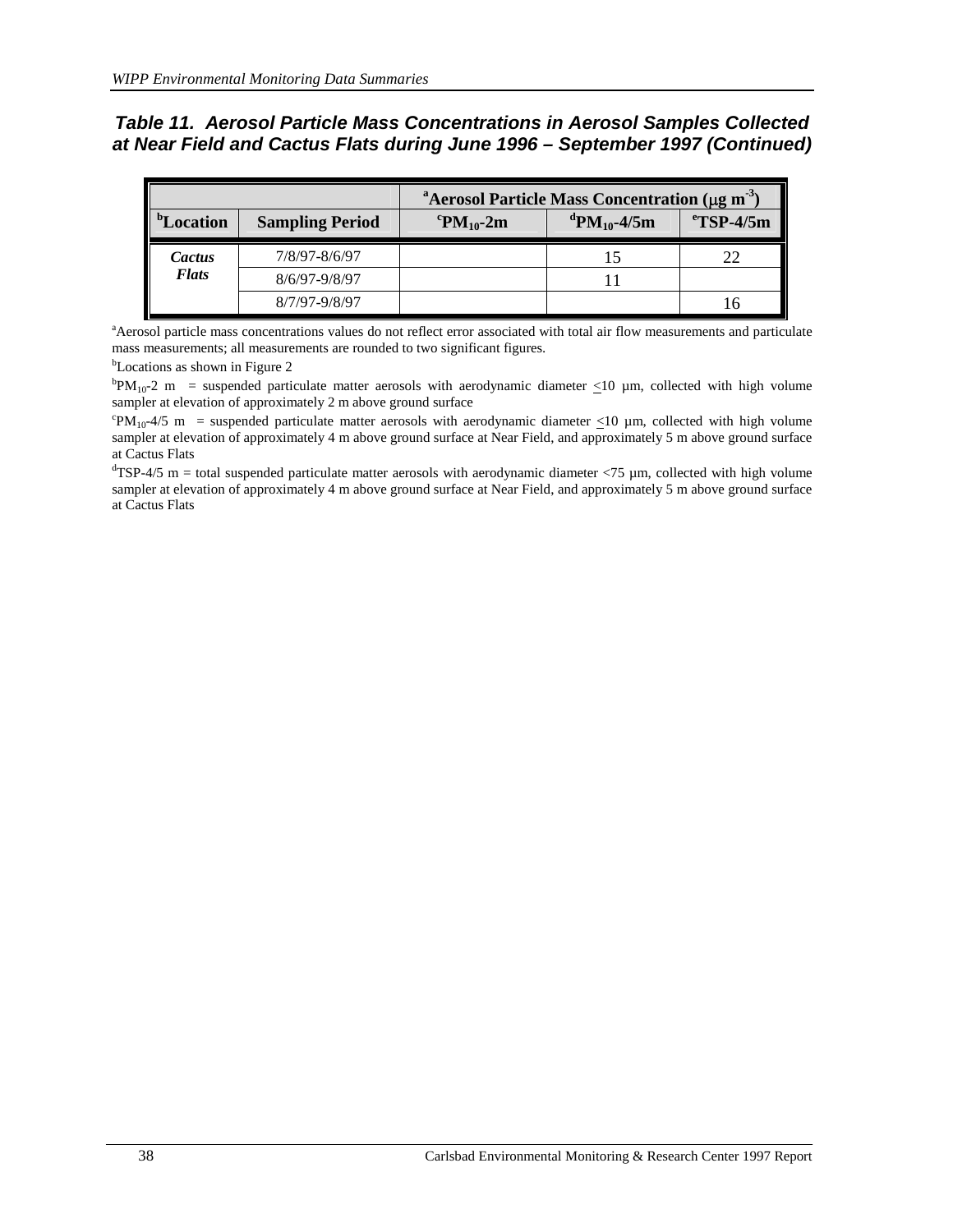|                                  |             |                                 |                     |             | <sup>239,240</sup> Pu Activity Concentration (nBq m <sup>-3</sup> ) |            |             |                                        |            |
|----------------------------------|-------------|---------------------------------|---------------------|-------------|---------------------------------------------------------------------|------------|-------------|----------------------------------------|------------|
|                                  |             | ${}^{\rm a}{\rm PM}_{10} - 2$ m |                     |             | ${}^{b}PM_{10} - 4m$                                                |            |             | $\mathrm{C}T\mathrm{SP}-4\,\mathrm{m}$ |            |
| <b>Sampling</b><br><b>Period</b> | ${}^dC$     | e <sub>SD</sub>                 | ${}^{\text{f}}$ MDC | $\mathbf C$ | <b>SD</b>                                                           | <b>MDC</b> | $\mathbf C$ | <b>SD</b>                              | <b>MDC</b> |
| $6/25/96 -$<br>7/8/96            |             |                                 |                     | $1.5E+1$    | $5.02E + 0$                                                         | $2.3E-2$   | $1.2E + 1$  | $2.3E + 0$                             | $2.3E-2$   |
| $7/5/96 -$<br>7/26/96            | $1.2E + 1$  | $1.7E + 0$                      | $1.3E-2$            |             |                                                                     |            |             |                                        |            |
| $7/8/96 -$<br>7/22/96            |             |                                 |                     |             |                                                                     |            | $7.5E + 0$  | $1.7E + 0$                             | $2.4E-2$   |
| $7/8/96 -$<br>7/26/96            |             |                                 |                     | $1.8E + 1$  | $4.0E + 0$                                                          | $1.5E-2$   |             |                                        |            |
| $7/22/96-$<br>8/9/96             |             |                                 |                     |             |                                                                     |            | $1.4E + 1$  | $4.9E + 0$                             | 1.7E-2     |
| $7/26/96$ -<br>8/16/96           | $2.3E + 0$  | $7.2E-1$                        | $1.3E-2$            | $1.1E + 1$  | $2.0E + 0$                                                          | 1.4E-2     |             |                                        |            |
| $8/9/96$ -<br>9/6/96             |             |                                 |                     |             |                                                                     |            | $4.4E + 0$  | $9.4E-1$                               | $9.6E - 3$ |
| $8/16/96$ -<br>10/1/96           | $3.01E + 0$ | 5.3E-1                          | 5.5E-3              | $2.2E + 0$  | $4.2E-1$                                                            | $6.4E-3$   |             |                                        |            |
| $9/6/96$ -<br>10/1/96            |             |                                 |                     |             |                                                                     |            | $7.8E + 0$  | $1.5E + 0$                             | $1.1E-2$   |
| $10/2/96$ -<br>10/25/96          | $4.6E + 0$  | $1.1E + 0$                      | $1.3E-2$            |             |                                                                     |            |             |                                        |            |
| 10/8/96-<br>10/25/96             |             |                                 |                     | $8.0E + 0$  | $2.3E + 0$                                                          | 1.7E-2     |             |                                        |            |
| 10/25/96-<br>11/27/96            | $5.6E + 0$  | $6.1E-1$                        | 8.6E-3              | $3.0E + 0$  | 4.9E-1                                                              | 8.8E-3     |             |                                        |            |
| 11/18/96-<br>12/5/96             |             |                                 |                     |             |                                                                     |            | $8.5E + 0$  | $1.2E + 0$                             | 1.9E-2     |
| 11/27/96-<br>1/2/97              | $4.6E + 0$  | $5.6E-1$                        | 8.0E-3              | $4.5E + 0$  | 5.89E-1                                                             | 8.3E-3     |             |                                        |            |
| 12/5/96-<br>1/2/97               |             |                                 |                     |             |                                                                     |            | $1.1E+1$    | $1.0E + 0$                             | $1.1E-2$   |

# *Table 12. 239,240Pu Activity Concentrations in Aerosol Samples Collected at Near Field during June 1996 – September 1997*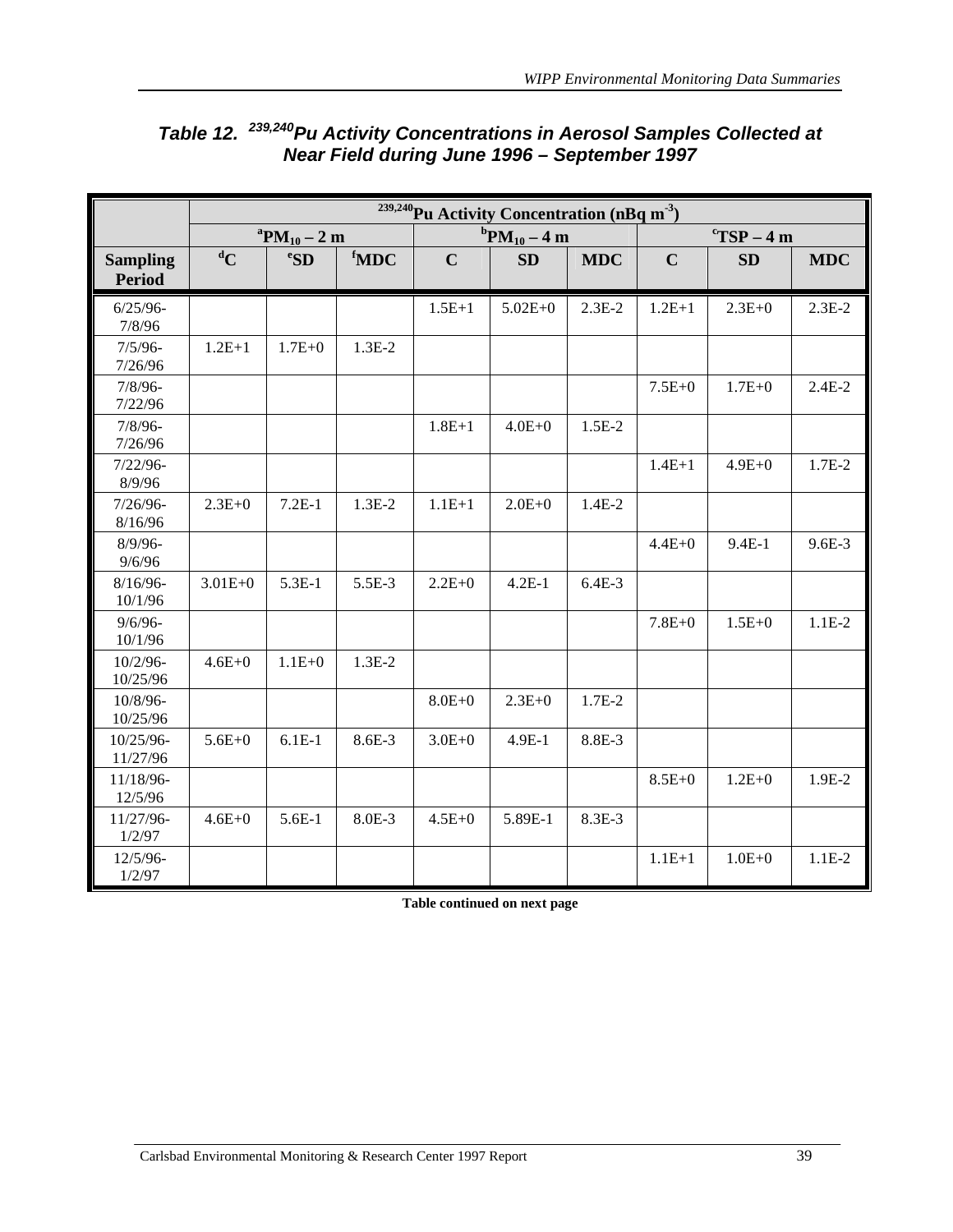|                                  |            |                                 |                  |             |                      |            |                                      |            | <sup>239,240</sup> Pu Activity Concentration (nBq m <sup>-3</sup> ) |  |  |  |  |  |  |  |  |
|----------------------------------|------------|---------------------------------|------------------|-------------|----------------------|------------|--------------------------------------|------------|---------------------------------------------------------------------|--|--|--|--|--|--|--|--|
|                                  |            | ${}^{\rm a}{\rm PM}_{10} - 2$ m |                  |             | ${}^{b}PM_{10} - 4m$ |            | $\mathrm{C}T\mathrm{SP}-4\mathrm{m}$ |            |                                                                     |  |  |  |  |  |  |  |  |
| <b>Sampling</b><br><b>Period</b> | ${}^dC$    | ${}^e$ SD                       | <sup>f</sup> MDC | $\mathbf C$ | <b>SD</b>            | <b>MDC</b> | $\mathbf C$                          | <b>SD</b>  | <b>MDC</b>                                                          |  |  |  |  |  |  |  |  |
| $1/2/97 -$<br>1/24/97            | $4.3E + 0$ | $7.0E-1$                        | $1.3E-2$         | $3.4E + 0$  | $6.2E-1$             | $1.3E-2$   | $8.8E + 0$                           | $1.1E + 0$ | $1.4E-2$                                                            |  |  |  |  |  |  |  |  |
| $1/24/97 -$<br>2/19/97           | $3.0E + 0$ | $3.6E-1$                        | $1.2E-2$         | $2.4E+0$    | $3.6E-1$             | $1.1E-2$   | $6.9E + 0$                           | $6.3E-1$   | $1.1E-2$                                                            |  |  |  |  |  |  |  |  |
| $2/19/97 -$<br>3/26/97           | $8.6E + 0$ | $1.2E + 0$                      | 8.8E-3           | $6.9E + 0$  | $9.9E-1$             | 8.4E-3     |                                      |            |                                                                     |  |  |  |  |  |  |  |  |
| $3/11/97$ -<br>3/26/97           |            |                                 |                  |             |                      |            | $2.8E+1$                             | $2.4E+0$   | 1.9E-2                                                              |  |  |  |  |  |  |  |  |
| $3/26/97 -$<br>4/22/97           | $8.5E+0$   | 8.7E-1                          | $1.1E-2$         | $5.7E + 0$  | 5.1E-1               | $1.1E-2$   | $1.6E + 1$                           | $9.2E-1$   | $1.1E-2$                                                            |  |  |  |  |  |  |  |  |
| $4/22/97 -$<br>5/26/97           | $4.4E + 0$ | $4.8E-1$                        | 8.8E-3           | $3.7E + 0$  | $4.6E-1$             | 8.3E-3     | $1.0E + 1$                           | $1.2E + 0$ | 8.6E-3                                                              |  |  |  |  |  |  |  |  |
| $5/26/97 -$<br>6/24/97           | $3.5E+0$   | 5.7E-1                          | $1.0E-2$         | $4.2E + 0$  | $4.8E-1$             | $1.0E-2$   | $7.4E + 0$                           | $6.8E-1$   | $1.1E-2$                                                            |  |  |  |  |  |  |  |  |
| $6/6/97 -$<br>7/8/97             |            |                                 |                  | $2.4E+0$    | 3.9E-1               | $1.3E + 0$ |                                      |            |                                                                     |  |  |  |  |  |  |  |  |
| $7/8/97 -$<br>8/6/97             |            |                                 |                  |             |                      |            | $7.2E + 0$                           | $9.6E-1$   | $2.6E + 0$                                                          |  |  |  |  |  |  |  |  |
| $8/6/97 -$<br>9/8/97             |            |                                 |                  | $2.8E + 0$  | $4.3E-1$             | $1.4E + 0$ | $3.6E + 0$                           | $5.2E-1$   | $1.3E-2$                                                            |  |  |  |  |  |  |  |  |
| $8/7/97 -$<br>9/8/97             |            |                                 |                  |             |                      |            | $3.4E + 0$                           | $7.5E-1$   | $2.7E + 0$                                                          |  |  |  |  |  |  |  |  |

# *Table 12. 239,240Pu Activity Concentrations in Air Samples Collected at Near Field during June 1996 – September 1997 (Continued)*

 ${}^{a}PM_{10}$ -2 m = suspended particulate matter aerosols with aerodynamic diameter  $\leq$ 10 µm, collected with high volume sampler at elevation of approximately 2 m above ground surface

 ${}^{\text{b}}PM_{10}$ -4 m = suspended particulate matter aerosols with aerodynamic diameter  $\leq$ 10 µm, collected with high volume sampler at elevation of approximately 4 m above ground surface

 $\text{C}$ SP-4 m = total suspended particulate matter aerosols with aerodynamic diameter <75  $\mu$ m, collected with high volume sampler at elevation of approximately 4 m above ground surface

d, e, f C, SD and MDC as defined in Appendix K; all values are rounded to two significant figures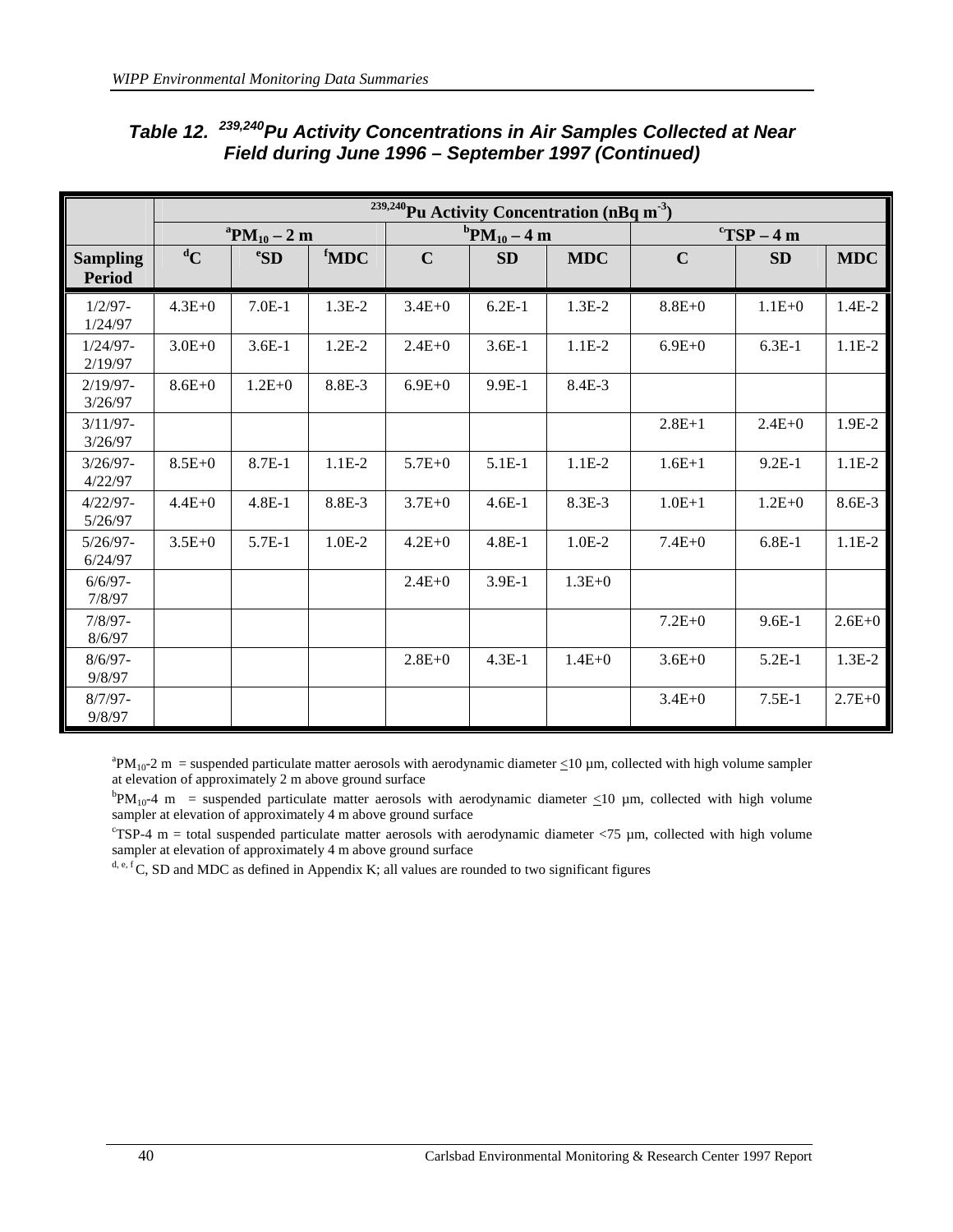|                        |             | <sup>239,240</sup> Pu Activity Concentrations (nBq m <sup>-3</sup> ) |                   |                                                          |                                   |            |  |  |
|------------------------|-------------|----------------------------------------------------------------------|-------------------|----------------------------------------------------------|-----------------------------------|------------|--|--|
|                        |             | ${}^{\rm a}{\rm PM}_{10} - 5$ m                                      |                   |                                                          | $\mathrm{^{b}TSP-5~m}$            |            |  |  |
| <b>Sampling Period</b> | $\rm ^{c}C$ | ${}^{\rm d}$ SD                                                      | $\mathrm{^e}$ MDC | $\mathbf C$                                              | <b>SD</b>                         | <b>MDC</b> |  |  |
| $6/6/97 - 7/8/97$      | $4.8E + 0$  | $7.8E-1$                                                             | $2.6E+0$          |                                                          |                                   |            |  |  |
| 7/8/97-8/6/97          |             |                                                                      |                   | $1.4E+1$                                                 | $1.9E + 0$                        | $5.2E + 0$ |  |  |
| $8/6/97 - 9/8/97$      | $2.1E+1$    | $1.9E + 0$                                                           | $3.6E+0$          |                                                          |                                   |            |  |  |
| 8/7/97-9/8/97          |             |                                                                      |                   | $6.8E + 0$                                               | $1.5E+0$                          | $5.4E + 0$ |  |  |
|                        |             |                                                                      |                   | <sup>239,240</sup> Pu Activity Densities (mBq $g^{-1}$ ) |                                   |            |  |  |
|                        |             | ${}^{\rm a}{\rm PM}_{10} - 5$ m                                      |                   |                                                          | $\mathrm{^{b}TSP} - 5 \mathrm{m}$ |            |  |  |
| $6/6/97 - 7/8/97$      | $4.0E-1$    | $6.4E-2$                                                             | $2.2E-1$          |                                                          |                                   |            |  |  |
| 7/8/97-8/6/97          |             |                                                                      |                   | $6.6E-1$                                                 | $8.8E - 2$                        | $2.4E-1$   |  |  |
| $8/6/97 - 9/8/97$      | $2.0E+0$    | $1.7E-1$                                                             | $3.2E-1$          |                                                          |                                   |            |  |  |
| 8/7/97-9/8/97          |             |                                                                      |                   | $4.2E-1$                                                 | $9.4E - 2$                        | $3.4E-1$   |  |  |

# *Table 13. 239,240Pu Activity Concentrations and Activity Densities in Aerosol Samples Collected at Cactus Flats during June - September 1997*

 ${}^{a}PM_{10}$ -5 m = suspended particulate matter aerosols with aerodynamic diameter  $\leq$ 10 µm, collected with high volume sampler at elevation of approximately 5 m above ground surface

 $b$ TSP-5 m = total suspended particulate matter aerosols with aerodynamic diameter  $\langle 75 \mu m$ , collected with high volume sampler at elevation of approximately 5 m above ground surface

 $c,d,e$  C, SD and MDC as defined in Appendix K; all values are rounded to two significant figures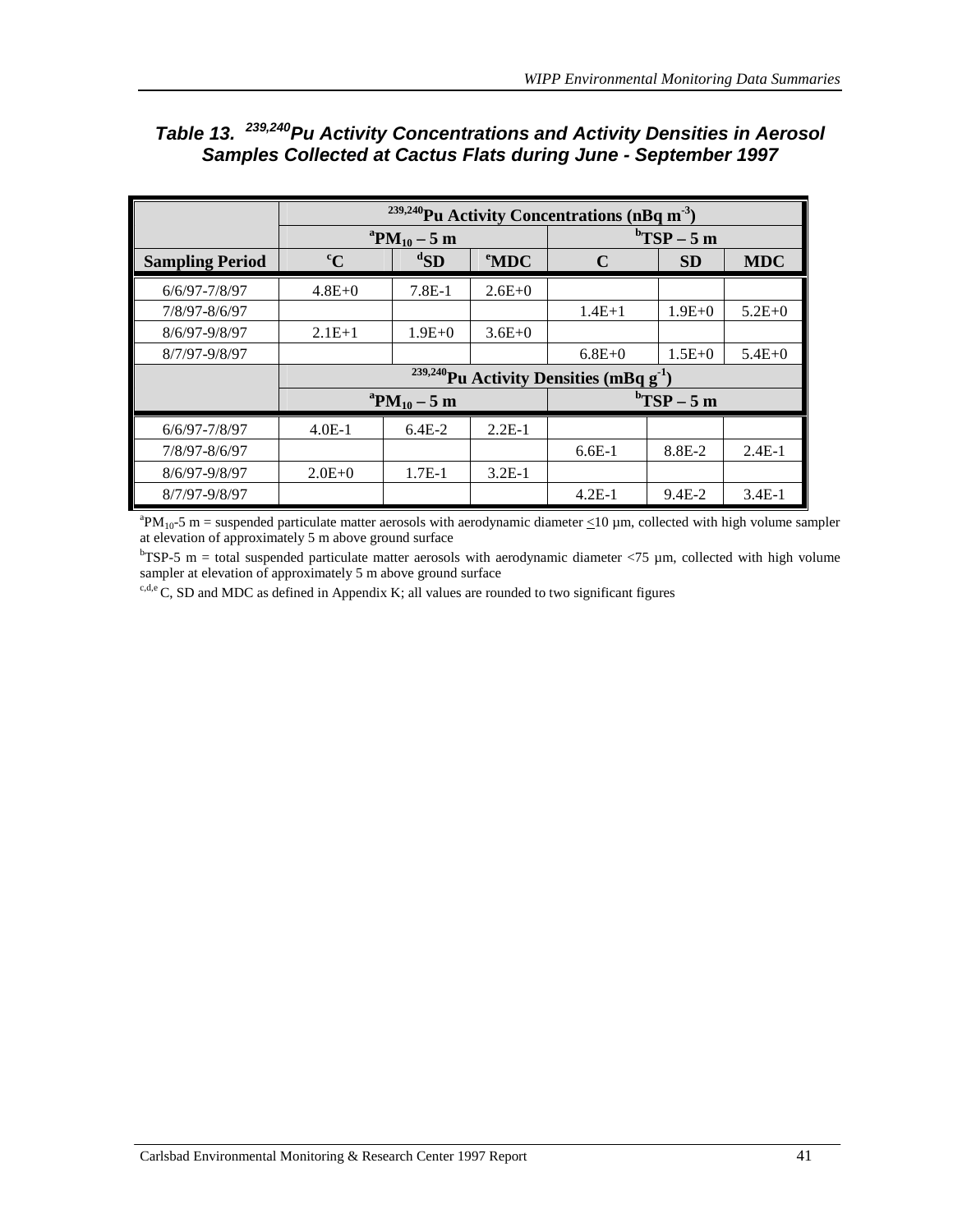|                                  |                                   | <sup>239,240</sup> Pu Activity Density (mBq g <sup>-1</sup> ) |                     |                     |           |            |                      |           |            |  |  |
|----------------------------------|-----------------------------------|---------------------------------------------------------------|---------------------|---------------------|-----------|------------|----------------------|-----------|------------|--|--|
|                                  | <sup>a</sup> PM <sub>10</sub> -2m |                                                               |                     | ${}^{b}PM_{10}$ -4m |           |            | $\mathrm{C}$ TSP-4 m |           |            |  |  |
| <b>Sampling</b><br><b>Period</b> | ${}^dC$                           | e <sub>SD</sub>                                               | ${}^{\text{f}}$ MDC | $\mathbf C$         | <b>SD</b> | <b>MDC</b> | $\mathbf C$          | <b>SD</b> | <b>MDC</b> |  |  |
| $6/25/96 -$<br>7/8/96            |                                   |                                                               |                     | $8.3E-1$            | $2.8E-1$  | $1.3E-3$   | $5.4E-1$             | $1.0E-1$  | $1.0E-3$   |  |  |
| $7/5/96$ -<br>7/26/96            | $9.2E-1$                          | $1.3E-1$                                                      | $1.0E-3$            |                     |           |            |                      |           |            |  |  |
| $7/8/96 -$<br>7/22/96            |                                   |                                                               |                     | $1.3E + 0$          | $3.0E-1$  | $1.2E-3$   | 3.9E-1               | 8.7E-2    | $1.2E-3$   |  |  |
| $7/22/96-$<br>8/9/96             |                                   |                                                               |                     |                     |           |            | $4.7E-1$             | $1.7E-1$  | 5.7E-4     |  |  |
| $7/26/96 -$<br>8/16/96           | $1.6E-1$                          | 5.1E-2                                                        | 9.5E-4              | $7.8E-1$            | $1.5E-1$  | $1.0E-3$   |                      |           |            |  |  |
| $8/9/96$ -<br>9/6/96             |                                   |                                                               |                     |                     |           |            | $2.9E-1$             | $6.4E-2$  | $6.4E-4$   |  |  |
| $8/16/96$ -<br>10/1/96           | $3.5E-1$                          | $6.2E-2$                                                      | $6.4E-4$            | $2.6E-1$            | 5.0E-2    | 7.8E-4     |                      |           |            |  |  |
| $9/6/96$ -<br>10/1/96            |                                   |                                                               |                     |                     |           |            | 4.48E-1              | 8.78E-2   | $6.6E-4$   |  |  |
| $10/2/96$ -<br>10/25/96          | $3.6E-1$                          | 8.4E-2                                                        | 9.9E-4              |                     |           |            |                      |           |            |  |  |
| 10/8/96-<br>10/25/96             |                                   |                                                               |                     | $6.4E-1$            | $1.8E-1$  | $1.4E-3$   |                      |           |            |  |  |
| 10/25/96-<br>11/27/96            | $4.6E-1$                          | 5.0E-2                                                        | $7.1E-4$            | $2.5E-1$            | $4.1E-2$  | $7.4E-4$   |                      |           |            |  |  |
| 11/18/96-<br>12/5/96             |                                   |                                                               |                     |                     |           |            | $4.8E-1$             | 6.8E-2    | $1.0E-3$   |  |  |

### *Table 14. 239,240Pu Activity Densities in Aerosol Samples Collected at Near Field during June 1996 – September 1997*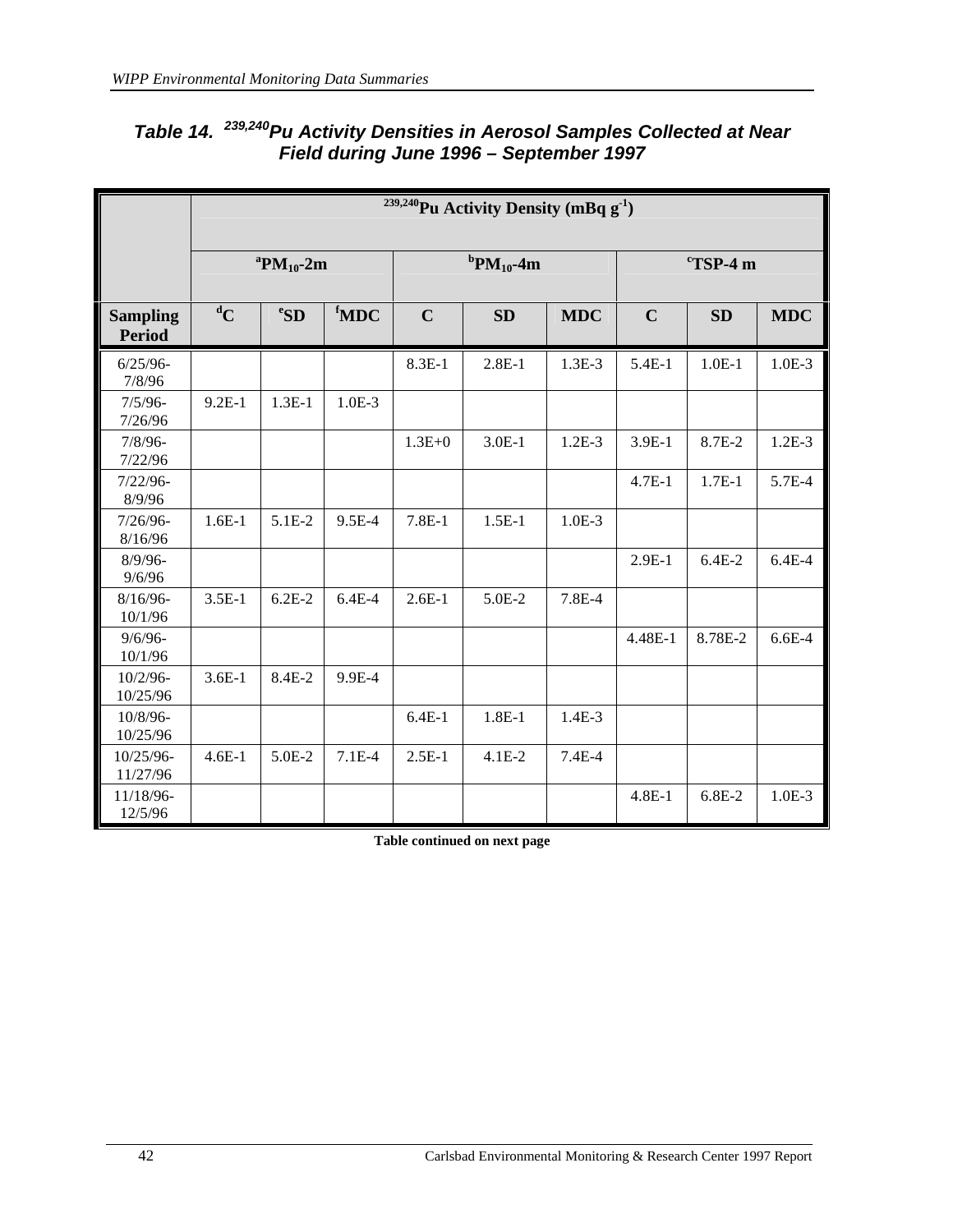|                                  |                                       | <sup>239,240</sup> Pu Activity Density (mBq $g^{-1}$ ) |                  |                                       |            |            |                     |           |            |  |  |
|----------------------------------|---------------------------------------|--------------------------------------------------------|------------------|---------------------------------------|------------|------------|---------------------|-----------|------------|--|--|
|                                  | ${}^{\mathrm{a}}\mathrm{PM}_{10}$ -2m |                                                        |                  | ${}^{\mathrm{b}}\mathrm{PM}_{10}$ -4m |            |            | $\mathrm{c}$ TSP-4m |           |            |  |  |
| <b>Sampling</b><br><b>Period</b> | ${}^dC$                               | ${}^e$ SD                                              | <sup>f</sup> MDC | $\mathbf C$                           | <b>SD</b>  | <b>MDC</b> | $\mathbf C$         | <b>SD</b> | <b>MDC</b> |  |  |
| 11/27/96-<br>1/2/97              | $5.0E-1$                              | $6.2E-2$                                               | 8.7E-4           | $5.0E-1$                              | $6.4E-2$   | $9.1E-4$   |                     |           |            |  |  |
| $12/5/96-$<br>1/2/97             |                                       |                                                        |                  |                                       |            |            | $5.3E-1$            | 4.9E-2    | 5.1E-4     |  |  |
| $1/2/97 -$<br>1/24/97            | $4.4E-1$                              | 7.19E-2                                                | $1.3E-3$         | $3.5E-1$                              | $6.4E-2$   | $1.4E-3$   | 4.9E-1              | $6.0E-2$  | $7.5E-4$   |  |  |
| $1/24/97-$<br>2/19/97            | $3.0E-1$                              | $3.7E-2$                                               | $1.2E-3$         | $2.5E-1$                              | $3.8E-2$   | $1.2E-3$   | $3.8E-1$            | $3.4E-2$  | $6.1E-4$   |  |  |
| $2/19/97-$<br>3/26/97            | $5.1E-1$                              | $7.02E-2$                                              | $5.2E-4$         | $4.5E-1$                              | $6.5E-2$   | $5.5E-4$   |                     |           |            |  |  |
| $3/11/97$ -<br>3/26/97           |                                       |                                                        |                  |                                       |            |            | 5.7E-1              | 5.0E-2    | 3.9E-4     |  |  |
| $3/26/97 -$<br>4/22/97           | $6.0E-1$                              | $6.1E-2$                                               | $7.7E-4$         | $4.0E-1$                              | $3.6E-2$   | $7.6E-4$   | 5.9E-1              | $3.4E-2$  | 3.8E-4     |  |  |
| $4/22/97-$<br>5/26/97            | $4.2E-1$                              | $4.6E - 2$                                             | 8.3E-4           | $3.6E-1$                              | $4.5E-2$   | $8.2E-4$   | $4.9E-1$            | 5.9E-2    | $4.1E-4$   |  |  |
| $5/26/97-$<br>6/24/97            | $3.1E-1$                              | $5.0E-2$                                               | $9.1E-4$         | $3.5E-1$                              | $4.0E - 2$ | 8.5E-4     | $3.5E-1$            | $3.2E-2$  | $5.0E-4$   |  |  |
| $8/6/97 -$<br>9/8/97             |                                       |                                                        |                  | $2.3E-1$                              | $7.0E-2$   | $7.5E-4$   | $2.0E-1$            | $6.0E-2$  | $7.3E-4$   |  |  |

# *Table 14. 239,240Pu Activity Densities in Aerosol Samples Collected at Near Field during June 1996 – September 1997 (Continued)*

 ${}^{a}PM_{10}$ -2 m = suspended particulate matter aerosols with aerodynamic diameter  $\leq$ 10 µm, collected with high volume sampler at elevation of approximately 2 m above ground surface

 ${}^{\text{b}}PM_{10}$ -4 m = suspended particulate matter aerosols with aerodynamic diameter  $\leq$ 10 µm, collected with high volume sampler at elevation of approximately 4 m above ground surface

 $\text{C}$ SP-4 m = total suspended particulate matter aerosols with aerodynamic diameter <75  $\mu$ m, collected with high volume sampler at elevation of approximately 4 m above ground surface

 $d, e, f$ C, SD and MDC as defined in Appendix K; all values are rounded to two significant figures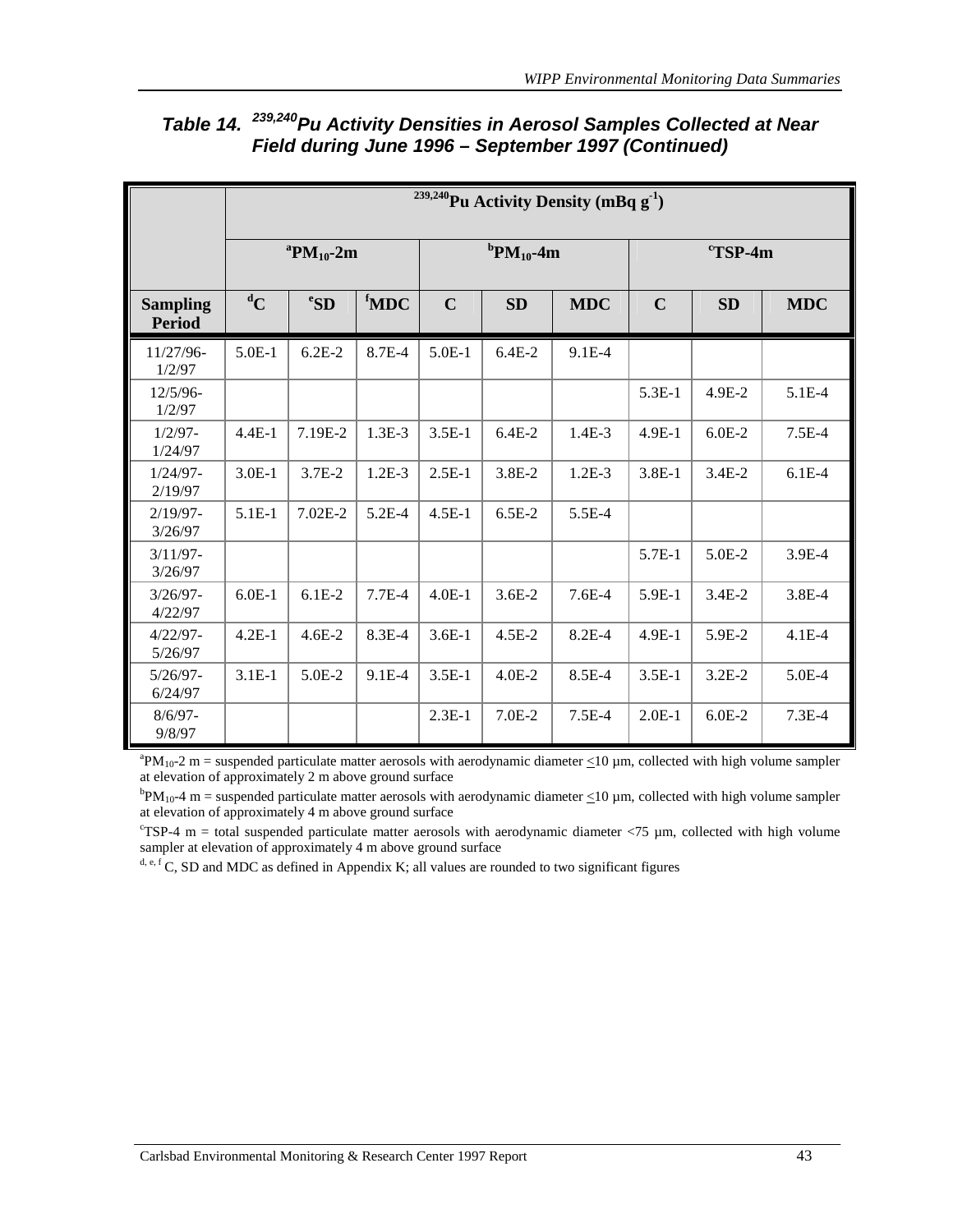### *Table 15. Summary Statistics for Mass Concentrations, 239,240Pu Activity Concentrations and 239,240Pu Activity Densities in Aerosol Samples Collected at Near Field during June 1996 – September 1997*

|                                         | <b>Aerosol Particle</b><br><b>Diameter Class</b> | $\boldsymbol{a_N}$ | <sup>b</sup> Mean | ${}^c$ SE | <b>Minimum</b> | <b>Maximum</b> |
|-----------------------------------------|--------------------------------------------------|--------------------|-------------------|-----------|----------------|----------------|
|                                         | (sampler elevation)                              |                    |                   |           |                |                |
| <b>Mass</b>                             | <sup>d</sup> PM <sub>10</sub> - 2 m              | 12                 | 12                | 0.7       | 8.6            | 17             |
| Concentration                           | $P_{P}M_{10} - 4 \text{ m}$                      | 16                 | 12                | 0.6       | 8.3            | 18             |
| $(\mu g \text{ m}^{-3})$                | ${}^{\text{f}}$ TSP - 4 m                        | 16                 | 23                | 2         | 15             | 48             |
| $239,240$ P <sub>11</sub>               | $PM_{10} - 2 m$                                  | 12                 | 5.4               | 0.8       | 2.3            | 12             |
| <sup>g</sup> Activity                   | $PM_{10} - 4 \text{ m}$                          | 15                 | 6.2               | 1.2       | 2.2            | 17.7           |
| Concentration<br>$(nBq \text{ m}^{-3})$ | $TSP - 4m$                                       | 15                 | 10.2              | 1.4       | 3.6            | 28             |
| $239,240$ Pu                            | $PM_{10} - 2 m$                                  | 12                 | 0.44              | 0.050     | 0.16           | 0.92           |
| <sup>h</sup> Activity                   | $PM_{10} - 4 \text{ m}$                          | 15                 | 0.48              | 0.080     | 0.23           | 1.3            |
| Density<br>$(mBq g^{-1})$               | $TSP - 4m$                                       | 15                 | 0.43              | 0.030     | 0.20           | 0.59           |

 ${}^{a}N$  = number of samples included in calculations

 $b$ Mean = arithmetic mean

 ${}^c$ SE = standard error of mean

 ${}^dPM_{10}$ -2 m = suspended particulate matter aerosols with aerodynamic diameter  $\leq 10$  µm, collected with high volume sampler at elevation of approximately 2 m above ground surface

 $\rm{PM}_{10}$ -4 m = suspended particulate matter aerosols with aerodynamic diameter  $\leq$ 10 µm, collected with high volume sampler at elevation of approximately 4 m above ground surface

 $f$ TSP-4 m = total suspended particulate matter aerosols with aerodynamic diameter <75  $\mu$ m, collected with high volume sampler at elevation of approximately 4 m above ground surface

Activity Concentrations as defined in Appendix K; all values are rounded to two significant figures.

h Activity Densities calculated as defined for activity concentrations in Appendix K, using accumulated particulate mass concentration (g); all values are rounded to two significant figures.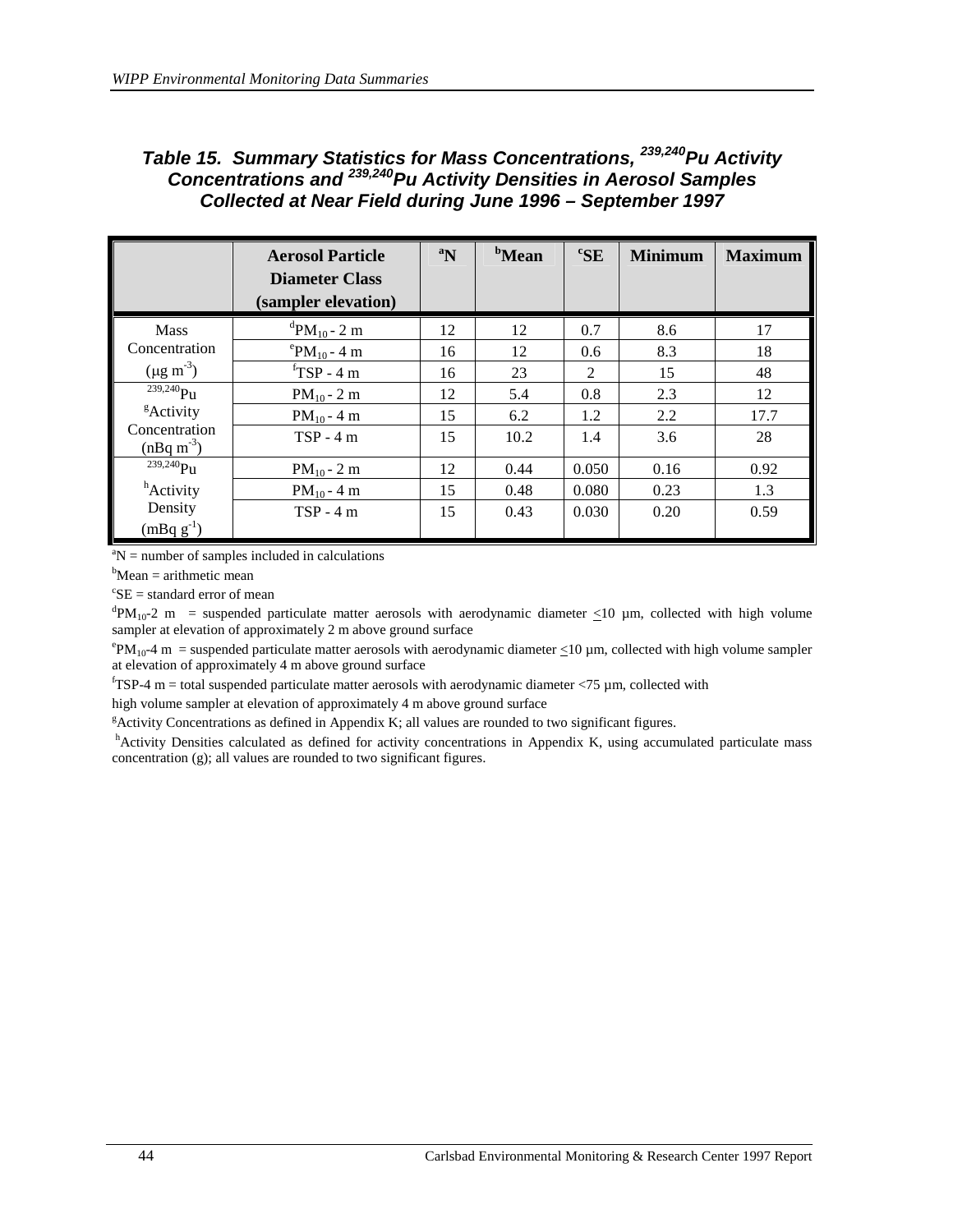### *Table 16. Results of Analyses of Variance for Mass and 239,240Pu Concentrations and 239,240Pu Activity Densities in Air Samples Collected at Near Field during June 1996 – September 1997*

| <b>Response Variable</b>             | <b>Source</b> | <sup>a</sup> df | ${}^{b}SS$   | $\rm ^{c}F$ | $\mathbf{d}$ |
|--------------------------------------|---------------|-----------------|--------------|-------------|--------------|
| <b>Mass Concentration</b>            | Samplers      | $\mathcal{L}$   | $1.204E + 3$ | 22.56       | 0.0001       |
| $(\mu g \, m^{-3})$                  | Error         | 41              | $1.094E + 3$ |             |              |
|                                      | Total         | 43              | $2.297E + 3$ |             |              |
| <sup>239,240</sup> Pu Activity       | Sampler       | 2               | $1.904E + 2$ | 4.17        | 0.0228       |
| Concentration (nBq m <sup>-3</sup> ) | Error         | 39              | $8.902E+2$   |             |              |
|                                      | Total         | 41              | $1.081E + 3$ |             |              |
| $239,240$ Pu                         | Sampler       | 2               | 3.136E-2     | 0.31        | 0.7318       |
| <b>Activity Density</b>              | Error         | 39              | $1.893E+0$   |             |              |
| $(mBq g^{-1})$                       | Total         | 41              | $1.925E+0$   |             |              |

 $a^{a}$ df = degrees of freedom

 ${}^{b}SS = Sum$  of Squares

 ${}^c\text{F}$  = ratio of mean square of source term to mean square of error term

 ${}^{d}P$  = probability of greater value of F due to random chance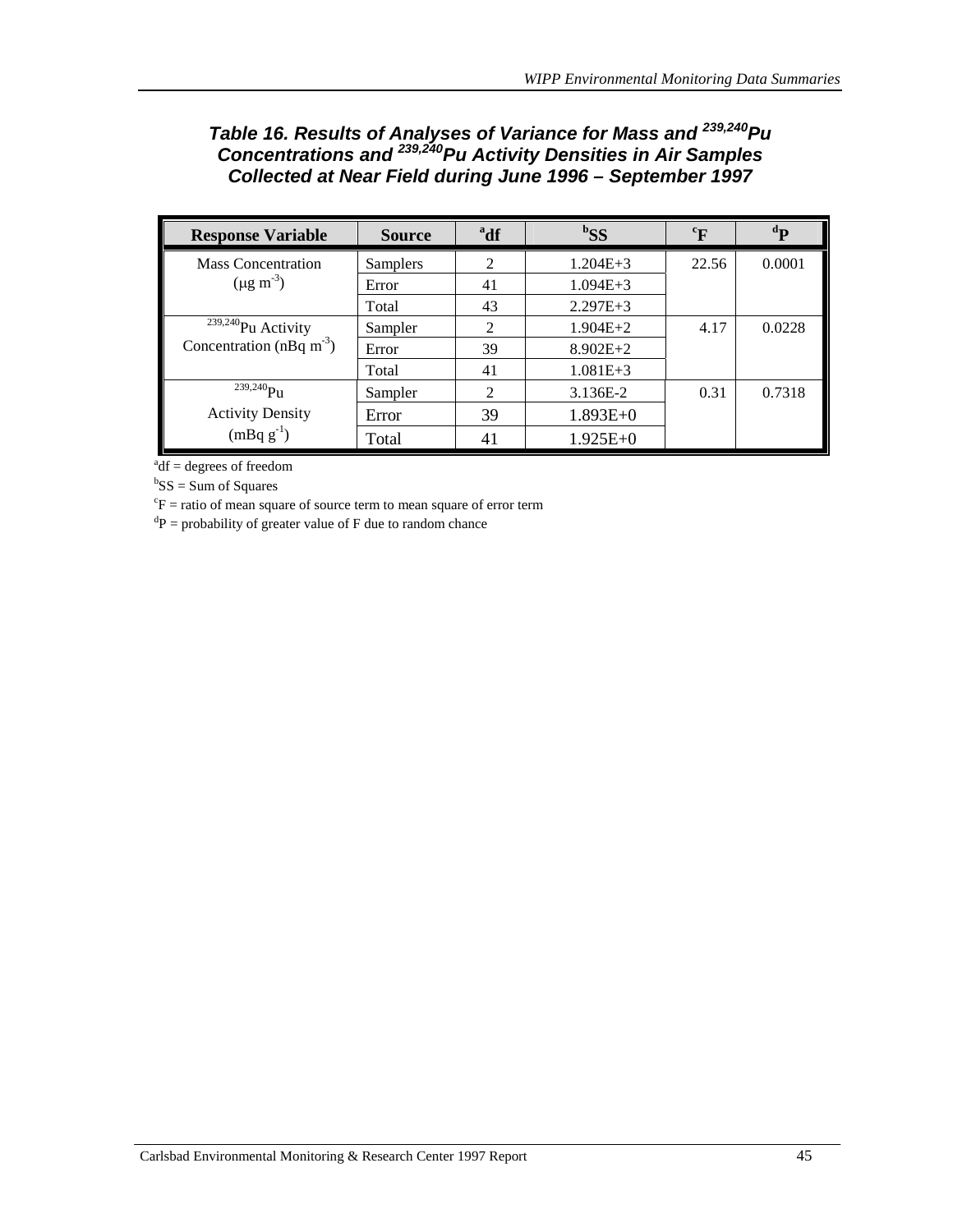# **X-Ray Fluorescence Analysis of Trace Elements in Aerosol Particles**

#### *Methods*

Aerosol samples were collected at the Near Field station which is approximately 1 km northwest of the WIPP (Figure 2). All samples were collected from a platform approximately 4 m above the ground, using one of three devices; a total suspended particle (TSP) sampler or samplers (such as the Harvard honeycomb impactor) designed to collect particles of diameters  $\leq$ 2.5 and  $\leq$ 10  $\mu$ m  $(PM_{2.5}$  and  $PM_{10}$ , respectively). All are lowvolume samplers which operate at a nominal flow rate  $\sim 10$  L min<sup>-1</sup>. The volumes of the air sampled are determined from flow controllers with estimated errors of  $\pm 10\%$ . The samples analyzed to date were collected on 47 mm diameter Teflon $\mathbb R$  filters over  $\sim$  24-hr intervals.

X-ray fluorescence (XRF) analysis was performed by the Desert Research Institute (DRI), on a subset of the aerosol samples collected at the Near Field site. Two sample sets (each set consisting of one TSP, one  $PM_{10}$ , and one  $PM_{2.5}$  filter collected over a single sampling interval) were randomly selected for analysis for each calendar week between December, 1996 and June, 1997. The XRF analyses performed at DRI can generate data for the following elements (providing their concentrations are sufficiently high): Al, Si, P, S, Cl, K, Ca, Ti, V, Cr, Mn, Fe, Co, Ni, Cu, Zn, Ga, As, Se, Br, Rb, Sr, Y, Zr, Mo, Pd, Ag, Cd, In, Sn, Sb, Ba, La, Au, Hg, Tl, Pb, and U. XRF analysis produces a spectrum of peaks or "lines" superimposed on a smoothly varying background. The energy of each line is characteristic of a particular element, and the intensity of each line is proportional to the concentration of the element in the sample. Five separate XRF analyses were conducted on each sample to optimize the detection limits for the specified elements. Two protocols were used for the analyses of the aerosol-laden filters. Protocol C was used for the TSP and  $PM_{10}$  samples and Protocol D was used for the  $PM_{2.5}$  samples. These protocols differ in data acquisition times, with longer counting times used in Protocol D. The more

sensitive analytical scheme was used for the  $PM_{2.5}$  samples because the mass of material collected in that size fraction was expected to be lower than in either the TSP or  $PM_{10}$ samples.

Particle size corrections to concentration results were made for Al, Si, P, Cl, K, and Ca for coarse particle absorption for the  $PM_{10}$  and TSP samples using the theoretical formulation for  $2.5_{10}$  µm particles developed by Dzubay and Nelson (1975, *Adv.X-Ray Analysis* 18, 619). This adjustment is a function of particle-size distribution and composition. Since the actual particle size distribution and composition are unknown, the uncertainty of these adjustments is up to  $\pm 25\%$ , and this is reflected in the reported uncertainties. DRI reported approximate concentrations for Na and Mg, but these were not considered quantitative because of uncorrected particle size effects.

#### *Results*

Not all elements could be detected by XRF spectrometry in the aerosol samples. In particular, no data were obtained for P, V, Co, Ga, Zr, Mo, Pd, Ag, Cd, In, Sn, Sb, La, Au, Hg, Tl or U, and as noted, the data for Na and Mg are not quantitative. For the other elements, the numbers of samples whose concentrations were above detection limits varied widely; some elements were quantifiable in all samples, while others could be quantified only in one or a few samples (Table 17).

One of the components most evident in the Near Field aerosol is mineral dust, which is produced by the weathering of the Earth's crust and is generated by grinding, abrasion, sandblasting processes, etc. Moderate to strong winds can deflate mineral particles, and the atmospheric dust particles can travel hundreds, even thousands, of kilometers through the atmosphere before they are finally removed. Therefore, the elemental signature for the dust in the samples as discussed below is probably due to a combination of local dust with some unquantified regional contribution.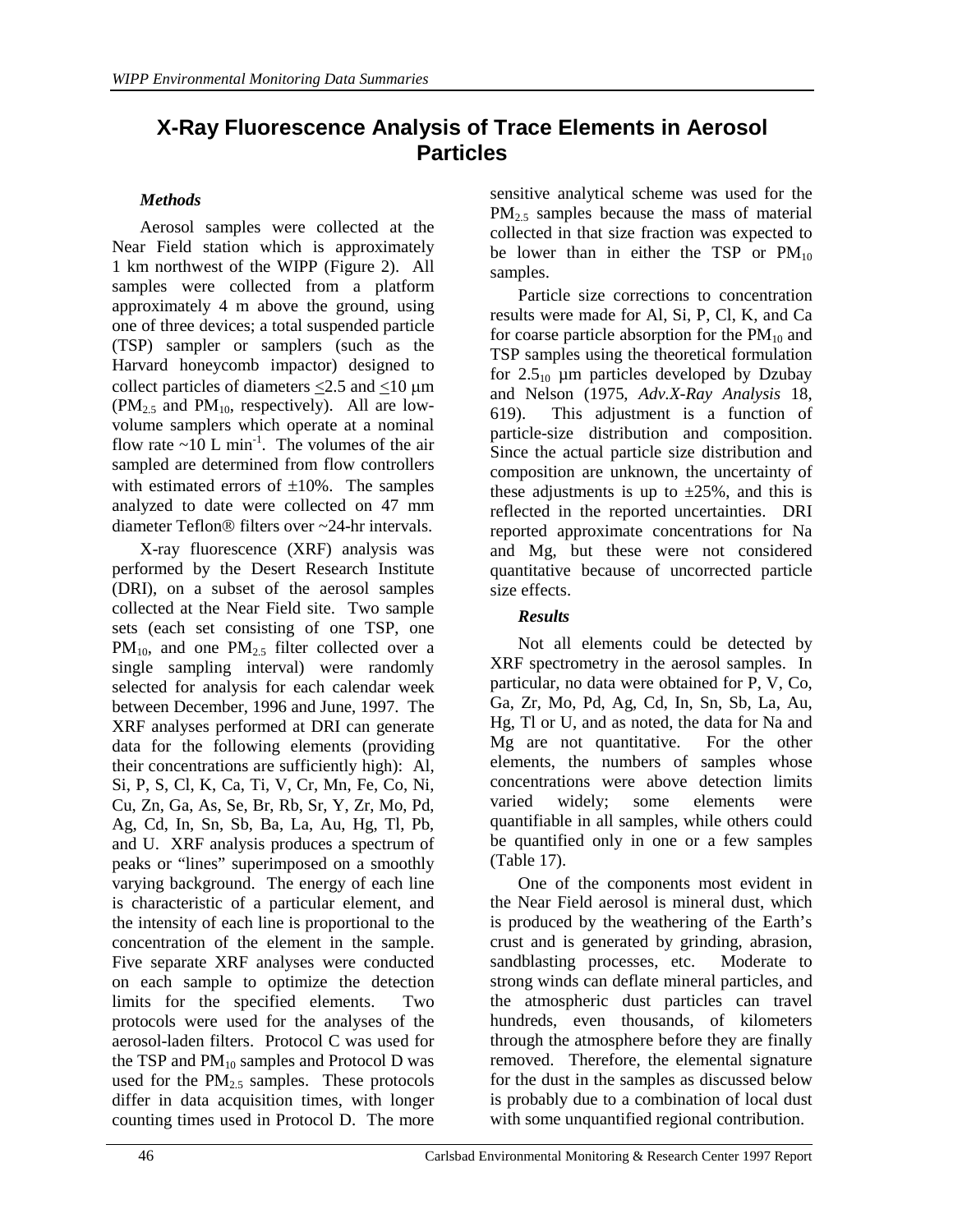Aluminum often is used as an elemental tracer for mineral aerosol, and as a first step in analyzing the aerosol data, we stratified the aerosol data by sampler type and then used regression models to evaluate the relationships between the various elements and Al. Elements strongly correlated with Al include K, Ca, Si, Ti, Mn, Fe, Rb, Sr and Zr (Table 18). Also presented in Table 18 is a column giving the mass ratios to Al for those elementsample combinations significantly correlated with Al. In general the element to Al slopes derived from those regression models were similar to the corresponding mass ratios in average crustal rock. In most cases the observed and crustal values were within a factor of 2, but several preliminary observations and exceptions are noted here. First, the ratios of the elements to Al (*X*/Al) in the TSP and  $PM_{10}$  samples were nearly identical, but for most of the elements (Si, Ti, Mn, Fe, Rb, Sr, and Zr) the *X*/Al ratios in the TSP and  $PM_{10}$  aerosol samples were lower than those representative of average crustal rock. In contrast, two elements (K and especially Ca) apparently are enriched in the regional or local mineral dust, and the correlations between these two elements and Al are lower than those for the more typical crustal elements.

The enrichments of K and Ca are especially prominent in the  $PM_{2.5}$  fraction (Table 18), suggesting the existence of a fine particle source for these elements. Iron also is enriched relative to Al in the  $PM_{2.5}$  particle fraction. It must be noted, however, that the PM<sub>2.5</sub> samples were analyzed using a more sensitive analytical protocol. Therefore, it is possible, although unlikely, that some of the apparent differences in the  $PM<sub>25</sub>$  fraction as

compared to  $PM_{10}$  and TSP are due to the different protocols used for analysis. Future studies will focus on verifying the enrichments of these elements in the  $PM<sub>2.5</sub>$  fraction, and on identifying the source or sources for the Ca, K and Fe-rich particles.

All of those elements not correlated with Al were enriched relative to the normalized composition of average crustal material (Table 19). These enrichments are a strong indication of sources for those elements other than those that generate atmospheric mineral dust particles. It is noteworthy that the highest enrichments of these elements occurred in the PM2.5 samples. In many cases the *X*/Al ratios in that size fraction were roughly 10-fold higher than in those for the corresponding TSP or PM10 fractions. Submicrometer aerosol particles typically are formed by high temperature processes or gas-to-particle conversion, often in association with pollution emissions. Therefore, it is possible at least some of the observed trace element enrichments, especially in the  $PM_{2.5}$  fraction, are caused by anthropogenic emissions.

Interest in the  $PM_{2.5}$  size fraction of aerosols is increasing due to recently enacted EPA regulations adopting standards for this component of aerosol pollution. Beyond that, the preliminary results obtained to date have important implications for identifying the sources of particulate matter present in the atmosphere of the Carlsbad area. The elemental data are particularly amenable to source apportionment studies, and this will be another area that will be pursued in the future by environmental chemists. The trace element data also compose a portion of the baseline against which impacts of the WIPP disposal operations can be compared.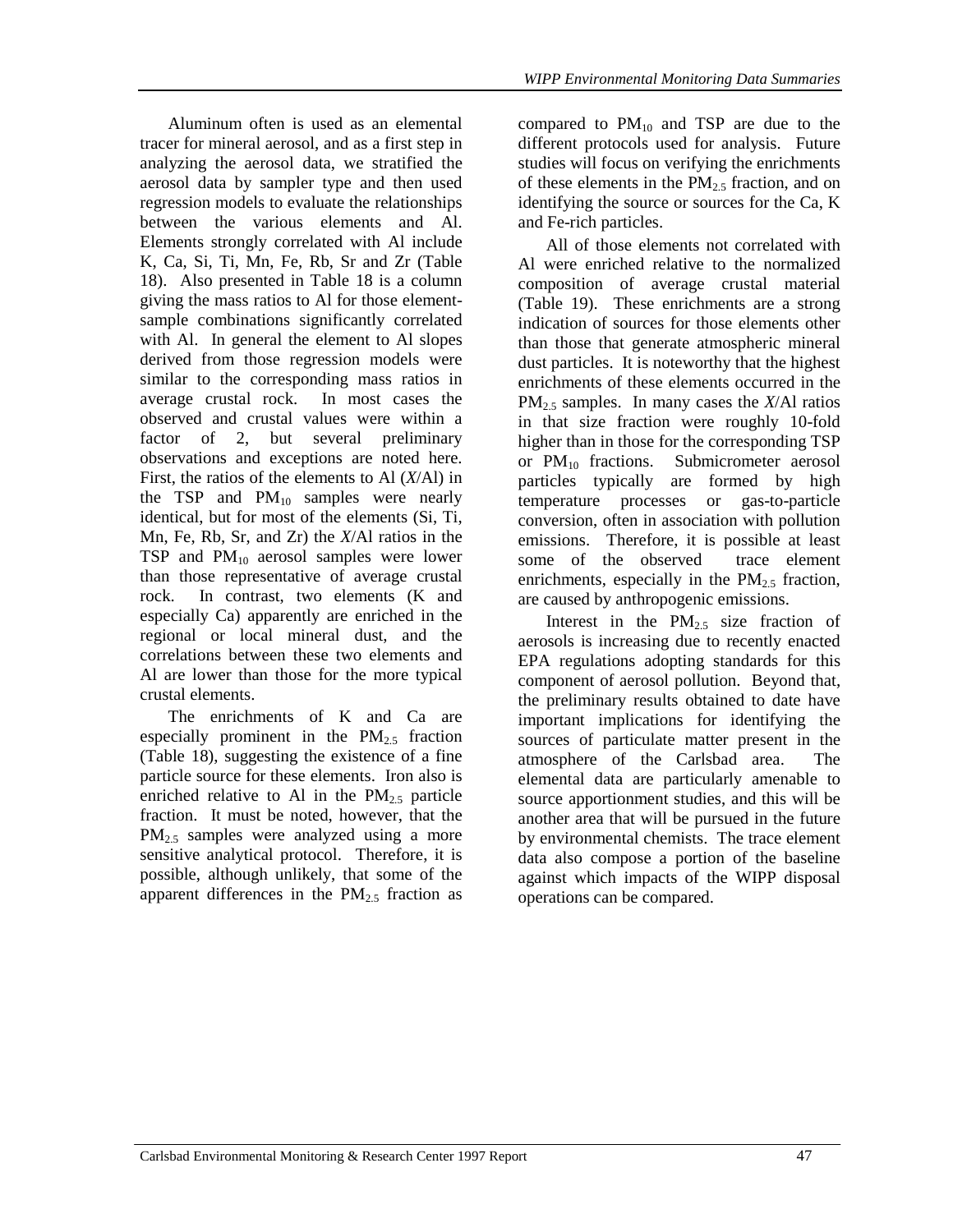|                |                              |                           |                   |                          |                | <b>Aerosol Particle Diameter Classes</b> |                |                  |                                    |              |
|----------------|------------------------------|---------------------------|-------------------|--------------------------|----------------|------------------------------------------|----------------|------------------|------------------------------------|--------------|
|                |                              |                           | <sup>a</sup> TSP  |                          |                | ${}^{\mathrm{b}}\mathbf{PM}_{10}$        |                |                  | ${}^{\mathrm{c}}\mathrm{PM}_{2.5}$ |              |
| <b>Element</b> | <b>Units</b>                 | $\mathbf{N}^{\mathbf{b}}$ | <sup>e</sup> Mean | ${}^{\text{f}}\text{SE}$ | N              | <b>Mean</b>                              | <b>SE</b>      | $\mathbf N$      | <b>Mean</b>                        | <b>SE</b>    |
| Al             | $\mu$ g m <sup>-3</sup>      | 22                        | 0.817             | 0.189                    | 28             | 0.641                                    | 0.139          | 29               | 0.052                              | 0.010        |
| Si             | $\mu g \, \text{m}^{-3}$     | 22                        | 2.36              | 0.55                     | 28             | 1.91                                     | 0.40           | 30               | 0.167                              | 0.029        |
| S              | $\mu$ g m <sup>-3</sup>      | 22                        | 0.499             | 0.058                    | 28             | 0.575                                    | 0.062          | 30               | 0.557                              | 0.062        |
| Cl             | $\mu g \, m^{-3}$            | 14                        | 0.16              | 0.05                     | 16             | 0.17                                     | 0.04           | 10               | 0.11                               | 0.06         |
| $\bf K$        | $\mu$ g m <sup>-3</sup>      | 22                        | 0.355             | 0.069                    | 28             | 0.323                                    | 0.053          | 30               | 0.137                              | 0.030        |
| Ca             | $\mu$ g m <sup>-3</sup>      | 22                        | 0.682             | 0.124                    | 28             | 0.601                                    | 0.087          | 30               | 0.088                              | 0.028        |
| <b>Ti</b>      | $\mu$ g m <sup>-3</sup>      | 13                        | 0.033             | 0.008                    | 13             | 0.029                                    | 0.007          | $\overline{2}$   | 0.02                               | 0.001        |
| Mn             | $ng\overline{m}^{-3}$        | 18                        | 6.1               | 1.2                      | 24             | 4.8                                      | 0.8            | $\overline{7}$   | 1.2                                | 0.4          |
| $\rm Fe$       | $\mu$ g m <sup>-3</sup>      | 22                        | 0.254             | 0.055                    | 28             | 0.201                                    | 0.039          | 30               | 0.040                              | 0.007        |
| Ni             | $n g m^{-3}$                 | 9                         | 1.6               | 0.4                      | 6              | $0.8\,$                                  | 0.1            | $\overline{4}$   | 0.5                                | 0.08         |
| Cu             | $n g m^{-3}$                 | 11                        | 1.4               | 0.14                     | 12             | 1.8                                      | 0.5            | $\overline{7}$   | 1.7                                | 0.6          |
| Zn             | $ng\overline{m^{-3}}$        | 20                        | 4.0               | 0.4                      | 28             | 3.4                                      | 0.33           | 30               | $2.8\,$                            | 0.39         |
| As             | $ng m-3$                     | 3                         | $\mathbf{1}$      | 0.8                      | $\mathfrak{Z}$ | 5                                        | $\overline{3}$ | 6                | 3                                  | $\mathbf{1}$ |
| Se             | $\frac{\text{ng m}^{-3}}{1}$ | $\mathbf{1}$              | 0.6               |                          | 3              | 0.6                                      | 0.03           | $\overline{2}$   | 0.6                                | 0.1          |
| Br             | $n g m^{-3}$                 | 20                        | 2.2               | 0.23                     | 27             | 2.4                                      | 0.23           | 30               | 1.9                                | 0.17         |
| Rb             | $ng\overline{m}^{-3}$        | 13                        | 1.3               | 0.3                      | 20             | 0.94                                     | 0.17           | $\mathbf{1}$     | 0.4                                |              |
| Sr             | $\frac{\text{ng m}^{-3}}{1}$ | 20                        | 3.0               | 0.6                      | 23             | 2.7                                      | 0.5            | $8\,$            | 0.9                                | 0.3          |
| Y              | $ng\overline{m^{-3}}$        | 3                         | 0.9               | 0.2                      | $\overline{2}$ | 0.9                                      | 0.3            | $\boldsymbol{0}$ |                                    |              |
| Zr             | $ng \, \text{m}^{-3}$        | 12                        | 1.7               | 0.3                      | 11             | 1.4                                      | 0.3            | $\mathbf 1$      | 0.8                                |              |
| Ba             | $\mu$ g m <sup>-3</sup>      | 1                         | 0.039             |                          | $\overline{2}$ | 0.035                                    | 0.0001         | $\boldsymbol{0}$ |                                    |              |
| Pb             | ng m <sup>3</sup>            | 3                         | 1.5               | 0.1                      | 9              | 2.1                                      | 0.2            | $\overline{4}$   | 2.0                                | 0.5          |

### *Table 17. Summary Statistics for Elemental Concentrations in Aerosol Samples Analyzed by X-Ray Fluorescence Spectrometry*

 ${}^{a}$ TSP = total suspended particulate matter aerosols with aerodynamic diameter <75  $\mu$ m

 ${}^{b}PM_{10}$  = suspended particulate matter aerosols with aerodynamic diameter  $\leq 10 \mu m$ <br> ${}^{c}PM_{10}$  = suspended particulate matter egrecals with aerodynamic diameter  $\leq 2.5 \mu m$ 

 ${}^{\text{c}}PM_{2.5}$  = suspended particulate matter aerosols with aerodynamic diameter  $\leq$ 2.5 µm

 $\mathrm{d}N$  = number of samples included in calculations

e Mean = arithmetic mean

 ${}^{\text{f}}$ SE = standard error of mean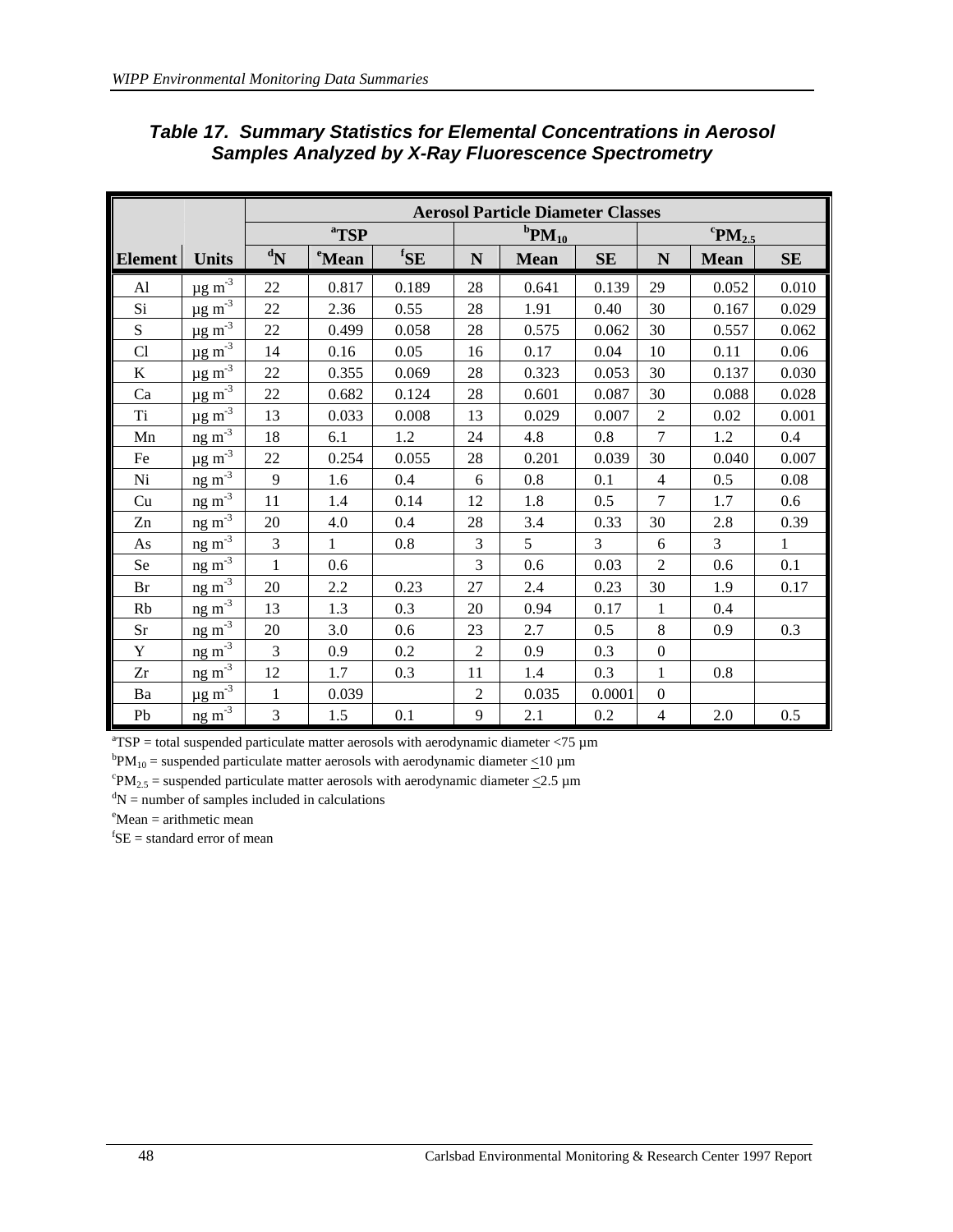|                |                      |                     |               |           | <b>Aerosol Particle Diameter Classes</b> |                                    |              |
|----------------|----------------------|---------------------|---------------|-----------|------------------------------------------|------------------------------------|--------------|
|                |                      | <sup>a</sup> TSP    |               |           | $b$ PM10                                 | ${}^{\mathrm{c}}\mathrm{PM}_{2.5}$ |              |
| <b>Element</b> | <b>Crustal Ratio</b> | $d^2$               | <i>eSlope</i> | $r^2$     | <b>Slope</b>                             | $r^2$                              | <b>Slope</b> |
| (X)            | (X/AI)               |                     |               |           |                                          |                                    |              |
| Si             | 3.83                 | 0.98                | 2.93          | 0.98      | 2.89                                     | 0.90                               | 3.17         |
| S              |                      | $\rm ^{f}n\rm _{S}$ |               | ns.       |                                          | ns.                                |              |
| Cl             |                      | ns                  |               | ns        |                                          | 0.79                               | 3.65         |
| $\bf K$        | 0.35                 | 0.50                | 0.53          | 0.47      | 0.57                                     | 0.31                               | 5.90         |
| Ca             | 0.37                 | 0.57                | 0.88          | 0.57      | 0.81                                     | 0.37                               | 4.95         |
| T <sub>i</sub> | 0.037                | 0.96                | 0.030         | 0.97      | 0.025                                    | ${}^{g}NA$                         |              |
| Mn             | 0.0075               | 0.97                | 0.0057        | 0.97      | 0.0055                                   | ns                                 |              |
| Fe             | 0.435                | 0.99                | 0.296         | 0.99      | 0.284                                    | 0.94                               | 0.691        |
| Ni             |                      | ns                  |               | ns        |                                          | <b>NA</b>                          |              |
| Cu             |                      | ns                  |               | ns        |                                          | ns                                 |              |
| Zn             |                      | ns                  |               | ns        |                                          | ns.                                |              |
| As             |                      | ns                  |               | <b>NA</b> |                                          | ns.                                |              |
| Se             |                      | <b>NA</b>           |               | <b>NA</b> |                                          | <b>NA</b>                          |              |
| Br             |                      | ns                  |               | ns        |                                          | ns.                                |              |
| Rb             | 0.0014               | 0.97                | 0.0010        | 0.96      | 0.0010                                   | <b>NA</b>                          |              |
| <b>Sr</b>      | 0.0044               | 0.87                | 0.0031        | 0.83      | 0.0033                                   | ns                                 |              |
| Yt             |                      | <b>NA</b>           |               | <b>NA</b> |                                          | <b>NA</b>                          |              |
| Zr             | 0.0024               | 0.80                | 0.0011        | 0.97      | 0.0010                                   | <b>NA</b>                          |              |
| Ba             |                      | <b>NA</b>           |               | <b>NA</b> |                                          | <b>NA</b>                          |              |
| Pb             |                      | <b>NA</b>           |               | ns        |                                          | NA                                 |              |

### *Table 18. Results of Regression Models Applied to Investigate the Relationship Between Elements and Aluminum in Aerosol Samples*

 ${}^{a}$ TSP = total suspended particulate matter aerosols with aerodynamic diameter <75  $\mu$ m

 ${}^{b}PM_{10}$  = suspended particulate matter aerosols with aerodynamic diameter  $\leq 10 \mu m$ <br> ${}^{c}PM_{10}$  = suspended particulate matter egrecals with aerodynamic diameter  $\leq 2.5 \mu m$ 

 ${}^{\rm c}PM_{2.5}$  = suspended particulate matter aerosols with aerodynamic diameter  $\leq$ 2.5 µm

 $r^2$  = coefficient of determination, the proportion of variability in a dependent variable accounted for by the independent variable; r is the correlation coefficient, a measure of the strength of the relationship between variables

e Slope = regression coefficient, an estimate of the functional relationship between a dependent variable and an independent variable

 $f_{\text{ns}}$  = not significant; probability >0.01 for regression F-statistic

g NA = not available; no regression applied due to insufficient number of samples with measurable elemental values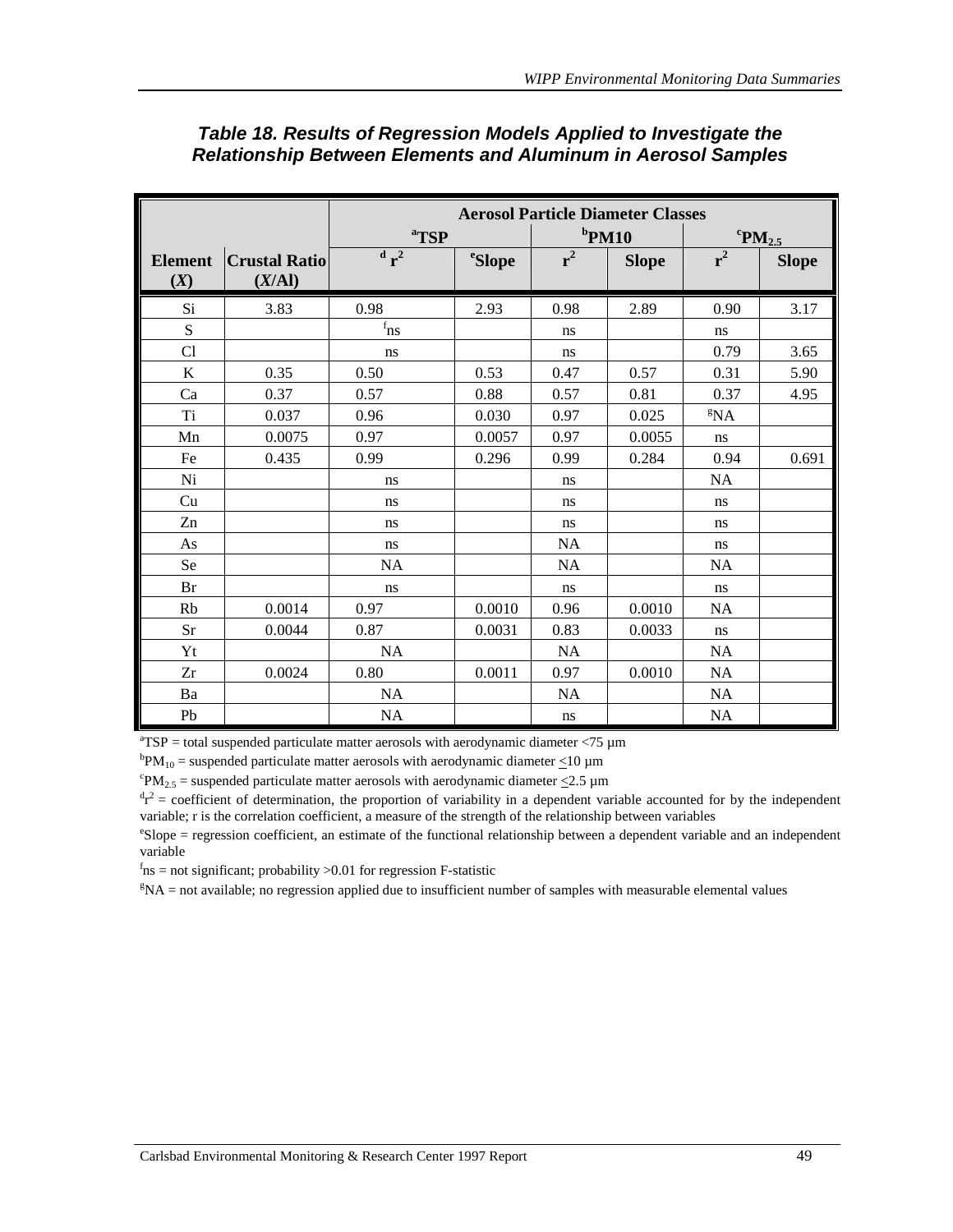|                                       |                                          | <b>Aerosol Particle Diameter Classes</b> |                                 |                |                             |    |                                    |  |
|---------------------------------------|------------------------------------------|------------------------------------------|---------------------------------|----------------|-----------------------------|----|------------------------------------|--|
|                                       |                                          |                                          | <sup>a</sup> TSP                |                | $b$ PM10                    |    | ${}^{\mathrm{c}}\mathrm{PM}_{2.5}$ |  |
| Element $(X)$                         | <b>Crustal</b><br><b>Ratio</b><br>(X/AI) | $\mathbf{d}_{N}$                         | <sup>e</sup> Mean<br>X/Al Ratio | N              | Mean $X/AI$<br><b>Ratio</b> | N  | Mean $X/AI$<br><b>Ratio</b>        |  |
| S                                     |                                          | 22                                       | 1.58                            | 28             | 2.18                        | 29 | 17.7                               |  |
| Cl                                    |                                          | 14                                       | 0.279                           | 16             | 0.664                       | 10 | 9.36                               |  |
| ${}^{\text{f}}$ Mn                    | 0.0075                                   |                                          |                                 |                |                             | 7  | 0.018                              |  |
| Ni                                    | 0.00025                                  | 9                                        | 0.0047                          | 6              | 0.0038                      | 3  | 0.0209                             |  |
| Cu                                    | 0.00031                                  | 11                                       | 0.0044                          | 12             | 0.0047                      | 7  | 0.0767                             |  |
| Zn                                    | 0.00088                                  | 20                                       | 0.0092                          | 28             | 0.001                       | 29 | 0.0897                             |  |
| As                                    | 0.000015                                 | 3                                        | 0.0016                          | 3              | 0.0088                      | 6  | 0.154                              |  |
| Se                                    | 0.0000006                                | 1                                        | 0.0004                          | 3              | 0.0015                      | 2  | 0.0092                             |  |
| <b>Br</b>                             |                                          | 20                                       | 0.0044                          | 27             | 0.007                       | 29 | 0.0633                             |  |
| ${}^{\mathrm{f}}\mathbf{S}\mathbf{r}$ | 0.0044                                   |                                          |                                 |                |                             | 8  | 0.0085                             |  |
| $\mathbf{g}_{\mathbf{Y}}$             | 0.00027                                  | 3                                        | 0.00054                         | 2              | 0.00077                     |    |                                    |  |
| <sup>g</sup> Ba                       | 0.0068                                   | 1                                        | 0.024                           | $\overline{2}$ | 0.059                       |    |                                    |  |
| Pb                                    | 0.00025                                  | 3                                        | 0.0045                          | 9              | 0.0046                      | 3  | 0.0769                             |  |

#### *Table 19. Mean Ratios Between Elements and Aluminum, for Elements Not Correlated with Aluminum in Aerosol Samples*

 ${}^{a}$ TSP = total suspended particulate matter aerosols with aerodynamic diameter <75  $\mu$ m

 ${}^{b}PM_{10}$  = suspended particulate matter aerosols with aerodynamic diameter  $\leq 10 \mu m$ <br> ${}^{c}PM_{10}$  = suspended particulate matter egrecals with aerodynamic diameter  $\leq 2.5 \mu m$ 

 ${}^{\circ}$ PM<sub>2.5</sub> = suspended particulate matter aerosols with aerodynamic diameter  $\leq$ 2.5 µm

 ${}^dN$  = number of samples

e Mean = arithmetic mean

 ${}^{\text{f}}$ No significant correlations were identified between Al and Mn or Sr in TSP and PM<sub>10</sub> samples  ${}^{\text{g}}$ No Y or Pa were quantifield in PM<sub>10</sub> samples

 $8$ No Y or Ba were quantifiable in PM<sub>2.5</sub> samples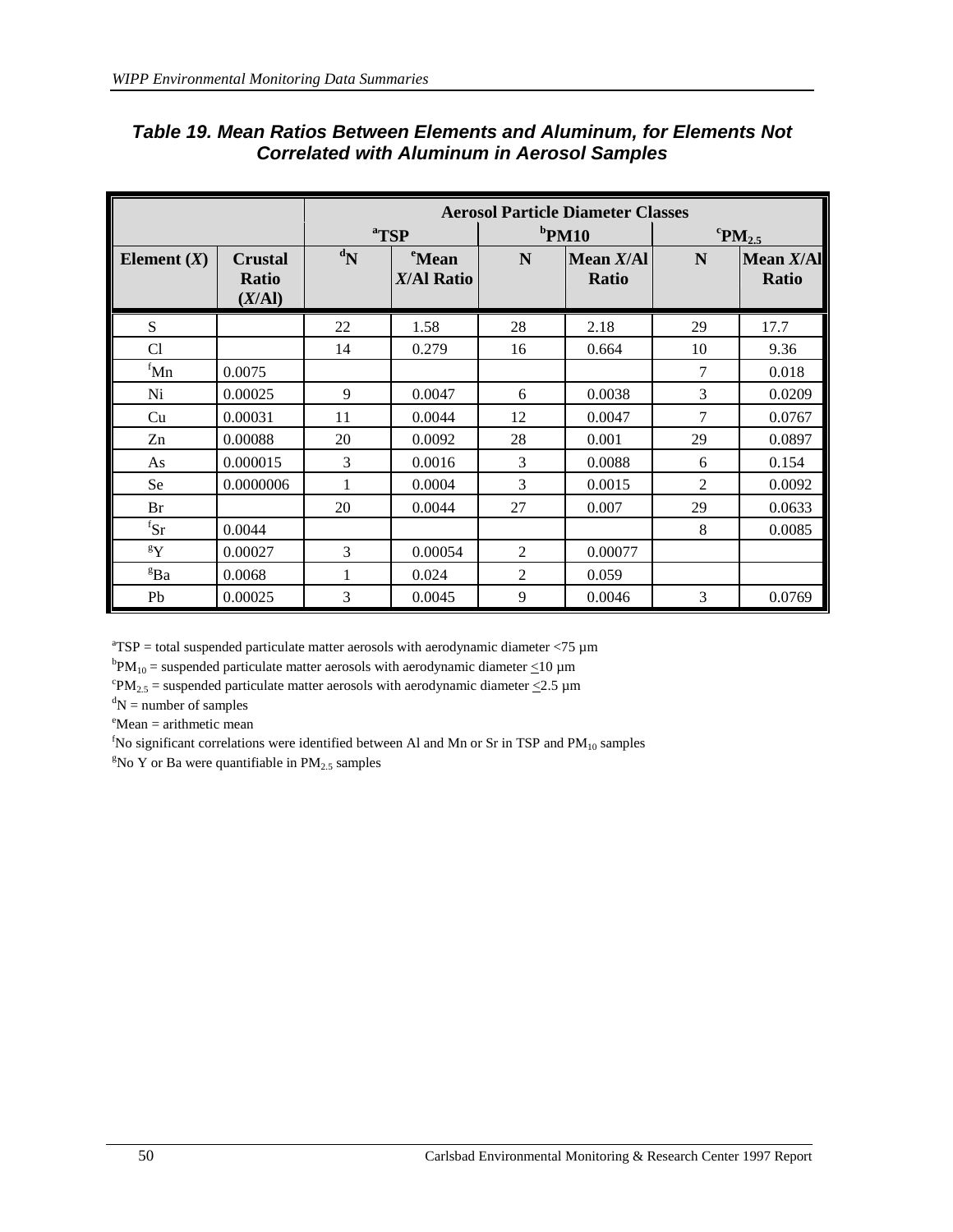# **Surface Soil Radionuclides**

# *Methods*

Soil samples were collected during 1996- 1997, from 16 locations in the vicinity of the WIPP (Figure 2). At each location, soil was collected at three randomly selected sites within a 50 m radius of a selected reference point. At each location, individual sampling sites were selected on the basis of the following criteria: relatively flat topography, minimum surface erosion and minimum surface disturbance by human or livestock activity. At each sampling site, approximately 12 L of soil were collected from within an 86 cm x 86 cm area, to a depth of approximately 2 cm. Soil samples were excavated using a trowel, sieved to remove all particles >1 mm, and placed in plastic bags for transport and storage. Sampling equipment was cleaned between samples.

In the laboratory, the samples were dried at 105° C, and homogenized using a riffler. The level of homogenization was determined by analyzing 3-L subsamples of the total sample for  $137$ Cs, using a 2-hr counting time. After each gamma analysis, the result was compared to the previous counts for the sample, and the process was continued until a subsample differed from the overall mean count by <7%. After each count, the subsample was returned to the bulk sample for continuing homogenization if needed.

Following homogenization, a subsample of approximately 3 g of each sample was used for analyses of actinides. Accu-Labs Research, Inc analyzed one sample from each of the 16 locations for 234U, 238U, 230Th, 232Th, 228Th, 239,240Pu, and 241Am. Mean MDCs (approximately 2 to 20 g per sample) for these actinides were 0.04 mBq  $g^{-1}$  for  $^{239,240}$ Pu; 0.06 mBq g<sup>-1</sup> for <sup>241</sup>Am; 4 mBq g<sup>-1</sup> for <sup>232</sup> Th, <sup>230</sup>Th, and <sup>228</sup>Th; and 4.0 mBq  $g^{-1}$  for  $234$  U and  $238$ U. Individual, sample-specific MDCs were also calculated.

Analyses of the gamma-emitting radionuclides were conducted using a 3-L Marinelli beaker filled with soil, a high-purity Ge detector coupled with a multi-channel analyzer, and counting times of 72 hr.

Average MDCs (approximately 4500 g per sample) for gamma-emitting radionuclides in soil samples were determined to be 1.0 and 0.05 mBq  $g^{-1}$  for <sup>40</sup>K and <sup>137</sup>Cs, respectively.

Variation in activity concentrations for gamma-emitting radionuclides as a function of locations was examined using an analysis of variance with a random effects model to estimate variance components.

### *Results*

Activity greater than MDC was detected in all samples for  $^{234}$ U,  $^{238}$ U,  $^{230}$ Th,  $^{239,240}$ Pu,  ${}^{40}$ K and  ${}^{137}$ Cs. For  ${}^{232}$ Th,  ${}^{228}$ Th, and  ${}^{241}$ Am, activity greater than MDC was detected in 15, 15, and 9 (out of 16) samples, respectively. Activity concentrations in individual soil samples ranged from 3.7 - 11 mBq  $g^{-1}$  for <sup>234</sup>U,  $3.7 - 7.4$  mBq g<sup>-1</sup> for <sup>238</sup>U,  $3.7 - 11$  mBq g<sup>-1</sup> for  $^{228}$ Th, 7.4 - 30 mBq g<sup>-1</sup> for <sup>230</sup>Th, 3.7 - 11 mBq  $g^{-1}$  for <sup>232</sup>Th, 0.037 - 0.30 mBq  $g^{-1}$  for <sup>239,240</sup>Pu,  $0.037 - 0.11$  mBq g<sup>-1</sup> for <sup>241</sup>Am, 163 – 298 mBq  $g^{-1}$  for <sup>40</sup>K, and 1.39 – 7.48 mBq  $g^{-1}$  for  $137Cs$  (Tables 20 and 21).

The coefficient of variation for individual radionuclide activity concentrations ranged from 14% for  $^{40}$ K, to 57% for  $^{239,240}$ Pu (Table 22). Analyses of variance indicated a very weak location effect (P = 0.0121) for  $^{137}Cs$ , a manmade radionuclide, where only 34% of the variability in activity concentration was explained by location. The remaining variability in activity concentration was accounted for by variation between samples within locations (7900  $m<sup>2</sup>$  spatial scale). In contrast, a more distinct location effect  $(P < 0.0001)$  was observed for a naturally occurring radionuclide  $^{40}$ K, where 63% of the total variability in activity concentration was accounted for by location (Table 23).

These data suggest an inherent difference in the patterns of spatial dispersion of manmade versus naturally occurring radionuclides. It should be noted that these data are only preliminary results of an ongoing study, so extensive interpretation of environmental variability is not warranted at this time. However, understanding the environmental variability in activity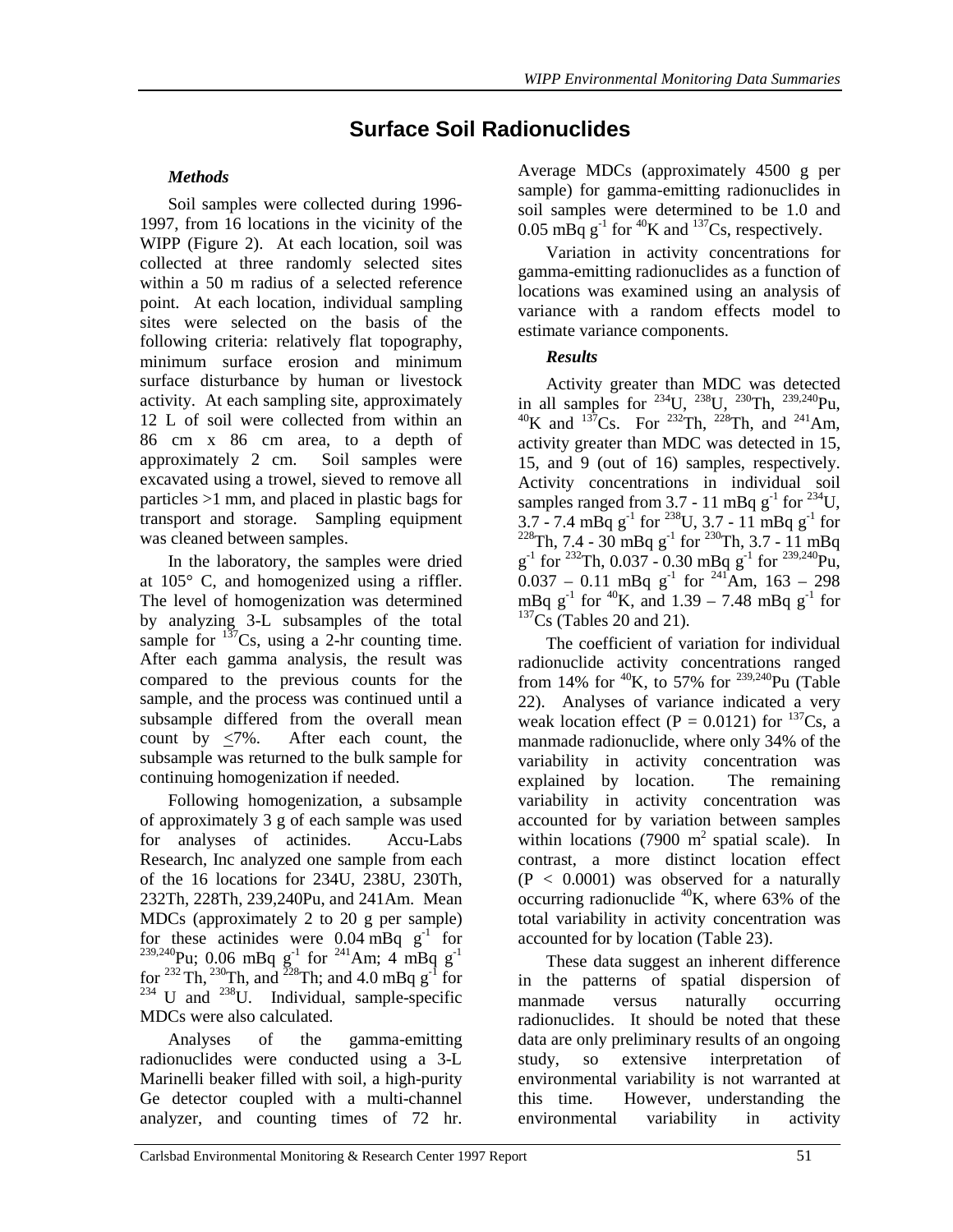concentrations and the spatial scale at which it occurs, are important parameters when attempting to detect small changes in

concentrations of environmental contaminants due to technology development.

| Radionuclide | <sup>a</sup> Location | <b>b</b> Activity<br><b>Concentration</b><br>$(mBq g-1)$ | ${}^cS$ D<br>$(mBqg^{-1})$ | $d$ MDC<br>$(mBq g^{-1})$ |
|--------------|-----------------------|----------------------------------------------------------|----------------------------|---------------------------|
| $238$ U      | A1                    | $3.7E + 0$                                               | $1.9E + 0$                 | $3.7E + 0$                |
|              | A <sub>2</sub>        | $3.7E + 0$                                               | $1.9E + 0$                 | $3.7E + 0$                |
|              | A3                    | $3.7E + 0$                                               | $1.9E+0$                   | $3.7E + 0$                |
|              | A <sub>4</sub>        | $3.7E + 0$                                               | $1.9E + 0$                 | $3.7E + 0$                |
|              | A5                    | $3.7E + 0$                                               | $1.9E + 0$                 | $3.7E + 0$                |
|              | A6                    | $3.7E + 0$                                               | $1.9E + 0$                 | $3.7E + 0$                |
|              | A7                    | $3.7E + 0$                                               | $1.9E + 0$                 | $3.7E + 0$                |
|              | A8                    | $3.7E + 0$                                               | $1.9E + 0$                 | $3.7E + 0$                |
|              | B1                    | $3.7E + 0$                                               | $1.9E + 0$                 | $3.7E + 0$                |
|              | B <sub>2</sub>        | $7.4E + 0$                                               | $1.9E + 0$                 | $3.7E + 0$                |
|              | B <sub>3</sub>        | $3.7E + 0$                                               | $1.9E + 0$                 | $3.7E + 0$                |
|              | <b>B4</b>             | $3.7E + 0$                                               | $1.9E + 0$                 | $3.7E + 0$                |
|              | B <sub>5</sub>        | $3.7E + 0$                                               | $1.9E + 0$                 | $3.7E + 0$                |
|              | <b>B6</b>             | $3.7E + 0$                                               | $1.9E + 0$                 | $3.7E + 0$                |
|              | B7                    | $7.4E + 0$                                               | $1.9E + 0$                 | $3.7E + 0$                |
|              | B8                    | $3.7E + 0$                                               | $1.9E + 0$                 | $3.7E + 0$                |
| $234$ U      | A1                    | $7.4E + 0$                                               | $1.9E + 0$                 | $3.7E + 0$                |
|              | A <sub>2</sub>        | $3.7E + 0$                                               | $1.9E + 0$                 | $3.7E + 0$                |
|              | A <sub>3</sub>        | $7.4E + 0$                                               | $1.9E + 0$                 | $3.7E + 0$                |
|              | A4                    | $7.4E + 0$                                               | $1.9E + 0$                 | $3.7E + 0$                |
|              | A <sub>5</sub>        | $7.4E + 0$                                               | $1.9E + 0$                 | $3.7E + 0$                |
|              | A6                    | $7.4E + 0$                                               | $1.9E + 0$                 | $3.7E + 0$                |
|              | A <sub>7</sub>        | $3.7E + 0$                                               | $1.9E + 0$                 | $3.7E + 0$                |
|              | A8                    | 7.4E+0                                                   | $1.9E + 0$                 | $3.7E + 0$                |
|              | B1                    | $7.4E + 0$                                               | $1.9E + 0$                 | $3.7E + 0$                |
|              | B <sub>2</sub>        | $3.7E + 0$                                               | $1.9E + 0$                 | $3.7E + 0$                |
|              | B <sub>3</sub>        | $7.4E + 0$                                               | $1.9E + 0$                 | $3.7E + 0$                |
|              | <b>B4</b>             | $11.E + 0$                                               | $1.9E + 0$                 | $3.7E + 0$                |
|              | B <sub>5</sub>        | $7.4E + 0$                                               | $1.9E + 0$                 | $3.7E + 0$                |
|              | <b>B6</b>             | $7.4E + 0$                                               | $1.9E + 0$                 | $3.7E + 0$                |
|              | B7                    | $7.4E + 0$                                               | $1.9E + 0$                 | $3.7E + 0$                |
|              | B <sub>8</sub>        | $3.7E + 0$                                               | $1.9E + 0$                 | $3.7E + 0$                |

# *Table 20. Activity Concentrations for Radionuclides Measured in Soils by Alpha Spectrometry*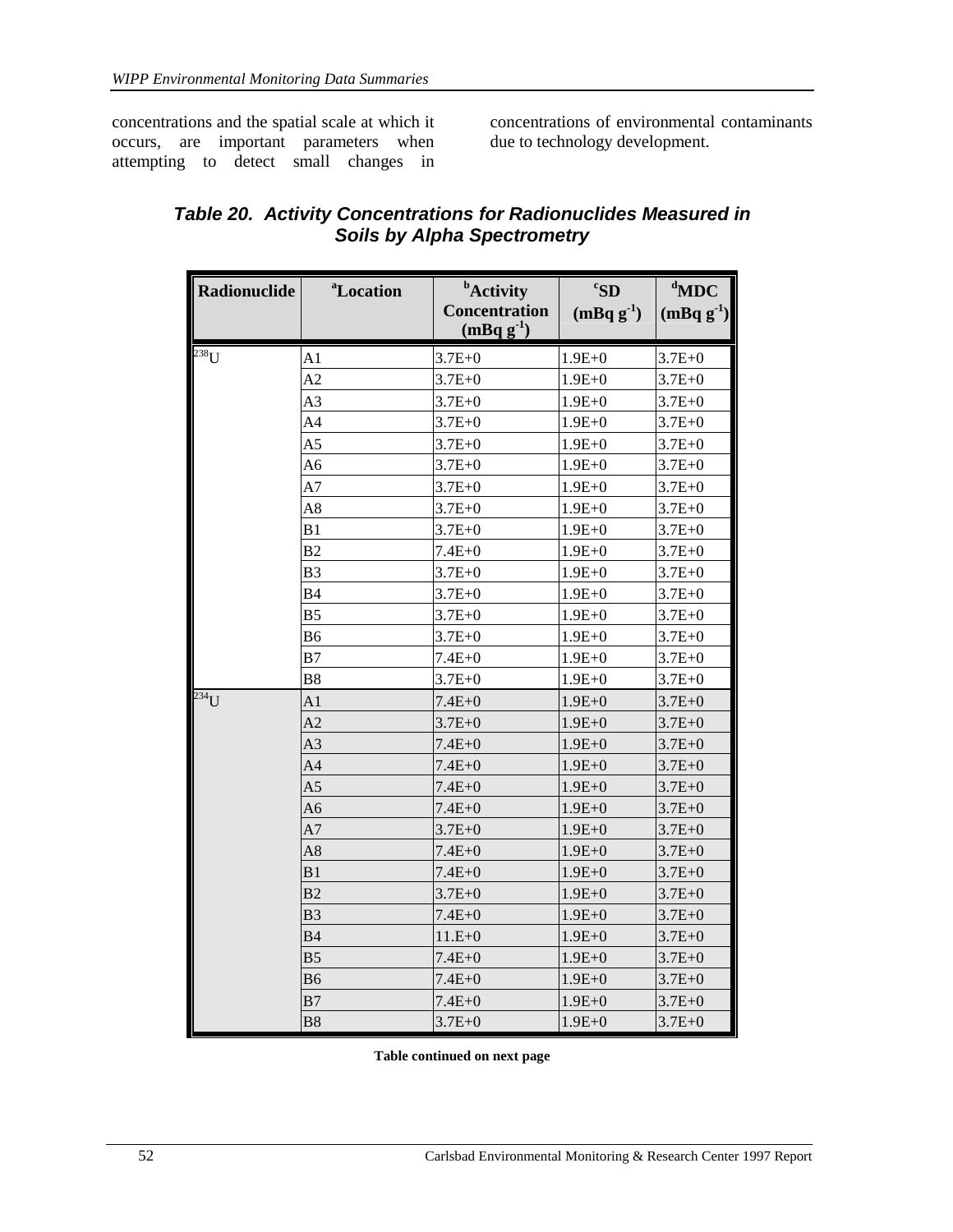| <b>Radionuclide</b> | <sup>a</sup> Location | <b>b</b> Activity<br><b>Concentration</b><br>$(mBqg-1)$ | ${}^cS$ D<br>$(mBq g-1)$ | $d$ MDC<br>$(mBq g-1)$ |
|---------------------|-----------------------|---------------------------------------------------------|--------------------------|------------------------|
| $232$ Th            | A <sub>1</sub>        | $3.7E + 0$                                              | $1.9E + 0$               | $3.7E + 0$             |
|                     | A2                    | $7.4E + 0$                                              | $1.9E + 0$               | $3.7E + 0$             |
|                     | A <sub>3</sub>        | $\text{e}$ < MDC                                        |                          | $3.7E + 0$             |
|                     | A4                    | $7.4E + 0$                                              | $1.9E+0$                 | $3.7E + 0$             |
|                     | A <sub>5</sub>        | $3.7E + 0$                                              | $1.9E + 0$               | $3.7E + 0$             |
|                     | A6                    | $7.4E + 0$                                              | $1.9E + 0$               | $3.7E + 0$             |
|                     | A <sub>7</sub>        | $3.7E + 0$                                              | $1.9E + 0$               | $3.7E + 0$             |
|                     | A8                    | $3.7E + 0$                                              | $1.9E + 0$               | $3.7E + 0$             |
|                     | B1                    | $7.4E + 0$                                              | $1.9E + 0$               | $3.7E + 0$             |
|                     | B <sub>2</sub>        | $7.4E + 0$                                              | $1.9E + 0$               | $3.7E + 0$             |
|                     | B <sub>3</sub>        | $7.4E + 0$                                              | $1.9E + 0$               | $3.7E + 0$             |
|                     | B4                    | $7.4E + 0$                                              | $1.9E + 0$               | $3.7E + 0$             |
|                     | B <sub>5</sub>        | $7.4E + 0$                                              | $1.9E + 0$               | $3.7E + 0$             |
|                     | B <sub>6</sub>        | $7.4E + 0$                                              | $1.9E + 0$               | $3.7E + 0$             |
|                     | B7                    | $1.5E + 1$                                              | $1.9E + 0$               | $3.7E + 0$             |
|                     | B <sub>8</sub>        | $7.4E + 0$                                              | $1.9E + 0$               | $3.7E + 0$             |
| $230$ Th            | A <sub>1</sub>        | $1.8E + 1$                                              | $1.9E + 0$               | $3.7E + 0$             |
|                     | A <sub>2</sub>        | $1.1E + 1$                                              | $1.9E + 0$               | $3.7E + 0$             |
|                     | A <sub>3</sub>        | $2.2E+1$                                                | $3.7E + 0$               | $3.7E + 0$             |
|                     | A <sub>4</sub>        | $1.1E + 1$                                              | $1.9E + 0$               | $3.7E + 0$             |
|                     | A <sub>5</sub>        | $7.4E + 0$                                              | $1.9E + 0$               | $3.7E + 0$             |
|                     | A6                    | $1.1E + 1$                                              | $1.9E + 0$               | $3.7E + 0$             |
|                     | A7                    | $3.0E + 1$                                              | $3.7E + 0$               | $3.7E + 0$             |
|                     | A8                    | $1.5E + 1$                                              | $1.9E + 0$               | $3.7E + 0$             |
|                     | B1                    | $1.5E + 1$                                              | $1.9E + 0$               | $3.7E + 0$             |
|                     | B <sub>2</sub>        | $1.1E + 1$                                              | $1.9E + 0$               | $3.7E + 0$             |
|                     | B3                    | $1.1E + 1$                                              | $1.9E + 0$               | $3.7E + 0$             |
|                     | <b>B4</b>             | $1.1E + 1$                                              | $1.9E + 0$               | $3.7E + 0$             |
|                     | B <sub>5</sub>        | $1.5E+1$                                                | $1.9E + 0$               | $3.7E + 0$             |
|                     | B6                    | $1.1E + 1$                                              | $1.9E + 0$               | $3.7E + 0$             |
|                     | B7                    | $3.3E + 1$                                              | $3.7E + 0$               | $3.7E + 0$             |
|                     | <b>B8</b>             | $7.4E + 0$                                              | $1.9E + 0$               | $3.7E + 0$             |

# *Table 20. Activity Concentrations for Radionuclides Measured in Soils by Alpha Spectrometry (Continued)*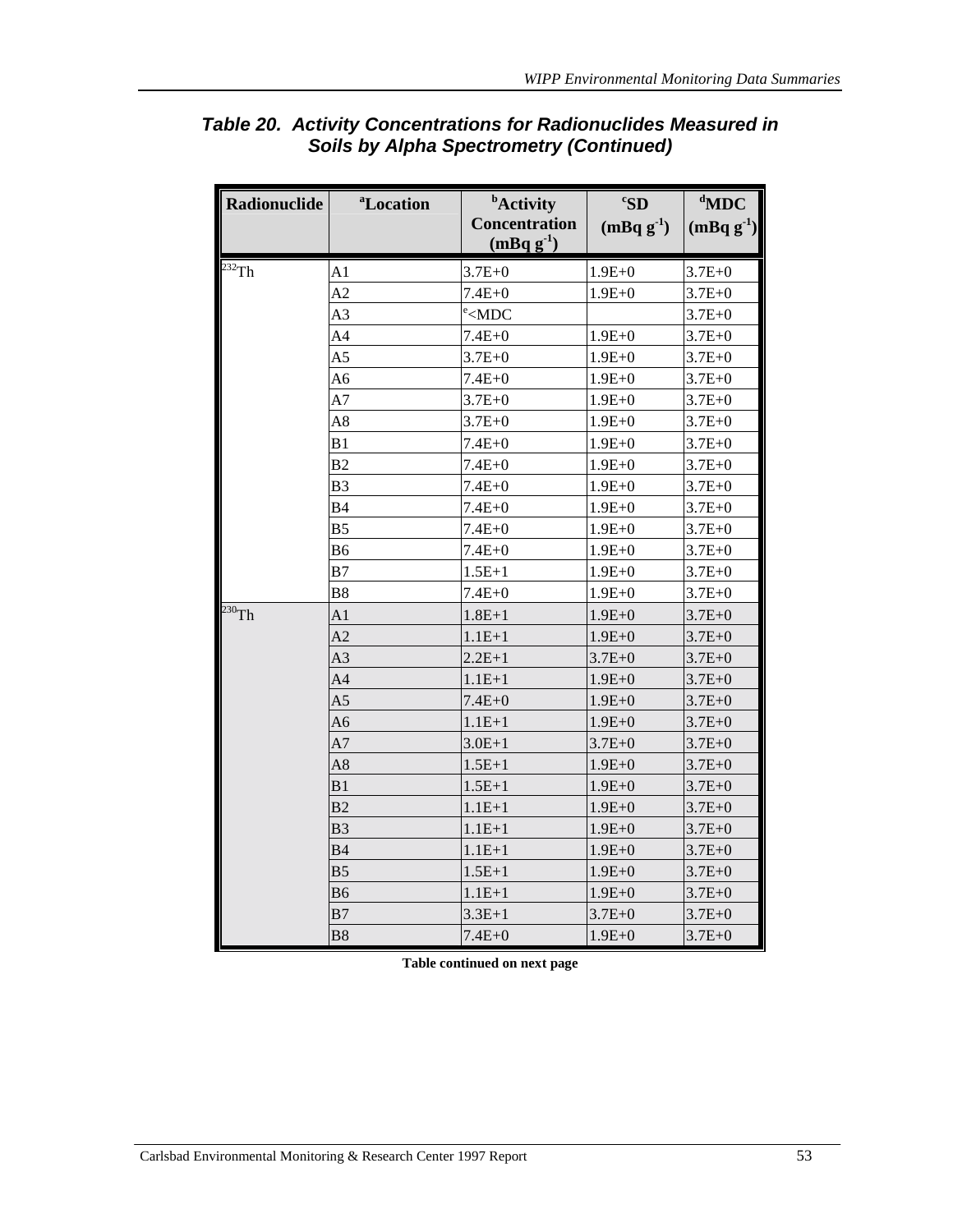| <b>Radionuclide</b> | <sup>a</sup> Location | <b>b</b> Activity<br><b>Concentration</b><br>$(mBqg^{-1})$ | ${}^cS$ D<br>$(mBqg^{-1})$ | $d$ MDC<br>$(mBqg^{-1})$ |
|---------------------|-----------------------|------------------------------------------------------------|----------------------------|--------------------------|
| $^{228}$ Th         | A <sub>1</sub>        | $1.1E + 1$                                                 | $1.9E+0$                   | $3.7E + 0$               |
|                     | A <sub>2</sub>        | $1.1E + 1$                                                 | $1.9E + 0$                 | $3.7E + 0$               |
|                     | A <sub>3</sub>        | $<$ MDC                                                    |                            | $3.7E + 0$               |
|                     | A <sub>4</sub>        | $7.4E + 0$                                                 | $1.9E+0$                   | $3.7E + 0$               |
|                     | A <sub>5</sub>        | $7.4E + 0$                                                 | $1.9E + 0$                 | $3.7E + 0$               |
|                     | A6                    | $3.7E + 0$                                                 | $1.9E + 0$                 | $3.7E + 0$               |
|                     | A7                    | $7.4E + 0$                                                 | $1.9E + 0$                 | $3.7E + 0$               |
|                     | A8                    | $3.7E + 0$                                                 | $1.9E + 0$                 | $3.7E + 0$               |
|                     | B1                    | $1.1E + 1$                                                 | $1.9E + 0$                 | $3.7E + 0$               |
|                     | B2                    | $3.7E + 0$                                                 | $1.9E + 0$                 | $3.7E + 0$               |
|                     | B <sub>3</sub>        | $1.1E + 1$                                                 | $1.9E + 0$                 | $3.7E + 0$               |
|                     | <b>B4</b>             | $1.1E + 1$                                                 | $1.9E + 0$                 | $3.7E + 0$               |
|                     | B <sub>5</sub>        | $7.4E + 0$                                                 | $1.9E + 0$                 | $3.7E + 0$               |
|                     | B <sub>6</sub>        | 7.4E+0                                                     | $1.9E + 0$                 | $3.7E + 0$               |
|                     | B7                    | $1.5E + 1$                                                 | $3.7E + 0$                 | $3.7E + 0$               |
|                     | B <sub>8</sub>        | $7.4E + 0$                                                 | $1.9E + 0$                 | $3.7E + 0$               |
| $239,240$ Pu        | A1                    | $1.5E-1$                                                   | $1.9E-2$                   | $3.7E-2$                 |
|                     | A2                    | $2.6E-1$                                                   | 1.9E-2                     | 3.7E-2                   |
|                     | A <sub>3</sub>        | $1.1E-1$                                                   | 1.9E-2                     | 3.7E-2                   |
|                     | A <sub>4</sub>        | $7.4E-2$                                                   | 1.9E-2                     | $3.7E-2$                 |
|                     | A <sub>5</sub>        | $2.6E-1$                                                   | $3.7E-2$                   | 3.7E-2                   |
|                     | A <sub>6</sub>        | $3.0E-1$                                                   | 3.7E-2                     | 3.7E-2                   |
|                     | A7                    | $1.1E-1$                                                   | 1.9E-2                     | 3.7E-2                   |
|                     | A8                    | $1.8E-1$                                                   | 1.9E-2                     | 3.7E-2                   |
|                     | B1                    | $7.4E-2$                                                   | 1.9E-2                     | 3.7E-2                   |
|                     | B <sub>2</sub>        | $1.1E-1$                                                   | 1.9E-2                     | $3.7E-2$                 |
|                     | B3                    | $1.8E-1$                                                   | 1.9E-2                     | $3.7E-2$                 |
|                     | B4                    | $1.5E-1$                                                   | 1.9E-2                     | $3.7E-2$                 |
|                     | B <sub>5</sub>        | $3.7E-2$                                                   | 1.9E-2                     | 3.7E-2                   |
|                     | <b>B6</b>             | $7.4E-2$                                                   | 1.9E-2                     | 3.7E-2                   |
|                     | B7                    | $1.5E-1$                                                   | 1.9E-2                     | $7.4E-2$                 |
|                     | <b>B8</b>             | $7.4E-2$                                                   | 1.9E-2                     | 3.7E-2                   |

# *Table 20. Activity Concentrations for Radionuclides Measured in Soils by Alpha Spectrometry (Continued)*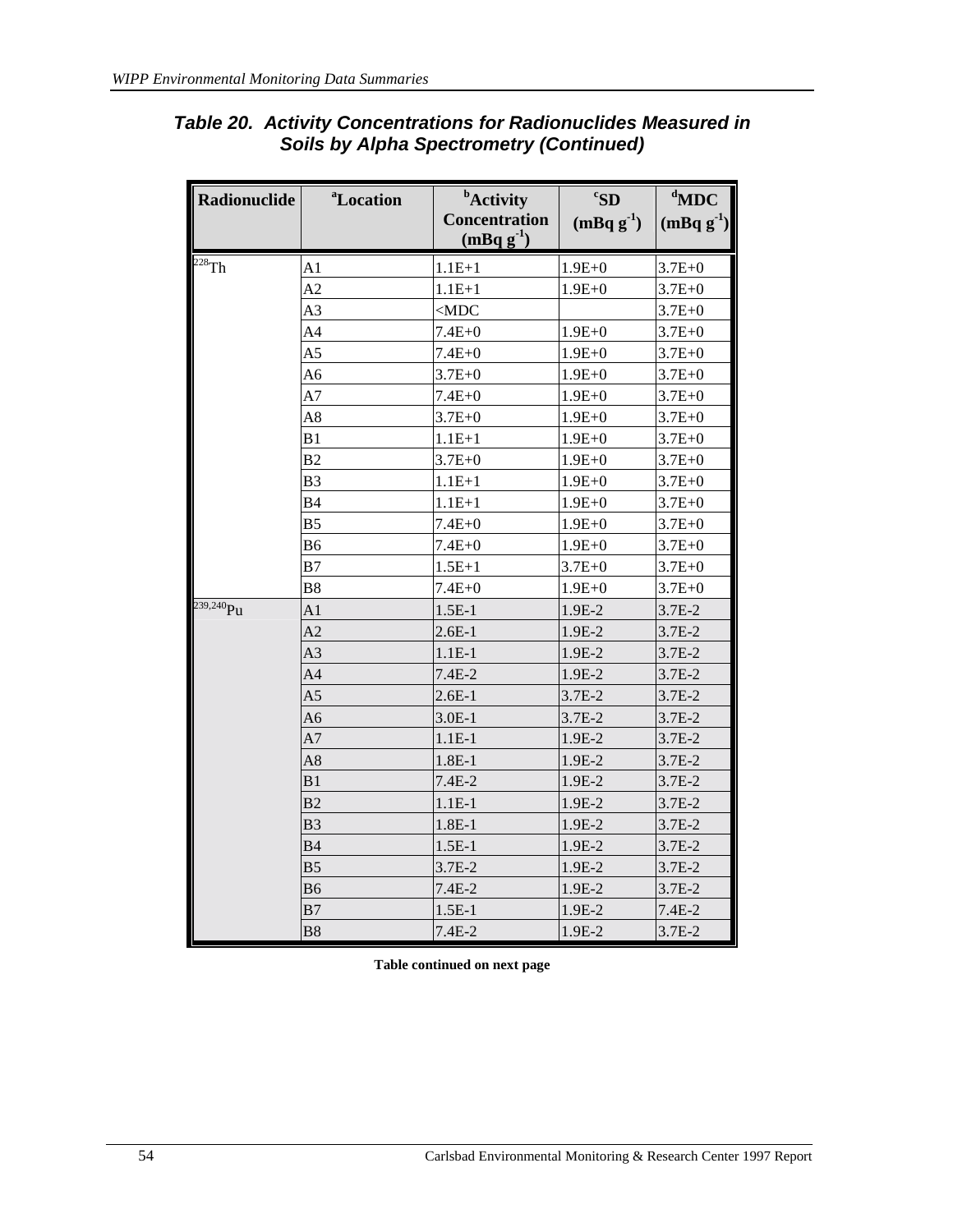| Radionuclide | <sup>a</sup> Location | <b>b</b> Activity<br><b>Concentration</b><br>$(mBqg^{-1})$ | ${}^cS$ D<br>$(mBqg^{-1})$ | $d$ MDC<br>$(mBqg^{-1})$ |
|--------------|-----------------------|------------------------------------------------------------|----------------------------|--------------------------|
| $^{241}Am$   | A1                    | $7.4E-2$                                                   | 1.9E-2                     | 7.4E-2                   |
|              | A2                    | $3.7E-2$                                                   | 1.9E-2                     | $3.7E-2$                 |
|              | A <sub>3</sub>        | $3.7E-2$                                                   | 1.9E-2                     | $3.7E-2$                 |
|              | A <sub>4</sub>        | $3.7E-2$                                                   | 1.9E-2                     | $7.4E-2$                 |
|              | A5                    | $1.1E-1$                                                   | 1.9E-2                     | $7.4E-2$                 |
|              | A <sub>6</sub>        | $<$ MDC                                                    |                            | $7.4E-2$                 |
|              | A7                    | $7.4E-2$                                                   | $1.9E-2$                   | $7.4E-2$                 |
|              | A8                    | $<$ MDC                                                    |                            | $1.1E-1$                 |
|              | B1                    | $<$ MDC                                                    |                            | $7.4E-2$                 |
|              | B <sub>2</sub>        | $<$ MDC                                                    |                            | $7.4E-2$                 |
|              | B <sub>3</sub>        | $1.1E-1$                                                   | 3.7E-2                     | $1.1E-1$                 |
|              | <b>B4</b>             | $3.7E-2$                                                   | 1.9E-2                     | $3.7E-2$                 |
|              | B <sub>5</sub>        | $<$ MDC                                                    |                            | $7.4E-2$                 |
|              | <b>B6</b>             | $3.7E-2$                                                   | 1.9E-2                     | $3.7E-2$                 |
|              | B7                    | $<$ MDC                                                    |                            | $1.1E-1$                 |
|              | B8                    | $<$ MDC                                                    |                            | 7.4E-2                   |

# *Table 20. Activity Concentrations for Radionuclides Measured in Soils by Alpha Spectrometry (Continued)*

a Locations of soil sample collection as shown in Figure 2

<sup>b</sup>Activity Concentrations as defined in Appendix K; all values are rounded to two significant figures. Actinide data were reported in units of pCi  $g^{-1}$ ; conversion to mBq resulted in values that are unit multiples of original data.

 ${}^cSD =$  Standard Deviation as defined in Appendix K

 ${}^{d}$ MDC = Minimum Detectable Activity Concentration; see Appendix K

 $e<sub>e</sub>$  <MDC = Observed activity concentration was below MDC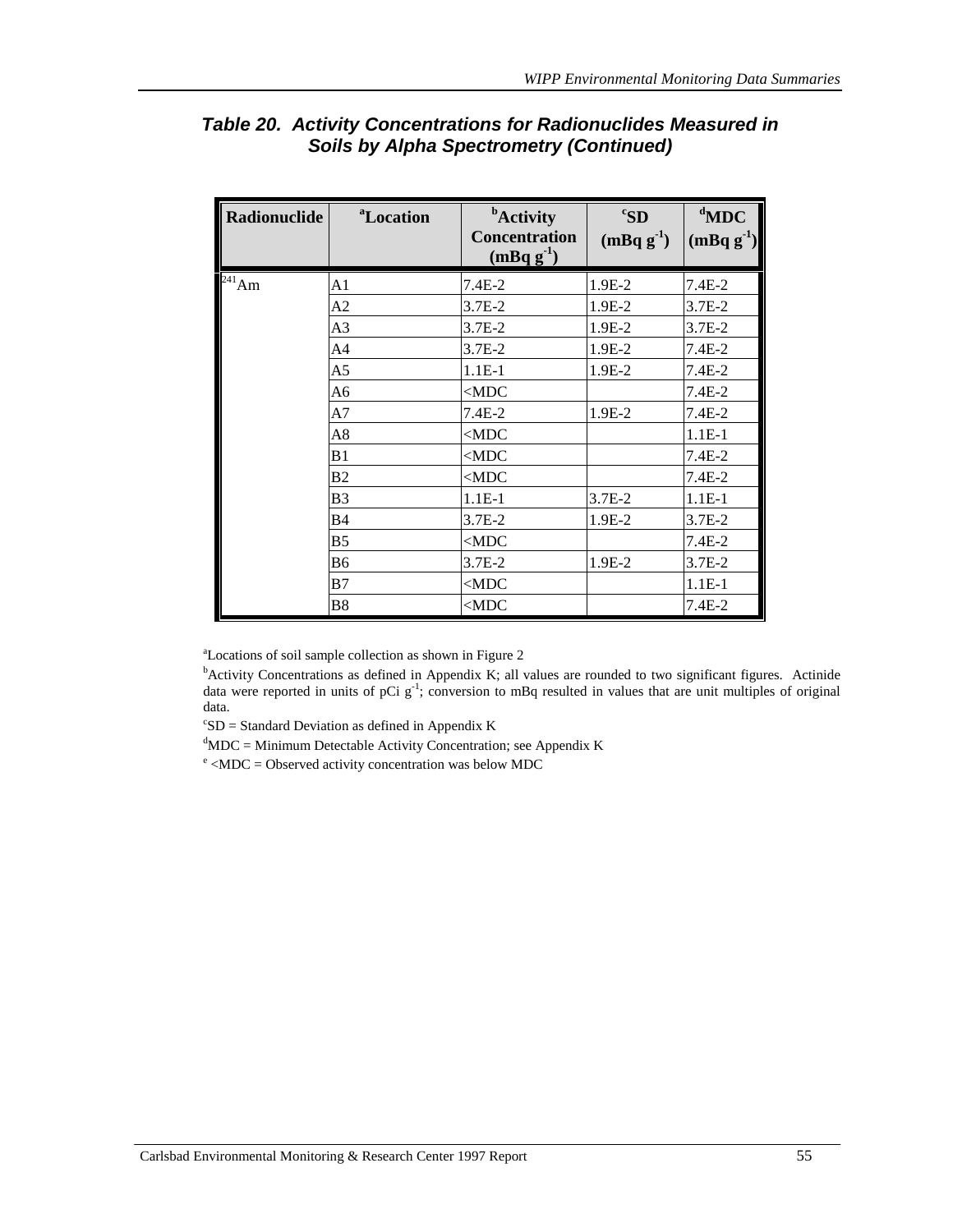|                       |                |                | Radionuclide <sup>a</sup> Location Replicate <sup>b</sup> Activity Concentration | ${}^cS$ D  | $d$ MDC    |
|-----------------------|----------------|----------------|----------------------------------------------------------------------------------|------------|------------|
|                       |                |                | $(mBqg-1)$                                                                       | $(mBqg-1)$ | $(mBqg-1)$ |
| $\overline{^{137}}Cs$ | A1             | 1              | $4.62E + 0$                                                                      | 1.75E-1    | 5.59E-2    |
|                       |                | $\overline{2}$ | $3.26E + 0$                                                                      | 1.26E-1    | 5.69E-2    |
|                       |                | 3              | $5.02E + 0$                                                                      | 1.84E-1    | 4.95E-2    |
|                       | A2             | 1              | $4.69E + 0$                                                                      | 1.77E-1    | 5.01E-2    |
|                       |                | $\overline{2}$ | $5.19E + 0$                                                                      | 1.95E-1    | 5.72E-2    |
|                       |                | 3              | $4.58E + 0$                                                                      | 1.69E-1    | 4.61E-2    |
|                       | A3             | $\mathbf{1}$   | $4.02E + 0$                                                                      | 1.49E-1    | 4.58E-2    |
|                       |                | $\overline{2}$ | $6.38E + 0$                                                                      | 2.35E-1    | 5.83E-2    |
|                       |                | 3              | $4.28E + 0$                                                                      | 1.53E-1    | 4.83E-2    |
|                       | A4             | $\mathbf{1}$   | $4.13E + 0$                                                                      | $1.53E-1$  | 4.71E-2    |
|                       |                | $\mathfrak{2}$ | $3.12E + 0$                                                                      | 1.20E-1    | 5.19E-2    |
|                       |                | 3              | $3.96E + 0$                                                                      | 1.42E-1    | 4.26E-2    |
|                       | A <sub>5</sub> | $\mathbf{1}$   | $2.14E + 0$                                                                      | 9.09E-2    | 4.85E-2    |
|                       |                | $\mathfrak{2}$ | $4.93E + 0$                                                                      | 1.76E-1    | 5.01E-2    |
|                       |                | 3              | $2.79E + 0$                                                                      | 1.04E-1    | 4.34E-2    |
|                       | A <sub>6</sub> | $\mathbf{1}$   | $3.14E + 0$                                                                      | 1.20E-1    | 5.33E-2    |
|                       |                | $\overline{2}$ | $3.53E + 0$                                                                      | 1.33E-1    | 5.37E-2    |
|                       |                | 3              | $1.39E + 0$                                                                      | 6.08E-2    | 4.29E-2    |
|                       | A7             | $\mathbf{1}$   | $5.86E + 0$                                                                      | 2.17E-1    | 5.28E-2    |
|                       |                | $\overline{2}$ | $3.34E + 0$                                                                      | 1.31E-1    | 5.48E-2    |
|                       |                | $\mathfrak{Z}$ | $3.00E + 0$                                                                      | 1.16E-1    | 4.46E-2    |
|                       | A8             | 1              | $5.27E + 0$                                                                      | 1.90E-1    | 5.60E-2    |
|                       |                | $\overline{2}$ | $5.28E + 0$                                                                      | 1.98E-1    | $6.12E-2$  |
|                       |                | $\mathfrak{Z}$ | $6.20E + 0$                                                                      | 2.17E-1    | 4.82E-2    |
|                       | B1             | $\mathbf{1}$   | $6.23E+0$                                                                        | $2.30E-1$  | 6.21E-2    |
|                       |                | $\overline{2}$ | $5.67E + 0$                                                                      | 2.05E-1    | 5.91E-2    |
|                       |                | 3              | $4.14E + 0$                                                                      | 1.56E-1    | 5.54E-2    |
|                       | B2             | 1              | $7.22E + 0$                                                                      | 2.54E-1    | 6.11E-2    |
|                       |                | $\overline{2}$ | $3.52E + 0$                                                                      | 1.33E-1    | 5.71E-2    |
|                       |                | 3              | $4.55E + 0$                                                                      | $1.62E-1$  | 4.85E-2    |
|                       | B <sub>3</sub> | $\mathbf{1}$   | $5.16E + 0$                                                                      | 1.87E-1    | 5.74E-2    |
|                       |                | $\overline{2}$ | $7.06E + 0$                                                                      | 2.55E-1    | 5.18E-2    |
|                       |                | 3              | 7.48E+0                                                                          | 2.59E-1    | 4.87E-2    |
|                       | B <sub>4</sub> | $\mathbf{1}$   | $7.02E+0$                                                                        | 2.49E-1    | $6.00E-2$  |
|                       |                | $\overline{c}$ | $4.85E+0$                                                                        | 1.79E-1    | 6.29E-2    |
|                       |                | 3              | 5.35E+0                                                                          | 1.97E-1    | 5.26E-2    |

### *Table 21. Activity Concentrations for Radionuclides Measured in Soils by Gamma Spectrometry*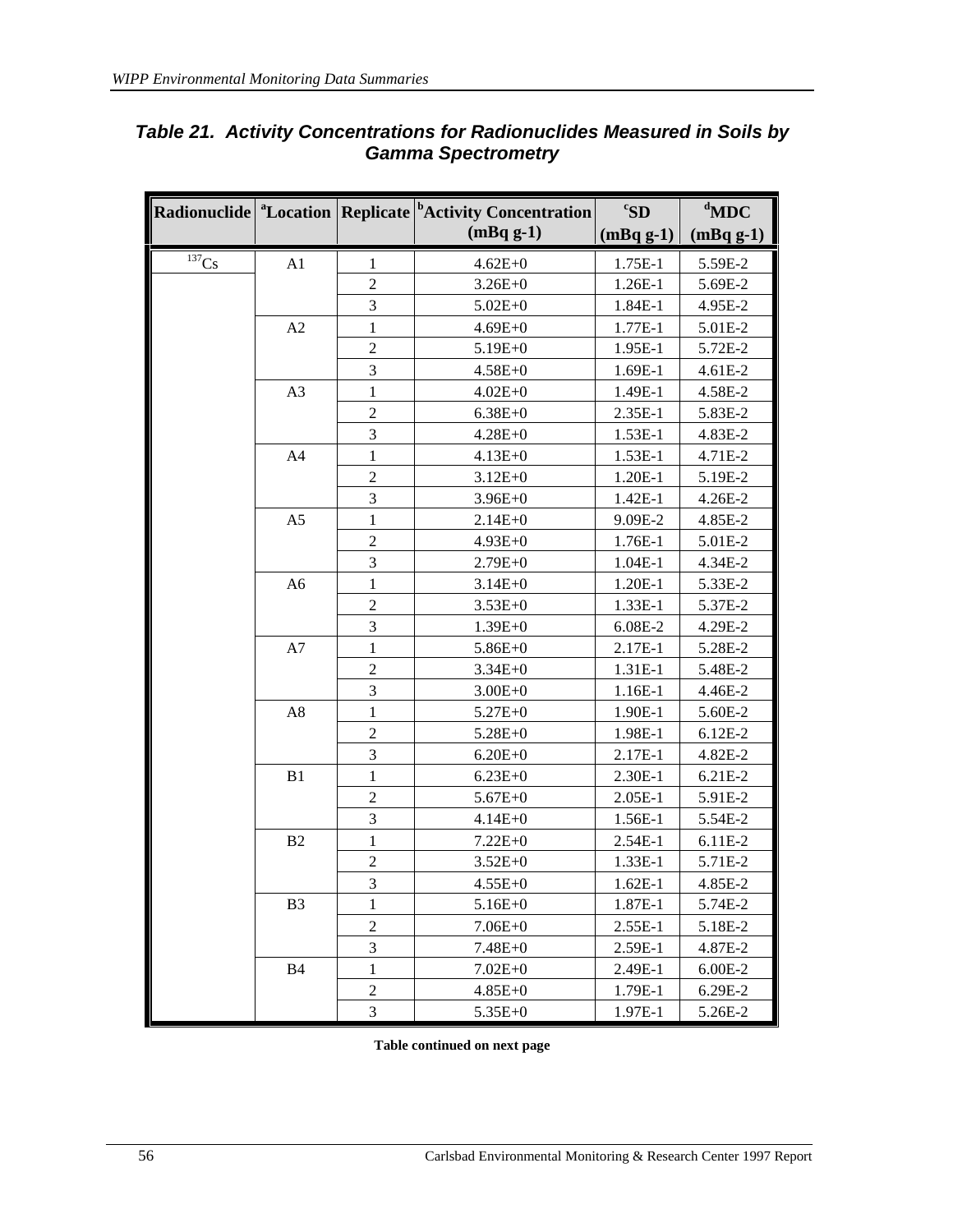| Radionuclide <sup>a</sup> Location Replicate |                |                             | <sup>b</sup> Activity Concentration | ${}^c$ SD   | $d$ MDC     |
|----------------------------------------------|----------------|-----------------------------|-------------------------------------|-------------|-------------|
|                                              |                |                             | $(mBqg-1)$                          | $(mBqg-1)$  | $(mBqg-1)$  |
|                                              | B <sub>5</sub> | 1                           | $4.22E + 0$                         | $1.60E-1$   | 5.14E-2     |
|                                              |                | $\overline{2}$              | $3.75E + 0$                         | 1.40E-1     | 5.10E-2     |
|                                              |                | 3                           | $3.23E + 0$                         | 1.23E-1     | 4.39E-2     |
|                                              | <b>B6</b>      | $\mathbf{1}$                | $4.44E + 0$                         | $1.62E-1$   | 5.35E-2     |
|                                              |                | $\overline{2}$              | $3.32E + 0$                         | 1.26E-1     | 5.00E-2     |
|                                              |                | 3                           | $3.30E + 0$                         | 1.19E-1     | 4.05E-2     |
|                                              | B7             | 1                           | $6.28E + 0$                         | 2.31E-1     | 5.64E-2     |
|                                              |                | $\sqrt{2}$                  | $4.74E + 0$                         | 1.68E-1     | 4.25E-2     |
|                                              |                | 3                           | $3.91E + 0$                         | 1.41E-1     | 4.24E-2     |
|                                              | B <sub>8</sub> | 1                           | $4.13E + 0$                         | 1.53E-1     | 5.65E-2     |
|                                              |                | $\overline{2}$              | $3.70E + 0$                         | 1.39E-1     | 5.65E-2     |
|                                              |                | 3                           | $4.82E + 0$                         | 1.71E-1     | 4.53E-2     |
| $^{40}{\rm K}$                               | A1             | $\mathbf{1}$                | $2.59E + 2$                         | $1.08E + 1$ | 6.41E-1     |
|                                              |                | $\overline{2}$              | $2.29E + 2$                         | $9.31E + 0$ | 5.62E-1     |
|                                              |                | 3                           | $2.37E + 2$                         | $1.06E + 1$ | $2.62E + 0$ |
|                                              | A2             | $\mathbf{1}$                | $2.10E + 2$                         | $8.76E + 0$ | 5.28E-1     |
|                                              |                | $\overline{2}$              | $2.33E + 2$                         | $9.72E + 0$ | 5.91E-1     |
|                                              |                | 3                           | $2.04E + 2$                         | $8.46E + 0$ | $2.43E + 0$ |
|                                              | A3             | $\mathbf{1}$                | $1.84E + 2$                         | $7.50E + 0$ | 5.18E-1     |
|                                              |                | $\overline{2}$              | $2.11E + 2$                         | $8.79E + 0$ | 5.49E-1     |
|                                              |                | 3                           | $2.17E + 2$                         | $8.82E + 0$ | 4.51E-1     |
|                                              | A <sub>4</sub> | 1                           | $2.04E + 2$                         | $8.29E + 0$ | 5.46E-1     |
|                                              |                | $\overline{2}$              | $1.90E + 2$                         | $7.76E + 0$ | 5.10E-1     |
|                                              |                | 3                           | $1.93E + 2$                         | $7.84E + 0$ | 4.00E-1     |
|                                              | A <sub>5</sub> | $\mathbf{1}$                | $2.36E + 2$                         | $9.60E + 0$ | 6.21E-1     |
|                                              |                | $\overline{2}$              | $1.97E + 2$                         | $8.03E + 0$ | 5.23E-1     |
|                                              |                | 3                           | $1.98E + 2$                         | $8.07E + 0$ | 4.14E-1     |
|                                              | A <sub>6</sub> | $\mathbf{1}$                | $2.32E + 2$                         | $9.44E + 0$ | 5.64E-1     |
|                                              |                | $\overline{2}$              | $2.29E + 2$                         | $9.34E + 0$ | 5.63E-1     |
|                                              |                | 3                           | $1.89E + 2$                         | $7.85E + 0$ | $2.28E + 0$ |
|                                              | A7             | 1                           | $2.24E + 2$                         | $9.34E + 0$ | $6.09E-1$   |
|                                              |                | $\overline{2}$              | $2.01E + 2$                         | $8.39E + 0$ | 5.50E-1     |
|                                              |                | $\ensuremath{\mathfrak{Z}}$ | $1.88E + 2$                         | $7.83E + 0$ | $4.03E-1$   |
|                                              | A <sub>8</sub> | 1                           | $2.73E + 2$                         | $1.11E + 1$ | 6.55E-1     |
|                                              |                | $\sqrt{2}$                  | $2.49E + 2$                         | $1.04E+1$   | $6.02E-1$   |
|                                              |                | 3                           | $2.76E + 2$                         | $1.12E + 1$ | 4.68E-1     |

# *Table 21. Activity Concentrations for Radionuclides Measured in Soils by Gamma Spectrometry (Continued)*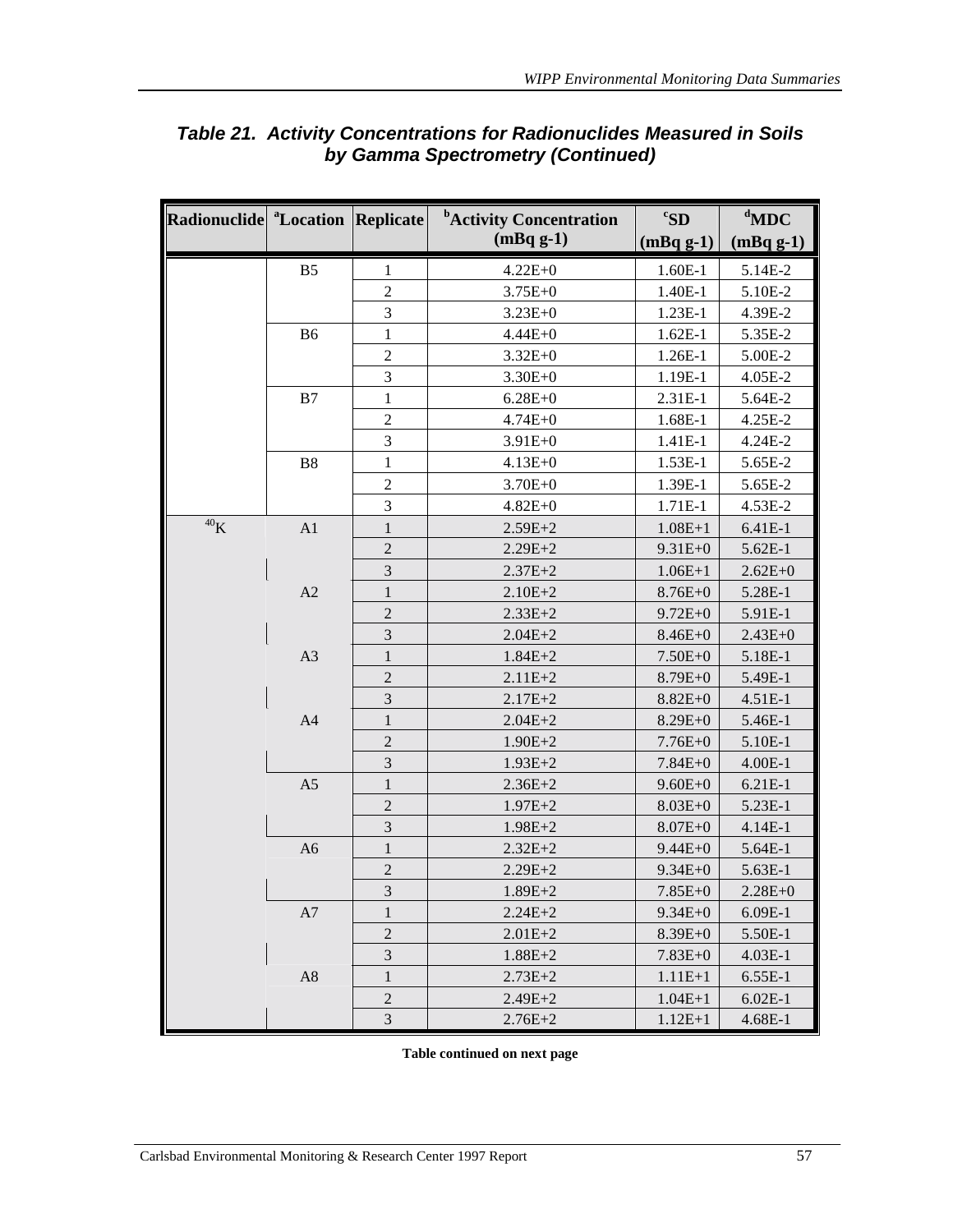| Radionuclide <sup>a</sup> Location Replicate |                |                | <sup>b</sup> Activity Concentration | ${}^{\mathrm{c}}$ SD | $d$ MDC     |
|----------------------------------------------|----------------|----------------|-------------------------------------|----------------------|-------------|
|                                              |                |                | $(mBqg-1)$                          | $(mBqg-1)$           | $(mBqg-1)$  |
|                                              | B1             | $\mathbf{1}$   | $1.12E + 1$<br>$2.69E + 2$          |                      | $6.52E-1$   |
|                                              |                | $\overline{2}$ | $2.47E + 2$                         | $1.01E + 1$          | 5.67E-1     |
|                                              |                | 3              | $2.84E + 2$                         | $1.18E + 1$          | $2.95E+0$   |
|                                              | B2             | $\mathbf{1}$   | $2.80E + 2$                         | $1.14E + 1$          | 6.27E-1     |
|                                              |                | $\overline{2}$ | $2.64E + 2$                         | $1.08E + 1$          | $6.14E-1$   |
|                                              |                | 3              | $2.56E + 2$                         | $1.04E + 1$          | $2.68E + 0$ |
|                                              | B <sub>3</sub> | $\mathbf{1}$   | $2.19E + 2$                         | $8.93E+0$            | 5.70E-1     |
|                                              |                | $\overline{2}$ | $2.46E + 2$                         | $1.02E + 1$          | $2.72E + 0$ |
|                                              |                | 3              | $2.42E + 2$                         | $9.81E + 0$          | 4.77E-1     |
|                                              | <b>B4</b>      | $\mathbf{1}$   | $2.44E + 2$                         | $9.93E + 0$          | 5.97E-1     |
|                                              |                | $\overline{2}$ | $2.98E + 2$                         | $1.03E+1$            | $6.16E-1$   |
|                                              |                | 3              | $2.42E + 2$                         | $1.00E + 1$          | $2.68E + 0$ |
|                                              | B <sub>5</sub> | $\mathbf{1}$   | $1.83E + 2$                         | $7.47E + 0$          | 5.24E-1     |
|                                              |                | $\overline{2}$ | $1.71E + 2$                         | $6.98E + 0$          | 5.04E-1     |
|                                              |                | 3              | $1.68E + 2$                         | $7.00E + 0$          | $2.20E + 0$ |
|                                              | <b>B6</b>      | $\mathbf{1}$   | $2.11E + 2$                         | $8.58E + 0$          | 5.63E-1     |
|                                              |                | $\mathbf{2}$   | $1.63E + 2$                         | $6.65E + 0$          | 4.74E-1     |
|                                              |                | 3              | $1.86E + 2$                         | $7.56E + 0$          | $2.20E + 0$ |
|                                              | B7             | $\mathbf{1}$   | $2.73E + 2$                         | $1.13E+1$            | $2.92E+0$   |
|                                              |                | $\overline{2}$ | $1.95E + 2$                         | $7.92E + 0$          | $2.27E + 0$ |
|                                              |                | 3              | $1.96E + 2$                         | $7.97E + 0$          | 4.24E-1     |
|                                              | <b>B8</b>      | $\mathbf{1}$   | $2.15E + 2$                         | $8.76E + 0$          | 5.43E-1     |
|                                              |                | $\overline{2}$ | $2.29E + 2$                         | $9.31E + 0$          | 5.51E-1     |
|                                              |                | $\mathfrak{Z}$ | $2.25E + 2$                         | $9.27E + 0$          | 4.34E-1     |

# *Table 21. Activity Concentrations for Radionuclides Measured in Soils by Gamma Spectrometry (Continued)*

a Locations of soil sample collection as shown in Figure 2.

 $b^b$ Activity Concentrations as defined in Appendix K; all values are rounded to three significant figures.

 ${}^cSD =$  Standard Deviation as defined in Appendix K

 ${}^{d}$ MDC = Minimum Detectable Activity Concentration; see Appendix K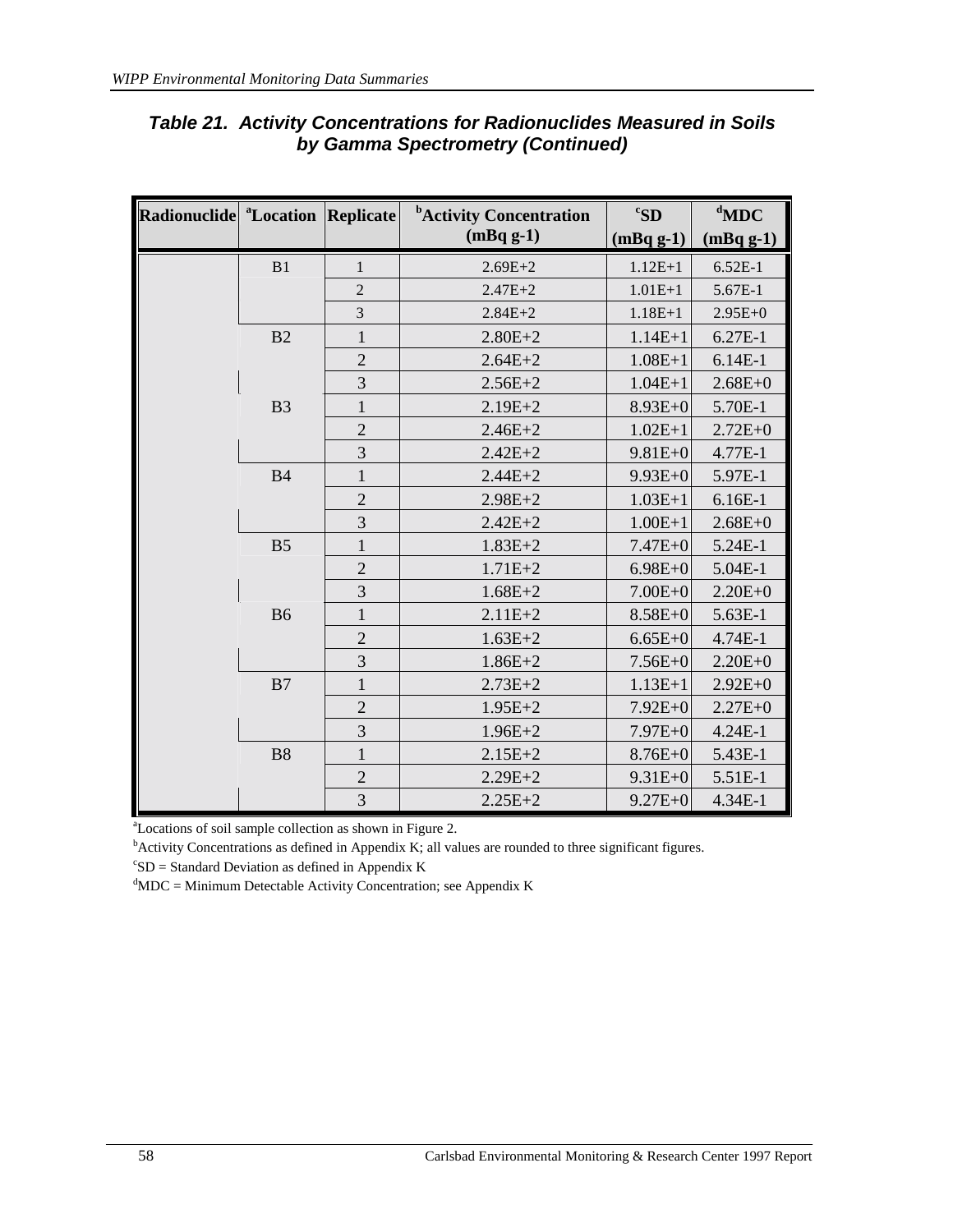|                          | <sup>a</sup> Activity Concentration<br>$(mBq g^{-1})$ |               |                   |                |                |                        |
|--------------------------|-------------------------------------------------------|---------------|-------------------|----------------|----------------|------------------------|
| Radionuclide             | $\boldsymbol{b_N}$                                    | <i>c</i> Mean | ${}^{\rm d}\!$ SE | <b>Minimum</b> | <b>Maximum</b> | $\rm ^{e}CV$<br>$(\%)$ |
| $^{234}$ U               | 16                                                    | 6.5           | 0.54              | 3.7            | 11             | 33                     |
| $^{238}$ U               | 16                                                    | 4.2           | 0.33              | 3.7            | 7.4            | 31                     |
| $228$ Th                 | 15                                                    | 7.4           | 0.73              | 3.7            | 11             | 38                     |
| $^{230}$ Th              | 16                                                    | 14.3          | 1.4               | 7.4            | 30             | 40                     |
| $232$ Th                 | 15                                                    | 6.4           | 0.56              | 3.7            | 11             | 34                     |
| $\sqrt{239,240}Pu$       | 16                                                    | 0.14          | 0.0020            | 0.037          | 0.30           | 57                     |
| $\sqrt{\frac{241}{1}}Am$ | 9                                                     | 0.066         | 0.010             | 0.037          | 0.011          | 47                     |
| $^{137}Cs$               | 48                                                    | 4.50          | 6.93              | 1.40           | 7.50           | 29                     |
| 40K                      | 48                                                    | 224           | 4.53              | 163            | 298            | 14                     |

# *Table 22. Summary Statistics for Radionuclide Activity Concentrations in Surface Soil*

a Calculated statistics do not include samples with activity concentrations <MDC; mean, SE, minimum and maximum are rounded to two significant figures for radionuclides measured by alpha spectrometry  ${}^{b}N$  = number of samples included in calculations  ${}^{c}Mean$  = arithmetic mean  ${}^{d}SE$  = standard error of mean

e CV = coefficient of variation; standard deviation expressed as percentage of the mean; CVs may reflect small rounding error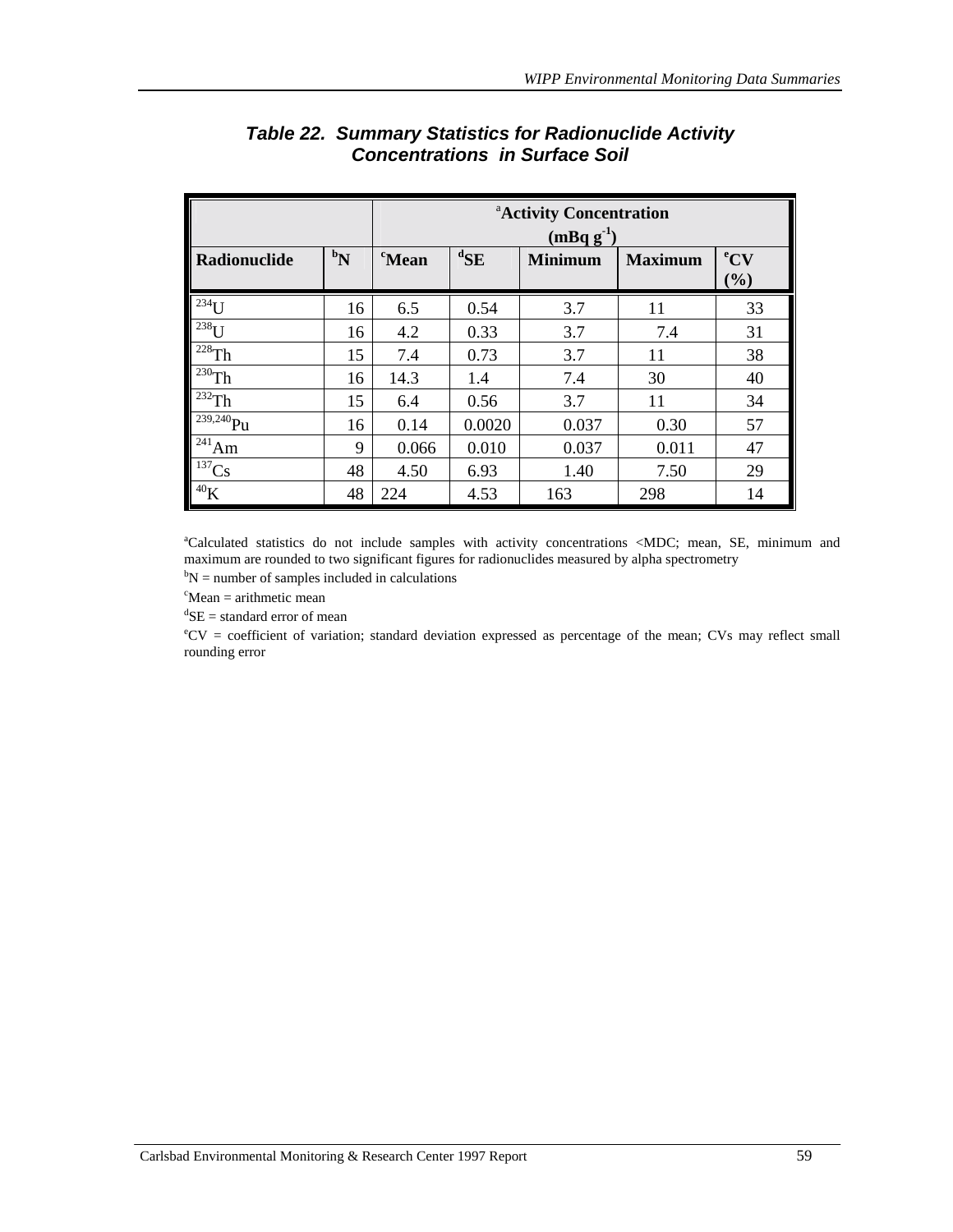| Table 23. Results of Analyses of Variance for Activity Concentrations of |
|--------------------------------------------------------------------------|
| <b>Radionuclides Measured by Gamma Spectrometry</b>                      |

| Radionuclide    | <b>Source</b>               | <sup>a</sup> df | ${}^{b}SS$ | $\mathrm{F}$ | ${}^dP$  | <b>Variance</b><br><b>Component</b> | Percentage<br>of Total<br><b>Variance</b> |
|-----------------|-----------------------------|-----------------|------------|--------------|----------|-------------------------------------|-------------------------------------------|
| $137$ Cs        | Between<br>Locations        | 15              | 4.6175E-5  | 2.58         | 0.0121   | 6.27E-7                             | 34.4                                      |
|                 | Error                       | 32              | 3.8280E-5  |              |          | 1.20E-6                             | 65.6                                      |
|                 | Total                       | 47              | 8.4455E-5  |              |          |                                     |                                           |
| 40 <sub>K</sub> | <b>Between</b><br>Locations | 15              | 3.9110E-2  | 6.10         | < 0.0001 | 7.26E-4                             | 62.9                                      |
|                 | Error                       | 32              | 1.3694E-2  |              |          | 4.28E-4                             | 37.1                                      |
|                 | Total                       | 47              | 5.2804E-2  |              |          |                                     |                                           |

 $a^{a}$ df = degrees of freedom

 ${}^{b}SS = Sum$  of Squares

 ${}^c\text{F}$  = ratio of mean square of source term to mean square of error term

 ${}^{d}P$  = probability of greater value of F due to random chance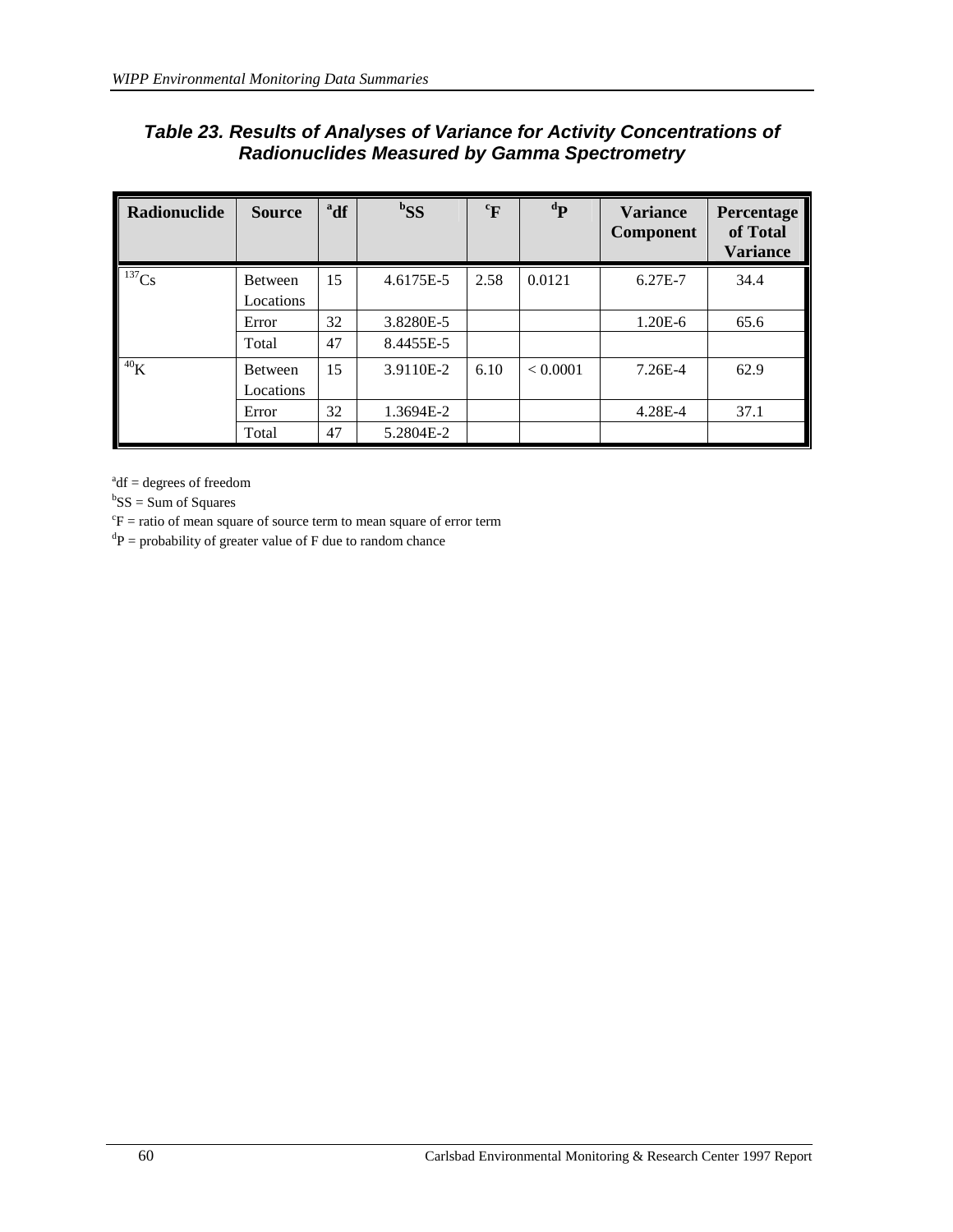# **Radionuclides and Other Constituents in Selected Drinking Water Sources**

## *Methods*

The water wells in the immediate vicinity of the WIPP site currently provide water primarily for livestock, industrial usage by oil and gas production operations, and monitoring studies conducted by various groups. Aquifers that exist in the region surrounding the WIPP include Dewey Lake, Culebra-Magenta, Ogalalla, Dockum, Pecos River alluvium and Capitan Reef.

Water samples were collected for the Center's radiochemical and related studies during April-October 1997 from six sources of drinking water in the vicinity of the WIPP (Table 24).

The main Carlsbad water supply is the Sheep Draw wellfield, where nine pumping wells are used with a total maximum capacity of 21,000 gallons per minute. The Capitan Reef aquifer is the source for the Sheep Draw wells. Seven reservoirs in the Carlsbad system have a combined storage capacity of nearly 16 million gallons. The Hobbs water supply consists of 28 wells scattered throughout the city, which draw from the Ogalalla aquifer. The number of wells operating at any given time depends on the system load, and the maximum system capacity is 4.6 million gallons per day. Four reservoirs provide storage for just over 11 million gallons of water. The water supply for Loving/Malaga is provided by four wells located near the main 800,000-gallon reservoir. Two other reservoirs have a combined capacity of 300,000 gallons. The Loving/Malaga supply system flow averages 435,000 gallons per day, and the aquifer is hydraulically linked to the flow of the Pecos River. The Otis water system consists of three wells located near the main reservoir, which holds 948,000 gallons. The combined capacity of three other reservoirs is 475,000 gallons. The wells in the Otis system can supply 2,500 gallons of water per minute. The aquifer for Otis also is hydraulically linked to the flow of the Pecos River. The source for

water collected at the location identified as Private #1 is the Double Eagle well field, operated by the City of Carlsbad. The Double Eagle well field consists of 28 wells, and draws water from the Capitan Reef aquifer. The water well identified as Private #2 has been used as a source of drinking water in the past, and may be used again in the future. This well draws water from the Culebra aquifer.

At each location, a sample of 110 L was collected for radiochemical analyses. An additional 9 L of water were collected at each source for analyses of various non-radiological constituents and water quality parameters. Samples were collected following source purging of approximately 5 min or at least 50 L. Samples were placed in 50-L plastic containers for transport and storage. Samples for analyses of non-radiological constituents were sent to the Soil Water and Air Testing (SWAT) Laboratory at NMSU. All nonradiological samples were collected according to EPA protocols for the collection, handling and preservation of drinking water samples.

Samples for analyses of alpha-emitting radionuclides were preconcentrated by acidification and coprecipitation. Prior to preconcentration, tracer solutions containing <1 dpm for each target radionuclide were added to each of the samples. The samples were then passed through ion-exchange chromatograph columns to purify and separate the individual radionuclides (Jiang, F.S., et al., 1986, *J. Radioanal. Nucl. Chem.* 100, 65). Analyses of alpha-emitting radionuclides were carried out with the use of  $450 \text{ mm}^2$  silicon surface-barrier detectors, or passivated implanted planar-silicon detectors, coupled with a multi-channel analyzer, with counting times of 10-14 days. Gamma-emitting radionuclide activities were determined using high-purity Ge detectors coupled with multichannel analyzers, with counting times of three days.

Mean MDCs for actinides were determined to be 5.3  $\mu$ Bq L<sup>-1</sup> for <sup>239,240</sup>Pu, with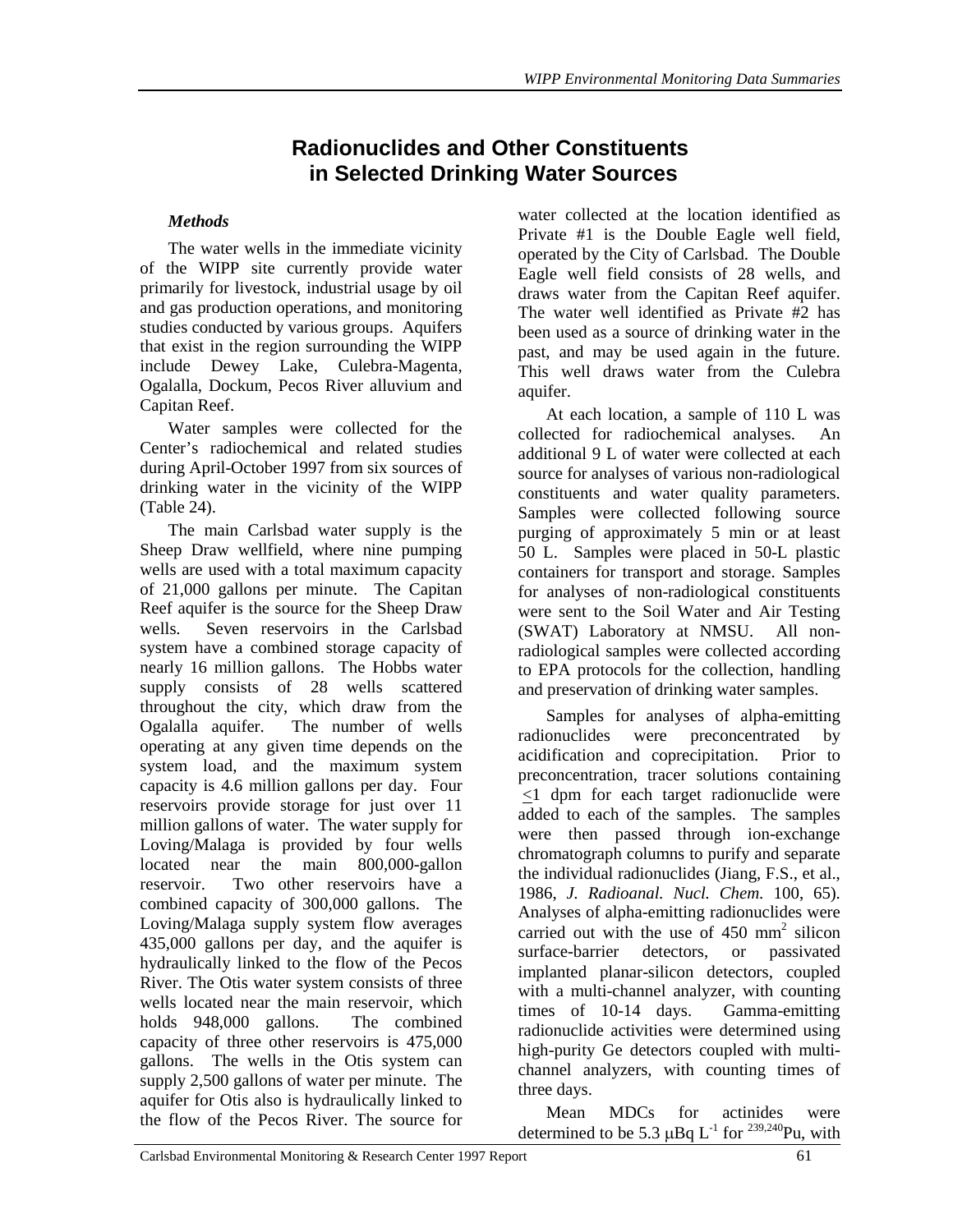30% average yield; 8.8  $\mu$ Bq L<sup>-1</sup> for <sup>241</sup>Am, with 30% average yield; 9.7  $\mu$ Bq L<sup>-1</sup> for <sup>228</sup>Th, 4.5  $\mu$ Bq L<sup>-1</sup> for <sup>230</sup>Th and 7.3  $\mu$ Bq L<sup>-1</sup> for <sup>232</sup>Th with 30% average yield; and 2.9  $\mu$ Bq L<sup>-1</sup> for <sup>234</sup>U and 2.4  $\mu$ Bq L<sup>-1</sup> for <sup>238</sup>U, with 50% average yield. MDCs for gamma-emitting radionuclides were determined to be  $0.37 \mu Bq$  $L^{-1}$  for <sup>40</sup>K and .033 Bq  $L^{-1}$  for <sup>137</sup>Cs. Two blanks were used for quality control in the studies of radioisotopes in drinking water.

### *Results*

Not all radionuclides were quantified in all samples. In particular, neither  $137Cs$  nor  $40K$ , the two gamma emitting radionuclides, were above MDC in any of the drinking water samples. Similarly, no quantifiable activity for two radionuclides of particular interest,  $2^{39,240}$ Pu and  $2^{41}$ Am, was observed in any of the water samples above MDCs (Table 25).  $^{228}$ Th was measurable above MDCs at three of five sites (Carlsbad, Hobbs, and Private #1), but  $230$ Th and  $232$ Th activities were measurable above MDCs only at Carlsbad and Hobbs.

 $^{234}$ U and  $^{238}$ U were quantified at all sites, and the  $^{234}$ U/ $^{238}$ U activity ratios were relatively consistent among sites, as follows: Loving = 4.0; Carlsbad = 2.7; Hobbs = 2.4; Private  $\#1 = 3.2$ , and Otis = 3.0. Although fewer comparisons could be made for Th, the Th isotopes displayed dissimilar relative activities at the two sites where they could be quantified: for example, the  $^{228}Th/^{232}Th$  ratios were 9.4 and 2.5 at Carlsbad and Hobbs, respectively.

 $234$ U is a decay product of  $238$ U, and in many environmental media <sup>234</sup>U and <sup>238</sup>U are in secular equilibrium (the activity ratio of the two isotopes is unity). However,  $^{238}$ U decays through two intermediate transitions,  $^{234}$ Th and  $234$ Pa, before  $234$ U is formed. The three elements involved in this part of the decay chain (U, Th, and Pa) are sufficiently different chemically that they may be separated in nature by various processes. Furthermore, the U isotopes themselves can fractionate in the environment, and owing to the elemental and isotopic effects, naturally occurring U in environmental samples can be enriched or depleted in  $^{234}$ U relative to  $^{238}$ U. In ground water samples,  $^{234}U/^{238}U$  ratios typically range from 0.8 to 10, but ratios from 2 to 5 are

expected if total U concentrations are <1 ppb (Goldstein, S. J., et al., 1997, *Health Physics* 72, 10). The observed  $^{234}U/^{238}U$  ratios for all drinking water samples in the present study ranged from 2.4 to 4.0, and thus data obtained to date are generally consistent with previous observations elsewhere.

A similar logic may be applied to explain the enrichment of <sup>228</sup>Th to <sup>232</sup>Th where <sup>232</sup>Th decays to  $^{228}$ Th through the intermediates  $^{228}$ Ra and  $^{228}$ Ac. The observed  $^{228}$ Th/ $^{232}$ Th ratio (9.4) in the sample from Carlsbad indicates a rather strong enrichment of  $^{228}$ Th relative to  $^{232}$ Th, possibly suggesting an important role for  $^{228}$ Ra which decays to  $^{228}$ Th. Moreover, the U and Th isotopes in drinking water apparently exhibit different levels of disequilibria. It should be emphasized that these are preliminary analyses and extensive efforts at interpretation of the radionuclide ratios are not warranted at this point. However, evaluating the isotopic ratios in samples from various media in the future will provide a means for understanding processes affecting the radionuclide composition of environmental samples.

Non-radiological analyses were performed for several general categories of substances, including metals, volatile organic compounds, semi-volatile organic compounds, and general secondary water quality parameters. The analytes chosen for study were those regulated under the Safe Drinking Water Act (SDWA), plus selected compounds and elements identified as possible constituents of wastes to be deposited in the WIPP. For constituents regulated under SDWA, primary and secondary maximum contaminant levels (MCLs) are presented as "reference levels" to provide readers with a basis for comparison. However, the results for non-radiological analyses are not appropriate for use as evidence of compliance or non-compliance with any regulatory requirements, and are intended only to provide a general characterization of the chemical composition of the drinking water sources.

The overwhelming majority of nonradiological inorganic analytes were below detectable levels in the drinking water samples (Tables 26a, 26b, 27a, and 27b). An even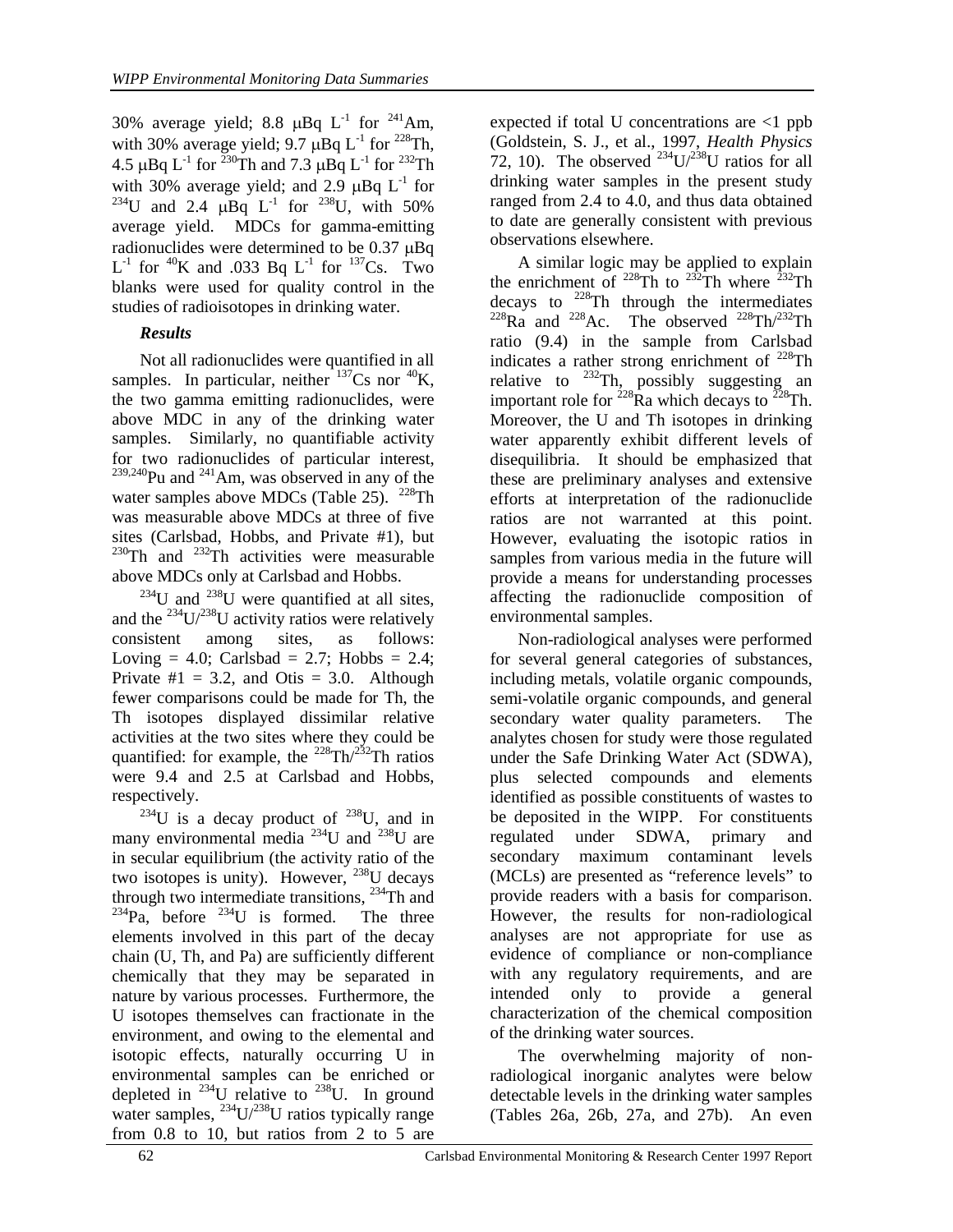smaller proportion of the organic analytes were above their detection limits. Bromoform was detected in three of the samples (Hobbs, Otis, and Private #1) and dibromochloromethane was detected in a single sample (Hobbs). Even so, the levels observed for bromoform and dibromochloromethane were below reference levels. Several inorganic non-radiological substances exceeded reference levels (secondary MCLs) in the Otis and Private #2 samples, including chloride (by autoanalyzer), sulfate, and total dissolved solids. The cited reference levels for these analytes are nonenforceable guidelines (secondary MCLs) under the SDWA. The Otis and Private #2 drinking water samples also had relatively high concentrations of Ca, Mg, and Na. In addition, the water samples from Otis and Private #2 were relatively hard, and they exhibited high electrical conductivity compared with the other three sites. All of these factors are consistent with a high mineral content in the Otis and Private #2 drinking water sources.

With respect to heavy metals, Pb and Cu concentrations were highest in the Hobbs sample, but well below reference levels. In contrast, the highest concentrations of Ni, Se, and Tl were found in drinking water from Private #2, but those were also well below reference levels. Again, it is important to emphasize that these results are not appropriate for use in assessments of regulatory compliance.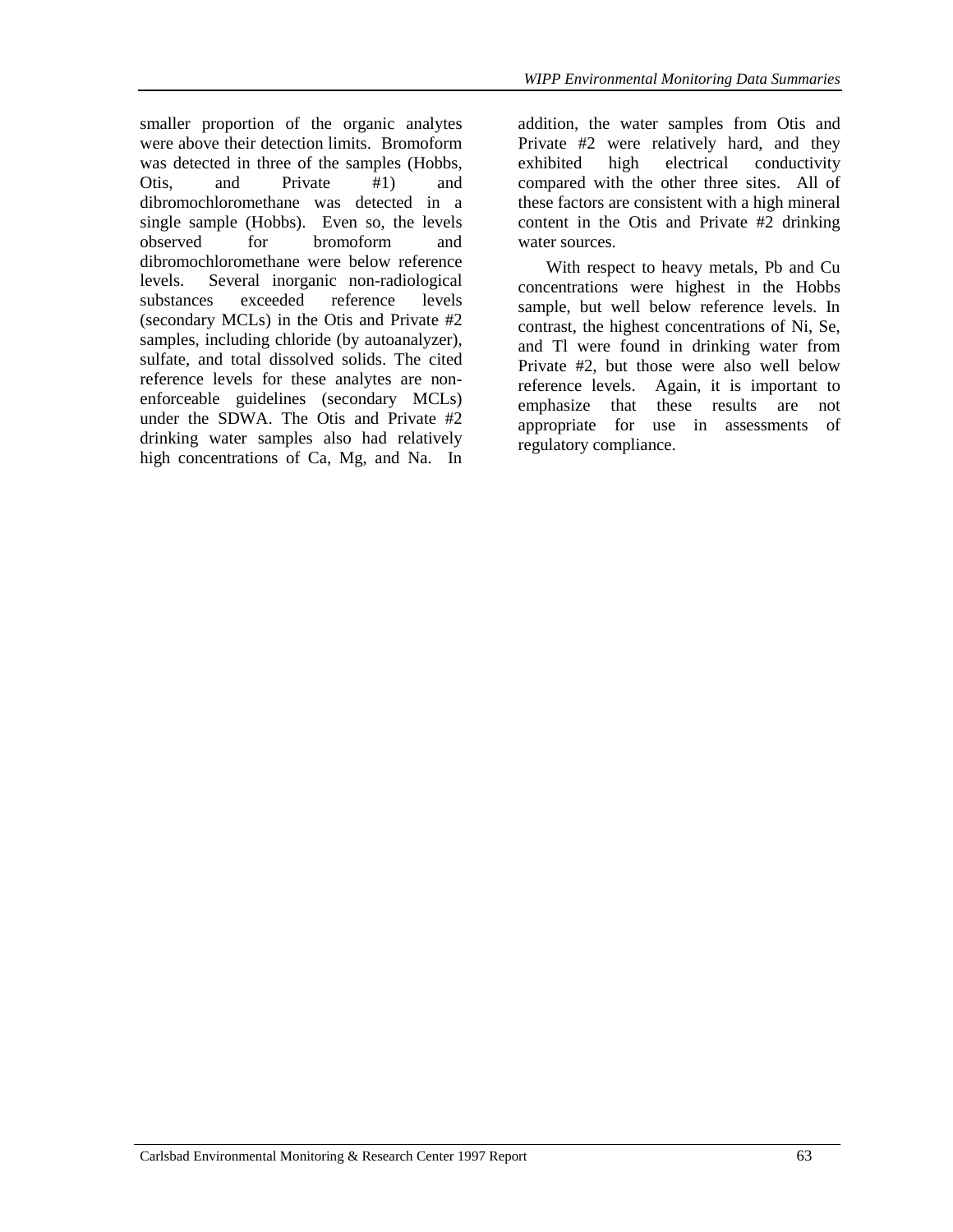| Date of<br><b>Collection</b> | <b>Water</b><br><b>Recipient</b> | <b>Chlorination</b><br>at Collection<br><b>Point</b> | <b>Location of Sample Collection</b>                                                                  |
|------------------------------|----------------------------------|------------------------------------------------------|-------------------------------------------------------------------------------------------------------|
| 4/21/97                      | Otis.                            | <b>Yes</b>                                           | Pump house on East Derrick Road. (for non-<br>radiological analyses only)                             |
| 4/29/97                      | Loving                           | N <sub>0</sub>                                       | Pump house on Misty Lane                                                                              |
| 7/16/97                      | Carlsbad                         | N <sub>0</sub>                                       | Reservoir at end of Holland St., 1 mile west of<br>Standpipe Rd. (for radioanalyses only)             |
| 7/16/97                      | <b>Hobbs</b>                     | Yes                                                  | Reservoir at Jefferson Street and Bender Boulevard                                                    |
| 7/22/97                      | Private #1                       | N <sub>0</sub>                                       | Tap 5 miles northwest of WIPP                                                                         |
| 8/13/97                      | Otis                             | Yes                                                  | Pump house on East Derrick Road (for radioanalyses)<br>only)                                          |
| 10/21/97                     | Carlsbad                         | N <sub>0</sub>                                       | Tap 3 miles south of Lea Street and 1 mile west of<br>Standpipe Road. (for non-radiological analyses) |
| 10/22/97                     | Private #2                       | N <sub>0</sub>                                       | Well 7 miles southwest of the WIPP (for non-<br>radiological analyses)                                |

*Table 24. Drinking Water Sources and Sample Collection Locations*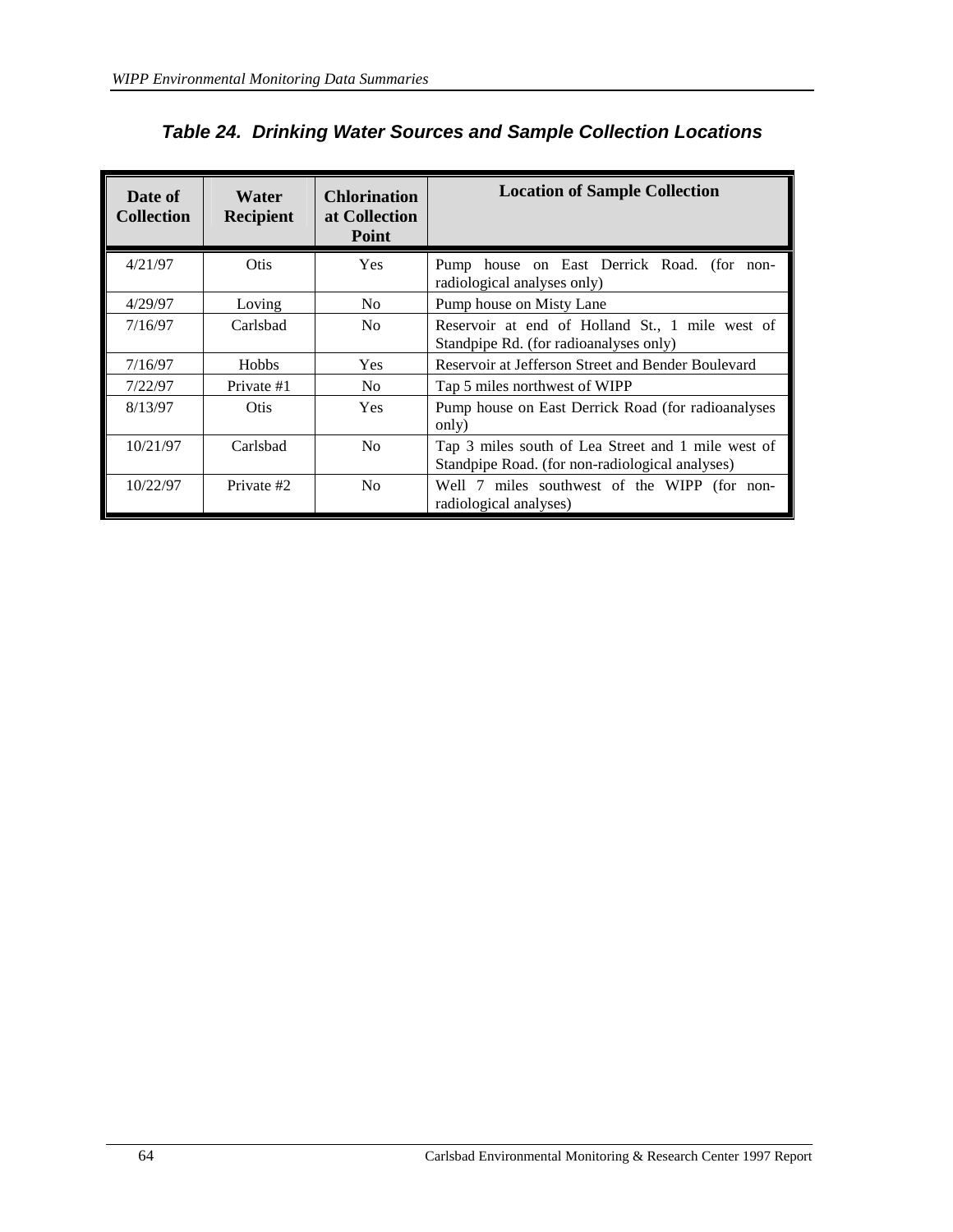| <sup>a</sup> Location and<br><b>Date of Sample</b><br><b>Collection</b> | Radionuclide               | <b>b</b> Activity<br>Concentration<br>$(Bq L^{-1})$ | ${}^cS$ D<br>$(Bq L^{-1})$ | $d$ MDC<br>$(Bq L^{-1})$ |
|-------------------------------------------------------------------------|----------------------------|-----------------------------------------------------|----------------------------|--------------------------|
| Loving                                                                  | $^{241}\mathrm{Am}$        | $\mathrm{e}\leq$ MDC                                |                            | $1.5E-7$                 |
| 4/29/97                                                                 | $\overline{^{239,240}}$ Pu | $<$ MDC                                             |                            | 1.4E-6                   |
|                                                                         | $\overline{^{228}}Th$      | $<$ MDC $\,$                                        |                            | $1.3E-6$                 |
|                                                                         | $230$ Th                   | $<$ MDC                                             |                            | $2.2E-6$                 |
|                                                                         | $232$ Th                   | $<$ MDC                                             |                            | 8.4E-7                   |
|                                                                         | $\overline{^{234}}U$       | $2.3E-3$                                            | 1.8E-4                     | $2.0E-6$                 |
|                                                                         | $238$ U                    | 5.8E-4                                              | $4.5E - 5$                 | $2.5E-7$                 |
|                                                                         | 137Cs                      | $<$ MDC                                             |                            | $4.3E-2$                 |
|                                                                         | ${}^{40}\mathrm{K}$        | $<$ MDC                                             |                            | $4.6E-1$                 |
| Carlsbad                                                                | $^{241}Am$                 | $<$ MDC $\,$                                        |                            | 1.4E-6                   |
| 7/16/97                                                                 | $239,240$ Pu               | $<$ MDC                                             |                            | $3.4E-6$                 |
|                                                                         | $228$ Th                   | $7.5E-5$                                            | $2.6E-6$                   | 1.9E-6                   |
|                                                                         | $230$ Th                   | 8.0E-6                                              | $1.4E-6$                   | $3.0E-6$                 |
|                                                                         | $232$ Th                   | 8.0E-6                                              | $1.0E-6$                   | $1.3E-6$                 |
|                                                                         | $^{234}$ U                 | 8.5E-4                                              | 6.7E-5                     | $3.4E-6$                 |
|                                                                         | $238$ U                    | $3.2E-4$                                            | $2.6E-5$                   | $2.8E-7$                 |
|                                                                         | $137$ Cs                   | $<$ MDC $\,$                                        |                            | $3.1E-2$                 |
|                                                                         | 40 <sub>K</sub>            | $<$ MDC $\,$                                        |                            | $3.5E-1$                 |
| Hobbs                                                                   | $\frac{1}{241}$ Am         | $<$ MDC                                             |                            | $6.4E-6$                 |
| 7/16/97                                                                 | $239,240$ Pu               | $<$ MDC $\,$                                        |                            | $4.5E-6$                 |
|                                                                         | $228$ Th                   | $2.2E-4$                                            | 3.8E-6                     | 4.3E-6                   |
|                                                                         | $\overline{^{230}}Th$      | 2.7E-5                                              | 1.7E-6                     | 7.8E-6                   |
|                                                                         | $\overline{^{232}}Th$      | 8.7E-5                                              | $2.2E-6$                   | 3.8E-6                   |
|                                                                         | $234$ U                    | $2.6E-3$                                            | $2.0E-4$                   | $1.6E-6$                 |
|                                                                         | $238$ U                    | $1.1E-3$                                            | 8.2E-5                     | 1.6E-6                   |
|                                                                         | $137$ Cs                   | $<$ MDC                                             |                            | 2.9E-2                   |
|                                                                         | 40 <sub>K</sub>            | $<$ MDC                                             |                            | $3.5E-1$                 |
| Private #1                                                              | $^{241}Am$                 | $<$ MDC $\,$                                        |                            | $1.0E-5$                 |
| 7/22/97                                                                 | $239,240$ Pu               | $<$ MDC                                             |                            | 9.7E-6                   |
|                                                                         | $^{228}Th$                 | $2.2E-4$                                            | $3.7E-6$                   | $2.2E-6$                 |
|                                                                         | $230$ Th                   | $<$ MDC $\,$                                        |                            | $3.7E-6$                 |
|                                                                         | $^{232}Th$                 | $<$ MDC $\,$                                        |                            | 1.7E-6                   |
|                                                                         | $234$ U                    | 1.4E-3                                              | $1.1E-4$                   | $2.6E-6$                 |
|                                                                         | $238$ $I$                  | 4.4E-4                                              | $3.5E-5$                   | $2.2E-7$                 |
|                                                                         | $137$ Cs                   | $<$ MDC                                             |                            | $2.9E-2$                 |
|                                                                         | $40$ K                     | $<$ MDC $\,$                                        |                            | $3.5E-1$                 |

## *Table 25. Radionuclide Activity Concentrations in Drinking Water Sources*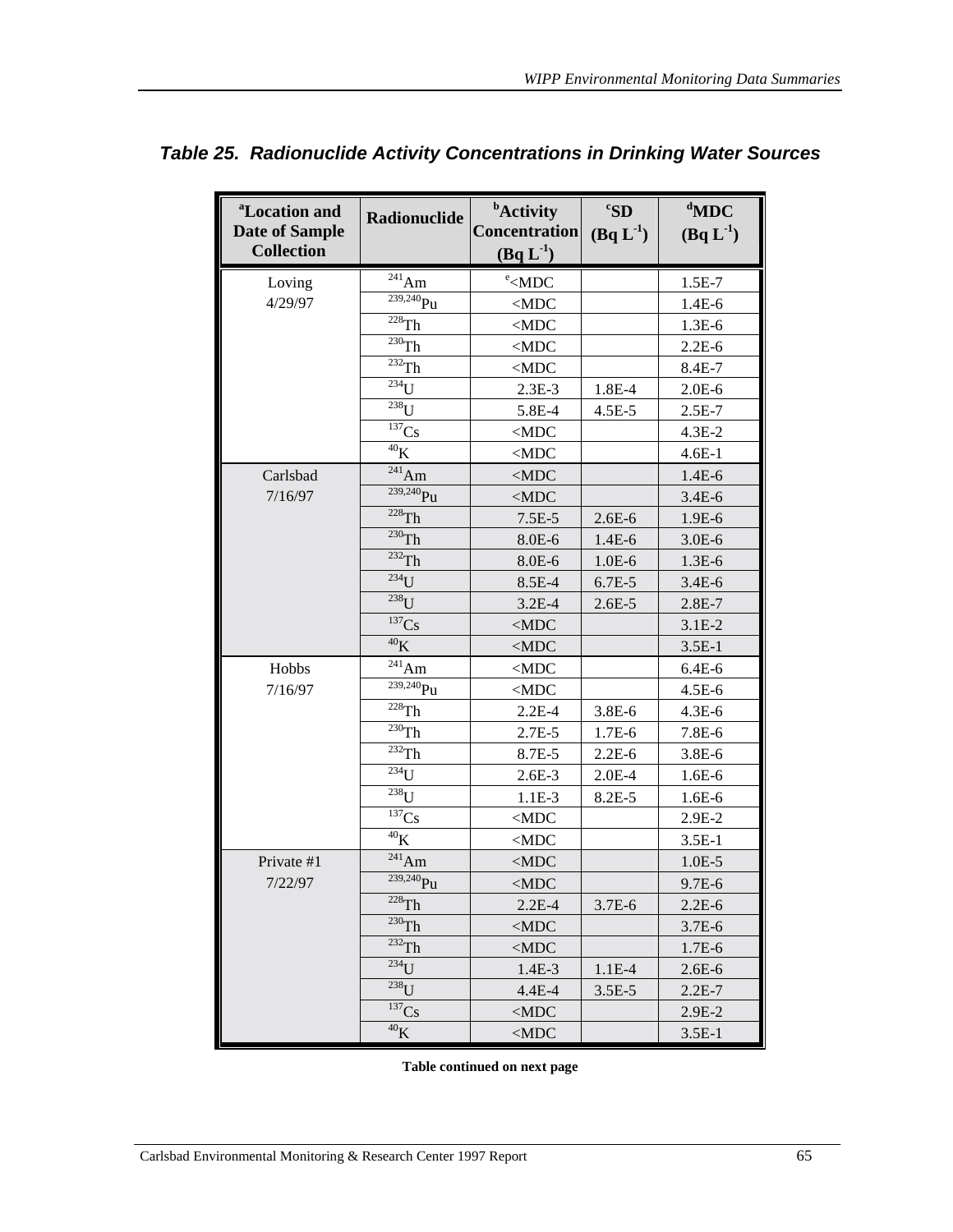## *Table 25. Radionuclide Activity Concentrations in Drinking Water Sources (Continued)*

| <sup>a</sup> Location and<br><b>Date of Sample</b><br><b>Collection</b> | <b>Radionuclide</b> | <b>b</b> Activity<br><b>Concentration</b><br>$(Bq L-1)$ | ${}^cS$ D<br>$(Bq L^{-1})$ | $d$ MDC<br>$(Bq L^{-1})$ |
|-------------------------------------------------------------------------|---------------------|---------------------------------------------------------|----------------------------|--------------------------|
| Otis                                                                    | $^{241}$ Am         | $<$ MDC                                                 |                            | $2.6E - 5$               |
| 8/13/97                                                                 | $239,240$ Pu        | $<$ MDC                                                 |                            | $7.4E-6$                 |
|                                                                         | $228$ Th            | $<$ MDC                                                 |                            | $3.9E - 5$               |
|                                                                         | $^{230}$ Th         | $<$ MDC                                                 |                            | $6.0E-6$                 |
|                                                                         | $232$ Th            | $<$ MDC                                                 |                            | $2.9E-5$                 |
|                                                                         | $^{234}$ U          | $9.3E - 4$                                              | $1.1E-4$                   | $5.0E-6$                 |
|                                                                         | $^{238}$ U          | $3.1E-4$                                                | $3.7E - 5$                 | $9.6E - 6$               |
|                                                                         | $137$ Cs            | $<$ MDC                                                 |                            | $3.1E-2$                 |
|                                                                         | 40 <sub>K</sub>     | $<$ MDC                                                 |                            | $3.5E-1$                 |

a Locations of drinking water collection as described in Table 24

<sup>b</sup>Activity Concentrations as defined in Appendix K

 $c<sub>SD</sub>$  = Standard Deviation as defined in Appendix K

 ${}^{d}$ MDC = Minimum Detectable Activity Concentration; see Appendix K

<sup>e</sup> <MDC = Observed activity concentration was below MDC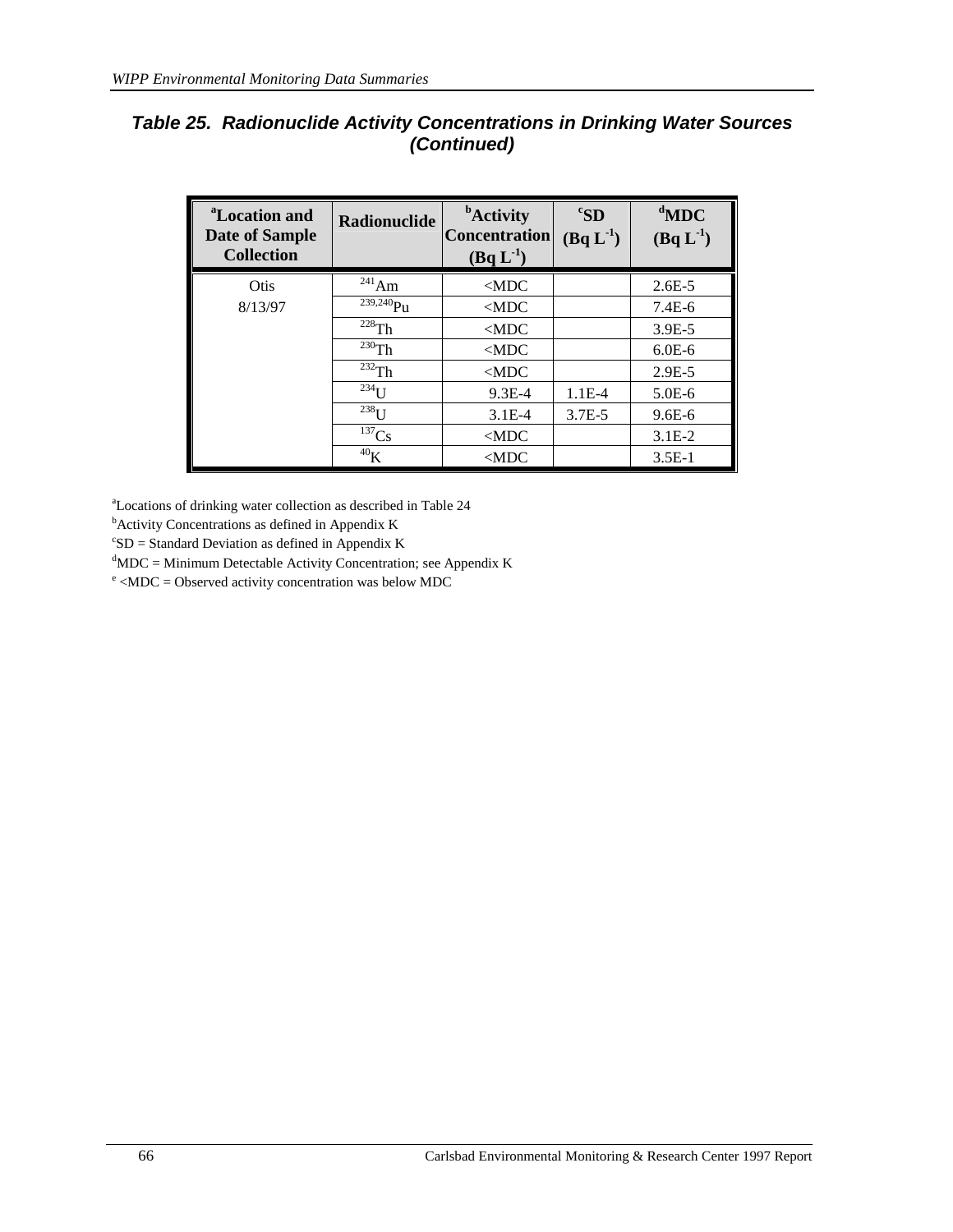|                                        |                             |                                  |                 | <sup>a</sup> Location and Date of Sample | <b>Measurements</b><br><b>Collection</b> |                   |
|----------------------------------------|-----------------------------|----------------------------------|-----------------|------------------------------------------|------------------------------------------|-------------------|
| <b>Analyte</b>                         | Unit                        | <sup>b</sup> DL or<br><b>MDL</b> | ${}^{\rm c}$ RL | Carlsbad<br>10/21/97                     | <b>Hobbs</b><br>7/16/97                  | Loving<br>4/29/97 |
| <sup>d</sup> Antimony                  | $\mu$ g L <sup>-1</sup>     | 0.4                              | 6               | <sup>q</sup> ND                          | ND                                       | ND                |
| <sup>d</sup> Arsenic                   | $\underline{\mu} g L^{-1}$  | 0.3                              | 50              | 0.7                                      | 7.2                                      | 2.0               |
| <sup>d</sup> Barium                    | $\mu$ g $L^{-1}$            | 0.1                              | 2000            | 73.3                                     | 63.8                                     | 32.0              |
| dBeryllium                             | $\mu$ g L <sup>-1</sup>     | 0.2                              | $\overline{4}$  | ND                                       | ND                                       | ND                |
| <sup>d</sup> Cadmium                   | $\mu$ g L <sup>-1</sup>     | 0.1                              | 5               | ND                                       | ND                                       | ND                |
| dChromium                              | $\mu g$ $L^{-1}$            | 1.0                              | 100             | ND                                       | ND                                       | 5.9               |
| <sup>d</sup> Mercury                   | $\mu$ g L <sup>-1</sup>     | 0.2                              | $\overline{2}$  | ND                                       | ND                                       | ND                |
| <sup>d</sup> Nickel                    | $\mu g$ $L^{-1}$            | 0.05                             | 100             | 3.54                                     | 3.1                                      | 2.8               |
| <sup>d</sup> Selenium                  | $\mu g L^{-1}$              | 1.0                              | 50              | 1.4                                      | 9.7                                      | 2.0               |
| dThallium                              | $\mu g L^{-1}$              | 0.03                             | $\sqrt{2}$      | 0.15                                     | 0.06                                     | 0.03              |
| ${}^d$ Lead                            | $\mu g \, L^{-1}$           | 0.1                              | 15.0            | 0.2                                      | 8.7                                      | $\rm NR$          |
| <sup>d</sup> Copper                    | $\mu g$ $L^{-1}$            | 0.4                              | 1300            | 0.9                                      | 56.1                                     | <b>NR</b>         |
| eAluminum                              | mg $\mathbf{L}^{\text{-}1}$ | 0.05                             | $0.05 -$<br>0.2 | ND                                       | $\prescript{r}{}{\mathbf{NR}}$           | NR                |
| $\mathrm{er}_{\underline{\mathbf{r}}}$ | $\underline{mg} \; L^{-1}$  | 0.05                             | 0.3             | ND                                       | ND                                       | NR                |
| eSilver                                | $mg L^{-1}$                 | 0.02                             | 0.1             | ND                                       | ND                                       | NR                |
| <sup>f</sup> Pyridine                  | $\mu$ g L <sup>-1</sup>     | 0.5                              |                 | <b>ND</b>                                | ND                                       | ${\rm ND}$        |
| <sup>f</sup> Cresols                   | $\mu$ g L <sup>-1</sup>     | 0.5                              |                 | <b>ND</b>                                | ND                                       | ND                |
| $f$ 2,4-Dinitrotoluene                 | $\mu g$ $L^{-1}$            | 0.5                              |                 | <b>ND</b>                                | ND                                       | ND                |
| <sup>f</sup> Hexachloroethane          | $\mu g$ $L^{-1}$            | 0.5                              |                 | ND                                       | ND                                       | ND                |
| fNitrobenzene                          | $\mu$ g L <sup>-1</sup>     | 0.5                              |                 | ND                                       | ND                                       | ND                |
| <sup>g</sup> Benzene                   | $\mu g \, L^{-1}$           | 0.5                              | 5.0             | ND                                       | ND                                       | ND                |
| <sup>g</sup> Bromobenzene              | $\mu g L^{-1}$              | 0.5                              | 0.5             | ND                                       | ND                                       | ND                |
| <sup>g</sup> Bromochloromethane        | $\mu$ g L <sup>-1</sup>     | 0.5                              | 0.5             | <b>ND</b>                                | ND                                       | ND                |
| <sup>g</sup> Bromodichloromethane      | $\mu$ g L <sup>-1</sup>     | 0.5                              | 1000            | <b>ND</b>                                | <b>ND</b>                                | ND                |
| <sup>g</sup> Bromoform                 | $\mu$ g L <sup>-1</sup>     | 0.5                              | 100             | <b>ND</b>                                | 10.0                                     | ND                |
| $\sqrt[\text{g}]{B}$ n-Butylbenzene    | $\mu g L^{-1}$              | 0.5                              | 0.5             | ND                                       | ND                                       | $\rm ND$          |
| <sup>g</sup> sec-Butylbenzene          | $\mu g$ $L^{-1}$            | 0.5                              | 0.5             | ND                                       | <b>ND</b>                                | <b>ND</b>         |
| <sup>g</sup> tert-Butylbenzene         | $\mu$ g L <sup>-1</sup>     | 0.5                              | 0.5             | ND                                       | ND                                       | ND                |
| <sup>g</sup> Carbon Tetrachloride      | $\mu g L^{-1}$              | 0.5                              | 5.0             | ND                                       | ND                                       | ND                |
| <sup>g</sup> Chlorobenzene             | $\mu$ g L <sup>-1</sup>     | 0.5                              | 100             | ND                                       | ND                                       | ND                |
| <sup>g</sup> Chloroethane              | $\mu g L^{-1}$              | 0.5                              | 0.5             | ND                                       | ND                                       | ND                |
| <sup>g</sup> Chloroform                | $\mu$ g L <sup>-1</sup>     | 0.5                              | 100             | ND                                       | ND                                       | ND                |
| <sup>g</sup> Chloromethane             | $\mu$ g L <sup>-1</sup>     | 0.5                              | 0.5             | ND                                       | ND                                       | ND                |
| <sup>g</sup> 2-Chlorotoluene           | $\mu g L^{-1}$              | 0.5                              | 0.5             | ND                                       | $\rm ND$                                 | ND                |

## *Table 26a. Non-radiological Constituents in Samples from Drinking Water Sources*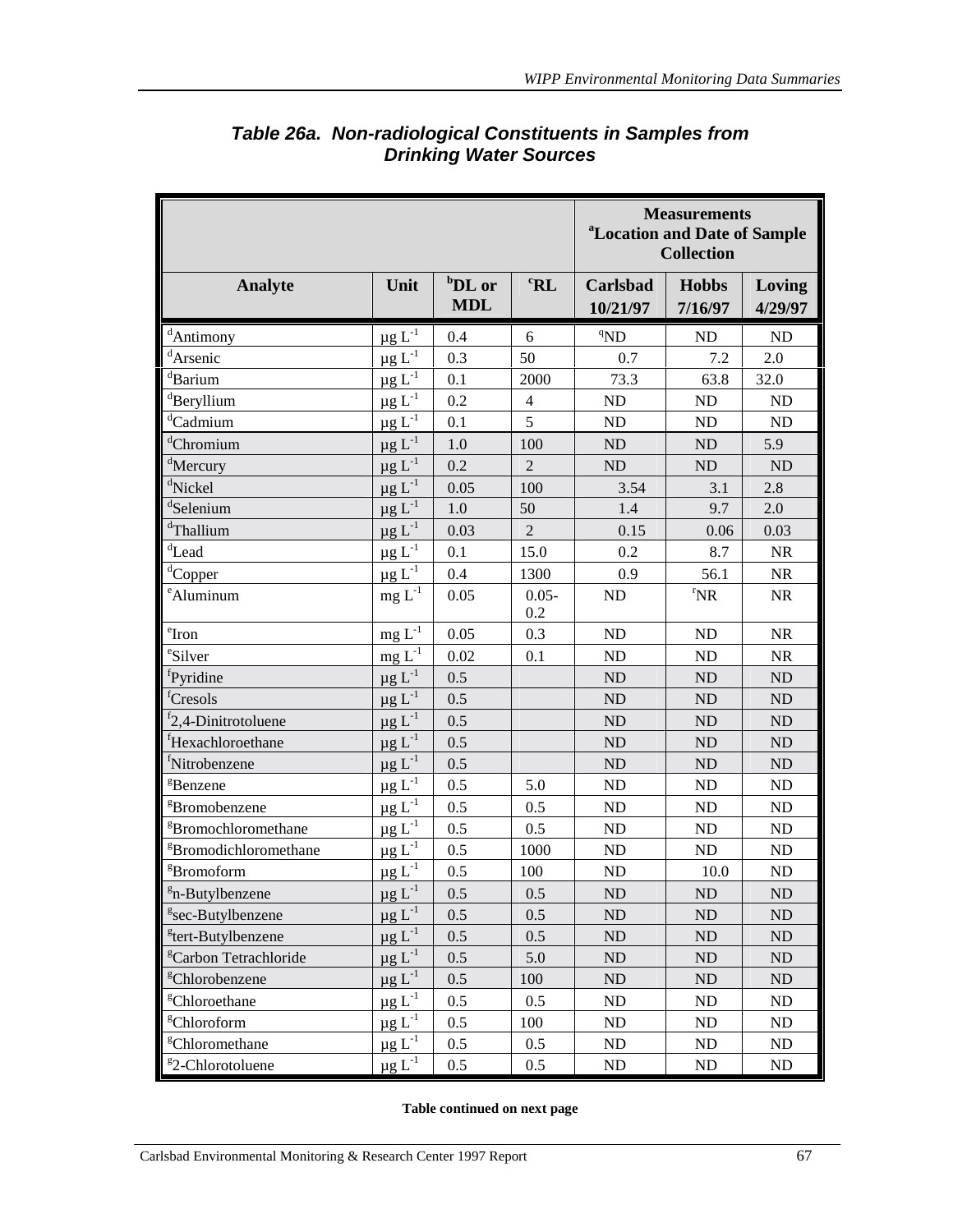|                                                     |                                            |                                  |                 |                      | <b>Measurements</b>                                           |                   |
|-----------------------------------------------------|--------------------------------------------|----------------------------------|-----------------|----------------------|---------------------------------------------------------------|-------------------|
|                                                     |                                            |                                  |                 |                      | <sup>a</sup> Location and Date of Sample<br><b>Collection</b> |                   |
| <b>Analyte</b>                                      | Unit                                       | <sup>b</sup> DL or<br><b>MDL</b> | ${}^{\rm c}$ RL | Carlsbad<br>10/21/97 | <b>Hobbs</b><br>7/16/97                                       | Loving<br>4/29/97 |
| <sup>g</sup> 4-Chlorotoluene                        | $\mu g L^{-1}$                             | 0.5                              | 0.5             | <b>ND</b>            | <b>ND</b>                                                     | ND                |
| <sup>g</sup> Dibromochloromethane                   | $\mu$ g L <sup>-1</sup>                    | 0.5                              | 100             | <b>ND</b>            | 1.1                                                           | ND                |
| ${}^{g}$ 1,2-Dibromo-3-chloropropane                | $\mu$ g L <sup>-1</sup>                    | 0.5                              | 0.20            | <b>ND</b>            | <b>ND</b>                                                     | $\rm ND$          |
| <sup>g</sup> 1,2-Dibromoethane                      | $\mu$ g L <sup>-1</sup>                    | 0.5                              | 0.5             | <b>ND</b>            | <b>ND</b>                                                     | ND                |
| <sup>g</sup> Dibromomethane                         | $\mu g$ $L^{-1}$                           | 0.5                              | 100             | <b>ND</b>            | N <sub>D</sub>                                                | ND                |
| <sup>g</sup> 1,2-Dichlorobenzene                    | $\mu$ g L <sup>-1</sup>                    | 0.5                              | 600             | <b>ND</b>            | <b>ND</b>                                                     | ND                |
| <sup>g</sup> 1,3-Dichlorobenzene                    | $\mu$ g $L^{-1}$                           | 0.5                              | 75              | ND                   | ND                                                            | ND                |
| <sup>g</sup> 1,4-Dichlorobenzene                    | $\mu g L^{-1}$                             | 0.5                              |                 | ND                   | <b>ND</b>                                                     | ${\rm ND}$        |
| <sup>g</sup> Dichlorodifluoromethane                | $\mu$ g L <sup>-1</sup>                    | 0.5                              | 0.5             | <b>ND</b>            | <b>ND</b>                                                     | ND                |
| ${}^{g}$ 1,1-Dichloroethane                         | $\mu$ g L <sup>-1</sup>                    | 0.5                              | 0.5             | <b>ND</b>            | <b>ND</b>                                                     | ND                |
| <sup>8</sup> 1,2-Dichloroethane                     | $\mu$ g L <sup>-1</sup>                    | 0.5                              | 5.0             | ND                   | <b>ND</b>                                                     | ND                |
| <sup>g</sup> 1,1-Dichloroethene                     | $\mu$ g L <sup>-1</sup>                    | 0.5                              | 7.0             | <b>ND</b>            | <b>ND</b>                                                     | ND                |
| $e^{g}$ cis <sup>-1</sup> ,2-Dichloroethene         | $\mu$ g L <sup>-1</sup>                    | 0.5                              | 70              | <b>ND</b>            | <b>ND</b>                                                     | ND                |
| $\mathrm{g}$ trans <sup>-1</sup> ,2-Dichloroethene  | $\mu$ g L <sup>-1</sup>                    | 0.5                              | 100             | <b>ND</b>            | <b>ND</b>                                                     | ND                |
| <sup>g</sup> 1,2-Dichloropropane                    | $\mu$ g L <sup>-1</sup>                    | 0.5                              | 5.0             | <b>ND</b>            | <b>ND</b>                                                     | ND                |
| $g_{1,3}$ -Dichloropropane                          | $\mu g L^{-1}$                             | 0.5                              | 0.5             | N <sub>D</sub>       | <b>ND</b>                                                     | $\rm ND$          |
| <sup>g</sup> 2,2-Dichloropropane                    | $\mu$ g L <sup>-1</sup>                    | 0.5                              | 0.5             | <b>ND</b>            | <b>ND</b>                                                     | ND                |
| ${}^{g}$ 1,1-Dichloropropene                        | $\underline{\mu}\,\underline{g}\,\,L^{-1}$ | 0.5                              | 0.5             | <b>ND</b>            | N <sub>D</sub>                                                | $\rm ND$          |
| $e^{g}$ cis <sup>-1</sup> ,3-Dichloropropene        | $\mu$ g L <sup>-1</sup>                    | 0.5                              | 0.5             | <b>ND</b>            | <b>ND</b>                                                     | ND                |
| <sup>g</sup> trans <sup>-1</sup> ,3-Dichloropropene | $\mu$ g L <sup>-1</sup>                    | 0.5                              | 0.5             | <b>ND</b>            | <b>ND</b>                                                     | ND                |
| <sup>g</sup> Ethylbenzene                           | $\mu$ g L <sup>-1</sup>                    | 0.5                              | 70              | ND                   | <b>ND</b>                                                     | ${\rm ND}$        |
| <sup>g</sup> Hexachlorobutadiene                    | $\mu$ g L <sup>-1</sup>                    | 0.5                              | 0.5             | <b>ND</b>            | <b>ND</b>                                                     | ND                |
| <sup>g</sup> Isoproylbenzene                        | $\mu$ g $L^{-1}$                           | 0.5                              | 0.5             | <b>ND</b>            | <b>ND</b>                                                     | ND                |
| <sup>g</sup> 4-Isopropyltoluene                     | $\mu$ g L <sup>-1</sup>                    | 0.5                              | 0.5             | <b>ND</b>            | N <sub>D</sub>                                                | $\rm ND$          |
| <sup>g</sup> Methylene chloride                     | $\mu$ g L <sup>-1</sup>                    | 0.5                              | 5.0             | <b>ND</b>            | N <sub>D</sub>                                                | $\rm ND$          |
| <sup>g</sup> Naphthalene                            | $\mu g$ $L^{-1}$                           | 0.5                              | 0.5             | <b>ND</b>            | <b>ND</b>                                                     | <b>ND</b>         |
| <sup>g</sup> Propylbenzene                          | $\mu$ g L <sup>-1</sup>                    | 0.5                              | 0.5             | ND                   | ND                                                            | ND                |
| <sup>g</sup> Styrene                                | $\mu g$ $L^{-1}$                           | 0.5                              | 100             | ND                   | ND                                                            | ND                |
| ${}^{g}1,1,1,2$ -Tetrachloroethane                  | $\mu g$ $L^{-1}$                           | 0.5                              | 0.5             | ND                   | ND                                                            | ND                |
| ${}^{g}1,1,2,2$ -Tetrachloroethane                  | $\mu$ g L <sup>-1</sup>                    | 0.5                              | 0.5             | ND                   | <b>ND</b>                                                     | ND                |
| <sup>g</sup> Tetrachloroethene                      | $\mu g \, L^{-1}$                          | 0.5                              | 5.0             | ND                   | ND                                                            | ND                |
| <sup>g</sup> Toluene                                | $\mu$ g $L^{-1}$                           | 0.5                              | 1000            | ND                   | $\rm ND$                                                      | $\rm ND$          |
| ${}^{8}1,2,3$ -Trichlorobenzene                     | $\mu$ g L <sup>-1</sup>                    | 0.5                              | 0.5             | ND                   | ND                                                            | $\rm ND$          |
| ${}^{8}1,2,4$ -Trichlorobenzene                     | $\mu$ g L <sup>-1</sup>                    | 0.5                              | 70              | ND                   | ND                                                            | $\rm ND$          |

## *Table 26a. Non-radiological Constituents in Samples from Drinking Water Sources (Continued)*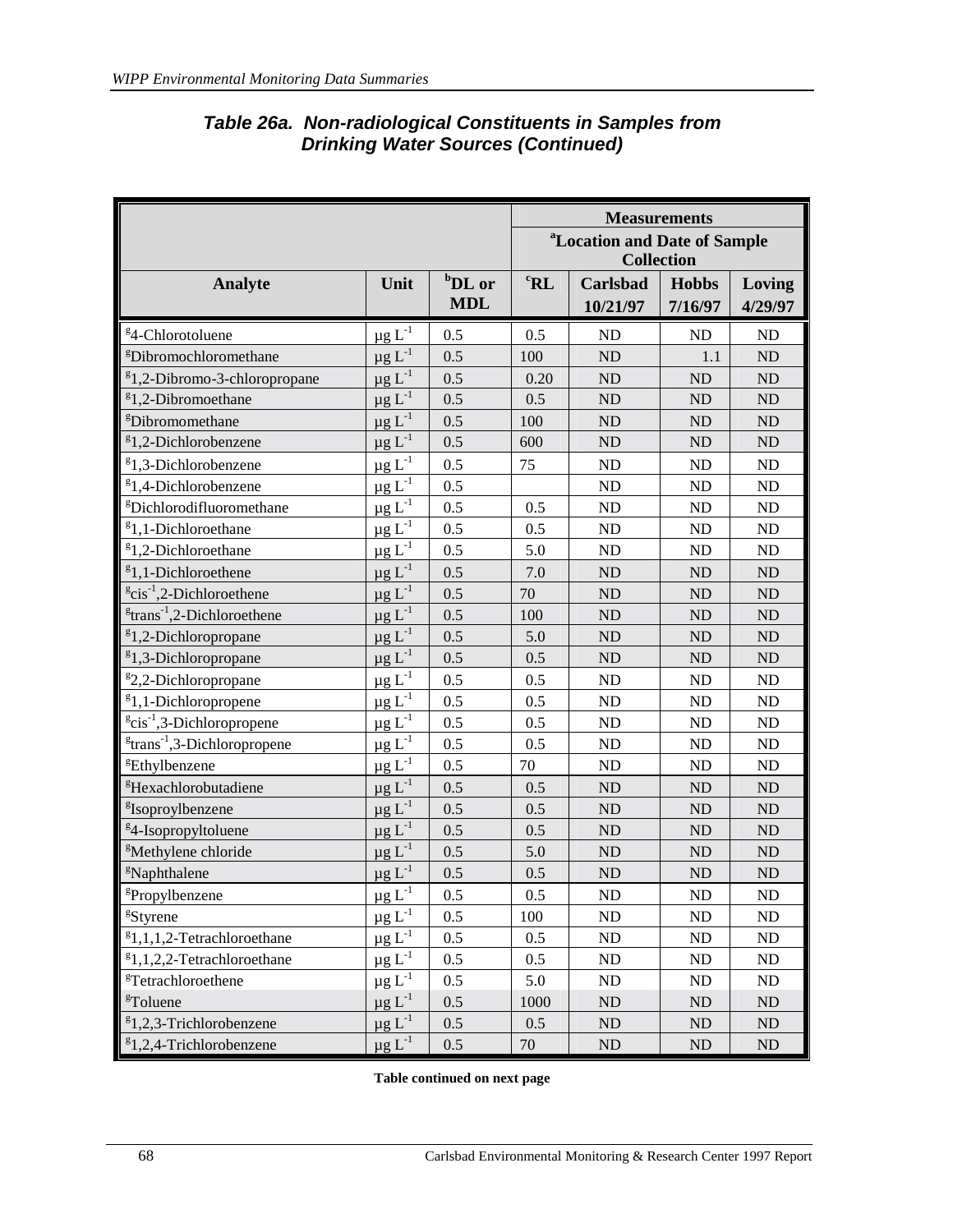|                                          |                                            |                    |                              |                                          | <b>Measurements</b> |            |  |
|------------------------------------------|--------------------------------------------|--------------------|------------------------------|------------------------------------------|---------------------|------------|--|
|                                          |                                            |                    |                              | <sup>a</sup> Location and Date of Sample |                     |            |  |
|                                          |                                            |                    |                              |                                          | <b>Collection</b>   |            |  |
| <b>Analyte</b>                           | Unit                                       | <sup>b</sup> DL or | ${}^{\mathrm{c}}\mathbf{RL}$ | Carlsbad                                 | <b>Hobbs</b>        | Loving     |  |
|                                          |                                            | <b>MDL</b>         |                              | 10/21/97                                 | 7/16/97             | 4/29/97    |  |
| ${}^{g}1,1,1$ -Trichloroethane           | $\mu g$ $L^{-1}$                           | 0.5                | 200                          | <b>ND</b>                                | ND                  | ND         |  |
| ${}^{g}1,1,2$ -Trichloroethane           | $\mu g L^{-1}$                             | 0.5                | 5.0                          | ND                                       | ND                  | ND         |  |
| <sup>g</sup> Trichloroethene             | $\mu$ g L <sup>-1</sup>                    | 0.5                | 5.0                          | ND                                       | ND                  | ${\rm ND}$ |  |
| <sup>g</sup> Trichlorofluoromethane      | $\mu$ g L $^{-1}$                          | 0.5                | 0.5                          | ND                                       | ND                  | ND         |  |
| <sup>g</sup> 1,2,3-Trichloropropane      | $\mu$ g L <sup>-1</sup>                    | 0.5                | 0.5                          | ND                                       | ND                  | ND         |  |
| ${}^{g}1,2,4$ -Trimethylbenzene          | $\mu$ g L <sup>-1</sup>                    | 0.5                | 0.5                          | ND                                       | ND                  | $\rm ND$   |  |
| ${}^{8}1,3,5$ -Trimethylbenzene          | $\mu$ g L $^{-1}$                          | 0.5                | 0.5                          | ND                                       | ND                  | ND         |  |
| <sup>g</sup> Vinyl chloride              | $\mu$ g L <sup>-1</sup>                    | 0.5                | 2.0                          | ND                                       | ND                  | ND         |  |
| <sup>g</sup> Xylenes                     | $\mu$ g L <sup>-1</sup>                    | 0.5                | 10000                        | ND                                       | ND                  | ND         |  |
| $h$ 1,2-Dibromoethane                    | $\mu$ g L <sup>-1</sup>                    | 0.01               | 0.01                         | ND                                       | ND                  | $\rm ND$   |  |
| <sup>h</sup> 1,2-Dibromo-3-Chloropropane | $\mu$ g L <sup>-1</sup>                    | 0.01               | 0.01                         | ND                                       | ND                  | ND         |  |
| <sup>i</sup> Alachlor                    | $\mu$ g L <sup>-1</sup>                    | 0.225              | 2.0                          | ND                                       | ND                  | ND         |  |
| <sup>i</sup> Aldrin                      | $\mu$ g L <sup>-1</sup>                    | 0.09               | 0.09                         | ND                                       | <b>ND</b>           | $\rm ND$   |  |
| <sup>'</sup> Chlordane                   | $\mu g$ $L^{-1}$                           | 0.6                | 2.0                          | ND                                       | ND                  | ND         |  |
| 'Dieldrin                                | $\mu$ g L <sup>-1</sup>                    | 0.04               | 0.04                         | ND                                       | ND                  | ND         |  |
| <sup>i</sup> Endrin                      | $\underline{\mu} g$ $L^{-1}$               | 0.063              | 2.0                          | ND                                       | ND                  | ND         |  |
| <sup>i</sup> Heptachlor                  | $\mu$ g L <sup>-1</sup>                    | 0.094              | 0.4                          | ND                                       | ND                  | ${\rm ND}$ |  |
| <sup>i</sup> Heptachlor Epoxide          | $\mu$ g L <sup>-1</sup>                    | 0.067              | 0.2                          | ND                                       | ND                  | $\rm ND$   |  |
| Hexachlorobenzene                        | $\mu$ g L <sup>-1</sup>                    | 0.02               | 1.0                          | ND                                       | ND                  | ND         |  |
| <sup>i</sup> Lindane                     | $\mu$ g L <sup>-1</sup>                    | 0.03               | 0.2                          | ND                                       | ND                  | ND         |  |
| <sup>i</sup> Methoxychlor                | $\mu$ g L $^{-1}$                          | 0.96               | 40.0                         | ND                                       | ND                  | ND         |  |
| Toxaphene                                | $\mu$ g L <sup>-1</sup>                    | 1.0                | 3.0                          | ND                                       | ND                  | ND         |  |
| <sup>i</sup> Aroclor 1016                | $\underline{\mu}\,\underline{g}\,L^{-1}$   | 0.08               | 0.5                          | ND                                       | ND                  | ${\rm ND}$ |  |
| Aroclor 1221                             | $\mu$ g L <sup>-1</sup>                    | 3.0                | 0.5                          | ND                                       | ND                  | ND         |  |
| <sup>i</sup> Arochlor 1232               | $\mu$ g L <sup>-1</sup>                    | 0.10               | 0.5                          | ND                                       | <b>ND</b>           | $\rm ND$   |  |
| <sup>i</sup> Arochlor 1242               | $\mu g$ $L^{-1}$                           | 0.10               | 0.5                          | ND                                       | ND                  | ND         |  |
| <sup>i</sup> Arochlor 1248               | $\mu g L^{-1}$                             | 0.13               | $0.5\,$                      | ${\rm ND}$                               | ${\rm ND}$          | $\rm ND$   |  |
| <sup>1</sup> Arochlor 1254               | $\mu g$ $L^{-1}$                           | 0.10               | 0.5                          | <b>ND</b>                                | N <sub>D</sub>      | ND         |  |
| <sup>i</sup> Arochlor 1260               | $\mu g$ $L^{-1}$                           | 0.14               | 0.5                          | ND                                       | ND                  | ND         |  |
| Hexachlorocyclopentadiene                | $\mu g$ $L^{-1}$                           | 0.05               | 50.0                         | $\rm ND$                                 | $\rm ND$            | $\rm ND$   |  |
| $12,4-D$                                 | $\mu g \; L^{-1}$                          | 10.0               | 70.0                         | ND                                       | ND                  | $\rm ND$   |  |
| ${}^{1}2,4,5$ -TP(Silvex)                | $\mu g$ <sup>-1</sup>                      | $1.0\,$            | 50.0                         | ND                                       | ND                  | ${\rm ND}$ |  |
| <sup>J</sup> Dicamba                     | $\mu g$ $L^{-1}$                           | 2.0                | 2.0                          | ND                                       | ND                  | ND         |  |
| <sup>J</sup> Dinoseb                     | $\underline{\mu}\,\underline{g}\,\,L^{-1}$ | 2.0                | 7.0                          | $\rm ND$                                 | ND                  | $\rm ND$   |  |
| <sup>J</sup> Pentachlorophenol           | $\mu g$ $L^{-1}$                           | 1.0                | 1.0                          | ND                                       | ND                  | ND         |  |
| <sup>J</sup> Picloram                    | $\mu$ g L <sup>-1</sup>                    | 20.0               | 500.0                        | ND                                       | ND                  | ND         |  |

## *Table 26a. Non-radiological Constituents in Samples from Drinking Water Sources (Continued)*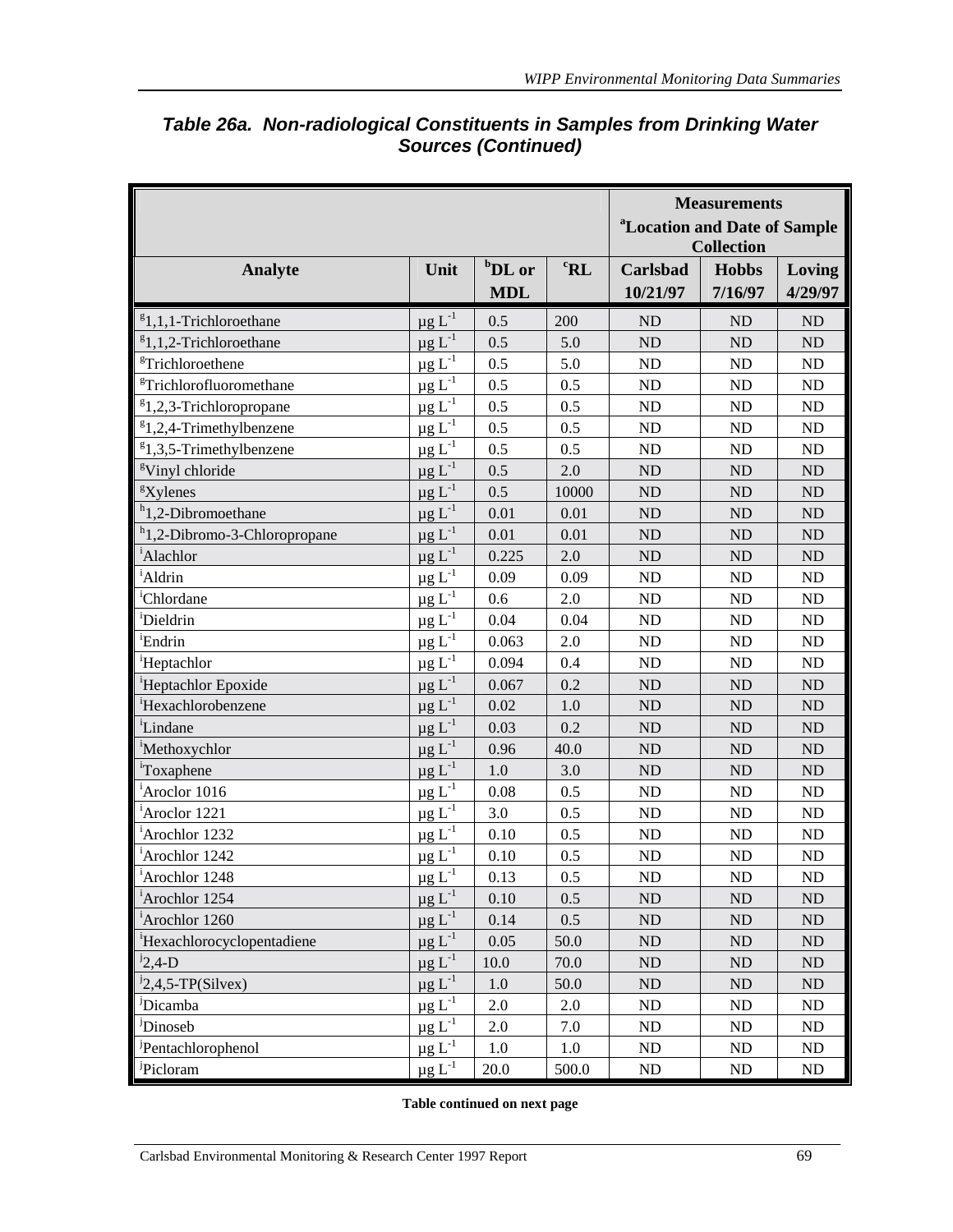|                                  | <b>Measurements</b>                      |                                  |                 |                             |                                                               |                   |
|----------------------------------|------------------------------------------|----------------------------------|-----------------|-----------------------------|---------------------------------------------------------------|-------------------|
|                                  |                                          |                                  |                 |                             | <sup>a</sup> Location and Date of Sample<br><b>Collection</b> |                   |
| Analyte                          | Unit                                     | <sup>b</sup> DL or<br><b>MDL</b> | ${}^{\rm c}$ RL | <b>Carlsbad</b><br>10/21/97 | <b>Hobbs</b><br>7/16/97                                       | Loving<br>4/29/97 |
| <sup>k</sup> Dalapon             | $\mu$ g L <sup>-1</sup>                  | 10.0                             | 200             | <b>ND</b>                   | <b>ND</b>                                                     | <b>ND</b>         |
| <sup>1</sup> 3-Hydroxycarbofuran | $\mu g L^{-1}$                           | 5.0                              | 5.0             | <b>ND</b>                   | <b>ND</b>                                                     | <b>ND</b>         |
| <sup>1</sup> Aldicarb            | $\mu$ g L <sup>-1</sup>                  | 0.5                              | 0.5             | <b>ND</b>                   | ND                                                            | <b>ND</b>         |
| <sup>1</sup> Aldicarb Sulfone    | $\mu$ g L <sup>-1</sup>                  | 1.0                              | 1.0             | ND                          | ND                                                            | <b>ND</b>         |
| <sup>1</sup> Aldicarb Sulfoxide  | $\mu g L^{-1}$                           | 0.5                              | 0.5             | <b>ND</b>                   | ND                                                            | <b>ND</b>         |
| <sup>1</sup> Baygon              | $\mu$ g L <sup>-1</sup>                  | 1.0                              | 1.0             | ND                          | ND                                                            | <b>ND</b>         |
| Carbaryl                         | $\underline{\mu}\,\underline{g}\,L^{-1}$ | 5.0                              | 5.0             | ND                          | ND                                                            | <b>ND</b>         |
| <sup>l</sup> Carbofuran          | $\mu$ g L <sup>-1</sup>                  | 1.0                              | 40.0            | ND                          | ND                                                            | <b>ND</b>         |
| <sup>l</sup> Methiocarb          | $\mu$ g L <sup>-1</sup>                  | 0.5                              | 0.5             | ND                          | ND                                                            | <b>ND</b>         |
| <sup>l</sup> Methomyl            | $\mu$ g L <sup>-1</sup>                  | 5.0                              | 5.0             | ND                          | ND                                                            | <b>ND</b>         |
| <sup>l</sup> Oxamyl              | $\underline{\mu}\,\underline{g}\,L^{-1}$ | 5.0                              | 200.0           | ND                          | ND                                                            | <b>ND</b>         |
| "Glyphosate                      | $\mu$ g L <sup>-1</sup>                  | 5.0                              | 700             | ND                          | ND                                                            | <b>ND</b>         |
| "Endothall                       | $\mu$ g L <sup>-1</sup>                  | 25.0                             | 100.0           | <b>ND</b>                   | ND                                                            | <b>ND</b>         |
| <sup>o</sup> Diquat              | $\mu$ g L <sup>-1</sup>                  | 1.0                              | 20.0            | ND                          | ND                                                            | <b>ND</b>         |
| <sup>o</sup> Atrizine            | $\mu$ g L <sup>-1</sup>                  | 9.2                              | 3.0             | ND                          | ND                                                            | <b>ND</b>         |
| <sup>P</sup> Butachlor           | $\mu g$ $L^{-1}$                         | 0.2                              | 0.2             | ND                          | ND                                                            | <b>ND</b>         |
| $PDi(2-ethylhexyl)$ adipate      | $\mu g L^{-1}$                           | 2.0                              | 400.0           | ND                          | ND                                                            | <b>ND</b>         |
| $PDi(2-ethylhexyl)$ phthalate    | $\mu g$ $L^{-1}$                         | 2.0                              | 6.0             | ND                          | ND                                                            | <b>ND</b>         |
| PHexachlorocyclopentadiene       | $\underline{\mu}\,\underline{g}\,L^{-1}$ | 0.2                              | 0.2             | ND                          | ND                                                            | <b>ND</b>         |
| PMetribuzin                      | $\underline{\mu}\,\underline{g}\,L^{-1}$ | 0.2                              | 0.2             | ND                          | ND                                                            | <b>ND</b>         |
| <sup>P</sup> Metolachlor         | $\underline{\mu g} L^{-1}$               | 0.2                              | 0.2             | ND                          | ND                                                            | <b>ND</b>         |
| PPropachlor                      | $\mu$ g L <sup>-1</sup>                  | 0.3                              | 0.3             | ND                          | ND                                                            | <b>ND</b>         |
| PSimazine                        | $\mu$ g L <sup>-1</sup>                  | 0.2                              | 4.0             | ND                          | ND                                                            | <b>ND</b>         |
| ${}^{\text{p}}$ Benzo(a)pyrene   | $\mu$ g L <sup>-1</sup>                  | 0.2                              | 0.2             | ND                          | ND                                                            | <b>ND</b>         |

### *Table 26a. Non-radiological Constituents in Samples from Drinking Water Sources (Continued)*

a Locations of drinking water collection as described in Table 24

<sup>b</sup> DL or MDL=Detection Limit or Method Detection Limit; Detection Limit is the smallest concentration or amount of some component of interest that can be measured by a single measurement with a stated level of confidence; Method Detection Limit is based on a method's ability to determine an analyte in a sample matrix, despite its source of origin. Values in this column are DLs for pyridine, cresols, 2,4-dinitrotoluene, hexachloroethane and nitrobenzene. All other values in this column are MDLs.

c RL = Reference Level; levels adopted as limits or guidelines under the Safe Drinking Water Act (SDWA); some sources may not be subject to regulation under SDWA. No RL values are presented for constituents not covered by SDWA.

<sup>d</sup>Measured by EPA Method 200.8

e by ICP, Measured by EPA Method 200.7

f SW846-8270

<sup>g</sup>Measured by EPA Method 502.2

<sup>h</sup>Measured by EPA Method 504

i Measured by EPA Method 505

Measured by EPA Method 515.2

<sup>k</sup>Measured by EPA Method 552.1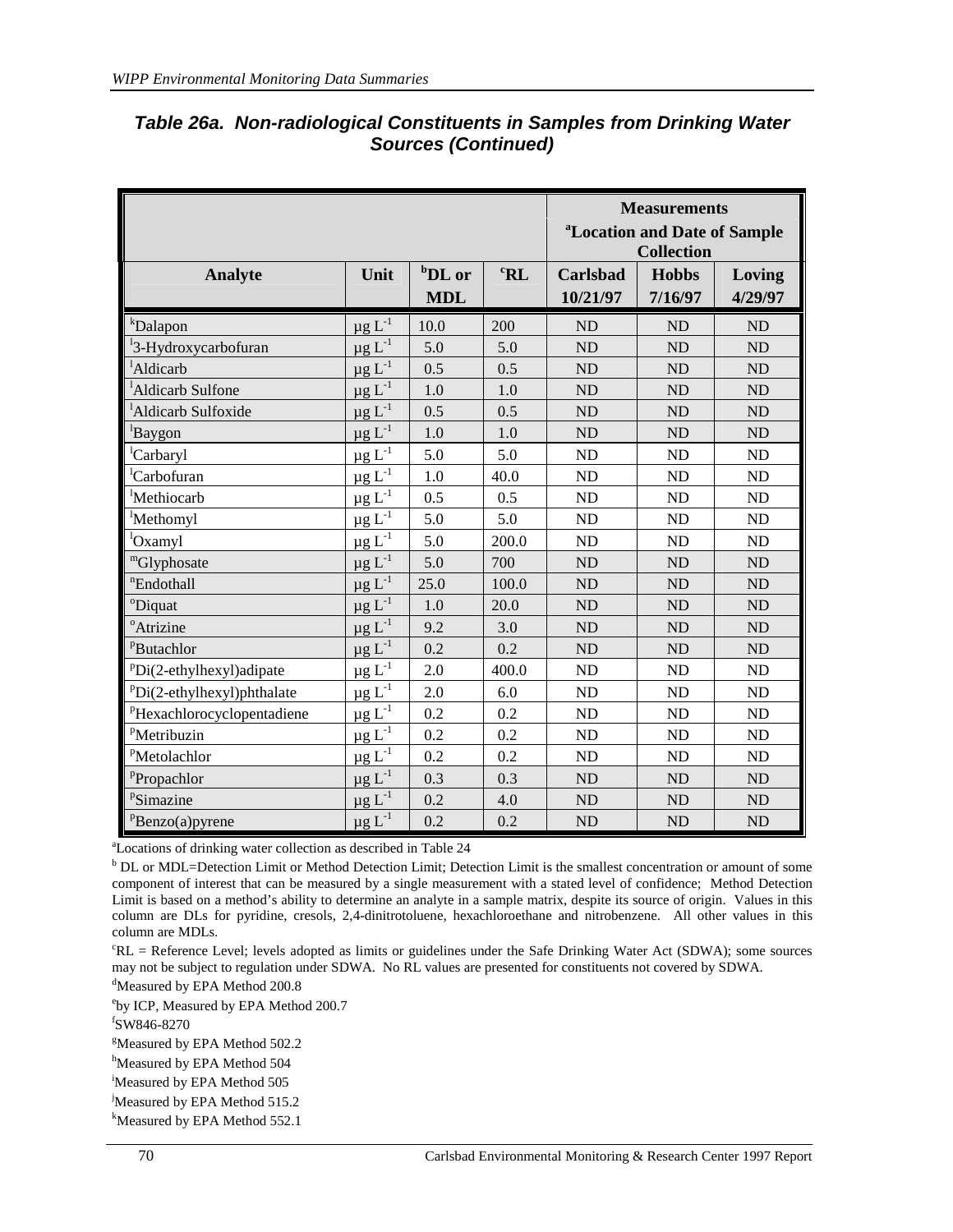- Measured by EPA Method 531.1
- mMeasured by EPA Method 547
- <sup>n</sup>Measured by EPA Method 548.1
- <sup>o</sup>Measured by EPA Method 549.1
- <sup>P</sup>Measured by EPA Method 525.2
- ${}^q$ ND = Not Detected
- $TNR = Not$  Reported by Laboratory
- $E =$  Sample storage time was exceeded at laboratory; no result reported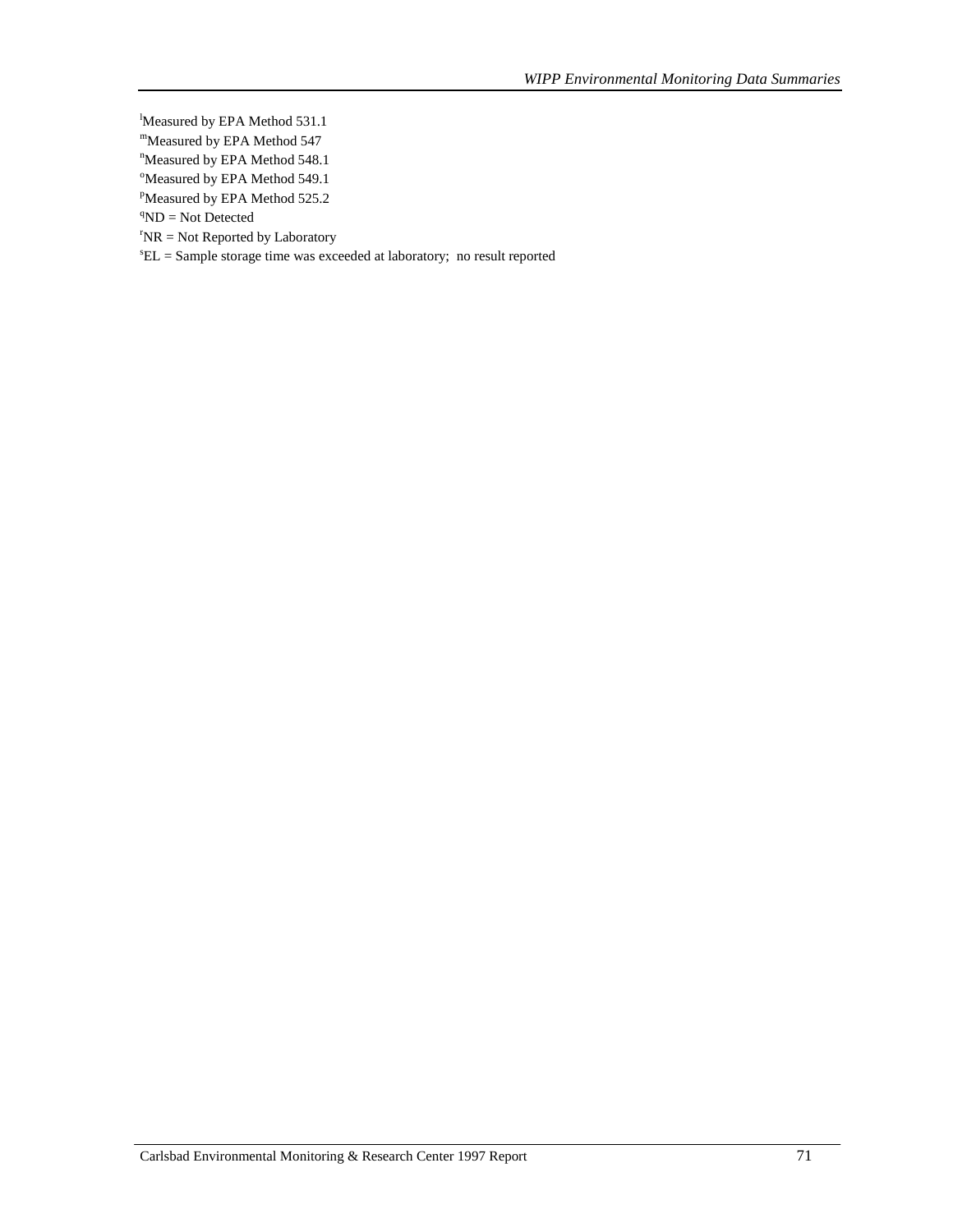|                                   |                                        |                         |                              |                 | <b>Measurements</b><br><sup>a</sup> Location and Date of<br><b>Sample Collection</b> |                                  |
|-----------------------------------|----------------------------------------|-------------------------|------------------------------|-----------------|--------------------------------------------------------------------------------------|----------------------------------|
| <b>Analyte</b>                    | Unit                                   | $b$ DL or<br><b>MDL</b> | ${}^{\mathrm{c}}\mathbf{RL}$ | Otis<br>4/21/97 | <b>Private</b><br>#1<br>7/22/97                                                      | <b>Private</b><br>#2<br>10/22/97 |
| <sup>d</sup> Antimony             | $\underline{\mu} \, g \, L^{-1}$       | 0.4                     | 6                            | ND              | ND                                                                                   | ND                               |
| <sup>d</sup> Arsenic              | $\mu g L^{-1}$                         | 0.3                     | 50                           | 1.9             | 7.6                                                                                  | 3.3                              |
| <sup>d</sup> Barium               | $\mu$ g L <sup>-1</sup>                | 0.1                     | 2000                         | 18.4            | 95.3                                                                                 | 8.4                              |
| <sup>d</sup> Beryllium            | $\mu$ g L <sup>-1</sup>                | 0.2                     | $\overline{4}$               | ND              | ND                                                                                   | ${\rm ND}$                       |
| <sup>d</sup> Cadmium              | $\mu$ g L <sup>-1</sup>                | 0.1                     | 5                            | 0.1             | ND                                                                                   | 0.1                              |
| <sup>d</sup> Chromium             | $\mu$ g L <sup>-1</sup>                | 1.0                     | 100                          | 4.3             | <b>ND</b>                                                                            | ND                               |
| <sup>d</sup> Mercury              | $\mu g$ $L^{-1}$                       | 0.2                     | $\overline{2}$               | ND              | <b>ND</b>                                                                            | ND                               |
| <sup>d</sup> Nickel               | $\mu$ g L $^{-1}$                      | 0.05                    | 100                          | 10.71           | 2.3                                                                                  | 24.4                             |
| <sup>d</sup> Selenium             | $\mu$ g L <sup>-1</sup>                | 1.0                     | 50                           | 4.7             | 4.8                                                                                  | 14.6                             |
| dThallium                         | $\mu$ g L <sup>-1</sup>                | 0.03                    | $\overline{2}$               | ND              | ND                                                                                   | 0.37                             |
| $^{\rm d}$ Lead                   | $\mu g$ $L^{-1}$                       | 0.1                     | 15.0                         | 0.9             | 2.1                                                                                  | 0.1                              |
| <sup>d</sup> Copper               | $\mu$ g L <sup>-1</sup>                | 0.4                     | 1300                         | 2.4             | 3.4                                                                                  | 3.2                              |
| <sup>e</sup> Aluminum             | $\underline{m} \underline{g} \ L^{-1}$ | 0.05                    | $0.05 - 0.2$                 | ND              | ND                                                                                   | ND                               |
| $^{\circ}$ Iron                   | $mg L^{-1}$                            | 0.05                    | 0.3                          | ND              | <b>ND</b>                                                                            | 0.40                             |
| eSilver                           | $\underline{mg} \; L^{-1}$             | 0.02                    | 0.1                          | ND              | <b>ND</b>                                                                            | ND                               |
| <sup>f</sup> Pyridine             | $\mu$ g L <sup>-1</sup>                | 0.5                     |                              | <b>ND</b>       | ND                                                                                   | ND                               |
| <sup>t</sup> Cresols              | $\mu$ g L <sup>-1</sup>                | 0.5                     |                              | ND              | ND                                                                                   | ND                               |
| $f2,4$ -Dinitrotoluene            | $\mu$ g L <sup>-1</sup>                | 0.5                     |                              | ND              | ND                                                                                   | ND                               |
| <sup>f</sup> Hexachloroethane     | $\mu$ g L <sup>-1</sup>                | 0.5                     |                              | <b>ND</b>       | <b>ND</b>                                                                            | ND                               |
| <sup>f</sup> Nitrobenzene         | $\mu g$ $L^{-1}$                       | 0.5                     |                              | $\rm ND$        | ND                                                                                   | $\rm ND$                         |
| <sup>g</sup> Benzene              | $\mu$ g L <sup>-1</sup>                | 0.5                     | 5.0                          | ND              | ND                                                                                   | ND                               |
| <sup>g</sup> Bromobenzene         | $\mu$ g L <sup>-1</sup>                | 0.5                     | 0.5                          | ND              | <b>ND</b>                                                                            | ND                               |
| <sup>g</sup> Bromochloromethane   | $\mu$ g L <sup>-1</sup>                | 0.5                     | 0.5                          | ND              | ND                                                                                   | ND                               |
| <sup>g</sup> Bromodichloromethane | $\mu$ g L <sup>-1</sup>                | 0.5                     | 1000                         | ND              | ND                                                                                   | ND                               |
| <sup>g</sup> Bromoform            | $\mu$ g L <sup>-1</sup>                | 0.5                     | 100                          | 3.5             | 3.5                                                                                  | ND                               |
| $g_{n}$ -Butylbenzene             | $\mu g L^{-1}$                         | 0.5                     | 0.5                          | ${\rm ND}$      | ${\rm ND}$                                                                           | ${\rm ND}$                       |
| <sup>g</sup> sec-Butylbenzene     | $\mu$ g L <sup>-1</sup>                | 0.5                     | 0.5                          | ND              | ND                                                                                   | ND                               |
| <sup>g</sup> tert-Butylbenzene    | $\mu$ g L <sup>-1</sup>                | 0.5                     | 0.5                          | ND              | <b>ND</b>                                                                            | ND                               |
| <sup>g</sup> Carbon Tetrachloride | $\mu$ g L <sup>-1</sup>                | 0.5                     | 5.0                          | <b>ND</b>       | ND                                                                                   | ND                               |
| <sup>g</sup> Chlorobenzene        | $\mu$ g L <sup>-1</sup>                | 0.5                     | 100                          | $\rm ND$        | ND                                                                                   | ND                               |
| <sup>g</sup> Chloroethane         | $\mu$ g L <sup>-1</sup>                | 0.5                     | 0.5                          | ND              | ND                                                                                   | ND                               |
| <sup>g</sup> Chloroform           | $\mu$ g L <sup>-1</sup>                | 0.5                     | 100                          | N <sub>D</sub>  | ND                                                                                   | ND                               |

## *Table 26b. Non-radiological Constituents in Samples from Drinking Water Sources*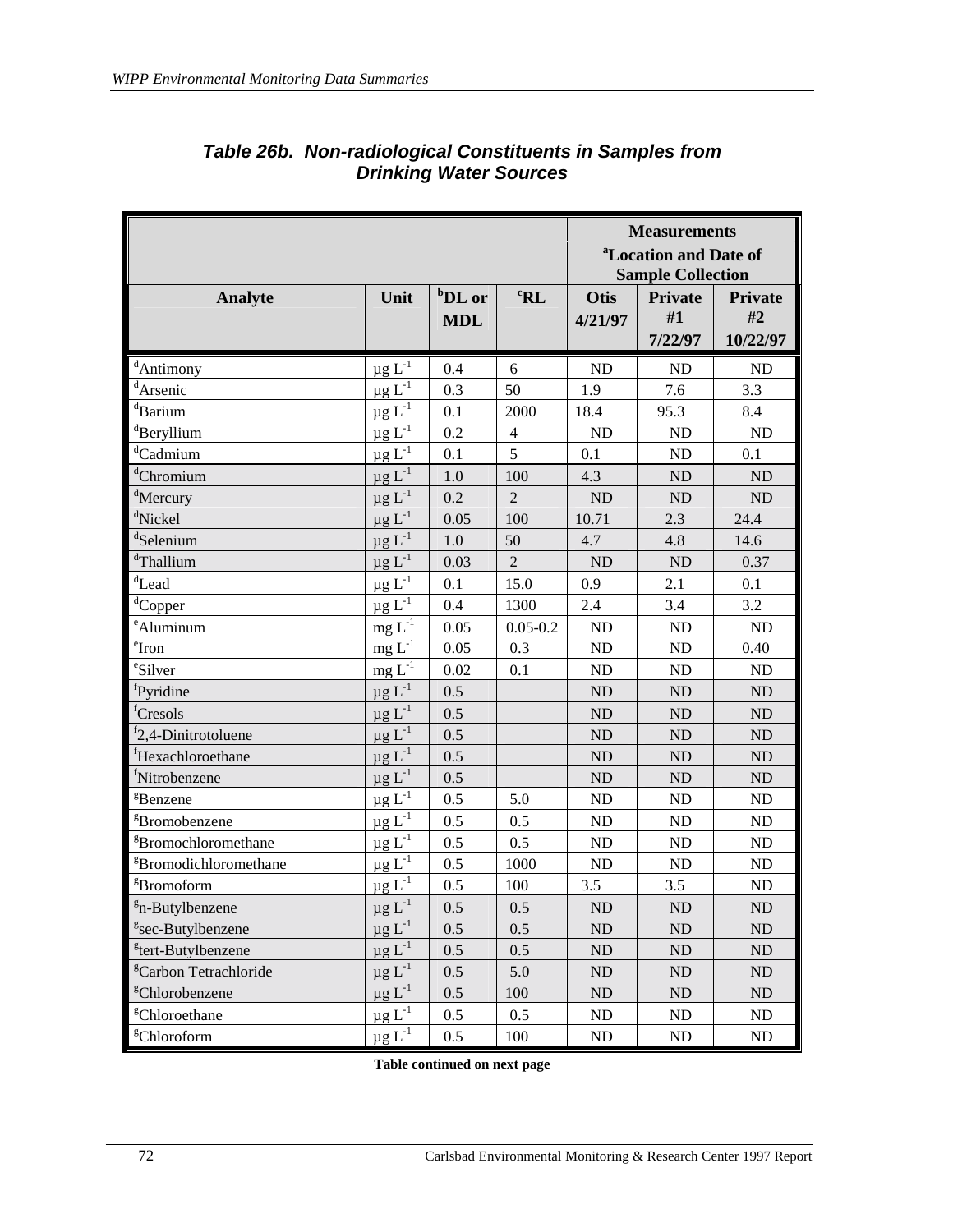|                                                     |                          |                    |                 |                | <b>Measurements</b>                                           |                |
|-----------------------------------------------------|--------------------------|--------------------|-----------------|----------------|---------------------------------------------------------------|----------------|
|                                                     |                          |                    |                 |                | <sup>a</sup> Location and Date of Sample<br><b>Collection</b> |                |
| <b>Analyte</b>                                      | Unit                     | <sup>b</sup> DL or | ${}^{\rm c}$ RL | <b>Otis</b>    | <b>Private</b>                                                | <b>Private</b> |
|                                                     |                          | <b>MDL</b>         |                 | 4/21/97        | #1                                                            | #2             |
|                                                     |                          |                    |                 |                | 7/22/97                                                       | 10/22/97       |
| <sup>g</sup> Chloromethane                          | $\mu$ g $L^{-1}$         | 0.5                | 0.5             | ND             | ND                                                            | ND             |
| <sup>g</sup> 2-Chlorotoluene                        | $\mu g \, L^{\text{-}1}$ | 0.5                | 0.5             | ND             | ND                                                            | ND             |
| <sup>g</sup> 4-Chlorotoluene                        | $\mu$ g L <sup>-1</sup>  | 0.5                | 0.5             | ND             | <b>ND</b>                                                     | ND             |
| <sup>g</sup> Dibromochloromethane                   | $\mu$ g L <sup>-1</sup>  | 0.5                | 100             | ND             | ND                                                            | ND             |
| <sup>g</sup> 1,2-Dibromo-3-chloropropane            | $\mu$ g L <sup>-1</sup>  | 0.5                | 0.20            | <b>ND</b>      | <b>ND</b>                                                     | $\rm ND$       |
| <sup>8</sup> 1,2-Dibromoethane                      | $\mu$ g L <sup>-1</sup>  | 0.5                | 0.5             | <b>ND</b>      | <b>ND</b>                                                     | ND             |
| <sup>g</sup> Dibromomethane                         | $\mu$ g L <sup>-1</sup>  | 0.5                | 100             | <b>ND</b>      | <b>ND</b>                                                     | ND             |
| ${}^{g}$ 1,2-Dichlorobenzene                        | $\mu$ g L <sup>-1</sup>  | 0.5                | 600             | N <sub>D</sub> | <b>ND</b>                                                     | ND             |
| $g_{1,3}$ -Dichlorobenzene                          | $\mu$ g L <sup>-1</sup>  | 0.5                | 75              | ND             | <b>ND</b>                                                     | ND             |
| <sup>g</sup> 1,4-Dichlorobenzene                    | $\mu g \, L^{-1}$        | 0.5                |                 | ND             | ND                                                            | ND             |
| <sup>g</sup> Dichlorodifluoromethane                | $\mu$ g L <sup>-1</sup>  | 0.5                | 0.5             | ND             | ND                                                            | ND             |
| <sup>g</sup> 1,1-Dichloroethane                     | $\mu g L^{-1}$           | 0.5                | 0.5             | <b>ND</b>      | <b>ND</b>                                                     | ND             |
| ${}^{g}$ 1,2-Dichloroethane                         | $\mu$ g L <sup>-1</sup>  | 0.5                | 5.0             | ND             | <b>ND</b>                                                     | ND             |
| <sup>8</sup> 1,1-Dichloroethene                     | $\mu$ g L <sup>-1</sup>  | 0.5                | 7.0             | ND             | <b>ND</b>                                                     | ND             |
| $e^{g}$ cis <sup>-1</sup> ,2-Dichloroethene         | $\mu g \, L^{-1}$        | 0.5                | 70              | <b>ND</b>      | <b>ND</b>                                                     | ND             |
| $\mathrm{g}$ trans <sup>-1</sup> ,2-Dichloroethene  | $\mu$ g L <sup>-1</sup>  | 0.5                | 100             | <b>ND</b>      | <b>ND</b>                                                     | ND             |
| <sup>g</sup> 1,2-Dichloropropane                    | $\mu g L^{-1}$           | 0.5                | 5.0             | <b>ND</b>      | <b>ND</b>                                                     | ND             |
| <sup>g</sup> 1,3-Dichloropropane                    | $\mu g$ $L^{-1}$         | 0.5                | 0.5             | ND             | ND                                                            | ND             |
| <sup>g</sup> 2,2-Dichloropropane                    | $\mu$ g L <sup>-1</sup>  | 0.5                | 0.5             | ND             | ND                                                            | ND             |
| $g_{1,1}$ -Dichloropropene                          | $\mu$ g L <sup>-1</sup>  | 0.5                | 0.5             | <b>ND</b>      | <b>ND</b>                                                     | $\rm ND$       |
| $e^{g}$ cis <sup>-1</sup> ,3-Dichloropropene        | $\mu g$ $L^{-1}$         | 0.5                | 0.5             | ND             | <b>ND</b>                                                     | ND             |
| $\mathrm{g}$ trans <sup>-1</sup> ,3-Dichloropropene | $\mu$ g L <sup>-1</sup>  | 0.5                | 0.5             | ND             | <b>ND</b>                                                     | ND             |
| <sup>g</sup> Ethylbenzene                           | $\mu$ g L <sup>-1</sup>  | 0.5                | 70              | ND             | <b>ND</b>                                                     | ND             |
| <sup>g</sup> Hexachlorobutadiene                    | $\mu$ g L <sup>-1</sup>  | 0.5                | 0.5             | <b>ND</b>      | <b>ND</b>                                                     | ND             |
| <sup>g</sup> Isoproylbenzene                        | $\mu$ g L <sup>-1</sup>  | 0.5                | 0.5             | <b>ND</b>      | <b>ND</b>                                                     | <b>ND</b>      |
| <sup>g</sup> 4-Isopropyltoluene                     | $\mu g$ $L^{-1}$         | 0.5                | 0.5             | ND             | ${\rm ND}$                                                    | $\rm ND$       |
| <sup>g</sup> Methylene chloride                     | $\mu$ g L <sup>-1</sup>  | 0.5                | 5.0             | <b>ND</b>      | <b>ND</b>                                                     | <b>ND</b>      |
| <sup>g</sup> Naphthalene                            | $\mu$ g L <sup>-1</sup>  | 0.5                | 0.5             | $\rm ND$       | <b>ND</b>                                                     | ND             |
| <sup>g</sup> Propylbenzene                          | $\mu$ g L <sup>-1</sup>  | 0.5                | 0.5             | ND             | ND                                                            | ND             |
| <sup>g</sup> Styrene                                | $\mu$ g L <sup>-1</sup>  | 0.5                | 100             | $\rm ND$       | ND                                                            | ND             |
| ${}^{g}1,1,1,2$ -Tetrachloroethane                  | $\mu$ g L <sup>-1</sup>  | 0.5                | 0.5             | $\rm ND$       | ND                                                            | ND             |
| ${}^{g}1,1,2,2$ -Tetrachloroethane                  | $\mu g L^{-1}$           | 0.5                | 0.5             | ND             | ND                                                            | ND             |
| <sup>g</sup> Tetrachloroethene                      | $\mu$ g L <sup>-1</sup>  | 0.5                | 5.0             | $\rm ND$       | ND                                                            | ND             |
| <sup>g</sup> Toluene                                | $\mu$ g $L^{-1}$         | 0.5                | 1000            | ND             | ND                                                            | $\rm ND$       |

## *Table 26b. Non-radiological Constituents in Samples from Drinking Water Sources (Continued)*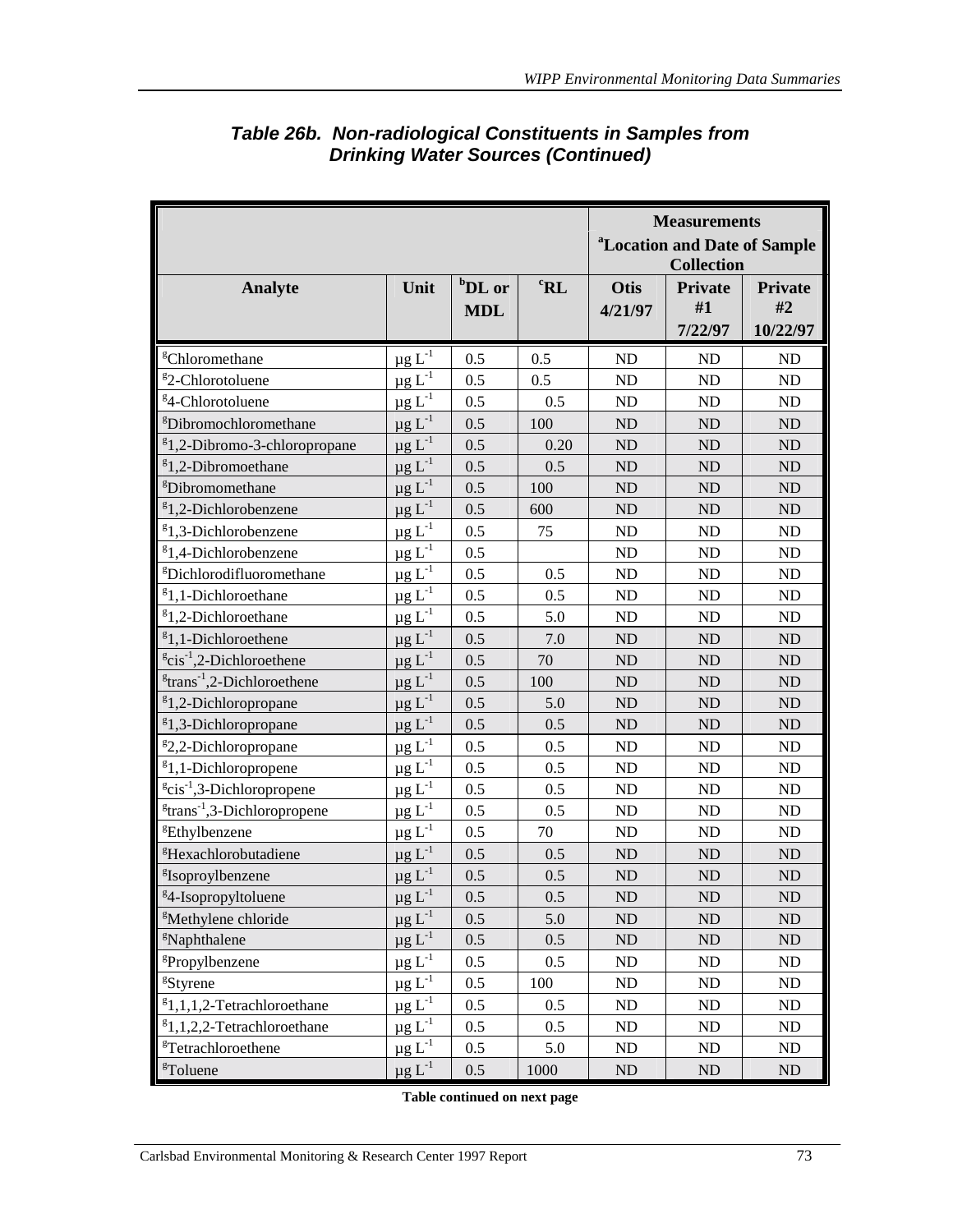|                                          |                              |                    |                 |            | <b>Measurements</b>                                           |          |
|------------------------------------------|------------------------------|--------------------|-----------------|------------|---------------------------------------------------------------|----------|
|                                          |                              |                    |                 |            | <sup>a</sup> Location and Date of Sample<br><b>Collection</b> |          |
| <b>Analyte</b>                           | Unit                         | <sup>b</sup> DL or | ${}^{\rm c}$ RL | Otis       | <b>Private</b>                                                | Private  |
|                                          |                              | <b>MDL</b>         |                 | 4/21/97    | #1                                                            | #2       |
|                                          |                              |                    |                 |            | 7/22/97                                                       | 10/22/97 |
| $$1,2,3$ -Trichlorobenzene               | $\mu$ g L <sup>-1</sup>      | 0.5                | 0.5             | <b>ND</b>  | ND                                                            | ND       |
| ${}^{8}1,2,4$ -Trichlorobenzene          | $\mu$ g L <sup>-1</sup>      | 0.5                | 70              | <b>ND</b>  | ND                                                            | ND       |
| ${}^{g}1,1,1$ -Trichloroethane           | $\mu$ g L <sup>-1</sup>      | 0.5                | 200             | <b>ND</b>  | ND                                                            | $\rm ND$ |
| ${}^{8}1,1,2$ -Trichloroethane           | $\mu g L^{-1}$               | 0.5                | 5.0             | <b>ND</b>  | ND                                                            | ND       |
| <sup>g</sup> Trichloroethene             | $\mu$ g L <sup>-1</sup>      | 0.5                | 5.0             | <b>ND</b>  | ND                                                            | ND       |
| <sup>g</sup> Trichlorofluoromethane      | $\underline{\mu} g$ $L^{-1}$ | 0.5                | 0.5             | <b>ND</b>  | ND                                                            | ND       |
| <sup>g</sup> 1,2,3-Trichloropropane      | $\mu$ g L <sup>-1</sup>      | 0.5                | 0.5             | ND         | $\rm ND$                                                      | $\rm ND$ |
| ${}^{8}1,2,4$ -Trimethylbenzene          | $\mu$ g L <sup>-1</sup>      | 0.5                | 0.5             | ND         | ND                                                            | $\rm ND$ |
| $$1,3,5$ -Trimethylbenzene               | $\mu g \, L^{-1}$            | 0.5                | 0.5             | <b>ND</b>  | ND                                                            | ND       |
| <sup>g</sup> Vinyl chloride              | $\mu$ g L <sup>-1</sup>      | 0.5                | 2.0             | <b>ND</b>  | ND                                                            | ND       |
| <sup>g</sup> Xylenes                     | $\mu$ g $L^{-1}$             | 0.5                | 10000           | <b>ND</b>  | ND                                                            | ND       |
| <sup>h</sup> 1,2-Dibromoethane           | $\mu$ g L <sup>-1</sup>      | 0.01               | 0.01            | <b>ND</b>  | ND                                                            | ND       |
| <sup>h</sup> 1,2-Dibromo-3-Chloropropane | $\mu$ g L <sup>-1</sup>      | 0.01               | 0.01            | <b>ND</b>  | ND                                                            | $\rm ND$ |
| <sup>i</sup> Alachlor                    | $\mu$ g L <sup>-1</sup>      | 0.225              | 2.0             | <b>ND</b>  | ND                                                            | ND       |
| <sup>i</sup> Aldrin                      | $\mu$ g L <sup>-1</sup>      | 0.09               | 0.09            | ND         | ND                                                            | ND       |
| <sup>1</sup> Chlordane                   | $\mu$ g L <sup>-1</sup>      | 0.6                | 2.0             | <b>ND</b>  | ND                                                            | $\rm ND$ |
| <sup>i</sup> Dieldrin                    | $\mu$ g L $^{-1}$            | 0.04               | 0.04            | ND         | ND                                                            | ND       |
| <sup>i</sup> Endrin                      | $\mu g L^{-1}$               | 0.063              | 2.0             | <b>ND</b>  | ND                                                            | ND       |
| <sup>i</sup> Heptachlor                  | $\mu$ g L <sup>-1</sup>      | 0.094              | 0.4             | <b>ND</b>  | ND                                                            | ND       |
| <sup>1</sup> Heptachlor Epoxide          | $\mu$ g L <sup>-1</sup>      | 0.067              | 0.2             | ND         | ND                                                            | ND       |
| <sup>i</sup> Hexachlorobenzene           | $\mu$ g L <sup>-1</sup>      | 0.02               | 1.0             | <b>ND</b>  | ND                                                            | ND       |
| <sup>i</sup> Lindane                     | $\mu$ g L <sup>-1</sup>      | 0.03               | 0.2             | <b>ND</b>  | ND                                                            | ND       |
| <sup>i</sup> Methoxychlor                | $\mu$ g L <sup>-1</sup>      | 0.96               | 40.0            | <b>ND</b>  | ND                                                            | ND       |
| Toxaphene                                | $\mu g L^{-1}$               | 1.0                | 3.0             | ND         | ND                                                            | ND       |
| <sup>i</sup> Aroclor 1016                | $\mu$ g L <sup>-1</sup>      | 0.08               | 0.5             | <b>ND</b>  | ND                                                            | ND       |
| <sup>i</sup> Aroclor 1221                | $\mu g L^{-1}$               | 3.0                | $0.5\,$         | $\rm ND$   | $\rm ND$                                                      | $\rm ND$ |
| <sup>i</sup> Arochlor 1232               | $\mu$ g L <sup>-1</sup>      | 0.10               | 0.5             | <b>ND</b>  | ND                                                            | ND       |
| <sup>i</sup> Arochlor 1242               | $\mu$ g L <sup>-1</sup>      | 0.10               | 0.5             | ND         | ND                                                            | ND       |
| <sup>i</sup> Arochlor 1248               | $\mu g L^{-1}$               | 0.13               | 0.5             | <b>ND</b>  | ND                                                            | ND       |
| <sup>i</sup> Arochlor 1254               | $\mu$ g L <sup>-1</sup>      | 0.10               | 0.5             | ND         | ND                                                            | ND       |
| <sup>i</sup> Arochlor 1260               | $\mu$ g L <sup>-1</sup>      | 0.14               | 0.5             | ${\rm ND}$ | ND                                                            | $\rm ND$ |
| 'Hexachlorocyclopentadiene               | $\mu$ g L <sup>-1</sup>      | 0.05               | 50.0            | ${\rm ND}$ | $\rm ND$                                                      | ND       |
| $12,4-D$                                 | $\mu$ g L <sup>-1</sup>      | 10.0               | 70.0            | ND         | $\rm ND$                                                      | $\rm ND$ |
| $12,4,5$ -TP(Silvex)                     | $\mu$ g L <sup>-1</sup>      | $1.0\,$            | 50.0            | ND         | ND                                                            | ND       |

### *Table 26b. Non-radiological Constituents in Samples from Drinking Water Sources (Continued)*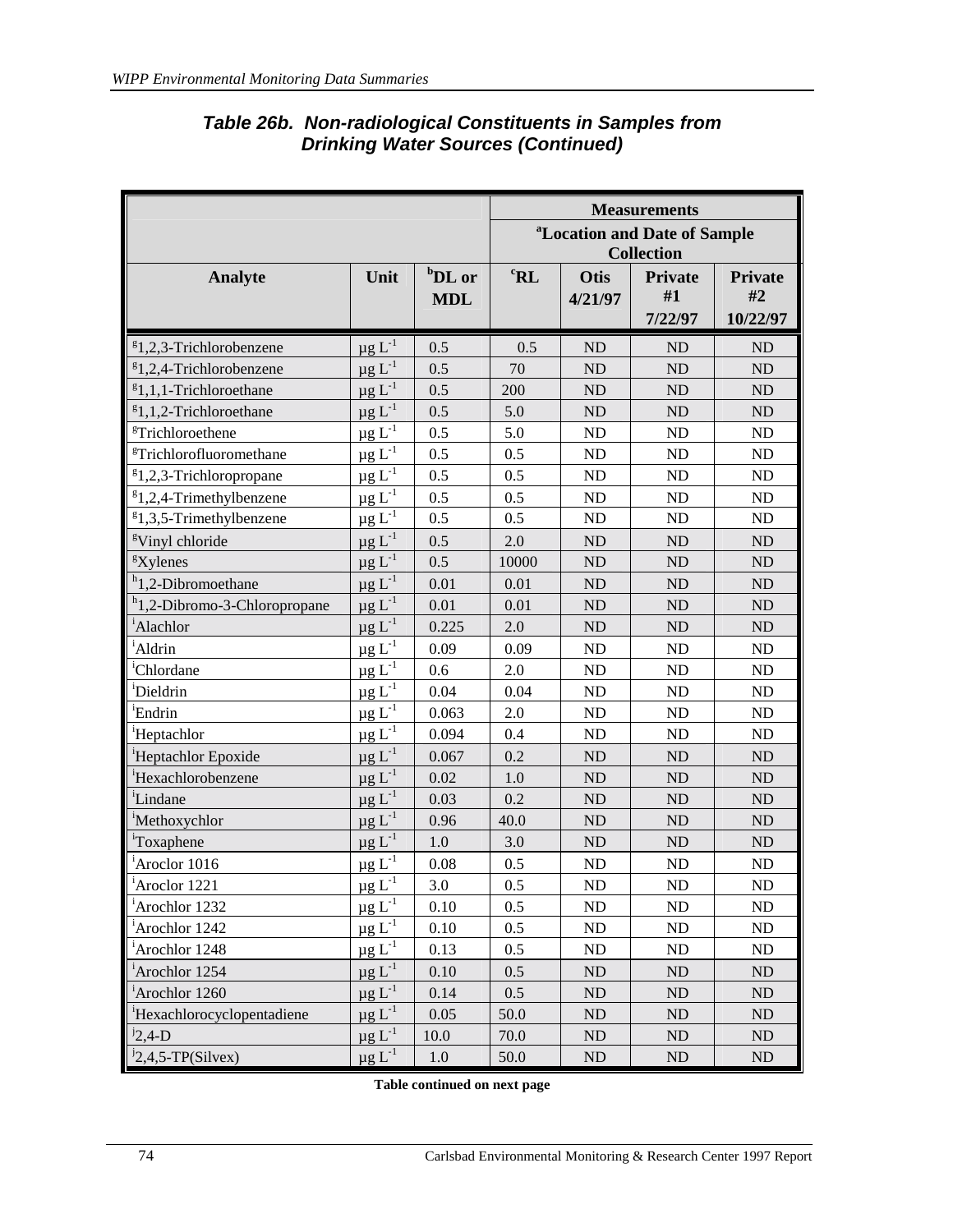|                                  |                                     |                    |                 |                   | <b>Measurements</b>                      |                |  |
|----------------------------------|-------------------------------------|--------------------|-----------------|-------------------|------------------------------------------|----------------|--|
|                                  |                                     |                    |                 |                   | <sup>a</sup> Location and Date of Sample |                |  |
|                                  |                                     |                    |                 | <b>Collection</b> |                                          |                |  |
| <b>Analyte</b>                   | Unit                                | <sup>b</sup> DL or | ${}^{\rm c}$ RL | <b>Otis</b>       | <b>Private</b>                           | <b>Private</b> |  |
|                                  |                                     | <b>MDL</b>         |                 | 4/21/97           | #1                                       | #2             |  |
|                                  |                                     |                    |                 |                   | 7/22/97                                  | 10/22/97       |  |
| <sup>j</sup> Dicamba             | $\mu$ g L <sup>-1</sup>             | 2.0                | 2.0             | ND                | ND                                       | ND             |  |
| Dinoseb                          | $\mu g \, L^{-1}$                   | 2.0                | 7.0             | ND                | ND                                       | ND             |  |
| Pentachlorophenol                | $\mu$ g L <sup>-1</sup>             | 1.0                | 1.0             | ND                | ND                                       | ND             |  |
| Picloram                         | $\mu$ g L <sup>-1</sup>             | 20.0               | 500.0           | ND                | <b>ND</b>                                | ND             |  |
| <i>k</i> Dalapon                 | $\underline{\mu}$ g L <sup>-1</sup> | 10.0               | 200             | <b>ND</b>         | ND                                       | ND             |  |
| <sup>1</sup> 3-Hydroxycarbofuran | $\mu g L^{-1}$                      | 5.0                | 5.0             | <b>ND</b>         | ND                                       | ND             |  |
| <sup>1</sup> Aldicarb            | $\mu$ g L <sup>-1</sup>             | 0.5                | 0.5             | <b>ND</b>         | ND                                       | ND             |  |
| <sup>1</sup> Aldicarb Sulfone    | $\mu$ g L <sup>-1</sup>             | 1.0                | 1.0             | ND                | ND                                       | ND             |  |
| <sup>1</sup> Aldicarb Sulfoxide  | $\mu$ g L <sup>-1</sup>             | 0.5                | 0.5             | <b>ND</b>         | ND                                       | ND             |  |
| <sup>l</sup> Baygon              | $\mu$ g L <sup>-1</sup>             | 1.0                | 1.0             | <b>ND</b>         | ND                                       | ND             |  |
| <sup>l</sup> Carbaryl            | $\mu$ g L <sup>-1</sup>             | 5.0                | 5.0             | ND                | ND                                       | ND             |  |
| <sup>l</sup> Carbofuran          | $\underline{\mu}$ g L <sup>-1</sup> | $1.0\,$            | 40.0            | ND                | ND                                       | ND             |  |
| <sup>1</sup> Methiocarb          | $\mu$ g L <sup>-1</sup>             | 0.5                | 0.5             | ND                | ND                                       | ND             |  |
| <sup>1</sup> Methomyl            | $\mu$ g L <sup>-1</sup>             | 5.0                | 5.0             | ND                | ND                                       | ND             |  |
| <sup>1</sup> Oxamyl              | $\mu$ g L <sup>-1</sup>             | 5.0                | 200.0           | ND                | ND                                       | ND             |  |
| "Glyphosate                      | $\mu$ g L <sup>-1</sup>             | 5.0                | 700             | <b>ND</b>         | ND                                       | ND             |  |
| "Endothall                       | $\mu$ g L <sup>-1</sup>             | 25.0               | 100.0           | <b>ND</b>         | ${}^sEL$                                 | ND             |  |
| <sup>o</sup> Diquat              | $\mu$ g L <sup>-1</sup>             | 1.0                | 20.0            | <b>ND</b>         | <b>ND</b>                                | ND             |  |
| <sup>o</sup> Atrizine            | $\mu$ g L <sup>-1</sup>             | 9.2                | 3.0             | <b>ND</b>         | ND                                       | ND             |  |
| <sup>P</sup> Butachlor           | $\mu$ g L <sup>-1</sup>             | 0.2                | 0.2             | <b>ND</b>         | <b>ND</b>                                | ND             |  |
| $PDi(2-ethylhexyl)$ adipate      | $\mu$ g L <sup>-1</sup>             | 2.0                | 400.0           | ND                | ND                                       | ND             |  |
| $PDi(2-ethylhexyl)$ phthalate    | $\mu$ g L <sup>-1</sup>             | 2.0                | 6.0             | ND                | ND                                       | ND             |  |
| PHexachlorocyclopentadiene       | $\mu$ g L <sup>-1</sup>             | 0.2                | 0.2             | ND                | ND                                       | ND             |  |
| PMetribuzin                      | $\mu$ g L <sup>-1</sup>             | 0.2                | 0.2             | ND                | ND                                       | ND             |  |
| <sup>P</sup> Metolachlor         | $\mu$ g L <sup>-1</sup>             | 0.2                | 0.2             | ND                | ND                                       | ND             |  |
| Propachlor                       | $\mu$ g L <sup>-1</sup>             | 0.3                | 0.3             | ND                | ND                                       | ND             |  |
| PSimazine                        | $\mu g L^{-1}$                      | 0.2                | 4.0             | <b>ND</b>         | ND                                       | ND             |  |
| $P$ Benzo(a)pyrene               | $\mu$ g L <sup>-1</sup>             | 0.2                | 0.2             | <b>ND</b>         | ND                                       | <b>ND</b>      |  |

## *Table 26b. Non-radiological Constituents in Samples from Drinking Water Sources (Continued)*

a Locations of drinking water collection as described in Table 24

<sup>b</sup> DL or MDL=Detection Limit or Method Detection Limit; Detection Limit is the smallest concentration or amount of some component of interest that can be measured by a single measurement with a stated level of confidence; Method Detection Limit is based on a method's ability to determine an analyte in a sample matrix, despite its source of origin. Values in this column are DLs for pyridine, cresols, 2,4-dinitrotoluene, hexachloroethane and nitrobenzene. All other values in this column are MDLs.

c RL = Reference Level; levels adopted as limits or guidelines under the Safe Drinking Water Act (SDWA); some sources may not be subject to regulation under SDWA. No RL values are presented for constituents not covered by SDWA. <sup>d</sup>Measured by EPA Method 200.8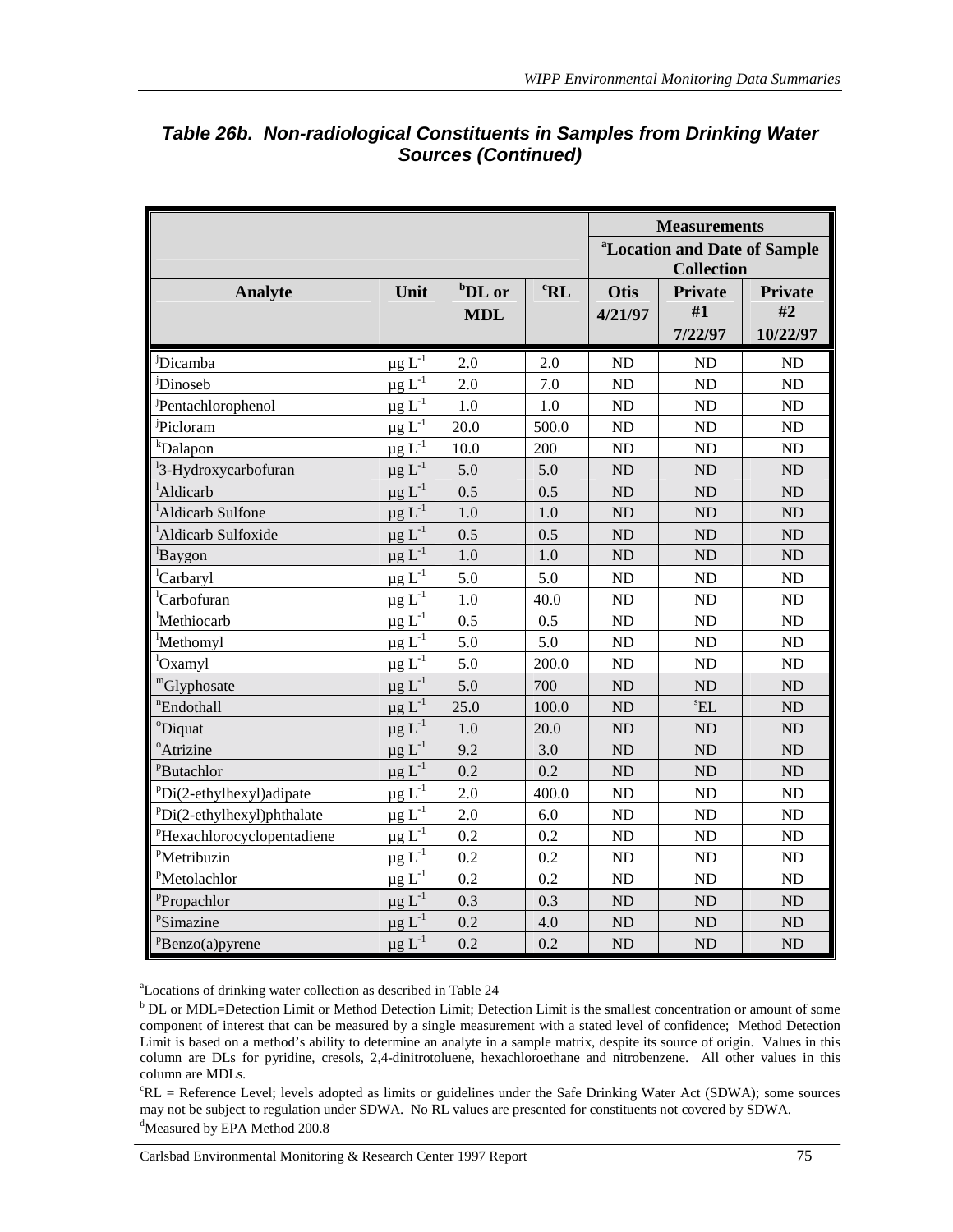e by ICP, Measured by EPA Method 200.7 f SW846-8270 <sup>g</sup>Measured by EPA Method 502.2 <sup>h</sup>Measured by EPA Method 504 i Measured by EPA Method 505 Measured by EPA Method 515.2 k Measured by EPA Method 552.1 Measured by EPA Method 531.1 mMeasured by EPA Method 547 <sup>n</sup>Measured by EPA Method 548.1 <sup>o</sup>Measured by EPA Method 549.1 <sup>P</sup>Measured by EPA Method 525.2  ${}^{q}ND = Not$  Detected  $N = Not$  Reported by Laboratory  $E =$  Sample storage time was exceeded at laboratory; no result reported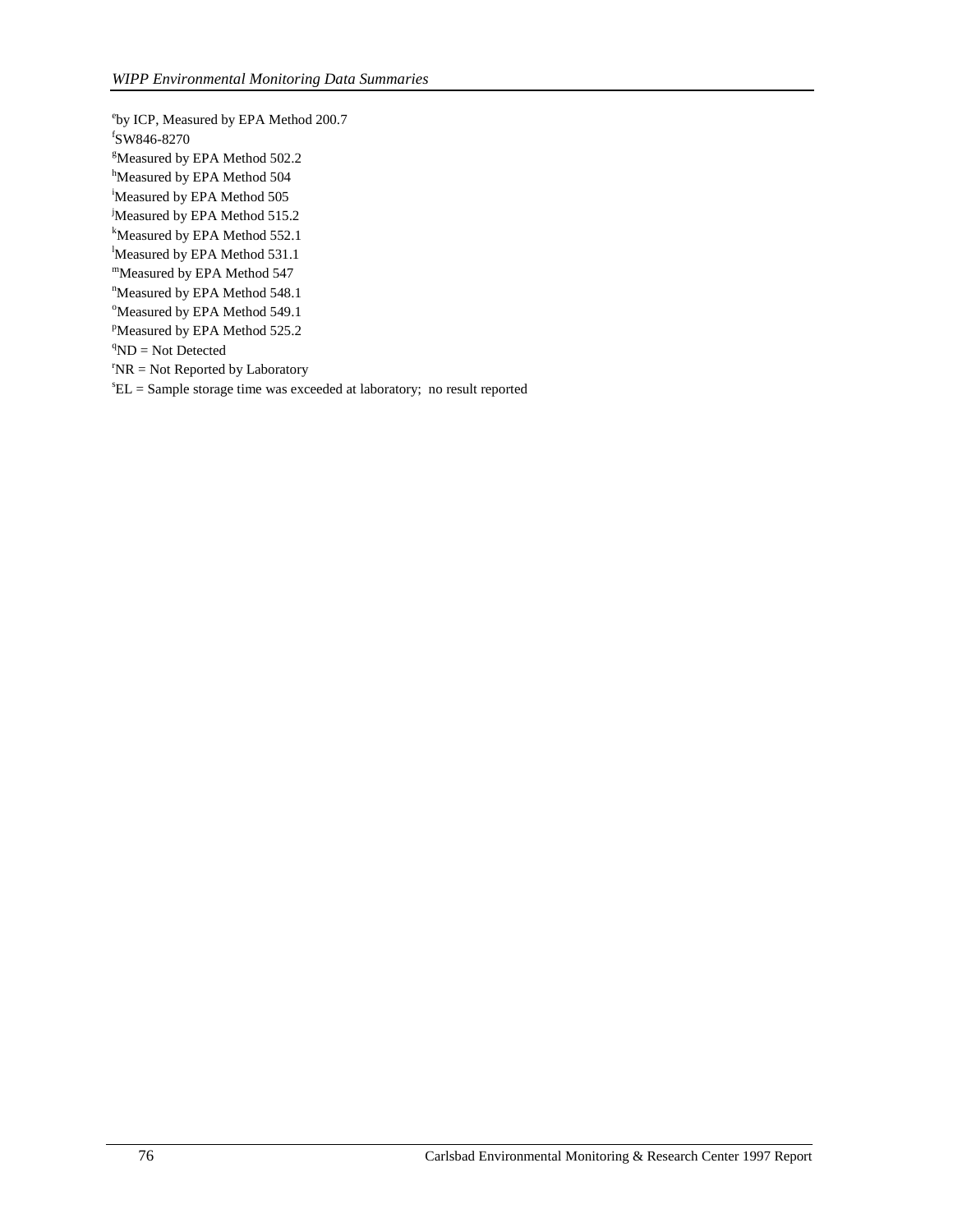|                                       |                                  |                              |                     |              | <sup>a</sup> Location and Date of Sample Collection |
|---------------------------------------|----------------------------------|------------------------------|---------------------|--------------|-----------------------------------------------------|
|                                       |                                  |                              | <b>Carlsbad</b>     | <b>Hobbs</b> | Loving                                              |
| <b>Analyte</b>                        | Unit                             | ${}^{\mathrm{b}}\mathbf{RL}$ | 10/21/97            | 7/16/97      | 4/29/97                                             |
|                                       |                                  |                              | $({}^c\mathbf{DL})$ | (DL)         | (DL)                                                |
| <sup>d</sup> Calcium                  | $mg L-1$                         |                              | 64.4(0.4)           | 49.3(0.1)    | 79.4(0.1)                                           |
| <sup>d</sup> Magnesium                | mg $\mathbf{L}^{\text{-}1}$      |                              | 33.6(0.4)           | 19.6(0.1)    | 34.5(0.1)                                           |
| <sup>d</sup> Potassium                | $mgL^{-1}$                       | 1000                         | 2.0(0.4)            | 2.9(0.1)     | 1.7(0.1)                                            |
| <sup>d</sup> Sodium                   | $\underline{mg}\, L^{\text{-}1}$ |                              | 27.6(0.4)           | 71.2(0.1)    | 13.8(0.1)                                           |
| dSilica                               | $mg L^{-1}$                      |                              | 6.15(0.05)          | 53.65 (0.05) | 8.70(0.05)                                          |
| <sup>e</sup> Nitrate/nitrite as N     | $mg L-1$                         | 10/1.0                       | 0.87(0.05)          | 4.5(0.5)     | 4.5(0.5)                                            |
| fAmmonium as nitrogen                 | $mg L^{-1}$                      |                              | 0.06(0.01)          | 0.02(0.01)   | 0.02(0.01)                                          |
| <sup>g</sup> Water Kjeldahl Nitrogen  | $mg L^{-1}$                      |                              | 0.4(0.1)            | 0.2(0.1)     | 0.1(0.1)                                            |
| <sup>h</sup> Total phosphorus         | $mg L^{-1}$                      |                              | ND (2.05)           | 0.10(0.05)   | 0.06(0.05)                                          |
| <sup>i</sup> Calcium (for SAR)        | $meqL^{-1}$                      |                              | 3.21(0.04)          | 2.46(0.01)   | 3.96(0.01)                                          |
| Magnesium (for SAR)                   | $meqL^{-1}$                      | 125                          | 2.77(0.04)          | 1.61(0.01)   | 2.84(0.01)                                          |
| <sup>J</sup> Alkalinity (as $CaCO3$ ) | mg $\mathbf{L}^{\text{-}1}$      |                              | 229.5 (0.01)        | 170.0(0.1)   | 183.5(0.1)                                          |
| <sup>j</sup> Carbonate                | meq $L^{-1}$                     | 350                          | 0.00(0.01)          | 00.0(0.01)   | 0.00(0.01)                                          |
| <sup>j</sup> Carbonate alkalinity     | mg $\mathbf{L}^{\text{-}1}$      |                              | 0.0(1.0)            | 0.0(1.0)     | 0.0(1.0)                                            |
| <sup>J</sup> Bicarbonate              | meq $L^{-1}$                     | 700                          | 4.59(0.01)          | 3.40(0.01)   | 3.67(0.01)                                          |
| Bicarbonate alkalinity                | $mg L^{-1}$                      |                              | 280.1 (1.0)         | 207.4(1.0)   | 223.9(1.0)                                          |
| <sup>k</sup> Hardness as $CaCO3$      | mg $\mathbf{L}^{\text{-}1}$      |                              | 299(1)              | 204(1)       | 340(1)                                              |
| Chloride by autoanalyzer              | $mg L^{-1}$                      | 250                          | 32.1(0.5)           | 75.4(0.5)    | 27.2(0.5)                                           |
| "Fluoride by electrode                | $mg L-1$                         | 2.0                          | 0.41(0.05)          | 1.29(0.05)   | 0.65(0.05)                                          |
| <sup>n</sup> Sulfate                  | $mg L-1$                         | 250                          | 85(2)               | 120(20)      | 128(10)                                             |
| <sup>o</sup> Platinum-Cobalt color    |                                  | 15                           | ND(5)               | ND(5)        | ND(5)                                               |
| <sup>P</sup> Electrical Conductivity  | m $\Omega$ cm <sup>-1</sup>      |                              | 709(1)              | 825(1)       | 719(1)                                              |
| <sup>q</sup> pH of water              |                                  | $6.5 - 8.5$                  | 7.18                | 7.22         | 7.13                                                |
| <b>Total Dissolved Solids</b>         | mg $\mathbf{L}^{\text{-}1}$      | 500                          | 391(1)              | 515(1)       | 366(1)                                              |
| <b>Total Suspended Solids</b>         | mg $\mathbf{L}^{\text{-}1}$      |                              | <1(1)               | <1(1)        | <1(1)                                               |

## *Table 27a. Additional Non-radiological Constituents in Samples from Drinking Water Sources*

a Locations of drinking water collection as described in Table 24

 ${}^{b}RL$  = Reference Level; levels adopted as limits or guidelines under the Safe Drinking Water Act (SDWA); some sources may not be subject to regulation under SDWA. No RL values are presented for constituents not covered by SDWA. c DL=Detection Limit; the smallest concentration or amount of some component of interest that can be measured by a single measurement with a stated level of confidence.

<sup>d</sup>by ICP, Measured by EPA Method 200.7

<sup>e</sup>Measured by EPA Method 353.2

f Measured by EPA Method 350.1

g Measured by EPA Method 351.2

<sup>h</sup>Measured by EPA Method 365.2

i Measured by EPA Method 200

<sup>j</sup>Measured by EPA Method 310.1

k Measured by EPA Method 130.2

Measured by EPA Method 325.2 mMeasured by EPA Method 340.2 <sup>n</sup>Measured by EPA Method 375.2 <sup>o</sup>Measured by EPA Method 110.2 <sup>P</sup>Measured by EPA Method 120.1 <sup>q</sup>Measured by EPA Method 150.1  $\mathrm{PND} = \mathrm{Not}$  Detected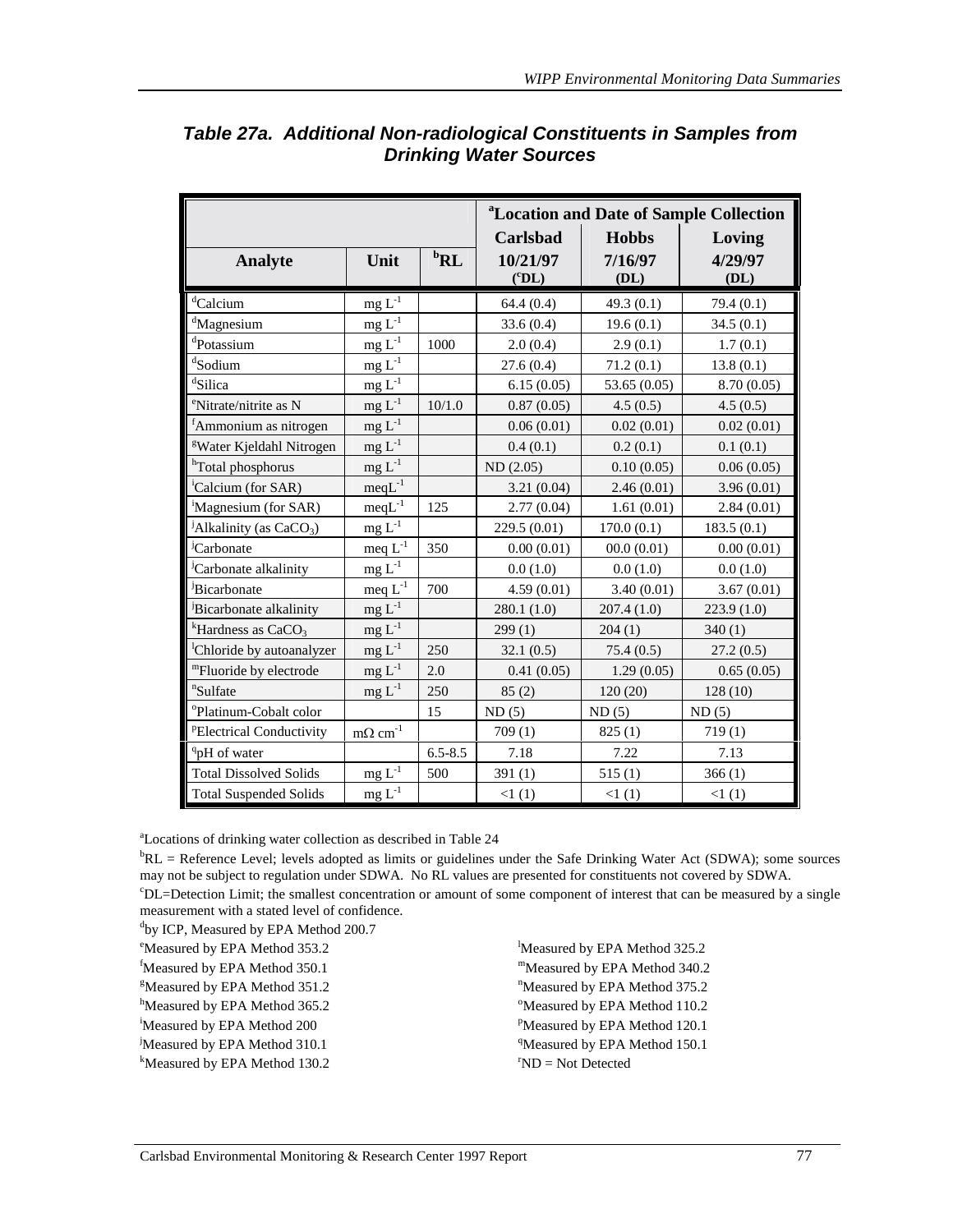|                                       |                                        |                              | <sup>a</sup> Location and Date of Sample<br><b>Collection</b> |              |              |  |  |
|---------------------------------------|----------------------------------------|------------------------------|---------------------------------------------------------------|--------------|--------------|--|--|
|                                       |                                        |                              | Otis<br>Private #2<br>Private #1                              |              |              |  |  |
| <b>Analyte</b>                        | Unit                                   | ${}^{\mathrm{b}}\mathbf{RL}$ | 4/21/97                                                       | 7/22/97      | 10/22/97     |  |  |
|                                       |                                        |                              | $({}^{\rm c}DL)$                                              | (DL)         | (DL)         |  |  |
| dCalcium                              | $\rm mg \, L^{\text{-}1}$              |                              | 271.5(0.1)                                                    | 30.8(0.1)    | 643.2(0.4)   |  |  |
| <sup>d</sup> Magnesium                | $mg L^{-1}$                            |                              | 113.0(0.1)                                                    | 11.4(0.1)    | 171.2(0.4)   |  |  |
| <sup>d</sup> Potassium                | $mg L^{-1}$                            | 1000                         | 4.5(0.1)                                                      | 3.1(0.1)     | 8.5(0.1)     |  |  |
| <sup>d</sup> Sodium                   | $mg L^{-1}$                            |                              | 115.0(0.1)                                                    | 59.0 $(0.1)$ | 233.2(0.4)   |  |  |
| dSilica                               | mg $L^{-1}$                            |                              | 9.10(0.05)                                                    | 33.70 (0.05) | 18.0(0.50)   |  |  |
| <sup>e</sup> Nitrate/nitrite as N     | $mg L^{-1}$                            | 10/1.0                       | 4.95(0.5)                                                     | 1.86(0.05)   | 0.27(0.05)   |  |  |
| <sup>f</sup> Ammonium as nitrogen     | $mg L^{-1}$                            |                              | 0.08(0.01)                                                    | 0.02(0.01)   | 0.20(0.01)   |  |  |
| <sup>g</sup> Water Kjeldahl Nitrogen  | $mg L-1$                               |                              | $\mathrm{N}\mathrm{D}(0.1)$                                   | 0.1(0.1)     | 1.0(0.1)     |  |  |
| <sup>h</sup> Total phosphorus         | $mg L^{-1}$                            |                              | ND(0.05)                                                      | 0.08(0.05)   | ND(2.05)     |  |  |
| 'Calcium (for SAR)                    | $meqL^{-1}$                            |                              | 13.55(0.01)                                                   | 1.54(0.01)   | 32.08 (0.04) |  |  |
| Magnesium (for SAR)                   | $meqL^{-1}$                            | 125                          | 9.30(0.01)                                                    | .93(0.01)    | 14.08 (0.04) |  |  |
| <sup>J</sup> Alkalinity (as $CaCO3$ ) | $\underline{mg}\, L^{\text{-}1}$       |                              | 163.0(0.1)                                                    | 149.0(0.1)   | 164.5(0.1)   |  |  |
| <sup>J</sup> Carbonate                | $\text{meq } L^{-1}$                   | 350                          | 0.00(0.01)                                                    | 0.00(0.01)   | 0.00(0.01)   |  |  |
| Carbonate alkalinity                  | $mg L-1$                               |                              | 0.0(1.0)                                                      | 0.0(1.0)     | 0.0(1.0)     |  |  |
| <sup>J</sup> Bicarbonate              | meq $L^{-1}$                           | 700                          | 3.26(0.01)                                                    | 2.98(0.01)   | 3.29(0.01)   |  |  |
| Bicarbonate alkalinity                | $mg L-1$                               |                              | 198.9 (1.0)                                                   | 181.8(1.0)   | 200.7(1.0)   |  |  |
| <sup>k</sup> Hardness as $CaCO3$      | $mg L-1$                               |                              | 1142(1)                                                       | 124(1)       | 2308(1)      |  |  |
| Chloride by autoanalyzer              | $mg L^{-1}$                            | 250                          | 378.1 (12.5)                                                  | 48.7(2.5)    | 450(5)       |  |  |
| "Fluoride by electrode                | $mg L^{-1}$                            | 2.0                          | 0.80(0.05)                                                    | 0.80(0.05)   | 2.29(0.05)   |  |  |
| "Sulfate                              | $mg L-1$                               | 250                          | 622(20)                                                       | 45(2)        | 2117(50)     |  |  |
| <sup>o</sup> Platinum-Cobalt color    |                                        | 15                           | ND(5)                                                         | ND(5)        | 1.0(5)       |  |  |
| <sup>P</sup> Electrical Conductivity  | $\underline{m}\Omega$ cm <sup>-1</sup> |                              | 2560(1)                                                       | 598 $(1)$    | 4020(1)      |  |  |
| <sup>q</sup> pH of water              |                                        | $6.5 - 8.5$                  | 7.38                                                          | 7.90         | 6.81         |  |  |
| <b>Total Dissolved Solids</b>         | $mg L^{-1}$                            | 500                          | 1750(1)                                                       | 306(1)       | 3816(1)      |  |  |
| <b>Total Suspended Solids</b>         | mg $\mathbf{L}^{\text{-}1}$            |                              | 6(1)                                                          | <1(1)        | 4.5(1)       |  |  |

### *Table 27b. Additional Non-radiological Constituents in Samples from Drinking Water Sources*

a Locations of drinking water collection as described in Table 24

<sup>b</sup>RL = Reference Level; levels adopted as limits or guidelines under the Safe Drinking Water Act (SDWA); some sources may not be subject to regulation under SDWA. No RL values are presented for constituents not covered by SDWA c DL=Detection Limit; the smallest concentration or amount of some component of interest that can be measured by a single measurement with a stated level of confidence

<sup>d</sup>by ICP, Measured by EPA Method 200.7

<sup>e</sup>Measured by EPA Method 353.2

f Measured by EPA Method 350.1

<sup>g</sup>Measured by EPA Method 351.2

<sup>h</sup>Measured by EPA Method 365.2

i Measured by EPA Method 200

<sup>j</sup>Measured by EPA Method 310.1

k Measured by EPA Method 130.2

Measured by EPA Method 325.2

mMeasured by EPA Method 340.2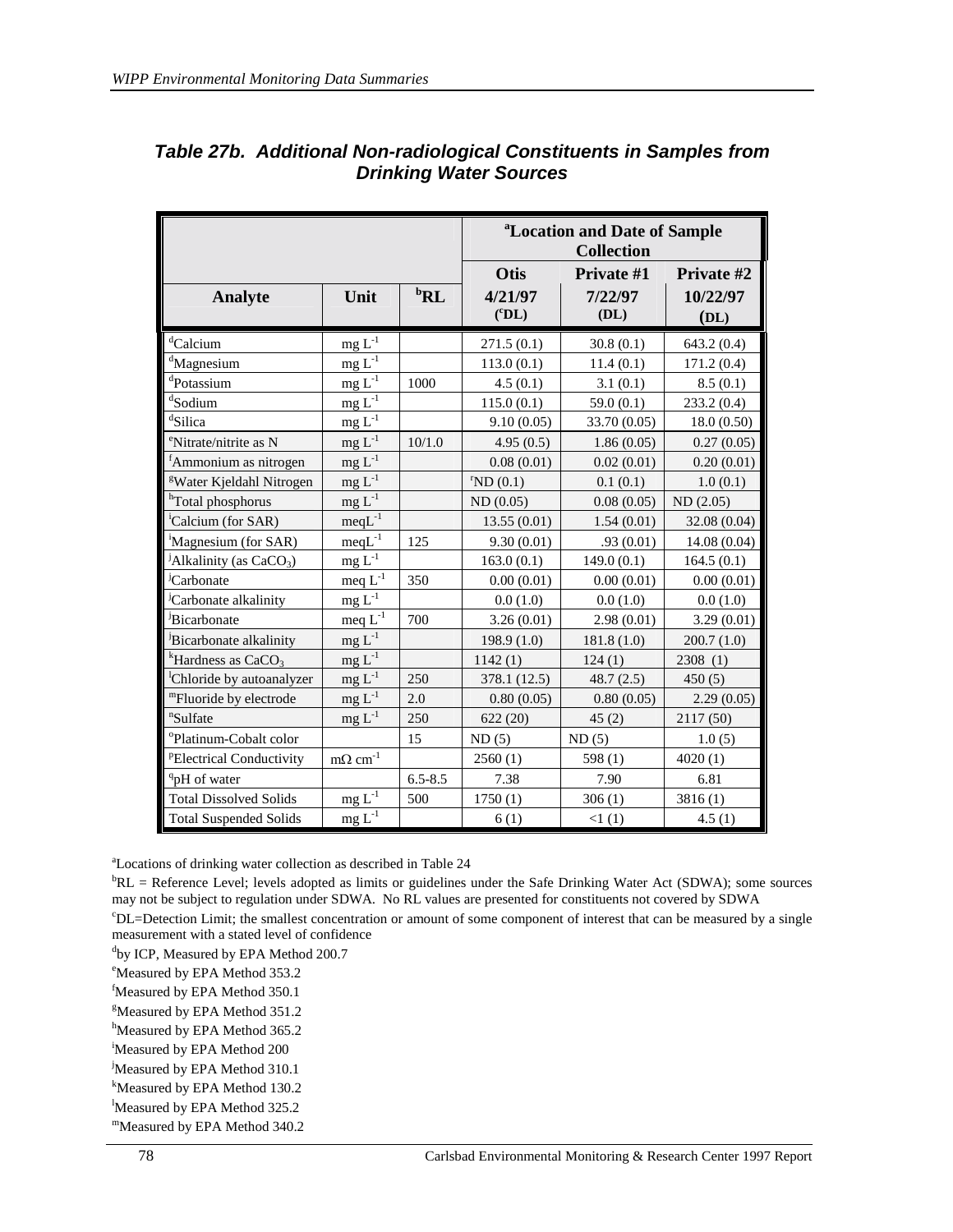*WIPP Environmental Monitoring Data Summaries* 

<sup>n</sup>Measured by EPA Method 375.2 <sup>o</sup>Measured by EPA Method 110.2 <sup>p</sup>Measured by EPA Method 120.1 <sup>q</sup>Measured by EPA Method 150.1  $\mathrm{PND} = \mathrm{Not}$  Detected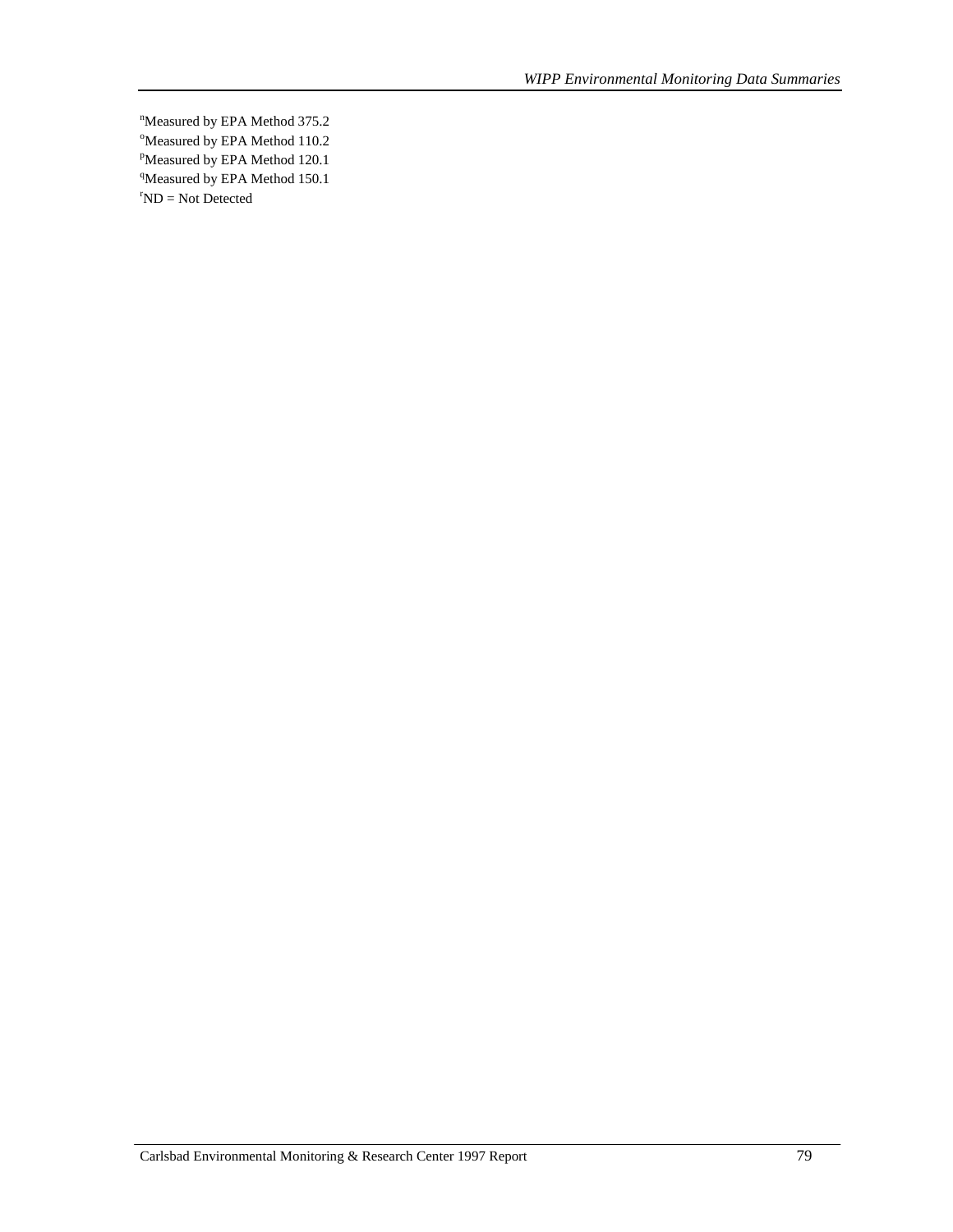## **Radionuclides and Other Constituents in Sediments and Surface Water**

#### *Methods*

Sediment samples were collected during March-April, 1997, from Brantley Lake, a reservoir located on the Pecos River, approximately 12 miles north of Carlsbad, in Eddy County, New Mexico (Figure 6). Areas of the lake falling into three depth categories  $(0-5 \text{ m}, 5-10 \text{ m}, >10 \text{ m})$  were identified using preliminary bathymetric surveys. Using a small boat, sediment samples were collected at five randomly selected locations within each of the three depth categories (total of 15 samples). Samples were collected to depths of 5-10 cm using a grab sampler or Eckman dredge, to obtain >5 L of sediment at each location. Sediment samples were placed in plastic containers for storage and transported to the laboratory. In the laboratory, sediment samples were dried at 105°C to a constant weight, pulverized and homogenized prior to analyses.

Surface water samples were initially collected in March 1997, at three locations in the deepest part of the reservoir  $(>13 \text{ m})$ . Three additional samples were collected in September 1997. At each location, water was collected at 2-m increments from the surface to just above the sediment, using a highvolume sampling pump. For radiological analyses, the total volume collected for each sample was >110 L. The water samples were placed in 50-L plastic containers for transport and storage. In the laboratory, the samples collected in March were acidified to a pH of <2 using HCl and gravity filtered by allowing the samples to settle for  $>24$  hr prior to radiochemical analysis. The water was siphoned off to just above the sediment in the bottom of the container. The samples collected in September were passed through a 0.2 $\mu$ m filter, and acidified to a pH of <2 using HCl prior to analysis. A surface water sample collected in April 1997 was sent to the Soil Water and Air Testing Laboratory at NMSU for non-radiological analyses. The sample was handled and preserved according to EPA protocols for drinking water samples.

To separate alpha-emitting radionuclides in sediments, 3-5 gm of material were first treated with HF, HCl and  $HNO<sub>3</sub>$  to dissolve the sample material, followed by separation and purification of actinides using ion chromatography. Analyses of alpha-emitting and gamma-emitting radionuclides in water samples were conducted as described for drinking water samples (p. 61), with counting times of 2-14 days.

Mean MDCs for actinides in surface water samples were determined to be 0.00012 mBq  $L^{-1}$  for <sup>239,240</sup>Pu, with 30% average yield, 0.020 mBq  $L^{-1}$  for  $228$ Th, with 30% average yield,  $0.014$  mBq L<sup>-1</sup> for <sup>230</sup>Th, with 30% average yield,  $0.010$  mBq  $L^{-1}$  for <sup>232</sup>Th, with 30% average yield,  $0.\overline{7}4$  mBq L<sup>-1</sup> for <sup>234</sup>U, with 70% average yield, and  $0.70$  mBq  $L^{-1}$  for <sup>238</sup>U, with 70% average yield. MDCs for gammaemitters were determined to be 280 mBq  $L^{-1}$ for  ${}^{40}$ K, and 25.7 mBq L<sup>-1</sup> for  ${}^{137}$ Cs. Mean MDCs for actinides measured by alpha spectrometry in sediment samples were determined to be 0.16 mBq  $g^{-1}$  for <sup>239,240</sup>Pu, with 25% average yield,  $0.55$  mBq g<sup>-1</sup> for <sup>228</sup>Th, with 60% average yield, 0.36 mBq  $g^{-1}$ for  $^{230}$ Th, with 60% average yield, 0.28 mBq  $g^{-1}$  for <sup>232</sup>Th, with 60% average yield, 0.21 mBq  $g^{-1}$  for <sup>234</sup>U with 50% average yield, and 0.19 mBq  $g^{-1}$  for <sup>238</sup>U, with 50% average yield. Mean MDCs for radionuclides measured by gamma spectrometry in sediment samples were determined to be 1.21 mBq  $g^{-1}$  for  ${}^{40}$ K, and .109 mBq  $g^{-1}$  for  $137$ Cs. A total of three tracer blanks were used for quality control for sediment analyses, and one tracer blank was used for surface water analyses.

#### *Results*

Two out of 15 sediment samples analyzed for 239,240Pu were below MDC. The lake-wide mean (±SE) activity concentration for <sup>239,240</sup>Pu, for samples above MDC, was  $0.35 \pm 0.062$  mBq g<sup>-1</sup> (dry), and ranged from 0.13 to 0.94 mBq  $g^{-1}$  (Tables 28 and 29). There did not appear to be a significant change in  $239,240$ Pu concentrations in sediments at different depths of water. The mean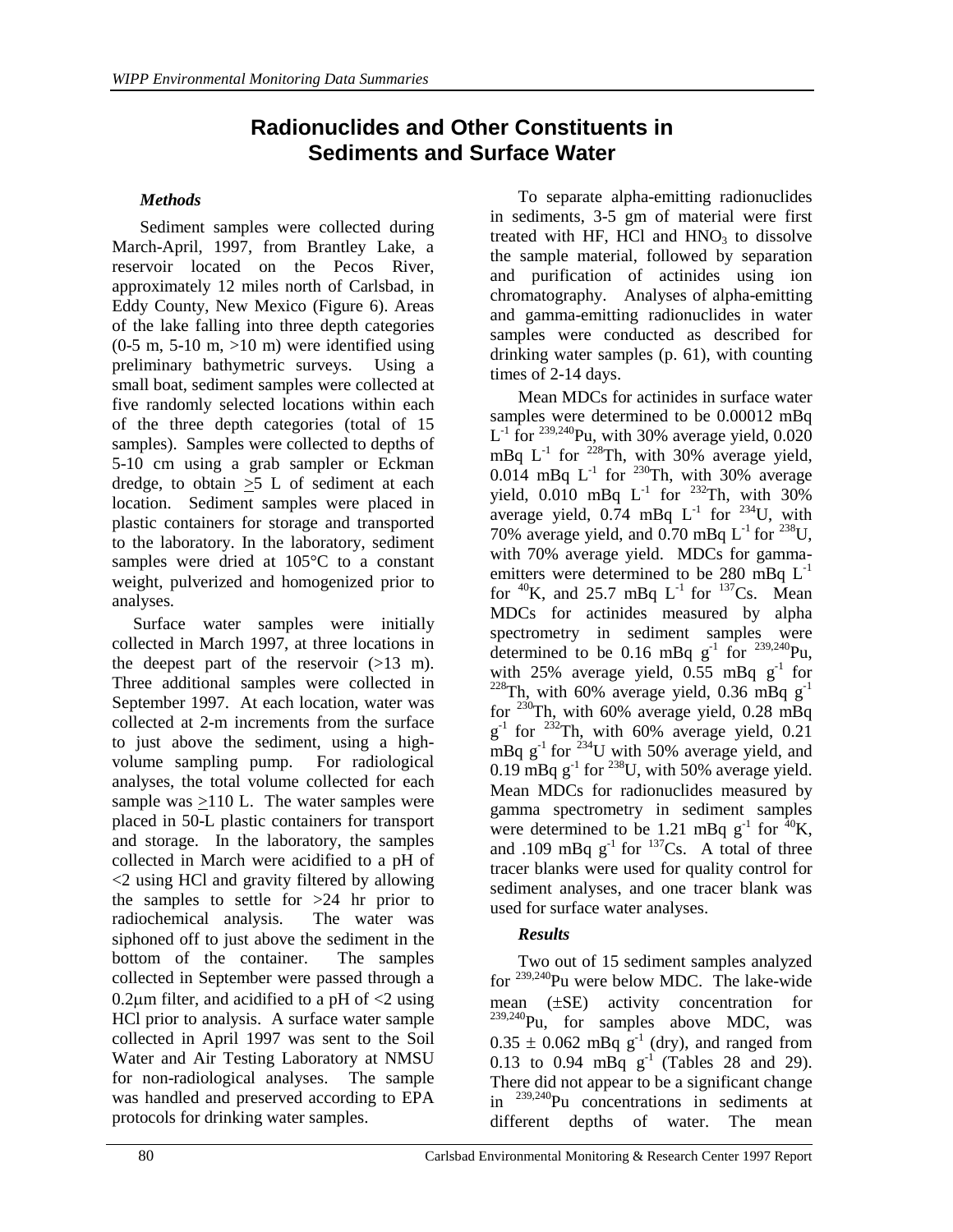concentration (±SE) within each water depth class was  $0.38 \pm 0.19$ ,  $0.29 \pm 0.054$ , and  $0.39 \pm 0.089$  mBq g<sup>-1</sup> for the 0-5, 5-10 and >10 m depths, respectively (Table 30).

<sup>137</sup>Cs was detected in all sediment samples. Activity concentrations ranged from 0.675 to 29.0 mBq  $g^{-1}$  with a mean ( $\pm$ SE) of 9.90  $\pm$  1.71 mBq  $g^{-1}$ . Mean activity concentrations  $(\pm \text{ SE})$  at different water depths were  $6.49 \pm 3.02$ ,  $13.2 \pm 3.98$ , and  $9.97 \pm 0.214$  mBq g<sup>-1</sup> for the 0-5, 5-10 and >10 water depths respectively. Naturally occurring radionuclide activity concentrations in sediment exhibited a wide range of variability across the reservoir.  $^{40}$ K activity concentrations ranged from 302 to 2130 mBq  $g^{-1}$ . Activity concentrations of select Th isotopes ranged from 11-44, 12-48, and 11-48<br>mBq  $g^{-1}$  for <sup>228</sup>Th, <sup>230</sup>Th, and <sup>232</sup>Th,  $2^{228}Th$ ,  $2^{30}Th$ , and  $2^{32}Th$ , respectively. 234U concentrations ranged from 3.4 to 54 mBq  $g^{-1}$  and <sup>238</sup>U concentrations ranged from  $3.0 \text{ to } 40 \text{ mBq g}^{-1}$ .

The variability in  $^{239,240}$ Pu and  $^{137}$ Cs activity concentrations in sediments generally was highest in shallow water depths (Table 30). This may reflect the fact that the sediments in the deeper basins generally are more homogenous with respect to particle size than sediments in shallower waters. Shallow water sediments can be affected significantly by the sorting effects of current and wave action, with the result being a relatively heterogeneous particle size distribution in shallow water sediments ( $H \diamondsuit$ kanson, L. and M. Jansson, 1983, *Principles of Lake Sedimentology,* Springer-Verlag)*.* The deep sediments were anoxic, fine-grained, organic sediments while the shallow water sediments ranged from fine-grained sediments to sandy, coarse-grained sediments. The trend with water depth was not so apparent in the naturally occurring radionuclides.

In surface water, both  $^{234}$ U and  $^{238}$ U activity were measured in all six water samples (Table 31). No detectable  $^{137}Cs$  or <sup>230</sup>Th activity was measured in any of the samples. For other radionuclides, the number of samples with measurable activity varied. The low occurrence of measurable activities in the surface water may be the result of the way in which the samples were handled, especially

filtering. As noted in the methods section, the samples collected in March were allowed to settle (gravity filtered) for more than 24 hours prior to siphoning off the top-water, and the samples collected in September were passed through a 0.2 µm filter prior to analysis. Both treatments likely removed a significant portion of the seston in the water column with varying efficiencies. Seston includes nonliving particulate matter, phytoplankton and other microorganisms suspended in the water column. It has been demonstrated that in aquatic systems, a large proportion of the radioactivity in the water column for various radionuclides, particularly the anthropogenic radionuclides  $^{239,240}$ Pu and  $^{137}$ Cs, is associated with the seston (Whicker, F.W., et. al., 1990, *Ecol. Monog*. 60, 471; Paine, D., 1980, In *Transuranic Elements in the Environment*, DOE/TIC-22800, 644). For these samples, no analyses of the seston component were conducted.

Non-radiological analyses of surface water included metals, volatile organic compounds, semi-volatile organic compounds and general secondary water quality parameters (Table 32). The analytes included those substances regulated under the Safe Drinking Water Act (SDWA), plus selected compounds and elements identified as possible constituents of waste to be deposited in the WIPP. For comparative purposes only, the table includes the primary and secondary maximum contaminant levels (MCLs) for constituents regulated under the SDWA, indicated as "reference limits". It should be noted Brantley Lake water is not used as a drinking water source and is therefore not subject to regulation under the SDWA. These samples were collected for research purposes only, and the test results are not appropriate for use as evidence of compliance or noncompliance with any regulatory requirement.

The Brantley Lake water sample was above reference levels for chloride, sulfate, and total dissolved solids. The cited reference levels for these analytes are non-enforceable guidelines (secondary MCLs) under the SDWA. All other analytes regulated under the SDWA were either below detection limits or below reference levels.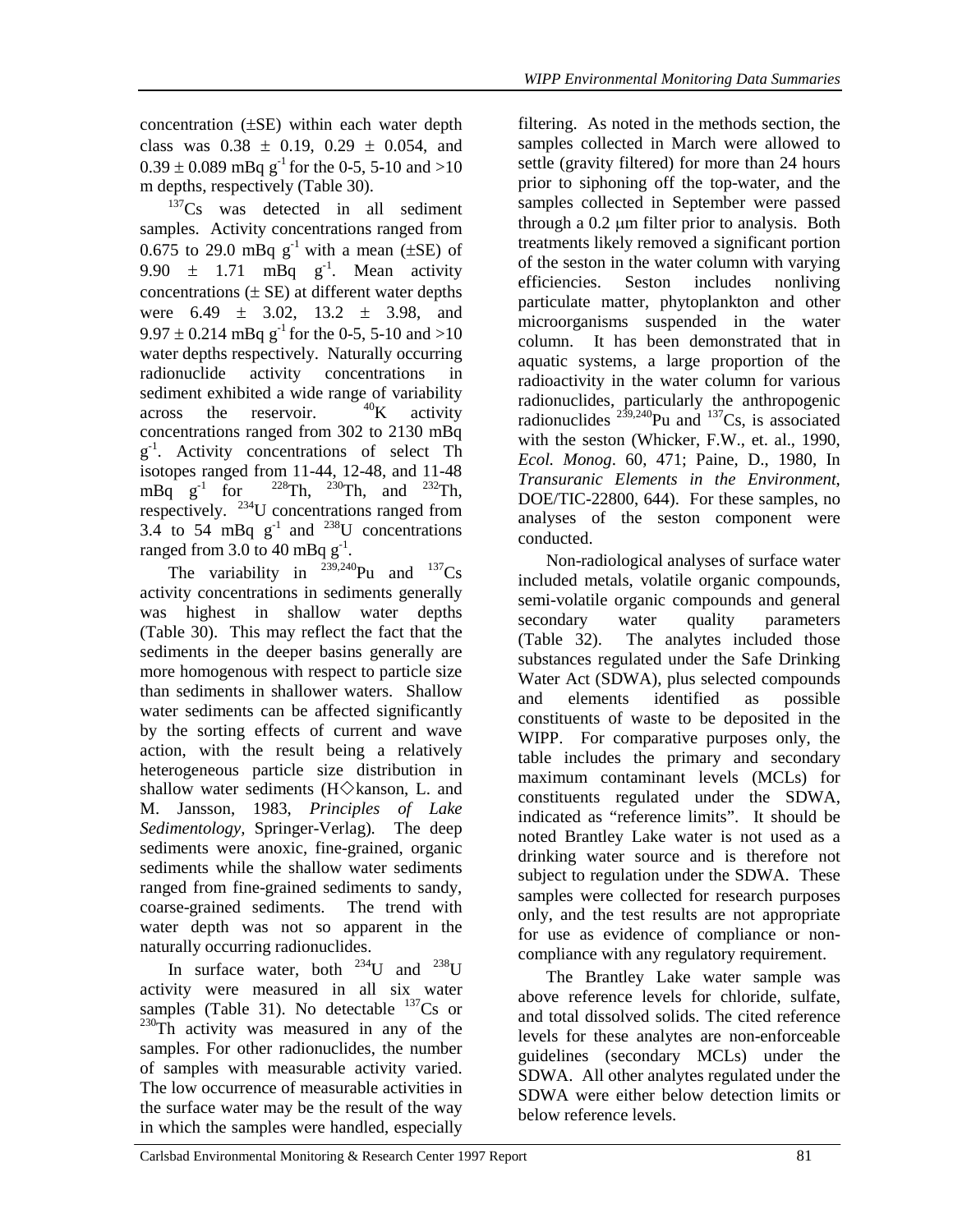

**Figure 6. Sampling Locations at Brantley Lake**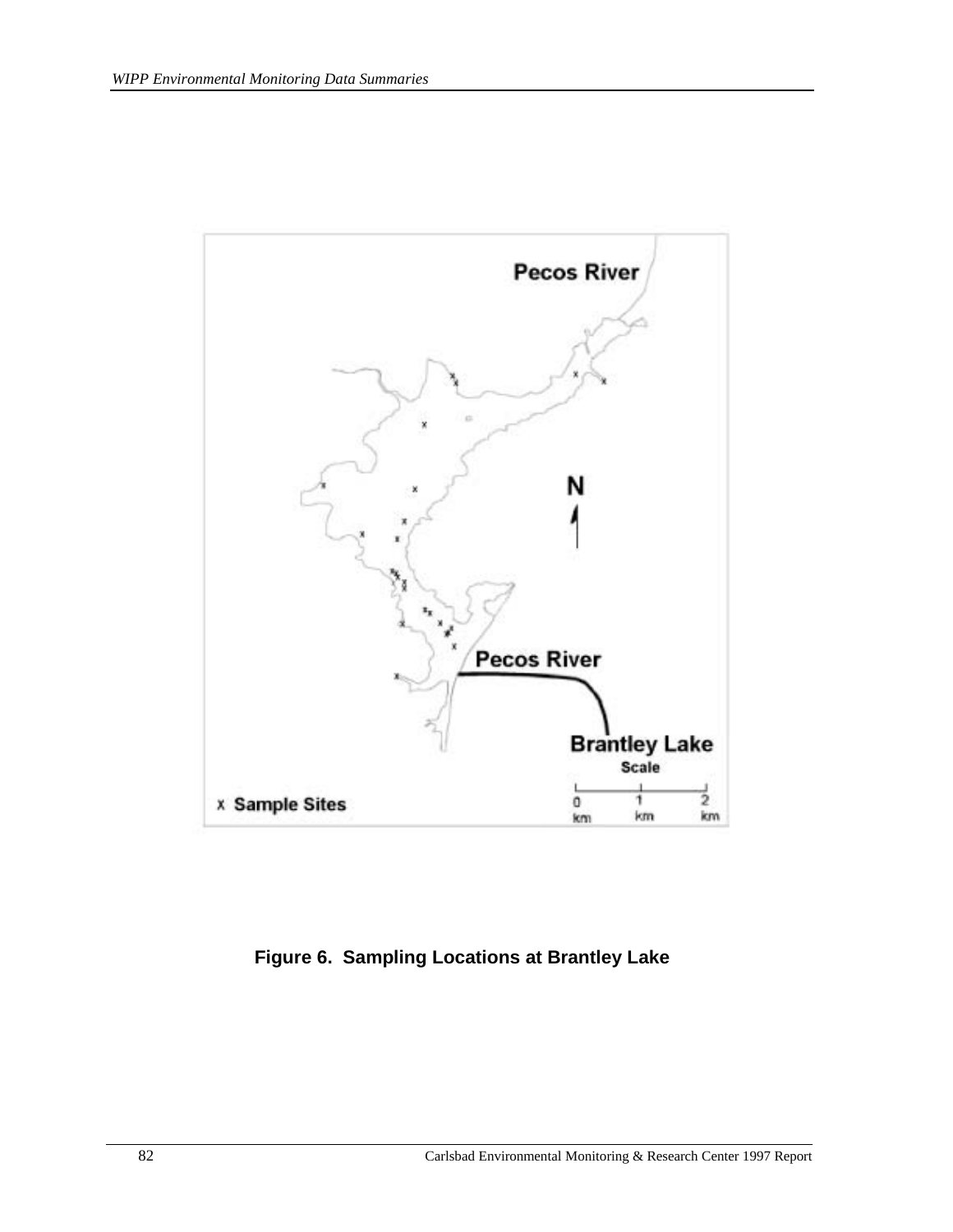| Radionuclide <sup>a</sup> Location |              | Overlying          | <sup>b</sup> Activity Concentration                                 | ${}^cS$ D   | $d$ MDC       |
|------------------------------------|--------------|--------------------|---------------------------------------------------------------------|-------------|---------------|
|                                    |              | <b>Water Depth</b> | $(mBq g-1)$                                                         | $(mBq g-1)$ | $(mBqg^{-1})$ |
|                                    |              | (m)                |                                                                     |             |               |
| $239,240$ Pu                       | BLS11        | $0 - 5$            | $1.3E-1$                                                            | 1.6E-03     | $1.6E-2$      |
|                                    | BLS12        | $0 - 5$            | $2.6E-1$                                                            | 5.5E-2      | 6.9E-2        |
|                                    | BLS13        | $0 - 5$            | $2.2E-1$                                                            | $6.0E-2$    | $7.4E-2$      |
|                                    | BLS14        | $0 - 5$            | 9.4E-1                                                              | 8.6E-2      | $1.4E-1$      |
|                                    | BLS15        | $0 - 5$            | $\text{e}$ <mdc< td=""><td></td><td><math>3.0E-1</math></td></mdc<> |             | $3.0E-1$      |
|                                    | BLS1         | $5-10$             | $4.6E-1$                                                            | 9.1E-2      | $1.1E-1$      |
|                                    | BLS7         | $5-10$             | $3.1E-1$                                                            | 3.7E-2      | $1.0E-1$      |
|                                    | BLS8         | $5-10$             | $2.2E-1$                                                            | $3.1E-2$    | $1.0E-1$      |
|                                    | BLS9         | $5-10$             | $3.4E-1$                                                            | 3.7E-2      | $2.6E-2$      |
|                                    | <b>BLS10</b> | $5 - 10$           | $1.4E-1$                                                            | $1.2E-2$    | $7.5E-3$      |
|                                    | BLS2         | >10                | $3.0E-1$                                                            | $6.6E-2$    | 9.4E-2        |
|                                    | BLS3         | >10                | $6.5E-1$                                                            | $1.3E-1$    | $1.9E-1$      |
|                                    | BLS4         | >10                | $3.4E-1$                                                            | 4.4E-2      | 5.9E-2        |
|                                    | BLS5         | >10                | $<$ MDC                                                             |             | $9.7E-1$      |
|                                    | BLS6         | >10                | $2.7E-1$                                                            | $3.2E-2$    | 8.3E-2        |
| $228$ Th                           | BLS11        | $0 - 5$            | $4.4E + 1$                                                          | $6.8E + 0$  | $9.7E-1$      |
|                                    | BLS12        | $0 - 5$            | $1.2E + 1$                                                          | $1.8E + 0$  | $7.2E-1$      |
|                                    | BLS13        | $0 - 5$            | $1.2E + 1$                                                          | 8.9E-1      | $1.2E-1$      |
|                                    | BLS14        | $0 - 5$            | $1.7E + 1$                                                          | $1.2E + 0$  | $2.2E-1$      |
|                                    | BLS15        | $0 - 5$            | $1.8E + 1$                                                          | $1.9E + 0$  | $4.6E-1$      |
|                                    | BLS1         | $5 - 10$           | $3.1E + 1$                                                          | $4.6E + 0$  | 6.9E-2        |
|                                    | BLS7         | $5 - 10$           | $2.5E + 1$                                                          | $3.4E + 0$  | $7.0E-1$      |
|                                    | BLS8         | $5 - 10$           | $2.0E+1$                                                            | $1.9E + 0$  | $3.7E-1$      |
|                                    | BLS9         | $5 - 10$           | $1.6E + 1$                                                          | $1.8E + 0$  | $1.6E-2$      |
|                                    | <b>BLS10</b> | $5-10$             | $1.8E + 1$                                                          | $2.6E + 0$  | $4.2E-1$      |
|                                    | BLS2         | >10                | $1.4E + 1$                                                          | $3.5E + 0$  | $3.5E + 0$    |
|                                    | BLS3         | $>10$              | $2.3E+1$                                                            | $2.6E + 0$  | $3.1E-2$      |
|                                    | BLS4         | $>10$              | $1.1E + 1$                                                          | 8.3E-1      | $2.1E-3$      |
|                                    | BLS5         | >10                | $2.6E+1$                                                            | $2.8E + 0$  | $2.2E-2$      |
|                                    | BLS6         | ${>}10$            | $4.1E + 1$                                                          | $5.3E + 0$  | $6.9E-1$      |
| $230$ Th                           | BLS11        | $0 - 5$            | $4.2E+1$                                                            | $6.5E + 0$  | $9.6E-1$      |
|                                    | BLS12        | $0 - 5$            | $1.2E + 1$                                                          | $1.8E + 0$  | $6.9E-1$      |
|                                    | BLS13        | $0 - 5$            | $1.4E + 1$                                                          | $1.1E + 0$  | $9.6E-2$      |
|                                    | BLS14        | $0 - 5$            | $1.7E + 1$                                                          | $1.2E + 0$  | $2.2E-1$      |
|                                    | BLS15        | $0 - 5$            | $1.7E + 1$                                                          | $1.8E + 0$  | $4.5E-1$      |
|                                    | BLS1         | $5-10$             | $3.3E+1$                                                            | $5.0E + 0$  | 6.9E-2        |
|                                    | BLS7         | $5-10$             | $2.4E+1$                                                            | $3.3E + 0$  | $6.9E-1$      |

## *Table 28. Radionuclide Activity Concentrations in Brantley Lake Sediment Samples*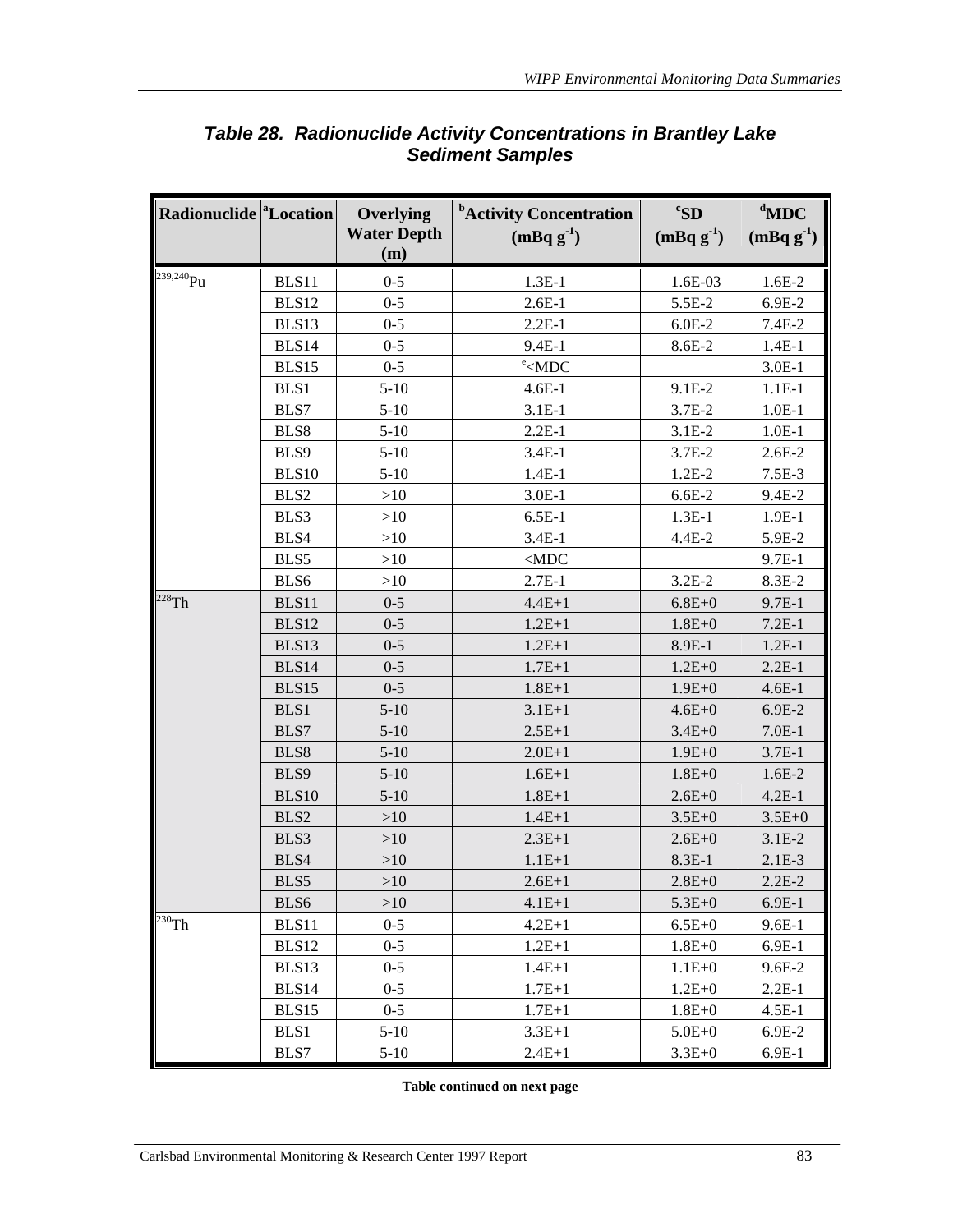| Radionuclide <sup>a</sup> Location |              | Overlying<br><b>Water Depth</b><br>(m) | <sup>b</sup> Activity Concentration<br>$(mBq g-1)$ | ${}^c$ SD<br>$(mBq g-1)$ | $d$ MDC<br>$(mBq g-1)$ |
|------------------------------------|--------------|----------------------------------------|----------------------------------------------------|--------------------------|------------------------|
|                                    | BLS8         | $5-10$                                 | $1.9E + 1$                                         | $1.9E + 0$               | $3.6E-1$               |
|                                    | BLS9         | $5-10$                                 | $1.6E + 1$                                         | $1.8E + 0$               | $1.6E-2$               |
|                                    | <b>BLS10</b> | $5 - 10$                               | $2.0E + 1$                                         | $2.8E + 0$               | $4.2E-1$               |
|                                    | BLS2         | $>10$                                  | $2.1E+1$                                           | $4.9E + 0$               | $7.2E-1$               |
|                                    | BLS3         | $>10$                                  | $2.7E+1$                                           | $3.0E + 0$               | $3.1E-2$               |
|                                    | BLS4         | $>10$                                  | $1.4E + 1$                                         | $1.1E + 0$               | $2.1E-3$               |
|                                    | BLS5         | >10                                    | $3.3E + 1$                                         | $3.6E + 0$               | $2.2E-2$               |
|                                    | BLS6         | $>10$                                  | $4.8E + 1$                                         | $6.3E + 0$               | $6.8E-1$               |
| $232$ Th                           | BLS11        | $0 - 5$                                | $4.2E + 1$                                         | $6.5E + 0$               | $6.4E-1$               |
|                                    | <b>BLS12</b> | $0 - 5$                                | $1.5E + 1$                                         | $2.1E + 0$               | 5.5E-1                 |
|                                    | BLS13        | $0 - 5$                                | $1.1E + 1$                                         | $8.4E-1$                 | $9.6E - 2$             |
|                                    | BLS14        | $0 - 5$                                | $1.7E + 1$                                         | $1.2E + 0$               | $1.5E-1$               |
|                                    | BLS15        | $0 - 5$                                | $1.9E + 1$                                         | $1.9E + 0$               | $3.0E-1$               |
|                                    | BLS1         | $5 - 10$                               | $2.7E+1$                                           | $4.2E + 0$               | 6.9E-2                 |
|                                    | BLS7         | $5 - 10$                               | $2.3E+1$                                           | $3.0E + 0$               | $4.6E-1$               |
|                                    | BLS8         | $5 - 10$                               | $1.9E + 1$                                         | $1.8E + 0$               | $2.4E-1$               |
|                                    | BLS9         | $5 - 10$                               | $1.5E + 1$                                         | $1.7E + 0$               | $1.6E-2$               |
|                                    | <b>BLS10</b> | $5 - 10$                               | $1.8E + 1$                                         | $2.6E + 0$               | 3.9E-1                 |
|                                    | BLS2         | $>10$                                  | $4.8E + 1$                                         | $1.1E + 1$               | $8.4E-1$               |
|                                    | BLS3         | $>10$                                  | $2.1E+1$                                           | $2.4E + 0$               | $3.1E-2$               |
|                                    | BLS4         | >10                                    | $1.2E + 1$                                         | 8.9E-1                   | $2.1E-3$               |
|                                    | BLS5         | >10                                    | $2.4E + 1$                                         | $2.6E + 0$               | $2.2E-2$               |
|                                    | BLS6         | $>10$                                  | $3.7E + 1$                                         | $4.9E + 0$               | $4.6E-1$               |
| $\overline{^{234}}$ U              | BLS11        | $0 - 5$                                | $3.3E + 1$                                         | $8.8E + 0$               | 5.3E-1                 |
|                                    | BLS12        | $0 - 5$                                | $1.3E + 1$                                         | $3.6E + 0$               | $3.6E-1$               |
|                                    | BLS13        | $0 - 5$                                | $5.9E + 0$                                         | $1.5E + 0$               | 8.4E-2                 |
|                                    | BLS14        | $0 - 5$                                | $3.4E + 0$                                         | $9.1E-1$                 | 9.4E-2                 |
|                                    | BLS15        | $0 - 5$                                | $5.2E + 0$                                         | $1.4E + 0$               | $2.1E-2$               |
|                                    | BLS1         | $5-10$                                 | $9.5E + 0$                                         | $8.2E-1$                 | $9.5E-2$               |
|                                    | BLS7         | $5 - 10$                               | $5.4E + 1$                                         | $4.2E + 0$               | 8.6E-2                 |
|                                    | BLS8         | $5-10$                                 | $5.4E + 1$                                         | $4.0E + 0$               | 4.7E-2                 |
|                                    | BLS9         | $5 - 10$                               | $3.1E + 1$                                         | $2.6E + 0$               | $2.4E-1$               |
|                                    | BLS10        | $5-10$                                 | $3.4E + 1$                                         | $9.4E + 0$               | $4.7E-1$               |
|                                    | BLS2         | >10                                    | $3.8E + 1$                                         | $3.0E + 0$               | $1.7E-1$               |

## *Table 28. Radionuclide Activity Concentrations in Brantley Lake Sediment Samples (Continued)*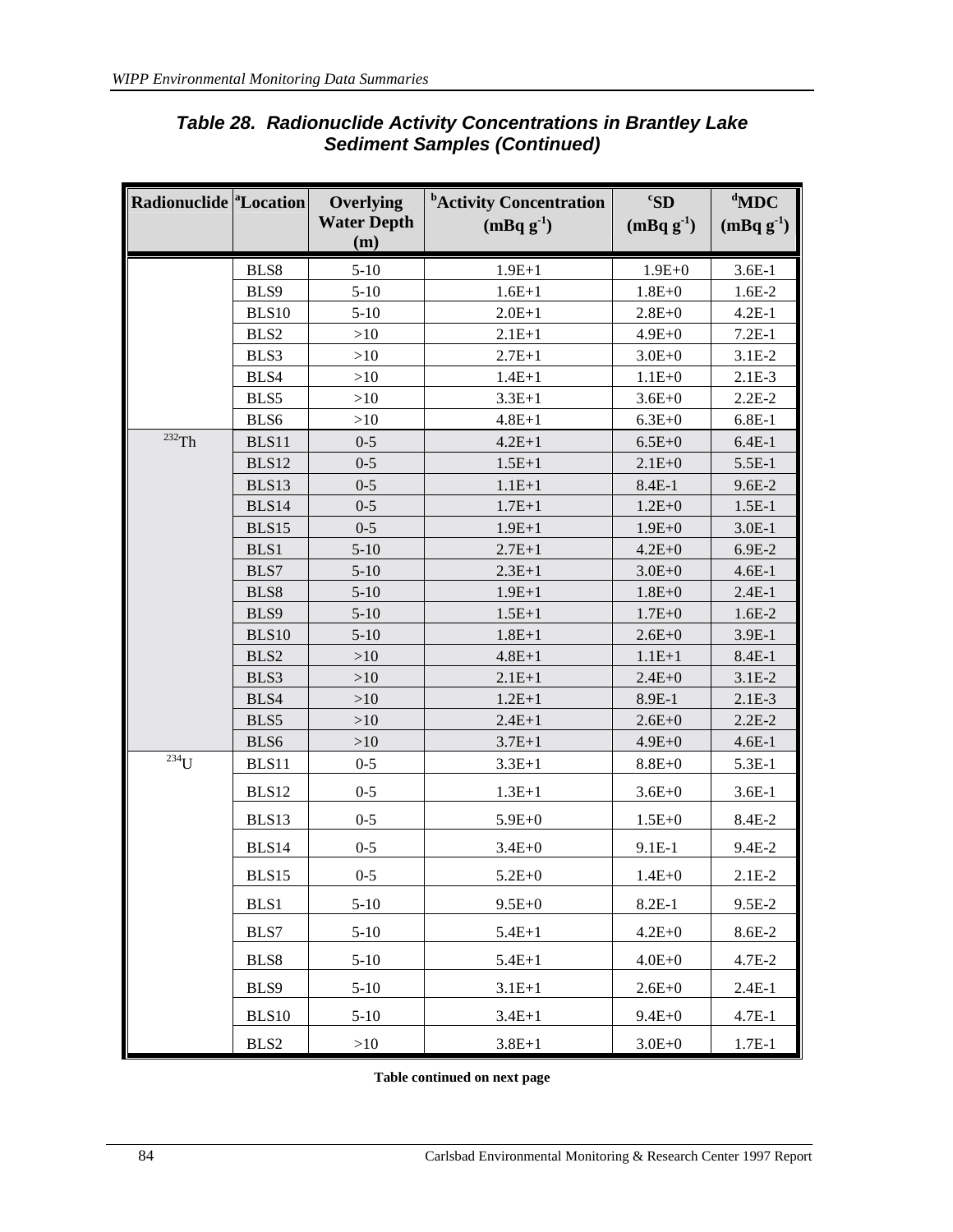| Radionuclide <sup>a</sup> Location |              | Overlying<br><b>Water Depth</b><br>(m) | <sup>b</sup> Activity Concentration<br>$(mBq g^{-1})$ | ${}^c$ SD<br>$(mBq g-1)$ | $d$ MDC<br>$(mBq g-1)$ |
|------------------------------------|--------------|----------------------------------------|-------------------------------------------------------|--------------------------|------------------------|
|                                    | BLS3         | >10                                    | $9.7E + 0$                                            | 8.3E-1                   | 3.9E-1                 |
|                                    | BLS4         | >10                                    | $1.0E + 1$                                            | $8.1E-1$                 | $2.9E-1$               |
|                                    | BLS5         | >10                                    | $3.4E + 1$                                            | $3.0E + 0$               | $1.7E-1$               |
|                                    | BLS6         | >10                                    | $2.6E + 1$                                            | $2.2E + 0$               | 9.7E-2                 |
| $238$ U                            | BLS11        | $0 - 5$                                | $4.0E + 1$                                            | $1.0E + 1$               | $4.9E-1$               |
|                                    | <b>BLS12</b> | $0 - 5$                                | $1.3E+1$                                              | $3.6E + 0$               | $2.4E-1$               |
|                                    | BLS13        | $0 - 5$                                | $5.2E + 0$                                            | $1.4E + 0$               | 8.4E-2                 |
|                                    | BLS14        | $0 - 5$                                | $3.0E + 0$                                            | $8.0E-1$                 | 1.9E-2                 |
|                                    | BLS15        | $0 - 5$                                | $4.9E + 0$                                            | $1.3E + 0$               | 5.6E-2                 |
|                                    | BLS1         | $5 - 10$                               | $7.2E + 0$                                            | $6.2E-1$                 | $9.5E-2$               |
|                                    | BLS7         | $5 - 10$                               | $3.7E + 1$                                            | $2.8E + 0$               | $6.1E-2$               |
|                                    | BLS8         | $5 - 10$                               | $3.8E + 1$                                            | $2.9E + 0$               | 6.8E-2                 |
|                                    | BLS9         | $5 - 10$                               | $3.0E + 1$                                            | $2.6E + 0$               | $2.6E-1$               |
|                                    | <b>BLS10</b> | $5 - 10$                               | $2.7E + 1$                                            | $7.5E + 0$               | $4.7E-1$               |
|                                    | BLS2         | >10                                    | $3.5E + 1$                                            | $2.8E + 0$               | $1.8E-1$               |
|                                    | BLS3         | >10                                    | $7.3E + 0$                                            | $6.7E-1$                 | $3.3E-1$               |
|                                    | BLS4         | >10                                    | $8.1E + 0$                                            | 8.5E-1                   | $3.5E-1$               |
|                                    | BLS5         | >10                                    | $2.9E + 1$                                            | $2.6E + 0$               | $1.2E-1$               |
|                                    | BLS6         | >10                                    | $2.3E+1$                                              | $2.0E + 0$               | $3.6E-2$               |
| $\overline{\overline{137}}$ Cs     | BLS11        | $0 - 5$                                | $1.59E+1$                                             | 5.89E-1                  | $2.8E-1$               |
|                                    | BLS12        | $0 - 5$                                | $2.40E + 0$                                           | 9.40E-2                  | $6.4E-2$               |
|                                    | BLS13        | $0 - 5$                                | $2.10E + 0$                                           | 8.42E-2                  | 5.4E-2                 |
|                                    | BLS14        | $0 - 5$                                | $1.14E + 1$                                           | 3.93E-1                  | $7.2E-2$               |
|                                    | BLS15        | $0 - 5$                                | 6.75E-1                                               | 4.52E-2                  | $6.4E-2$               |
|                                    | BLS1         | $5-10$                                 | $8.10E + 0$                                           | 2.87E-1                  | 8.3E-2                 |
|                                    | BLS7         | $5 - 10$                               | $1.11E + 1$                                           | 3.89E-1                  | 8.9E-2                 |
|                                    | BLS8         | $5 - 10$                               | $7.80E + 0$                                           | 2.74E-1                  | $7.1E-2$               |
|                                    | BLS9         | $5 - 10$                               | $1.02E + 1$                                           | 3.56E-1                  | 8.4E-2                 |
|                                    | <b>BLS10</b> | $5 - 10$                               | $2.90E+1$                                             | $1.02E + 0$              | $2.6E-1$               |
|                                    | BLS2         | $>10$                                  | $1.01E + 1$                                           | 3.55E-1                  | $1.0E-1$               |
|                                    | BLS3         | $>10$                                  | $9.70E + 0$                                           | 3.41E-1                  | 9.4E-2                 |
|                                    | BLS4         | $>10$                                  | $9.30E + 0$                                           | 3.72E-1                  | $1.1E-1$               |
|                                    | BLS5         | $>10$                                  | $1.05E + 1$                                           | 3.69E-1                  | 9.8E-2                 |
|                                    | BLS6         | $>10$                                  | $1.02E + 1$                                           | 3.60E-1                  | $1.2E-1$               |

## *Table 28. Radionuclide Activity Concentrations in Brantley Lake Sediment Samples (Continued)*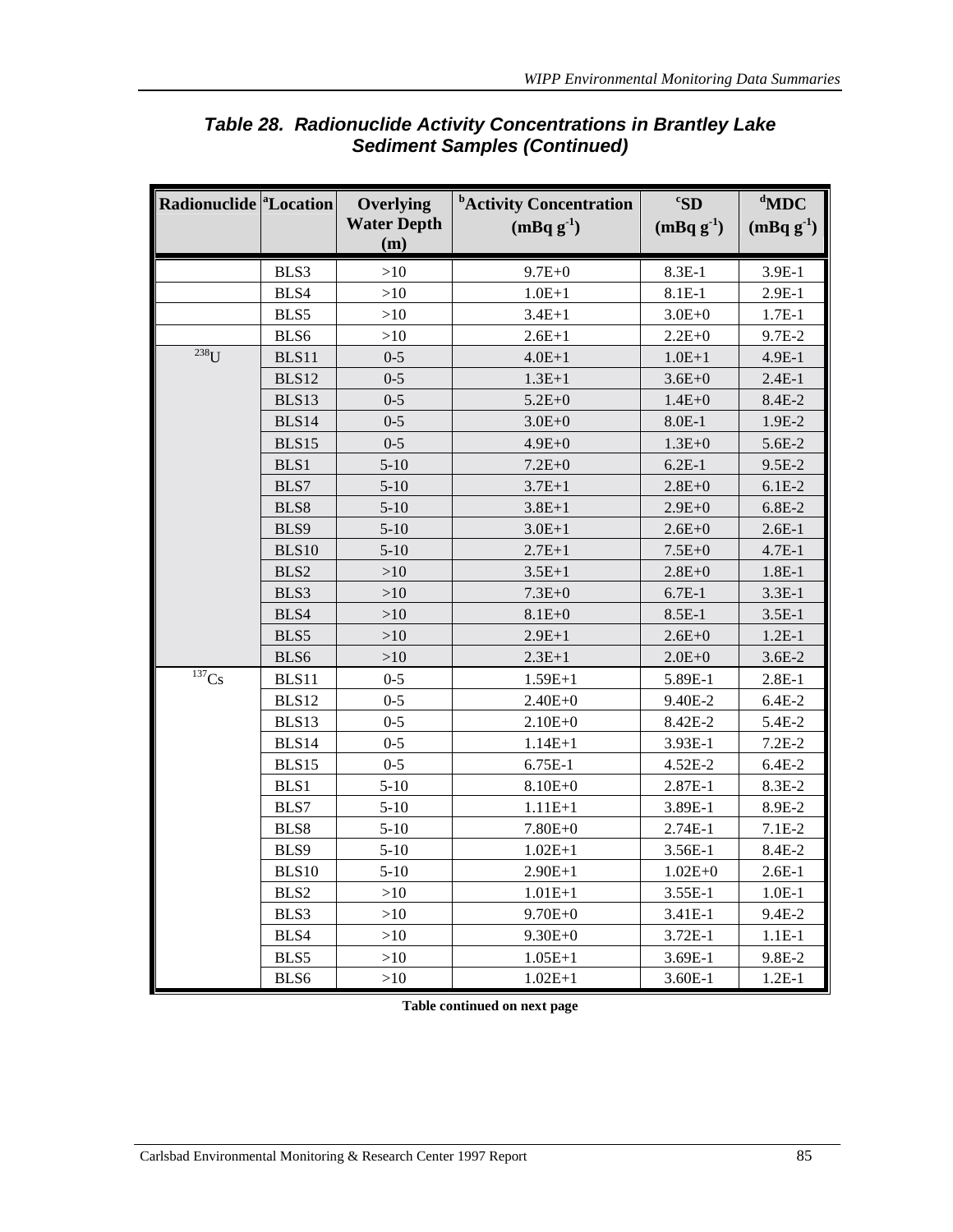| Radionuclide <sup>a</sup> Location |                  | Overlying<br><b>Water Depth</b><br>(m) | <sup>b</sup> Activity Concentration<br>$(mBq g-1)$ | ${}^cS$ D<br>$(mBqg^{-1})$ | $d$ MDC<br>$(mBqg^{-1})$ |
|------------------------------------|------------------|----------------------------------------|----------------------------------------------------|----------------------------|--------------------------|
| ${}^{40}\mathrm{K}$                | BLS11            | $0 - 5$                                | $2.13E + 3$                                        | $8.61E+1$                  | $2.8E + 0$               |
|                                    | <b>BLS12</b>     | $0 - 5$                                | $4.67E + 2$                                        | $1.89E+1$                  | $6.3E-1$                 |
|                                    | BLS13            | $0 - 5$                                | $3.02E + 2$                                        | $1.22E+1$                  | $5.4E-1$                 |
|                                    | BLS14            | $0 - 5$                                | $4.99E + 2$                                        | $2.02E+1$                  | $7.2E-1$                 |
|                                    | BLS15            | $0 - 5$                                | $5.16E + 2$                                        | $2.09E+1$                  | $6.8E-1$                 |
|                                    | BLS1             | $5-10$                                 | $4.86E + 2$                                        | $1.97E+1$                  | $8.5E-1$                 |
|                                    | BLS7             | $5-10$                                 | $5.35E+2$                                          | $2.17E+1$                  | $8.8E-1$                 |
|                                    | BLS8             | $5-10$                                 | $4.71E + 2$                                        | $1.82E+1$                  | $7.5E-1$                 |
|                                    | BLS9             | $5-10$                                 | $5.74E + 2$                                        | $2.32E+1$                  | $8.5E-1$                 |
|                                    | BLS10            | $5-10$                                 | $1.75E + 3$                                        | $7.07E+1$                  | $2.7E+0$                 |
|                                    | BLS <sub>2</sub> | >10                                    | $7.24E + 2$                                        | $2.93E+1$                  | $1.1E + 0$               |
|                                    | BLS3             | >10                                    | $6.60E + 2$                                        | $2.67E+1$                  | $9.7E-1$                 |
|                                    | BLS4             | >10                                    | $6.78E + 2$                                        | $2.81E+1$                  | $2.8E + 0$               |
|                                    | BLS5             | >10                                    | $6.88E + 2$                                        | $2.78E+1$                  | $9.6E-1$                 |
|                                    | BLS <sub>6</sub> | >10                                    | $6.65E+2$                                          | $2.69E+1$                  | $9.8E-1$                 |

#### *Table 28. Radionuclide Activity Concentrations in Brantley Lake Sediment Samples (Continued)*

a Locations of sediment sample collection as shown in Figure 2; results reported are from samples collected during March-April,1997

<sup>b</sup>Activity Concentrations as defined in Appendix K; values for radionuclides measured by alpha spectrometry are rounded to two significant figures; values for radionuclides measured by gamma spectrometry are rounded to three significant figures  $c<sub>SD</sub> =$  Count Standard Deviation as defined in Appendix K

 ${}^{d}$ MDC = Minimum Detectable Activity Concentration; see Appendix K

 $e$  <MDC = Observed activity concentration was below MDC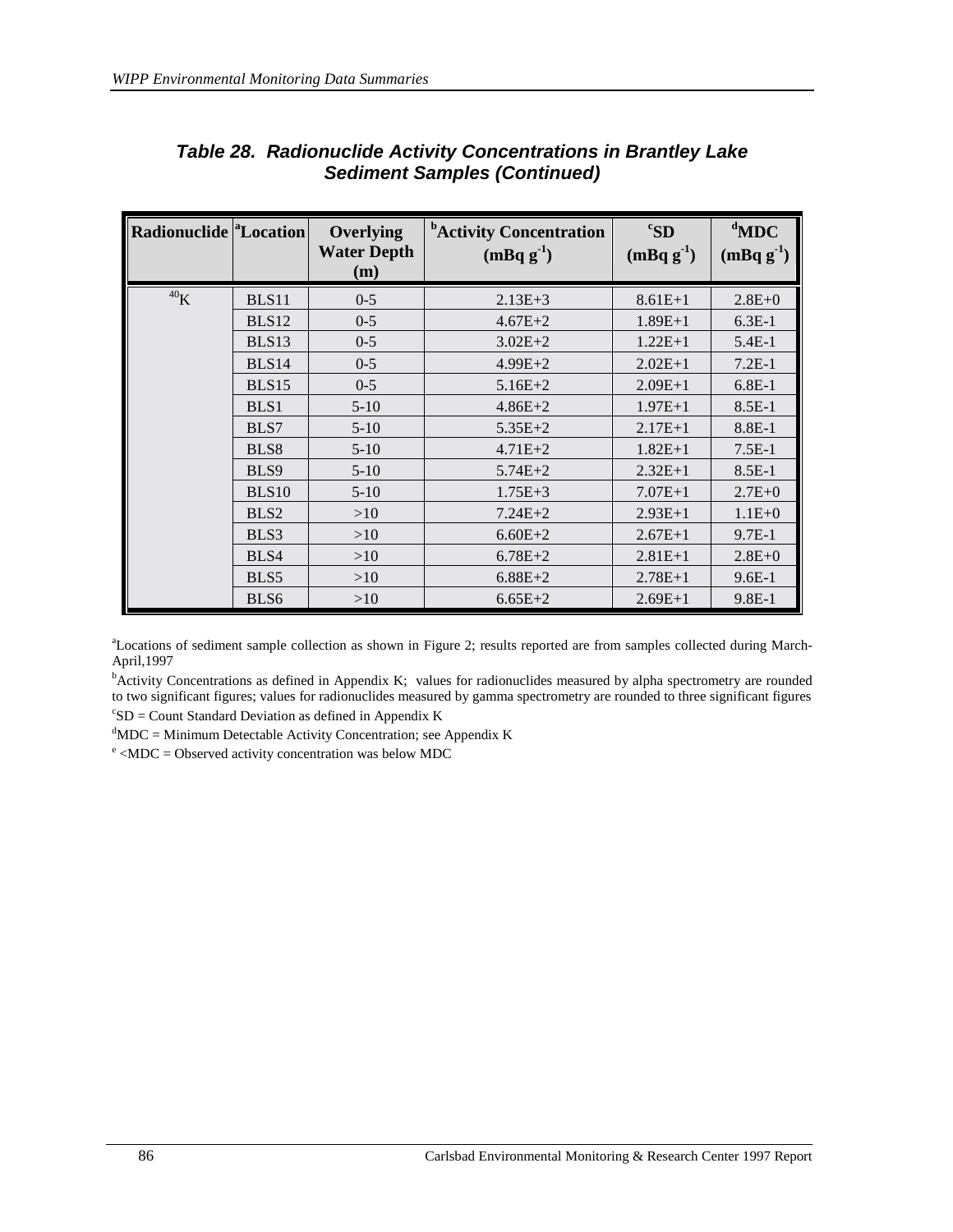|                     |                | <b>Activity Concentration</b><br>$(mBqg-1)$ |                                                      |       |      |    |  |  |  |
|---------------------|----------------|---------------------------------------------|------------------------------------------------------|-------|------|----|--|--|--|
| Radionuclide        | $\mathbf{b_N}$ | <i>c</i> Mean                               | ${}^{\rm d}\!SE$<br><b>Minimum</b><br><b>Maximum</b> |       |      |    |  |  |  |
| $239,240$ Pu        | 13             | 0.35                                        | 0.062                                                | 0.13  | 0.94 | 64 |  |  |  |
| $228$ Th            | 15             | 22                                          | 2.6                                                  | 11    | 44   | 46 |  |  |  |
| $^{230}$ Th         | 15             | 24                                          | 2.8                                                  | 12    | 48   | 45 |  |  |  |
| $^{232}$ Th         | 15             | 23                                          | 2.9                                                  | 11    | 48   | 48 |  |  |  |
| $234$ U             | 15             | 24                                          | 4.4                                                  | 3.4   | 54   | 72 |  |  |  |
| $^{238}$ U          | 15             | 20                                          | 3.6                                                  | 3.0   | 40   | 68 |  |  |  |
| $137$ Cs            | 15             | 9.90                                        | 1.71                                                 | 0.675 | 29.0 | 67 |  |  |  |
| ${}^{40}\mathrm{K}$ | 15             | 743                                         | 130                                                  | 302   | 2130 | 68 |  |  |  |

#### *Table 29. Summary Statistics for Radionuclide Activity Concentrations from Brantley Lake Sediment Samples*

a Calculated statistics do no include samples with activity concentrations <MDC; mean, SE, minimum and maximum are rounded to two significant figures for radionuclides measured by alpha spectrometry; mean, SE, minimum and maximum are rounded to three significant figures for radionuclides measured by gamma spectroscopy

 $b_N$  = number of samples included in calculations

 $c<sup>c</sup>$ Mean = arithmetic mean

 ${}^d$ SE = standard error of mean

e CV = coefficient of variation; standard deviation expressed as percentage of the mean; CVs may reflect small rounding error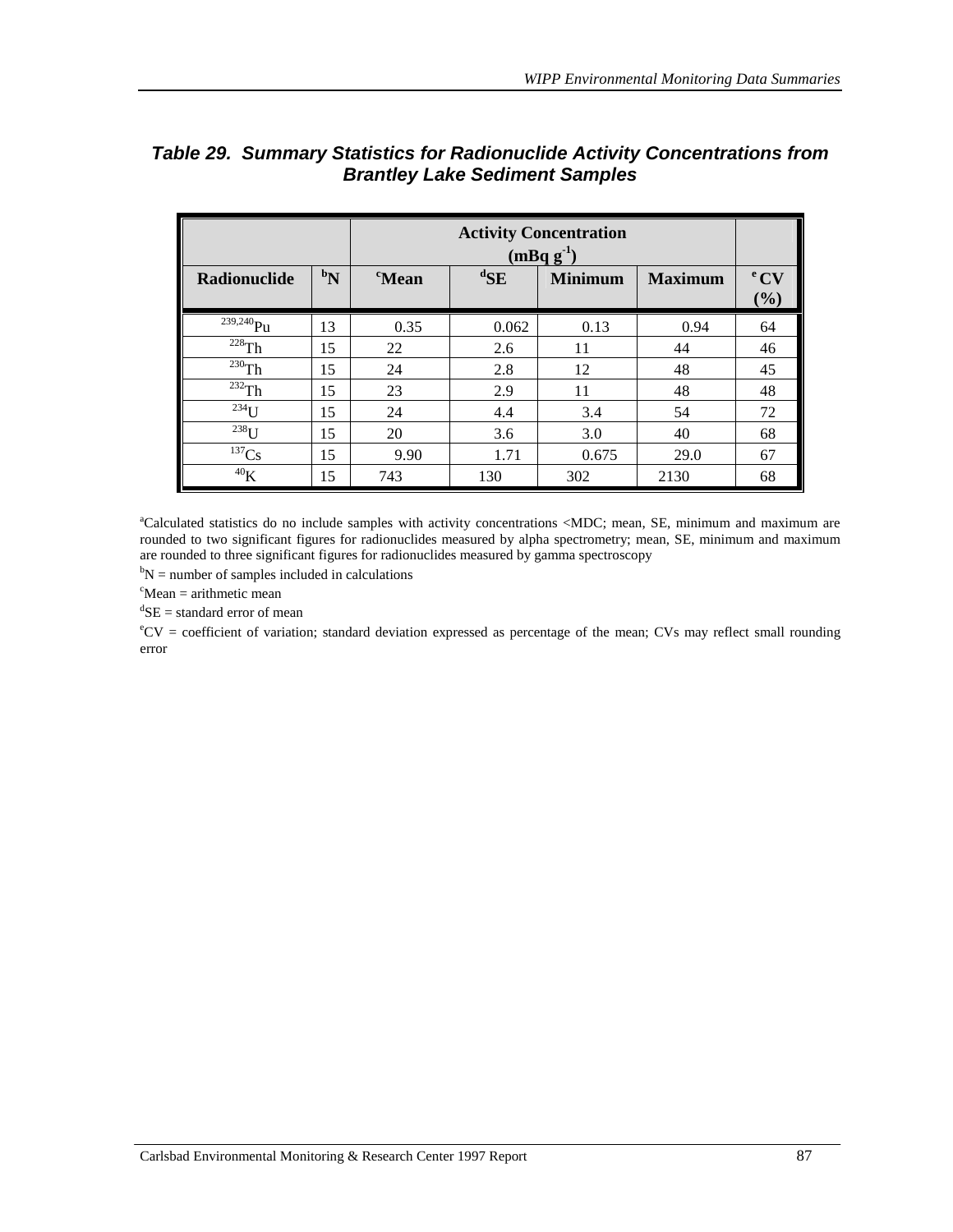|                        |                  | <sup>a</sup> Activity Concentration<br>$(mBq g^{-1})$ |                   |                 |   |             |                    |     |                |                   |           |                        |
|------------------------|------------------|-------------------------------------------------------|-------------------|-----------------|---|-------------|--------------------|-----|----------------|-------------------|-----------|------------------------|
|                        |                  | 0-5 m Water Depth                                     |                   |                 |   |             | 5-10 m Water Depth |     |                | >10 m Water Depth |           |                        |
| Radionuclide           | $\mathbf{b}_{N}$ | <sup>c</sup> Mean                                     | ${}^{\rm d}\!$ SE | ${}^{\rm e}$ CV | N | <b>Mean</b> | <b>SE</b>          | CV  | N              | <b>Mean</b>       | <b>SE</b> | $\mathbf{C}\mathbf{V}$ |
|                        |                  |                                                       |                   | (%)             |   |             |                    | (%) |                |                   |           | (%)                    |
| $239,240$ Pu           | 4                | 0.38                                                  | 0.19              | 97              | 5 | 0.29        | 0.054              | 41  | $\overline{4}$ | 0.39              | 0.089     | 46                     |
| $228$ Th               | 5                | 21                                                    | 6.0               | 65              | 5 | 22          | 2.7                | 28  | 5              | 23                | 5.3       | 51                     |
| $^{230}$ Th            | 5                | 21                                                    | 5.5               | 59              | 5 | 22          | 2.9                | 29  | 5              | 29                | 5.8       | 45                     |
| $\overline{^{232}}$ Th | 5                | 21                                                    | 5.5               | 59              | 5 | 20          | 2.1                | 23  | 5              | 28                | 6.3       | 50                     |
| $234$ U                | 5                | 12                                                    | 5.5               | 101             | 5 | 36          | 8.3                | 51  | 5              | 24                | 5.8       | 55                     |
| $238$ U                | 5                | 13                                                    | 6.8               | 116             | 5 | 28          | 5.6                | 45  | 5              | 21                | 5.5       | 60                     |
| $137$ Cs               | 5                | 6.49                                                  | 3.02              | 104             | 5 | 13.2        | 3.98               | 67  | 5              | 9.97              | 0.214     | 5                      |
| $^{40}{\rm K}$         | 5                | 783                                                   | 339               | 97              | 5 | 763         | 247                | 72  | 5              | 683               | 11.4      | 4                      |

#### *Table 30. Summary Statistics for Radionuclide Activity Concentrations as a Function of Water Depth in Brantley Lake Sediment Samples*

a Calculated statistics do no include samples with activity concentrations <MDC; mean, SE, minimum and maximum are rounded to two significant figures for radionuclides measured by alpha spectrometry; mean, SE, minimum and maximum are rounded to three significant figures for radionuclides measured by gamma spectroscopy

 $b_N$  = number of samples included in calculations

 $c<sup>c</sup>$ Mean = arithmetic mean

 ${}^{d}$ SE = standard error of mean

e CV = coefficient of variation; standard deviation expressed as percentage of the mean; CVs may reflect small rounding error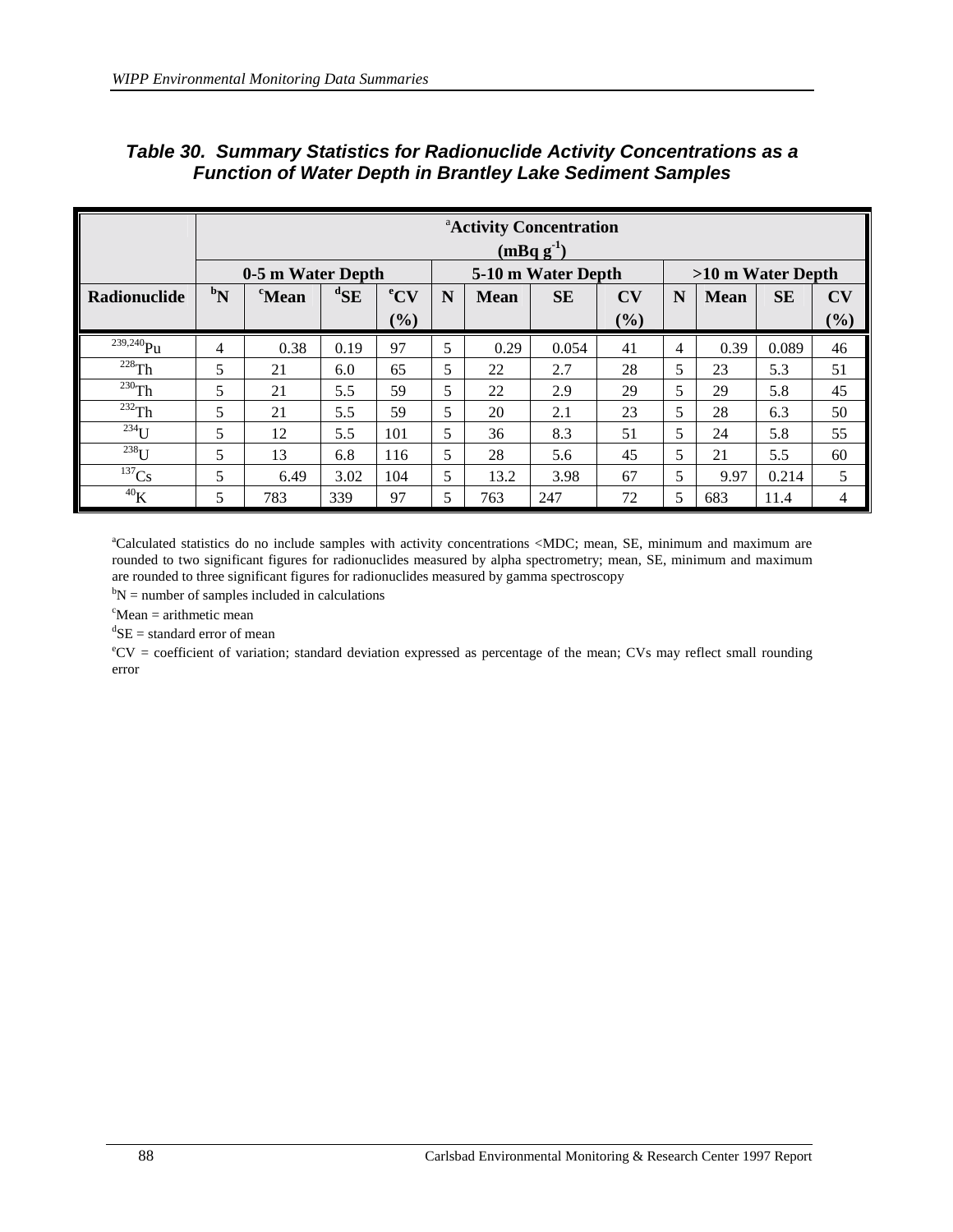| Radionuclide                              | <sup>a</sup> Location | <b>b</b> Activity<br><b>Concentration</b><br>$(mBq L-1)$            | ${}^cS$ D<br>$(mBqL^{-1})$ | $d$ MDC<br>$(mBqL^{-1})$ |
|-------------------------------------------|-----------------------|---------------------------------------------------------------------|----------------------------|--------------------------|
| $239/240$ Pu                              | BLW4                  | $\text{e}$ <mdc< td=""><td></td><td><math>2.7E-3</math></td></mdc<> |                            | $2.7E-3$                 |
|                                           | BLW5                  | $<$ MDC                                                             |                            | 5.2E-4                   |
|                                           | BLW6                  | $1.5E-3$                                                            | 5.8E-4                     | $4.6E-4$                 |
| $228$ Th                                  | BLW4                  | 5.0E-2                                                              | 8.5E-3                     | $1.5E-2$                 |
|                                           | BLW <sub>5</sub>      | 5.5E-2                                                              | $9.2E-3$                   | $1.6E-2$                 |
|                                           | BLW6                  | $<$ MDC                                                             |                            | 5.8E-2                   |
| $\overline{^{230}}$ Th                    | BLW4                  | $<$ MDC                                                             |                            | 1.9E-2                   |
|                                           | BLW <sub>5</sub>      | $<$ MDC                                                             |                            | $2.0E-2$                 |
|                                           | BLW6                  | $<$ MDC                                                             |                            | $3.5E-3$                 |
| 232Th                                     | BLW4                  | $<$ MDC                                                             |                            | 8.0E-3                   |
|                                           | BLW5                  | 1.9E-2                                                              | 4.7E-3                     | 8.4E-3                   |
|                                           | BLW6                  | $<$ MDC                                                             |                            | 1.4E-2                   |
| $\overline{^{234}}$ U                     | BLW1                  | $7.3E + 1$                                                          | $6.8E + 0$                 | $7.9E-1$                 |
|                                           | BLW2                  | $1.5E + 2$                                                          | $2.3E+1$                   | $2.1E + 0$               |
|                                           | BLW3                  | $5.0E + 1$                                                          | $4.5E + 0$                 | $3.2E-1$                 |
|                                           | BLW4                  | $2.1E+1$                                                            | $1.1E + 0$                 | $3.0E-1$                 |
|                                           | BLW5                  | $3.3E + 0$                                                          | $2.0E-1$                   | 8.0E-2                   |
|                                           | BLW6                  | $1.9E + 1$                                                          | $1.0E + 0$                 | $1.0E-1$                 |
| $238$ U                                   | BLW1                  | $3.3E + 1$                                                          | $3.1E + 0$                 | $7.4E-1$                 |
|                                           | BLW2                  | $6.4E + 1$                                                          | $1.0E + 1$                 | $2.7E + 0$               |
|                                           | BLW3                  | $2.3E+1$                                                            | $2.1E + 0$                 | $3.2E-1$                 |
|                                           | BLW4                  | $1.2E + 1$                                                          | $6.0E-1$                   | $3.0E-1$                 |
|                                           | BLW <sub>5</sub>      | $1.9E + 0$                                                          | $1.0E-1$                   | 8.0E-2                   |
|                                           | BLW6                  | $1.0E + 1$                                                          | $5.0E-1$                   | $1.0E-1$                 |
| $\overline{\overline{}}^{137}\mathrm{Cs}$ | BLW1                  | $<$ MDC                                                             |                            | $2.1E + 1$               |
|                                           | BLW <sub>2</sub>      | $<$ MDC                                                             |                            | $3.3E + 1$               |
|                                           | BLW3                  | $<$ MDC                                                             |                            | $2.0E+1$                 |
|                                           | BLW4                  | $<$ MDC                                                             |                            | $2.0E + 1$               |
|                                           | BLW <sub>5</sub>      | $<$ MDC                                                             |                            | $3.0E + 1$               |
|                                           | BLW6                  | $<$ MDC                                                             |                            | $3.1E + 1$               |

## *Table 31. Radionuclide Activity Concentrations in Water Samples from Brantley Lake*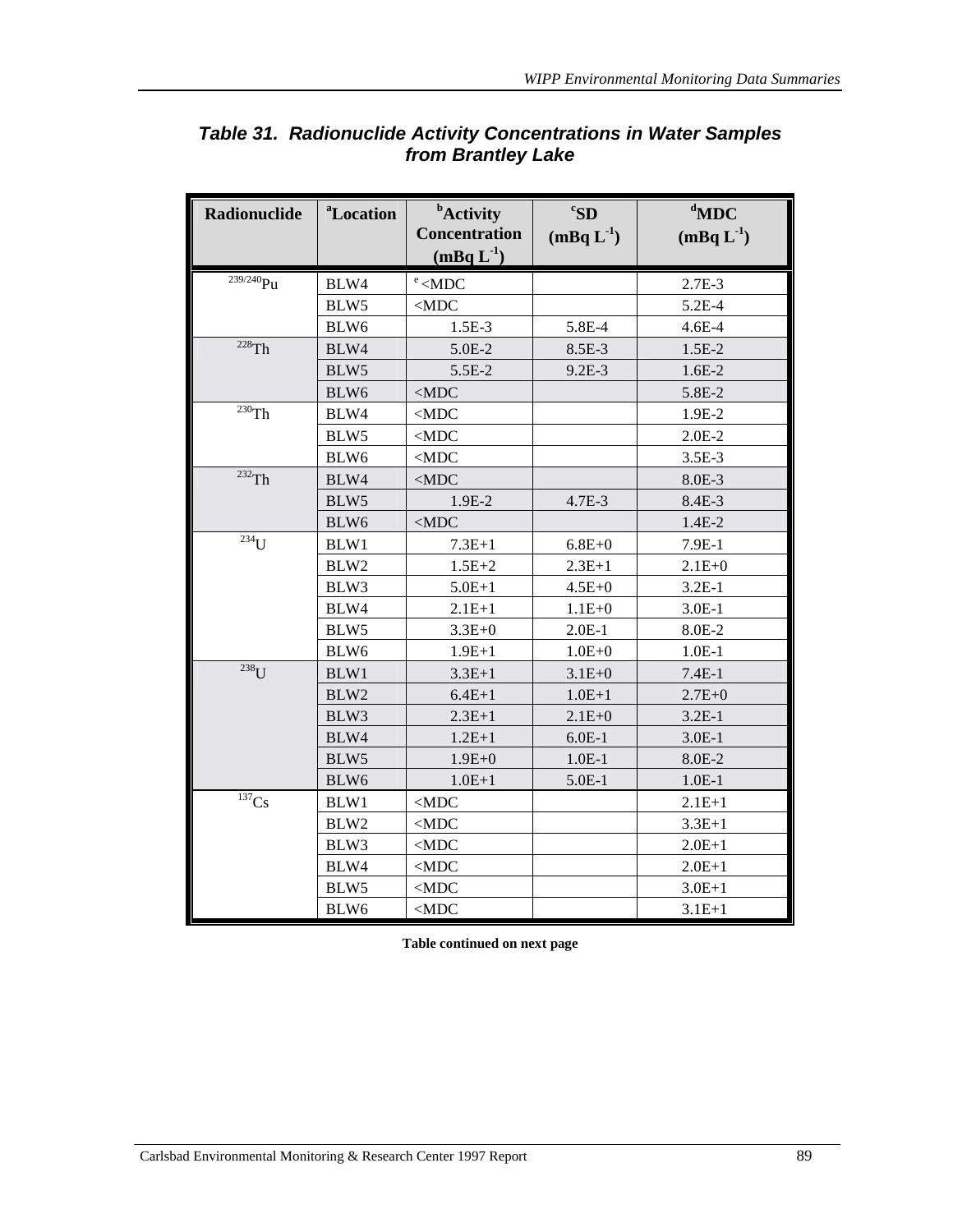| Radionuclide | <sup>a</sup> Location | <b>b</b> Activity<br><b>Concentration</b><br>$(mBqL^{-1})$ | ${}^cS$ D<br>$(mBq L-1)$ | $d$ MDC<br>$(mBq L-1)$ |
|--------------|-----------------------|------------------------------------------------------------|--------------------------|------------------------|
| $^{40}$ K    | BLW1                  | $1.05E + 3$                                                | $8.44E+1$                | $3.0E + 2$             |
|              | BLW <sub>2</sub>      | ND.                                                        |                          | $3.1E+1$               |
|              | BLW3                  | $1.16E + 3$                                                | $8.84E+1$                | $3.1E + 2$             |
|              | BLW4                  | $<$ MDC                                                    |                          | $3.7E + 2$             |
|              | BLW <sub>5</sub>      | $<$ MDC                                                    |                          | $3.1E + 2$             |
|              | BLW <sub>6</sub>      | $<$ MDC                                                    |                          | $3.6E + 2$             |

## *Table 31. Radionuclide Activity Concentrations in Water Samples from Brantley Lake (Continued)*

<sup>a</sup>Locations of surface water collection as shown in Figure 2; samples BLW1, BLW2, and BLW3 were collected in March 1997 and BLW4, BLW5 and BLW6 were collected in September 1997; September samples were passed through a  $0.2 \mu m$  filter prior to analysis

Activity Concentrations as defined in Appendix K

 $c<sub>S</sub>$ D = Count Standard Deviation as defined in Appendix K

 $d$ MDC = Minimum Detectable Activity Concentration as defined in Appendix K

 $e$  <MDC = Observed activity concentration was below MDC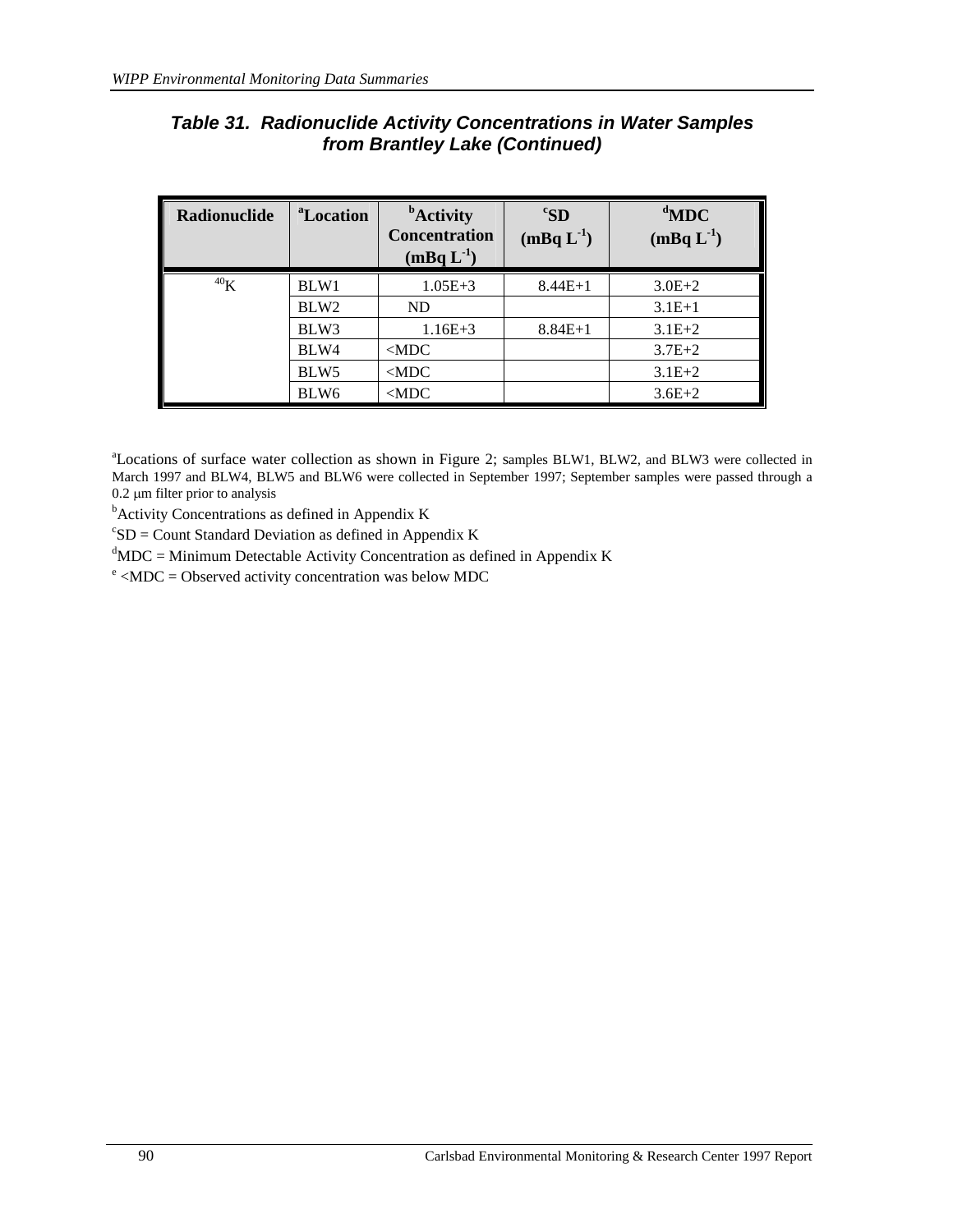| <sup>a</sup> Analyte              | Unit      | $b$ DL | ${}^cRL$       | <sup>d</sup> Measurement |
|-----------------------------------|-----------|--------|----------------|--------------------------|
| eAntimony                         | $\mu$ g/L | 0.4    | 6              | <b>ND</b>                |
| eArsenic                          | $\mu$ g/L | 0.3    | 50             | 1.6                      |
| <sup>e</sup> Barium               | $\mu$ g/L | 0.1    | 2000           | 68.6                     |
| <sup>e</sup> Beryllium            | $\mu g/L$ | 0.2    | $\overline{4}$ | <b>ND</b>                |
| <sup>e</sup> Cadmium              | $\mu g/L$ | 0.1    | 5              | 0.1                      |
| <sup>e</sup> Chromium             | $\mu g/L$ | 1.0    | 100            | 3.0                      |
| <sup>e</sup> Mercury              | $\mu$ g/L | 0.2    | $\overline{2}$ | <b>ND</b>                |
| <sup>e</sup> Nickel               | $\mu g/L$ | 0.05   | 100            | 13.11                    |
| eSelenium                         | $\mu g/L$ | 1.0    | 50             | 4.5                      |
| eThallium                         | $\mu g/L$ | 0.03   | $\overline{2}$ | 0.04                     |
| <sup>e</sup> Lead                 | $\mu g/L$ | 0.1    | 15.0           | 0.7                      |
| <sup>e</sup> Copper               | $\mu g/L$ | 0.4    | 1300           | 7.6                      |
| fAluminum                         | mg/L      | 0.05   | $0.05 - 0.2$   | N <sub>D</sub>           |
| $\int$ fron                       | mg/L      | 0.05   | 0.3            | <b>ND</b>                |
| fSilver                           | mg/L      | 0.02   | 0.1            | ND                       |
| fCalcium                          | mg/L      | 0.1    |                | 426.1                    |
| fMagnesium                        | mg/L      | 0.1    |                | 133.0                    |
| fPotassium                        | mg/L      | 0.1    | 1000           | 11.7                     |
| fSodium                           | mg/L      | 0.1    |                | 661.0                    |
| <sup>f</sup> Silica               | mg/L      | 0.05   |                | 3.05                     |
| <sup>g</sup> Pyridine             | $\mu$ g/L | 0.5    |                | <b>ND</b>                |
| <sup>g</sup> cresols              | $\mu g/L$ | 0.5    |                | <b>ND</b>                |
| <sup>8</sup> 2,4-Dinitrotoluene   | $\mu g/L$ | 0.5    |                | <b>ND</b>                |
| <sup>g</sup> Hexachloroethane     | $\mu g/L$ | 0.5    |                | <b>ND</b>                |
| <sup>g</sup> Nitrobenzene         | $\mu$ g/L | 0.5    |                | <b>ND</b>                |
| h <sub>Benzene</sub>              | $\mu g/L$ | 0.5    | 5.0            | <b>ND</b>                |
| h <sub>Bromobenzene</sub>         | $\mu g/L$ | 0.5    | 0.5            | <b>ND</b>                |
| h <sub>Bromochloromethane</sub>   | $\mu g/L$ | 0.5    | 0.5            | <b>ND</b>                |
| h <sub>Bromodichloromethane</sub> | $\mu g/L$ | 0.5    | 1000           | <b>ND</b>                |
| h <sub>Bromoform</sub>            | $\mu g/L$ | 0.5    | 100            | <b>ND</b>                |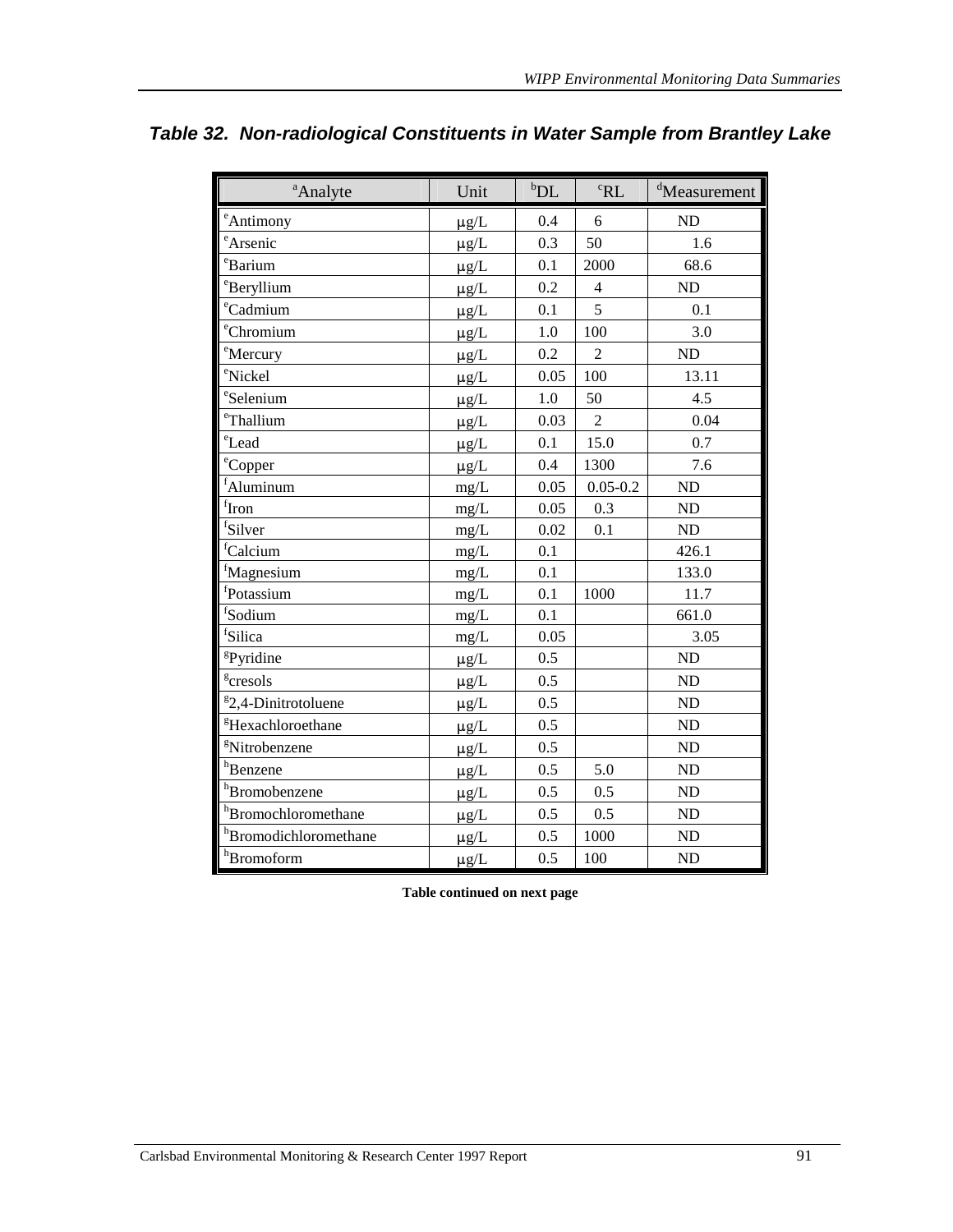| <sup>a</sup> Analyte                      | Unit      | $b$ DL | ${}^cRL$ | <sup>d</sup> Measurement |
|-------------------------------------------|-----------|--------|----------|--------------------------|
| <sup>h</sup> n-Butylbenzene               | $\mu$ g/L | 0.5    | 0.5      | <b>ND</b>                |
| h <sub>sec</sub> -Butylbenzene            | $\mu$ g/L | 0.5    | 0.5      | ND                       |
| htert-Butylbenzene                        | $\mu$ g/L | 0.5    | 0.5      | ND                       |
| <sup>h</sup> Carbon Tetrachloride         | $\mu$ g/L | 0.5    | 5.0      | <b>ND</b>                |
| <sup>h</sup> Chlorobenzene                | $\mu g/L$ | 0.5    | 100      | ${\rm ND}$               |
| <sup>h</sup> Chloroethane                 | $\mu g/L$ | 0.5    | 0.5      | <b>ND</b>                |
| <sup>h</sup> Chloroform                   | $\mu$ g/L | 0.5    | 100      | ND                       |
| <sup>h</sup> Chloromethane                | $\mu g/L$ | 0.5    | 0.5      | ND                       |
| <sup>h</sup> 2-Chlorotoluene              | $\mu g/L$ | 0.5    | 0.5      | <b>ND</b>                |
| <sup>h</sup> 4-Chlorotoluene              | $\mu g/L$ | 0.5    | 0.5      | ND                       |
| h <sub>Dibromochloromethane</sub>         | $\mu g/L$ | 0.5    | 100      | ND                       |
| h <sub>1</sub> ,2-Dibromo-3-chloropropane | $\mu$ g/L | 0.5    | 0.20     | ND                       |
| <sup>h</sup> 1,2-Dibromoethane            | $\mu$ g/L | 0.5    | 0.5      | ND                       |
| hDibromomethane                           | $\mu$ g/L | 0.5    | 100      | ND                       |
| <sup>h</sup> 1,2-Dichlorobenzene          | $\mu$ g/L | 0.5    | 600      | ND                       |
| <sup>h</sup> 1,3-Dichlorobenzene          | $\mu$ g/L | 0.5    | 75       | ND                       |
| hDichlorodifluoromethane                  | $\mu g/L$ | 0.5    | 0.5      | ND                       |
| <sup>h</sup> 1,1-Dichloroethane           | $\mu$ g/L | 0.5    | 0.5      | ND                       |
| <sup>h</sup> 1,2-Dichloroethane           | $\mu$ g/L | 0.5    | 5.0      | ND                       |
| <sup>h</sup> 1,1-Dichloroethene           | $\mu g/L$ | 0.5    | 7.0      | ND                       |
| hcis-1,2-Dichloroethene                   | $\mu$ g/L | 0.5    | 70       | ND                       |
| h <sub>trans-1,2-Dichloroethene</sub>     | $\mu g/L$ | 0.5    | 100      | ND                       |
| <sup>h</sup> 1,2-Dichloropropane          | $\mu$ g/L | 0.5    | 5.0      | ND                       |
| <sup>h</sup> 1,3-Dichloropropane          | $\mu g/L$ | 0.5    | 0.5      | ND                       |
| <sup>h</sup> 2,2-Dichloropropane          | $\mu g/L$ | 0.5    | 0.5      | ND                       |
| h <sub>1</sub> ,1-Dichloropropene         | $\mu g/L$ | 0.5    | 0.5      | ND                       |
| hcis-1,3-Dichloropropene                  | $\mu$ g/L | 0.5    | 0.5      | ND                       |
| htrans-1,3-Dichloropropene                | $\mu$ g/L | 0.5    | 0.5      | ND                       |
| hEthylbenzene                             | $\mu$ g/L | 0.5    | 70       | ND                       |
| hHexachlorobutadiene                      | $\mu g/L$ | 0.5    | 0.5      | <b>ND</b>                |
| h <sub>Isoproylbenzene</sub>              | $\mu g/L$ | 0.5    | 0.5      | ND                       |
| h <sub>4</sub> -Isopropyltoluene          | $\mu$ g/L | 0.5    | 0.5      | ${\rm ND}$               |
| <sup>h</sup> Methylene chloride           | $\mu g/L$ | 0.5    | 5.0      | ND                       |
| <sup>h</sup> Naphthalene                  | $\mu g/L$ | 0.5    | 0.5      | ND                       |
| <sup>h</sup> Propylbenzene                | $\mu g/L$ | 0.5    | 0.5      | ND                       |
| <sup>h</sup> Styrene                      | $\mu g/L$ | 0.5    | 100      | ND                       |
| $h$ 1,1,1,2-Tetrachloroethane             | $\mu g/L$ | 0.5    | 0.5      | ND                       |
| $h$ 1,1,2,2-Tetrachloroethane             | $\mu g/L$ | 0.5    | 0.5      | ND                       |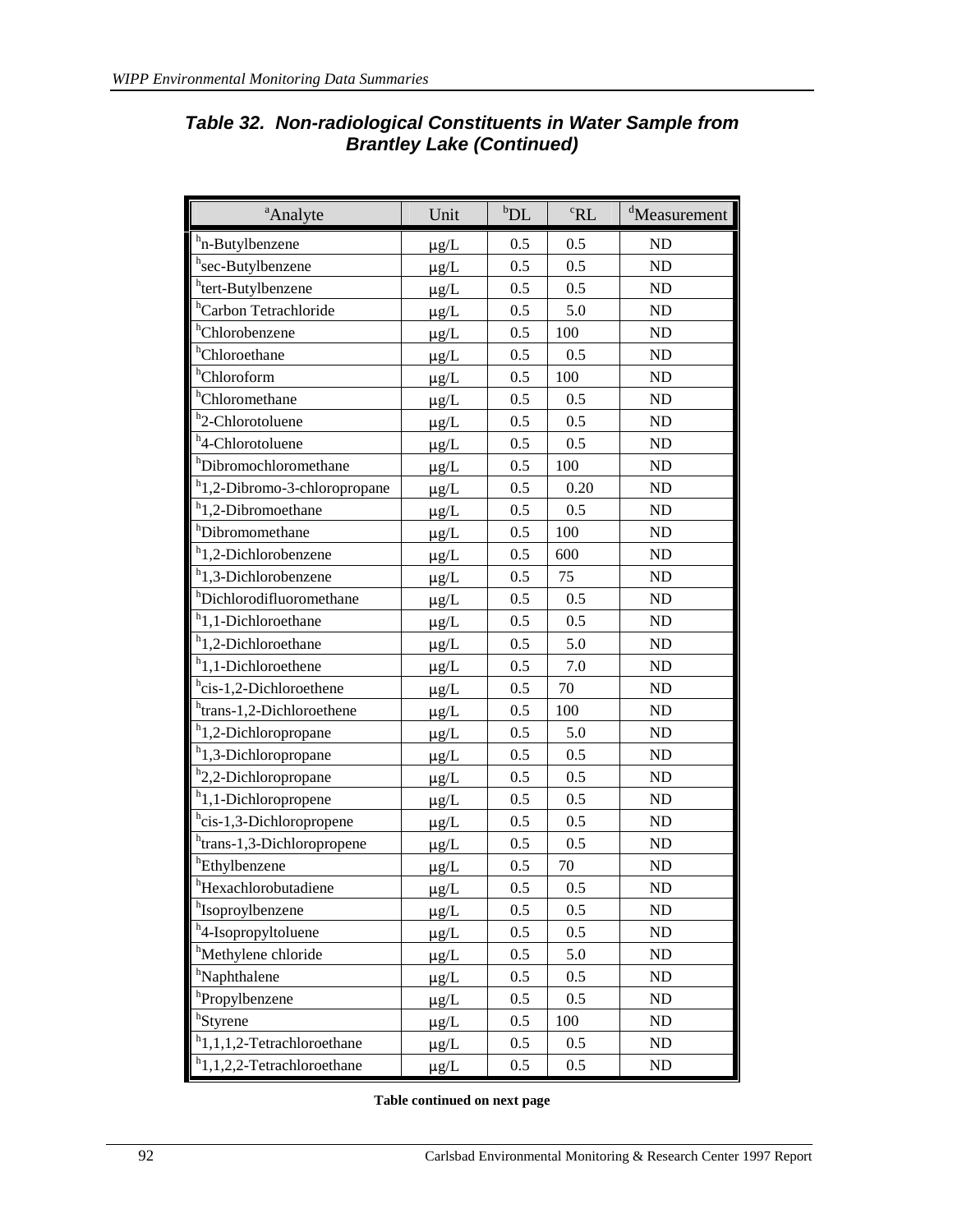| <sup>a</sup> Analyte                     | Unit      | $b$ DL | ${}^cRL$ | <sup>d</sup> Measurement |
|------------------------------------------|-----------|--------|----------|--------------------------|
| hTetrachloroethene                       | $\mu$ g/L | 0.5    | 5.0      | ND                       |
| <sup>h</sup> Toluene                     | $\mu g/L$ | 0.5    | 1000     | 1.1                      |
| h <sub>1,2,3</sub> -Trichlorobenzene     | $\mu$ g/L | 0.5    | 0.5      | ND                       |
| h <sub>1,2,4</sub> -Trichlorobenzene     | $\mu g/L$ | 0.5    | 70       | ND                       |
| h <sub>1,1,1</sub> -Trichloroethane      | $\mu g/L$ | 0.5    | 200      | ND                       |
| h <sub>1</sub> ,1,2-Trichloroethane      | $\mu g/L$ | 0.5    | 5.0      | ND                       |
| hTrichloroethene                         | $\mu g/L$ | 0.5    | 5.0      | ND                       |
| hTrichlorofluoromethane                  | $\mu$ g/L | 0.5    | 0.5      | ND                       |
| h <sub>1,2,3</sub> -Trichloropropane     | $\mu$ g/L | 0.5    | 0.5      | ND                       |
| h <sub>1,2,4</sub> -Trimethylbenzene     | $\mu g/L$ | 0.5    | 0.5      | ${\rm ND}$               |
| $h$ 1,3,5-Trimethylbenzene               | $\mu g/L$ | 0.5    | 0.5      | ND                       |
| <sup>h</sup> Vinyl chloride              | $\mu g/L$ | 0.5    | 2.0      | ND                       |
| ${}^{\text{h}}$ Xylenes                  | $\mu g/L$ | 0.5    | 10000    | ND                       |
| <sup>i</sup> 1,2-Dibromoethane           | $\mu g/L$ | 0.01   | 0.01     | ND                       |
| <sup>i</sup> 1,2-Dibromo-3-Chloropropane | $\mu g/L$ | 0.01   | 0.01     | ND                       |
| <sup>j</sup> Alachlor                    | $\mu g/L$ | 0.225  | 2.0      | ND                       |
| <sup>j</sup> Aldrin                      | $\mu g/L$ | 0.09   | 0.09     | ND                       |
| <sup>J</sup> Chlordane                   | $\mu g/L$ | 0.6    | 2.0      | ND                       |
| Dieldrin                                 | $\mu g/L$ | 0.04   | 0.04     | ND                       |
| <sup>J</sup> Endrin                      | $\mu g/L$ | 0.063  | 2.0      | ND                       |
| <sup>j</sup> Heptachlor                  | $\mu g/L$ | 0.094  | 0.4      | ND                       |
| <sup>J</sup> Heptachlor Epoxide          | $\mu g/L$ | 0.067  | 0.2      | ND                       |
| <sup>j</sup> Hexachlorobenzene           | $\mu g/L$ | 0.02   | 1.0      | ND                       |
| <sup>j</sup> Lindane                     | $\mu$ g/L | 0.03   | 0.2      | 0.07                     |
| <sup>J</sup> Methoxychlor                | $\mu g/L$ | 0.96   | 40.0     | ND                       |
| <sup>j</sup> Toxaphene                   | $\mu g/L$ | 1.0    | 3.0      | ND                       |
| <sup>j</sup> Aroclor 1016                | $\mu$ g/L | 0.08   | 0.5      | ND                       |
| <sup>j</sup> Aroclor 1221                | $\mu g/L$ | 3.0    | 0.5      | ND                       |
| <sup>j</sup> Arochlor 1232               | $\mu$ g/L | 0.10   | 0.5      | ND                       |
| <sup>j</sup> Arochlor 1242               | $\mu$ g/L | 0.10   | 0.5      | ND                       |
| <sup>J</sup> Arochlor 1248               | $\mu g/L$ | 0.13   | 0.5      | ND                       |
| <sup>j</sup> Arochlor 1254               | $\mu$ g/L | 0.10   | 0.5      | ND                       |
| <sup>J</sup> Arochlor 1260               | $\mu g/L$ | 0.14   | 0.5      | ND                       |
| Hexachlorocyclopentadiene                | $\mu$ g/L | 0.05   | 50.0     | ND                       |
| $k$ <sub>2</sub> ,4-D                    | $\mu g/L$ | 10.0   | 70.0     | ND                       |
| $k$ <sub>2</sub> ,4,5-TP(Silvex)         | $\mu g/L$ | 1.0    | 50.0     | ND                       |
| <sup>k</sup> Dicamba                     | $\mu$ g/L | 2.0    | 2.0      | ${\rm ND}$               |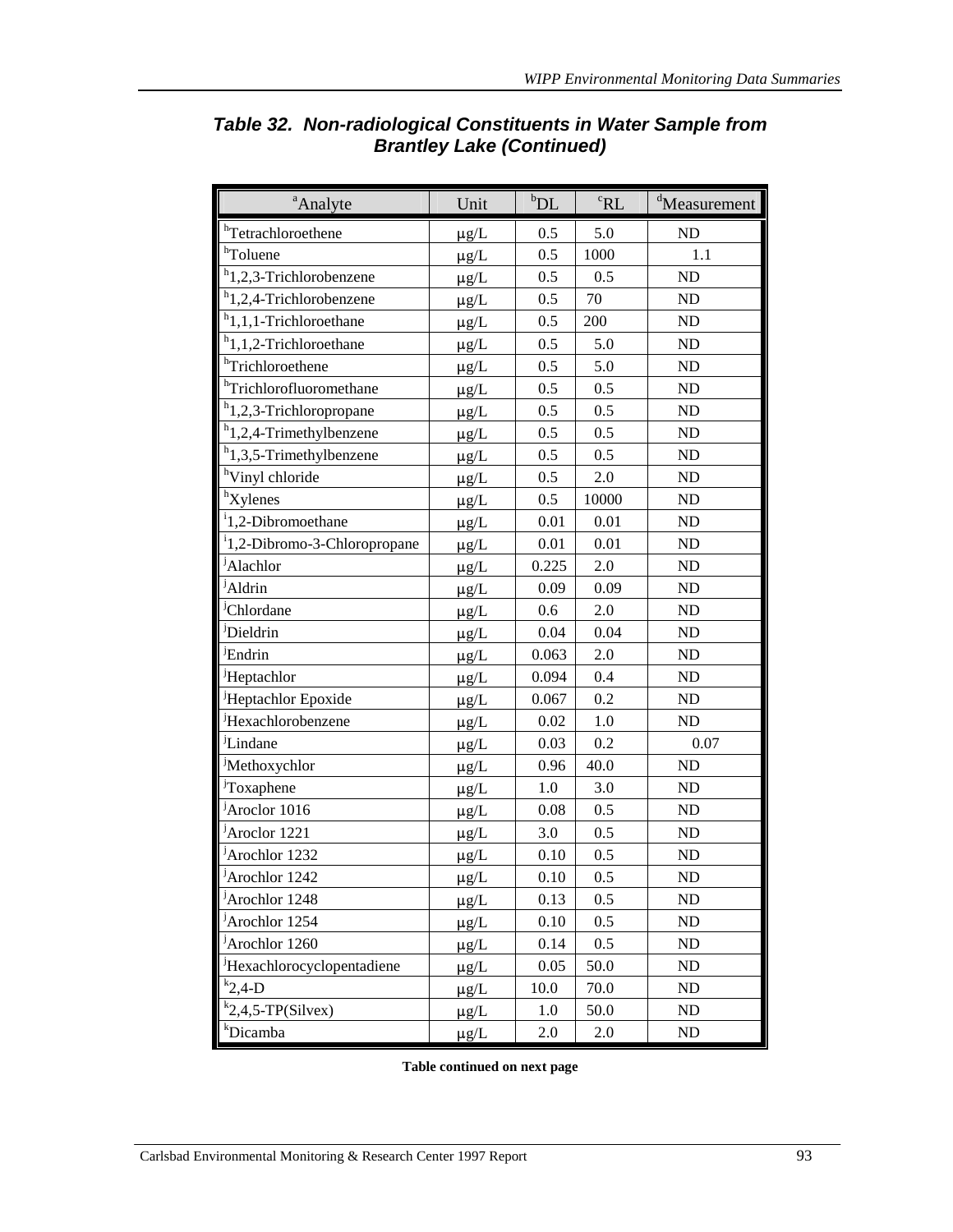| <sup>a</sup> Analyte                   | Unit      | $b$ DL       | ${}^cRL$ | <sup>d</sup> Measurement |
|----------------------------------------|-----------|--------------|----------|--------------------------|
| <i>k</i> Dinoseb                       | $\mu$ g/L | 2.0          | 7.0      | ND                       |
| <sup>k</sup> Pentachlorophenol         | $\mu$ g/L | 1.0          | 1.0      | ND                       |
| <sup>k</sup> Picloram                  | $\mu$ g/L | 20.0         | 500.0    | ND                       |
| <sup>1</sup> Dalapon                   | $\mu$ g/L | 10.0         | 200      | ND                       |
| m <sub>3</sub> -Hydroxycarbofuran      | $\mu$ g/L | 5.0          | 5.0      | ND                       |
| mAldicarb                              | $\mu$ g/L | 0.5          | 0.5      | ND                       |
| "Aldicarb Sulfone                      | $\mu$ g/L | 1.0          | 1.0      | ND                       |
| <sup>m</sup> Aldicarb Sulfoxide        | $\mu g/L$ | 0.5          | 0.5      | ND                       |
| "Baygon                                | $\mu g/L$ | 1.0          | 1.0      | ND                       |
| <sup>m</sup> Carbaryl                  | $\mu g/L$ | 5.0          | 5.0      | ND                       |
| <sup>m</sup> Carbofuran                | $\mu g/L$ | 1.0          | 40.0     | ND                       |
| "Methiocarb                            | $\mu$ g/L | 0.5          | 0.5      | ND                       |
| "Methomyl                              | $\mu g/L$ | 5.0          | 5.0      | ND                       |
| "Oxamyl                                | $\mu g/L$ | 5.0          | 200.0    | ${\rm ND}$               |
| "Glyphosate                            | $\mu g/L$ | 5.0          | 700      | ND                       |
| <sup>o</sup> Endothall                 | $\mu g/L$ | 25.0         | 100.0    | ND                       |
| PDiquat                                | $\mu g/L$ | 1.0          | 20.0     | ND                       |
| <sup>q</sup> Atrizine                  | $\mu g/L$ | 9.2          | 3.0      | ND                       |
| <sup>q</sup> Butachlor                 | $\mu g/L$ | 0.2          | 0.2      | ND                       |
| <sup>q</sup> Di(2-ethylhexyl)adipate   | $\mu$ g/L | 2.0          | 400.0    | ${\rm ND}$               |
| <sup>q</sup> Di(2-ethylhexyl)phthalate | $\mu g/L$ | 2.0          | 6.0      | ND                       |
| <sup>q</sup> Hexachlorocyclopentadiene | $\mu$ g/L | 0.2          | 0.2      | ${\rm ND}$               |
| <sup>q</sup> Metribuzin                | $\mu$ g/L | 0.2          | 0.2      | ND                       |
| <sup>q</sup> Metolachlor               | $\mu g/L$ | 0.2          | 0.2      | ND                       |
| <sup>q</sup> Propachlor                | $\mu$ g/L | 0.3          | 0.3      | ${\rm ND}$               |
| <sup>q</sup> Simazine                  | $\mu$ g/L | 0.2          | 4.0      | ND                       |
| <sup>q</sup> Benzo(a)pyrene            | $\mu$ g/L | 0.2          | 0.2      | ND                       |
| <sup>r</sup> Nitrate/nitrite as N      | mg/L      | 0.5          | 10/1.0   | 0.33                     |
| <sup>s</sup> Ammonium as nitrogen      | mg/L      | 0.01         |          | 0.23                     |
| Water Kjeldahl Nitrogen                | mg/L      | 0.1          |          | 0.78                     |
| "Total phosphorus                      | mg/L      | 0.05         |          | ND                       |
| <sup>v</sup> Calcium (for SAR)         | meq/L     | 0.01         |          | 21.26                    |
| Magnesium (for SAR)                    | meq/L     | 0.01         | 125      | 10.95                    |
| "Alkalinity (as $CaCO3$ )              | mg/L      | $\mathbf{1}$ |          | 115.0                    |
| "Carbonate                             | meq/L     | 0.01         | 350      | 0.00                     |
| "Carbonate alkalinity                  | mg/L      | 1            |          | 0.0                      |
| "Bicarbonate                           | meq/L     | 0.01         | 700      | 2.30                     |
| "Bicarbonate alkalinity                | mg/L      | $\mathbf{1}$ |          | 140.3                    |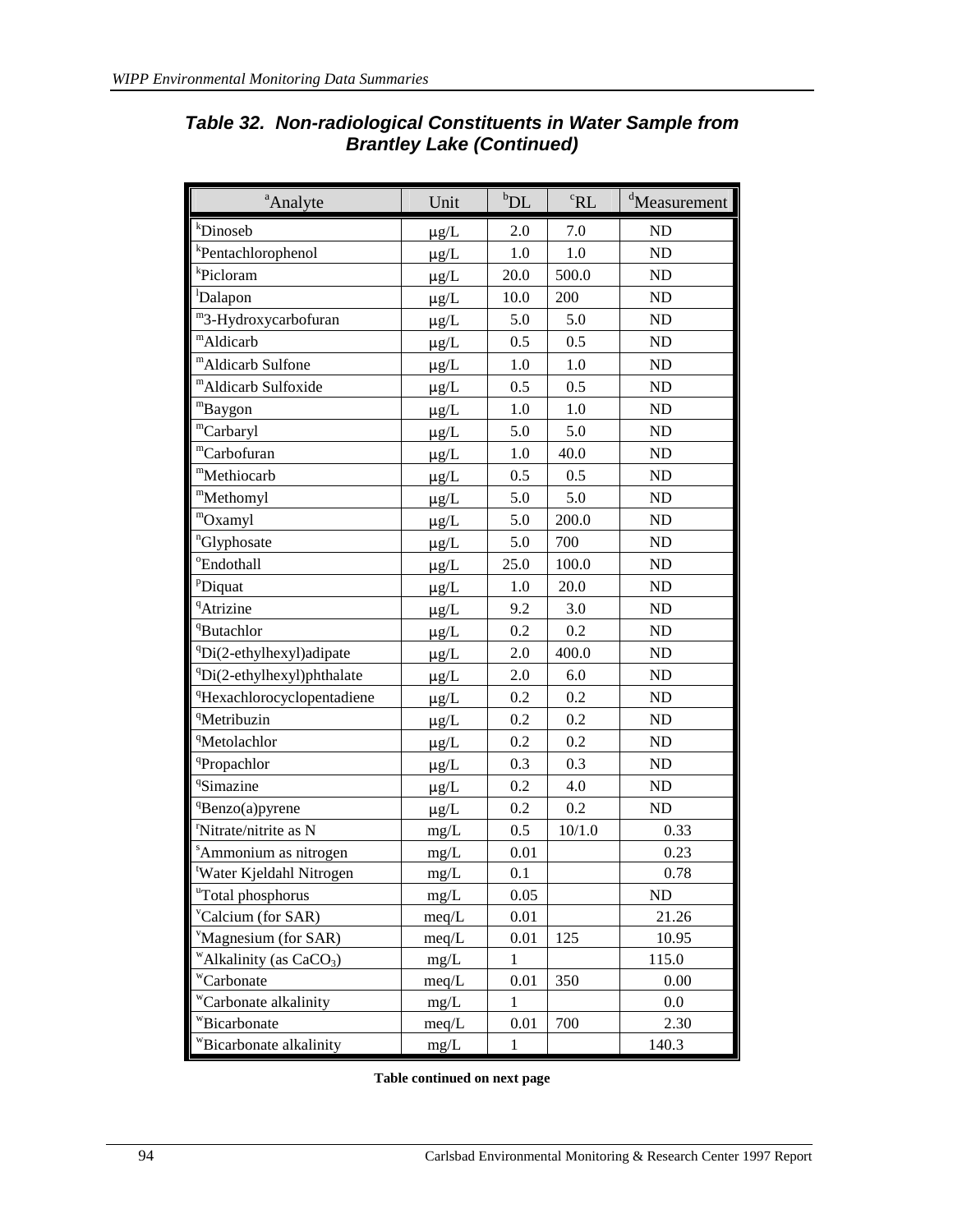| <sup>a</sup> Analyte                  | Unit    | $b_{\rm DL}$ | ${}^c$ RL   | <sup>d</sup> Measurement |
|---------------------------------------|---------|--------------|-------------|--------------------------|
| $*$ Hardness as CaCO <sub>3</sub>     | mg/L    | 0.1          |             | 1610                     |
| <sup>y</sup> Chloride by autoanalyzer | mg/L    | 12.5         | 250         | 1162.0                   |
| <sup>z</sup> Fluoride by electrode    | mg/L    | 0.05         | 2.0         | 0.77                     |
| aaSulfate                             | mg/L    | 20           | 250         | 1137                     |
| bb <sub>Platinum-Cobalt color</sub>   |         | 5            | 15          | 1.0                      |
| <sup>cc</sup> Electrical Conductivity | mohm/cm |              |             | 4480                     |
| <sup>dd</sup> pH of water             |         |              | $6.5 - 8.5$ | 7.83                     |
| <b>Total Dissolved Solids</b>         | mg/L    |              | 500         | 4012                     |
| <b>Total Suspended Solids</b>         | mg/L    |              |             | 15                       |

<sup>a</sup> Analyses reported were conducted on a sample of Brantley Lake surface water collected on April 1, 1997<br><sup>b</sup> DI – Detection Limit: the smallest concentration or smount of some component of interest that can be made

<sup>b</sup> DL=Detection Limit; the smallest concentration or amount of some component of interest that can be measured by a single measurement with a stated level of confidence

c RL = Reference Level; levels adopted as limits or guidelines under various state and federal regulatory programs; water from Brantley Lake is not used as a source of community drinking water, and is not subject to regulation under the Safe Drinking Water Act

<sup>d</sup>Sample collected at a single location near Brantley Lake Dam; consisting of subsamples from surface to near lake bottom at depth of >10m.

e Measured by EPA Method 200.8

f by ICP, Measured by EPA Method 200.7

g SW846-8270

<sup>h</sup>Measured by EPA Method 502.2

i Measured by EPA Method 504

<sup>j</sup>Measured by EPA Method 505

k Measured by EPA Method 515.2

Measured by EPA Method 552.1

mMeasured by EPA Method 531.1

<sup>n</sup>Measured by EPA Method 547

<sup>o</sup>Measured by EPA Method 548.1

<sup>P</sup>Measured by EPA Method 549.1

<sup>q</sup>Measured by EPA Method 525.2 <sup>r</sup>Measured by EPA Method 353.2

<sup>s</sup>Measured by EPA Method 350.1

Measured by EPA Method 351.2

<sup>u</sup>Measured by EPA Method 365.2

<sup>v</sup>Measured by EPA Method 200

wMeasured by EPA Method 310.1

x Measured by EPA Method 130.2

<sup>y</sup>Measured by EPA Method 325.2

<sup>2</sup>Measured by EPA Method 340.2

aaMeasured by EPA Method 375.2 bb<sub>Measured</sub> by EPA Method 110.2

<sup>cc</sup>Measured by EPA Method 120.1

ddMeasured by EPA Method 150.1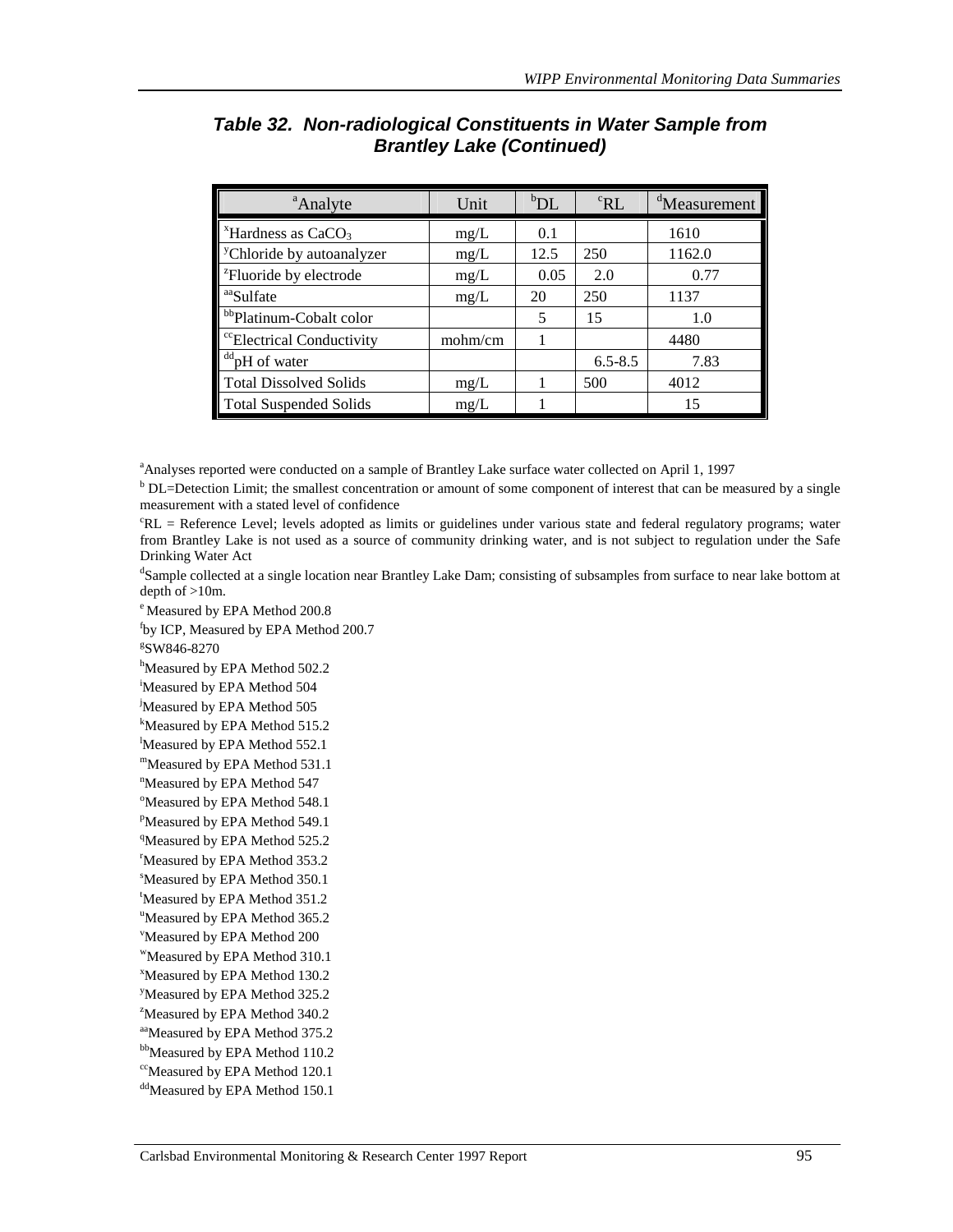# **Radionuclides in Selected Plant Species**

#### *Methods*

Vegetation samples were collected during May, 1997 from six locations in the vicinity of the WIPP (Figure 2). Samples of three grass species were collected for analyses of radionuclide activity concentrations, including *Sporobolus flexuosus* (mesa dropseed), *Paspalum stramineum* (sand paspalum), and *Leptoloma cognatum* (fall witch grass). These species are known to be preferred by livestock for consumption on the open range (Personal communication, S. Daly, Soil Conservationist, U.S. Bureau of Land Management, Carlsbad Area Office). Approximately 100-500 g (dry weight) of each species were collected at each of the six locations. The samples were collected by enclosing the upper plant parts inside a plastic bag, then cutting the plants near the soil surface using metal clippers. This method was used to retain as much as possible of the dust adhering to the leaf and stem surfaces as part of the sample. The samples were dried at 105° C for 24 to 48 hours, weighed, and then the vegetative material was cut with metal scissors into smaller pieces to facilitate placing in the vegetation containers for further processing. The samples were ashed in a muffle furnace, first at 500° C for at least four hours to reduce the volume, and then at 800° C for at least 12 hours.

Prior to analyses of gamma-emitting radionuclides, the ashed vegetation samples were digested with HF, HCl and  $HNO<sub>3</sub>$ . Gamma-emission counts were conducted with a 3-L Marinelli beaker of vegetation, using a high-purity Ge detector coupled with a multichannel analyzer, with counting times of 72 hr. To isolate alpha-emitting radionuclides, the ashed samples were treated as described for soil samples (p. 51). Mean MDCs for actinides in vegetation samples were determined to be 1.21  $\mu$ Bq g<sup>-1</sup> for <sup>239,240</sup>Pu, 1.9  $\mu$ Bq g<sup>-1</sup> for <sup>230</sup>Th, 1.4  $\mu$ Bq g<sup>-1</sup> for <sup>232</sup>Th, 2.2  $\mu$ Bq  $g^{-1}$  <sup>234</sup>U, and 2.6  $\mu$ Bq  $g^{-1}$  <sup>238</sup>U. Average yields were 30% for  $^{239,240}$ Pu,  $^{230}$ Th, and  $^{232}$ Th, and 60% for  $^{234,238}$ U. One chemical blank was used to establish background levels for the analyses of the vegetation samples.

Activity concentrations for two<br>  $\mu$ <sup>239,240</sup>Pu and <sup>40</sup>K, were radionuclides,  $^{239,240}$ Pu and  $^{40}$ K, were compared between species across the six locations using an analysis of variance (AOV), with logarithmic data transformation due to unequal variances among sample groups.

#### *Results*

Activity concentrations were highly variable among and within the three plant species (Tables 33 and 34). Unwashed plants were used for this analysis because their activity concentrations represent the levels of radionuclides important to the uptake of the contaminants by livestock or other grazing animals. High variability in the data is expected because the degree of surface contamination can vary greatly due to local conditions and recent weather conditions.

The actinides (U, Th, and Pu) are generally insoluble and have low rates of root uptake, although U is taken up by some plant species to a greater extent than Th or Pu exposure (Whicker, F. W. and V. Schultz, 1982*, Radioecology: Nuclear Energy and the Environment* 1, CRC Press, Inc., Florida). Hence, much of the variability in the actinide concentrations in the plants is expected to be due to variability in the surface concentrations of soil on the plants. U had the greatest coefficient of variation in *P. stramineum* and *S. flexuosus,* but was similar to the variability of Th and Pu in *L. cognatum.* The AOV revealed no significant differences among the species in their concentrations of  $^{239,240}$ Pu (Table 35).

 $^{40}$ K was detected in all samples. Furthermore, the ratio of  ${}^{40}$ K to  ${}^{239,240}$ Pu in plants was approximately 1.8 times greater than the ratio in soil (Table 22), which is probably due to the uptake and incorporation of  $^{40}$ K into tissues.  $^{40}$ K had the lowest coefficient of variation in all 3 species, which is probably due to the fact that K is an essential nutrient for plants.  $^{40}$ K typically constitutes about 0.0119% of the mass of K in the environment and is responsible for a large fraction of the total background radiation exposure (Whicker, F. W. and V. Schultz,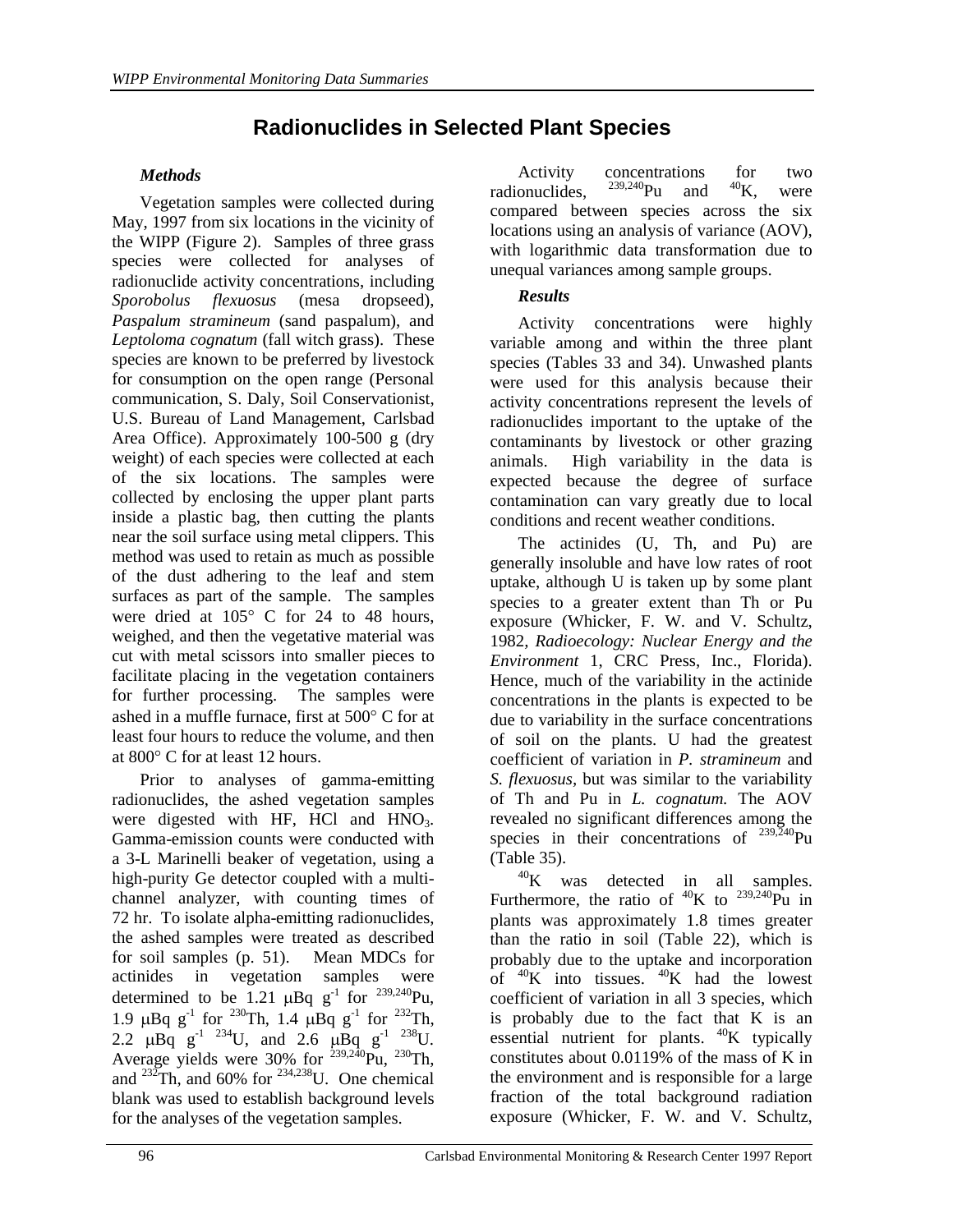1982*, Radioecology: Nuclear Energy and the Environment* 1, CRC Press, Inc., Florida). There is very little biological discrimination between  $^{40}$ K and stable K. Hence, biota will tend to regulate the levels of  $^{40}$ K in their tissues to the same degree they regulate stable K. The AOV revealed no significant differences among the species in their concentrations of  ${}^{40}$ K (Table 35).

 $137Cs$  was detected in only 1 sample. The ratio of  $^{137}Cs$  activity concentration in plants to  $137$ Cs activity concentration in soils has been shown in other studies to be about 0.010 (Whicker, F. W. and T. B. Kirchner, 1987, *Health Physics* 52, 717). Using the mean activity concentrations of  $^{137}Cs$  in soil (Table 22), the  $137Cs$  associated with plants would be expected to be about 0.045 mBq  $g^{-1}$ , which is below the MDC for  $^{137}Cs$  in this study. Assuming the ratio of  $^{137}Cs$  to  $^{239,240}Pu$  in the plant surface contamination would be equal to the ratio of  $^{137}Cs$  to  $^{239,240}Pu$  in the soil, then the expected activity concentration would range from  $0.05 - 0.1$  mBq  $g^{-1}$ , which is also just below the MDC for  $137\text{Cs}$ . Thus, it may be possible to detect  $^{137}Cs$  in plants, if the

methodology for extracting and counting  $137Cs$ could be slightly improved.

 $137Cs$  is of interest because it is a chemical analog of K and can often be used as a tracer for K in biological transport processes. On one hand,  $^{137}Cs$  is often retained in tissues longer than is K, and hence is subject to biological concentration, i.e. an increase in the ratio of  $^{137}Cs$  to  $^{40}K$ . On the other hand,  $^{137}Cs$ tends to bind to clay in soil, so that soil can reduce the bio-availability of  $^{137}Cs$  as compared to  $^{40}$ K, and thus can act as a sink for  $137<sub>Cs</sub>$  exposure (Whicker, F. W. and V. Schultz, 1982*, Radioecology: Nuclear Energy and the Environment* 1, CRC Press, Inc., Florida). The presence in the study areas of sandy soils with a low clay content would normally suggest that  $137Cs$  would remain available for biological uptake, as has been observed in other areas having sandy soils. If  $137Cs$  were tightly bound to the soils, then one would expect the ratio of  $^{137}Cs$  to  $^{230,232}Th$  or  $239,240$ Pu in the plants would match those found in the soil, since the activity of  $230,232$ Th and  $239,240$ Pu in the plant samples is expected to be associated with leaf surface contamination.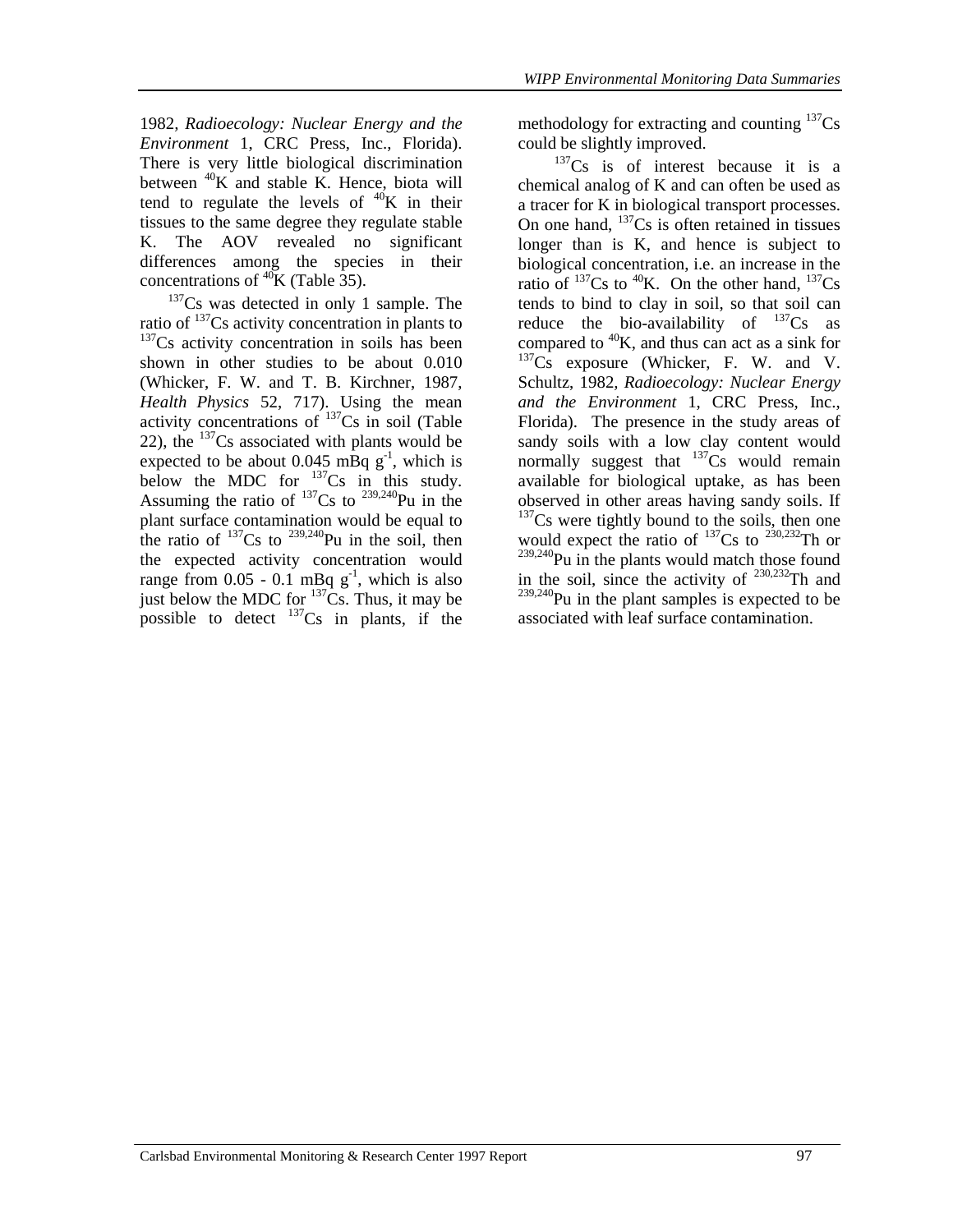|                                       |                | <b>Vegetation Species</b>                                                                                                                                                                                                                                                 |                            |                          |                                                   |                            |                             |                                                   |                            |                             |
|---------------------------------------|----------------|---------------------------------------------------------------------------------------------------------------------------------------------------------------------------------------------------------------------------------------------------------------------------|----------------------------|--------------------------|---------------------------------------------------|----------------------------|-----------------------------|---------------------------------------------------|----------------------------|-----------------------------|
| Paspalum stramineum                   |                | Leptoloma cognatum                                                                                                                                                                                                                                                        |                            |                          | Sporobolus flexuosus                              |                            |                             |                                                   |                            |                             |
| Radionuclide<br><sup>a</sup> Location |                | <b>b</b> Activity<br>Concentratio<br>$n(Bqg^{-1})$                                                                                                                                                                                                                        | ${}^cS$ D<br>$(Bq g^{-1})$ | $d$ MDC<br>$(Bq g^{-1})$ | <b>Activity</b><br>Concentration<br>$(Bq g^{-1})$ | <b>SD</b><br>$(Bq g^{-1})$ | <b>MDC</b><br>$(Bq g^{-1})$ | <b>Activity</b><br>Concentration<br>$(Bq g^{-1})$ | <b>SD</b><br>$(Bq g^{-1})$ | <b>MDC</b><br>$(Bq g^{-1})$ |
| 137Cs                                 | A1             | $\text{e}$ <mdc< th=""><th></th><th>5.08E-4</th><th><math display="inline">&lt;</math> MDC <math display="inline">\,</math></th><th></th><th>4.08E-4</th><th><math display="inline">&lt;</math> MDC <math display="inline">\,</math></th><th></th><th>1.40E-4</th></mdc<> |                            | 5.08E-4                  | $<$ MDC $\,$                                      |                            | 4.08E-4                     | $<$ MDC $\,$                                      |                            | 1.40E-4                     |
|                                       | A <sub>5</sub> | $<$ MDC                                                                                                                                                                                                                                                                   |                            | 9.73E-4                  | $<$ MDC                                           |                            | 2.63E-4                     | $<$ MDC                                           |                            | 3.11E-4                     |
|                                       | $\mathbf{A8}$  | $<$ MDC                                                                                                                                                                                                                                                                   |                            | 3.88E-4                  | $\triangle$ MDC                                   |                            | 4.57E-4                     | $<$ MDC                                           |                            | 3.32E-4                     |
|                                       | B1             | $<$ MDC                                                                                                                                                                                                                                                                   |                            | 7.68E-4                  | $<$ MDC $\,$                                      |                            | 3.04E-4                     | $<$ MDC                                           |                            | 2.60E-4                     |
|                                       | B2             | $<$ MDC                                                                                                                                                                                                                                                                   |                            | 2.20E-4                  | 3.63E-4                                           | 8.57E-5                    | 1.63E-4                     | $<$ MDC                                           |                            | 1.09E-4                     |
|                                       | <b>B6</b>      | $<$ MDC                                                                                                                                                                                                                                                                   |                            | 3.91E-4                  | $<$ MDC                                           |                            | 2.78E-4                     | $<$ MDC                                           |                            | 1.16E-4                     |
| ${}^{40}\mathrm{K}$                   | A <sub>1</sub> | 3.51E-1                                                                                                                                                                                                                                                                   | 1.54E-2                    | 5.63E-3                  | $2.14E-1$                                         | 7.88E-3                    | 4.51E-3                     | $1.12E-1$                                         | 4.28E-3                    | 2.28E-3                     |
|                                       | A <sub>5</sub> | $1.72E-1$                                                                                                                                                                                                                                                                 | 9.07E-3                    | 1.06E-2                  | 5.44E-2                                           | $2.65E-3$                  | 2.82E-3                     | 9.87E-2                                           | $4.04E-3$                  | 3.08E-3                     |
|                                       | A <sub>8</sub> | 2.44E-1                                                                                                                                                                                                                                                                   | 8.68E-3                    | 4.11E-3                  | 3.10E-1                                           | 1.15E-2                    | 4.97E-3                     | 1.47E-1                                           | 5.57E-3                    | 3.55E-3                     |
|                                       | B1             | $2.14E-1$                                                                                                                                                                                                                                                                 | 9.37E-3                    | 8.78E-3                  | 1.85E-1                                           | 6.97E-3                    | 3.32E-3                     | 1.49E-1                                           | 5.37E-3                    | 2.74E-3                     |
|                                       | B2             | 4.42E-2                                                                                                                                                                                                                                                                   | 2.73E-3                    | 3.52E-3                  | 1.32E-1                                           | 4.87E-3                    | 1.97E-3                     | 5.16E-2                                           | $2.22E-3$                  | 1.71E-3                     |
|                                       | <b>B6</b>      | 9.97E-2                                                                                                                                                                                                                                                                   | 5.22E-3                    | 4.11E-3                  | $1.02E-1$                                         | 4.75E-3                    | 4.37E-3                     | 4.59E-2                                           | 2.09E-3                    | 1.84E-3                     |
| $239,240$ Pu                          | A <sub>1</sub> | 7.5E-6                                                                                                                                                                                                                                                                    | $1.1E-6$                   | $1.2E-6$                 | 9.0E-6                                            | $1.2E-6$                   | 8.3E-7                      | $1.1E-6$                                          | $2.7E-7$                   | 1.9E-7                      |
|                                       | A <sub>5</sub> | $1.2E-5$                                                                                                                                                                                                                                                                  | $2.6E-6$                   | 3.8E-6                   | $<$ MDC $\,$                                      |                            | $2.7E-6$                    | $2.2E-6$                                          | 5.5E-7                     | 3.7E-7                      |
|                                       | $\rm A8$       | $3.0E-6$                                                                                                                                                                                                                                                                  | 1.3E-6                     | $1.3E-6$                 | $2.3E-6$                                          | 7.5E-7                     | 5.9E-7                      | 8.3E-7                                            | $3.1E-7$                   | 6.7E-7                      |
|                                       | B1             | 8.6E-6                                                                                                                                                                                                                                                                    | 1.8E-6                     | $2.0E-6$                 | $1.0E-5$                                          | $1.4E-6$                   | 8.6E-7                      | $3.1E-6$                                          | 7.4E-7                     | $1.0E-6$                    |
|                                       | B2             | 1.9E-6                                                                                                                                                                                                                                                                    | 7.8E-7                     | 1.6E-6                   | $1.3E-5$                                          | $1.4E-6$                   | 7.6E-7                      | 8.6E-6                                            | $1.1E-6$                   | 7.7E-7                      |
|                                       | <b>B6</b>      | 1.3E-6                                                                                                                                                                                                                                                                    | 4.0E-7                     | 6.7E-7                   | $2.4E-6$                                          | $7.2E-7$                   | 1.3E-6                      | 4.9E-6                                            | $1.0E-6$                   | $1.1E-6$                    |
| $^{230}$ Th                           | A <sub>1</sub> | $1.3E-4$                                                                                                                                                                                                                                                                  | $3.3E-6$                   | $2.7E-7$                 | 3.3E-4                                            | $2.1E-5$                   | $4.1E-6$                    | $1.2E-4$                                          | $6.0E-6$                   | $1.3E-6$                    |
|                                       | A <sub>5</sub> | 4.4E-4                                                                                                                                                                                                                                                                    | $2.7E-5$                   | 7.7E-6                   | 5.4E-5                                            | $4.0E-6$                   | 1.8E-6                      | $4.2E - 4$                                        | $2.4E-5$                   | $2.2E-6$                    |
|                                       | A8             | $1.3E-4$                                                                                                                                                                                                                                                                  | 3.9E-6                     | 7.7E-7                   | $6.6E-4$                                          | $3.6E - 5$                 | 3.8E-6                      | $2.7E-5$                                          | 5.2E-7                     | $1.5E-7$                    |
|                                       | B1             | 5.8E-4                                                                                                                                                                                                                                                                    | $3.5E-5$                   | 3.7E-6                   | $2.3E-4$                                          | 9.4E-6                     | $2.1E-6$                    | $2.9E-4$                                          | 1.8E-5                     | $1.3E-6$                    |
|                                       | B <sub>2</sub> | 8.0E-5                                                                                                                                                                                                                                                                    | 5.3E-6                     | 1.4E-6                   | $6.3E-4$                                          | $4.0E - 5$                 | $1.2E-6$                    | 5.0E-5                                            | $1.2E-6$                   | 8.6E-8                      |
|                                       | <b>B6</b>      | 1.8E-4                                                                                                                                                                                                                                                                    | $9.6E - 6$                 | $1.5E-6$                 | $7.6E-5$                                          | 8.2E-6                     | 9.9E-7                      | $1.6E-4$                                          | $1.5E-5$                   | $6.3E-7$                    |
| $^{232}$ Th                           | A1             | 1.8E-4                                                                                                                                                                                                                                                                    | $4.3E-6$                   | 5.1E-8                   | 3.8E-4                                            | $2.5E-5$                   | $2.0E-6$                    | $1.2E-4$                                          | $6.1E-6$                   | 5.8E-6                      |
|                                       | A <sub>5</sub> | 4.5E-4                                                                                                                                                                                                                                                                    | 2.8E-5                     | $2.5E-6$                 | 5.0E-5                                            | 3.7E-6                     | 1.5E-6                      | $4.2E-4$                                          | $2.4E-5$                   | 1.0E-6                      |
|                                       | $\mathbf{A8}$  | 1.5E-4                                                                                                                                                                                                                                                                    | $4.2E-6$                   | 4.0E-7                   | 6.9E-4                                            | $3.8E - 5$                 | 1.9E-6                      | 2.7E-5                                            | 5.2E-7                     | $9.2E-8$                    |
|                                       | B1             | $6.3E-4$                                                                                                                                                                                                                                                                  | 3.7E-5                     | $3.1E-6$                 | 5.8E-5                                            | 4.3E-6                     | 1.7E-6                      | 3.0E-4                                            | 1.8E-5                     | $1.1E-6$                    |
|                                       | B <sub>2</sub> | 8.0E-5                                                                                                                                                                                                                                                                    | $5.2E-6$                   | $1.4E-6$                 | $7.0E-4$                                          | $4.3E-5$                   | 5.5E-7                      | $6.8E-5$                                          | $1.0E-6$                   | 7.8E-8                      |
|                                       | B <sub>6</sub> | 1.9E-4                                                                                                                                                                                                                                                                    | 9.8E-6                     | $1.3E-6$                 | 7.8E-5                                            | 3.6E-6                     | 8.9E-7                      | $1.6E-4$                                          | 1.5E-5                     | 8.4E-7                      |
| $\overline{^{234}}$ U                 | A1             | $4.6E - 5$                                                                                                                                                                                                                                                                | $2.7E-6$                   | $1.1E-7$                 | $2.3E-5$                                          | $2.3E-6$                   | 8.6E-7                      | 5.0E-5                                            | $6.2E-6$                   | $2.2E-6$                    |
|                                       | A <sub>5</sub> | 5.3E-5                                                                                                                                                                                                                                                                    | $3.3E-6$                   | 3.4E-7                   | 2.9E-4                                            | $2.7E-5$                   | $1.3E-6$                    | $1.0E-5$                                          | $6.2E-7$                   | $6.7E-8$                    |
|                                       | $\rm A8$       | $4.3E - 4$                                                                                                                                                                                                                                                                | $3.6E - 5$                 | 8.8E-7                   | $6.3E-5$                                          | $6.4E-6$                   | 1.1E-6                      | 1.4E-5                                            | 9.3E-7                     | $1.3E-7$                    |
|                                       | B1             | 4.7E-4                                                                                                                                                                                                                                                                    | $4.1E-5$                   | $2.9E-6$                 | $1.4E-4$                                          | 4.4E-5                     | $1.1E-5$                    | $2.7E-4$                                          | $2.9E-5$                   | $2.8E-6$                    |
|                                       | B <sub>2</sub> | $1.1E-4$                                                                                                                                                                                                                                                                  | $1.1E-5$                   | $2.2E-6$                 | $3.4E-5$                                          | $7.0E-6$                   | $2.8E-6$                    | 2.8E-4                                            | $2.1E-5$                   | $3.2E-7$                    |
|                                       | B <sub>6</sub> | 2.9E-5                                                                                                                                                                                                                                                                    | $2.5E-6$                   | 3.4E-7                   | $1.1E-4$                                          | $2.0E-5$                   | 8.2E-6                      | $2.8E - 5$                                        | $4.2E-6$                   | $2.5E-6$                    |

# *Table 33. Radionuclide Activity Concentrations in Spring Vegetation Samples*

**Table continued on next page**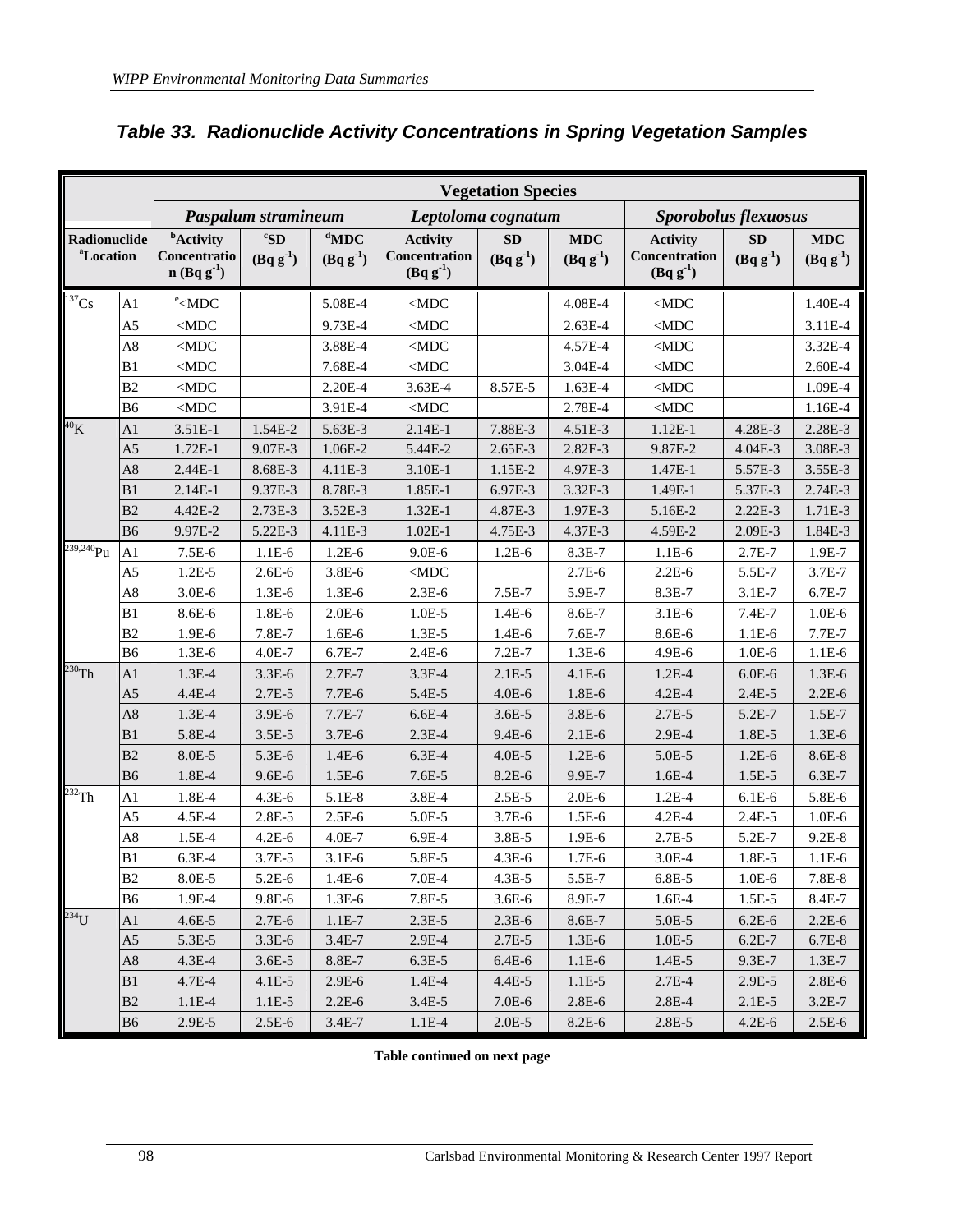|                                       |                     | <b>Vegetation Species</b>                                        |                                  |                          |                                                         |                             |                             |                                                         |                            |                             |
|---------------------------------------|---------------------|------------------------------------------------------------------|----------------------------------|--------------------------|---------------------------------------------------------|-----------------------------|-----------------------------|---------------------------------------------------------|----------------------------|-----------------------------|
|                                       | Paspalum stramineum |                                                                  | Leptoloma cognatum               |                          |                                                         | <b>Sporobolus flexuosus</b> |                             |                                                         |                            |                             |
| Radionuclide<br><sup>a</sup> Location |                     | <b><i>b</i></b> Activity<br><b>Concentration</b><br>$(Bqg^{-1})$ | ${}^{\rm c}$ SD<br>$(Bq g^{-1})$ | $d$ MDC<br>$(Bq g^{-1})$ | <b>Activity</b><br><b>Concentration</b><br>$(Bqg^{-1})$ | <b>SD</b><br>$(Bq g^{-1})$  | <b>MDC</b><br>$(Bq g^{-1})$ | <b>Activity</b><br><b>Concentration</b><br>$(Bqg^{-1})$ | <b>SD</b><br>$(Bq g^{-1})$ | <b>MDC</b><br>$(Bq g^{-1})$ |
| $238$ U                               | A <sub>1</sub>      | $5.1E-5$                                                         | $2.8E-6$                         | $4.2E-8$                 | $2.4E - 5$                                              | $2.5E-6$                    | $8.6E - 7$                  | $4.3E - 5$                                              | $5.4E-6$                   | $2.8E-6$                    |
|                                       | A5                  | $4.8E - 5$                                                       | $3.0E-6$                         | $1.2E-7$                 | $2.8E - 4$                                              | $2.7E-5$                    | 8.8E-7                      | $9.5E-6$                                                | $1.0E-6$                   | $7.3E-8$                    |
|                                       | A8                  | $4.5E-4$                                                         | $3.7E - 5$                       | $2.3E-6$                 | $6.3E-5$                                                | $6.5E-6$                    | $1.2E-6$                    | $1.4E-5$                                                | $9.2E - 7$                 | $1.3E-7$                    |
|                                       | B1                  | $4.6E-4$                                                         | $4.1E-5$                         | $2.5E-6$                 | $1.3E-4$                                                | $4.4E - 5$                  | $1.6E - 5$                  | $2.5E-4$                                                | $2.9E-5$                   | $2.7E-6$                    |
|                                       | B <sub>2</sub>      | $1.2E-4$                                                         | $1.3E-5$                         | 5.5E-7                   | $2.6E - 5$                                              | $5.9E-6$                    | $4.1E-6$                    | $2.6E - 4$                                              | $2.1E-5$                   | $7.5E-7$                    |
|                                       | <b>B6</b>           | $2.6E - 5$                                                       | $2.3E-6$                         | $4.5E - 7$               | 9.8E-5                                                  | 1.8E-5                      | $9.2E-6$                    | $2.6E - 5$                                              | $3.9E-6$                   | $1.7E-6$                    |

## *Table 33. Radionuclide Activity Concentrations in Spring Vegetation Samples (Continued)*

a Locations of vegetation collection as shown in Figure 2

b Activity Concentrations as defined in Appendix K, per unit dry vegetation mass; values are rounded to two significant figures for radionuclides measured by alpha spectrometry; values are rounded to three significant figures for radionuclides measured by gamma spectroscopy

 $c<sub>S</sub>SD =$  Count Standard Deviation as defined in Appendix K, per unit dry vegetation mass

 $\rm d^{d}MDC =$  Minimum Detectable Activity Concentration; see Appendix K, per unit dry vegetation mass  $\rm e$  ADC – Observed setuity concentration was below MDC.

 $\text{e}$  <MDC = Observed activity concentration was below MDC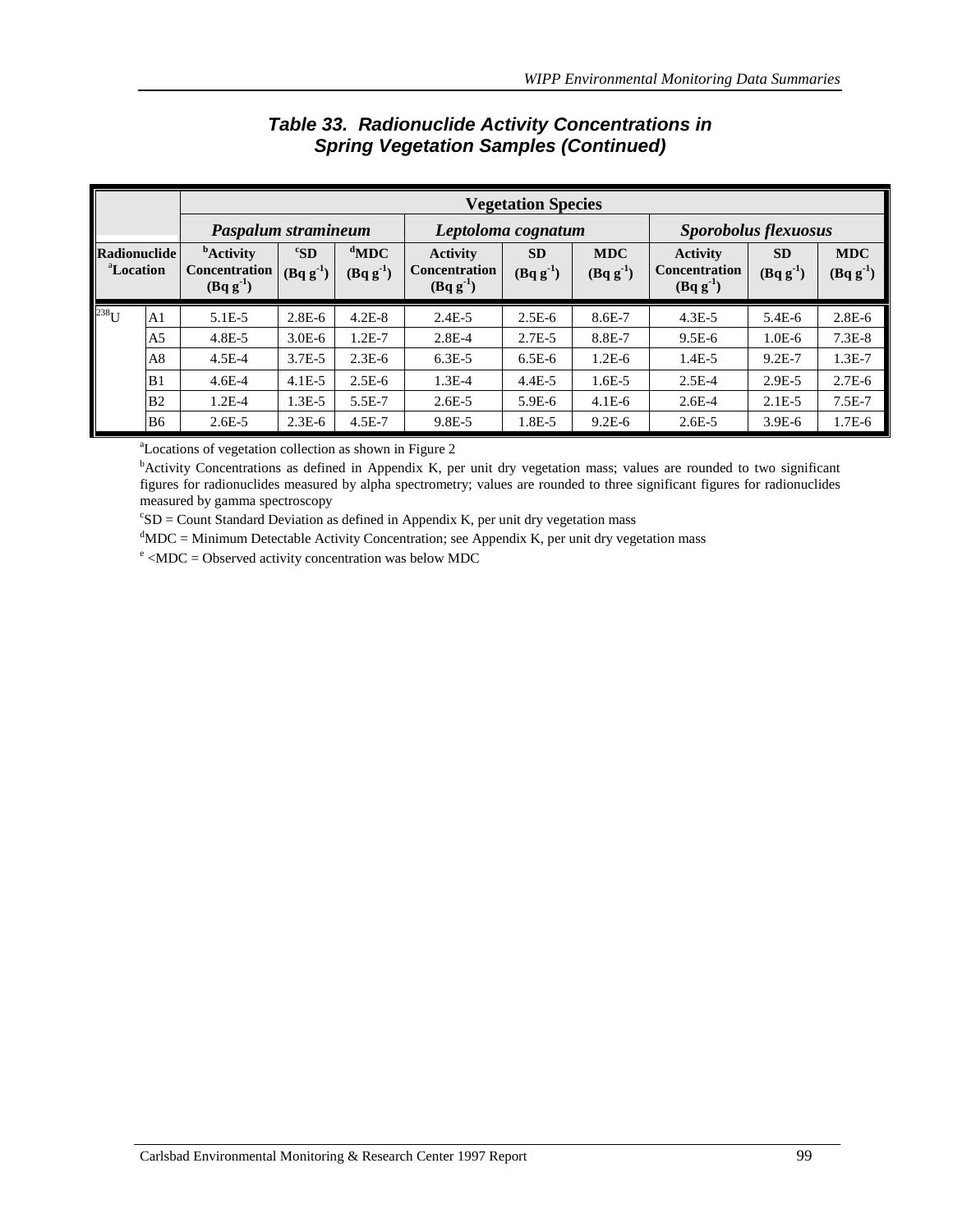|                |                        |                    |                          |                  | <b>Activity Concentration</b><br>$(Bq g^{-1})$ |                |                     |
|----------------|------------------------|--------------------|--------------------------|------------------|------------------------------------------------|----------------|---------------------|
| <b>Species</b> | Radionuclide           | $\boldsymbol{b_N}$ | <i>c</i> Mean            | ${}^{\rm d}\!SE$ | <b>Minimum</b>                                 | <b>Maximum</b> | $\mathrm{^eCV}$ (%) |
| Paspalum       | $137$ Cs               | $\boldsymbol{0}$   | ${}^{\text{f}}\text{ND}$ |                  |                                                |                |                     |
| stramineum     | $^{40}{\rm K}$         | 6                  | 1.88E-1                  | 4.44E-2          | 4.42E-2                                        | 3.51E-1        | 58                  |
|                | $239,240$ Pu           | 6                  | 5.7E-6                   | $1.7E-6$         | $1.3E-6$                                       | $1.2E-5$       | 74                  |
|                | $230$ Th               | 6                  | $2.6E-4$                 | 8.3E-5           | 8.0E-5                                         | 5.8E-4         | 79                  |
|                | $\overline{^{232}}$ Th | 6                  | $2.8E - 4$               | 8.7E-5           | 8.0E-5                                         | $6.3E-4$       | 76                  |
|                | $234$ U                | 6                  | 1.9E-4                   | 8.4E-5           | 2.9E-5                                         | $4.7E-4$       | 108                 |
|                | $238$ U                | 6                  | 1.9E-4                   | 8.5E-5           | $2.6E-5$                                       | $4.6E - 4$     | 107                 |
| Leptoloma      | 137Cs                  |                    | 3.63E-4                  |                  | 3.63E-4                                        | 3.63E-4        |                     |
| cognatum       | ${}^{40}\mathrm{K}$    | 6                  | 1.66E-1                  | $3.7E-2$         | 5.44E-2                                        | 3.10E-1        | 55                  |
|                | $239,240$ Pu           | 5                  | $7.4E-6$                 | $2.2E-6$         | $2.3E-6$                                       | $1.3E-5$       | 65                  |
|                | $230$ Th               | 6                  | $3.3E-4$                 | $1.1E-4$         | 5.4E-5                                         | $6.6E-4$       | 80                  |
|                | $232$ Th               | 6                  | $3.3E-4$                 | $1.3E-4$         | 5.0E-5                                         | $7.0E-4$       | 96                  |
|                | $234$ U                | 6                  | $1.1E-4$                 | $4.0E - 5$       | $2.3E-5$                                       | 2.9E-4         | 90                  |
|                | $238$ U                | 6                  | $1.0E-4$                 | $4.0E - 5$       | $2.4E-5$                                       | $2.8E - 4$     | 93                  |
| Sporobolus     | $\overline{^{137}}$ Cs | $\mathbf{0}$       | <b>ND</b>                |                  |                                                |                |                     |
| flexuosus      | $^{40}{\rm K}$         | 6                  | $1.01E-1$                | 1.82E-2          | 4.59E-2                                        | 1.49E-1        | 44                  |
|                | $\frac{1}{239,240}$ Pu | 6                  | $3.4E - 6$               | $1.2E-6$         | 8.3E-7                                         | 8.6E-6         | 85                  |
|                | $230$ Th               | 6                  | 1.8E-4                   | $6.3E-5$         | $2.7E-5$                                       | $4.2E-4$       | 86                  |
|                | $\overline{^{232}}$ Th | 6                  | 1.8E-4                   | $6.2E-5$         | $2.7E-5$                                       | $4.2E-4$       | 82                  |
|                | $234$ U                | 6                  | $1.1E-4$                 | 5.2E-5           | $1.0E-5$                                       | $2.8E-4$       | 119                 |
|                | $^{238}$ U             | 6                  | $1.0E-5$                 | 4.9E-5           | $9.5E-6$                                       | $2.6E-4$       | 120                 |

## *Table 34. Summary Statistics for Radionuclide Activity Concentrations in Spring Vegetation Samples*

a Calculated statistics do no include samples with activity concentrations <MDC; mean, SE, minimum and maximum are rounded to two significant figures for radionuclides measured by alpha spectrometry; mean, SE, minimum and maximum are rounded to three significant figures for radionuclides measured by gamma spectroscopy

 $b_N$  = number of samples included in calculations

 $c<sup>c</sup>$ Mean = arithmetic mean

 ${}^d$ SE = standard error of mean

e CV = coefficient of variation; standard deviation expressed as percentage of the mean; CVs may reflect small rounding error

 ${}^f$ ND = Not Detected; all measurements of specific radionuclide in this species were <MDC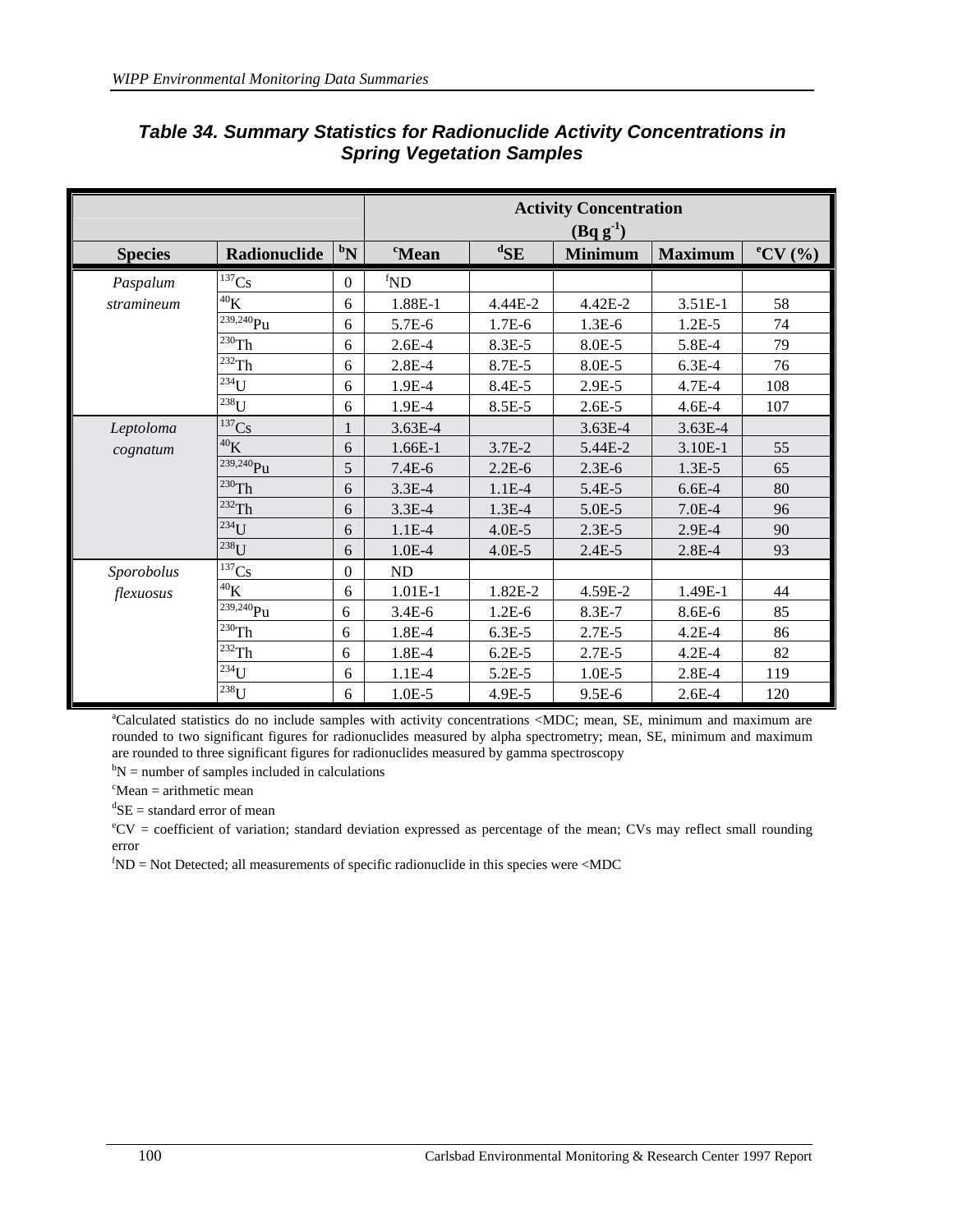## *Table 35. Results of Analyses of Variance for Activity Concentrations of Radionuclides in Spring Vegetation Samples*

| Radionuclide    | <b>Source</b>   | <sup>a</sup> df | ${}^{b}SS$ | $\mathrm{^{c}F}$ | $\mathbf{p}$ |
|-----------------|-----------------|-----------------|------------|------------------|--------------|
| $239$ Pu        | <b>Species</b>  | $\overline{2}$  | 2.02       | 1.32             | 0.2987       |
|                 | Error           | 14              | 10.70      |                  |              |
|                 | Corrected total | 16              | 12.72      |                  |              |
| 40 <sub>K</sub> | Species         | $\overline{2}$  | 1.00       | 1.26             | 0.3116       |
|                 | Error           | 15              | 5.95       |                  |              |
|                 | Corrected total | 17              | 6.95       |                  |              |

 $a^{a}$ df = degrees of freedom

 ${}^{b}SS = Sum$  of Squares

 ${}^c\text{F}$  = ratio of mean square of source term to mean square of error term

 ${}^{d}P$  = probability of greater value of F due to random chance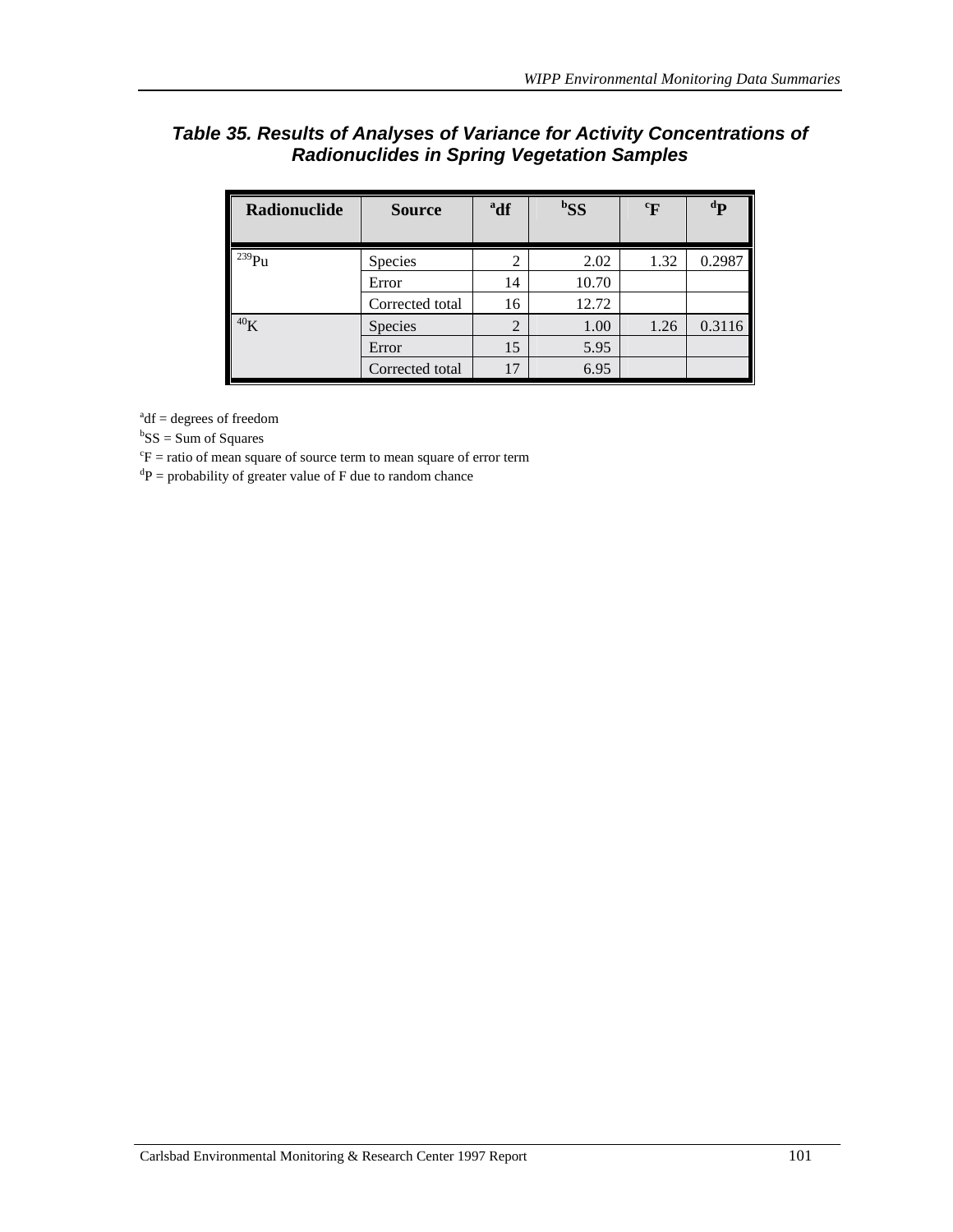# *In Vivo* **Measurement Sensitivity and Occurrence of Radionuclides in Residents of the Carlsbad, New Mexico Area**

## *Methods*

Citizen volunteers from the Carlsbad, New Mexico area were monitored for internally deposited radionuclides through a project entitled 'Lie Down and be Counted' (Appendix I). This project is provided as an outreach service to the public to support education about naturally occurring and manmade radioactivity present in the environment prior to the opening of the Waste Isolation Pilot Plant (WIPP). In addition, information obtained from these measurements will be used to evaluate and improve upon the uncertainties associated with bioassay methodologies. It is important to note that these data represent an interim summary of an ongoing study.

Following the commissioning of the Center's *in vivo* monitoring facility, 81 citizen volunteers were measured during July to September 1997. The measurements were conducted to identify internally deposited radionuclides in lungs and the whole body. Each examination lasted 1800 s and employed the measurement geometry described in the Internal Dosimetry program description (p. 6). Chestwall thickness, used to correct for photon attenuation by tissue overlying the lungs, was estimated from physical parameters as described in the Internal Dosimetry Technical Basis Manual for the Center's Internal Dosimetry program. Spectral analyses were performed using the software package ABACOS® Plus from Canberra Industries. Radionuclides of interest (Table 36) were identified from review of the WIPP Safety Analysis Report (DOE/WIPP-95-2065, 1995) and the Internal Dosimetry Technical Basis Document for the WIPP (DOE/WIPP-96- 2196, 1996). In addition, the naturally occurring radionuclide  $^{40}$ K was also monitored.

Two important parameters when interpreting bioassay data are Minimum Detectable Amount (MDA) and Decision Level  $(L<sub>C</sub>)$ . The value of MDA indicates the ability of a facility to detect a radionuclide in a person. The MDA represents the amount of a radionuclide that, if present, would be detected 95% of the time under routine operation of a facility. The MDA is used to measure the efficacy of a facility and should not be used to decide if a specific radiobioassay has or has not detected activity within a person (HPS N13.30, Performance Criteria for Radiobioassay, May 1996).

To determine whether or not activity has been detected in a particular person, the parameter  $L<sub>C</sub>$  is used. The  $L<sub>C</sub>$  represents the  $95<sup>th</sup>$  percentile of a null distribution resulting from the differences of repeated, pair-wise background measurements. An individual result is assumed to be statistically greater than background if it is greater than  $L<sub>C</sub>$ . It is important to note that use of this criterion will result in a statistically inherent 5% false positive error rate (5% of all measurements will be determined to be positive when there is no true activity in the person).

MDA and  $L_c$  were calculated using the owing equations, respectively (HPS) following equations, respectively N13.30, Performance Criteria for Radiobioassay, May 1996):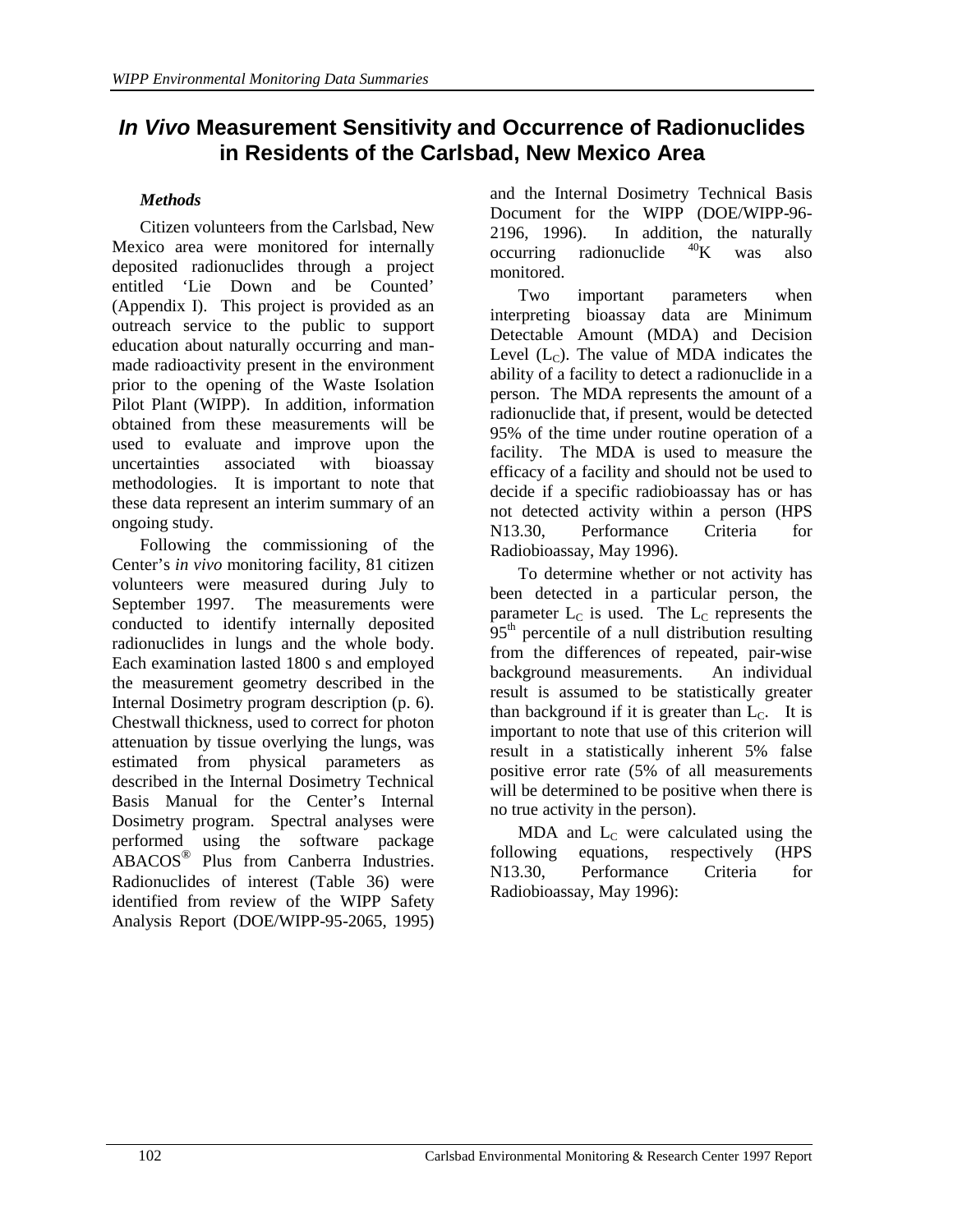$$
MDA = \frac{\left(1 + \Delta_K \right)\left(2\Delta_B B + 3.29s_0 + 3\right)}{KT}
$$
 (equation 1)

where:

 $\Delta_K$  = maximum fractional systematic error bound in the calibration factor K  $\Delta_B$  = maximum expected fractional systematic error bound in the appropriate blank  $B =$  total count for the appropriate blank  $S_0$  = standard deviation in the net count of a subject with no internal deposition  $K =$  calibration factor including self absorption and gamma yield  $T =$  standard subject counting time and  $L_c = 1.65 \sqrt{2S_R^2}$  (equation 2)

$$
f_{\rm{max}}
$$

where:

 $S_B^2$  = variance in the background count of a subject with no internal deposition

The parameter *B* was estimated from 10 replicated counts of a BOMAB phantom filled with  $H<sub>2</sub>0$  and reference man levels of KCl (265 g). For the MDA calculation,  $S_0$  was multiplied by  $\sqrt{2}$  because it was assumed that the variance in the BOMAB counts would underestimate the true variance in an unexposed population by a factor of two. The parameters  $\Delta_K$  and  $\Delta_B$  where assumed to be 0.10 and 0.05, respectively (HPS N1330, Performance Criteria for Radiobioassay, May 1996). For lung counts, the value of K was selected for a chestwall thickness of 2.4 cm and a composition of 50% muscle and 50% adipose. The parameter  $S_B^2$  was estimated from the Compton continuum before and after the peak region of interest using a step algorithm provided with the Genie VMS spectroscopy system (Genie VMS V4.0, 1995, Canberra Industries).

### *Results*

MDA's for the radionuclides of interest ranged from 3.7 to 2410 Bq (Table 37) and are

consistent with values typically reported in the literature. Results for  ${}^{60}Co$  have been excluded because of slight  ${}^{60}Co$  contamination in the shield's internal liner. This liner is scheduled for replacement during 1998. For all radionuclides except  $^{137}Cs$  and  $^{40}K$ , no values greater than MDA were observed (Table 37). One observation for  $137Cs$  and all observations for  ${}^{40}$ K were greater than MDA.

The number of results greater than  $L<sub>C</sub>$  for each individual radionuclide (excluding  $^{40}$ K) where all results were greater than  $L<sub>c</sub>$ ) ranged from 1 to 20 of the 81 persons counted (Table 38). For all radionuclides, excluding  $137Cs$  and  $^{40}$ K, the number of results greater than  $L_c$  were consistent with a random false positive error rate of 5%, suggesting no detectable occurrence of these radionuclides in citizens living in the Carlsbad area. For example, with a sample size of 81 and a false positive error rate of 5%, between 1 and 8 false positive results would be expected at a 95% confidence level, with no detectable activity present in the person*.*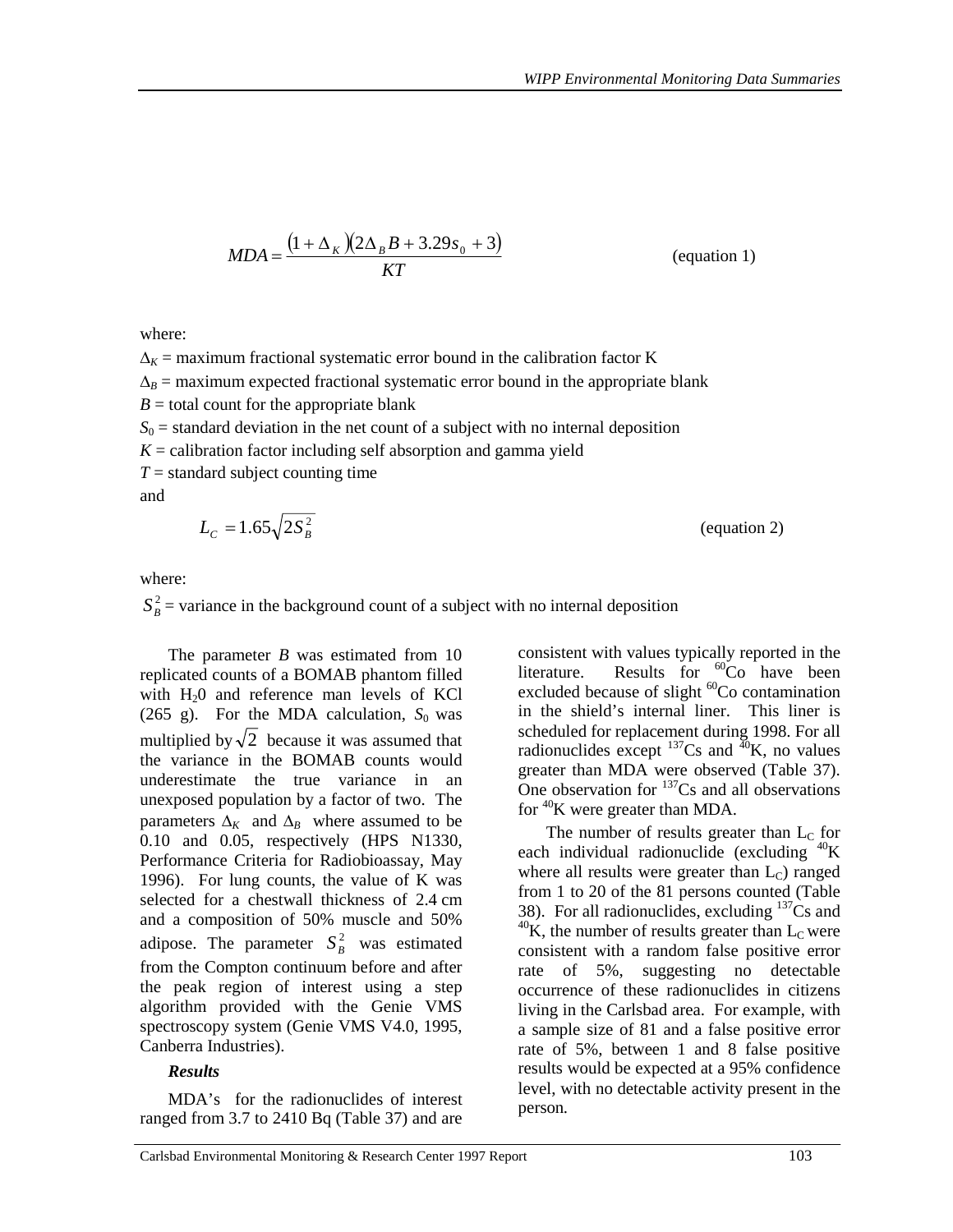$^{40}$ K values ranged from 2070 to 4770 Bq with an overall mean  $(\pm SD)$  of 3070  $\pm$  70 Bq  $(N = 81)$ . Such results are expected since K is an essential biological element contained primarily in muscle, and a constant fraction of all naturally occurring K is the radioactive isotope  ${}^{40}$ K. The mean  ${}^{40}$ K value for males  $(+SE)$ , was  $3520 \pm 74$  Bq (N = 47), which was significantly greater  $(P < 0.01)$  than that of females,  $2410 \pm 37$  Bq (mean  $\pm$  SE, N = 35).

In 20 individual measurements, the value for  $^{137}Cs$  was greater than L<sub>C</sub>, ranging from 6 to 18 Bq. The frequency of this occurrence is much greater than that expected from random error  $(P < 0.0001)$  suggesting an occurrence of detectable  $^{137}Cs$  in 15% to 35% (95%) confidence level) of citizens living in the

Carlsbad area (Hahn, J. and W.Q. Meeker, 1991, *Statistical Intervals A Guide for Practitioners*, John Wiley & Sons, Inc. New York). These results are not unexpected since  $137Cs$  is an abundant, long-lived fission product. Because of its abundance, mobility, and physiological properties,  $^{137}Cs$  is widely distributed throughout the biosphere.  $137$ Cs has been detected previously in many organisms including humans (Whicker, F.W. and V. Schultz, 1982*, Radioecology: Nuclear Energy and the Environment* 1, CRC Press, Inc., Florida).

 *Table 36. Radionuclides of Interest for "Lie Down and Be Counted" Project* 

| In Vivo<br><b>Measurement</b><br><b>Type</b> | <b>Radionuclides of Interest</b>                                                                                                                                     |
|----------------------------------------------|----------------------------------------------------------------------------------------------------------------------------------------------------------------------|
| Lung                                         | $^{252}Cf$ , $^{244}Cm$ , $^{241}Am$ , $^{238}$ , $^{239}$ , $^{240}$ , $^{242}Pu$ , $^{237}Np$ , $^{233}$ , $^{234}$ , $^{235}$ , $^{238}U$ , $^{228}$ , $^{232}Th$ |
| Whole Body                                   | <sup>152, 154, 155</sup> Eu, <sup>144</sup> Ce, <sup>125</sup> Sb, <sup>137</sup> Cs, <sup>106</sup> Ru, <sup>60</sup> Co, <sup>40</sup> K                           |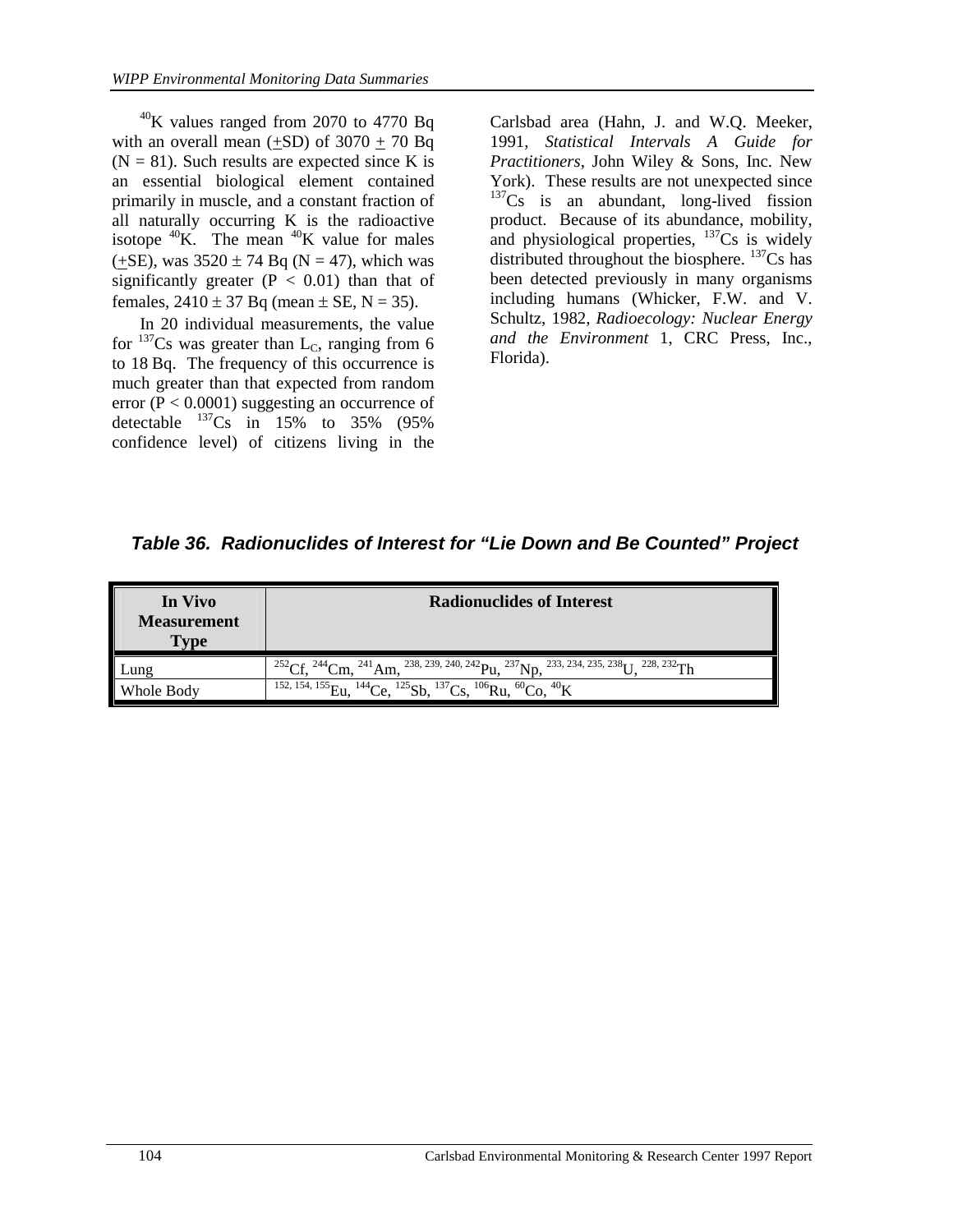| Radionuclide           | <b>Minimum Detectable Amount (Bq)</b> | Organ      |
|------------------------|---------------------------------------|------------|
| ${}^{252}Cf$           | 560                                   | Lung       |
| $\overline{^{244}}$ Cm | 930                                   | Lung       |
| $^{241}$ Am            | $\overline{4}$                        | Lung       |
| $238$ Pu               | 930                                   | Lung       |
| $239$ Pu               | 2410                                  | Lung       |
| $\overline{^{240}}Pu$  | 930                                   | Lung       |
| $\overline{^{242}}Pu$  | 1100                                  | Lung       |
| $\overline{^{233}}U$   | 110                                   | Lung       |
| $234$ U                | 890                                   | Lung       |
| $^{235}$ U             | $\overline{4}$                        | Lung       |
| $\overline{^{238}}U$   | 1370                                  | Lung       |
| $\overline{^{237}}$ Np | 10                                    | Lung       |
| $\overline{^{228}}$ Th | $\overline{7}$                        | Lung       |
| $\overline{^{232}}$ Th | 1150                                  | Lung       |
| $\overline{144}$ Ce    | 10                                    | Whole Body |
| $\overline{^{152}}$ Eu | 60                                    | Whole Body |
| $^{154}\mathrm{Eu}$    | 40                                    | Whole Body |
| $155$ Eu               | 110                                   | Whole Body |
| $^{125}Sb$             | 60                                    | Whole Body |
| $\overline{^{106}}Ru$  | 1330                                  | Whole Body |
| $^{40}{\rm K}$         | $70\,$                                | Whole Body |
| $^{137}\mathrm{Cs}$    | $10\,$                                | Whole Body |

## *Table 37. MDAs for In Vivo Monitoring Facility for a Routine Lung and Whole Body Count.*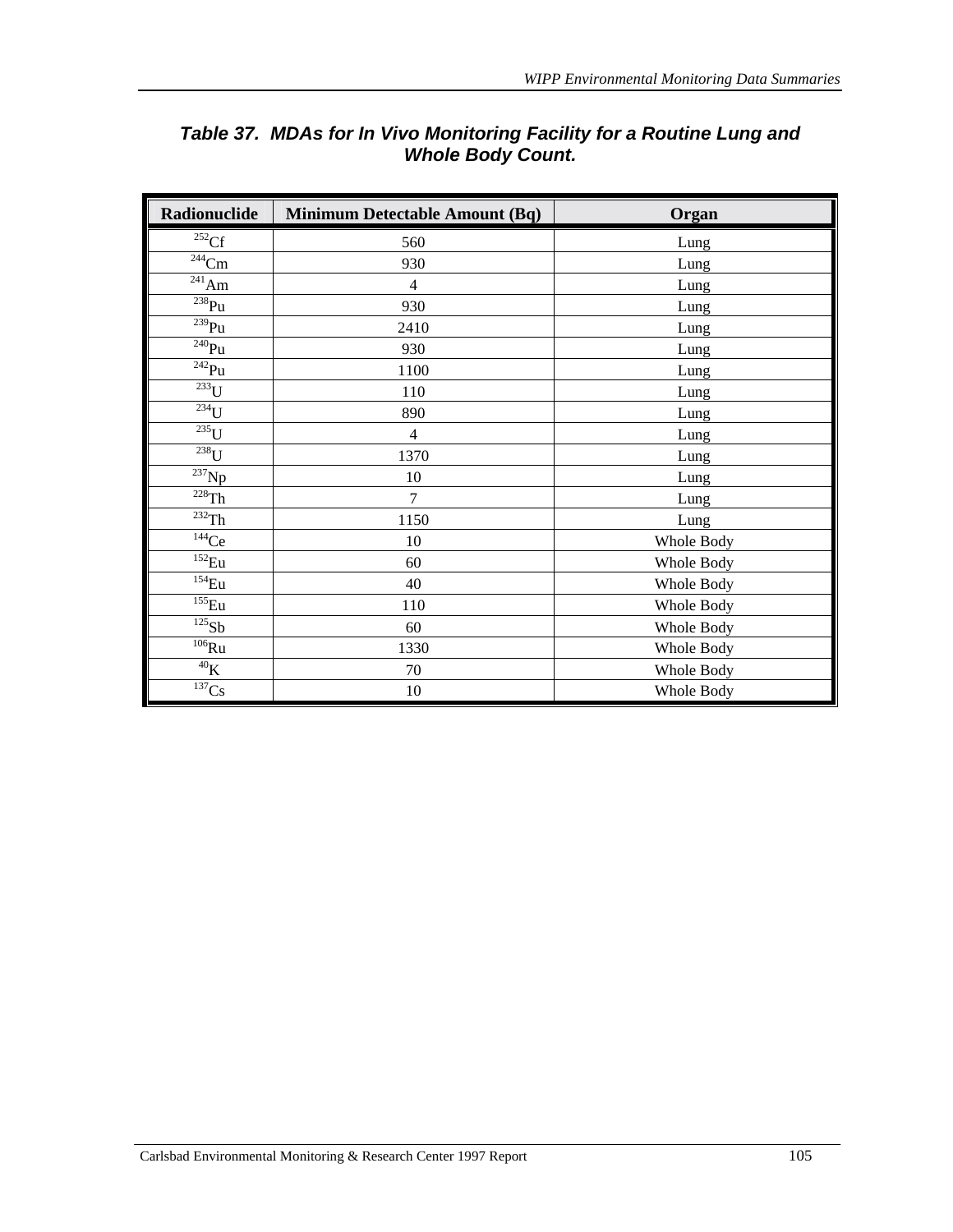| Radionuclide                           | <sup>a</sup> Results > $L_C$ | $\%$ Results > L <sub>C</sub> |
|----------------------------------------|------------------------------|-------------------------------|
| $^{241}$ Am $\,$                       | 7                            | 8.6                           |
| $\overline{^{252}C}$ f                 | 3                            | 3.7                           |
| $^{244}\mathrm{Cm}$                    | 4                            | 4.9                           |
| (b) 238, 239, 240, 242 $\overline{Pu}$ | 3                            | 3.7                           |
| 233                                    | 4                            | 4.9                           |
| (b) 238, 234 $\overline{U}$            | 9                            | 11.1                          |
| $\overline{^{235}}$ U                  | 5                            | 6.2                           |
| $^{237}Np$                             | 5                            | 6.2                           |
| (b) $228, 232$ Th                      |                              | 1.2                           |
| $144$ Ce                               | 4                            | 4.9                           |
| $\overline{^{152}}$ Eu                 | 4                            | 4.9                           |
| $^{154}$ Eu                            | 4                            | 4.9                           |
| $^{155}\mathrm{Eu}$                    |                              | 1.2                           |
| ${}^{137}\mathrm{Cs}$                  | 20                           | 24.7                          |
| $^{125}\mathrm{Sb}$                    | 3                            | 3.7                           |
| $^{106}\mathrm{Ru}$                    | 6                            | 7.4                           |
| $^{40}{\rm K}$                         | 81                           | 100                           |

# Table 38. Number of Individual Count Results Greater than L<sub>C</sub>

<sup>a</sup> Between 1 and 8 results greater than  $L_C$  are expected even when no measurable internal deposition is present. <sup>b</sup>Analytical method cannot distinguish between isotopes.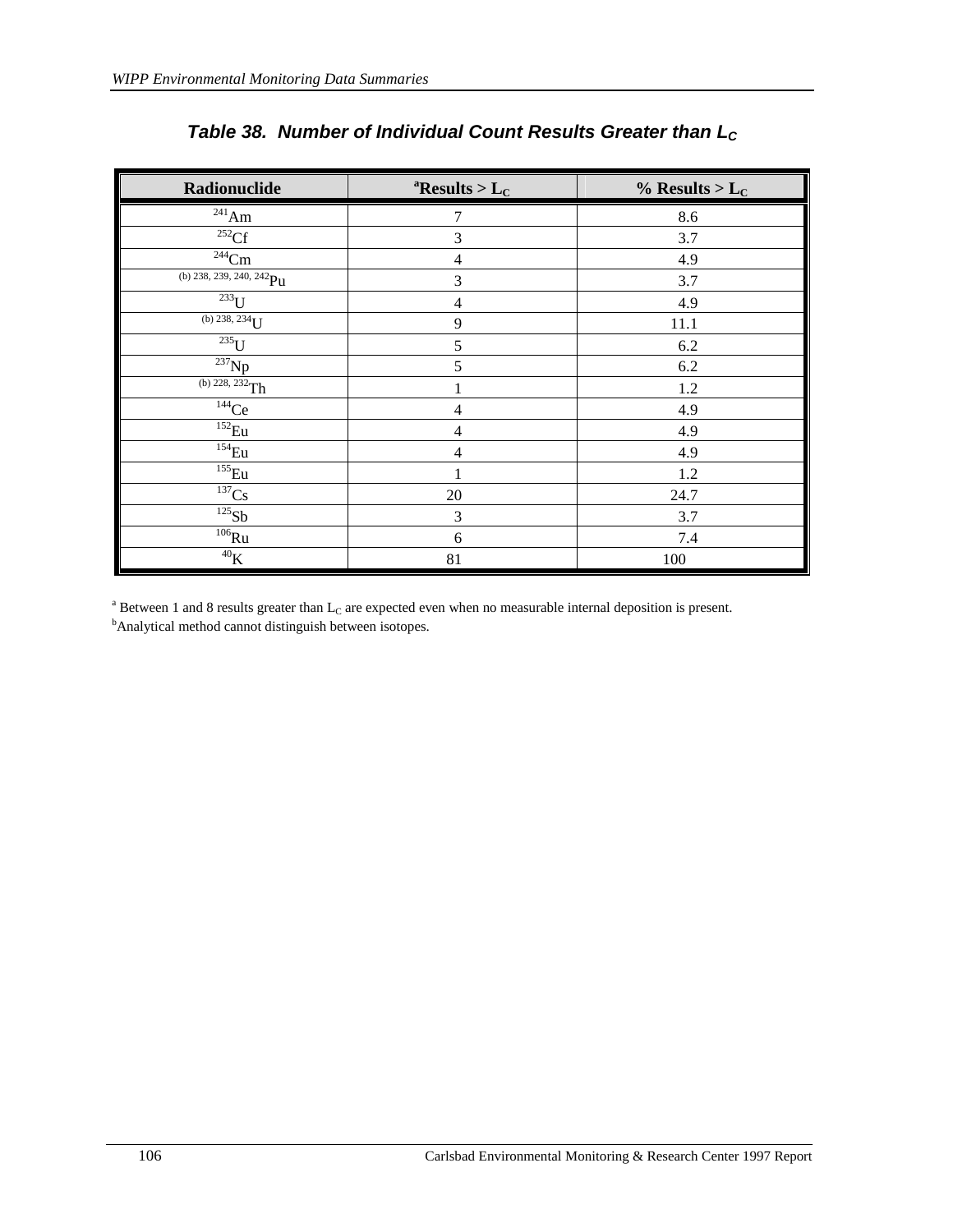# **APPENDICES**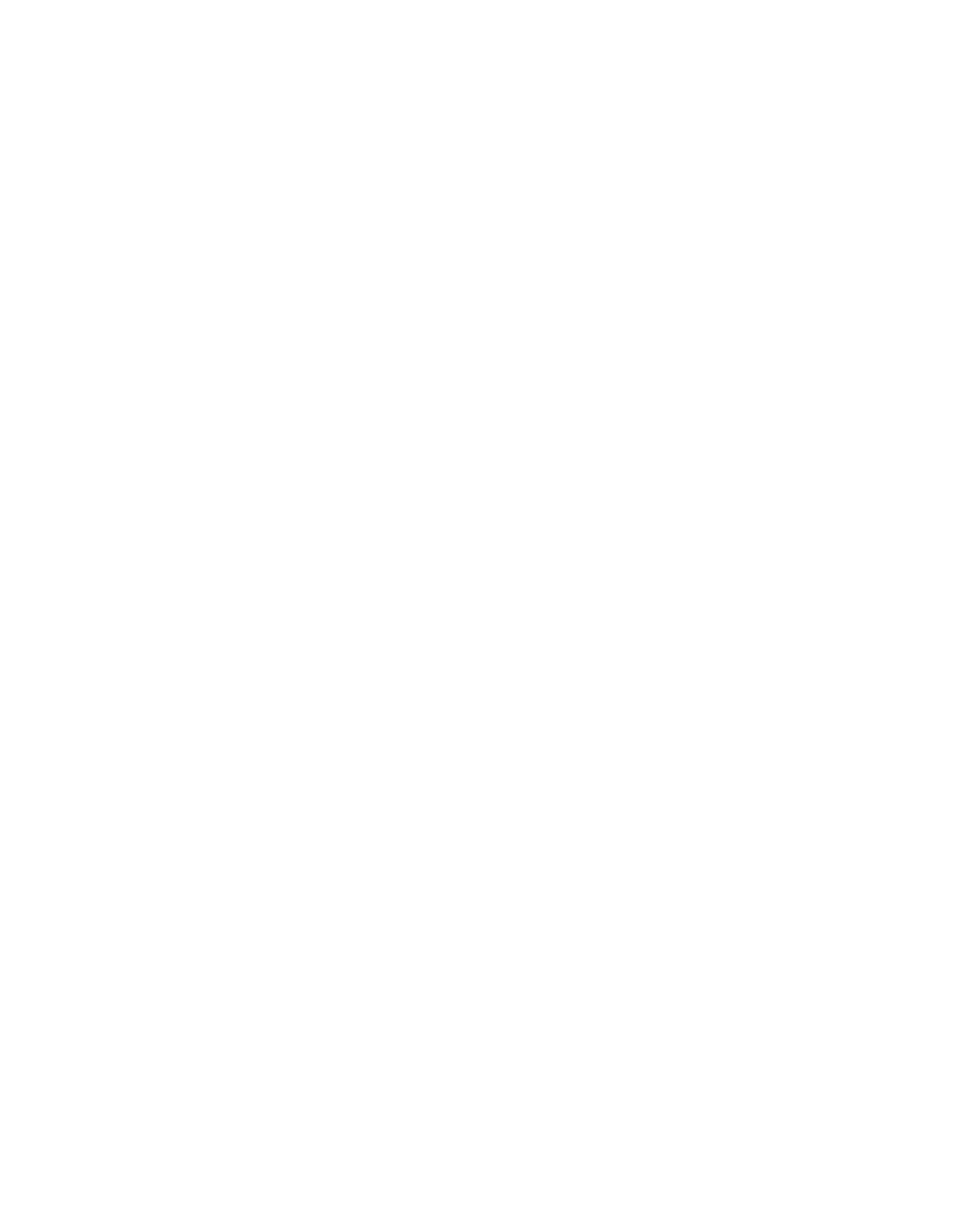#### **Appendix A. Brief History of Carlsbad Environmental Monitoring and Research Program**

The Carlsbad Environmental Monitoring & Research Center (Center) was created in 1991, as a division of the Waste-management Education & Research Consortium (WERC), in the College of Engineering at New Mexico State University (NMSU). The Center was conceived by a grassroots coalition recognizing the need for high quality, independent health and environmental assessment. Many individuals and organizations supported the Center's formation including the residents of Carlsbad, New Mexico, and the surrounding region; NMSU; the Carlsbad Department of Development; the New Mexico Congressional Delegation; the New Mexico Radioactive and Hazardous Materials Committee; Westinghouse Electric Corporation; and the U.S. Department of Energy (DOE). The Center was established with a grant entitled "Carlsbad Environmental Monitoring and Research Program" (CEMRP) from DOE to NMSU. The CEMRP initially was funded for \$27 million over a seven-year period (1991–1998). Subsequently, the grant was increased to almost \$33 million to support operations of the program until 2008.

Dr. Donald J. Fingleton served as Director of the Center during 1991-1996, and was responsible primarily for program management during that time. In 1996, Dr. Fingleton was named Director of Laboratory Development and assumed management responsibility for marketing of the Center's capabilities to develop additional research funding. Management of the Center's scientific program, fiscal affairs, and human resources was transferred to Dr. Marsha Conley, Director of Operations. Dr. Fingleton was transferred to a position with WERC in 1997.

Temporary office accommodations for the Center initially were provided at NMSU-Carlsbad. In 1992, the Center moved to a leased facility at 800 West Pierce in Carlsbad, which served as a basis for operations through December 1996. This facility provided approximately 7,000 ft<sup>2</sup> of space, which allowed expansion of staffing and initial acquisition of laboratory and field equipment.

Flatow Moore Shaffer McCabe Architects (Albuquerque, New Mexico) and Research Facilities Design (San Diego, California) were selected in 1991 to design the Center's new facilities. To meet program objectives, preliminary building designs called for a 53,000  $\text{ft}^2$  building with an associated cost of \$22 million. This level of funding was projected from language in the Senate version of the Waste Isolation Pilot Plant Land Withdrawal Act (S. 1671 1991). However, the language subsequently was deleted in conference committee, and other funding alternatives for facility construction were initiated.

In December of 1993, DOE Secretary Hazel O'Leary made a commitment to provide approximately \$7 million in additional funding to support debt service for construction of the new facility. The design team reassembled to develop a 73,000-square-foot, multi-phased project to meet all objectives within a ten-year period. The first phase of the project was a  $25,000$  ft<sup>2</sup> building to house the Center's environmental and radiochemistry laboratories, fixed *in vivo* facility, mobile bioassay laboratory (MBL), computing operations, and offices for scientific and administrative staff. In 1994, the NMSU Board of Regents approved the sale of New Mexico State University Research Corporation Lease Revenue bonds to secure construction money. Construction of the Phase I facility began in August 1995 and was completed in December 1996. The facility is located adjacent to the NMSU-Carlsbad campus, on 22 acres of land donated to NMSU by then New Mexico State Representative Robert S. Light (D-55<sup>th</sup> District). On March 23, 1997, the Phase I facility was named the Joanna and Robert Light Hall (to be referred to as Light Hall).

In addition to work associated with design and construction of buildings for the Center, a variety of other developmental projects were undertaken to support the Center's scientific activities. In 1993, design began for the MBL that would complement the facilities planned for the new Center building. Construction of the MBL began in 1994, and the unit was completed and delivered to Carlsbad in 1996. An application for a Radioactive Material License was prepared and submitted to the New Mexico Environment Department, and the license was issued in 1996.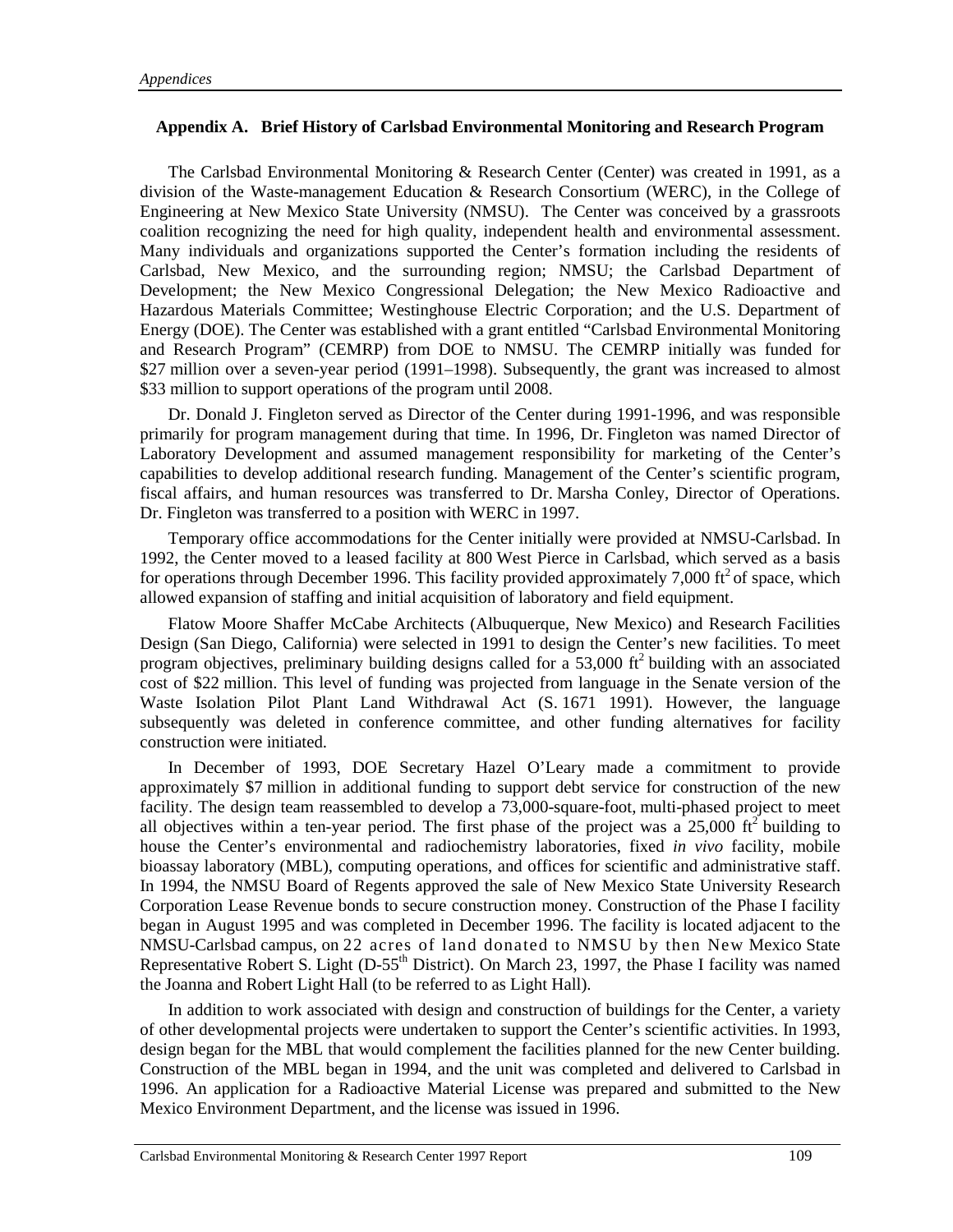| <b>Subcontractor</b>                          | <b>Scope of Work</b>                                                                                                                       |
|-----------------------------------------------|--------------------------------------------------------------------------------------------------------------------------------------------|
| Acculabs Research, Inc.                       | Analyses of soil samples                                                                                                                   |
| <b>Argonne National Laboratory</b>            | Radiochemical analyses of environ-<br>mental samples                                                                                       |
| Desert Research Institute                     | Trace element analysis with X-ray<br>fluorescence spectrometry                                                                             |
| Harvard University                            | Technical support for development of<br>aerosol sampling equipment                                                                         |
| <b>NMSU Physical Sciences Laboratory</b>      | Meteorological station usage<br>and<br>technical assistance; development of<br>video and brochure for "Lie Down and<br>Be Counted" project |
| NMSU Soil Water and Air Testing<br>Laboratory | Analyses of water samples                                                                                                                  |
| Kopecky, Kenneth, Ph.D.                       | Technical review of community health<br>reports                                                                                            |
| Skrabble, Kenneth, Ph.D.                      | Technical basis manual for <i>in vivo</i><br>bioassay program                                                                              |
| Thein, Myint, Ph.D.                           | Quality assurance documentation for<br>radiobioassay program                                                                               |

## **Appendix B. Subcontractors for Scientific Work during 1997**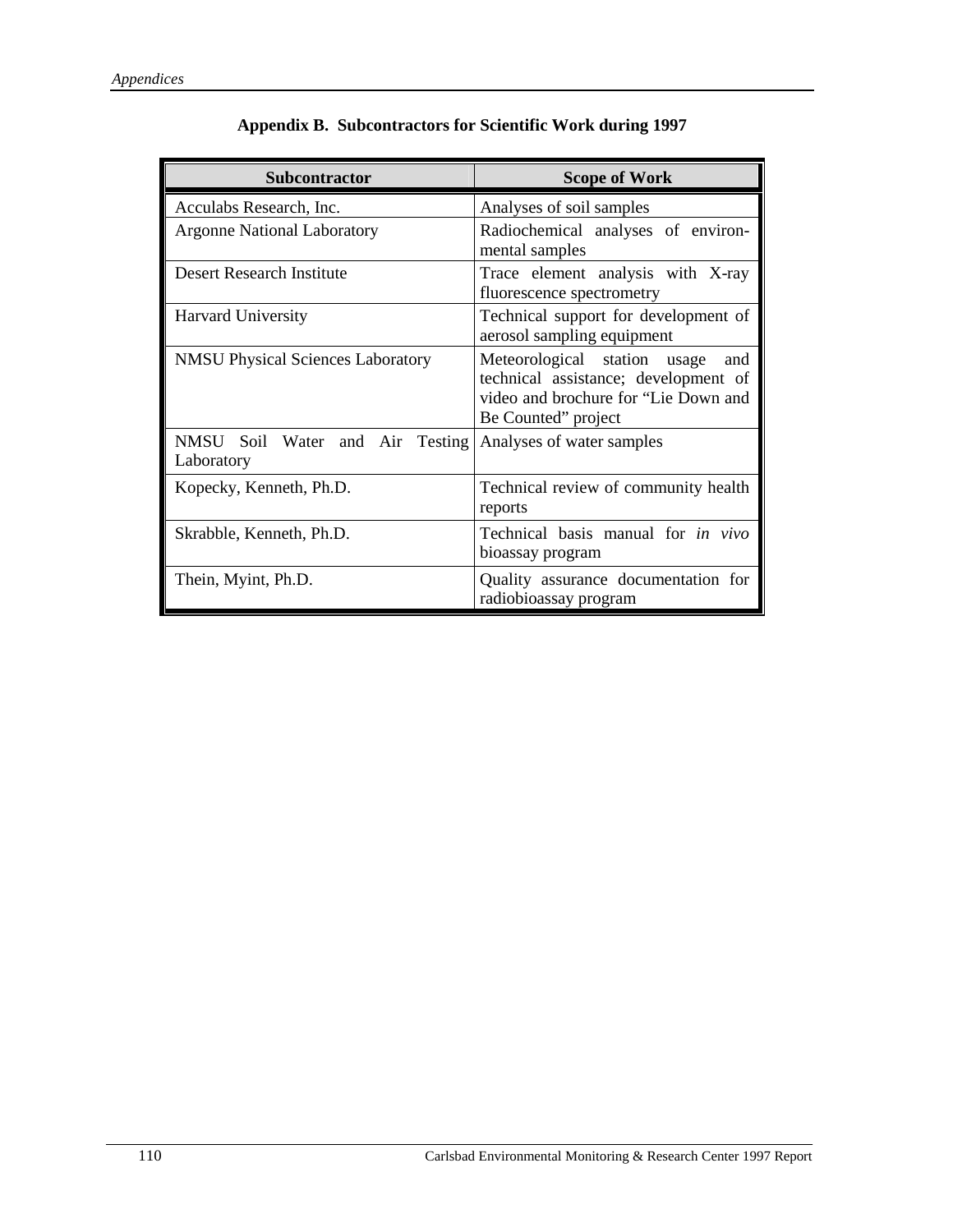| <b>Member</b>              | <b>Affiliation</b>                                                                                                                                                               | <b>Board</b> |
|----------------------------|----------------------------------------------------------------------------------------------------------------------------------------------------------------------------------|--------------|
| O. Doyle Markham, Ph.D.    | Director, Environmental Science &<br>Research Foundation, Inc., Idaho Falls,<br>Idaho                                                                                            | <b>PRB</b>   |
| Michael H. Smith, Ph.D.    | Director, Savannah River Ecology<br>Laboratory, Aiken, South Carolina                                                                                                            | <b>PRB</b>   |
| Thomas Cahill, Ph.D.       | Professor (Emeritus), Atmospheric<br>Sciences/Physics, University<br>of<br>California, Davis, Davis, California                                                                  | <b>SAB</b>   |
| Milan S. Gadd, Ph.D.       | Senior Health Physicist, Rocky Flats<br>Environmental Technology Site, Golden,<br>Colorado                                                                                       | <b>SAB</b>   |
| Kenneth G.W. Inn, Ph.D.    | Group Leader, Office of Radiation<br>Measurements, Ionizing<br>Radiation<br>Division, Physics Laboratory, National<br>Institute of Standards and Technology,<br>Gaithersburg, MD | <b>SAB</b>   |
| William K. Michener, Ph.D. | Associate Scientist, J.W. Jones<br>Ecological Research Center, Newton,<br>Georgia                                                                                                | <b>SAB</b>   |
| F. Ward Whicker, Ph.D.     | Professor, Department of Radiological<br>Health Sciences, Colorado<br><b>State</b><br>University, Ft. Collins, Colorado                                                          | <b>SAB</b>   |

| Appendix C. Members of Scientific Advisory Board (SAB) and Program Review Board (PRB) |  |  |  |  |  |  |  |  |  |  |
|---------------------------------------------------------------------------------------|--|--|--|--|--|--|--|--|--|--|
|---------------------------------------------------------------------------------------|--|--|--|--|--|--|--|--|--|--|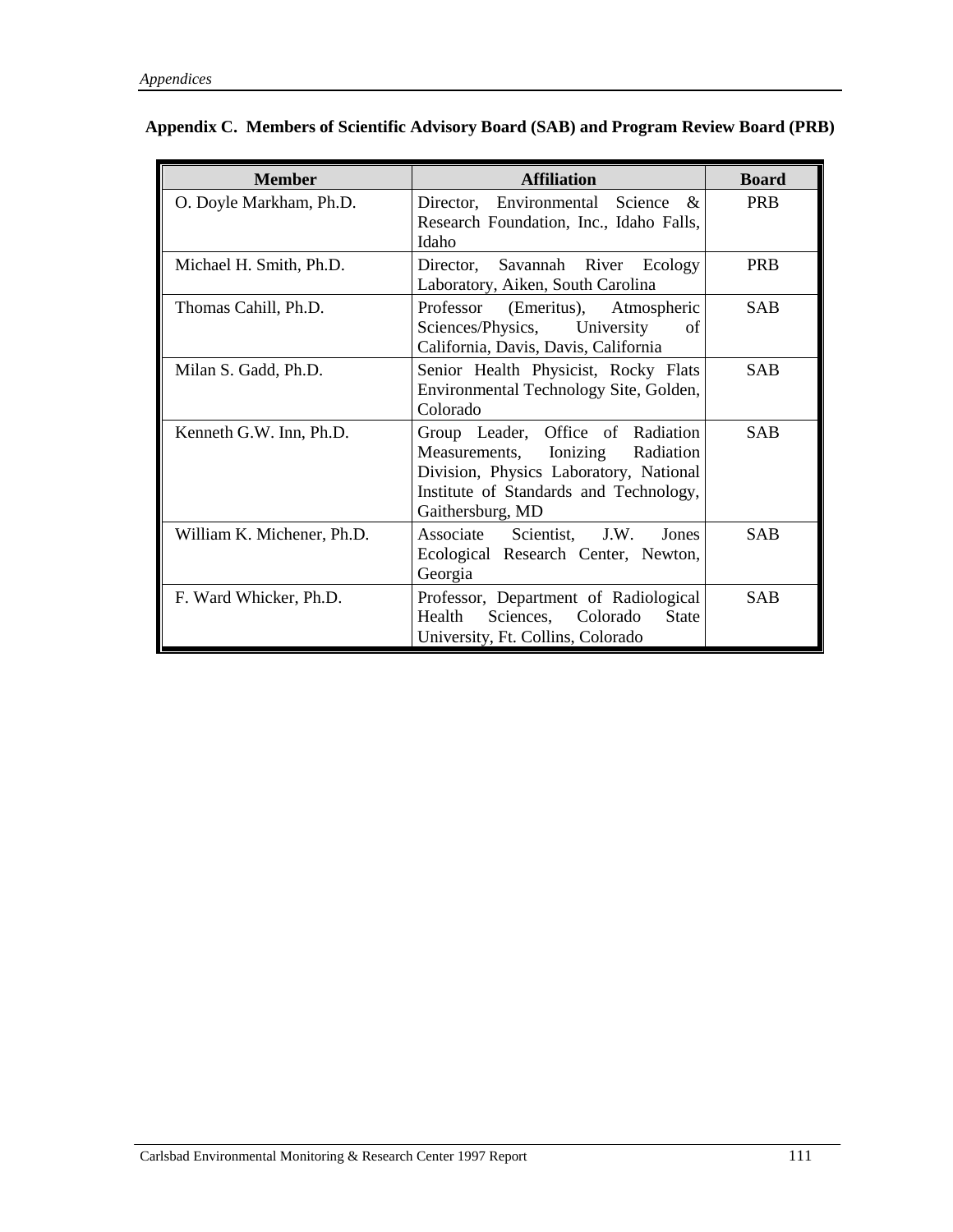| <b>Author</b>                                                                                                                                                                | <b>Title</b>                                                                                                                                                                                       | <b>Publisher/Conference</b>                                                                                                                                              |
|------------------------------------------------------------------------------------------------------------------------------------------------------------------------------|----------------------------------------------------------------------------------------------------------------------------------------------------------------------------------------------------|--------------------------------------------------------------------------------------------------------------------------------------------------------------------------|
| Arimoto, R.                                                                                                                                                                  | Aerosol measurements                                                                                                                                                                               | Georgia Institute of Technology,<br>Atlanta, Georgia                                                                                                                     |
| Arimoto, R.                                                                                                                                                                  | Air quality issues                                                                                                                                                                                 | State Key Laboratory of Loess and<br>Quaternary<br>Geology,<br>Xi'an,<br>Peoples Republic of China                                                                       |
| Arimoto, R., Y. Gao, M Zhou, Atmospheric<br>Wang                                                                                                                             | of<br>deposition<br>D.S. Lee, L. Chen, D. Gu, Z. elements to the Western Pacific Basin                                                                                                             | trace In Baker, J.E. (Ed.), Atmospheric<br>Deposition of Contaminants to the<br>Great Lakes and Coastal Waters,<br>SETAC Press, Pensacola, Florida,<br>pp. 209-225, 1997 |
| Walbot, J.E. Dibb, B.G. Heikes, during PEM-West B.<br>N.F. Lewis and U. Tomza                                                                                                | Arimoto, R., R.A. Duce, J.M. Comparisons of trace constituents from Journal of Geophysical Research,<br>Prospero, D.L. Savoie, R.W. ground stations and the DC-8 aircraft 102, 28,539-28,550, 1997 |                                                                                                                                                                          |
| Arimoto, R.                                                                                                                                                                  | Comparisons of trace constituents from Asia-Pacific<br>ground stations and the DC-8 aircraft Experiment/International<br>during PEM-West B.                                                        | Regional<br>Global<br>Atmospheric Chemistry Workshop,<br>Hong Kong                                                                                                       |
| Arimoto, R.                                                                                                                                                                  | of atmospheric transport International<br>Influences<br>pathways on radionuclide activities in Atmospheric<br>aerosol particles from the North Atlantic Future                                     | Symposium<br>on<br>Chermistry<br>and<br>Global<br>Environment,<br>Nagoya, Japan                                                                                          |
| Arimoto, R.                                                                                                                                                                  | Influences of atmospheric transport American Geophysical Union Fall<br>pathways on radionuclide activities in Meeting, San Francisco, California<br>aerosol particles from the North Atlantic      |                                                                                                                                                                          |
| Arimoto, R., B.J. Ray, N.F. Mass-particle<br>Duce                                                                                                                            | size<br>distributions<br>Lewis, U. Tomzw, and R.A. atmospheric dust and the dry deposition 102(15), 867-874, 1997<br>of dust to the remote ocean                                                   | of Journal of Geophysical Research,                                                                                                                                      |
| R.A.<br>Duce,<br>Ray,<br>Graustein, and K.K. Turekian                                                                                                                        | Arimoto, R., J.A. Snow, B.J. Naturally occurring radionuclides and American Geophysical Union Fall<br>W.C. atmospheric transport over the North Meeting, San Francisco, California<br>Atlantic     |                                                                                                                                                                          |
| Hong, H. Ueda, S. Shim, C.H. at Cheju Island, South Korea<br>Song, Y.P. Kin, R. Arimoto, J.<br>Prospero,<br>Savoie,<br>D.<br>Κ.<br>Murano, J.K. Park, H. Lee, and<br>C. Kang | Chen, L., G.R. Carmichael, M. Analysis of ground-based measurements Journal of Geophysical Research                                                                                                | 102, 28, 551-28, 574, 1997                                                                                                                                               |
| Fingleton, D.J. and S.C. Lee                                                                                                                                                 | monitoring<br>Environmental<br>near<br>WIPP:<br>Building public<br>confidence $176-190$<br>through independent research                                                                            | the New Mexico Journal of Science 37:                                                                                                                                    |

## **Appendix D. Presentations and Publications during 1997**

**Table continued on next page**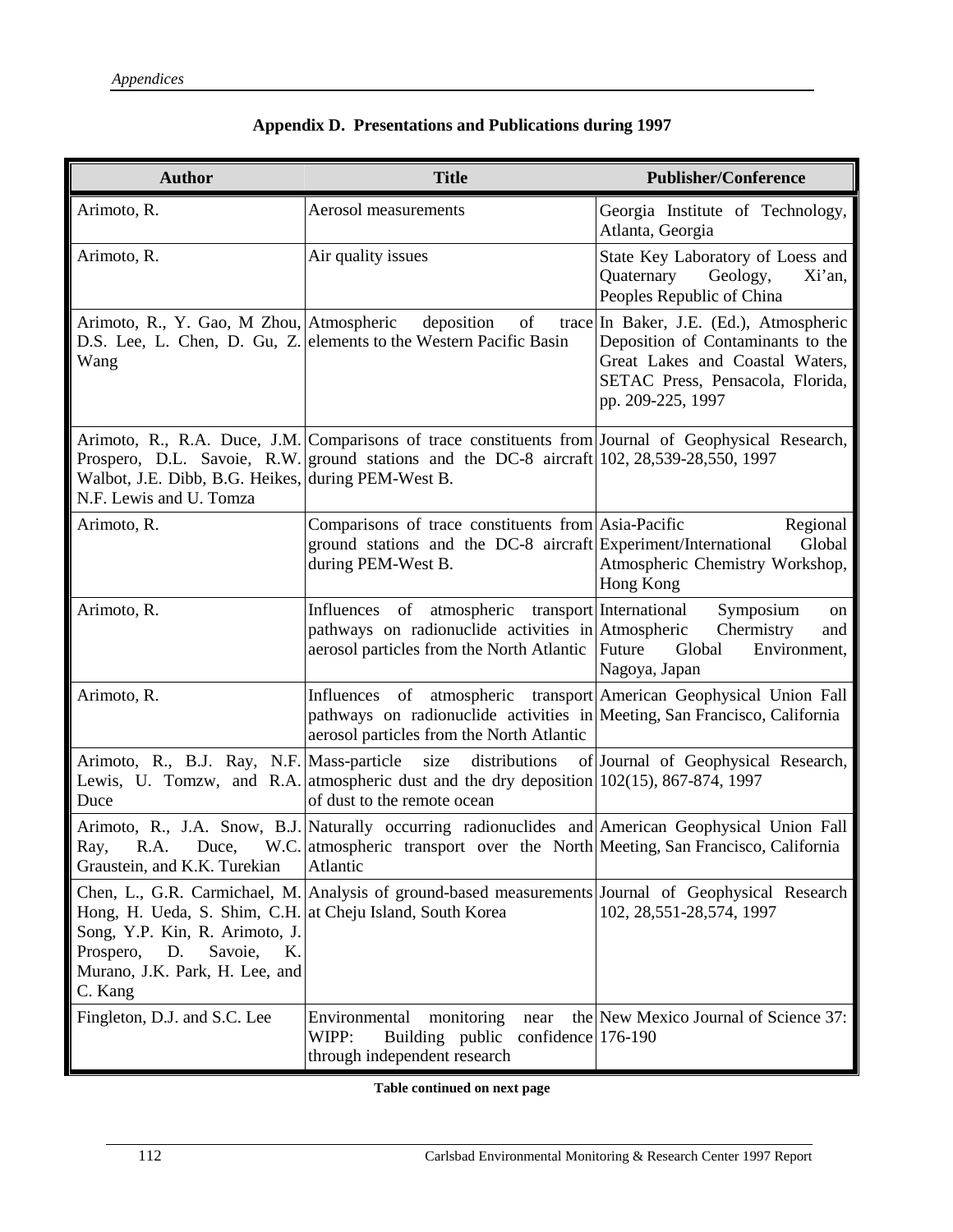| <b>Author</b>                                                                                                  | <b>Title</b>                                                                                                                                            | <b>Publisher/Conference</b>                                                                                                                                                               |
|----------------------------------------------------------------------------------------------------------------|---------------------------------------------------------------------------------------------------------------------------------------------------------|-------------------------------------------------------------------------------------------------------------------------------------------------------------------------------------------|
| Gao, Y.R., R. Arimoto, R.A.<br>Duce, X.Y. Zhang,<br>G.Y.<br>Zhang, S. An, L.Q. Chen,<br>M.Y. Zhou, and D.Y. Gu | Temporal<br>and<br>spatial<br>distributions<br>of<br>mineral<br>aerosol and its total deposition<br>over continental China and the<br>China Sea         | Tellus 49B, 172-189, 1997                                                                                                                                                                 |
| Huang, S., K. Rahn, and R.<br>Arimoto                                                                          | for<br>graphical<br>method<br>A<br>determining<br>the<br>dry-<br>depositional<br>component<br>of<br>aerosol samples and their field<br>blanks           | Atmospheric Environment 31,<br>3383-3394, 1997                                                                                                                                            |
| Huang, S.R., R. Arimoto, K.A.<br>Rahn, W.C. Graustein, and<br>K.K. Turekian                                    | Seasonal<br>variations<br>$\sigma$<br>pollution<br>elements<br>and<br>radionuclides in aerosol<br>at<br>Bermuda                                         | American Geophysical Union<br>Fall Meeting, San Francisco,<br>California                                                                                                                  |
| Jickells, T.D., S. Dorling,<br>W.G. Deuser, T.M. Church, R.<br>Arimoto, and J. Prospero                        | Air-borne dust fluxes to a deep<br>water sediment trap in the<br>Sargasso Sea                                                                           | Global Biogeochemical Cycles,<br>in press                                                                                                                                                 |
| Kirchner, T.B.                                                                                                 | Distributed processing<br>and<br>simulation modeling                                                                                                    | Simulation Practice and Theory<br>5, 35-47, 1997                                                                                                                                          |
| Kirchner, T.B.                                                                                                 | Time, space, variability and<br>uncertainty                                                                                                             | Risk Assessment: Logic and<br>Symposium,<br>Measurement<br>River<br>Savannah<br>Ecology<br>South<br>Laboratory,<br>Aiken,<br>Carolina                                                     |
| Kirchner, T.B.                                                                                                 | Uncertainty analysis                                                                                                                                    | Workshop on Calculating and<br>Understanding<br><b>Risks</b><br>from<br>Radionuclides Released to the<br>Radiological<br>Environment,<br>Assessments Corporation, Santa<br>Fe, New Mexico |
| Lee, S.C., K.A. Orlandini, J.   Measurement<br>D.<br>Webb,<br>Schoep,<br>T.<br>Kirchner, and D.J. Fingleton    | of<br>baseline<br>atmospheric<br>plutonium-<br>239,240 and americium-241 in<br>the vicinity of the Waste<br><b>Isolation Pilot Plant</b>                | 4 <sup>th</sup> International Conference on<br>Methods and Applications of<br>Radioanalytical<br>Chemistry,<br>Kona, Hawaii                                                               |
| Lee, S.C., K.A. Orlandini, J.<br>Schoep,<br>Webb,<br>D.<br>T.<br>Kirchner, and D.J. Fingleton                  | of<br>baseline<br>Measurement<br>atmospheric<br>plutonium-<br>239,240 and americium-241 in<br>the vicinity of the Waste<br><b>Isolation Pilot Plant</b> | Journal of Radioanalytical and<br>Nuclear Chemistry,<br>accepted<br>pending revisions                                                                                                     |

|  | Appendix D. Presentations and Publications during 1997 (Continued) |  |  |  |  |
|--|--------------------------------------------------------------------|--|--|--|--|
|--|--------------------------------------------------------------------|--|--|--|--|

**Table continued on next page**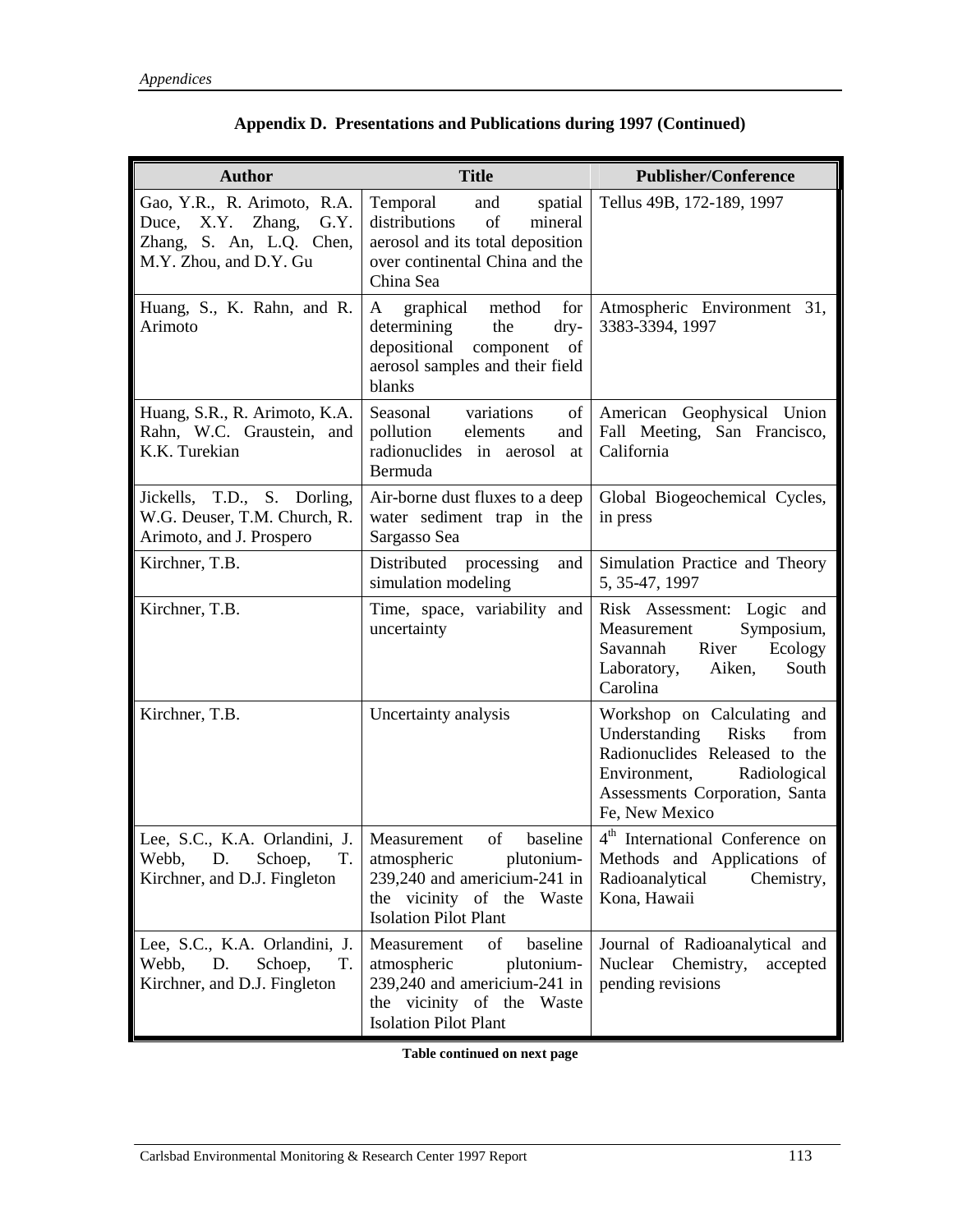| <b>Author</b>                                                                 | <b>Title</b>                                                                                                            | <b>Publisher/Conference</b>                                                                                                 |
|-------------------------------------------------------------------------------|-------------------------------------------------------------------------------------------------------------------------|-----------------------------------------------------------------------------------------------------------------------------|
| Maung, O. and S.C. Lee                                                        | Radioanalytical measurements of<br>Pu and Am by CEMRC                                                                   | 1 <sup>st</sup><br><b>Users</b><br>Meeting,<br>Group<br>Radiochemistry<br>Intercomparison<br>Program, Carlsbad, New Mexico. |
| Michener, W.K., J.W. Brunt,<br>J. Helly, T.B. Kirchner and<br>S.G. Stafford   | Non-geospatial metadata for the<br>ecological sciences                                                                  | Ecological Applications 7, 330-342,<br>1997                                                                                 |
| S.R.<br>T.B.<br>Peterson,<br>and<br>Kirchner                                  | Data quality and validation of<br>radiological assessment models                                                        | Health Physics, in press                                                                                                    |
| Prospero,<br>J.M.<br>and<br>R.<br>Arimoto                                     | Temporal and spatial variations in<br>mineral aerosol concentrations in<br>the AEROCE network                           | Geophysical Union<br>American<br>Fall<br>Meeting San Francisco, California                                                  |
| Sioutas, C., S.T. Ferguson,<br>J.M. Wolfson, H. Ozkaynak,<br>and P. Koutrakis | Inertial collection of fine particles<br>using a high-volume rectangular<br>geometry conventional impactor.             | Journal of Aerosol Science 28(6), 1015-<br>1028 (work conducted under CEMRC<br>support)                                     |
| Snow, J.A., J.T. Merrill, R.<br>Arimoto, and J.L. Moody                       | Cluster analysis of transport of<br>aerosol Al and Sb to Bermuda                                                        | American<br>Geophysical<br>Union<br>Fall<br>Meeting, San Francisco, California                                              |
| Tomza, U., R. Arimoto, S.<br>Huang, and B.J. Ray                              | What can we learn from the color<br>of an air filter?                                                                   | Geophysical Union<br>American<br>Fall<br>Meeting, San Francisco, California                                                 |
| Usman, S., H. Spitz, L.<br>Shoaib, and S.C. Lee                               | Analysis of electret ion chamber<br>radon<br>detector<br>response<br>to<br>interference from ambient gamma<br>radiation | Health Physics, submitted                                                                                                   |
| Webb, J.                                                                      | The effects of detector thickness<br>on low-energy background for<br>large area HpGe detectors                          | DOE Intercalibration Committee Lung<br>Counting<br>Workshop,<br>Aiken,<br>South<br>Carolina                                 |
| Webb, J.                                                                      | The effects of graded-Z lining on<br>low-energy background<br>in<br>a<br>shielded room used for lung<br>examinations    | DOE Intercalibration Committee Lung<br>Counting<br>Workshop,<br>Aiken,<br>South<br>Carolina                                 |
| Zhang, X.Y., R. Arimoto,<br>Z.S. An                                           | from<br>Dust emission<br>Chinese<br>desert sources linked to variations<br>in atmospheric circulation                   | Journal of Geophysical Research 102,<br>28,041-28,047, 1997                                                                 |
| Zhang, X.Y., R. Arimoto, and<br>Z.S. An                                       | Glacial and interglacial patterns<br>for Asian dust transport                                                           | Quaternary Science Reviews, accepted                                                                                        |

## **Appendix D. Presentations and Publications during 1997 (Continued)**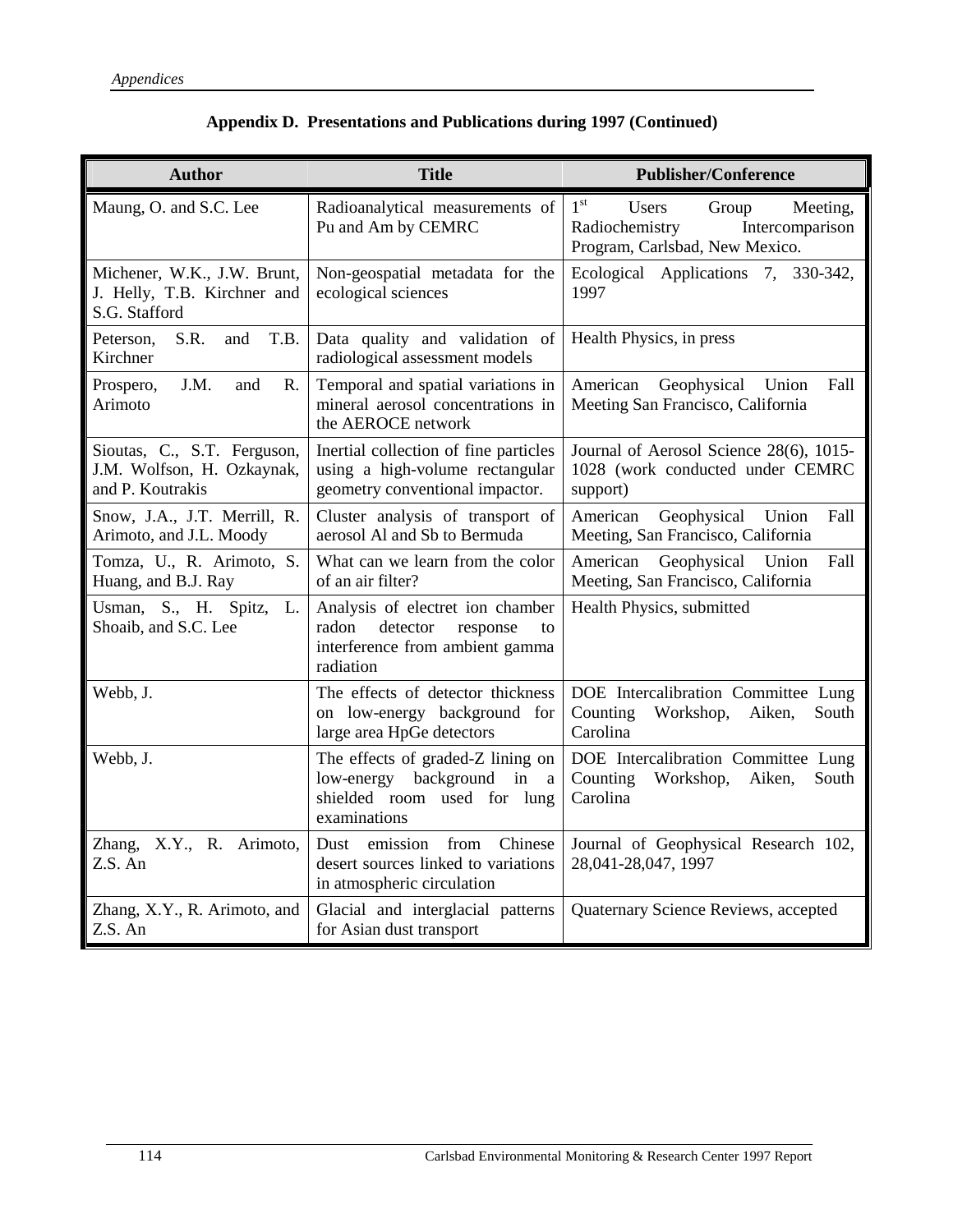| <b>Group/Event</b>                                                                                                                                     |  |  |
|--------------------------------------------------------------------------------------------------------------------------------------------------------|--|--|
| Joint International Review Committee of the Waste Isolation Pilot Plant<br>(Nuclear Energy Agency/International Atomic Energy Agency) - Center<br>tour |  |  |
| Natural Resources staff and administrators, Guadalupe Mountains National<br>$Park - Center$ tour $\&$ presentation                                     |  |  |
| New Mexico Legislature Radioactive and Hazardous Materials Committee<br>$-$ Center tour $\&$ presentation                                              |  |  |
| NMSU/Alliance for Minority Participation-Center tour & presentation                                                                                    |  |  |
| NMSU/National Institutes of Health Biomedical Research Initiative for<br>Native Americans – Center tour $\&$ presentation                              |  |  |
| NMSU/National Science Foundation Research Experience<br>for<br>Undergraduates – Center tour $\&$ presentation                                          |  |  |
| Energy Communities Alliance, Carlsbad, New Mexico-exhibit                                                                                              |  |  |
| Leadership Training Conference, American Association of Retired<br>Persons, Carlsbad, New Mexico – exhibit                                             |  |  |
| New Mexico Spaceport Summit, Las Cruces, New Mexico - exhibit                                                                                          |  |  |
| Technology Development Conference, Albuquerque, New Mexico<br>exhibit                                                                                  |  |  |
| Waste Management 97, Tucson, Arizona-exhibit                                                                                                           |  |  |

## **Appendix E. Major Tours, Presentations and Exhibits**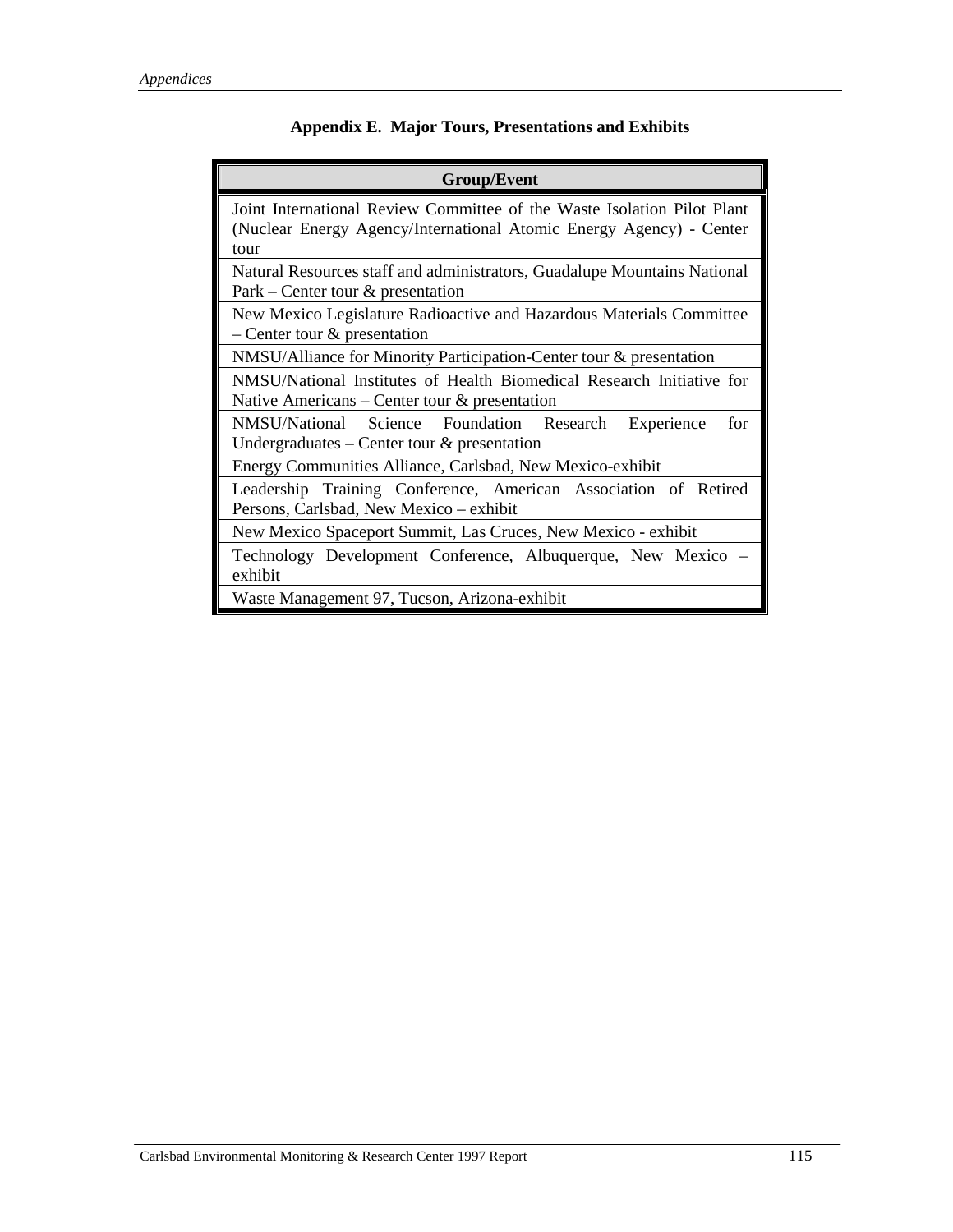| <b>Function</b>                                                                                                                                        | <b>Center Staff/Role</b>                                                                                      |
|--------------------------------------------------------------------------------------------------------------------------------------------------------|---------------------------------------------------------------------------------------------------------------|
| American Geophysical Union Spring<br>Meeting, Baltimore, Maryland                                                                                      | R. Arimoto, Atmospheric Sciences<br>Program Committee Chair                                                   |
| American Geophysical Union Fall<br>Meeting, San Francisco, California                                                                                  | R. Arimoto, Session Chair, AEROCE:<br>Atmosphere<br>Ocean<br>Chemistry<br>Experiment                          |
| International Global Atmospheric<br>Chemistry/Asia Pacific<br>Regional<br>Experiment, Hong Kong                                                        | R. Arimoto, Member, Coordinating<br>Committee                                                                 |
| Symposium<br>International<br><sub>on</sub><br>Atmospheric Chemistry and Future<br>Global Environment, Nagoya, Japan                                   | R. Arimoto, Session Chair, Aerosols<br>and Climate                                                            |
| MODSIM 1997 Workshop,<br>Albuquerque, New Mexico                                                                                                       | T. Kirchner, Co-chair, Health and<br>Ecological Modeling group                                                |
| $4^{\text{th}}$<br>International Conference<br>$\alpha$<br>Methods and Applications<br>of<br>Radioanalytical Chemistry, Kona,<br>Hawaii                | S. Lee, Technical Session Chair, Non-<br>radiometric methods for determination<br>of long-lived radionuclides |
| American National Standards Institute,<br><b>HPS</b><br>N13.25, Internal Dosimetry<br>Programs for Plutonium Exposure -<br><b>Minimum Requirements</b> | J. Webb, Member,<br><b>Standards</b><br>Committee Working Group                                               |
| DOE Intercalibration Committee Lung<br>Counting Workshop, Aiken, South<br>Carolina                                                                     | J. Webb, Session Chair                                                                                        |

| Appendix F. Leadership Participation by Center Staff in Professional Functions |  |  |  |  |
|--------------------------------------------------------------------------------|--|--|--|--|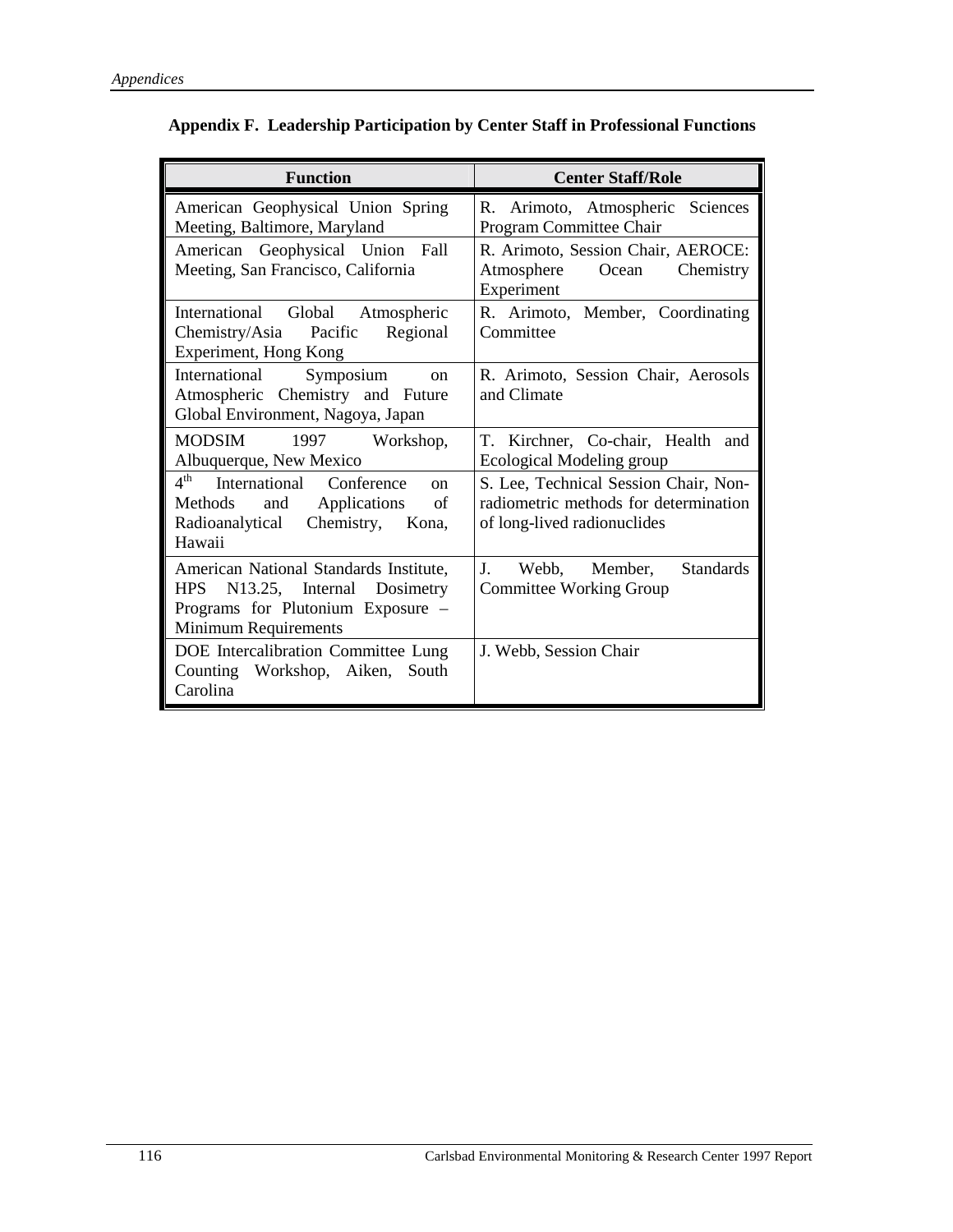| <b>Proposal/Bid Title</b>                                                                                                                                                                               | PI(s)<br><b>Sponsor</b>                                                                                                            |                                                                     | <b>Funding</b><br>Proposed/<br><b>Term</b> | <b>Status</b>             |
|---------------------------------------------------------------------------------------------------------------------------------------------------------------------------------------------------------|------------------------------------------------------------------------------------------------------------------------------------|---------------------------------------------------------------------|--------------------------------------------|---------------------------|
| <b>National Science</b><br>An investigation of sulfur<br>R. Arimoto (with D.<br>chemistry in the Antarctic<br>Foundation<br>Davis, Georgia<br>Institute of<br>troposphere<br>Technology, and<br>others) |                                                                                                                                    | \$160,000,<br>1997-2001                                             | Submitted,<br>pending                      |                           |
| Assessing exposure and<br>risks from toxic chemicals in<br>Artesia, New Mexico                                                                                                                          | R. Arimoto                                                                                                                         | <b>New Mexico Environment</b><br>Department                         | \$47,000                                   | Pre-proposal<br>submitted |
| Groundwater sampling and<br>analysis activities: Lea<br>Land, Inc. Landfill, Lea<br>County, New Mexico                                                                                                  | R. Arimoto                                                                                                                         | Lea Land, Inc.                                                      | \$82,000,<br>1997-1998                     | Submitted,<br>not awarded |
| Mineral dust and<br>radionuclides over the<br>North Atlantic                                                                                                                                            | R. Arimoto (with R.A.<br>Duce, Texas A&M<br>University)                                                                            | <b>National Science</b><br>Foundation                               | \$260,600,<br>1997-1999                    | Funded                    |
| Colorado Health<br><b>Advisory Panel</b>                                                                                                                                                                | T. Kirchner                                                                                                                        | Colorado Department of<br>Public Health &<br>Environment            | \$25,000,<br>1997-1998                     | Funded                    |
| Long-term risk from<br>actinides in the<br>environment: modes of<br>mobility                                                                                                                            | T. Kirchner (with D.<br><b>Breshears, Los Alamos</b><br>National Laboratory,<br>and S.A. Ibrahim,<br>Colorado State<br>University) | DOE Office of<br>Environmental<br>Management                        | \$89,900,<br>1997-2000                     | Funded                    |
| Analytical services                                                                                                                                                                                     | S. Lee                                                                                                                             | <b>Connecticut Department</b><br>of Environmental<br>Protection     | \$57,000                                   | Pre-proposal<br>submitted |
| Plutonium analysis of South<br>American air filters                                                                                                                                                     | S.C. Lee                                                                                                                           | <b>DOE</b> Environmental<br><b>Measurements Laboratory</b>          | \$2,500,<br>1997                           | Funded,<br>completed      |
| Radiological assessment of<br>aerosol particulate matter in<br>the U.S./Mexico border<br>region – survey of selected<br>naturally-occurring<br>radioactive materials                                    | S. Lee                                                                                                                             | Southwest Center for<br><b>Environmental Research</b><br>and Policy | \$59,000,<br>1998-2000                     | Submitted,<br>pending     |
| Limnological monitoring:<br><b>Brantley Dam Reservoir</b>                                                                                                                                               | D. Schoep                                                                                                                          | U.S. Department of<br>Interior, Bureau of<br>Reclamation            | \$56,379,<br>1997-2000                     | Funded                    |

|  | <b>Appendix G. New Project Development</b> |
|--|--------------------------------------------|
|--|--------------------------------------------|

**Table continued on next page**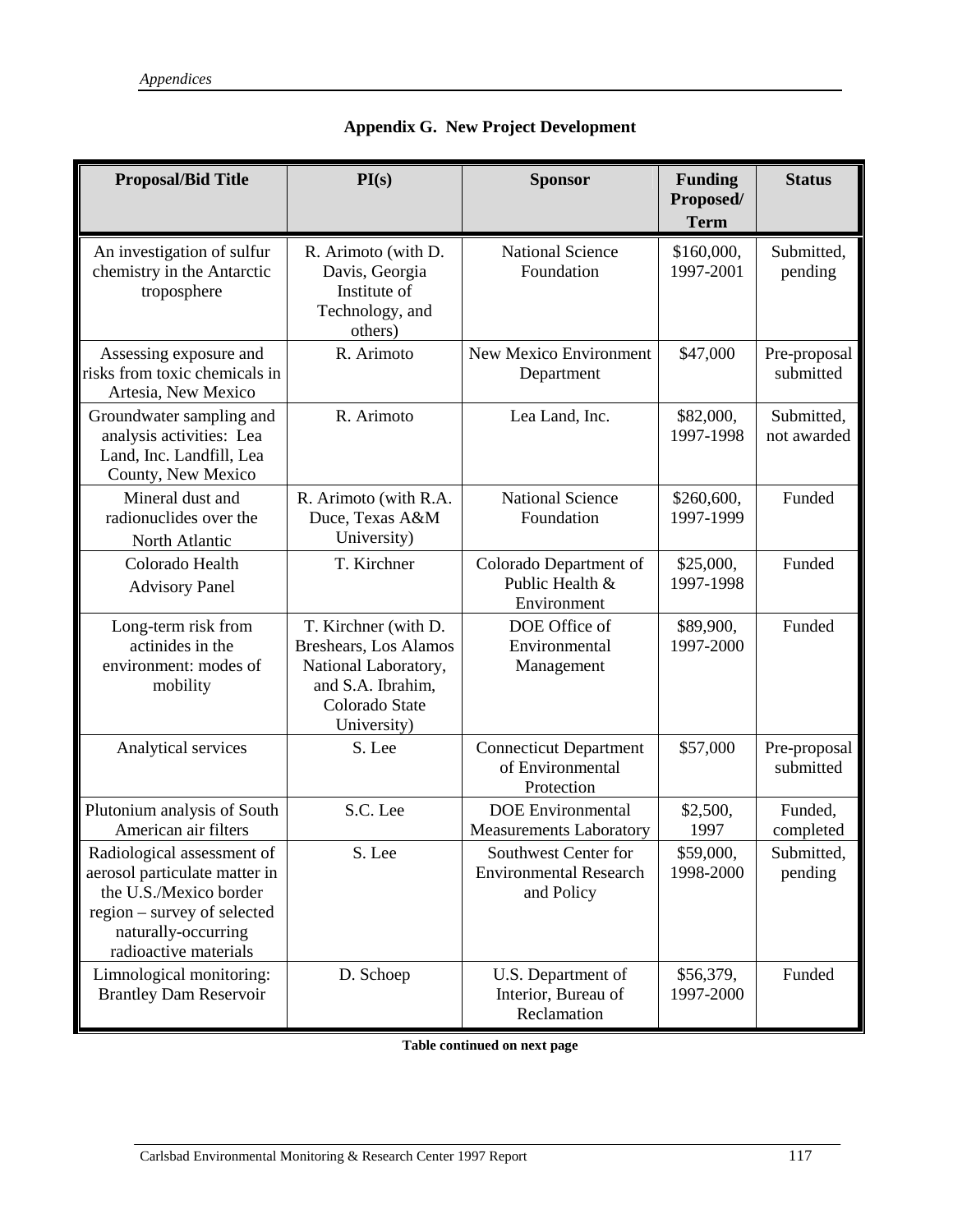| <b>Proposal/Bid Title</b>                                                                                                                                            | PI(s)                                                                        | <b>Sponsor</b>                                           | <b>Funding</b><br>Proposed/<br><b>Term</b> | <b>Status</b>                             |
|----------------------------------------------------------------------------------------------------------------------------------------------------------------------|------------------------------------------------------------------------------|----------------------------------------------------------|--------------------------------------------|-------------------------------------------|
| Baseline in vivo<br>radiobioassay<br>measurements                                                                                                                    | J. Webb                                                                      | Waste Control Specialists,<br>Inc.                       | \$18,473,<br>1997-1998                     | Funded                                    |
| In vivo Radiobioassay<br><b>Measurements for WIPP</b><br>Personnel                                                                                                   | J. Webb                                                                      | <b>Westinghouse Electric</b><br>Company                  | \$176,000<br>1997-1998                     | Funded                                    |
| $^{210}Pb - A\;$ biomarker for<br>exposure of people to<br>radon in indoor<br>environments                                                                           | J. Webb                                                                      | <b>Lovelace Respiratory</b><br><b>Research Institute</b> | \$43,000<br>1998-2000                      | Pre-proposal<br>submitted                 |
| Use of chemical extraction<br>and surface spectroscopy<br>to assess changes in<br>bioavailability of metals<br>and radionuclides during<br>transport in soil columns | J. Webb (with M.<br>Siegel, Sandia<br>National<br>Laboratory, and<br>others) | Sandia National<br>Laboratory                            | \$350,000,<br>1998-2000                    | Pre-proposal<br>submitted, not<br>awarded |

|  |  | Appendix G. New Project Development (Continued) |  |
|--|--|-------------------------------------------------|--|
|--|--|-------------------------------------------------|--|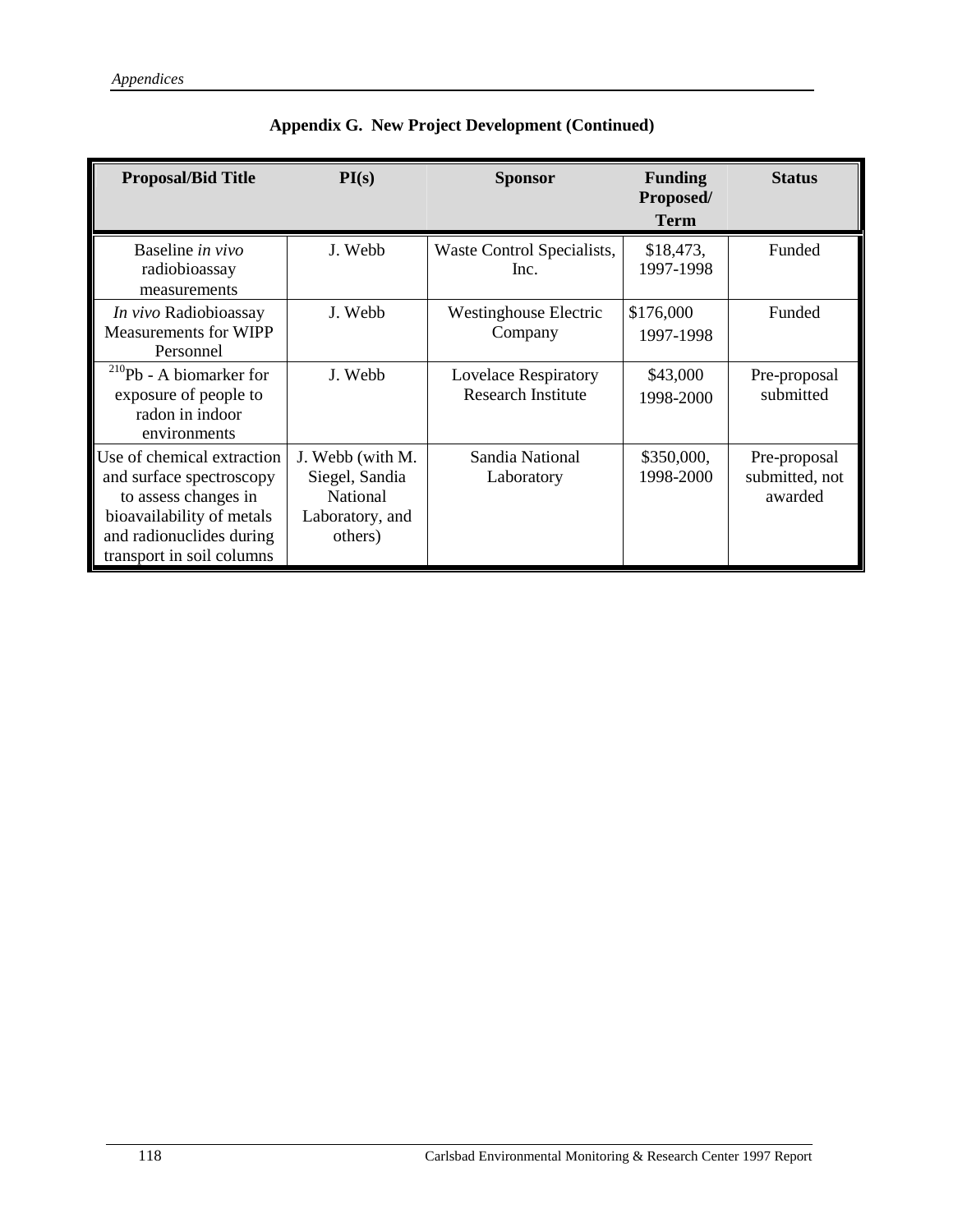### **Appendix H. Status of Completion of 1997 Key Performance Indicators**

*Indicator #1* - Completion of baseline sample collection for each major research component by November 1997, including:

- Aerosols: at least 18 months of high-volume samples and at least ten months of continuous, concurrent high volume and low volume sampling, at one location; at least six months of continuous sampling at one additional location.
- Soils: sampling of at least 24 sites at varying distances from the WIPP.
- Meteorology: continuous data collection from two stations for at least 18 months.
- Drinking water: sampling from at least four municipal and community water sources and at least 50% of private wells within ten miles of the WIPP.
- Sediment and surface water: sampling from at least four perennial surface water bodies.
- Biota: sampling of selected plants and animals during one spring period and one late summerfall period.
- Internal dosimetry: make *in vivo* and *in vitro* bioassay services available to the public and WIPP radiation workers (beginning August 1997).
- Community health: analysis of regional cancer incidence .
- Public perception: regional surveys of environmental value perceptions and various parameters of resource usage and exposure .

*Status* – All sampling targets were completed for aerosols, soils, meteorology, drinking water, internal dosimetry, community health, and public perception. Soil sampling included samples from 16 locations collected during 1996-May 1997, samples from the same 16 locations collected during October-November, 1997, and samples from an additional 16 new locations collected during October-November, 1997. Meteorological data collection during and previous to 1996, was found to have used a non-standard measurement frequency. Therefore, the earlier data are not directly comparable with current meteorological monitoring, and are not included in this report. Meteorological data collected during 1997 from two locations were verified and are presented herein. For drinking water, it was determined that none of the private wells within 10 miles of the WIPP site are currently used for drinking water. However, one private well was identified that had been used as a source of drinking water within the last ten years, and a sample was collected from this source. For sediment and surface water, samples were collected from only one perennial surface water body (Brantley Lake), and additional sampling of other surface water locations was re-scheduled for January-February 1998. For biota, sampling of vegetation was completed during spring and fall 1997, but no sampling of animal biota was conducted. Animal biota sampling is scheduled for April-May, 1998. Studies of regional cancer incidence rates and regional surveys of environmental value perceptions were completed in 1996.

*Indicator #2* - Completion of all laboratory analyses of samples noted above by December 1997.

*Status* - Analyses of Am were unsuccessful for samples of sediments, vegetation, and some soil samples; these analyses will be repeated in 1998. Analyses of Am were also unsuccessful for a portion of high-volume aerosol samples; these cannot be repeated due to complete usage of the sample filters. Otherwise, radioanalyses of high-volume aerosol samples collected through August, 1997 from two locations were completed and are reported herein, or in a separate publication (Appendix D). A small number of pilot analyses of trace elements were conducted on low-volume aerosol samples collected during 1996-1997 and are reported herein. Radioanalyses of soil samples collected during 1996-May 1997 from 16 locations were completed and are reported herein. Radioanalyses of additional soil samples collected during October-November, 1997 have not yet been completed. Radioanalyses of all drinking water, surface water, and sediment samples were completed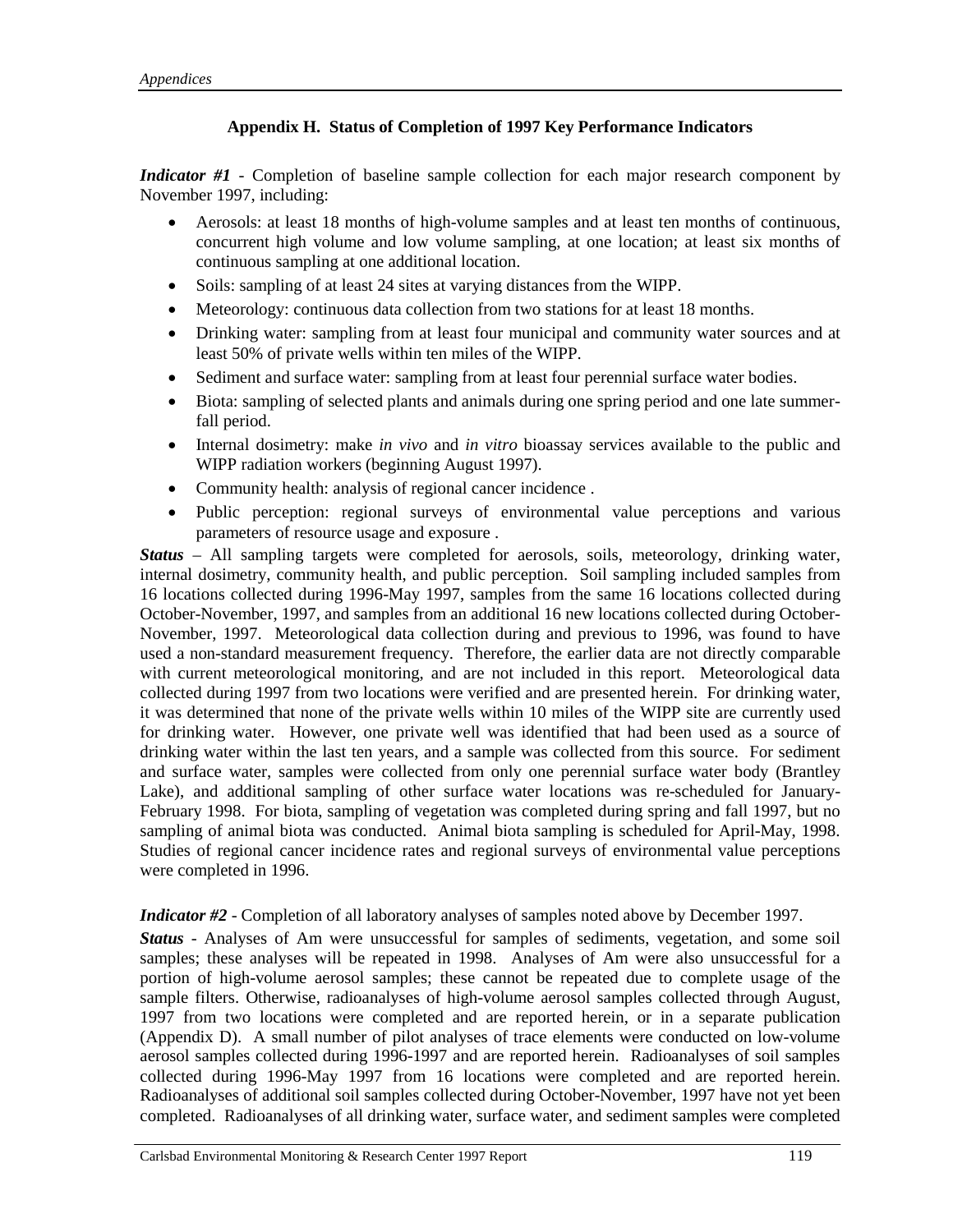and are reported herein. Non-radiological analyses of drinking water and surface water samples were also completed. Radiological analyses of vegetation samples collected during spring 1997 were completed and are reported herein. Radiological analyses of vegetation samples collected during fall 1997 have not been completed. *In vivo* bioassay services were successfully developed and implemented for the public, and results are reported herein. The i*n vivo* bioassay services were also available for WIPP radiation workers, although they were not used, due to postponement of operations at the WIPP. *In vitro* bioassay services were not developed.

*Indicator #3* – Presentation of all studies conducted during 1991–1995 in the form of publications, reports, or public databases by July 1997.

*Status* – Summaries of a number of studies were included in the Center's 1996 report or appear in individual publications (Appendix D). Reports of the community health and public perception studies will be published as Center reports in March 1998. No other valid data from earlier studies have been identified.

*Indicator #4* - Presentation of all data generated from sampling and analyses during 1996–1997 in the form of publications, reports, or public databases by July 1998.

*Status* – As noted previously, some portions of meteorological data collected prior to 1997 have not been published because of questionable validity due to measurement frequency. Most data generated from sampling conducted during 1996-1997 are reported herein, with the exception of some sample analyses not yet completed, as noted above.

*Indicator #5* - Completion of design and schedule for operational monitoring studies by July 1997. *Status* – A project schedule for sampling and analyses for the WIPP EM was developed by July 1997, and is summarized in the key performance indicators for 1998 (Table 3).

*Indicator #6* - Initiation of operational monitoring studies by November 1997 or when the WIPP begins receipt of waste.

*Status* – The 1998 project schedule incorporates sampling and analyses constituting monitoring that will occur after the expected initiation of WIPP operation in May 1998.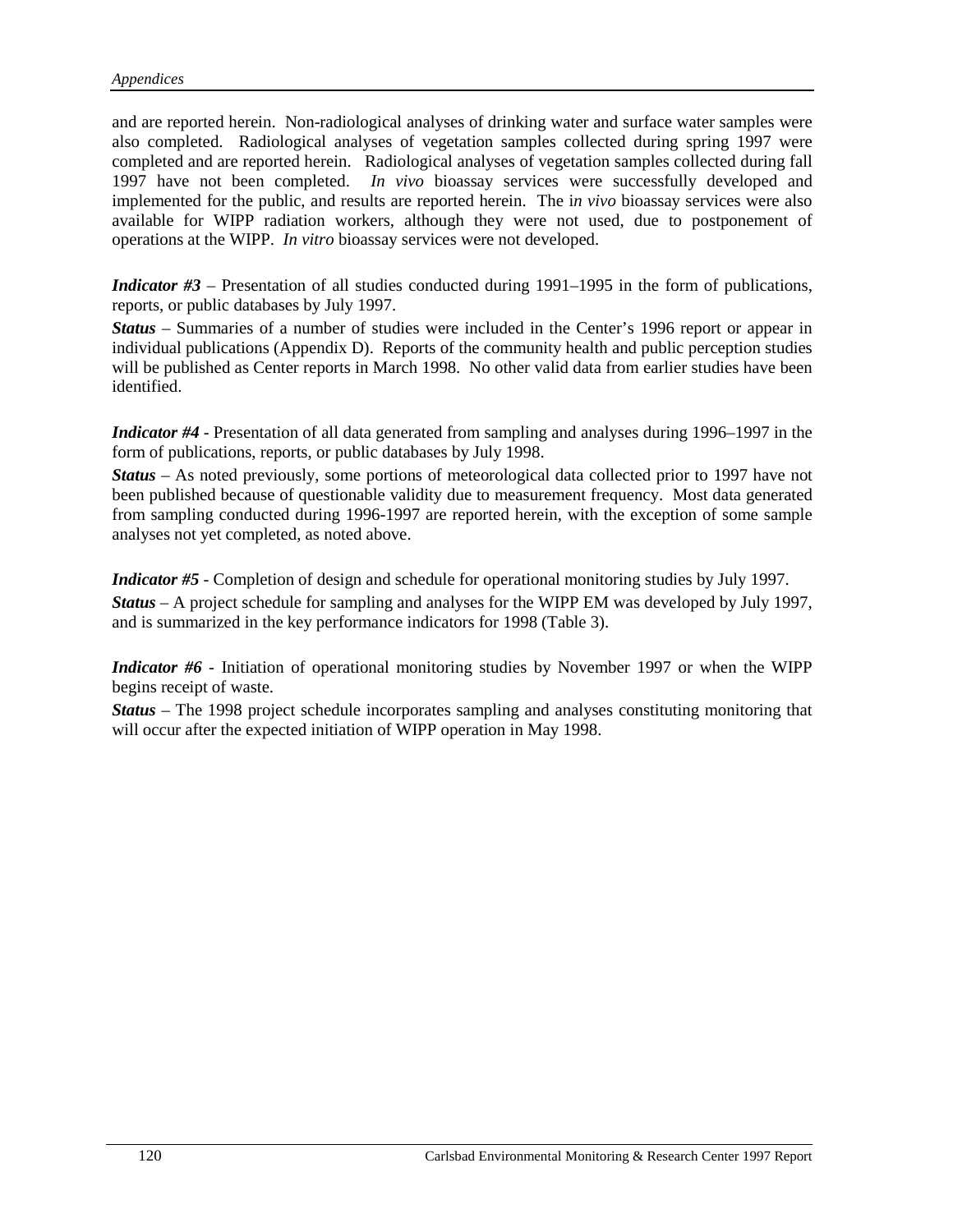#### **Appendix I. "Lie Down and Be Counted" Project**

The Carlsbad Environmental Monitoring & Research Center (Center), as part of its internal dosimetry program, is conducting an *in vivo* bioassay services research project entitled "Lie Down and Be Counted". This outreach effort involves citizen research volunteers from southeastern New Mexico and supports education for the public about naturally occurring radioactivity and the Center's environmental studies. The objective of the research is to characterize and monitor the internal deposition of radionuclides in the general population surrounding the WIPP. The data collected prior to the opening of the WIPP facility will provide information for future studies and serve as a baseline for operational monitoring. The goal of the project is to have at least 200 participating volunteers, who are monitored annually, for the duration of the project.

The Center initiated a public outreach program explaining the *in vivo* bioassay services project at the Center and soliciting research volunteers. The public outreach program involved creating a brochure and producing an instructional video, explaining the procedures of the whole body count, as well as the value of the data collected. NMSU assisted in the development of the brochure and video, both of which were completed in June 1997. Shortly thereafter, the *in vivo* monitoring facility was commissioned. Starting in July 1997, scientists from the Center began meeting with local organizations and citizens' groups to show the video and to answer questions regarding the "Lie Down and be Counted" project. During 1997, presentations were given at two local Rotary Clubs, a Kiwanis Club, a Lions Club, a Women's Club, a chapter of the American Association of Retired Persons, the Cavern City Bass Anglers, a Democratic Women's group and a Republican Women's group. As of December 1997, 150 citizens had registered to participate in the "Lie Down and Be Counted" project and 81 of these were counted between July and September 1997. The next objective of the public outreach program is to mail out brochures to solicit volunteers from wider age ranges and more diverse ethnic, occupational and economic backgrounds.

Participants in the *in vivo* bioassay services project were recruited solely on a voluntary basis and included male and female adults over the age of 18. Participation in the "Lie Down and Be Counted" project involves a six step process:

- Filling out a background questionnaire;
- Signing a research consent form;
- Changing into hospital scrubs provided by the Center (removing street clothes reduces the level of radiation detected from naturally occurring sources such as soil and radon);
- Measuring the height and weight of the participant;
- Lying down in the counting room for 30 minutes while measurements are performed;
- Reviewing the *in vivo* results with a research scientist. Following the initial measurement, citizen volunteers will be asked to return annually for continued monitoring.

As part of the "Lie Down and Be Counted" project, the Center will mail an annual summary of the data collected to all the participants. All count results are confidential, so the summary will not present any individual results identified by name of volunteer.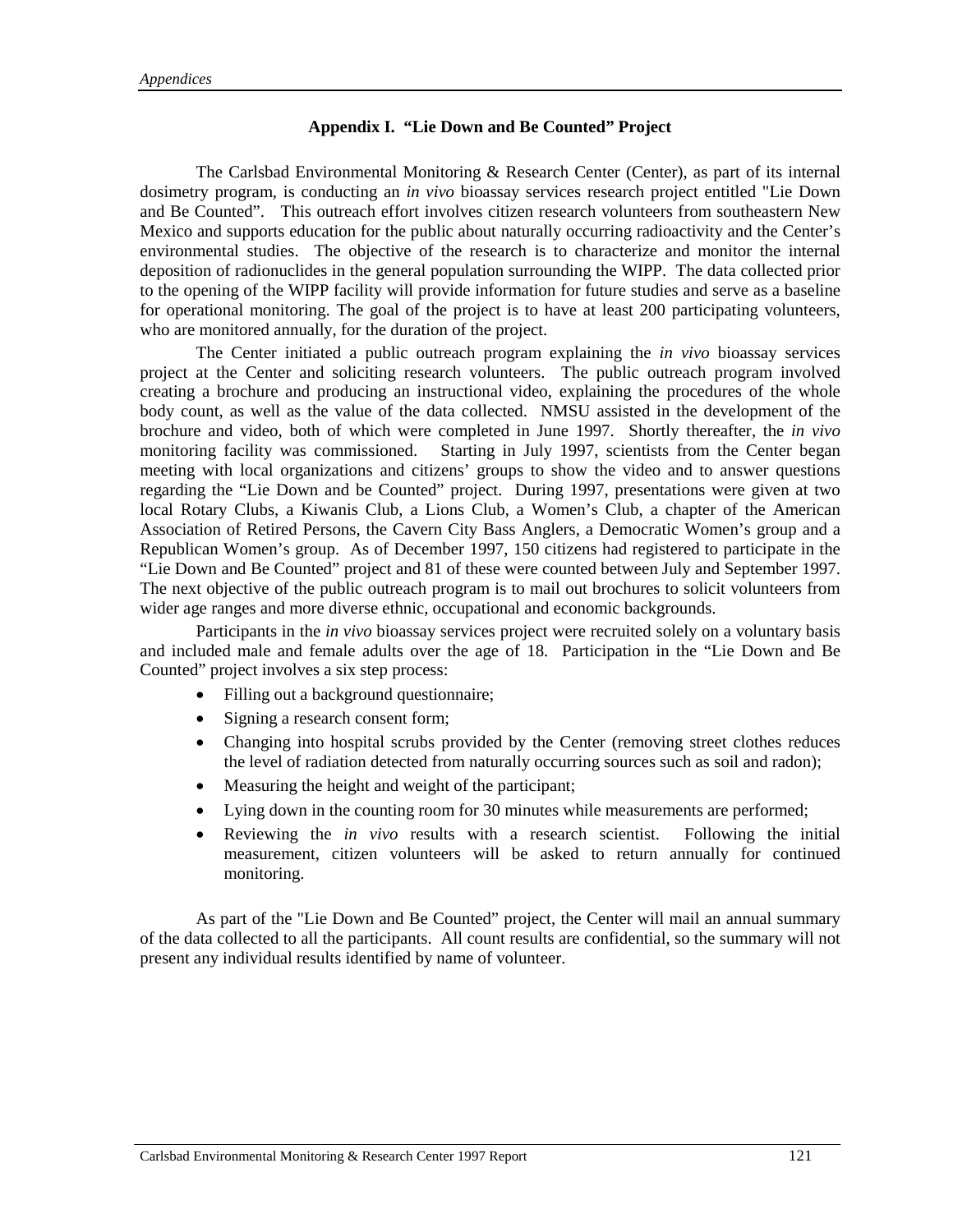### **Appendix J. CEMRC Quality Assurance Policy**

 The Carlsbad Environmental Monitoring & Research Center (Center) is a division of the Waste-management Education & Research Consortium in the College of Engineering, New Mexico State University (NMSU). The Center is subject to the policies, procedures and guidelines adopted by NMSU, as well as state and federal laws and regulations that govern the operation of the university. In addition to the general goals, mission and standards of NMSU, the Center adheres to the following principles:

- Standards of quality assurance and quality control incorporating standard scientific methods will be developed and implemented that are appropriate to the objectives and functions of specific projects and programmatic areas.
- Methods for performance assessment and quality improvement will be used throughout the Center in keeping with policies and procedures of NMSU, and with protocols adopted for specific projects and programmatic areas.
- Personnel, equipment and facilities will be provided to achieve adopted project objectives and quality standards, subject to the limitations of fiscal and other applicable constraints.
- Personnel will be provided access to written and verbal guidance, training and other professional development to support continuous improvement within all programmatic areas, subject to the limitations of fiscal and other applicable constraints.
- Personnel will be held accountable for their actions related to protection of employees, the public, and the environment, in carrying out projects and other activities, in compliance with all applicable laws and regulations.
- Employees are responsible for personal compliance with policies, procedures and other guidance adopted for purposes of quality control, fiscal accounting, and other management objectives.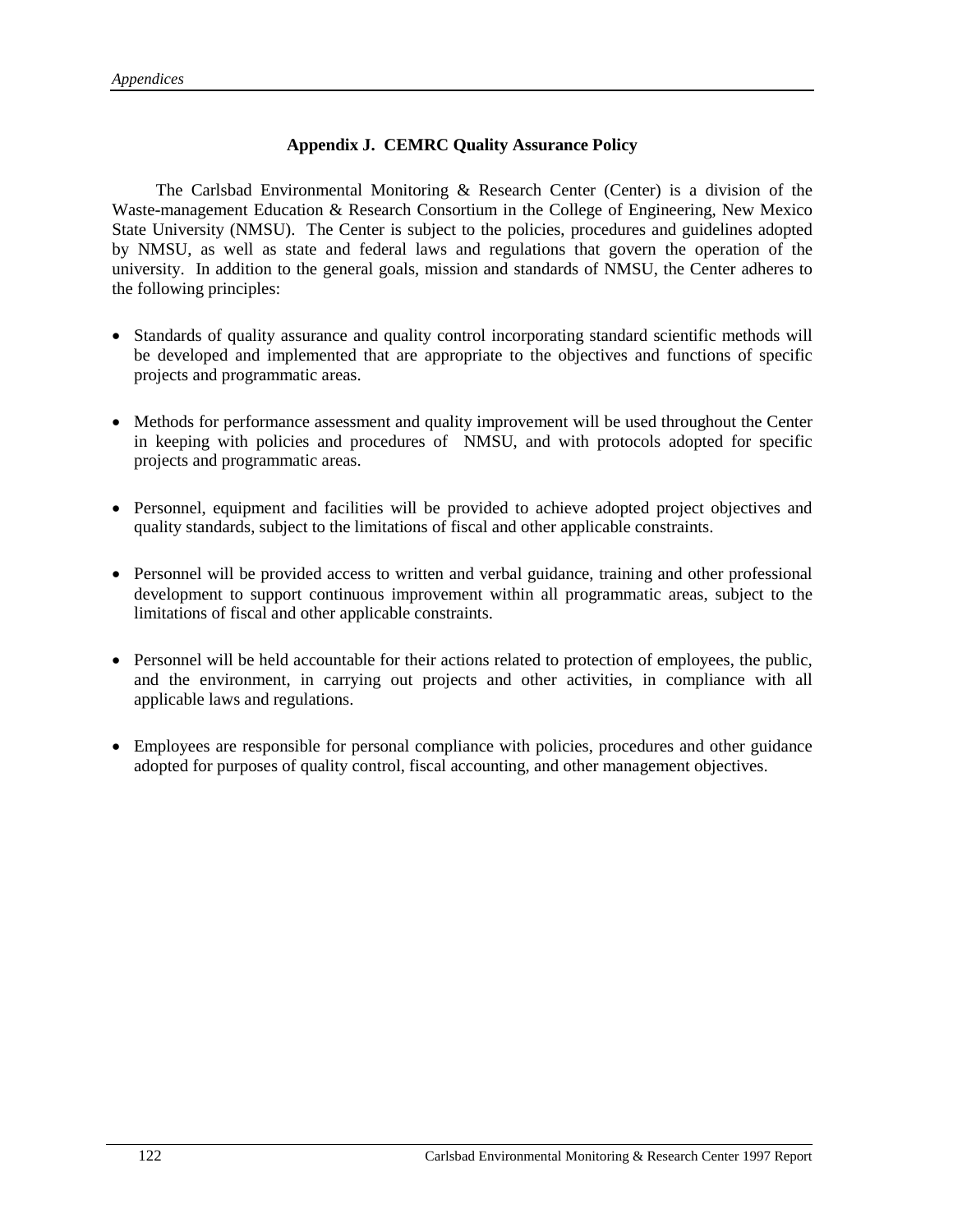#### **Appendix K. Equations for Radioanalytical Results**

For radionuclides measured by gamma spectrometry, activity concentration is calculated as:

$$
C = \frac{S}{V \cdot E \cdot Y \cdot T_1 \cdot U_f \cdot K_c \cdot K_w}
$$
 (equation K1)

where:

 $C =$  activity concentration per unit volume or mass

 $S = net$  peak area

 $V =$  volume or mass

 $E =$  attenuation corrected efficiency

 $Y =$  branching ratio of the peak energy

 $U_f$  = conversion factor

 $T_1$  = time interval of count

 $K_c$  = correction factor for nuclide decay during counting

 $K_w$  = correction factor for nuclide decay from the time the sample was obtained to the start of the count.

Count standard deviation (SD) (often referred to as counting error) for radionuclides measured by gamma spectrometry is calculated as:

$$
SD = C\sqrt{\left(\frac{\sigma_s}{S}\right)^2 + \left(\frac{\sigma_v}{V}\right)^2 + \left(\frac{\sigma_E}{E}\right)^2 + \left(\frac{\sigma_v}{Y}\right)^2 + \left(\frac{\sigma_K}{K}\right)^2}
$$
 (equation K2)

where:

 $C =$  activity concentration per unit volume or mass

 $SD =$  standard deviation of activity concentration

 $\sigma_s$  = standard deviation of net peak area, S

 $\sigma_V$  = standard deviation of sample quantity, V

 $\sigma_{\rm E}$  = standard deviation of efficiency, E

 $\sigma_Y$  = standard deviation of branching ratio, Y

 $\sigma_{K}$  = standard deviation of composite decay correction factor, K

MDC for radionuclides measured by gamma spectrometry is calculated as:

$$
MDC = \frac{3.29\sigma}{T_1 \cdot E \cdot Y \cdot V \cdot U_f \cdot K_c \cdot K_w \cdot C_f}
$$
 (equation K3)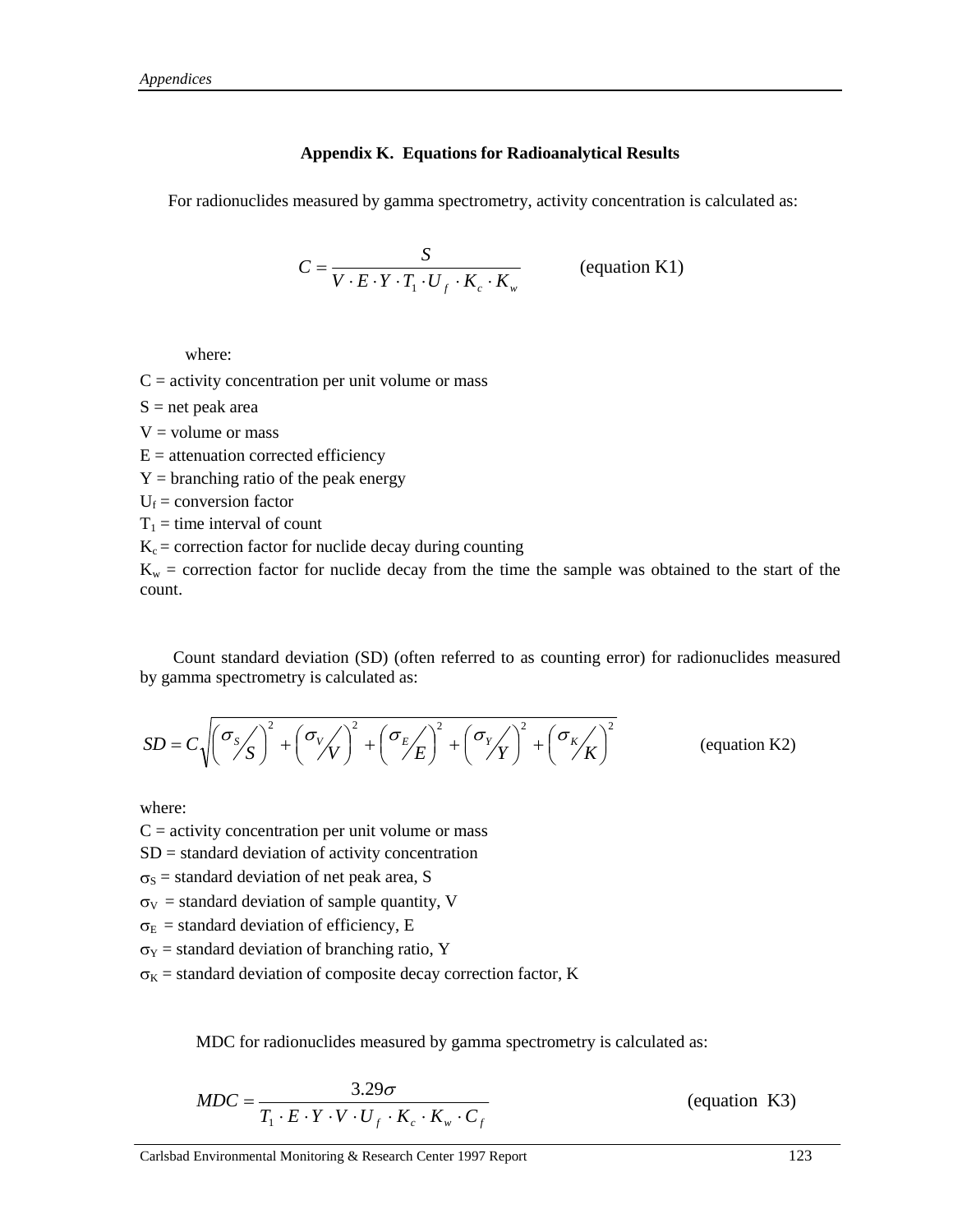where:

MDC = minimum detectable activity concentration  $\sigma$  = standard deviation of net signal  $C_f$  = mass or volume conversion factor and  $T_1$ , E, Y, V, U<sub>f</sub>, K<sub>c</sub> K<sub>w</sub>, and U<sub>f</sub> are as defined in equation K1.

For radionuclides measure by alpha spectrometry, activity concentration is calculated as:

$$
C = \frac{(Net\ CPM)_{sample}}{(Net\ CPM)_{standard}} \times \frac{(Activity)_{standard}}{Sample\ size}
$$
 (equation K4)

where:

 $C =$  activity concentration  $NetCPM<sub>sample</sub> = net counts per minute of the sample$  $NetCPM<sub>standard</sub>$  = net counts per minute of standard Activity<sub>standard</sub> = activity added to the sample prior to analysis Sample size = mass or volume of sample

Count standard deviation (SD) (often referred to as counting error) for radionuclides measured by alpha spectrometry is calculated as:

$$
SD = \frac{\left[ (S/D_s)^2 + (B/D_b)^2 \right]^{1/2}}{E \cdot V \cdot R \cdot D}
$$
 (equation K5)

where:

 $SD =$  standard deviation of activity concentration

 $S =$ sample gross counts

 $B =$  blank counts

 $D =$  decay correction factor

 $R =$  recovery efficiency

 $D_s$  = sample counting time

 $D_b =$  blank counting time

and E and V are as defined in equation K1.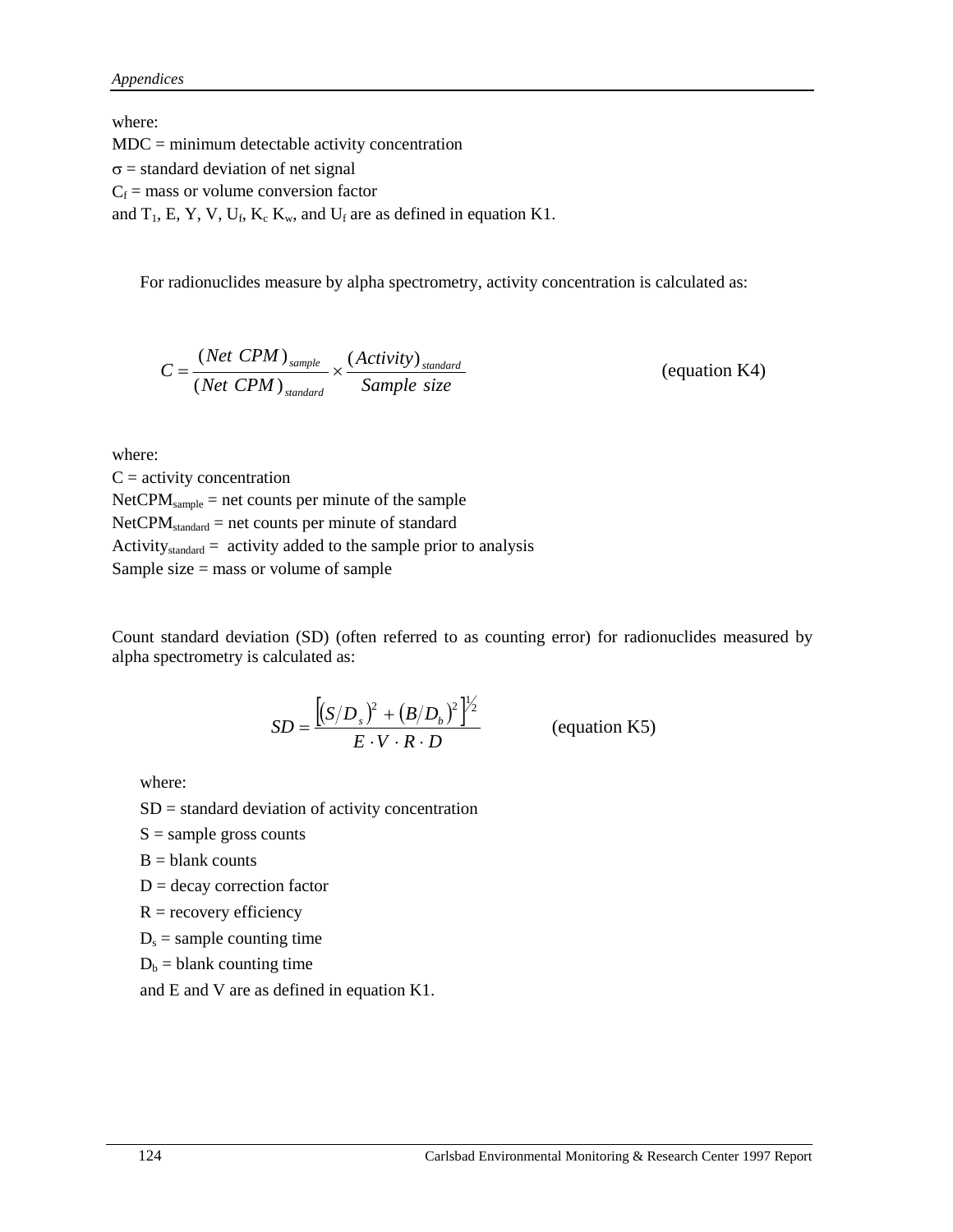MDC for radionuclides measured by alpha spectrometry is calculated as:

$$
MDC = \frac{4.66\sigma_b}{E \cdot V \cdot R \cdot D \cdot C_f}
$$
 (equation K6)

where:

MDC = minimum detectable activity concentration

 $S_b$  = standard deviation of background counting rate

 $C_f$  is as defined in equation 4

and E,V, R and D are as defined in equation K1 and R and D are as defined in equation K5.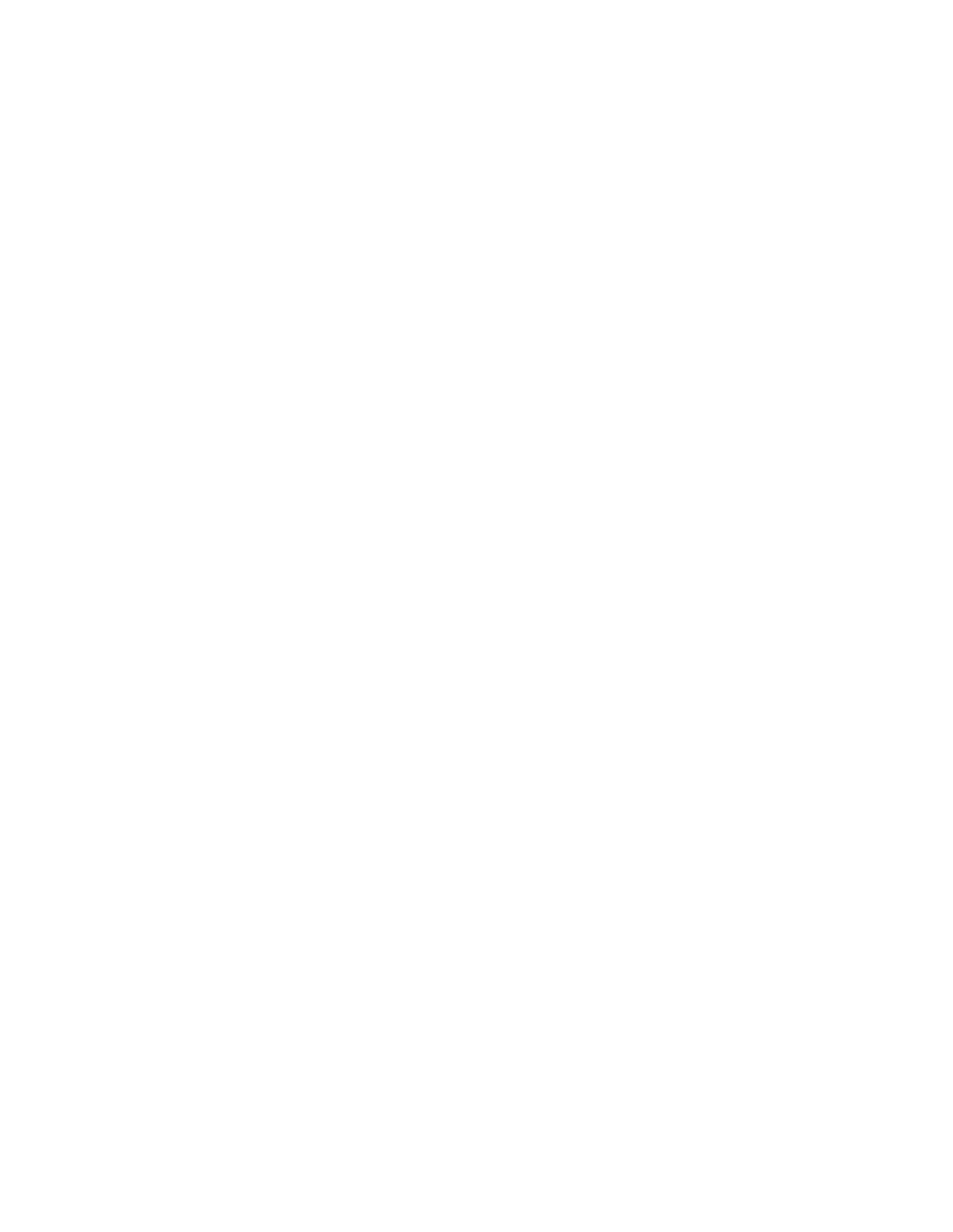**GLOSSARY**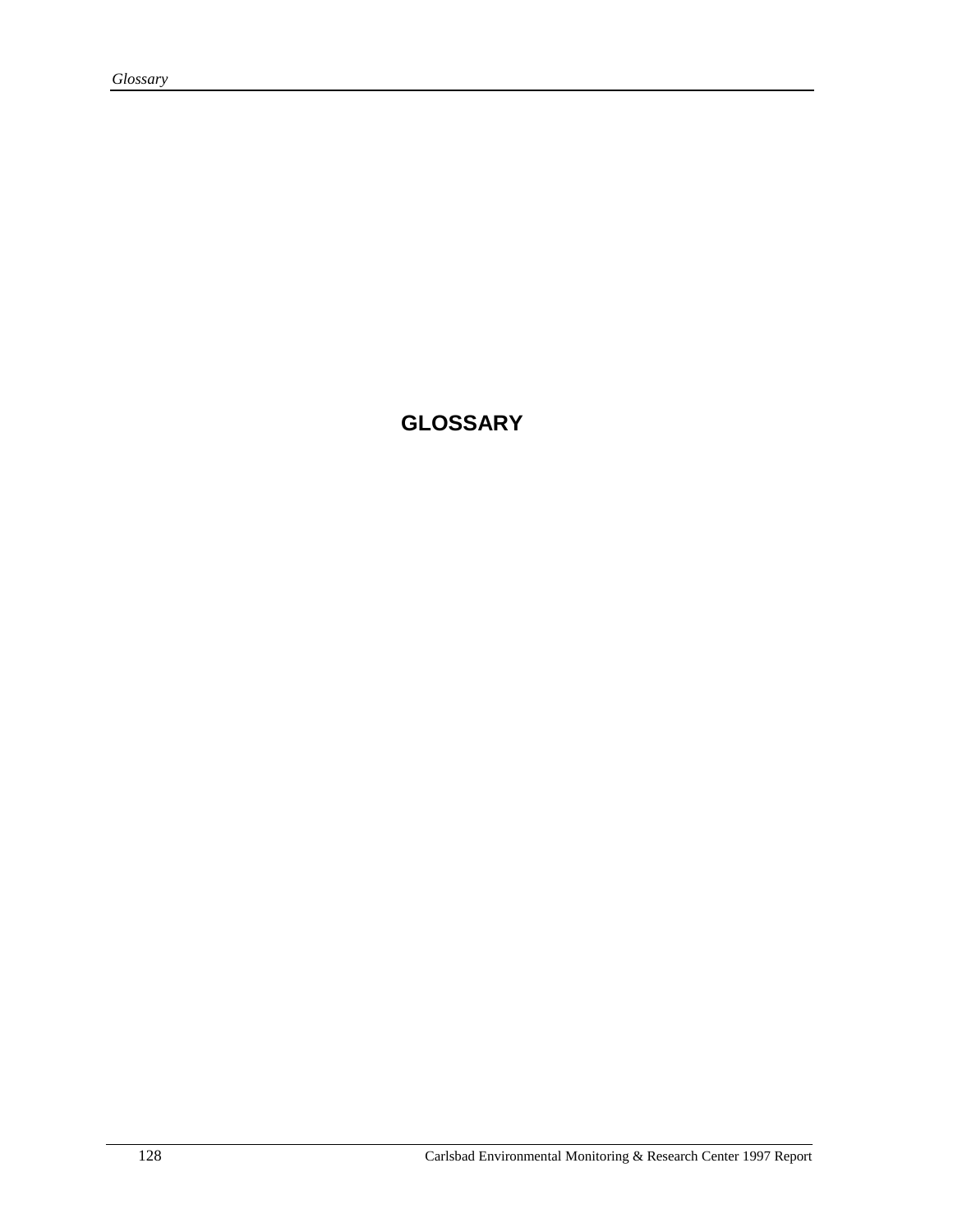aerosol - solid and liquid particles dispersed in a gas.

- alpha-emitting producing ionizing radiation in the form of alpha particles.
- anthropogenic referring to environmental alterations resulting from the presence or activities of humans.
- actinides the series of radioactive elements that starts with actinium and ends with lawrencium.
- aerodynamic diameter diameter of a sphere of unit density with the same settling velocity as the particle size of concern.
- attenuation the reduction in level of a quantity, such as the intensity of a wave, over an interval of a variable, such as the distance from a source.
- bathymetric pertaining to depth measurements in a body of water.
- coefficient of variation a statistical parameter that expresses standard deviation as a percentage of the mean, calculated as standard deviation divided by the mean, multiplied by 100.
- Compton continuum energy levels in the response of a photon spectroscopy instrument corresponding to scattered electrons.
- coprecipitation process of removal of a target material from a solution by use of a chemical carrier that binds to the target material creating a solid that is separated from the solution.
- desiccation thorough removal of water from a substance, often with the use of a drying agent.
- dosimetry the measurement of radiation doses.
- electrodeposition electrolytic process in which a metal is deposited at the cathode from a solution of its ions; includes electroplating and electroforming.
- elute to remove by dissolving, as an adsorbed material from an adsorbent.
- F-statistics use of a mathematical formula to compare an experimental observation with a theoretical distribution, the F-distribution.
- gamma-emitting producing ionizing radiation in the form of gamma rays.
- graded-Z liner lining inside shielded room consisting of three layers of material of decreasing Z used to decrease background of room.
- gravimetric analysis measurement of mass based on force of gravity on material or object of interest quantified as weight.
- gross alpha measurement of total number of alpha decays without specification of individual energies.
- ion-exchange chromatography procedure in which a stationary phase material combines with or exchanges ions with a material in a solution phase.
- *in situ* in the original location.
- *in vitro* taking place outside a living cell or organism..
- *in vivo* taking place in a living cell or organism.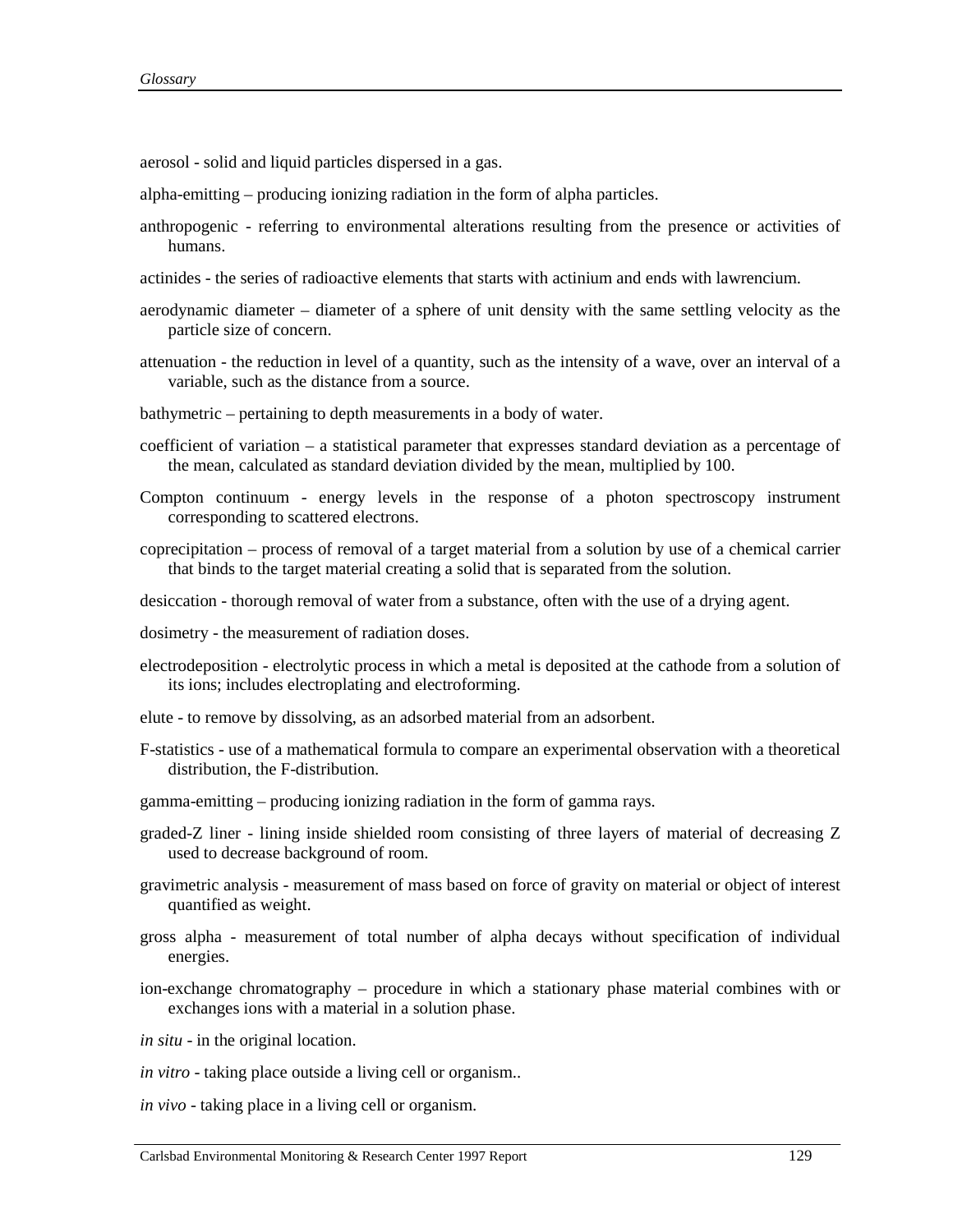informatics - information management systems.

kiloelectronvolts - a unit of energy, equal to 1,000 electronvolts.

- linear regression the straight line running among the points of a scatter diagram about which the amount of scatter is smallest, as defined, for example, by the least squares method.
- logarithm which presents the exponent of the power to which a base number is raised to equal the original value
- logarithmic data transformation the process of representing data using the logarithms of the values rather than the original values. Logarithmic data transformation is often performed in statistical analysis when the variability in data is proportional to the magnitude of the data.

Marinelli beaker – a plastic container shaped to fit inside gamma-ray detection instrumentation.

- multi-channel analyzer a device that converts successive electronic signals into parallel amplitude channels.
- nonlinear pertaining to a response that is other than directly or inversely proportional to a given variable.
- null distribution the distribution used for hypotheses testing in which the research hypotheses attempts to contradict
- passivated implanted planar silicon detector radiation detection instrument that uses a detector constructed of silicon with ion implantation.
- phoswich combination of two dissimilar scintillator detectors (phosphor sandwich), optically coupled to a single photo-multiplier tube.
- photon a massless particle, the quantum of the electromagnetic field, carrying energy, momentum, and angular momentum.
- preconcentration process of concentrating a material by removal of non-target matrix material.
- radionuclide a type of atom that loses particles and energy through decay or transformation into other elements.
- scintillation crystal a substance that emits a flash of light when contacted by a high-energy particle.
- scintillation detector a device in which the scintillations produced in a fluorescent material by an ionizing radiation are detected and counted by a multiplier phototube and associated circuits.
- seston includes nonliving particulate matter, phytoplankton and other microorganisms suspended in the water column.
- silicon surface barrier detector radiation detection instrument which uses a detector constructed from thin, high-purity silicon and a thin layer of gold.
- spectrometer a spectroscope that is provided with a calibrated scale either for measurement of wavelength or for measurements of refractive indices of transparent prism materials; a spectroscope equipped with a photoelectric photometer to measure radiant intensities at various wavelengths.
- spectrophotometer an instrument that measures transmission or apparent reflectance of visible light as a function of wavelength, permitting accurate analysis of color or accurate comparison of luminous intensities of two sources or specific wavelengths.